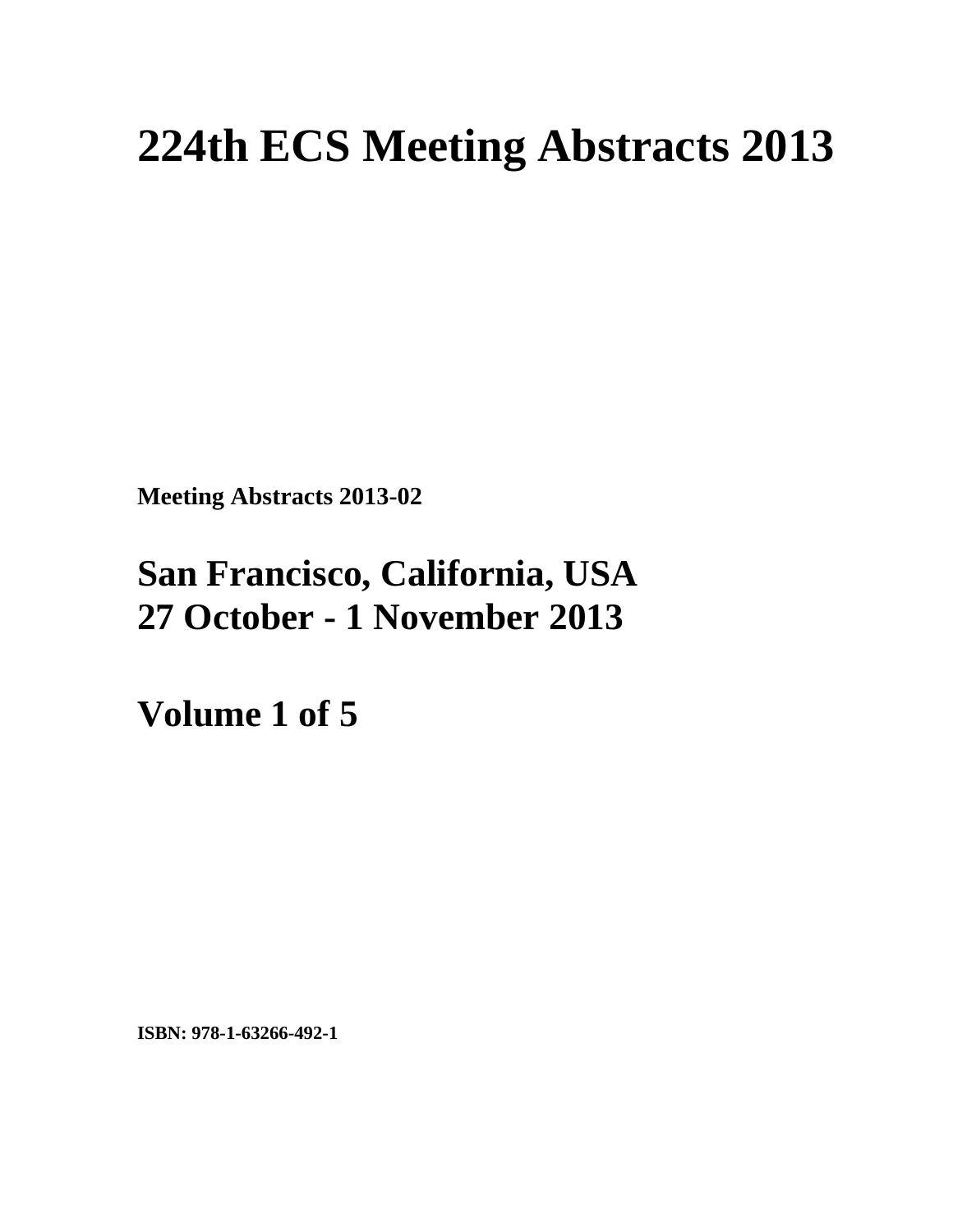**Printed from e-media with permission by:** 

Curran Associates, Inc. 57 Morehouse Lane Red Hook, NY 12571



**Some format issues inherent in the e-media version may also appear in this print version.** 

Copyright© (2013) by The Electrochemical Society All rights reserved.

Printed by Curran Associates, Inc. (2014)

For permission requests, please contact The Electrochemical Society at the address below.

The Electrochemical Society 65 South Main Street Pennington, New Jersey 08534-2839

Phone: (609) 737-1902 Fax: (609) 737-2743

www.electrochem.org

#### **Additional copies of this publication are available from:**

Curran Associates, Inc. 57 Morehouse Lane Red Hook, NY 12571 USA Phone: 845-758-0400 Fax: 845-758-2634 Email: curran@proceedings.com Web: www.proceedings.com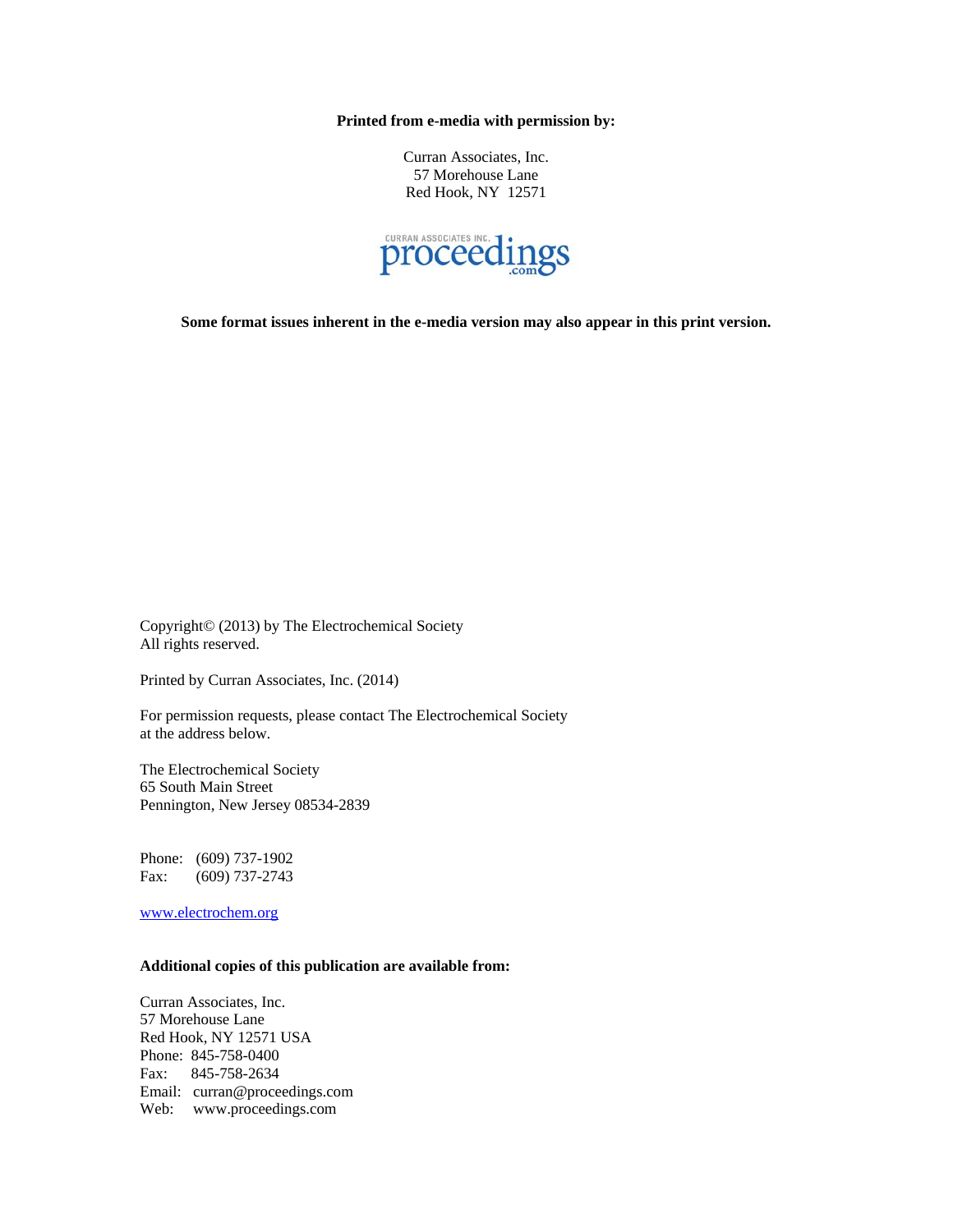### **Meeting Abstracts — MA 2013-02 224th ECS Meeting October 27 - November 1, 2013 — San Francisco, CA**

**© 2013 The Electrochemical Society** 

# **Table of Contents**

## **A0 - Special Lectures**

#### *All Divisions*

- 1 (2013 Olin Palladium Award Address) Mathematical Modeling of Lithium Ion Cells and **Batteries**  *R. E. White*
- 2 (2013 Carl Wagner Memorial Award Lecture) Multiple Proton-coupled Electron Transfer in Electrocatalysis: Theory vs Experiment  *M. T. M. Koper*

#### **A1 - General Student Poster Session**

*All Divisions* 

- 3 Composition Dependence of Glucose Oxidation At Mediated Glucose Oxidase Bioanodes  *Y. Feliciano and S. Calabrese Barton*
- 4 Electrochromism of O- and S-Esters  *X. Xu and R. D. Webster*
- 5 Electrochemical Oxidation of Bisphenol A  *Y. Y. Chan and R. D. Webster*
- 6 A Vertically Integrated Capacitorless DRAM Cell  *X. Tong, H. Wu, L. Zhao, M. Wang, H. Zhong, and C. Zhao*
- 7 Pd Nanoparticals Dispersed on Low-Defect Carbon Nanotube: For Use as High-Performance Anode Catalyst of DFAFC  *C. Hu, Y. Fan, and X. Wang*
- 8 Surface Decoration of Indium Tin Oxide with Amine-Terminated Dendrimers Encapsulating Nanoparticles via Electrooxidative Grafting  *Y. Kim, S. B. Lee, and J. Kim*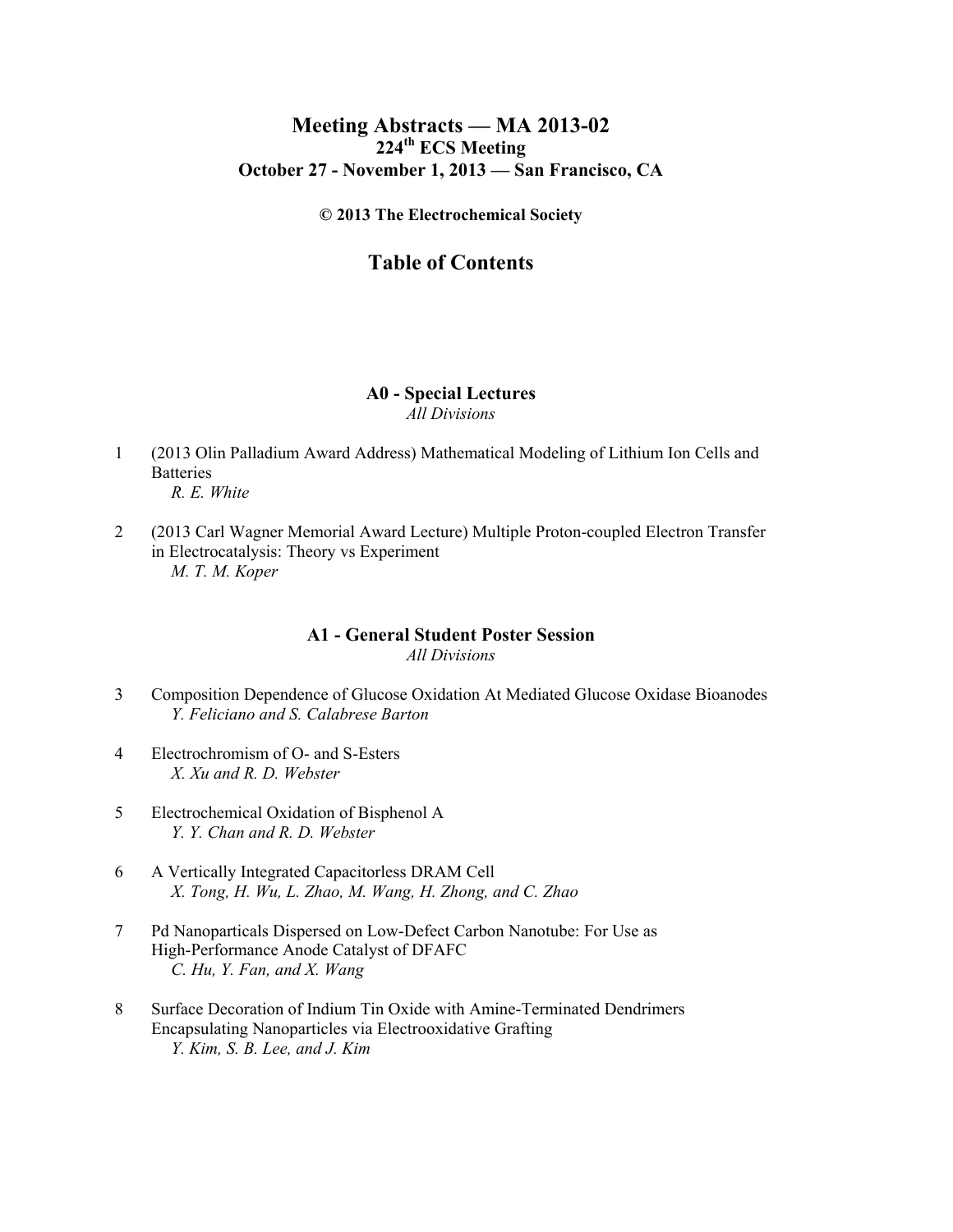- 9 Reduced Graphene Oxide Wrapped FeS Nanocomposite for Lithium-Ion Battery Anode with Improved Performance  *L. Fei and H. Luo*
- 10 Covalent Decoration of Reduced Graphene Oxide with Dendrimer-Encapsulated Nanoparticles  *Y. Ju, J. M. Kim, and J. Kim*
- 11 X-Ray Diffraction Studies of the Electrochemical Intercalation of Bis(trifluoromethanesulfonyl) Imide Anions into Graphite  *T. Placke, G. Schmuelling, R. Kloepsch, O. Fromm, S. Rothermel, P. Meister, H. W. Meyer, and M. Winter*
- 12 Fabrication and Characterization of Polyaniline/TiO<sub>2</sub>/Graphene Nanocomposite and its Application as an Efficient Electrochemical Supercapacitor  *R. Srivastava and S. P. Satsangee*
- 13 Enhanced Catalytic Oxygen Reduction Performance from Titania Supported PtPb Nanoparticles  *T. Gunji, G. Saravanan, S. Kaneko, G. Kobayashi, and F. Matsumoto*
- 14 Synthesis of Intermetallic Nanoparticles as Co-Catalyst on *Anatase* TiO<sub>2</sub> and Its Photocatalytic Activity  *T. Tsuda, G. Saravanan, A. J. Jeevagan, M. Hashimoto, S. Kaneko, G. Kobayashi, and F. Matsumoto*
- 15 Electrochemical Study of the Bromide/Bromine Reaction in Nonaqueous Solvents  *B. Bennett, J. Chang, and A. J. Bard*
- 16 Ordered Vanadium Oxide Inverted Opal Li-Ion Battery Electrodes and Optical Probing of Phase Changes  *E. Armstrong, W. Khunsin, M. Osiak, C. M. Sotomayor Torres, and C. O'Dwyer*
- 17 Synthesis of Nanostructured  $Bi<sub>2</sub>Te<sub>3</sub>$  by Controlling Metal Species in Aqueous Solution  *S. Yokoyama, K. Sato, H. Takahashi, and K. Tohji*
- 18 Application of Stratified ZnS Photocatalysts against to the Water Clarification Materials  *Y. Suito, S. Yokoyama, H. Takahashi, K. Suto, C. Inoue, and K. Tohji*
- 19 Redox Site Separation Effects for Photocatalytic Activity Using ZnS Stratified Photocatalysts  *A. Kobayashi, S. Yokoyama, H. Takahashi, and K. Tohji*
- 20 Separation of Redox Site by Utilizing the Nanostructure of ZnS Stratified Photocatalysts  *A. Kobayashi, S. Yokoyama, H. Takahashi, and K. Tohji*
- 21 Bactericidal Mechanisms of Stratified ZnS Photocatalysts and ZnO Nanoparticles  *Y. Suito, S. Yokoyama, H. Takahashi, K. Suto, C. Inoue, and K. Tohji*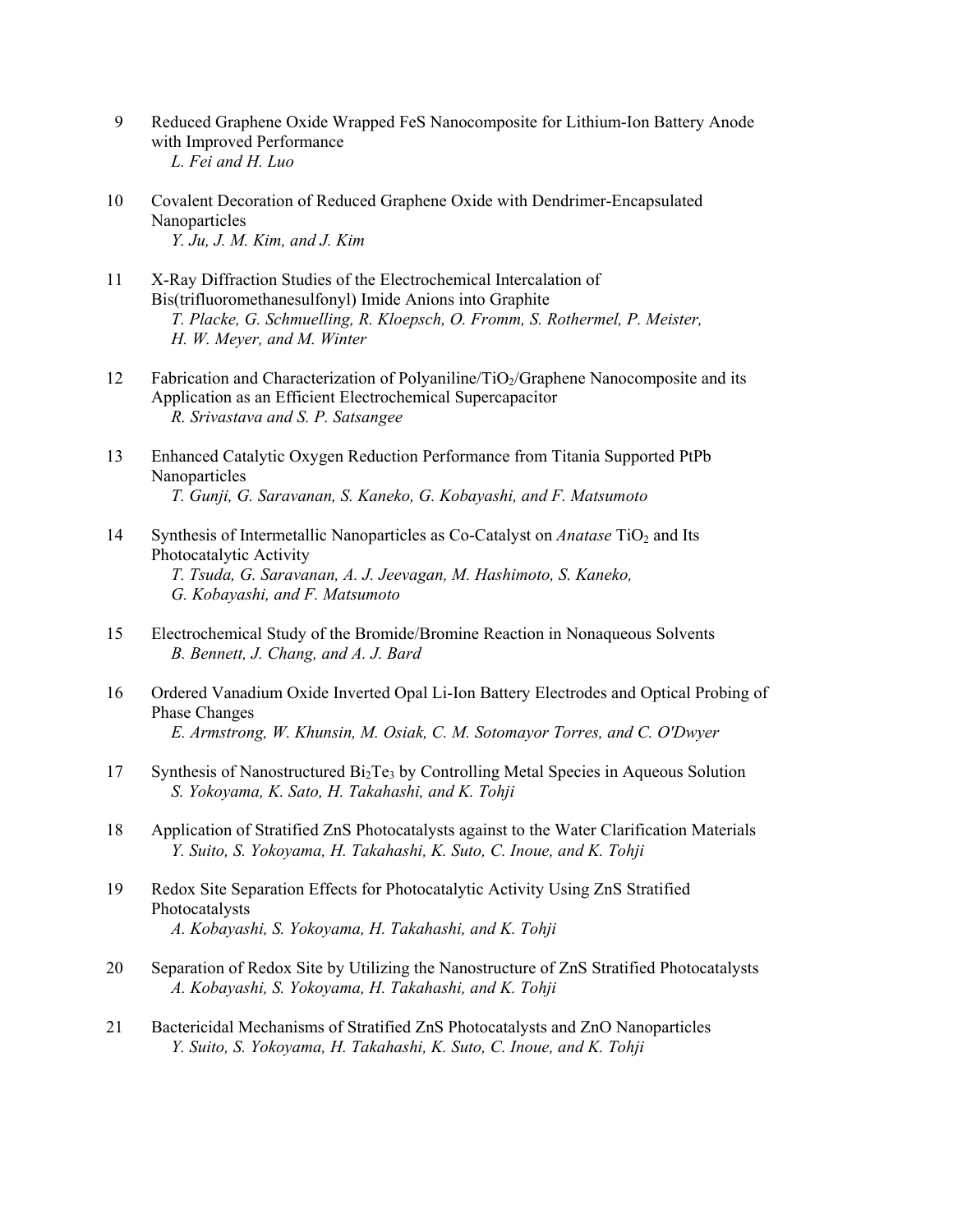- 22 Relationship between Detailed Condition of Pt Nano Co-Catalyst on the Surface of Photocatalysts and Its Activity  *K. Ito, S. Yokoyama, H. Takahashi, and K. Tohji*
- 23 Relationship between the Copper Complexes Condition in Aqueous Solution and Its Reduction Potentials to Synthesize CIGS Alloy Nano Materials  *H. Fujiki, S. Yokoyama, H. Takahashi, and K. Tohji*
- 24 The Effect of Bimetallic Surface Composition On the Activity Towards Ethanol Oxidation  *T. Garrick, W. Diao, J. Tengco, J. Monnier, and J. W. Weidner*
- 25 Quantum Analysis of the Oxygen Reduction Reaction Mechanism At the Mitochondria  *Y. C. Ting*
- 26 Capacity and Energy Densities of Rechargeable MH/Air Battery Using  $A_2B_7$  Type Hydrogen Storage Alloy  *H. Matsuda and M. Morimitsu*
- 27 Effects of Crystallographic Structure of  $IrO<sub>2</sub>-Ta<sub>2</sub>O<sub>5</sub>$  Catalyst On Oxygen Evolution in Alkaline Solutions  *S. Unoki, T. Zhang, and M. Morimitsu*
- 28 Voltammetric Behavior Of The Cubic Silsesquioxane Modified With PURPALD® FOR Determination Of Sulfite  *D. R. Silvestrini and D. R. Do Carmo*
- 29 Selective Detection of Hydrogen Concentration in Mixture Gas With Methane Using An Electrolyte Made of Manganese Dioxide  *R. Araki, H. Koyanaka, and K. Yoshikawa*
- 30 Formation Process of Self-Assembled Monolayer of Porphyrin Molecule With 4 Thiol Groups On Au(111)  *N. Aoki, B. Zhang, T. Arisaka, and T. Kondo*
- 31 Improvement of Photo-Carrier Transport Efficiency From the Semiconductor Particles to Electrode By Using Organic Carrier Transport Materials  *T. Mabuchi, S. Yokoyama, N. Shimoi, H. Takahashi, and K. Tohji*
- 32 Basic Study for the Construction of Wet Solar Cell Using CdS Photocatalysts,  $Na<sub>2</sub>S<sub>4</sub>$  Electrolyte, and Inorganic Photo-Carrier Transport Materials  *T. Mabuchi, S. Yokoyama, N. Shimoi, H. Takahashi, and K. Tohji*
- 33 Stable Charge/Discharge Cycle Performance of LiFePO<sub>4</sub> Cathode Prepared With Carboxymethly Cellulose Binder  *T. Wakao, Y. Mochizuki, G. Saravanan, A. J. Jeevagan, K. Baba, M. Watanabe, Y. Kanda, K. Murakami, M. Omura, G. Kobayashi, and F. Matsumoto*
- 34 Negative Electrodes Based on the  $Fe_{x}Zn_{1-X}$  Alloy System  *L. MacEachern, R. Dunlap, and M. Obrovac*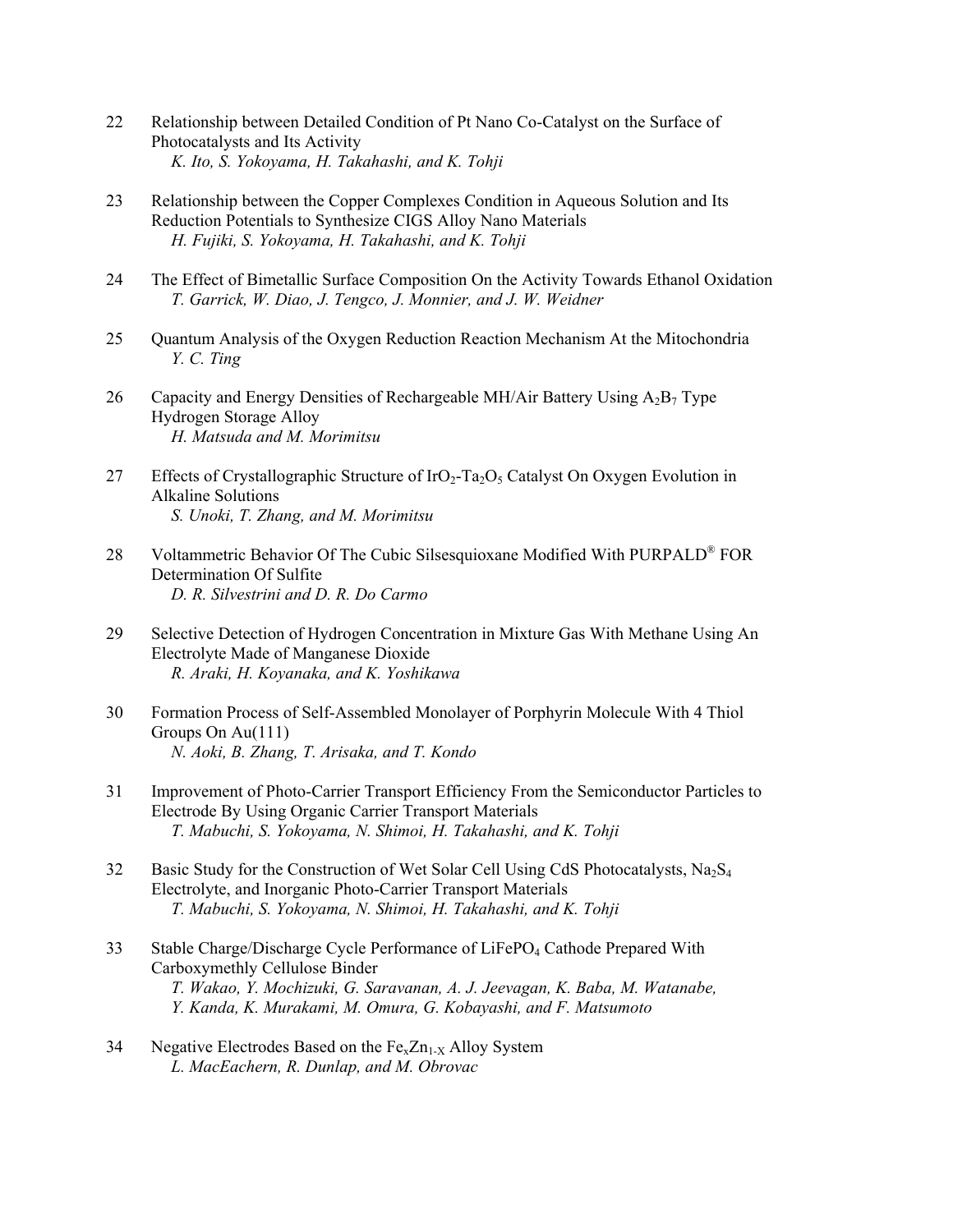- 35 Enhanced Efficiency of Dye-Sensitized Solar Cells Using TiO2-Tourmaline Composites Photoanode  *H. S. Ko, G. H. Jeong, S. J. Kim, E. M. Han, J. J. Yun, and K. H. Park*
- 36 Electrochemical Decoration of Glassy Carbon Electrodes With Amine-Terminated Dendrimers Encapsulating Nanoparticles for Construction of Bifunctional Nanostructures  *S. B. Lee and J. Kim*
- 37 Charge and Molecular Transport At Large Area, Single Layer Graphene Electrodes  *N. L. Ritzert, J. Rodríguez-López, C. Tan, J. A. Mann, W. R. Dichtel, and H. D. Abruña*
- 38 Improvement of Dye-Sensitized Solar Cells Performance Using TiO2 nanoparticle/Nanorod Composite Photoanode  *H. S. Ko, E. M. Han, C. K. Hong, and K. H. Park*
- 39 Photoelectrochemistry of Silver Clusters Supported On TiO<sub>2</sub> Under Visible Light Irradiation  *A. Kogo, N. Sakai, and T. Tatsuma*
- 40 Reflective Color Display Using Fluidic Photonic Crystal  *W. Lee and K. KO*
- 41 Synthesis of Organic/Inorganic Hybrid Microspheres By Emulsion Polymerization in the Presence of Titania Nanoparticles in Water  *W. Lee and D. Ahn*
- 42 Insight Into the Electrode Mechanism in Lithium-Sulfur Batteries With Ordered Microporous Carbon Confined Sulfur As Cathode  *Z. Li, L. Yuan, Z. Yi, Y. Liu, Y. Xin, Z. Zhang, and Y. Huang*
- 43 Activities of Pseudomorphic Pt Layers Electrochemically Prepared On Au(111) for Various Electrocatalytic Reactions  *M. Ishizaki, M. Kawabuchi, I. Yagi, and T. Kondo*
- 44 Structural Studies of Binding Group Terminated Self-Assembled Monolayers On Au(111) for Construction of Flatly Adsorbed Porphyrin Layers  *T. Arisaka, B. Zhang, N. Aoki, and T. Kondo*
- 45 Electrochemical Construction of Ni and Co Core Pt Shell Nanoparticles As Catalysts for Oxygen Reduction Reaction  *H. Nagai, M. Kawabuchi, and T. Kondo*
- 46 Rrde Studies On Oxygen Reduction and Hydrogen Oxidation Reactions of Pd Single Crystal Electrodes  *M. Kawabuchi, M. Ishizaki, and T. Kondo*
- 47 Synthesis of LiFePO 4 *via* a Novel Carbon-Free Precipitation Method  *H. Feng*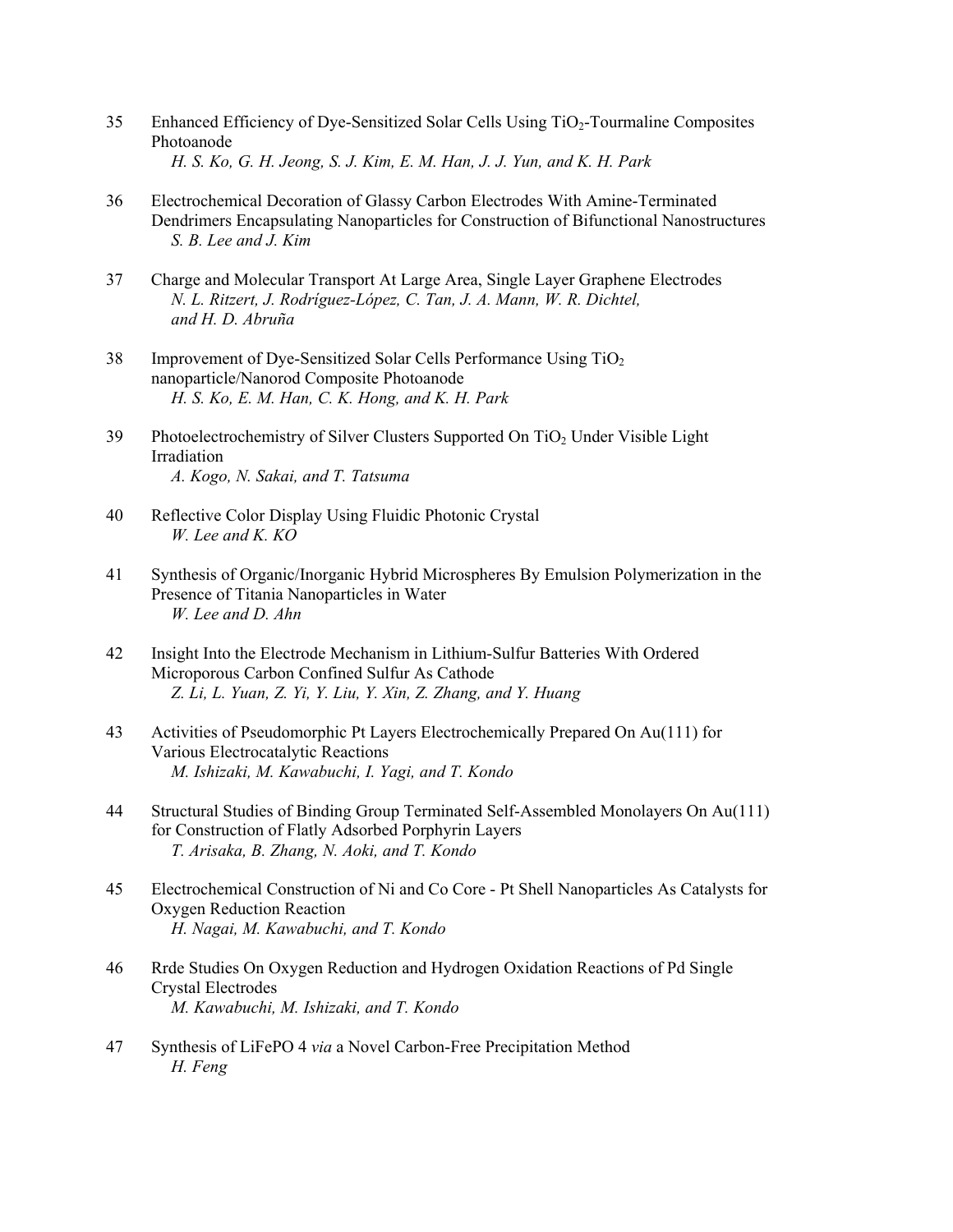- 48 Cobalt Electrodeposition From Electrolyte Containing  $[CoCl_x(H_2O)_{6-x}]^{2-x}$  (x = 0, 1, 2) Complexes  *K. Mech, P. Żabiński, R. Kowalik, and K. Fitzner* 
	- 49 Electrochromic and Electrochemical Properties of Copper Prussian Blue Analog Nanoparticles Prepared By Micro Flow Mixing Method  *K. M. Lee, H. Tanaka, A. Takahashi, K. H. Kim, M. Kawamura, Y. Abe, and T. Kawamoto*
	- 50 Efficient Material Screening By Combining DFT Method and Multivariate Analysis  *R. Jalem, M. Nakayama, and T. Kasuga*
	- 51 Structural and Optical Characterization of GaN Porous Structures Formed By Photo-Assisted Electrochemical Process  *Y. Kumazaki, A. Watanabe, Z. Yatabe, and T. Sato*
	- 52 Calculation of Oxygen Defect Structure in Layered  $GdBaCo<sub>2</sub>O<sub>5+\delta</sub>$  By First-Principles DFT With Monte Carlo Simulations  *H. Shiiba, M. Nakayama, T. Kasuga, R. W. Grimes, and J. A. Kilner*
	- 53 Knitted Electrochemical Capacitors for Applications in Smart Garments  *K. Jost, L. M. Haverhals, D. P. Durkin, J. McDonough, C. R. Perez, H. C. De Long, P. C. Trulove, G. Dion, and Y. Gogotsi*
	- 54 Influence of Synthesis Route On Electrical Conduction Property, Crystal and Electronic Structures of Apatite-Type Lanthanum Silicate  *K. Kaneko, N. Kitamura, N. Ishida, and Y. Idemoto*
	- 55 Analysis of Crystal and Electronic Structuresduring Charge and Discharge Process of  $LiNi<sub>0.8</sub>Co<sub>0.2</sub>O<sub>2</sub> As a Cathode Material Forlithium Ion Battery$  *A. Horie, N. Kitamura, N. Ishida, and Y. Idemoto*
	- 56 Synthesis and Characterization of Solid Polysiloxane Electrolyte for Energy Storage Devices  *Y. Lin, H. Yao, Y. Cheng, and J. Liu*
	- 57 Effect of Polarization and Synthesis Process On Crystal Structure and Ferroelectric and Piezoelectric Properties of BaTiO<sub>3</sub>  *R. Ifuku, N. Kitamura, N. Ishida, and Y. Idemoto*
	- 58 Orientation of Copper(I) Oxide Electrodeposited From Aqueous Solutions  *Y. Seki, A. Kitada, and K. Murase*
	- 59 Formation of a Bilayer of Low-Temperature CVD-SiO<sub>2</sub> and Sputtered  $A_1O_3$  Films On Polyethylene Terephthalate Substrates for OLED Encapsulation Layer  *H. J. Kim, S. H. Park, Y. J. Kim, H. W. Lee, S. Oh, and H. J. Kim*
	- 60 Relaxation Phase Analysis of Li-Ni-O Cathode for Secondary Lithium-Ion Battery  *S. Nagashima, S. Park, I. S. Seo, S. Takai, and T. Yao*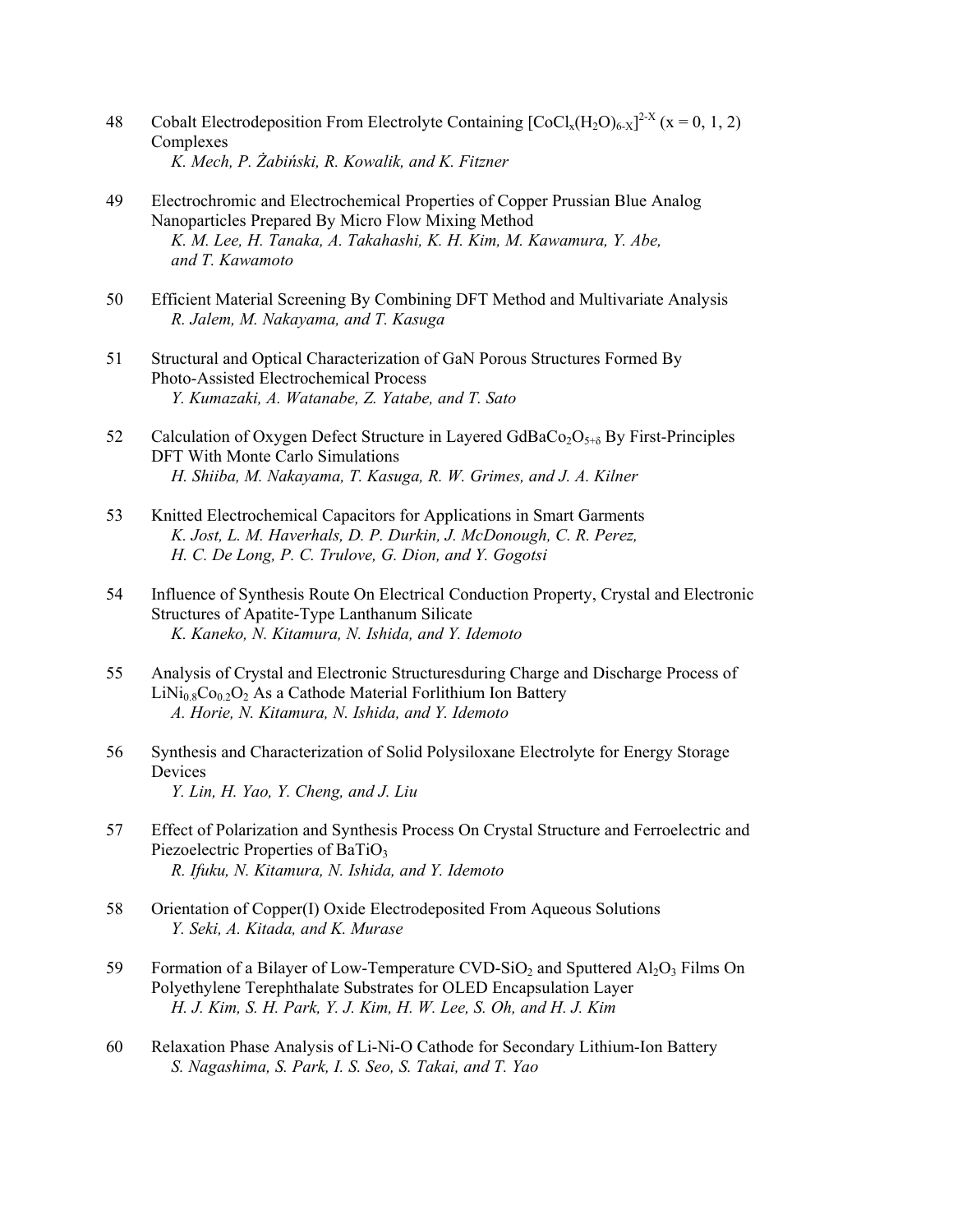- 61 Electrochemical Property and Structural Change of  $Li<sub>2</sub>FeSiO<sub>4</sub>$  At Intermediate Temperature Using Molten Litfsa-Cstfsa  *Y. Hori, T. Masese, T. Mori, K. Yamamoto, Y. Orikasa, T. Minato, T. Nohira, R. Hagiwara, and Y. Uchimoto*
- 62 Hydrophobic Properties of Hydrocarbon Films Grown By Torch-Type Atmospheric Pressure Plasma  *W. G. Lee*
- 63 Oxygen Vacancy Formation of Perovskite Type Oxides At Electrode / Electrolyte Interface for Oxygen Reduction Catalysis Studied By *in-Situ* X-Ray Absorption Spectroscopy  *J. Oyama, Y. Orikasa, T. Minato, H. Tanida, and Y. Uchimoto*
- 64 Effect of Environmental Condition for Atmospheric Pressure Plasma Reactor On CO2 Reforming of CH4 to Syngas  *W. G. Lee*
- 65 Study On Surface Segregation of La0.6Sr0.4CoO3-*d* By in Situ Total-Reflection X-Ray Absorption Spectroscopy  *S. Sako, Y. Orikasa, E. J. Crumlin, Y. Shao-Horn, K. Amezawa, and Y. Uchimoto*
- 66 Effect of Phosphate-Containing Primer On Sacrificial Corrosion Protection of 55 Mass% Al-Zn Layer On Steel  *J. Ogawa, I. Muto, K. Yuasa, Y. Kimata, Y. Sugawara, and N. Hara*
- 67 Light-Accelerated  $TiO<sub>2</sub>/Pt/Au$  Nanomotor Fabricated By Using Porous Aluminum Template  *T. Sagisaka, Y. Hoshi, I. Shitanda, and M. Itagaki*
- 68 Electrochemical Impedance Analysis of Biofuel Cell Using MgO-Templated Porous Carbon Electrode  *H. Nakafuji, Y. Hoshi, I. Shitanda, M. Itagaki, and S. Tsujimura*
- 69 Micro-Electrochemical Investigation of Hydrogen Absorption Around Mns Inclusion in Carbon Steel  *T. Takahashi, N. Sato, I. Muto, T. Ohmura, M. Numata, Y. Sugawara, and N. Hara*
- 70 Micro-Electrochemical Study On the Electrochemical Property of Pt : Effect of Crystal Orientation and Grain Boundary  *M. Sasaki, Y. Sugawara, I. Muto, and N. Hara*
- 71 Fabrication of Fully Screen-Printed Paper-Based Biofuel Cell Using Porous Carbon Inks  *S. Kato, Y. Hoshi, I. Shitanda, M. Itagaki, and S. Tsujimura*
- 72 Effects of Sulfur Passivation On Ge/Gesn Mos Capacitors With HfO2 Gate Dielectric  *M. Zhao, R. R. Liang, J. Wang, and J. Xu*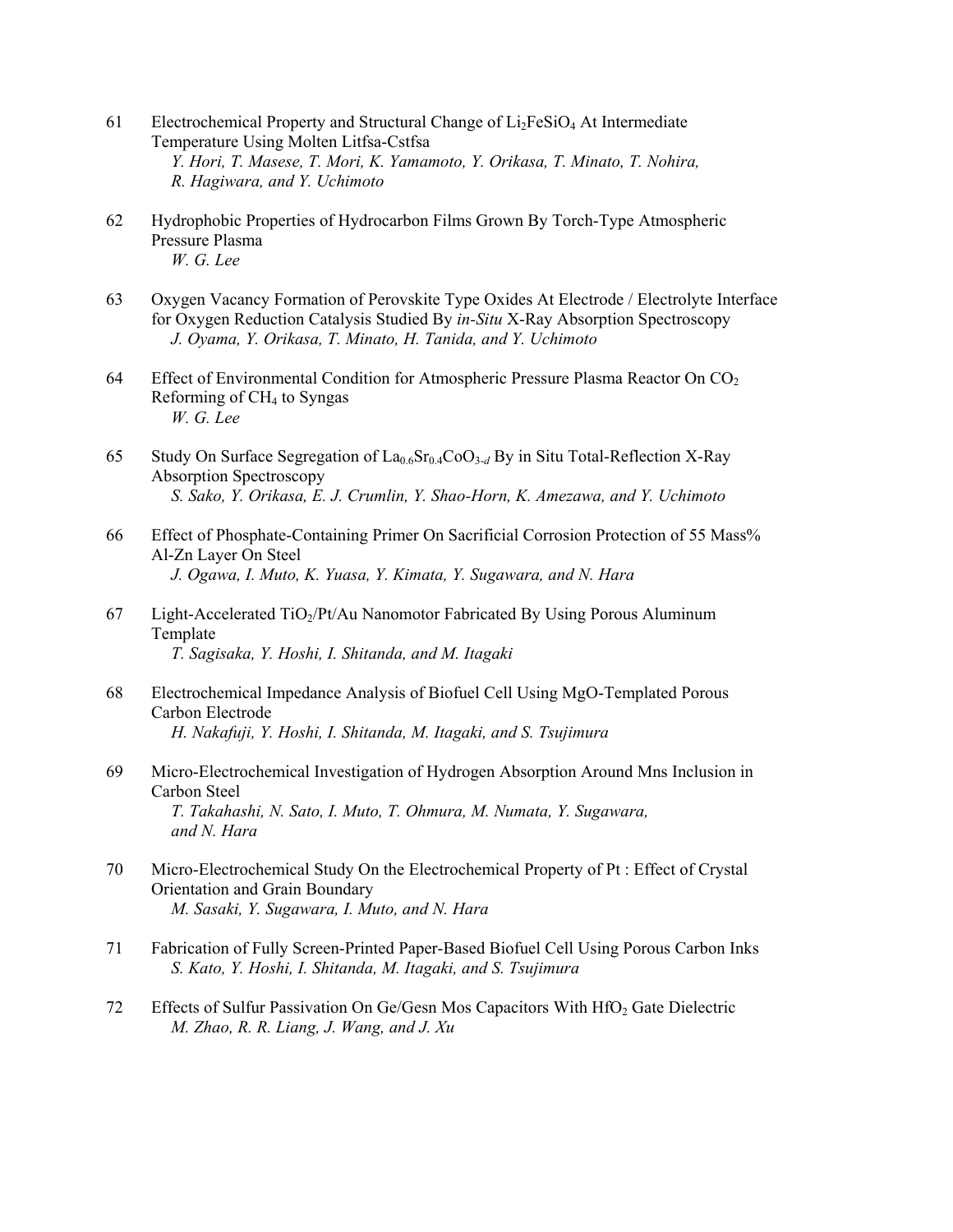- 73 Electrochemistry of Magnesium in Mixed Electrolytes Consisting of Organic Solvents and Ammonium-Based Ionic Liquids  *Y. Kang, A. Kitada, Y. Uchimoto, and K. Murase*
- 74 Water in Hydrophobic Ionic Liquids Containing Metal Salts  *K. Okazaki, A. Kitada, and K. Murase*
- 75 Hierarchical Carbon Nanofiber Electrodes With Integrated Tin Nanoparticles  *M. K. Dufficy, S. A. Khan, and P. S. Fedkiw*
- 76 Leakage Current Analysis Depends on Grain Size Variation in Zinc Oxide Thin Film Transistor  *H. Kim, S. Yang, K. Park, P. Shanmugam, and J. Y. Kwon*
- 77 Specific Redox Properties of Ferrocenyl-Thiol SAM in Ionic Liquids  *T. Asai, S. Aoyama, A. Kitada, T. Ichii, H. Sugimura, and K. Murase*
- 78 Solubility and Stability of Superoxide Radical Anions in Room-Temperture Ionic Liquids  *D. Ishikawa, A. Hashimoto, A. Kitada, and K. Murase*
- 79 Nanocarbon/Polyoxometalate Composite Electrodes for Electrochemical Capacitors  *K. Lian and M. Genovese*
- 80 Iridium-Ruthenium Mixed Oxide for Oxygen Evolution Reaction Prepared By Pechini Synthesis  *A. Reksten, S. Sunde, F. Seland, and F. Moradi*
- 81 Comparison of Conductivities of Bulk and Nanowire Morphologies of Electrodeposited Polypyrrole  *K. Herdman and C. Breslin*
- 82 Non-Enzymatic Selective Detection of Glucose Based On a Gold-Decorated Multi-Walled Carbon Nanotube Composite  *D. Branagan and C. Breslin*
- 83 Chemical Modification of Activated Carbon With Quinone-Type Molecules for Applications As Electrochemical Capacitor Electrode Material  *A. Le Comte, T. Brousse, and D. Bélanger*
- 84 Development of Transition Metal Oxynitride Electrodes for Supercapacitors  *H. Wu and K. Lian*
- 85 Elecrtrochemical Analysis of the Charge Transfer Reaction At the Interface Between Sulfide-Based Solid Electrolyte and Positive Electrode Material With Microelectrodes  *W. Tsujiwaki, E. Higuchi, M. Chiku, and H. Inoue*
- 86 Low-Defect Carbon Nanotubes Supported Pt-Ni Alloy Nanoparticles for Direct Methanol Fuel Cells Applications  *Y. Fan, C. Hu, and X. Wang*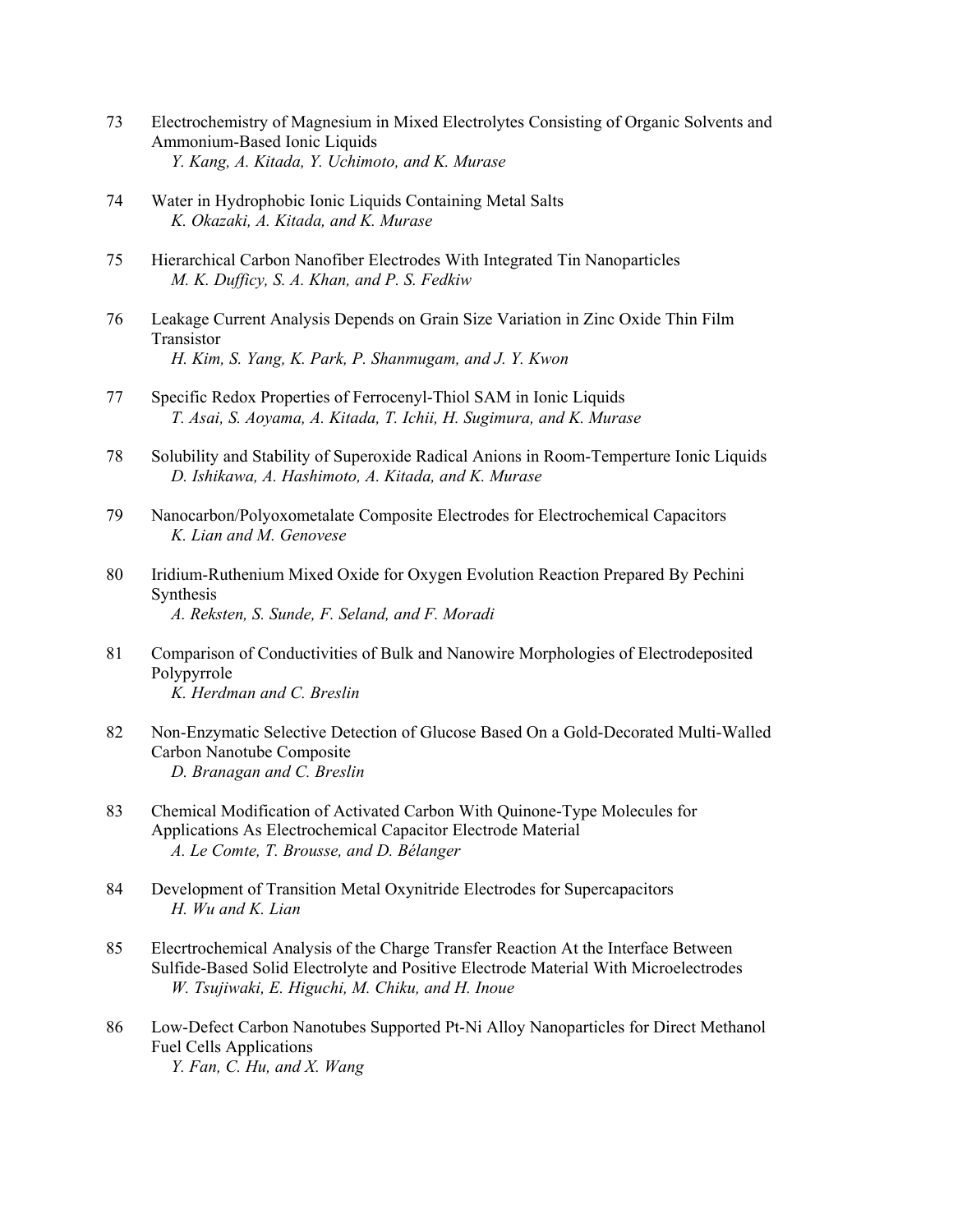- 87 Electrochemical Oscillations During Reduction of Nitrate Ions On Cu and Ag  *S. Yamamoto, Y. Mukouyama, S. Nakanishi, and H. Okamoto*
- 88 Study of the Effect of the Pt Shell Coverage On Ni Core for the Oxygen Reduction Reaction  *F. Godinez, O. Solorza, H. Calderon, L. Lartundo, K. Suarez, and M. Leyva*
- 89 Degradation Mechanisms of Composite Cathode On Anode-Supported Solid Oxide Fuel Cells Under Various Operating Conditions  *T. H. Lee, K. Y. Park, S. S. Baek, J. T. Kim, and J. Y. Park*
- 90 New Electrochemical Oscillation Appeared in  $H_2O_2-H_2SO_4$ -Pt System By Addition of  $Na<sub>2</sub>SO<sub>4</sub>$  and  $K<sub>2</sub>SO<sub>4</sub>$  *M. Hasegawa, S. Yamamoto, Y. Mukouyama, S. Nakanishi, and H. Okamoto*
- 91 Effect of "Nano Inclusion" On Cycle Performance of  $Lim_2O_4$  Cathode Material At 3V Range  *Y. Kawai, J. Harada, S. Esaki, M. Nishijima, and T. Yao*
- 92 Structural Variation in the  $\gamma/\beta$ -MnO<sub>2</sub> Series and Its Influence On Cathodic Cyclability  *S. W. Donne and M. R. Bailey*
- 93 Optimization and Characterization of the Thermal Synthesis of Lithiated Manganese Dioxide,  $Li<sub>0.33</sub>MnO<sub>2</sub>$ , for Li-Ion Batteries  *S. W. Donne and W. M. Dose*
- 94 Graphene Modified Glassy Carbon Electrode for the Voltammetric Behavior and Determination of An Anti-HIV Drug Topotecan  *S. Saxena*
- 95 Effects of Electrolyte Solutions and Their pH On the Electrochromic Cycling Stability of Reactively Sputtered  $WO<sub>3</sub>$  Thin Fims  *R. Todo, Y. Abe, M. Kawamura, and K. H. Kim*
- 96 Plasmonic Resonance Tuning of Pd Nano-Dimer Arrays Using Hydrogen Absorption  *S. Uchiyama, M. Takase, K. Murakoshi, and K. Ikeda*
- 97 Effect of Grain Refinement Species On the Gold Electroplating in a Non-Cyanide Bath  *M. Kim*
- 98 Synthesis and Characterization of Li Excess Layered Material Synthesized Under High Oxygen Pressure  *H. Chang, K. Kubota, Y. Matsuda, M. Hirayama, and R. Kanno*
- 99 The Electrical Properties of Phosphate Glass Thin Films With Increasing Proton Concentration  *S. H. Lee, S. B. Park, and Y. I. Park*
- 100 Mesoporous Carbon Coated Carbon Nanofibers for Lithium-Air Battery  *M. J. Song, I. T. Kim, Y. B. Kim, and M. W. Shin*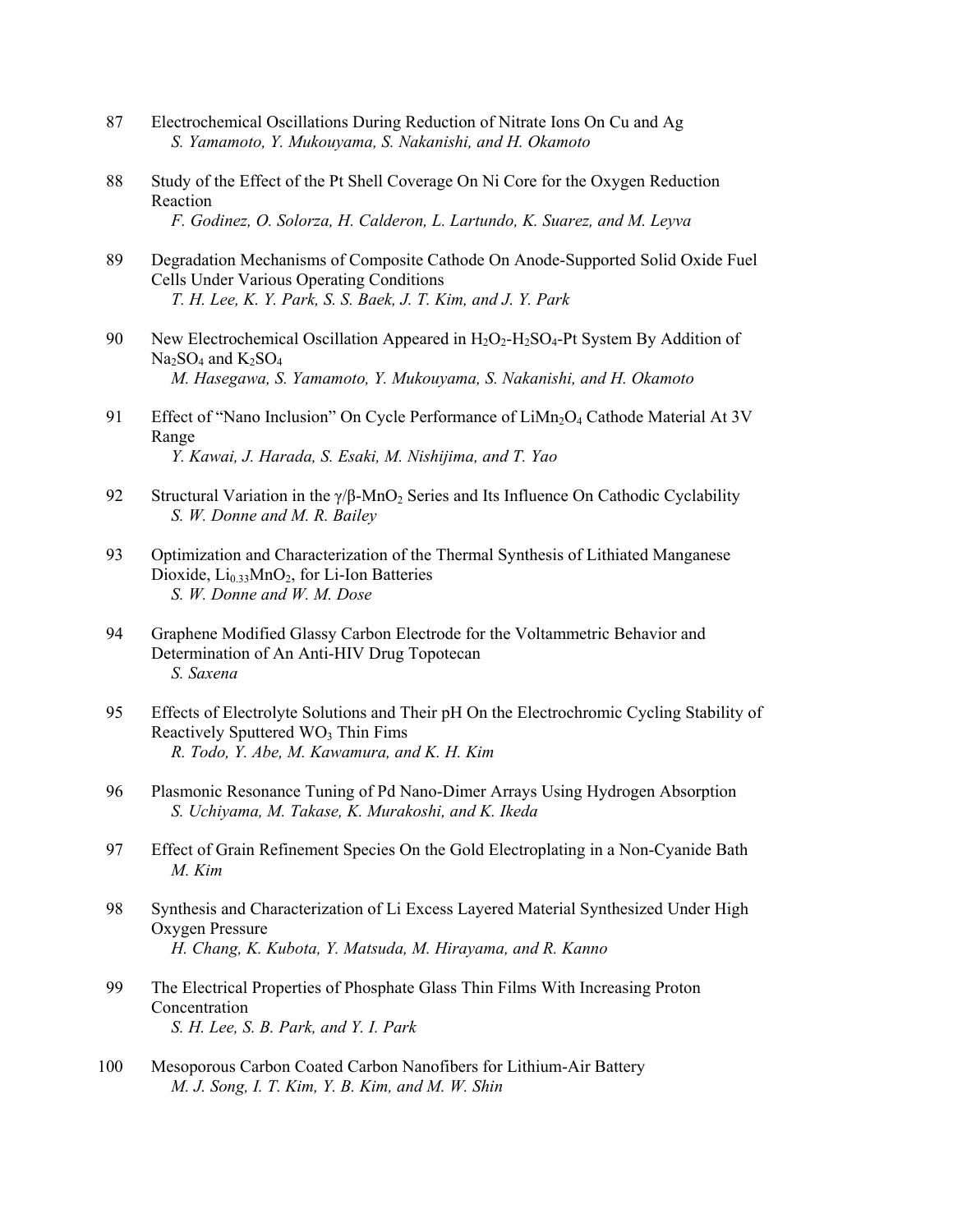- 101 Growth of Carbon Nano-Tubes On Carbon Fiber Textile for Lithium-Air Battery Cathode  *Y. B. Kim, I. T. Kim, M. J. Song, and M. W. Shin*
- 102 Orientation Control and Ionic Conductivity of Epitaxial  $Li_{0.17}La_{0.61}TiO_3$  Film Solid Electrolyte  *S. Kim, M. Hirayama, S. Taminato, K. Kim, K. Suzuki, and R. Kanno*
- 103 Multilayered Ni-Zr Membranes for Hydrogen Separation  *S. H. Lee, S. B. Park, and Y. I. Park*
- 104 Hydrogen Permeability of Amorphous Ni-Zr Thin-Films With Functionally Gradient Composition  *S. B. Park, S. H. Lee, and Y. I. Park*
- 105 A New Analytical Model for Improving Sub-Threshold Conduction of MOSFETs  *T. Ahmed and N. Hasan*
- 106 Chemical Grafted Carbon-Coated LiFePO<sub>4</sub> Using Diazonium Chemistry  *N. D. Delaporte, A. Perea, R. Amin, K. Zaghib, and D. Bélanger*
- 107 Optimization of Flowable Electrode for Electrochemical Flow Capacitors  *M. Boota, K. B. Hatzell, M. Beidaghi, C. R. Dennison, E. C. Kumbur, and Y. Gogotsi*
- 108 Mathematical Model for a Fuel Cell Cathode  *J. A. Mesa Zora, W. H. Lizcano Valbuena, and R. D. J. Camargo Amado*
- 109 Influence of the Electrolyte Composition On Formation Process and Morphology of Anodic Titanium Oxide Nanotubes  *R. Kojima, Y. Kimura, and M. Niwano*
- 110 Improving the Electrocatalytic Activity of Iron Phthalocyanines and Porphyrines Towards the Oxidation of l-Cysteine Due to the Incorporation of Multiwall Carbon Nanotubes and Modulation of the Fe(II)/(I) Formal Potential  *C. A. Gutierrez Sr., J. F. Silva Sr., and J. H. Zagal Sr.*
- 111 Electrochemical Transformation Study of Antibiotic Sulfamethoxazole Using  $Ti/Ru_{0.3}Ti_{0.7}O_2$  Anode: Kinetics and Energy Cost Evolution  *S. Hussain, D. W. Miwa, and A. D. J. Motheo*
- 112 Characterisation of Interfaces in a Rechargeable Aqueous Lithium-Air Cell  *L. Frenck, P. Stevens, G. Toussaint, and R. Bouchet*
- 113 Preparation of Ptsn/C Electrocatalysts By An Alcohol-Reduction Process Using Different Conditions for Ethanol Electro-Oxidation  *V. A. Ribeiro, R. C. Sekol, A. D. Taylor, A. O. Neto, and E. V. Spinacé*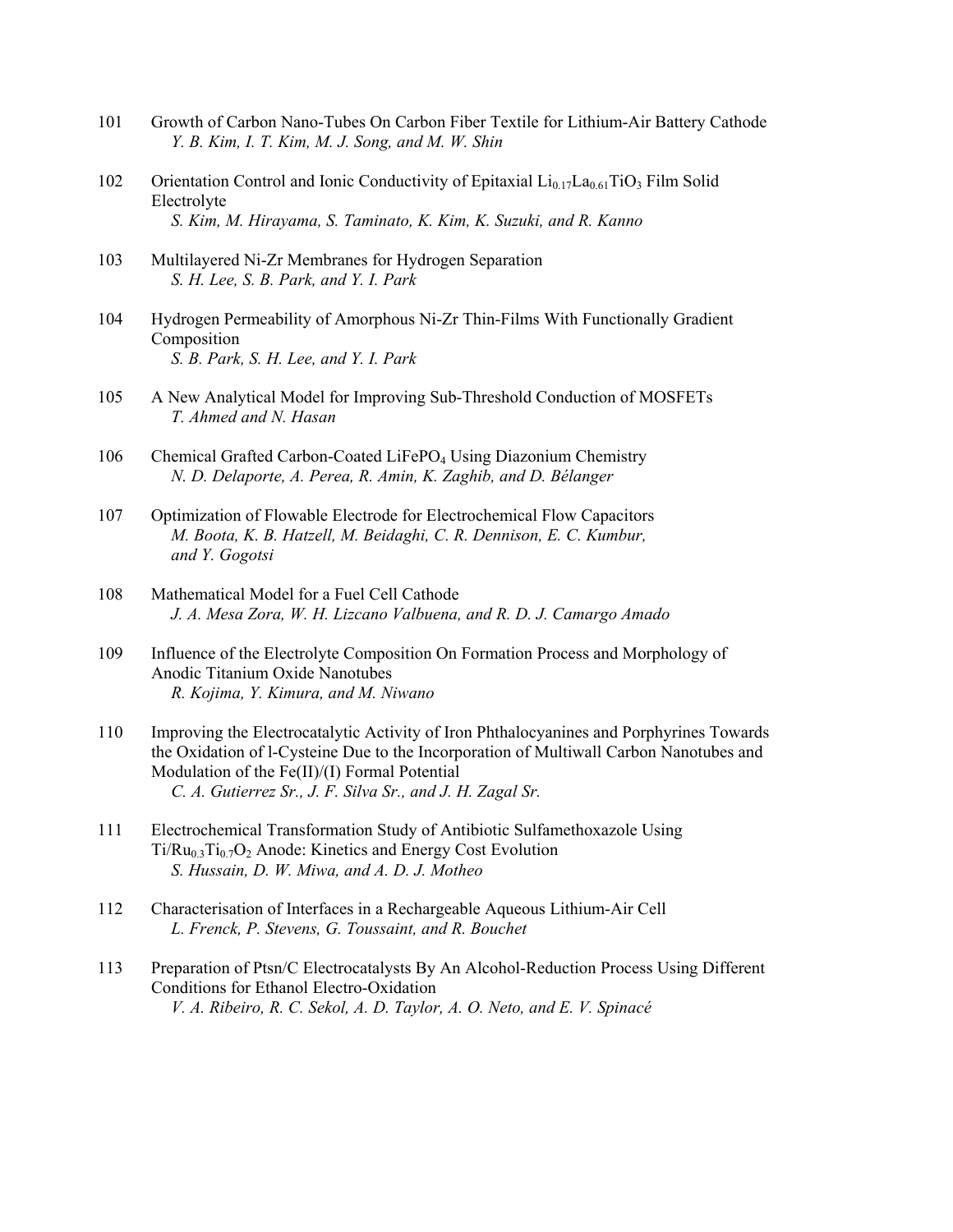- 114 A Study of Morphology and Transport Properties of Perfluorosulfonic Acid PEM Doped With Heteropoly Acids  *Y. Liu, S. V. Sambasivarao, C. M. Maupin, J. L. Horan, Y. Yang, S. J. Hamrock, G. M. Haugen, S. Seifert, and A. M. Herring*
- 115 Electron Transport Across Electrode-Active Material Interfaces in Lithium-Air Batteries  *S. E. Doris and B. A. Helms*
- 116 Electrochemical Incineration of Tetracycline Hydrochloride Using Titanium Based Anode in Saline Medium: Kinetic and Energy Consumption Evolution  *S. Gul, K. N. Parra, D. W. Miwa, and A. D. J. Motheo*
- 117 LiAlCl<sub>4</sub>-NaAlCl<sub>4</sub>-NaAlBr<sub>4</sub>-KAlCl<sub>4</sub>: A Low-Melting Molten Salt Mixture for the Electrodeposition of Aluminum  *C. Wang*
- 118 Structural Impacts of Electrochemically Doping Simultaneous Ionic and Electronic Conducting Block Copolymer Electrolytes in the Solid-State  *J. L. Thelen, S. N. Patel, A. E. Javier, and N. P. Balsara*
- 119 Effect of Neutral Beam Treatment On Nanocrysallization of Silicon Thin Film By Neutral Beam Assisted CVD At Near Room Temperature  *D. H. Lee, J. N. Jang, and M. Hong*
- 120 Modified Imidazolium Functionalized AEM and Investigation of Influences On the Conductivity  *Y. Liu, J. Wang, Y. Yan, M. W. Liberatore, and A. M. Herring*
- 121 Synthesis and Electrical Testing of Silver-Based Composite Electrodes for Reduced-Temperature Solid Oxide Electrolysis Cells  *M. Keane and P. Singh*
- 122 Influence Of The Axial Ligand On Iron PHTHALOCYANINE TOWARD The Reduction Of Molecular Oxygen  *I. Ponce, R. Oñate, J. F. Silva Sr., C. Castro, M. Caroli, J. H. Zagal Sr., and J. Pavez*
- 123 Enhanced Photocurrent and Crystallinity of Modified Selenium Films With Underpotential Deposited Bismuth Or Lead  *D. Coelho and S. A. S. Machado*
- 124 Redox-Magnetohydrodynamic (RMHD) Pumping With PEDOT-Modified Electrodes  *C. K. Nash and I. Fritsch*
- 125 Investigation of Vesicles Adsorption On Immersed Gold Surface  *P. S. Casagrande, D. M. Soares, and W. E. Gomes*
- 126 Analysis of the Reduction of 1,2-Dimethyl-5-Nitroimidazole Using Cyclic Voltammetry  *K. A. C. Ronquillo and D. K. Smith*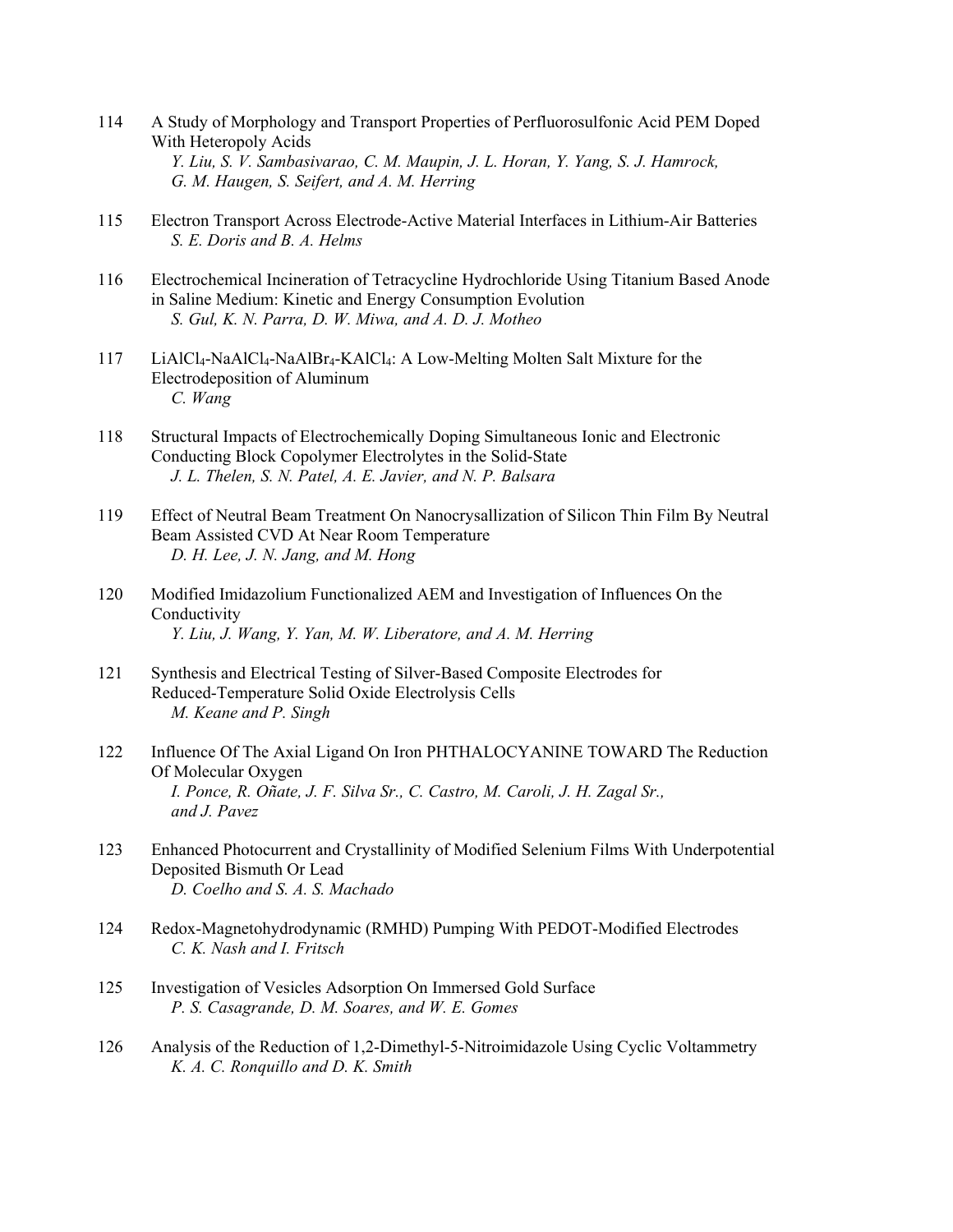- 127 Electrodeposition of Ni-W, Ag-W and Ag-Ni-W Alloys From Citrate-Thiourea Electrolytes  *A. R. Kola and E. J. Podlaha-Murphy*
- 128 Electrochemistry of 1-Methyl-2-Nitroimidazole in the Presence of 2-Napthol and Cysteine  *S. Avagyan and D. K. Smith*
- 129 Electrochemical Characterization of Nanoparticles With Different Morphologies  *M. Hu, E. C. Taylor, B. J. Jones, J. Chen, and I. Fritsch*
- 130 Electrochemical Capacitance-Voltage Technique To Characterize Doping Profiles Of Silicon Nanowires Grown By Electroless Etching  *V. H. Velez, R. G. Mertens, and K. B. Sundaram*
- 131 Effect of Water Concentration On a Proton Coupled Electron Transfer Reaction in Non-Aqueous Solvents  *E. M. Lopez and D. K. Smith*
- 132 Fabrication of Line Pattern of InP By Metal-Assisted Chemical Etching Under UV Irradiation  *Y. Suzuki, H. Asoh, and S. Ono*
- 133 Structure and Property Changes of Anodic Alumina Membrane During Crystallization By Heat Treatment  *T. Masuda, H. Asoh, and S. Ono*
- 134 Tuning the Cu(II)/(I) Formal Potential of Copper Phenanthrolines Adsorbed On Graphite Electrodes for ORR Maximum Activity  *R. A. Venegas, F. J. Recio, and J. H. Zagal Sr.*
- 135 Activity Of Halide-Free Carboxylic Acid Fluxes At Sn Surfaces  *J. Flake and G. Qu*
- 136 Electrochemical Performance of Nitrogen Doped Carbon Nanotubes  *Y. Verde Gomez, A. M. Valenzuela-Muñiz, D. Lardizabal, and A. Aguilar- Elguezabal*
- 137 Effect of Current Collector-Cathode Interface On the Charge Transfer Processes in Stable Free-Radical Organic Polymer Cathode Materials  *M. Martinez, H. A. S. Platt, M. Olsen, W. Braunecker, S. M. George, J. Perkins, and T. Gennett*
- 138 Hardness Studies of RF Sputtered Deposited Bcn Thin Films  *A. Prakash, V. Todi, K. B. Sundaram, and S. King*
- 139 Impedance Spectrum of Batteries Determined By Wavelet Transformation -Discussion on Optimum Conditions for Wavelet Transformation-  *N. Yakabe, Y. Hoshi, I. Shitanda, and M. Itagaki*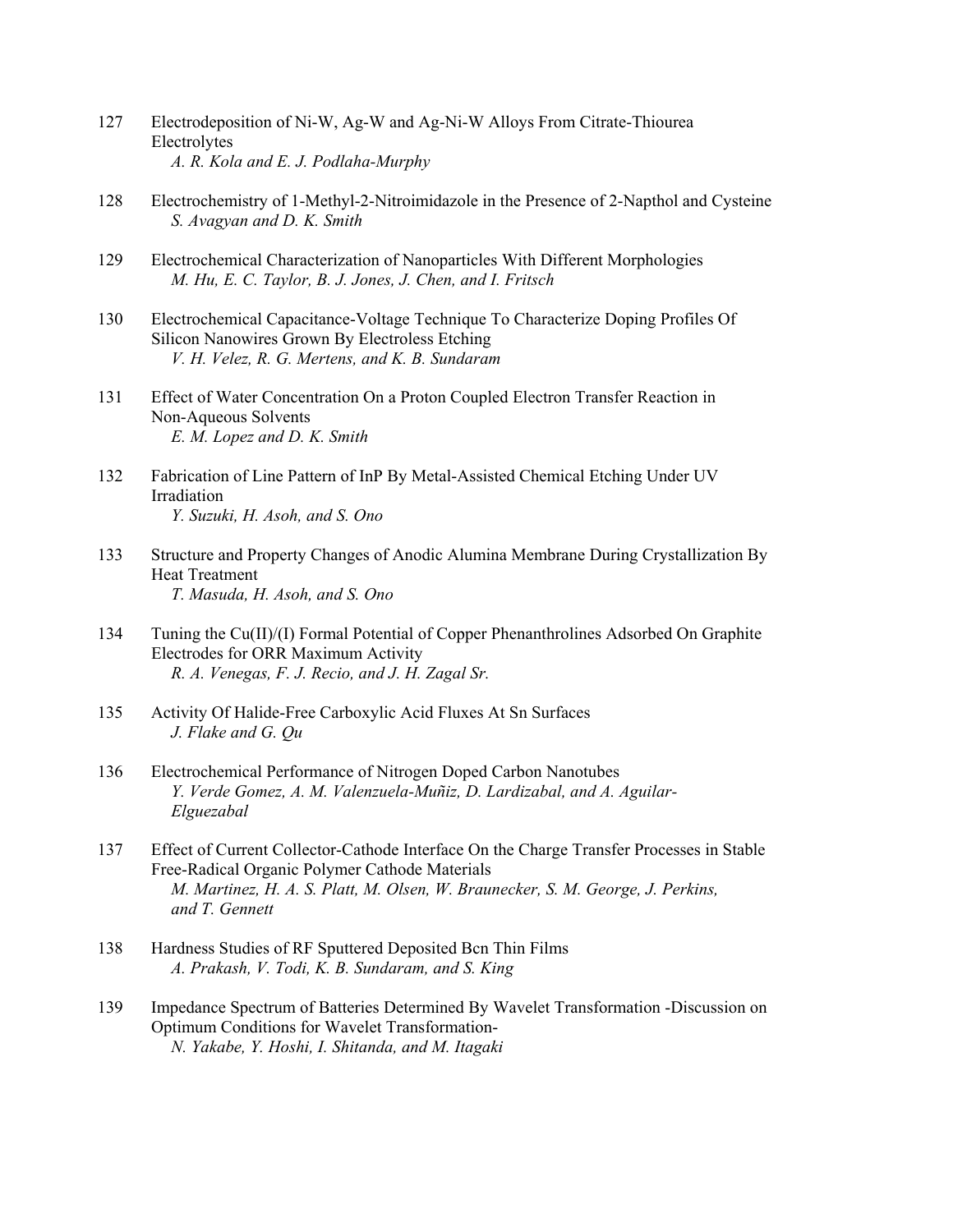- 140 Preparation and Characterization of An Electroactive Ureidopyrimidinone Derivative, A Four Hydrogen Bond Array Containing a Dimethylaminophenylurea  *L. A. Clare, A. Pham, and D. K. Smith*
- 141 Simultaneous Measurements of Positive and Negative Electrodes of LIRB By in-situ EIS During Charge-Discharge Cycle  *K. Honda, Y. Hoshi, I. Shitanda, M. Itagaki, A. Okuyama, H. Kawai, and Y. Aoki*
- 142 Nakajima Diagram 3D As a Diagnosis of Water Quality for Pitting Corrosion Risk of Cupper Used in Heat Exchanger of Air Conditioner  *K. Ochi, Y. Hoshi, I. Shitanda, and M. Itagaki*
- 143 A New Supramolecular Chemistry Motif: Horizontally Linked Viologen Radical Dimers  *J. M. Vasquez, P. A. Staley, S. U. Keenawinna, and D. K. Smith*
- 144 Solvent Effects On the Oxidation of Electroactive Ureas  *A. T. Pham, L. A. Clare, F. Magdaleno, J. Acosta, J. E. Woods, and D. K. Smith*
- 145 Precipitation of Nanocrystallites in Amorphous Silicon Carbide Films by Low Temperature Catalytic CVD  *T. H. Song and W. S. Hong*
- 146 Preparation and Electrochemical Behavior of Carbonaceous Fiber Sheets Derived From Bamboo  *T. Kinumoto, T. Matsumura, M. Matsuoka, T. Tsumura, and M. Toyoda*
- 147 Relaxation Stage Analysis of Li Inserted Graphite  *T. Kitamura, S. Park, S. Takai, and T. Yao*
- 148 Demonstration of Enhanced Sensitivity to CO in H<sub>2</sub> of an Electrochemical Analyzer  *C. Quesada, T. Rockward, F. H. Garzon, and R. Mukundan*

#### **A2 - Nanotechnology General Session**

*All Divisions, New Technology Subcommittee* 

- 149 Plasma Co-Sputtering Methods for the One-Step Synthesis of Pt-C Nanowires Composites With Enhanced Electrocatalytic Properties  *C. Coutanceau, A. Caillard, M. Mougenot, S. Cuynet, P. Andreazza, C. andreazza-Vignolle, S. Baranton, and P. Brault*
- 150 Preparation of  $M\omega$ Cu<sub>2</sub>o (M= Au, Ag, Pd ) Core-Shell Nanocrystals By a Facile Citrate-Chelating Approach  *Y. K. Lin and Y. J. Hsu*
- 151 Fabrication of Gaooh-Au Nanoheterostructures and Their Photocatalytic Performance in Methanol Oxidation  *A. T. Nguyen, Y. H. Hsu, and Y. J. Hsu*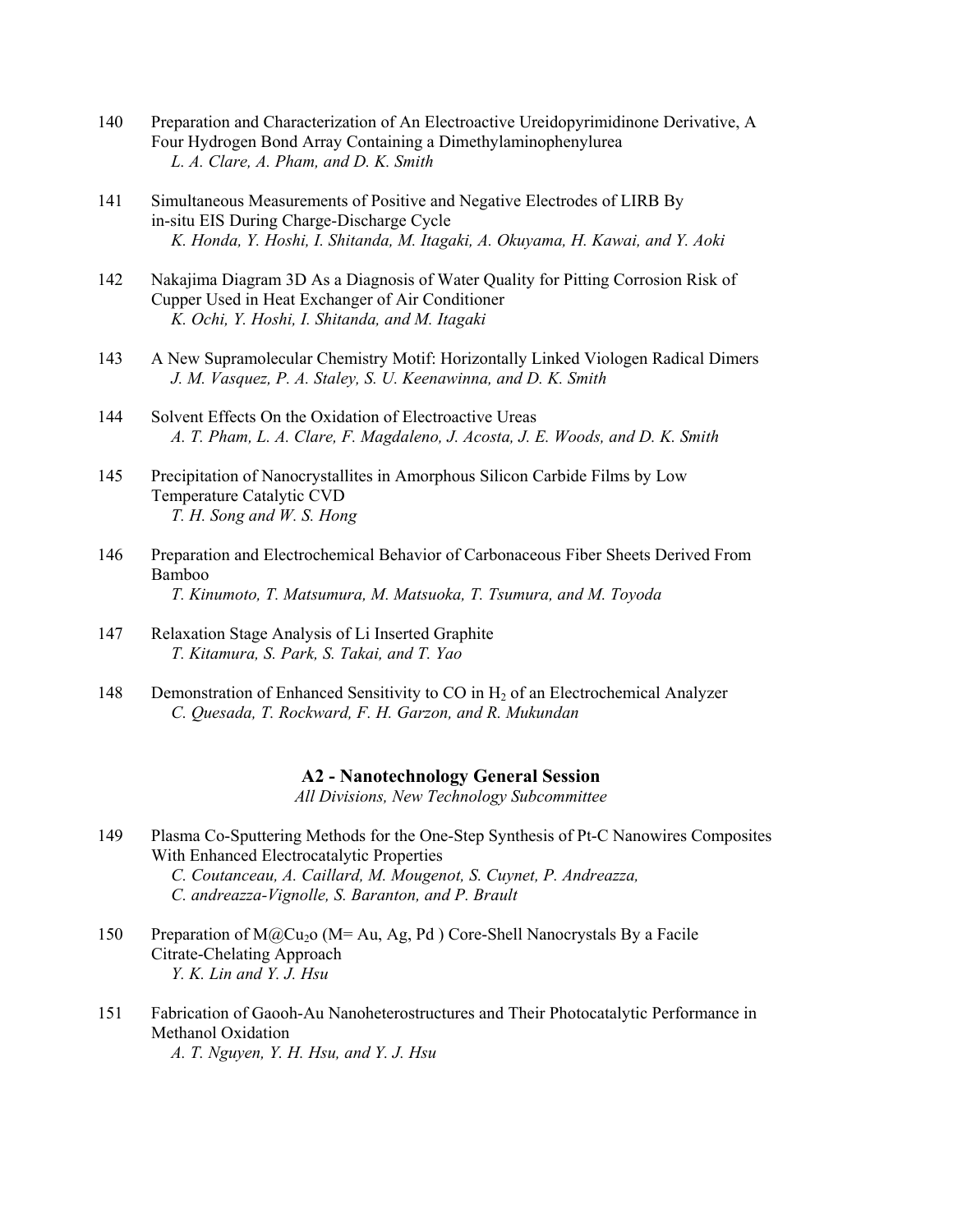- 152 Coal Derived Graphene Pt Nanocomposites for Hydrogen Production Via Ammonia Electro-Oxidation  *S. H. Vijapur, D. Wang, and G. G. Botte*
- 153 Fabrication of Graphene-PtPd Alloys With High Electro-Catalytic Activity for Ethanol Oxidation  *X. Chen, M. Oyama, and X. Chen*
- 154 Nano-Sized Titanium Oxides As Electrocatalyst for Oxygen Reduction Reaction Toward **PEFC**  *K. Suito, A. Ishihara, T. Hayashi, M. Matsumoto, M. Arao, H. Imai, Y. Kohno, K. Matsuzawa, S. Mitsushima, and K. I. Ota*
- 155 Facile Route to Grow Crystalline ZnO Nanorod Arrays Via Corrosion and Their Photocatalytic Activity Under Visible Light  *D. Iqbal and A. Erbe*
- 156 Fabrication of Dealloyed Pt<sub>2</sub>os Nanoparticles for Oxygen Reduction Reaction in Acidic Electrolytes  *Y. J. Lee, Y. C. Hsieh, Y. Sun, L. C. Chang, P. W. Wu, and J. F. Lee*
- 157 Ordered Porous Electrodes By Design for Electrocatalysis  *B. D. Gates, B. Kinkead, J. VanDrunen, G. Jerkiewicz, M. T. Y. Paul, A. Nazemi, and K. Dowling*
- 158 Photocatalytic Water Oxidation With Suspended  $Fe<sub>2</sub>O<sub>3</sub>$  (hematite) Nanocrystals  *B. L. Harrod, N. Brune, C. Wong, and F. E. Osterloh*
- 159 Photocatalytic Degradation Of Chlorinated Organic Compounds Using NEWLY-Developed Nanoporous ZINC OXIDE-Laponite Composites  *J. C. Joo and H. Ahn*
- 160 Rh-Doped SrTiO<sub>3</sub> Nanocrystals As Photocatalysts for Visible Light-Driven Hydrogen Evolution  *J. Wang and F. E. Osterloh*
- 161 Nanostructure Designing of C60/Poly(3-hexylthiophene) Supramolecular On Au(111) Surfaces Via Iodine Modification  *Y. F. Liu, M. Yoshimura, and Y. L. Lee*
- 162 Light Scattering Investigation of 2D and 3D Opal Template Formation On Hydrophilized Surfaces for Ordered Porous Nanostructured Materials  *E. Armstrong, W. Khunsin, M. Osiak, C. M. Sotomayor Torres, and C. O'Dwyer*
- 163 Electrochemical Dealloying of Gold-Silver Alloy Nanoparticles Selective Dissolution of the Lesser and More-Noble Species  *C. A. Starr and D. Buttry*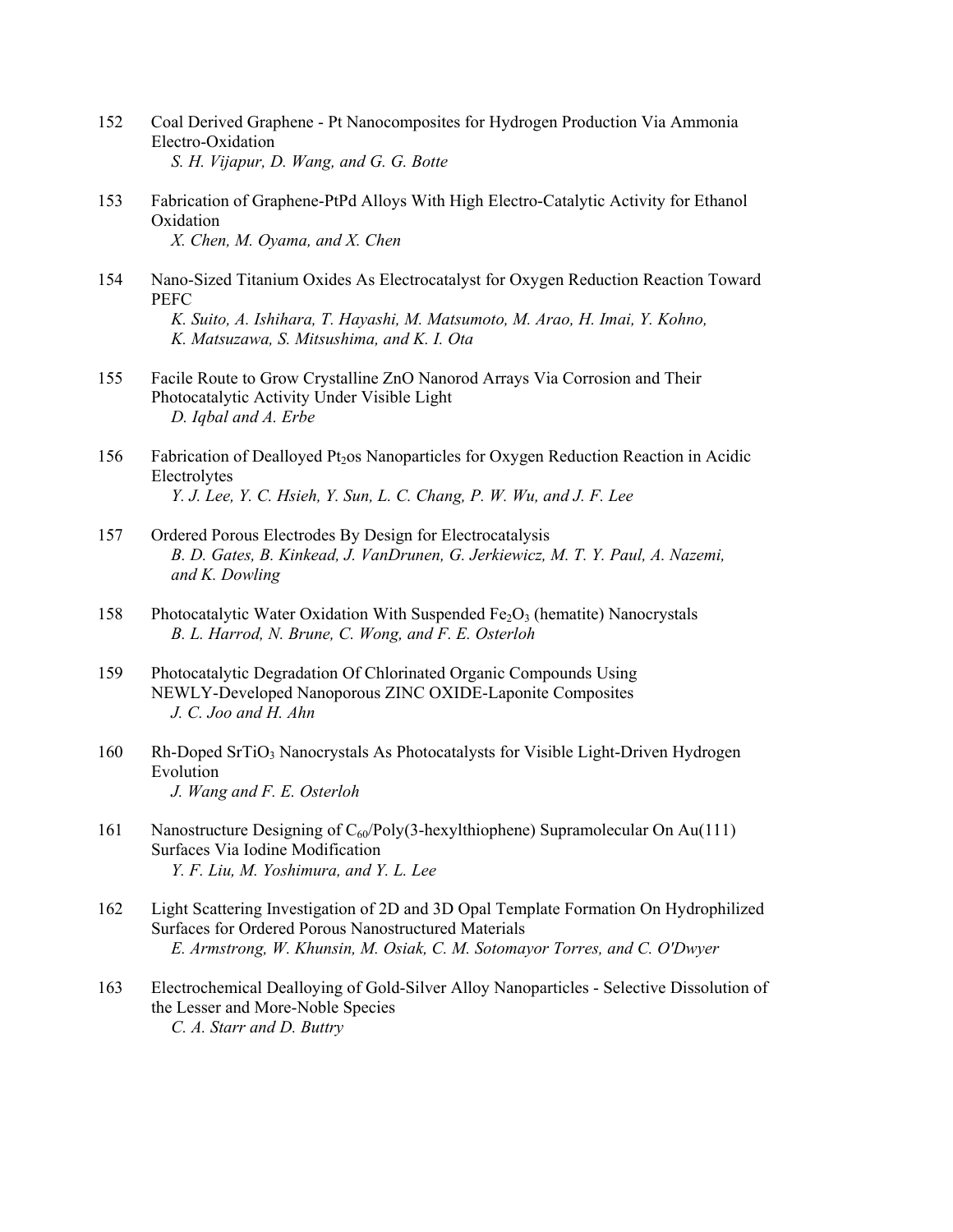- 164 Synthesis of Nanoporous Palladium Powder With Controlled Pore and Particle Size for Hydrogen Storage Applications  *D. B. Robinson, P. J. Cappillino, C. G. Jones, K. M. Hattar, B. G. Clark, M. A. Hekmaty, and B. W. Jacobs*
- 165 Transparent Conducting Fe-F Codoped ZnO Films Deposited By Spray Pyrolysis  *B. Zhou, X. Han, and M. Tao*
- 166 Melting and Recrystalization of Indium Nanoparticles By Transmission Electron **Diffraction**  *W. Ren and H. Elsayed-Ali*
- 167 Mechanistic Insight Into the Impact of Induction Heating On the Morphology and Crystallinity of Copper Particles Electrodeposited On Nickel  *Z. Mekhalif, S. Devillers, J. Bonte, and J. Delhalle*
- 168 Ultrasonic Spray Deposition of Mesoporous  $WO_3$  Films Displaying 100% Optical Modulation  *C. P. Li, R. Tenent, and C. Wolden*
- 169 Refinement of Nanoporous Copper By Dealloying MgCuY Amorphous Alloys in Organic and Sulfuric Acids  *Z. Dan, F. Qin, G. Xie, S. I. Yamaura, A. Makino, and N. Hara*
- 170 High-Pressure Cell for *in Situ* X-Ray Absorption Study of Nanocatalysts  *S. Carenco, C. Escudero, A. Tuxen, M. Chintapalli, E. Pach, M. West, J. Guo, and M. B. Salmeron*
- 171 Nitinol Surface Modification in Gentle Conditions By *in Situ* Generated Diazonium Salt  *A. Jacques, S. Devillers, J. Delhalle, and Z. Mekhalif*
- 172 Polyelectrolyte Multilayer Deposition On Modified Phynox Substrates  *B. Barthélémy, G. Fonder, S. Devillers, J. Delhalle, and Z. Mekhalif*
- 173 Lithium-Doped Nickel Oxide and Nanostructured Tungsten Oxide Thin Films Made By USP, Toward Improved Electrochromic Performances  *J. Denayer, P. Aubry, P. Colson, C. Henrist, and R. Cloots*
- 174 Efficient Electrochemical System for Waste Heat Recovery  *Y. Yang, S. W. Lee, Y. Cui, and G. Chen*
- 175 Carbohydrazide Assisted Combustion Synthesis and Photoluminescent Properties of Sr2V2O7:Eu Nanophosphor  *S. P. Khatkar*
- 176 Synthesis and Photoluminescence Properties of  $Sm<sup>3+</sup>$  Doped SrLa<sub>2</sub>O<sub>4</sub> nanophosphor  *V. B. Taxak*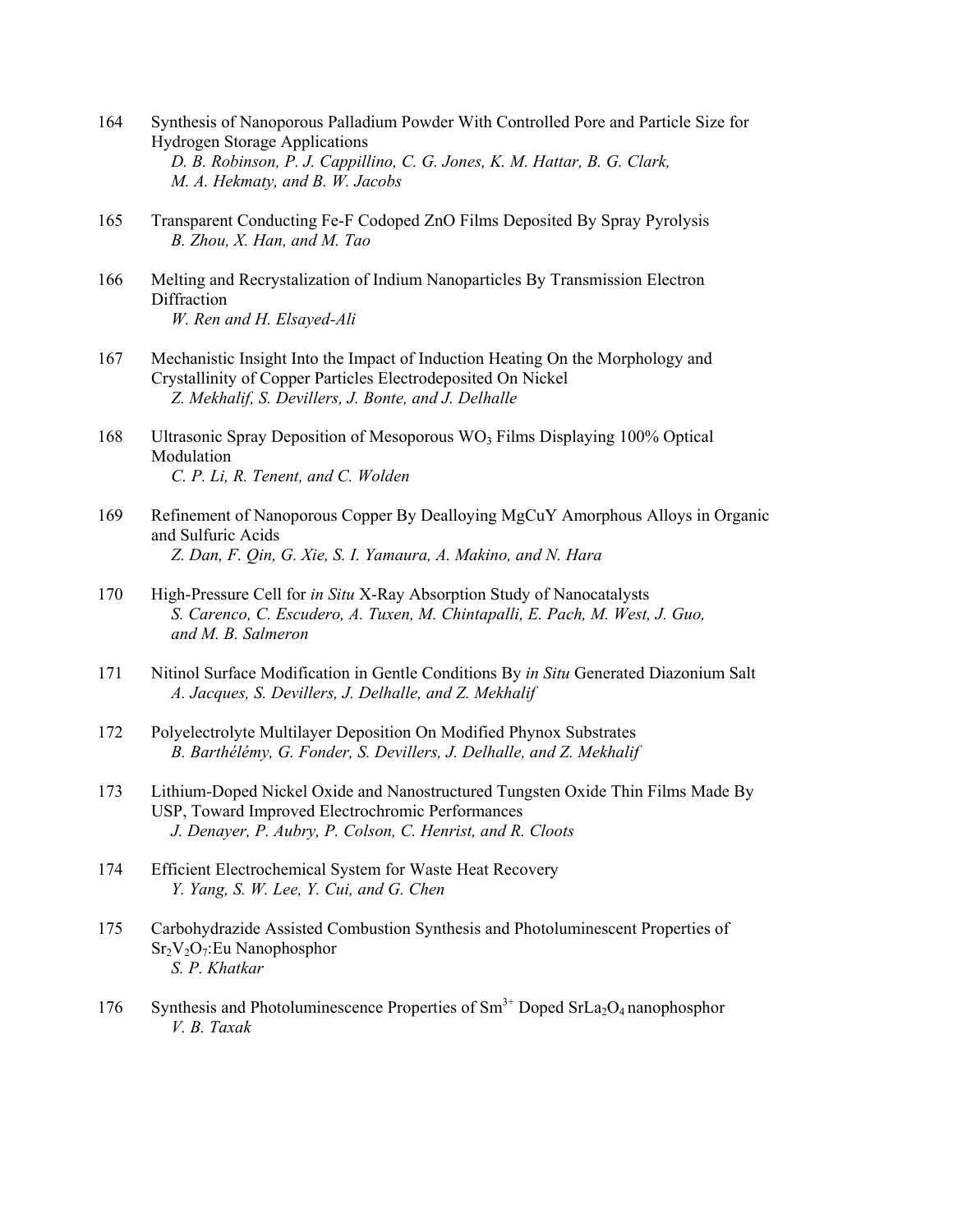- 177 SERS On Ag Dendrites Fabricated On Porous Aluminum Oxide During Anodizing of Electrodeposited Aluminum On Silver  *L. D. Rafailovic, C. Nowak, J. Rahel, and C. Kleber*
- 178 Photoabsorption and Photoelectric Conversion Properties of InP Porous Structures Formed By Electrochemical Process  *T. Sato, Y. Kumazaki, R. Jinbo, and Z. Yatabe*
- 179 Photoelectrochemical Stability of CdSe and CdSe/ZnS Quantum Dots in Different Solvents  *S. Parajuli and M. A. Alpuche-Aviles*
- 180 Hydrogen Absortion Properties of Nanostructured Graphite-Based Materials for Hydrogen Sensor  *Y. Zhang*
- 181 Label-Free Detection of Cardiac Troponin-I Using Carbon Nanofiber Based Nanoelectrode Arrays  *J. E. Koehne, A. Periyakaruppan, R. P. Gandhiraman, and M. Meyyappan*
- 182 Anomalous Ionic Conduction Within Nanoporous Metals  *R. Newman, S. Parida, A. G. Carcea, and M. Patel*
- 183 Structure Control of Mesoporous Anodic Crystalline TiO<sub>2</sub> Films By Changing Basicity of Hot Phosphate/Glycerol Electrolytes  *E. Tsuji, Y. Taguchi, Y. Aoki, and H. Habazaki*
- 184 Strongly Accelerated Growth Rate of Highly Ordered Anodic TiO<sub>2</sub> Nanotube Layers  *S. So, N. Liu, and P. Schmuki*
- 185 Reliable Metal Deposition Into TiO<sub>2</sub> Nanotubes for Interdigitated Electrode Structures  *N. Liu, S. So, and P. Schmuki*
- 186 Preparation Of Manganese Oxides Hollow Nanotubes  *T. D. Dang*
- 187 Electrical Properties of Carbon Nanotube Sheets Fabricated By Inkjet Printing  *T. Wang and B. Derby*
- 188 Architecture and Properties of Several Molecular Aggregate Nanostructures  *Y. Li*
- 189 Synthesis of Monoderpersed Starburst Carbon Spheres / Tin Oxide Composite and Their Electrochemical Properties  *N. Tatsuda, H. Nakano, and K. Yano*
- 190 Real-Time STM Imaging of the Reversibility of Polyaniline's Conformation in Response to Potential Modulation of Au (111) Electrode  *S. T. Chen and S. L. Yau*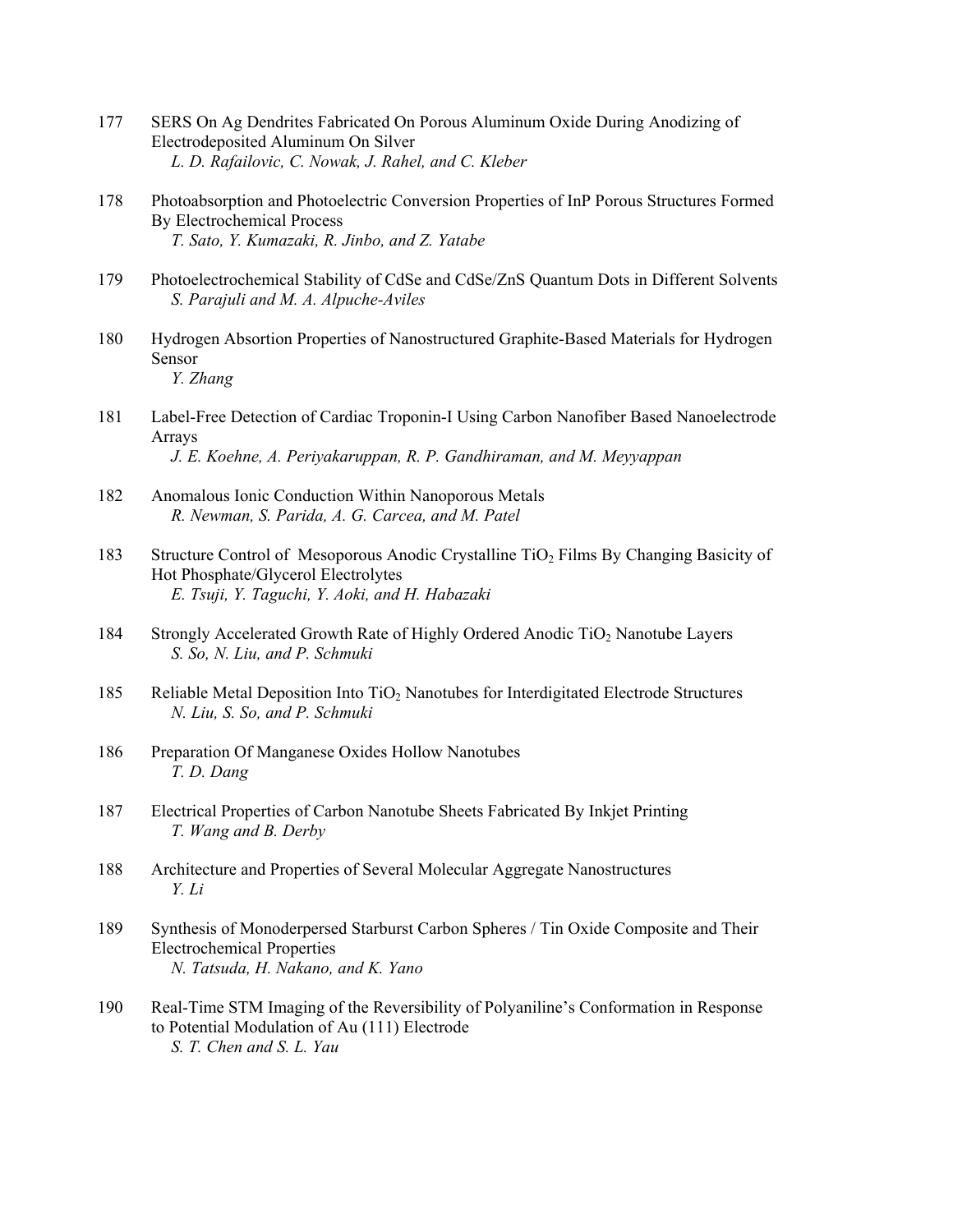- 191 A Scanning Electrochemical Microscopy Module for Commercial AFM Systems: AFM-SECM for Simultaneous Topography and Electrochemical Imaging  *S. Wu and C. Kranz*
- 192 Interfacial Liquids Shear Elasticity Measurements  *D. M. Soares, W. E. Gomes, C. A. Bertran, and O. Teschke*
- 193 Structural Changes in Interfacial Water Layers Induced By Electric Field  *D. M. Soares, W. E. Gomes, O. Teschke, and C. A. Bertran*
- 194 Stern Potential and Debye Screening Length of Electrolytic Solutions From Capacitive Force Measurements Using Atomic Force Microscopy  *S. R. Crittenden and B. Kumar*
- 195 Microwave Assisted Hydrothermal Synthesis of NiO-Ce<sub>1-X</sub>Eu<sub>x</sub>O<sub>2-y</sub> powders for Fuel Cell Catalytic Anodes  *A. L. D. Medeiros, A. E. Martinelli, D. M. D. A. Melo, M. O. Orlandi, and D. A. Macedo*
- 196 Electric Field-Assisted Assembly and Alignment of Gold Nanorods  *C. C. Lin, W. L. Lin, S. Y. Wang, C. Cheng, C. T. Wu, F. H. Ko, and T. M. Pan*
- 197 Porous Conjugated Polymer Nanotip Arrays for High Stable Field Emitter  *H. Liu, Y. LI, and Y. Li*
- 198 Adsorption of Methylene Orange On Embedding Carbon Nanotubes Sodium Alginate /Chitosan Gel Beads  *F. C. Tsai, T. C. Chiang, N. Ma, L. C. Tsai, J. J. Shi, T. Jiang, and S. K. Su*
- 199 Determination of Noradrenaline Using a Glassy Carbon Electrode Modified With Cobalt Ferrite Nanoparticles On Carbon Nanotubes  *D. F. de Queiroz, T. R. L. Dadamos, S. A. S. Machado, and M. A. U. Martines*
- 200 Amorphous Ni-P Alloy Deposition By Electroforming Technology  *T. C. Chen*
- 201 Electrochemical Oxidation of Glucose At Nanoporous Black Gold Surface in the Presence of High Concentration of Chloride Ions  *H. Jeong and J. Kim*
- 202 Highly Reproducible SERS-Active Au Nanostructures Prepared By Simple Electrodeposition: Origin of SERS Activity for Electroanalytical Application  *S. Choi, M. An, and J. Kim*
- 203 Synthesis, Characterization and Optical Properties of  $Eu<sup>3+</sup>$  Doped MgZrO<sub>3</sub> Nanophoshor  *S. Singh*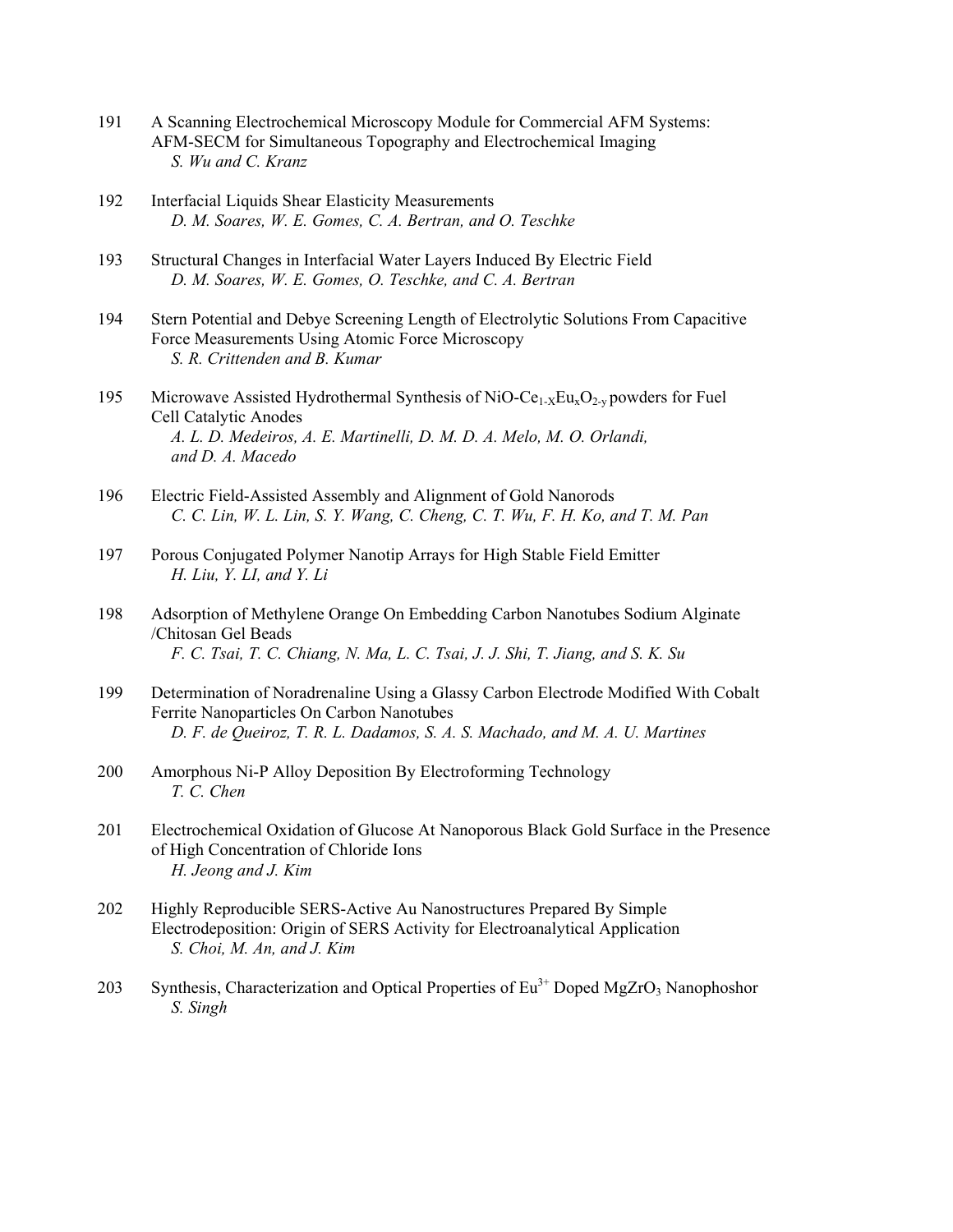- 204 Growth and Electrical Properties of Nanostructured Ytterbium Stabilized Zirconia Thin Films  *A. Benitez-Rico, G. Santana Rodriguez, M. Monroy-Pelaez, and M. F. Sanchez- Garcia*
- 205 The Conductivities of Electrically Conductive Adhesives Containing Silver-Coated Graphite Particles By Self-Activated Deposition  *S. C. Yen, T. C. Chueh, and C. H. Hu*
- 206 Preparation of Controllable, Well-Ordered and Taper Porous Anodic Alumina Templates By Innovated Phosphoric Acid Hard Anodization  *C. Cheng, H. C. Wang, C. C. Lin, C. T. Wu, F. H. Ko, and T. M. Pan*
- 207 Synthesis, Characterization and Electrochemistry of Water Soluble Palladium Nanoparticles  *A. Kumar and D. A. Buttry*
- 208 Towards Understanding Electronic Structure of High Aspect-Ratio TiO<sub>2</sub> Nanotube Arrays  *J. W. Wu, H. H. Hsu, C. L. Chen, C. L. Dong, C. H. Chen, C. J. Lin, Y. H. Liou, and J. Guo*
- 209 Transforming a Ion-Cut Silicon Layer From Damage-Dense to Defect-Free Status *Via* Microwave-Anneal and Recrystallization  *C. C. Ho, C. H. Huang, F. S. Lo, Y. L. Chang, G. C. Huang, and T. H. Lee*
- 210 Electrocatalytic Activity of RuO<sub>2</sub> With Varying Structural Water Content for Hydrogen Evolution Reaction  *M. V. Sivaiah, D. Abirami, and H. G. Ang*
- 211 Surface Morphology and Electrical Properties of ZnO:Ga Films Formed By Magnetron Sputtering  *N. Yamamoto and K. Morisawa*

#### **A3 - The Energy Water Nexus**

*All Divisions, New Technology Subcommittee* 

- 212 Water and Energy Nexus  *M. Hightower*
- 213 Effects of Climate Change On Water Availability  *A. J. Busalacchi*
- 214 Technical and Economic Opportunities for Water Purification and Sensing for WHO Development Goals  *A. D. Tevar, W. R. Regan, and V. Mehra*
- 215 Development of a Self-Contained, PV-Powered Domestic Toilet and Wastewater Treatment System  *M. R. Hoffmann*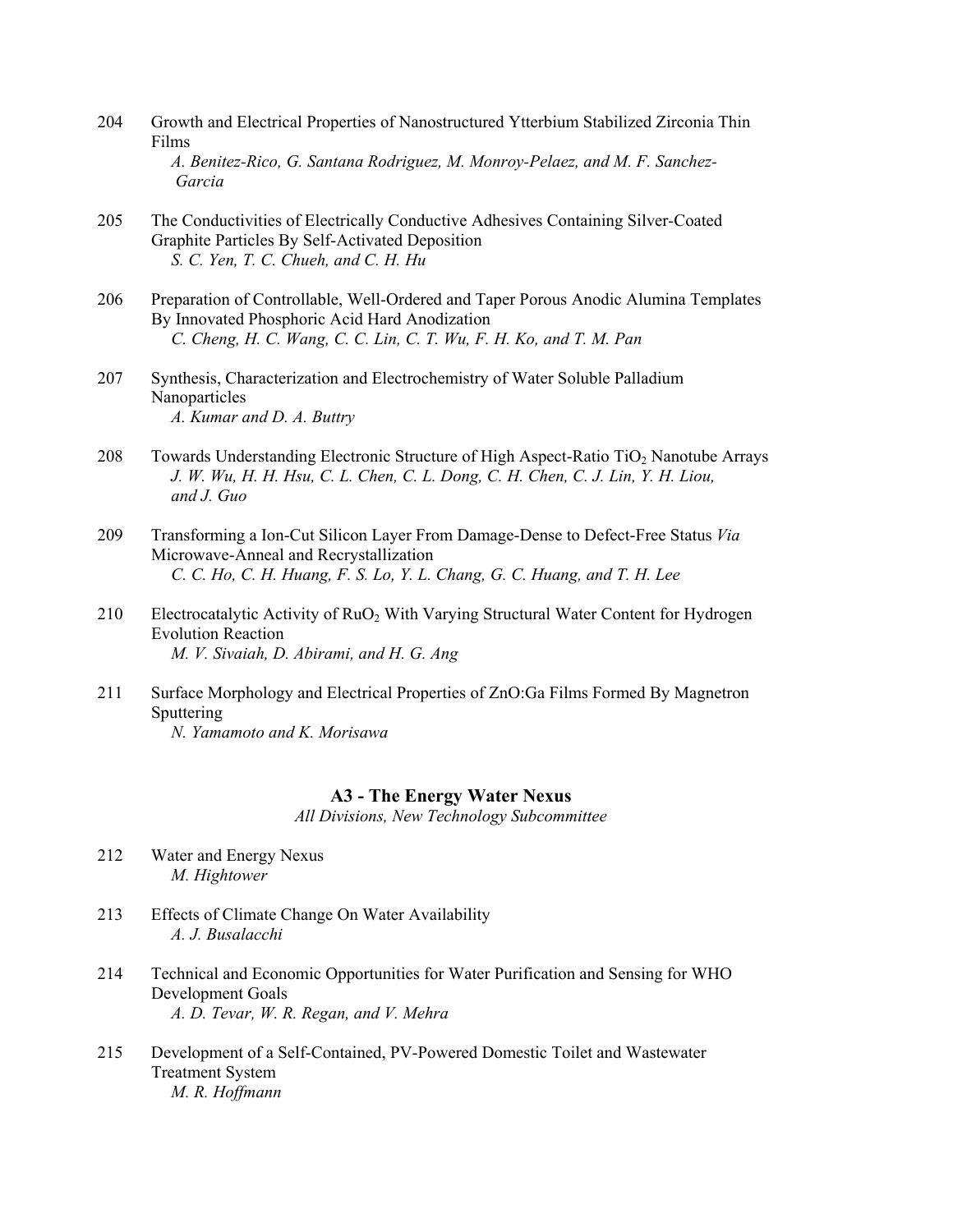- P IC """"Gnergy-Water Nexus Research and NSF  *B. K. Hamilton*
- 217 Global climate change impacting natural water and infectious diseases: cholera as a case study  *D. Ceccarelli and R. Colwell*
- 218 Water, Energy, and Soil Sustainability  *M. J. Cooney*
- 219 Practical levels of electricity from MFC stacks fed with urine  *I. Ieropoulos, P. Ledezma, A. Stinchcombe, G. Scandroglio, C. Melhuish, and J. Greenman*
- 220 Development of An On-Site Self-Contained Electrochemical Wastewater Treatment System With Hydrogen Production  *C. Cid, K. Cho, Y. Qu, A. Aryanfar, D. Kwon, and M. R. Hoffmann*
- 221 Energy Issues in Bioelectrochemical Treatment of Water and Wastewater  *Z. He*
- 222 Microbial Electron Transfer at Clay-Modified ITO Electrodes  *A. Fitch*
- 223 Microbial Fuel Cells and Their Way to the Future  *S. Babanova, O. Bretschger, J. Roy, A. Cheung, K. Artyushkova, and P. Atanassov*
- 224 Harvesting Microbial Fuel Cell Ionic Current to Augment Power Densities From Capacitive Mixing  *M. C. Hatzell, R. Cusick, and B. E. Logan*
- 225 Hybrid Anaerobic Digester-Microbial Fuel Cell for Waste Water Treatment  *K. Gregoire, M. Tatinclaux, J. Biffinger, L. Tender, and S. Lansing*
- 226 The Application of Anion and Cation Exchange Membranes in Microbial Electrochemical Systems  *L. S. Howes, C. Avignone-Rossa, and J. Varcoe*
- 227 Electrochemical Sulfide Removal On Carbon Electrode in Sulfate Reducing Bacteria Microbiological Fuel Cell  *B. Zheng and H. Liu*
- 228 Investigation of the Indirect Dissimilarity Metal Reduction Pathway of *Shewanella* by Scanning Electrochemical Microscopy  *D. Crisostomo, G. Chen, C. R. McNees, S. J. Elliott, and D. E. Cliffel*
- 229 Preparation of Hybrid Nanocatalysts Containing Enzymes and Gold Nanoparticles for Ethanol/O<sub>2</sub> Biofuel Cell  *S. Aquino Neto, A. Gautreau, T. S. Almeida, S. D. Minteer, and A. R. De Andrade*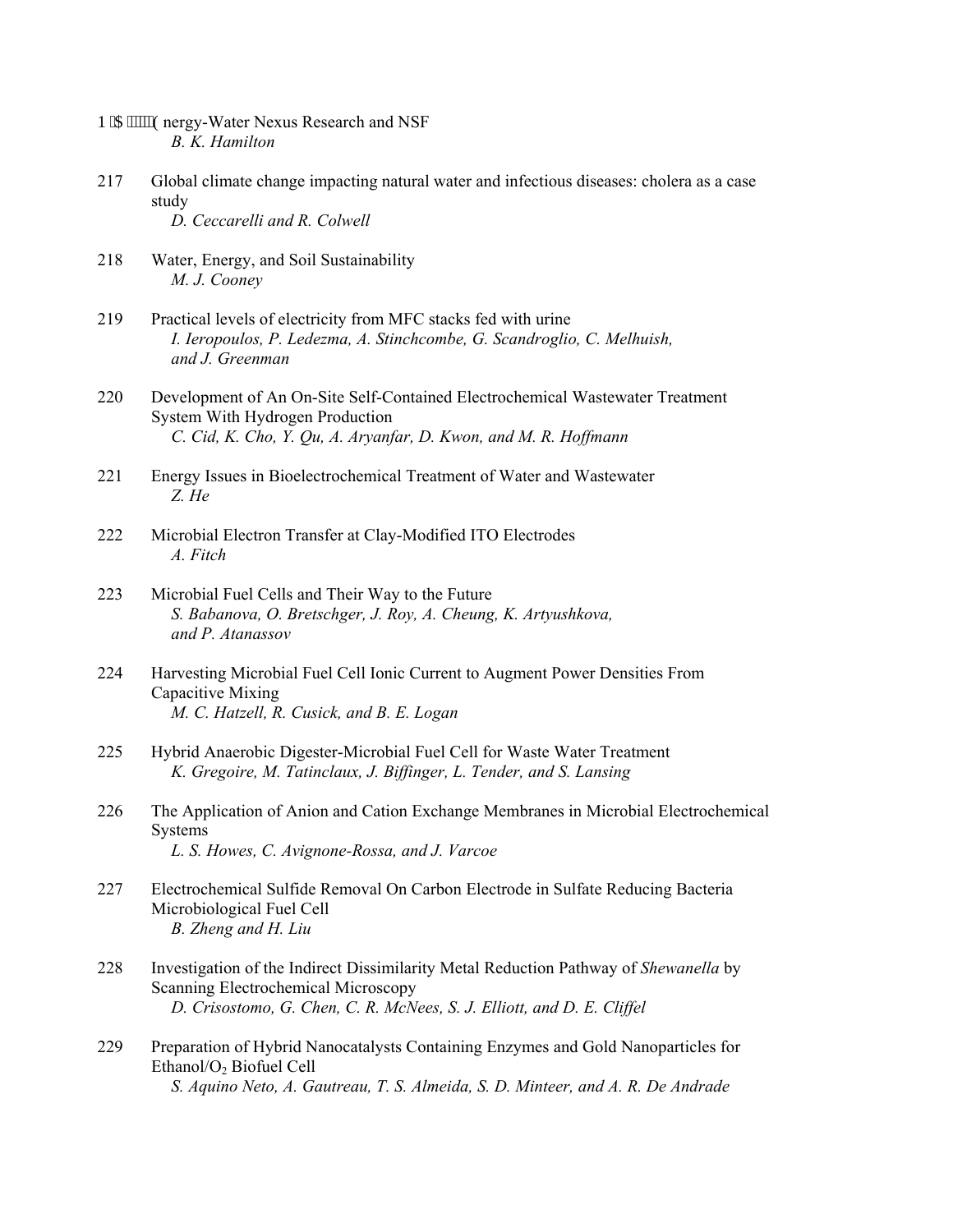- 230 The Beneficiation of Algal Biomass From a Low-Cost Sewage Treatment System As a Feedstock in Microbial Fuel Cells  *J. L. Limson, K. Mtambanengwe, E. Mshoperi, R. Fogel, and R. Laubscher*
- 231 The Synergistic Development of Materials to Solve Issues in Sustainable Energy or Water Use  *A. M. Herring and L. F. Greenlee*
- 232 Macroscopic Modeling of Degradation and Performance Concerns in Proton-Exchange-Membrane Fuel-Cell Catalyst Layers  *A. Z. Weber*
- 233 Highly Active, Nonprecious Metal Perovskite Electrocatalysts for Bifunctional Metal-Air Battery Electrodes  *K. J. Stevenson, W. G. Hardin, J. T. Mefford, D. A. Slanac, X. Wang, S. Dai, and K. P. Johnston*
- 234 Three-Dimensional Mesoscale Conducting Networks For Clean Water and Energy Generation  *Y. Cui*
- 235 High Electrosorption Capacity Electrodes for Capacitive Deionization  *K. B. Hatzell, E. Iwama, B. Daffos, P. L. Taberna, T. Tzedakis, A. Gogotsi, P. Simon, and Y. Gogotsi*
- 236 Practical Considerations Towards Implementing a Capacitive Deionization Device for Water Treatment  *J. Lado, R. E. Pérez-Roa, J. Wouters, M. I. Tejedor, and M. A. Anderson*
- 237 Capacitive Deionization With Ion Exchange Spacer for High Purity Water Treatment  *H. Kim, J. Jeong, M. Cho, D. Park, and H. Kang*
- 238 Desalination Using Pulsed Potential Capacitive Deionization  *L. A. M. Ruotolo, M. I. Tejedor, and M. A. Anderson*
- 239 Development of Thin Anion-Exchange Membranes for Reverse Electrodialysis  *S. Y. Lee, M. S. Shin, K. H. Yeon, W. G. Kim, M. S. Kang, and J. S. Park*
- 240 Modification of Carbon Xerogels for Negative Electrode in a Capacitive Deionization Cell  *X. Gao, J. Landon, J. K. Neathery, and K. Liu*
- 241 Development of High-Capacity Electrodes for Capacitive Deionization  *D. J. Lee, M. S. Kang, and J. S. Park*
- 242 Applied Photosynthesis: Photoelectrochemistry of Photosystems  *D. E. Cliffel, G. LeBlanc, E. A. Gizzie, G. Chen, D. Gunther, and G. K. Jennings*
- 243 Oxide Semiconductors for Water Purification Using Sunlight  *A. J. Atanacio, T. Bak, M. Ionescu, and J. Nowotny*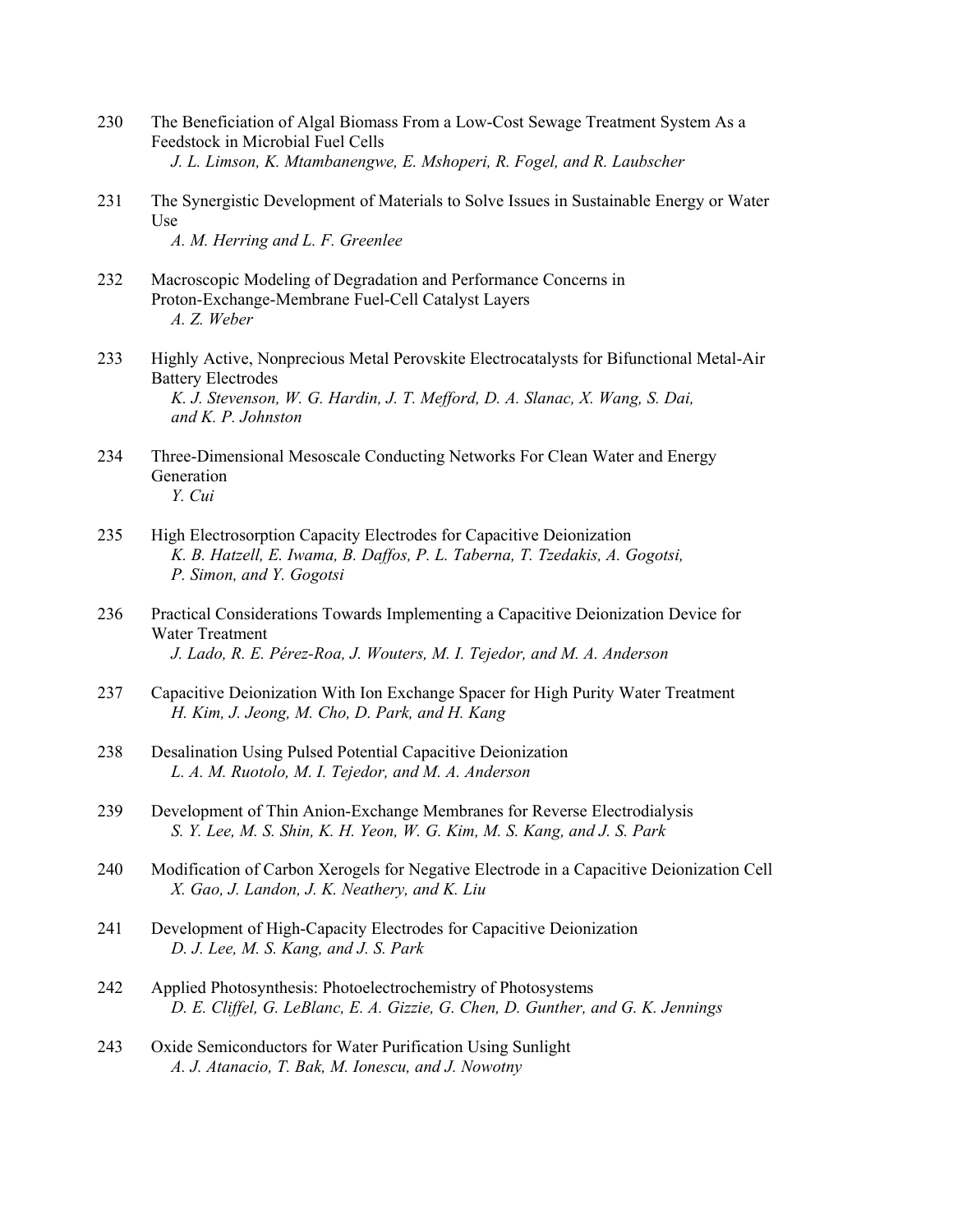- 244 Integrated Ozone Microreactor Technology for Water Treatment  *A. G. Shirke, S. Li, D. D. Ebeling, M. T. Carter, and J. R. Stetter*
- 245 NADH Regeneration for Use in Bioelectrofuels Production  *S. D. Minteer and B. Ohlsen*
- 246 Photocatalytic Reduction and Removal of Cr(VI) and Se(VI) Using TiO2 and NaTaO3 Nanopowder  *Q. Cheng and C. Chan*
- 247 Understanding Chlorite, Chlorate and Perchlorate Formation When Generating Hypochlorite Using Boron Doped Diamond Film Electrodes  *J. Farrell, D. K. Hubler, J. C. Baygents, and B. P. Chaplin*
- 248 Energy Minimization in the Electrochemical Disinfection of Human Liquid Waste Using Boron-Doped Diamond Electrodes  *A. S. Raut, E. J. D. Klem, G. B. Cunningham, C. B. Parker, B. R. Stoner, M. A. Deshusses, and J. T. Glass*
- 249 Deammonification of Wastewater Through Ammonia Electrolysis  *A. Estejab, L. A. Diaz, and G. G. Botte*
- 250 Old Solutions to New Problems?  *J. McHardy*

**B1 - Energy Technology/Battery - Joint General Session**  *Battery, Energy Technology* 

- 251 Three Dimensional Simulation and Optimization of Microbatteries  *K. Lange, B. Trembacki, M. Stadermann, M. Merrill, and E. Duoss*
- 252 Thermally Accelerated Life Testing for Rechargeable li-Ion Batteries  *H. Ye, G. Jain, and C. Schmidt*
- 253 Optimal Charging Profile for Mechanically Constrained Lithium Ion Batteries  *B. K. Suthar, V. Ramadesigan, S. De, R. D. Braatz, and V. R. Subramanian*
- 254 In-Situ Synchrotron X-Ray Diffraction Study of the Heat Treated Electrolytic Manganese Dioxide Cathode Used in Primary Li/MnO<sub>2</sub> Batteries  *S. W. Donne and W. M. Dose*
- 255 *In-Situ* Study of Electrochemically-Driven Phase Transitions in LiMn<sub>*yFe<sub>1</sub></sub>yPO<sub>4</sub>*</sub>  *D. B. Ravnsbaek, K. Xiang, W. Xing, O. J. Borkiewicz, K. Wiaderek, P. J. Chupas, K. W. Chapman, and Y. M. Chiang*
- 256 Model Reformulation for Lithium-Ion Battery Simulation  *P. W. C. Northrop, B. K. Suthar, and V. R. Subramanian*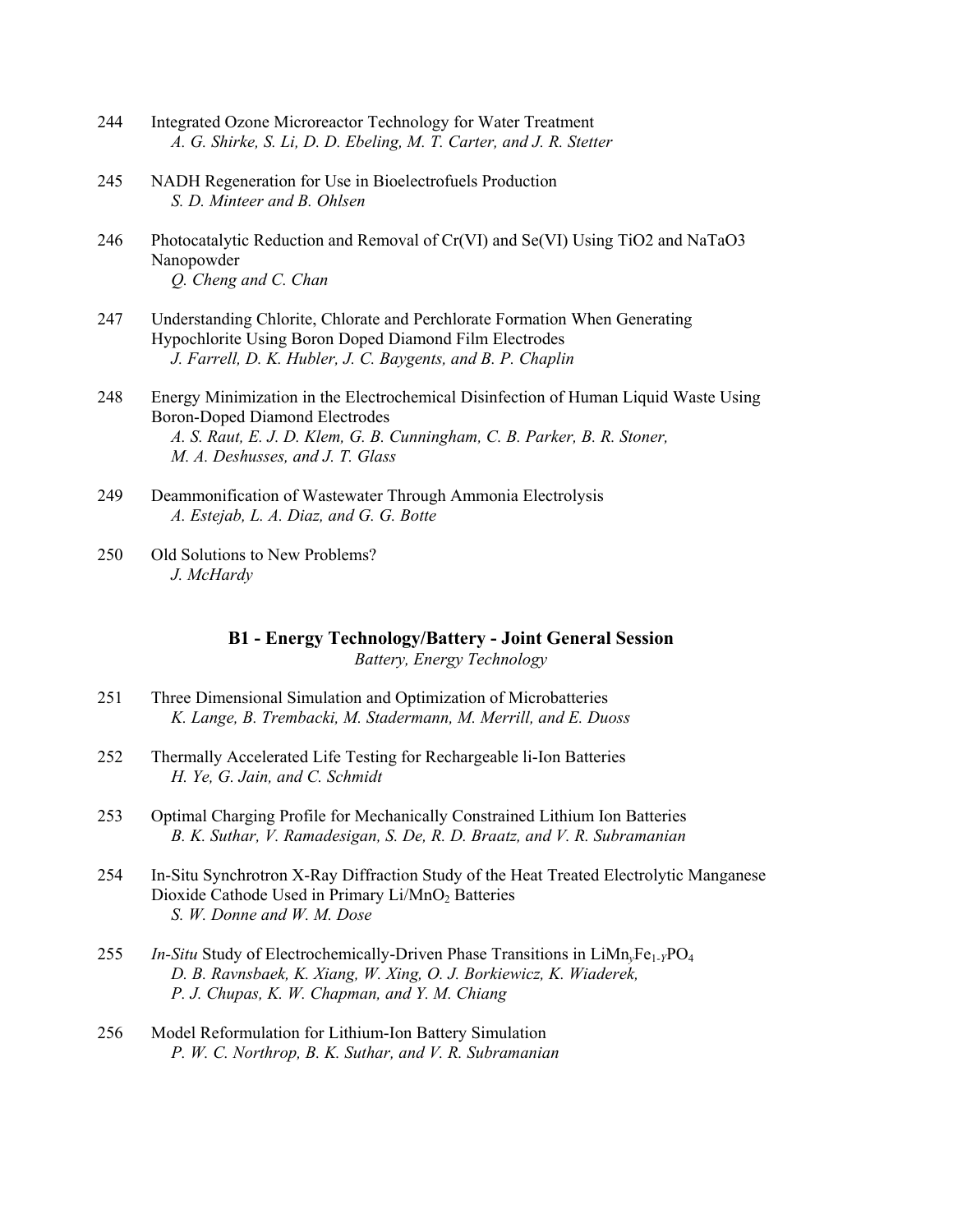- $257$  Li<sub>2</sub>Fe<sub>x</sub>Mn<sub>y</sub>Co<sub>z</sub>SiO<sub>4</sub> Nanoparticles Incorporated CNTs As a Novel High Capacity Cathode for Lithium Ion Batteries  *S. Raina, S. H. Hsu, M. Yilmaz, S. Akbulut, W. P. Kang, and J. H. Huang*
- $258$  Li<sub>2</sub>CoPO<sub>4</sub>f As Cathode Material for Lithium Secondary Battery A Method to Achieve Two Lithium Ion Intercalation  *A. Samuthira Pandian, K. J. Kim, and Y. S. Lee*
- 259 Conversion Reactions in Li-FeF2 Cathodes  *S. H. Garofalini and Y. Ma*
- 260 Characterization of Transport Properties of  $LiNi<sub>0.8</sub>Co<sub>0.15</sub>Al<sub>0.05</sub>O<sub>2</sub> (NCA)$  *R. Amin, D. B. Ravnsbaek, and Y. M. Chiang*
- 261 In Situ Hard x-Ray Nano-Imaging Study of Morphology Evolution for Battery Materials  *J. Wang, Y. C. K. Chen-Wiegart, and J. Wang*
- 262 Novel *in-Situ* Neutron Diffraction Cell for Battery Materials  *J. Jacas Biendicho, S. Hull, G. Svensson, S. Eriksson, and D. Noreus*
- 263 Thermal Modelling of a Lithium-Ion Aqueous Battery  *D. Adair, G. Kalimuldina, and Z. Bakenov*
- 264 Bismuth Ferrites As Electrodes for Lithium Batteries: An *in Situ* XRD and XANES Investigation  *W. Wen, M. Liu, T. Yang, G. Yin, Y. Gu, X. Gao, X. Zhou, Z. Gong, and C. Lin*
- 265 Electrochemical Characterization of  $CF_x$  Material for An Internally Funded Project  *G. Nagasubramanian and K. R. Fenton*
- 266 Efficient Reformulation of Pressure Induced Solid Phase Diffusion in Coupled Electrochemical-Mechanical Models for Lithium Ion Batteries  *S. De, B. K. Suthar, and V. R. Subramanian*
- 267 Development of a Micro Four-Line Probe for the Measurement of Thin-Film Battery Electrode Conductivity  *B. Lanterman, J. Flygare, A. Cutler, B. A. Mazzeo, and D. Wheeler*
- 268 Structure-Property Relationships of Naphthalene Diimide Based Organic Electrodes  *R. P. Maloney, G. Vadehra, B. Dunn, and M. García-Garibay*
- 269 Battery Analysis Using *in Situ* Synchrotron, Neutron and NMR Methods  *H. Arai, Y. Uchimoto, and Z. Ogumi*
- 270 SECM Dissolution Studies of Pasted Battery Cathodes in Ionic Liquid Electrolytes  *G. A. Snook, T. D. Huynh, and A. S. Best*
- 271 Titanium Doped Li<sub>7</sub>La<sub>3</sub>Zr<sub>2</sub>O<sub>12</sub> Solid Electrolyte for Lithium Batteries  *F. Beck, M. Zhi, M. Dontigny, K. Vediappan, K. Zaghib, and A. Manivannan*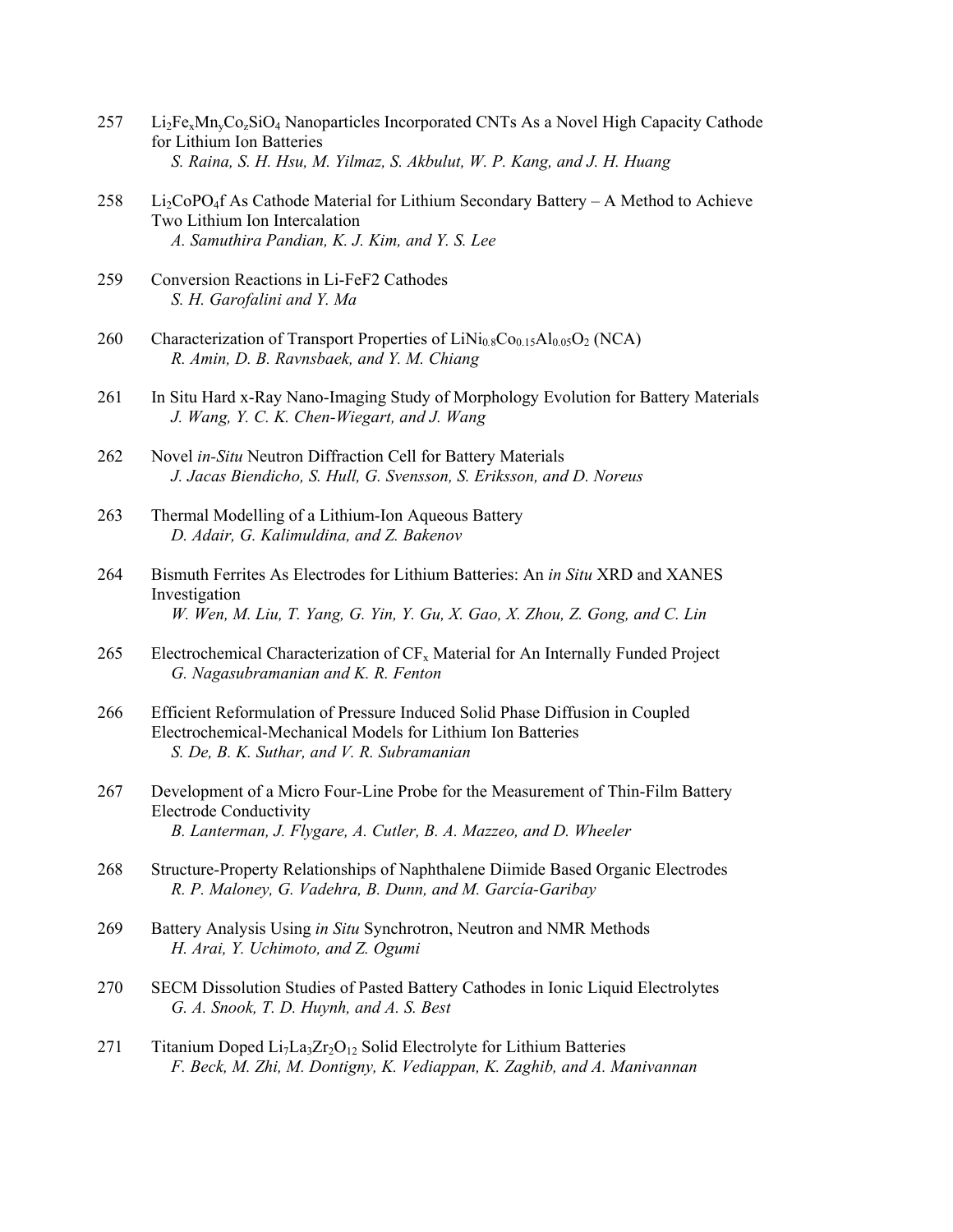- 272 Analysis of Composite Electrolytes for Stability With Li Metal Anodes  *S. Kalnaus, W. Tenhaeff, J. Sakamoto, A. S. Sabau, C. Daniel, and N. J. Dudney*
- 273 High Performance Silicon-Based Negative Electrodes for Li-Ion Batteries  *D. Guyomard, M. Gauthier, N. Delpuech, D. Mazouzi, D. Reyter, J. S. Bridel, J. Gaubicher, N. Dupré, P. Moreau, L. Roue, and B. Lestriez*
- 274 Crystalline Silicon As Structured Anode Material for Lithium-Ion Batteries  *M. Sternad, G. Schrotter, R. Janski, M. Forster, B. Goller, K. Schmut, and M. Wilkening*
- 275 SnO<sub>2</sub>-Carbon Composite Based Anodes for Li-Ion Batteries  *J. Yang, J. Ren, and K. Amine*
- 276 (2013 ECS Battery Division Research Award Lecture) On the Challenge of Developing Rechargeable Li-Air Batteries: Is it Real?  *D. Aurbach, D. Sharon, M. Afri, A. A. Frimer, and A. Garsuch*
- 277 Carbon-Silicon Composite Anodes for Automotive Batteries  *M. Karulkar, R. Blaser, and R. Kudla*
- 278 Electrochemical Intercalation/Deintercalation of Cations Into/From Graphite Electrode in Ionic Liquid  *K. Ono, K. Miyazaki, T. Fukutsuka, and T. Abe*
- 279 Influence of  $CO<sub>2</sub>$  On the Stability of Discharge Performance for Li-Air Battery With Hybrid Electrolyte Based On the Graphene Sheet  *H. Zhou and E. Yoo*
- 280 Electrochemical Oxidation Behavior of Carbon in Non-Aqueous Solution  *Y. Taniguchi, K. Miyazaki, T. Fukutsuka, and T. Abe*
- 281 Electrochemical Properties of Thixotropic Gel Polymer Electrolytes Based On Poly(vinylidene fluoride-co-hexafluoropropylene)/Hydroxypropyl Celluose Blend for Screen-Printing Process of 4V-Class Flexible Lithium Rechargeable Batteries  *Y. G. Lee, K. Y. Kang, D. O. Shin, and K. M. Kim*
- 282 Study of Mg Batteries: Electrolyte, Current Collectors and Their Compatibility  *D. Lv, M. L. Gordin, A. Manivannan, and D. Wang*
- 283 Unraveling the Oxygen Reduction Reaction Mechanism and Activity of Composite  $Ba<sub>0.5</sub>Sr<sub>0.5</sub>Co<sub>0.8</sub>Fe<sub>0.2</sub>O<sub>3-d</sub>/Carbon Electrodes in Alkaline Media By Thin Film Rotating$  Ring Disk Electrode Measurements  *E. Fabbri, R. Mohamed, P. Levecque, O. Conrad, R. Koetz, and T. J. Schmidt*
- 284 An in Situ Graphite-Grafted Alkaline Iron Electrode for Iron-Based Accumulators  *S. R. Aravamuthan, S. Srinivasan, and A. K. Shukla*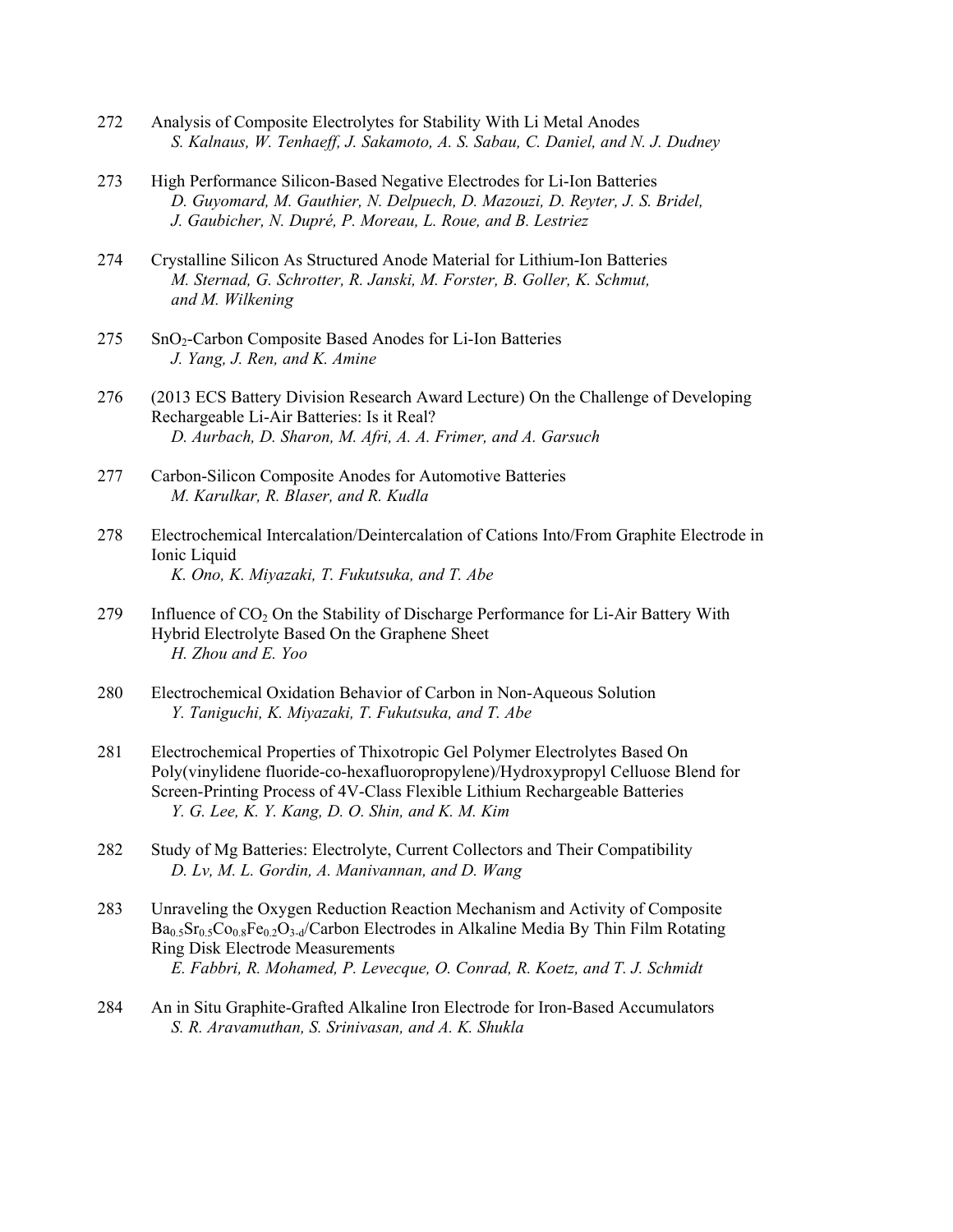- 285 Effect of Carbon Additives On the Microstructure and Conductivity of Primary Alkaline Battery Cathodes  *D. R. Nevers, Y. Wen, L. Robertson, and D. R. Wheeler*
- 286 Electrode Additives and the Rechargeability of the Alkaline Manganese Dioxide Cathode  *S. W. Donne and M. R. Bailey*
- 287 Electrochemical Characterization of Rare Earth-Free Negative Electrodes for Nickel-Metal Hydride Battery Applications  *H. Inoue, N. Kotani, M. Chiku, and E. Higuchi*
- 288 Role of Bismuth and Sulfide Additives On the Performance of Iron Electrodes in Rechargeable Alkaline Batteries  *A. K. Manohar, C. Yang, S. Malkhandi, G. K. S. Prakash, and S. R. Narayanan*
- 289 Fluorine Doped  $(Sn,Ru)O<sub>2</sub>$  electro-Catalysts for Oxygen Evolution Reaction (OER) in PEM Based Water Electrolysis  *K. S. Kadakia, P. N. Kumta, M. K. Datta, and O. I. Velikokhatnyi*
- 290 Understanding the Performance of Transition Metal Oxide-Carbon Composite Catalysts in Air Electrodes for Metal-Air Batteries and Alkaline Fuel Cells  *S. Malkhandi, P. Trinh, A. K. Manohar, K. C. Jayachandrababu, A. Kindler, G. K. S. Prakash, and S. R. Narayanan*
- 291 Preparation of Perovskite Type Oxide Thin-Films As Oxygen Electrodes By Pulsed Laser Deposition Method and Their Electrochemical Properties  *Y. Miyahara, K. Miyazaki, T. Fukutsuka, and T. Abe*
- 292 Doped MnO<sub>2</sub>-Based Oxygen Reduction and Evolution Catalysts for Bifunctional Cathodes in Alkaline Electrochemical Power Sources  *P. Hosseini Benhangi, A. Alfantazi, and E. Gyenge*
- 293 A Membrane-Free Lithium/Polysulfide Semi-Liquid Battery for Large-Scale Energy Storage  *Y. Yang, G. Zheng, and Y. Cui*
- 294 The Performance Analysis Study of Vanadium Redox Flow Battery Influenced By Critical Properties of Ion Exchange Membrane  *J. H. Kong and D. S. Ko*
- 295 Non-Aqueous Redox Flow Batteries Using Pore-Filled Anion-Exchange Membranes Prepared By Direct-Polymerization of Imidazolium Monomers  *D. H. Kim, S. J. Seo, M. J. Lee, J. S. Park, and M. S. Kang*
- 296 Overpotential Measurements With Reference Electrodes in Redox Flow Batteries  *J. Langner*
- 297 Electrokinetic Studies of Iron-Ligand Complexes for An All-Iron Redox Flow Battery Application  *K. L. Hawthorne, J. Wainright, and R. F. Savinell*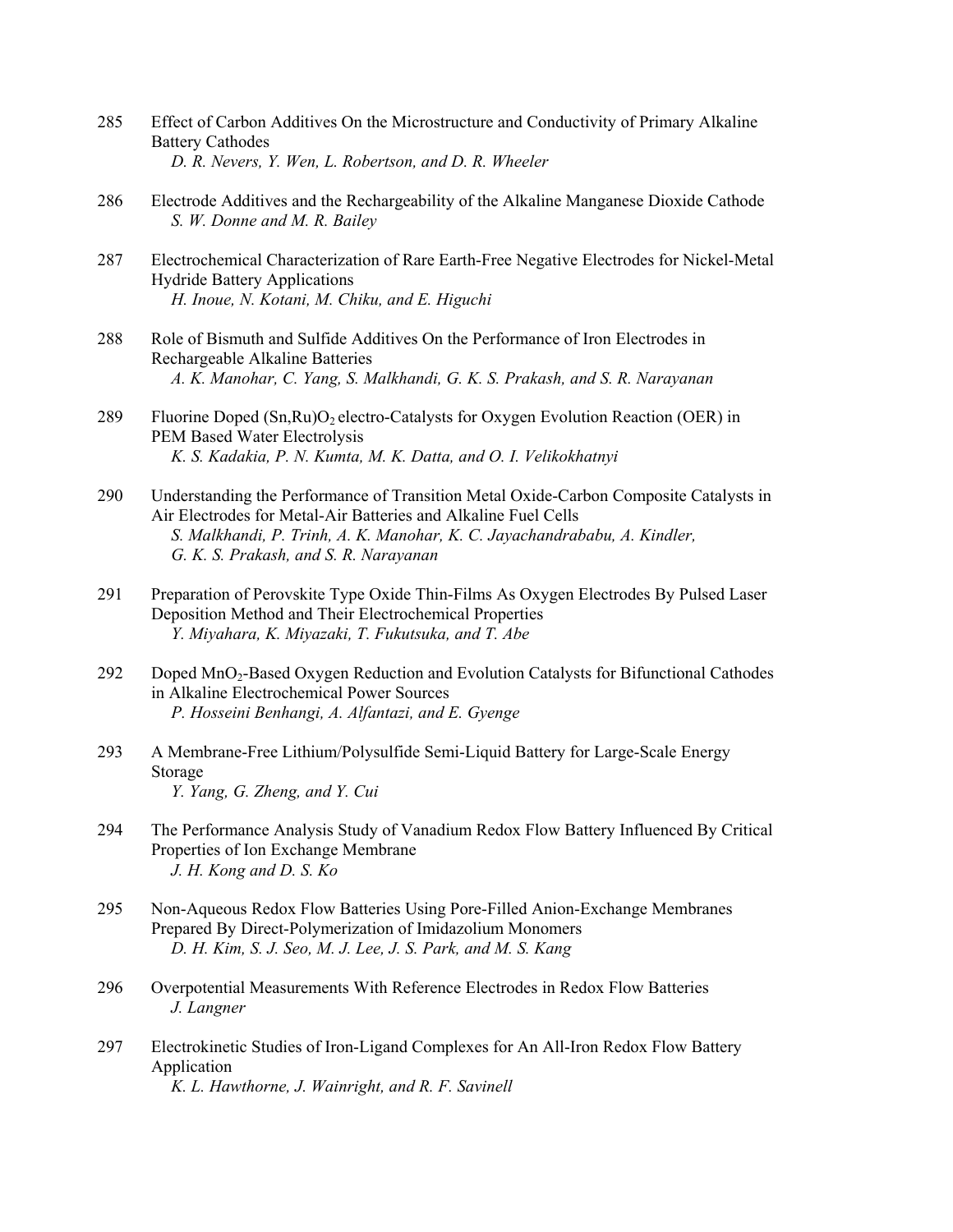- 298 High Surface Area Carbon Electrodes for the Bromine Reactions in  $H_2$ -Br<sub>2</sub> fuel Cells  *V. Yarlagadda and T. V. Nguyen*
- 299 The Electrolyte Monitoring of a Vanadium Redox Flow Battery  *H. A. Z. Al-Fetlawi*
- 300 Mechanism of Dioxovanadium(V) Ion Reduction On Oxygen-Enriched Carbon Surface  *J. Maruyama, T. Hasegawa, S. Iwasaki, T. Fukuhara, and M. Nogami*
- 301 Investigation of Graphite-Based Electrodes for Vanadium Flow Cell  *A. Di Blasi, O. Di Blasi, N. Briguglio, A. S. Aricò, D. Sebastian, M. Lázaro, and V. Antonucci*
- 302 Durability of Pt and PtRu Electrocatalysts Supported in Carbons With a Hollow Core and a Mesoporous Shell of Varying Thickness  *K. Y. Chan and C. Yang*
- 303 Sensitivity Analysis of Impedance Characteristics of a Laminar Flow-Based Fuel Cell  *S. M. Rezaei Niya, P. Barry, and M. Hoorfar*
- 304 Electrochemical Fuel Oxidation With a Novel Iron-Nickel Nanoparticle Catalyst  *L. F. Greenlee, N. A. Sather, J. L. Horan, and A. M. Herring*
- 305 Resistance of Metal-Organic Framework Based ORR Catalysts to Phosphate Ion **Adsorption**  *K. Strickland, E. Miner, and S. Mukerjee*
- 306 Mn Based NPM Catalyst for Oxygen Reduction Reaction in Acidic Medium for Pemfcs  *K. Ramanujam and K. M P*
- 307 Microbial Fuel Cell As An Alternative for Glycerin Utilization  *J. J. Linares and A. Queiroz Guimarães*
- 308 Effect of Oxidation States of Vanadium in V-N-C Based Non-Precious Metal Catalyst for Fuel Cells in Acidic Medium  *A. Sheelam and K. Ramanujam*
- 309 Microwave-Assisted Synthesis of Palladium-Decorated FeCo@Fe/C Core-Shell: Applications in Direct Alcohol Alkaline Fuel Cells  *K. I. Ozoemena and O. Fashedemi*
- 310 Anodic Dissolution Suppression of the Aluminum Current Collector in High Voltage Stable Electrolytes Containing Lithium Imide Salts  *P. Meister, J. Kalhoff, S. Rothermel, O. Fromm, J. Huesker, H. W. Meyer, T. Placke, S. Passerini, and M. Winter*
- 311 On the Improvement of Energy Efficiency of the Organic Hydride System  *Y. Kobori, S. Maekawa, and Y. Sato*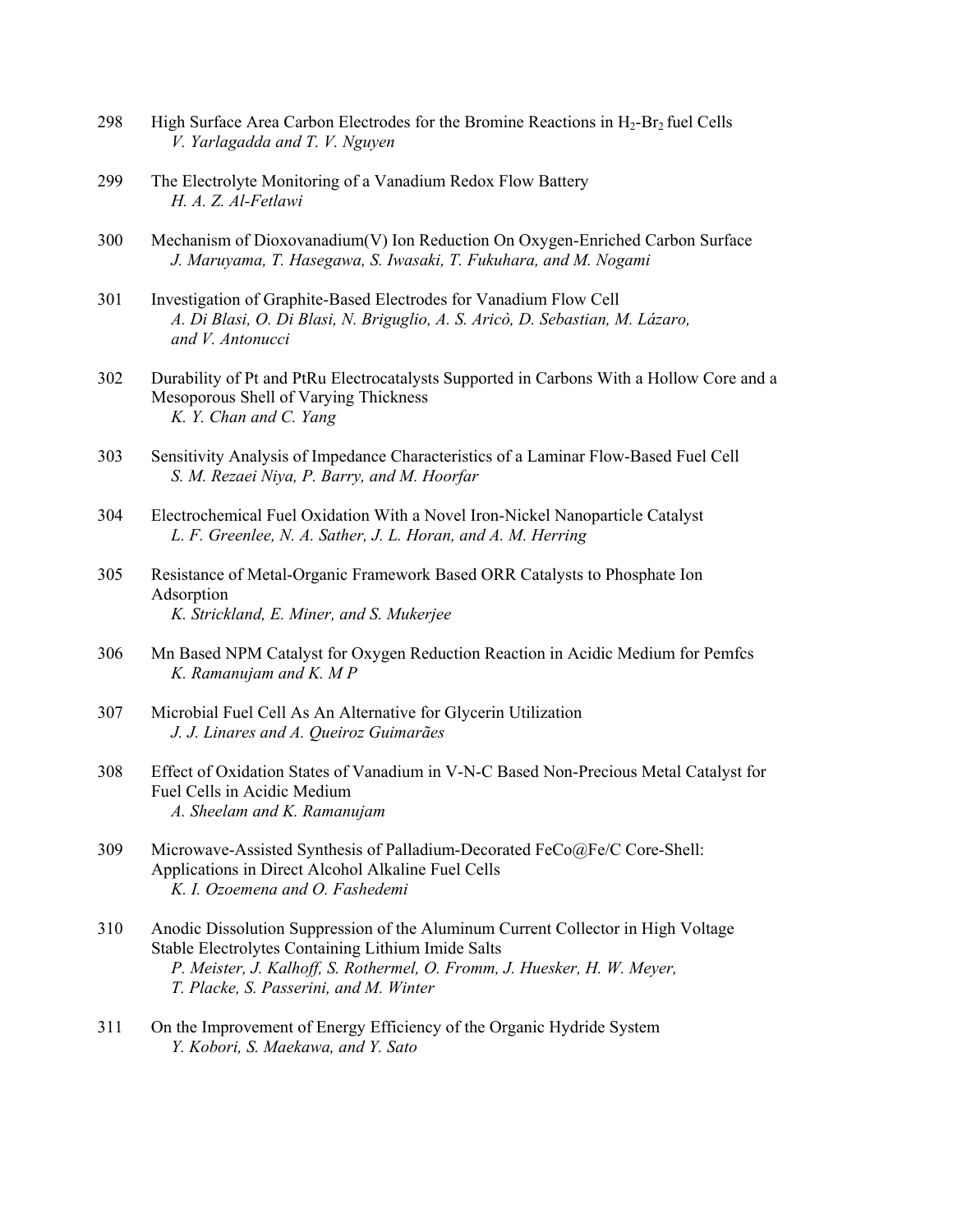- 312 Polymer-Ceramic-Glass Electrolyte Composites: Progress Toward Achieving Stable and Safe Lithium Metal Anodes  *N. J. Dudney, W. Tenhaeff, S. Kalnaus, E. Rangasamy, and J. Sakamoto*
- 313 Effect of Samaria-Doped Ceria Cathodic Interlayer On LT-SOFC Kinetics  *Y. B. Kim, J. An, T. M. Gür, and F. B. Prinz*
- 314 Synthesis and Modification of Pore-Filled Membranes for Efficient All-Vanadium Redox Flow Batteries  *D. H. Kim, S. J. Seo, M. J. Lee, J. S. Park, and M. S. Kang*
- 315 MnO2-Carbon Nanotube Electrodes for Electrochemical Supercapacitor  *Y. G. Chun*
- 316 Printable Polymer-Based Quasi-Solid State Electrolytes Including Cobalt Redox Shuttles for Dye-Sensitized Solar Cell Application  *H. J. Cha, H. S. Park, S. J. Seo, J. S. Park, and M. S. Kang*
- 317 A Metal-Free, Lithium-Ion Oxygen Batteries for Improving Safety  *J. B. Park, W. Kwak, C. D. Shin, G. J. Park, Y. K. Sun, and B. Scrosati*
- 318 High Surface Nickel-Based Air Electrode for Rechargeable Alkaline Metal-Air Batteries  *F. Bueker*
- 319 The Use of Polypyrrole As a Platform for Different Mediators in Glucose/O<sub>2</sub> biofuel Cell  *L. B. Crepaldi, S. Aquino Neto, F. P. Cardoso, and A. R. De Andrade*
- 320 Lithium Plating in the Presence of Alkali and Alkaline Earth Cations  *J. K. Stark and P. A. Kohl*
- 321 Solid Oxide Fuel Cell for a Methane Internal Reforming  *S. H. Lee, Y. M. Park, and H. Kim*
- 322 *In-Situ X-Ray Diffraction Studies of Abused LiMn<sub>2</sub>O<sub>4</sub>–LiNi<sub>1/3</sub>Co<sub>1/3</sub>Mn<sub>1/3</sub>O<sub>2</sub>*  Composite Cathode Materials in Li-Ion Batteries  *H. S. Kim, J. Y. Kim, K. Y. Chung, and H. C. Shin*
- 323 Effect of Aluminium Doping On the Ionic Conductivity of  $Li<sub>2</sub>s-Ges-P<sub>2</sub>S<sub>5</sub>$  Solid Electrolyte System  *A. Samuthira Pandian, K. J. Kim, M. C. Kim, S. Palanichamy, S. H. Kim, and Y. S. Lee*
- 324 Ruthenium Based Catalysts/Reduced Graphene Oxidecomposite for Air Breathing Electrodes of Lithium-Air Batteries  *Y. S. Jeong, J. H. Kim, and Y. J. Lee*
- 325 Sol-Gel Synthesis of  $Li_{3x}La_{2/3-x}TiO_3$  Solid Electrolyte Using Acetate Precursor for All-Solid-State Battery  *K. J. Kim, A. Samuthira Pandian, S. H. Kim, M. C. Kim, and Y. S. Lee*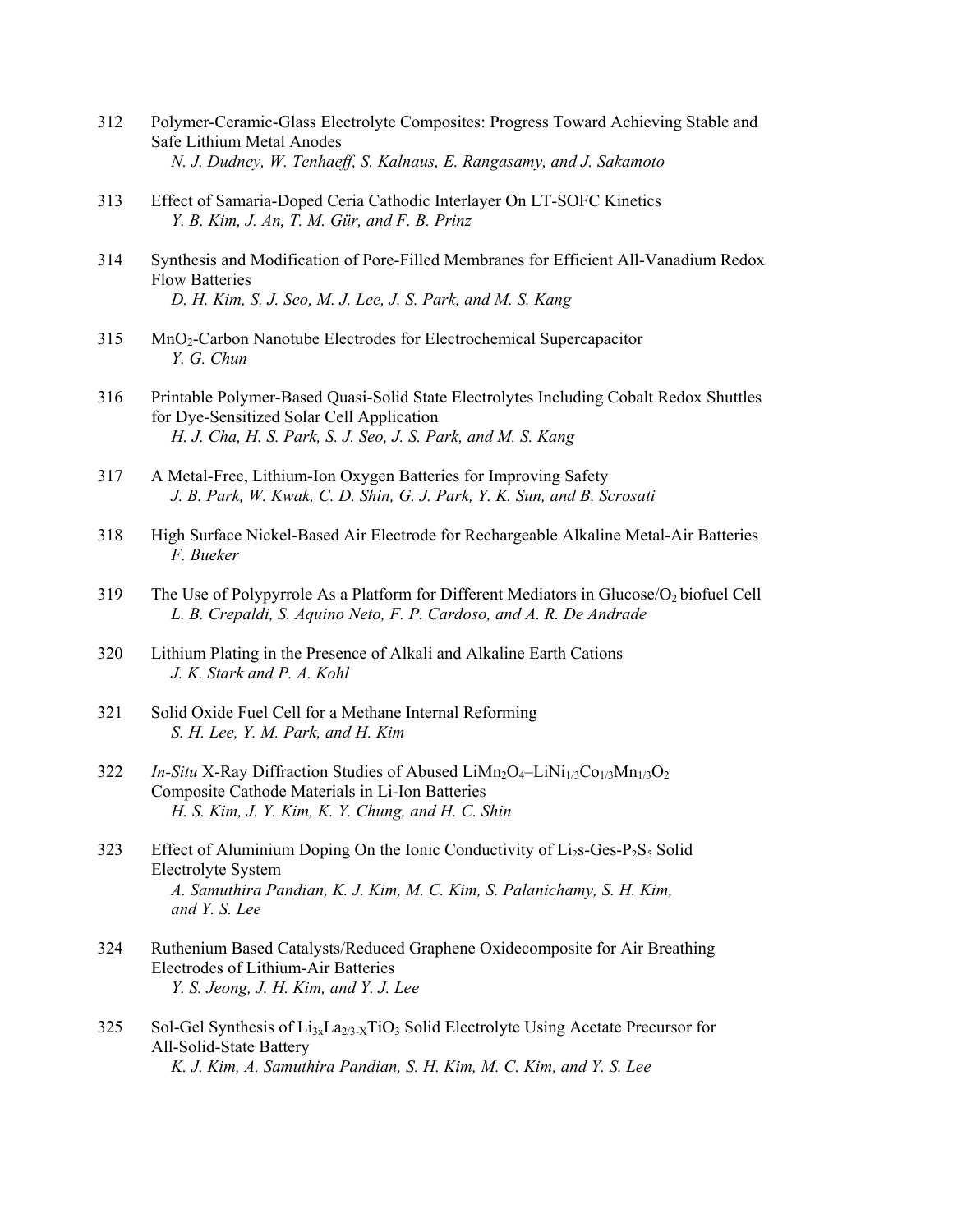- 326 A Green Lib Fabrication Process Using An Efficient, Low Cost and Environmentally Benign Polymer Binder  *M. Ling, G. Liu, and S. Zhang*
- 327 Facile Synthesis of Aliovalent Vanadium Doped High Voltage LiNi<sub>0.5</sub>Mn<sub>1.5</sub>O<sub>4</sub> Cathode With Extraordinary High Temperature Performance  *M. C. Kim, W. H. Jang, H. S. Kim, K. J. Kim, and Y. S. Lee*
- 328 Improving Electrochemical Performances of  $0.25Li(Mn<sub>1.5</sub>Ni<sub>0.5</sub>)O<sub>4</sub>$  $0.75$ [Li<sub>2</sub>MnO<sub>3</sub>-Li(Mn<sub>0.5</sub>Ni<sub>0.5</sub>)O<sub>2</sub>] Cathode Materials for Lithium Secondary Batteries By  $ZrO<sub>2</sub>$  Coating  *S. H. Kim, A. Samuthira Pandian, J. Y. An, S. N. Lee, and Y. S. Lee*
- 329 Dilatometric Study of Lithium Electrode During Its Cycling in Electrolyte Containing Lithium Polysulfides  *V. Kolosnitsyn, A. Ivanov, S. Mochalov, and E. Kuzmina*
- 330 Effect of Physicochemical Properties of Electrolyte Systems On Behavior of Lithium Sulfur Cells  *V. Kolosnitsyn, E. Kuzmina, E. Karaseva, and L. Sheina*
- 331 On Measurement Possibility of Internal Resistance of Lithium Sulfur Cells By Pulsed Method  *V. Kolosnitsyn, E. Kuzmina, and S. Mochalov*
- 332 Electrochemical Reactivity of Magnesium Ions With Sn-Based Binary Alloys  *A. Kitada, Y. Kang, Y. Uchimoto, and K. Murase*
- $333$  Mn<sub>3-*X*</sub>Cu<sub>x</sub>O<sub>4</sub> ( $x = 1.0 1.5$ ) Spinel Coatings On Metallic Interconnects for Solid Oxide Fuel Cells  *J. W. Lee, N. S. Waluyo, B. K. Park, S. B. Lee, T. H. Lim, S. J. Park, and R. H. Song*
- 334 Ni-YSZ Anodes With 3-Dimensional Ordered Macropores for Direct Carbon Fuel Cells  *J. W. Lee, J. Y. Lee, S. B. Lee, T. H. Lim, S. J. Park, and R. H. Song*
- 335 Direct Growth of Carbon Electrodes for Battery Applications  *J. Komadina, J. Flores, V. Limsakoune, Y. Liu, and J. Lu*
- 336 Synthesis and Characterization of Magneli Phase Titania Powder/Activated Carbon Composite Materials for Electrochemical Applications  *M. Asilturk*
- 337 Zinc Oxide Nanorod Arrays Based Dye-Sensitized Solar Cells and Its Photovoltaic Performance in Indoline Dye System  *H. Kim, S. S. Mali, and C. K. Hong*
- 338 The Influence of Zinc Ions On the Properties of Non-Sintered Ni(OH)<sub>2</sub> Electrodes  *L. Chladil and V. Novak*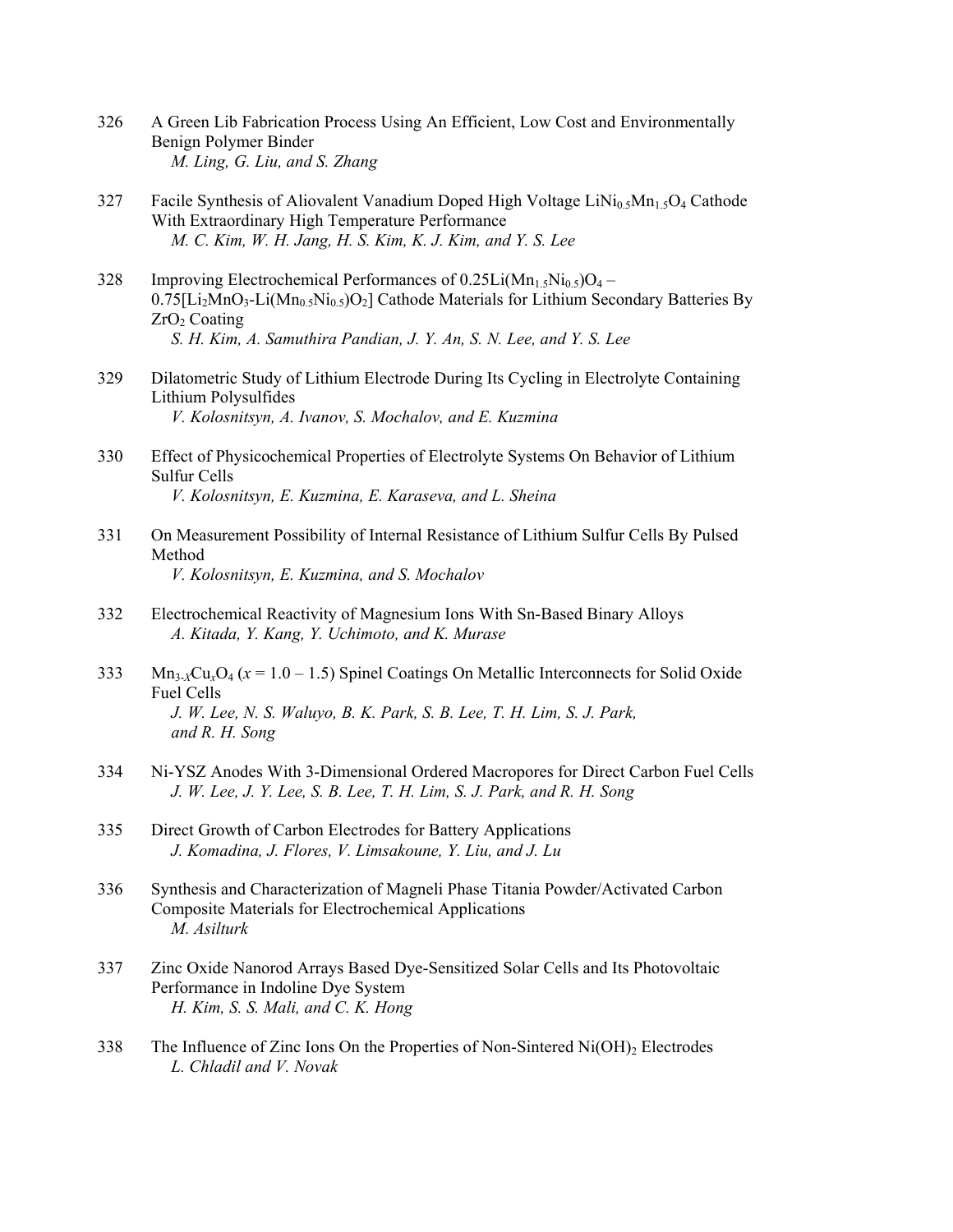- 339 Three-Dimensional Modeling the Thermal Behavior of a Lithium-Ion Battery for Electric Vehicle Applications  *J. YI, J. Lee, C. B. Shin, T. Han, and S. Park*
- 340 Cathode Material for Advanced High-Energy and Safty Rechargeable Lithium Batteries  *S. J. Youn, E. J. Lee, H. J. Noh, and Y. K. Sun*
- 341 Multifunctional Binder-Electrolyte for Use in Lithium Battery Cathodes  *A. E. Javier, S. N. Patel, and N. P. Balsara*
- 342 High Power Low Temperature 3-D Bilayer Nanostructured Solid Oxide Fuel Cell  *J. An, Y. B. Kim, T. Gur, and F. B. Prinz*
- 343 Nickel Migration in SOFCs Anode Due to Phosphine Induced Degradation: A Computational Study  *H. Sezer, S. R. Pakalapati, and I. B. Celik*
- 344 Heat Transfer Considerations in a Tubular Carbon Fuel Cell  *D. U. Johnson, B. R. Alexander, K. D. Steinberger, G. J. Armstrong, R. E. Mitchell, and T. M. Gür*
- 345 Hydrogen Production in a Steam-Carbon Fuel Cell  *K. D. Steinberger, D. U. Johnson, B. R. Alexander, R. E. Mitchell, and T. M. Gür*
- 346 Numerical Modeling of the Sulfur Poisoning Effect On the Ni-YSZ Porous Anode of SOFCs  *N. Manafi Rasi and K. Karan*
- 347 Modeling Positive-Electrode Reaction Kinetics of a Sodium-Metal Chloride Cell  *S. Khaleghi Rahimian, R. R. Zhu, M. Vallance, B. Ramamurthi, and A. West*
- 348 Mechanistic Mathematical Model for Deactivation of Catalysts in Direct Internal Reformer in Molten Carbonate Fuel Cells  *R. Zhang, R. Venkataraman, and J. Y. Wang*
- 349 Conversion of CH<sub>4</sub> Into H<sub>2</sub> At 300°C Using Pd/MnO<sub>2</sub> Catalyst Made With An Effect of Water Oxidation  *H. Koyanaka, K. Takeuchi, and A. I. Kolesnikov*
- 350 Kinetics of the Carbon Anode in Molten Salt  *J. F. Cooper and J. R. Selman*
- 351 Investigating Humidity Degradation in An SOFC Cathode Through Multi-Scale Modeling  *E. M. Ryan, D. Smith, J. Li, and B. J. Koeppel*
- 352 Graphene-Based Cathodes for Low Temperature Solid Oxide Fuel Cell  *Y. Jee, H. Moon, and M. H. Lee*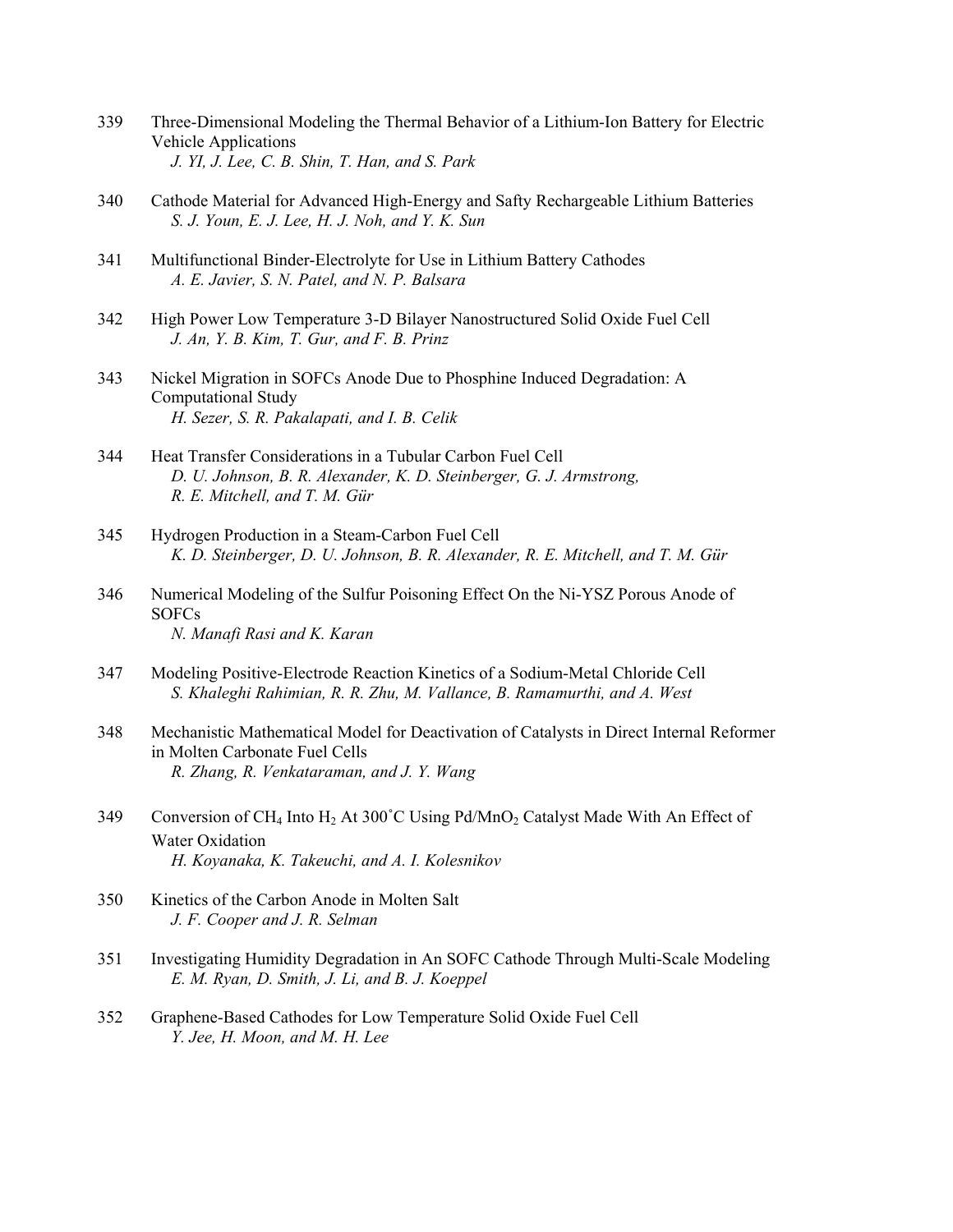#### **B2 - Battery Chemistries Beyond Lithium Ion**

*Battery, Energy Technology* 

- 353 Understanding the Electrochemical Processes in Li-S Batteries By *Operando* Methods  *M. Cuisinier, P. E. Cabelguen, S. Evers, M. Kolbeck, A. Garsuch, T. Bolin, M. Balasubramanian, and L. F. Nazar*
- 354 High Efficiency Lithium Sulfur Batteries  *R. Xu, I. Belharouak, J. C. M. Li, and X. Zhang*
- $355$  Rock-Salt Type  $Li<sub>2</sub>TiS<sub>3</sub>$  As New Positive Electrode Materials for Lithium-Metal Sulfides Secondary Batteries  *A. Sakuda, T. Takeuchi, K. Okamura, H. Kobayashi, H. Sakaebe, K. Tatsumi, and Z. Ogumi*
- 356 A Fresh Look On Liquid-Electrolyte-Li/S-Batteries: Non- Equilibrium Thermodynamics Based Modeling of Transport and Reactions  *A. F. Hofmann and A. Latz*
- 357 Hydroxylated Graphene-Sulfur Nanocomposites for High-Rate Lithium-Sulfur Batteries  *C. Zu and A. Manthiram*
- 358 Cathode and Anode Design for High Capacity Lithium-Sulfur Batteries With Enhanced Cycle Life  *H. Althues, S. Kaskel, S. Thieme, and J. Brückner*
- 359 High Performance Lithium/Sulfur Cells With Sulfur-Graphene Oxide Nanocomposite Cathodes and Ionic Liquid-Based Electrolytes  *M. K. Song, Y. Zhang, and E. J. Cairns*
- 360 Performance Booster: A Different Role of Polysulfide in Rechargeable Lithium-Sulfur **Batteries**  *S. Chen, F. Dai, M. L. Gordin, and D. Wang*
- 361 Carbon-Coated Sulfur Nanowire Array for Lithium-Sulfur Battery  *S. Moon, Y. H. Jung, W. K. Jung, and D. K. Kim*
- 362 Role of Polysulfides in Self-Healing Lithium-Sulfur Batteries  *I. Belharouak, R. Xu, J. C. M. Li, N. Dietz, J. Bareno, and I. Bloom*
- 363 Electrode Performance of Lithium Containing Layered Sodium Iron Manganese Oxides for Rechargeable Na-Ion Batteries  *K. Kubota, T. Kaneko, N. Yabuuchi, R. Hara, and S. Komaba*
- 364 Tailoring the Electrochemical Performance of P2-  $\text{Na}_{0.45}\text{Ni}_{0.22}\text{Co}_{0.11}\text{Mn}_{0.66}\text{O}_2$  as High Voltage Or High Capacity Cathode Material for Sodium-Ion Batteries  *D. Buchholz, L. G. Chagas, L. Wu, M. Winter, and S. Passerini*
- 365 Ordering in Na-Ion Intercalation Materials Studied By TEM and DFT Computations  *X. Li, A. J. Toumar, X. Ma, S. P. Ong, and G. Ceder*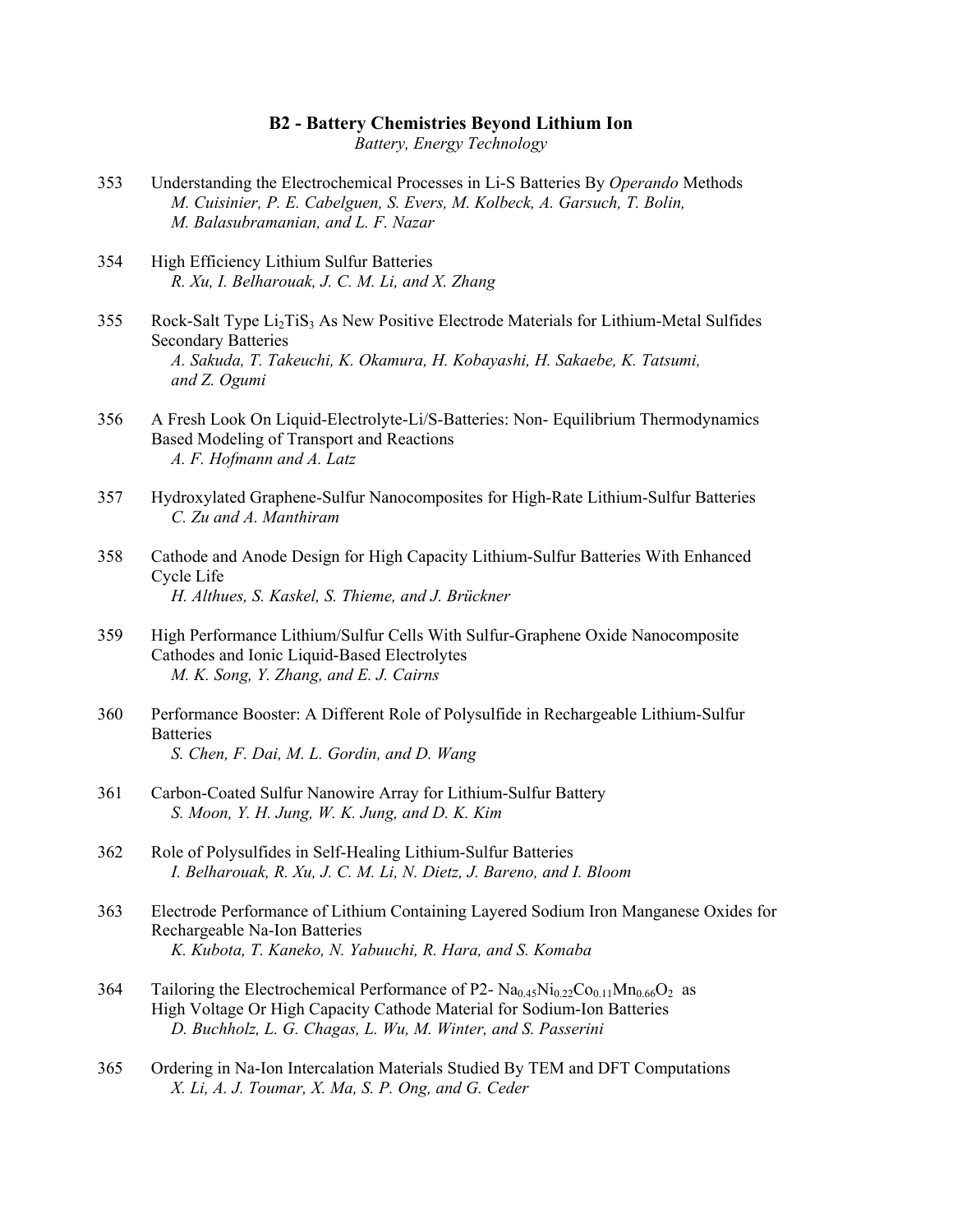- 366 Preparation and Characterization of Pure P2 and O3-Phase  $\text{Na}_x\text{Mn}_x\text{Fe}_{2/3-x}\text{O}_2$  compounds  *E. C. Gonzalo, M. H. Han, M. Casas-Cabanas, V. Roddatis, B. Acebedo, and T. Rojo*
- 367 Low Cost Na-Ion Battery Technology  *J. Barker, R. J. Heap, N. Roche, C. Tan, R. Sayers, and Y. Liu*
- 368 Synthesis and Crystal Structure of P-Type Na*x*Mn0.65Co0.18Ni0.17O2 cathode Material With High Capacity  *R. Kataoka, T. Mukai, K. Inoue, A. Yoshizawa, and T. Sakai*
- 369 A Reversible 3.88 V Single Plateau in Sodium-Ion Battery By Iso-Energetic Structural Rearrangement: Experiment and Theory  *S. Y. Lim and J. W. Choi*
- $370$  Electrochemical Properties and Structural Changes of NaCuO<sub>2</sub> for Sodium Secondary **Batteries**  *Y. Ono*
- 371 Comparative Electrochemistry of Sodium and Lithium Intercalation in Mixed-Alkali Transition Metal Oxide Cathodes: Insight Into Structure and Reactivity  *M. D. Slater, F. Dogan, E. Lee, and C. Johnson*
- 372 Lithium/Sulfur Gel Polymer Batteries With Nanostructured Sulfur/Carbon Composite Cathode  *Z. Bakenov, Z. Yan, Y. Zhang, and P. Chen*
- 373 Ionic Liquids As Electrolyte Additives for Li-S Battery Applications  *S. Moganty and J. Lee*
- 374 In-Operando Transmission X-Ray Microscopy Study On Dynamics of Sulfur Dissolution and Re-Deposition in Li-S Battery  *N. L. Wu, C. N. Lin, W. C. Chen, Y. F. Song, and L. D. Tsai*
- 375 Rechargeable Lithium-Sulfur Batteries With Binder-Free Carbon Nanotube Electrodes  *Y. Fu, Y. S. Su, and A. Manthiram*
- 376 Investigation of Rechargeable Lithium-Sulfur Batteries By in-Situ Techniques  *N. A. Cañas, K. A. Friedrich, N. Wagner, B. Pascucci, and R. Hiesgen*
- 377 Superionic Cathode Materials for All-Solid-State Li-S Batteries  *C. Liang, A. J. Rondinone, and N. J. Dudney*
- 378 Next Generation Battery Electrochemistry Analyzed a Validated Computational Model of the Lithium/Sulfur Cell  *D. N. Fronczek, S. E. Choi, A. Latz, W. G. Bessler, and E. J. Cairns*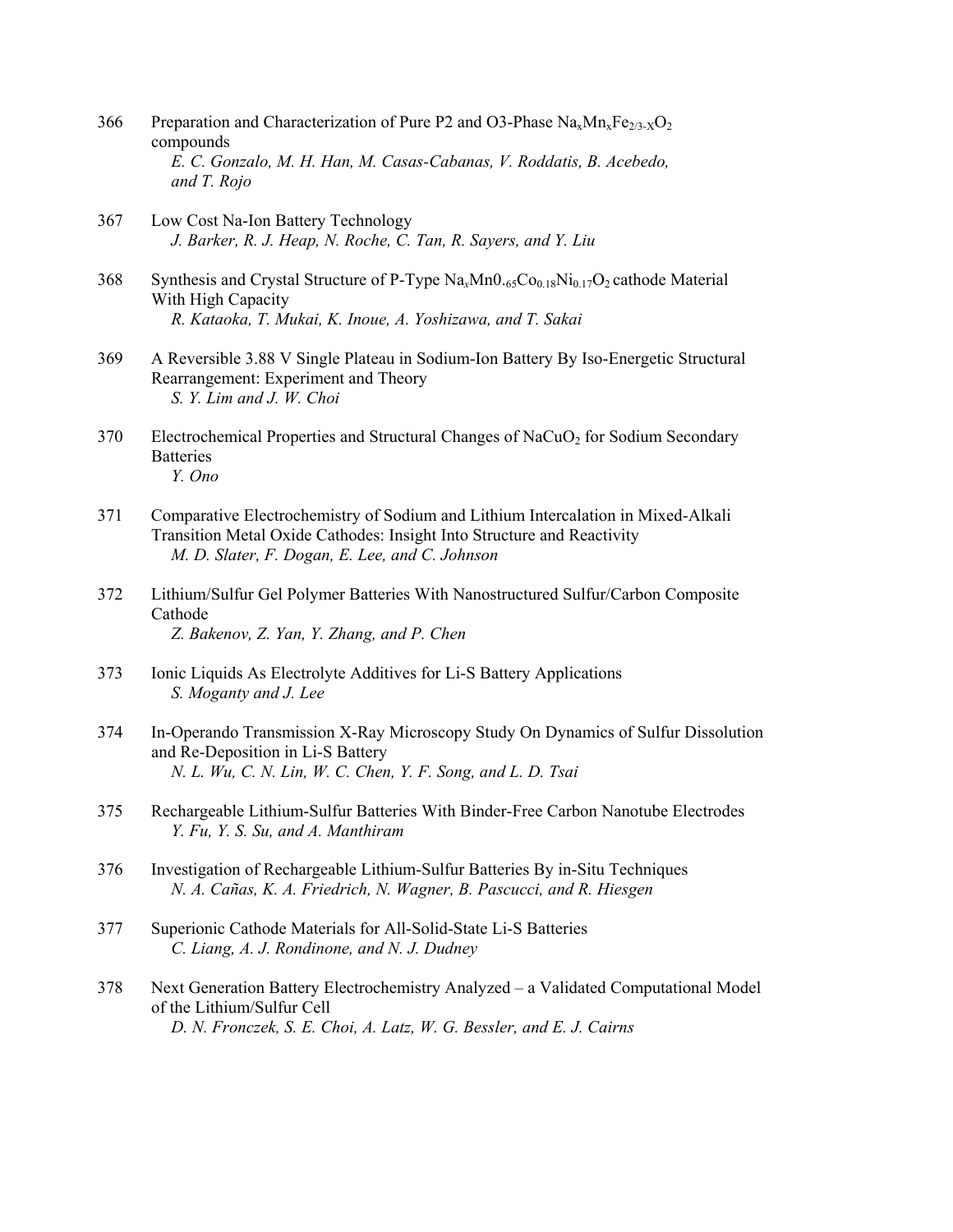- 379 A New Lithium Sulfur Battery Using a Polymer Coated Separator and Carbon Encapsulated Lithium Sulfide  *H. de Vries, S. Jeong, M. Joost, M. Keller, and S. Passerini*
- 380 Capacity-Enhancing Polymer Coatings for Li-S Battery Cathodes  *M. Lacey, F. Jeschull, D. Brandell, and K. Edström*
- 381 Electrochemical Characterizations of  $Na<sub>2</sub>Fe<sub>2</sub>O<sub>7</sub>$  As An Aqueous Sodium-Ion Battery Electrode  *Y. H. Jung, C. H. Lim, and D. K. Kim*
- 382 Flower-Like  $K_{0.27}MnO<sub>2</sub>$  As Cathode Materials for High-Performance Aqueous Sodium-Ion Batteries  *Y. Liu, Y. Qiao, W. Zhang, and Y. Huang*
- 383 High Energy Density Na-Ion Batteries Through Electrolyte Optimization  *A. Ponrouch, R. Dedryvère, D. Monti, P. Johansson, L. Croguennec, C. Masquelier, and M. R. Palacín*
- 384 Solvation of Li<sup>+</sup> and Na<sup>+</sup> in Cyclic and Linear Carbonate Based Battery Electrolytes  *E. Jónsson and P. Johansson*
- 385 New Salts for Sodium-Ion Batteries  *A. Plewa-Marczewska, K. Michalczewski, M. Bystrzycka, T. Trzeciak, A. Bitner- Michalska, M. Dranka, G. Z. Zukowska, M. Marcinek, and W. Wieczorek*
- 386 Intermediate Temperature Molten Salts for Use in Na-Based Liquid Metal Batteries  *B. L. Spatocco, K. Aziz, P. J. Burke, and D. R. Sadoway*
- 387 Characterization of Layered Transition Metal Oxide Na-Ion Battery Cathode in a Neutral Aqueous Electrolyte  *K. J. Frankforter and M. A. Anderson*
- 388 New Sodium Ion Conducting Solid Electrolytes Based Upon Mixed Glass Formers  *S. W. Martin, C. Bischoff, and R. Christensen*
- 389 Is There Life in the Li-Air $(O_2)$  Battery?  *Y. Chen, S. Freunberger, L. Johnson, M. M. Ottakam Thotiyl, Z. Peng, and P. Bruce*
- 390 Quantifying the Promise of Beyond Lithium-Ion Technologies  *K. G. Gallagher, T. Greszler, S. Goebel, M. Mathias, and V. Srinivasan*
- $391$  Elucidating the Origins of Limited Rechargeability in Li-O<sub>2</sub> Batteries  *B. D. McCloskey, A. C. Luntz, and A. Valery*
- 392 Understanding the Electrochemistry of Oxygen in Non-Aqueous Electrolytes  *J. S. Jirkovsky, D. Strmcnik, R. Subbaraman, G. K. H. Wiberg, V. R. Stamenkovic, and N. M. Markovic*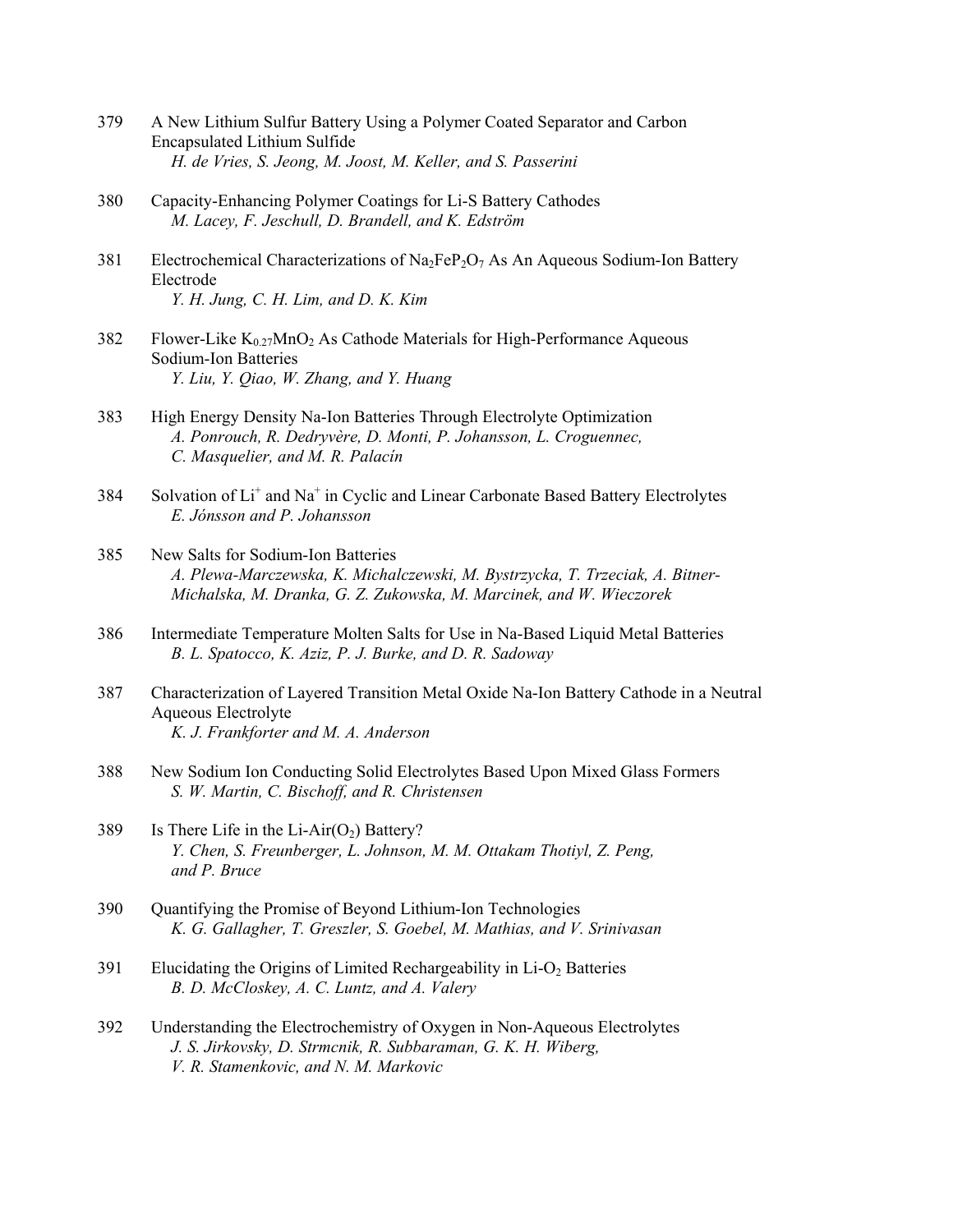- 393 Holistic View On Chemical Processes in Li-O2 Battery Based On *Operando* Spatiotemporal Investigation  *D. J. Liu, J. Shui, J. Okasinski, J. Almer, and P. Kenesei*
- 394 Electrochemically-Driven Transition of Crystallization Morphologies in Li-O2 Batteries  *B. Horstmann, R. R. Mitchell, B. M. Gallant, A. Latz, W. G. Bessler, Y. Shao- Horn, and M. Z. Bazant*
- 395 Characterization and Predictions of Dual-Functioning Electrodes/Electrocatalysts for Rechargeable Lithium-Oxygen Batteries  *L. Trahey, Z. Yang, V. A. Maroni, M. K. Y. Chan, Y. Ren, S. Kirklin, C. Wolverton, and M. M. Thackeray*
- 396 Visualization of  $O_2$  On Aqueous Li-Air Battery By Using Microfocus X-Ray CT  *S. Uemura, S. Tsushima, N. Imanishi, and S. Hirai*
- 397 High-Power and High-Capacity Na-Ion Full Cells  *S. Tepavcevic, C. Johnson, and T. Rajh*
- 398 Thermal Stability of NaCrO<sub>2</sub> for Rechargeable Sodium Batteries: Studies By Differential Scanning Calorimetry, and High-Temperature X-Ray Diffraction  *N. Yabuuchi, I. Ikeuchi, K. Kubota, and S. Komaba*
- 399 Low Cost Na-Ion Batteries With Long Cycle Life for Electrical Grid-Scale Applications  *X. Li, B. Schwenzer, Z. Nie, D. Choi, W. Wang, M. Gu, C. Wang, J. Liu, and V. Sprenkle*
- 400 Electrochemical Properties and Thermal Characteristics of Feof Cathode for Na-Ion **B**atteries  *L. Zhao, A. Kitajou, and S. Okada*
- 401 Sidorenkite (Na<sub>3</sub>MnPO<sub>4</sub>CO<sub>3</sub>), a New Intercalation Cathode Material for Na-Ion Batteries  *H. Chen, Q. Hao, O. Zivkovic, G. Hautier, L. S. Du, Y. Tang, Y. Y. Hu, X. Ma, C. P. Grey, and G. Ceder*
- 402 Vanadium-Based Nasicon Cathode Materials with Enhanced Performance for Sodium Ion **Batteries**  *C. W. Mason, I. Gocheva, H. Hoster, and D. Y. W. Yu*
- 403 NaCrO2 Cathode for Rechargeable Sodium Ion Batteries  *S. T. Myung, C. Y. Yoo, and Y. K. Sun*
- 404 New Insights Into the Kinetics of Na Insertion and Extraction Into the FePO<sub>4</sub>/NaFePO<sub>4</sub> System  *D. Saurel, M. Lepoitevin Jr., M. Casas-Cabanas, M. Galceran, B. Acebedo, and T. Rojo*
- 405 Preparation and Electrochemical Performance of Carbon Coated Na<sub>3</sub>(VO)<sub>2</sub>(PO<sub>4</sub>)<sub>2</sub> F  *P. Serras, V. Palomares, P. Kubiak, L. Lezama, and T. Rojo*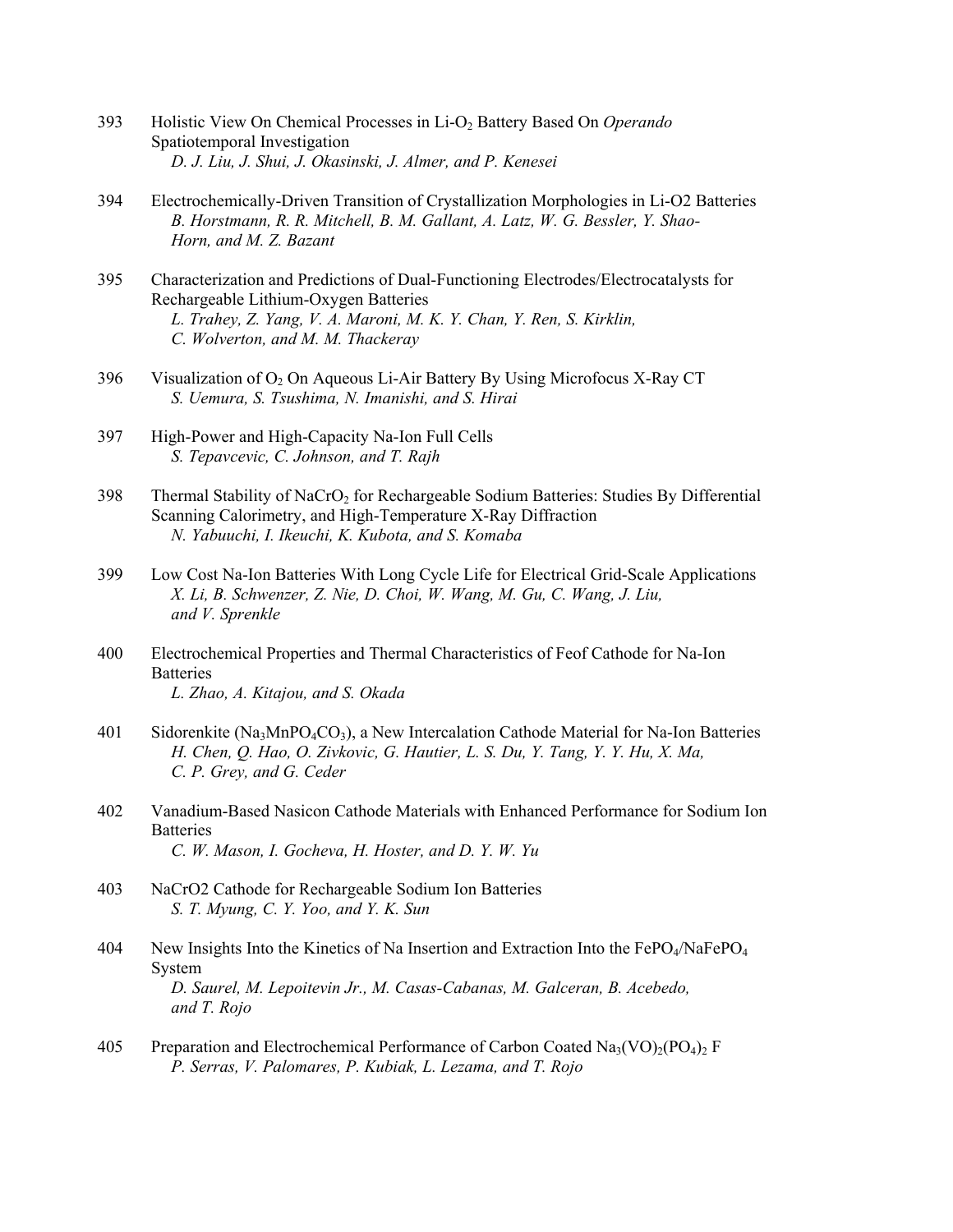- 406 Phase Transition Behavior of NaCrO<sub>2</sub> During Sodium Extraction Studied By Synchrotron-Based X-Ray Diffraction and Absorption  *Y. Zhou, X. Q. Yang, J. J. Ding, K. W. Nam, X. Q. Yu, S. M. Bak, E. Y. Hu, J. Liu, J. M. Bai, H. Li, and Z. W. Fu*
- 407 Carbon-Free Cobalt Oxide Cathodes With Tunable Nanoarchitectures for Rechargeable Lithium-Oxygen Batteries  *J. W. Lee, K. N. Jung, A. Riaz, S. B. Lee, T. H. Lim, S. J. Park, R. H. Song, and K. H. Shin*
- 408 Nitrogen-Doped Carbon Nanoweb As Metal-Free Catalysts for Hybrid Li-Air Batteries  *L. Li and A. Manthiram*
- 409 Electrochemical Reduction of Oxygen in Organic Solvents With and Without Li<sup>+</sup> Cation Effect of Oxygen Supply  *X. Jie and K. Uosaki*
- 410 Reaction and Transport in Gas Diffusion Electrodes of Li-O2 Batteries: Experiments and Modeling  *T. Danner, B. Horstmann, D. Wittmaier, N. Wagner, and W. G. Bessler*
- 411 Characterization of the Discharge Reaction Products in the Aqueous Li  $\overline{O_2}$  Cell  *M. Matsui, A. Wada, Y. Maeda, H. Ohkuma, O. Yamamoto, and N. Imanishi*
- 412 Combined DFT and Dems Study On the Role of CO<sub>2</sub> Poisoning On the Electronic Conduction and Overpotentials in Li-Air Batteries  *T. Vegge, J. M. Garcia-Lastra, J. Højberg, R. Younesi, Y. S. Mekonnen, J. S. G. Myrdal, K. B. Knudsen, and P. Norby*
- 413 Toward Efficiently Rechargeable Li-O2 Batteries Utilizing Lithium Nitrate Based Electrolytes  *W. T. Walker, V. Giordani, V. S. Bryantsev, J. Uddin, G. V. Chase, and D. Addison*
- 414 The Role of Metal Catalysts in the Electrochemistry of the Lithium-Air Battery a Solid State NMR Study  *A. J. Moore, M. Leskes, S. Ball, R. Potter, and C. P. Grey*
- 415 Advanced Sodium-Ion Rechargeable Battery Based On a Sn/C Anode and Layered Oxide Framework Cathode  *S. M. Oh, S. T. Myung, J. Y. Hwang, B. Scrosati, J. Hassoun, and Y. K. Sun*
- 416 Electrochemical Performance of Sb Anode Using Three-Dimensional Porous Cu Foam Substrate for Na-Ion Batteries  *D. H. Nam, K. S. Hong, S. J. Lim, and H. Kwon*
- 417 Synthesis and Application of Graphite Oxide By Utilizing PEDOT:PSS As High Performance Binder for Sodium-Ion Battery  *Y. T. Weng and N. L. Wu*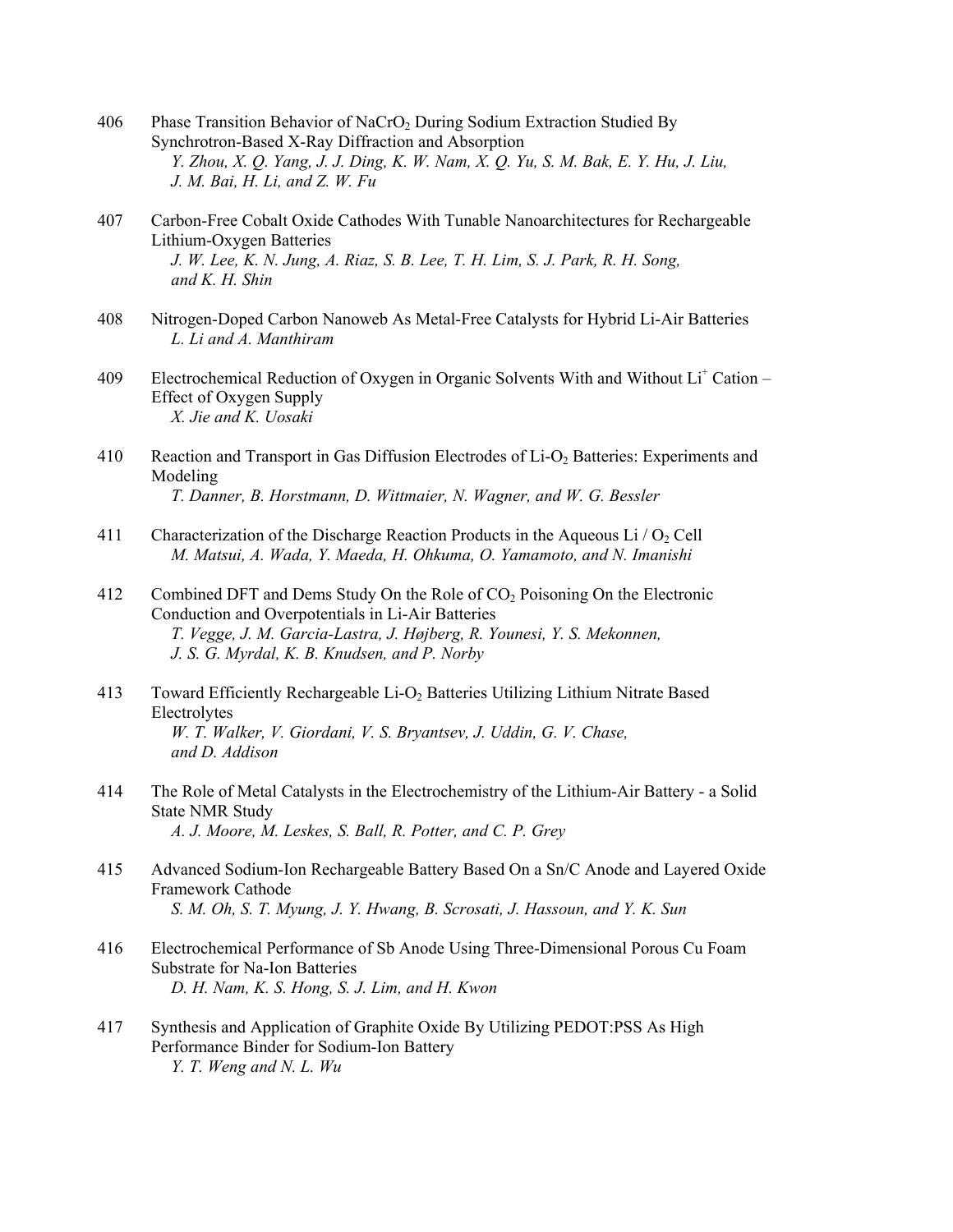- 418 Reactivity of  $AV_4S_8$  (A=Ga,Ge) As a Negative Electrode for Sodium-Ion Batteries  *C. Michelet, A. Renaud, N. Dupré, O. Crosnier, D. Guyomard, T. Brousse, and P. Moreau*
- 419 The Reaction of Sb-Based (inter)Metallics As Na-Ion Negative Electrode Materials  *G. M. Veith, T. A. Zawodzinski, C. N. Sun, L. Baggetto, P. Ganesh, and J. Gorka*
- 420 Investigation of Redox-Active Organic Molecules for Non-Aqueous Flow Batteries  *F. Brushett*
- 421 Aqueous Semi-Solid Flow Cell  *Z. Li, K. C. Smith, Y. Dong, N. Baram, F. Fan, J. Xie, P. Limthongkul, W. C. Carter, and Y. M. Chiang*
- 422 Development of Lithium-Organic Redox Flow Battery  *W. Wang, X. Wei, W. Xu, L. Cosimbescu, D. Choi, and V. Sprenkle*
- 423 Advection Management in Suspension-Based Flow Batteries  *K. C. Smith, Y. M. Chiang, and W. C. Carter*
- 424 Molecular Level Understanding of Magnetism in Discharge Product and Oxygen Crossover Effect At the Anode in a Li-O2 Battery Using An Ether-Based Solvent  *K. Amine, J. Lu, L. Curtiss, R. Assary, and Y. K. Sun*
- 425 Development of Catalytic Systems for Rechargeable Li-O<sub>2</sub> Batteries  *E. N. Nasybulin, W. Xu, M. H. Engelhard, J. Zheng, P. Bhattacharya, Y. Shao, Z. Nie, and J. G. Zhang*
- 426 Continuum-Scale Modeling of Lithium-Air Batteries  *J. Liu and C. Monroe*
- 427 Monitoring the Electrochemical Processes in the Lithium-Oxygen Battery By Solid State NMR Spectroscopy  *M. Leskes, A. J. Moore, G. R. Goward, and C. P. Grey*
- 428 The Rate Capability of Li-O<sub>2</sub> Batteries With Ether-Based Electrolyte  *M. Marinaro, S. K. E. Moorthy, U. Riek, U. Kaiser, M. Wohlfahrt-Mehrens, and L. Jörissen*
- 429 The Role of Electrolyte Solution Solvent Stability On the Electrooxidation of  $Li_2O_2$  in  $Li-O<sub>2</sub>$  batteries  *S. Meini, N. Tsiouvaras, J. Herranz, M. Piana, and H. Gasteiger*
- 430 Pore-Scale Transport Resolved Model of Li-Air Batteries  *G. Qiu, C. Andersen, and Y. Sun*
- 431 Non-Aqueous Mg Electrochemistry for Rechargeable Batteries  *D. Aurbach, H. D. Yoo, I. Shterenberg, and Y. Gofer*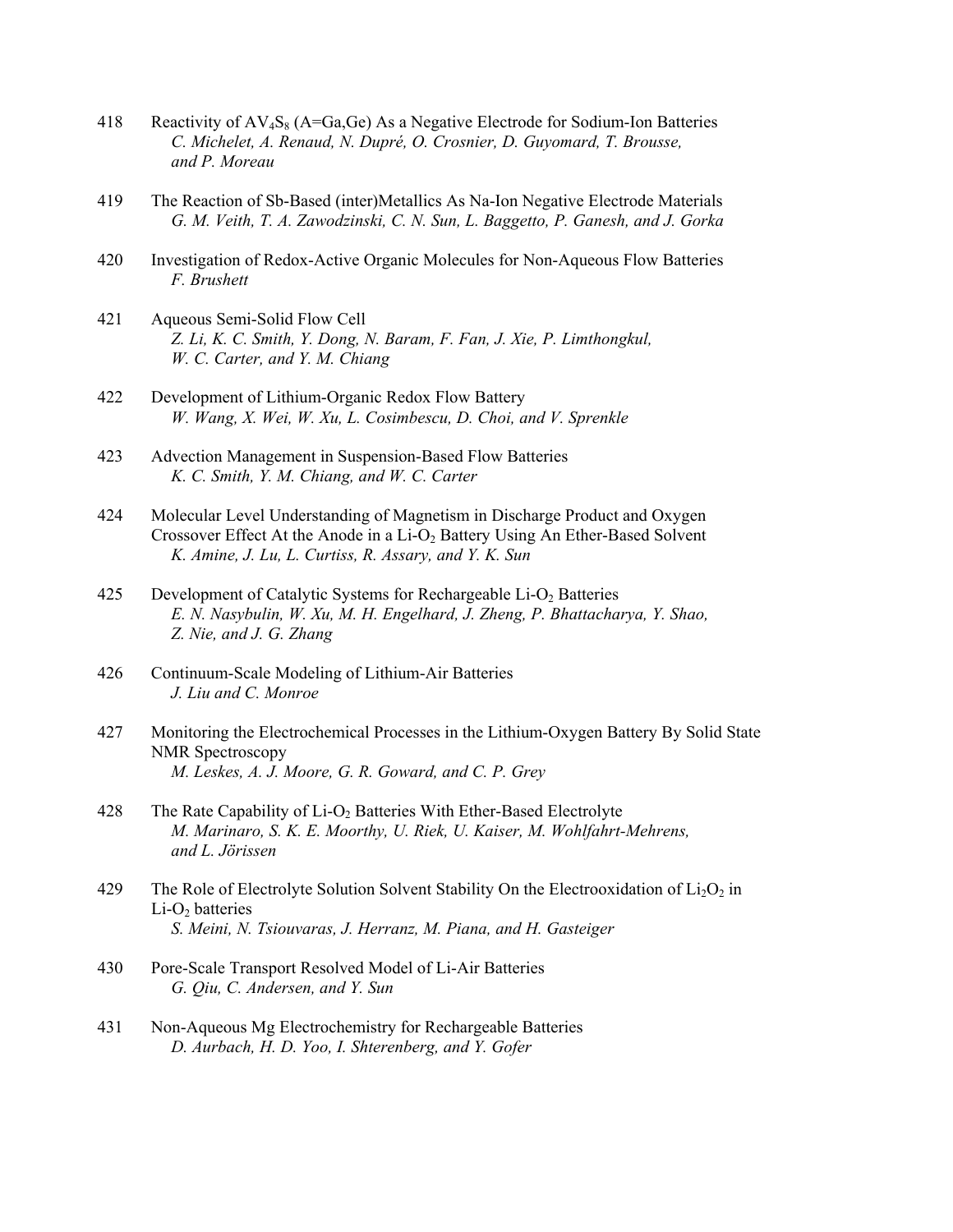- 432 Magnesium Battery Current Collectors for Evaluation of Positive Electrode Active Materials in a Grignard Reagent-Based Electrolyte  *S. Yagi, A. Tanaka, T. Ichitsubo, and E. Matsubara*
- 433 A Novel Approach to Preparing Highly Active and Oxidatively stable  $Mg^{2+}$  Electrolytes for Mg Batteries  *T. Liu, Y. Shao, G. Li, and J. Liu*
- 434 Application of Polyanion Compounds for Magnesium Battery Cathode  *Y. Orikasa, K. Yamamoto, T. Masese, T. Mori, Z. D. Huang, T. Minato, and Y. Uchimoto*
- 435 Simple Approach to Non-Nucleophilic Electrolytes With Good Performance for Rechargeable Magnesium Batteries  *Z. Zhao-Karger and M. Fichtner*
- 436 A Possible Way of Utilizing a Polyvalent Metal As a Negative Electrode of Storage Battery  *Y. Shirai, T. Ichitsubo, S. Yagi, S. Yanai, T. Doi, and E. Matsubara*
- 437 Cycling Stability, Interfacial Impedance, and Ionic Transport Characterization of Garnet Ceramic Electrolyte Membranes  *J. Sakamoto, T. Thompson, J. Wolfenstine, J. L. Allen, W. Tenhaeff, E. Rangasamy, and N. J. Dudney*
- 438 Stable Interfaces of Solid Electrolytes With LiFePO4 Cathode During Charge and Discharge Operations  *T. Kurita, S. Watanabe, T. Yamamoto, and T. Tanaka*
- 439 Microstructure and Surface Impurity Segregation in Al-Substituted  $Li<sub>7</sub>La<sub>3</sub>Zr<sub>2</sub>O<sub>12</sub>$  *L. Cheng, J. S. Park, H. Hou, G. Chen, J. Cabana, V. Zorba, T. Richardson, R. Russo, and M. Doeff*
- 440 Aliovalent Doping of Tetra Lithium *Ortho*-Sulfidostannate Li4SnS4 As Air Stable Solid Electrolyte With High Ionic Conductivity  *G. Sahu, Z. Lin, A. J. Rondinone, N. J. Dudney, and C. Liang*
- 441 A High Conduction Composite Li Superionic Conductor  *E. Rangasamy, J. K. Keum, G. Sahu, A. J. Rondinone, N. J. Dudney, and C. Liang*
- 442 Electrochemical and Theoretical Investigations of Na<sub>2</sub>Ti<sub>3</sub>O<sub>7</sub> and Na<sub>2</sub>Ti<sub>6</sub>O<sub>13</sub> As Na<sup>+</sup> Intercalation Anodes  *A. G. Dylla, P. Xiao, G. Henkelman, and K. J. Stevenson*
- 443 Electrode-Electrolyte Solution Interactions Between TiO2 Nanotube Electrode and Nonaqueous Electrolytes for Sodium-Ion Batteries  *H. Xiong*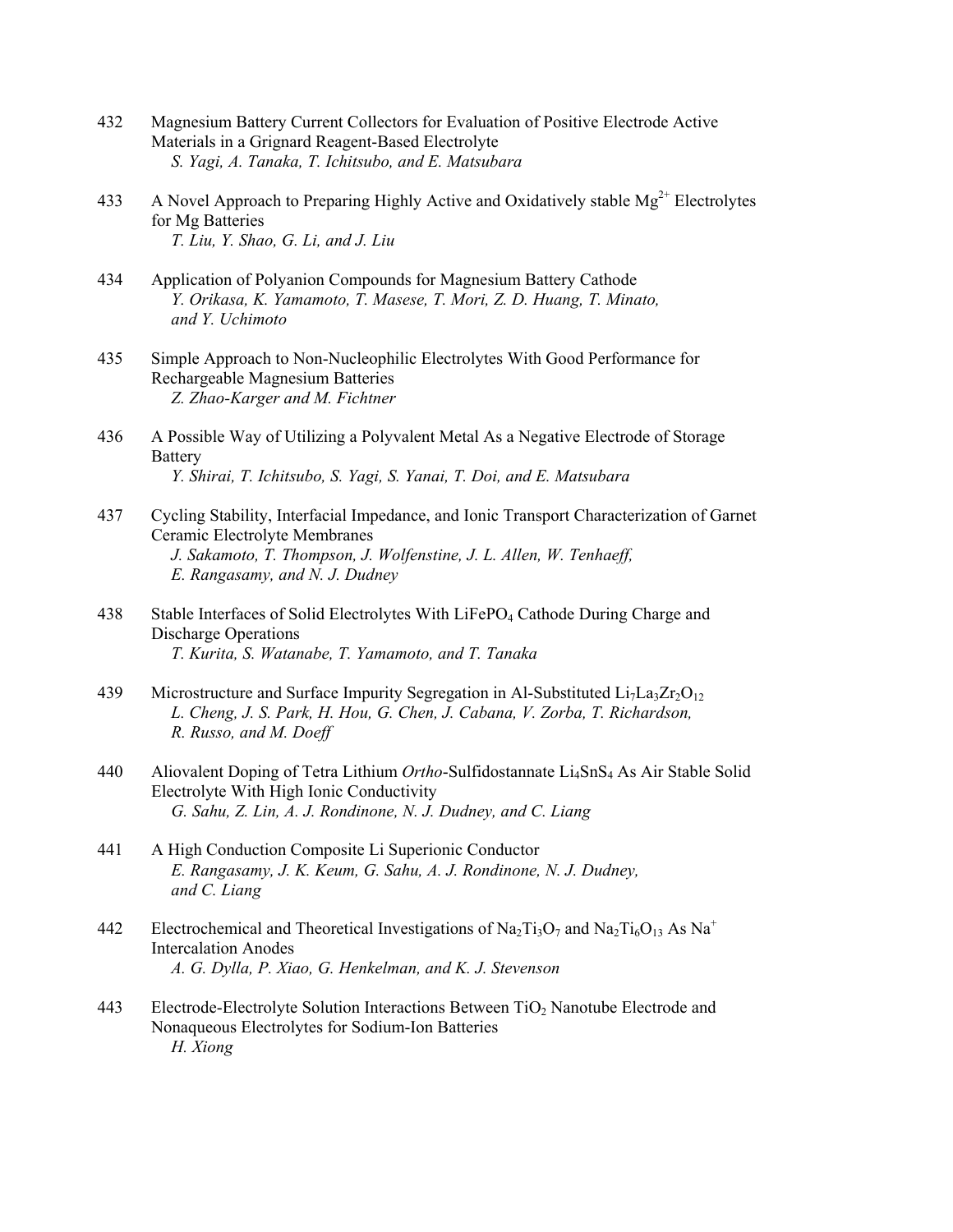- 444 New Materials Based On a Layered Sodium Titanate for Dual Electrochemical Na and Li Intercalation Systems  *M. Doeff, M. Shirpour, and J. Cabana*
- 445 Surface Studies of Na<sub>2</sub>T<sub>i3</sub>O<sub>7</sub> Electrodes for Rechargeable Sodium-Ion Batteries  *M. Muñoz Márquez, M. Zarrabeitia, E. Castillo-Martínez, A. Eguía, T. Rojo, and M. Casas-Cabanas*
- 446 The Reaction of Sn and  $Cu<sub>6</sub>Sn<sub>5</sub> As Na-Ion Anodes$  *L. Baggetto, J. C. Jumas, R. Meisner, P. Ganesh, J. Gorka, C. A. Bridges, and G. M. Veith*
- 447 Nuclear Magnetic Resonance Studies of Sodium Titanate Cathode Materials for Na-Ion **Batteries**  *M. Gobet, T. Nosach, S. Greenbaum, M. Shirpour, and M. Doeff*
- 448 Stability of Electrolyte Solutions for Non-Aqueous Li-O<sub>2</sub> Cells and Effect of Impurities On Cell Cycling Behavior  *K. U. Schwenke, S. Meini, M. Piana, J. Herranz, and H. Gasteiger*
- 449 Microelectrode Investigations of Oxygen Reduction Reactions in Lithium-Air Batteries  *I. Gunasekara, S. Mukerjee, and K. M. Abraham*
- 450 Coated Lithium Powder (CLiP) Electrodes for Lithium-Air Cells  *J. Heine, P. Bieker, C. Hartnig, U. Wietelmann, and M. Winter*
- 451 Palladium Nanoparticles As Catalysts for  $Li-O<sub>2</sub>$  battery Cathodes  *H. Geaney, G. Collins, C. Glynn, J. D. Holmes, and C. O'Dwyer*
- 452 Synthesis of Porous Carbon Supported Palladium Nanoparticle Catalysts By Atomic Layer Deposition: Application for Rechargeable Lithium-O2 Battery  *J. Lu, Y. Lei, X. Luo, T. Wu, X. Zhang, Y. Ren, Y. K. Sun, J. W. Elam, and K. Amine*
- 453 Stoichiometric Analysis of  $Li<sub>2</sub>O<sub>2</sub>$ stored in Li-O<sub>2</sub> Batteries  *Y. Hase, E. Ito, T. Shiga, F. Mizuno, H. Nishikoori, H. Iba, and K. Takechi*
- 454 Factors Affecting the Electrochemical Performances of Lithium-Air Cells in Tetraglyme Based Electrolytes  *M. C. Stan, G. M. Haselmann, F. W. Seeberger, P. Bieker, and M. Winter*
- 455 Pt Nanoparticle Deposited  $\alpha$ -MnO<sub>2</sub> Nanotube: A Higher Active Electrocatalyst for Li–O<sub>2</sub> **Batteries**  *J. Liu, J. Zhu, T. Gustafsson, and K. Edström*
- 456 In-Situ Scanning Probe Microscopy for Observing Electrode Surfaces Under Operating **Conditions**  *E. Kreidler, Q. Xu, K. Omichi, and C. Brooks*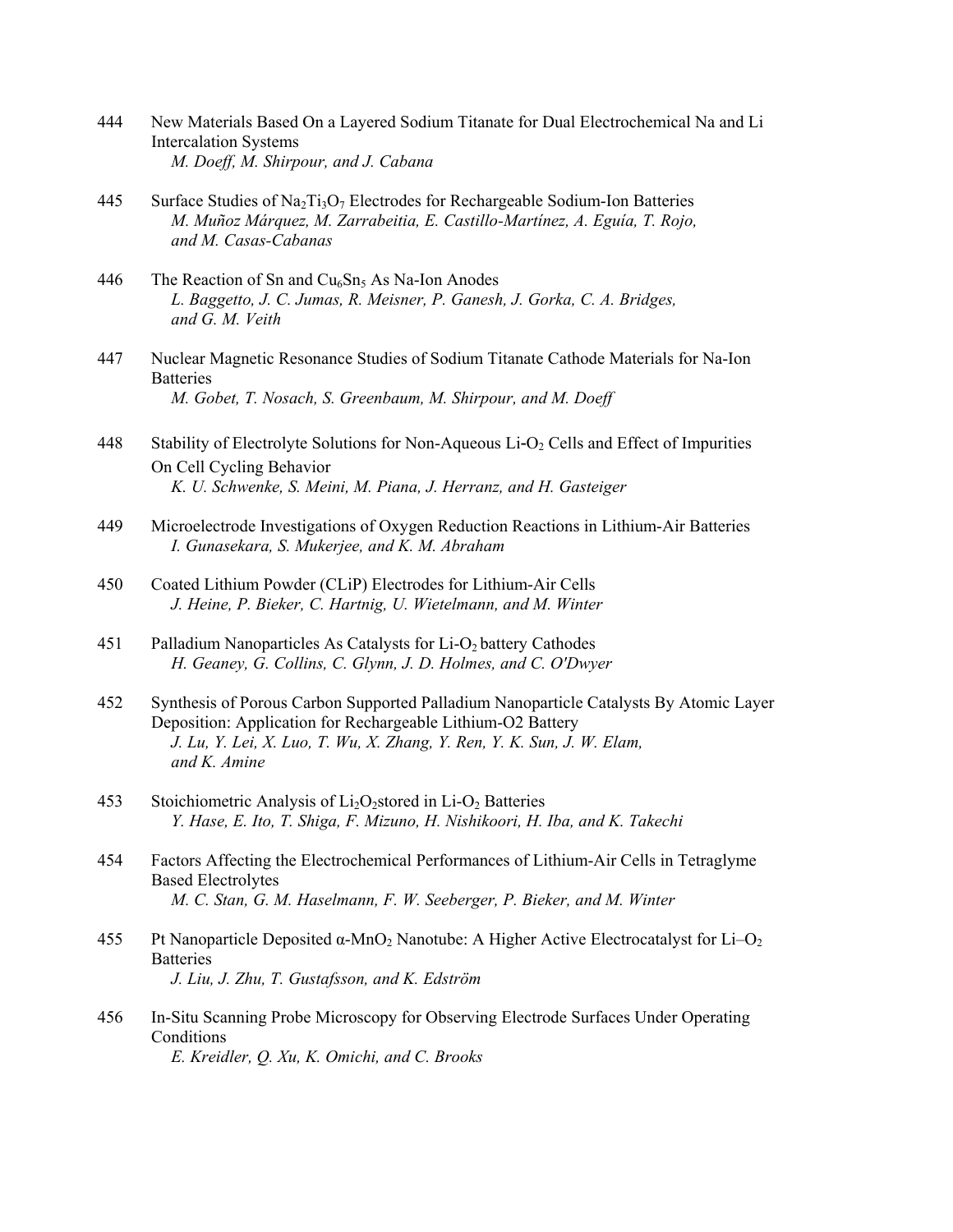- 457 Effect of Cathode Structure On Electrochemical Properties of Solid-State Li-Air Batteries  *S. B. Ma, C. Jung, D. J. Lee, T. Y. Kim, W. S. Jeon, D. Im, and S. K. Doo*
- 458 Chemical and Electrochemical Properties of a Dual Electrolyte Cell Employing a Solid Electrolyte Membrane for Large Scale Energy Storage  *K. S. Park, J. H. Cho, K. Shanmuganathan, C. J. Ellison, and J. B. Goodenough*
- 459 Quantifying Polarization Losses At Liquid Electrolyte / Single Ion Conductor (SIC) Interface  *A. Mehrotra and V. Srinivasan*
- 460 Effect of Composite Electrode Thickness On the Electrochemical Performances of All-Solid- State Li-Ion Batteries  *R. Bouchet, A. Kubanska, L. Castro, L. Tortet, and M. Dollé*
- 461 Electrolytes for Mg-Secondary Batteries Based On Emimcl Ionic Liquid, AlCl3 and δ-MgCl2  *F. Bertasi, E. Negro, K. Vezzù, S. Lavina, G. Pace, and V. Di Noto*
- 462 Electrochemical Modeling of Insertion/Extraction Reactions of Mg in Mg/Bi Electrode  *M. Ramanathan, A. Benmayza, J. Prakash, N. Singh, T. S. Arthur, and F. Mizuno*
- 463 Electrochemical Deposition and Dissolution of Magnesium Metal in Various Ether-Based Electrolytes  *R. Yasui, K. Asaka, K. Miyazaki, T. Fukutsuka, T. Abe, K. Nishio, and Y. Uchimoto*
- 464 Fabrication of Ether-Based Electrolyte Solutions for Mg-Rechargeable Batteries  *T. Abe, K. Miyazaki, T. Fukutsuka, K. Nishio, and Y. Uchimoto*
- 465 All Solid-State Iron-Air Redox Battery for Advanced Energy Storage  *X. Zhao, Y. Gong, N. Xu, X. Li, and K. Huang*
- 466 Charge Transfer Resistance Reduction By Bromine Complexation in Zinc/Bromine Flow Battery  *J. H. Yang, J. D. Jeon, J. Shim, B. S. Lee, and M. S. Jeon*
- 467 Hierarchically Meso-Macroporous LaMnO<sub>3</sub> Electrode Prepared By Surfactant-Templated Method  *W. S. Chang, C. M. Haung, Y. C. Lee, P. Y. Peng, M. H. Lu, and K. L. Hsueh*
- 468 Inexpensive Flow Batteries Based On Organic Redox Couples  *B. Yang, L. Hoober-Burkhardt, G. K. S. Prakash, and S. R. Narayanan*
- 469 Impact of Cycling Conditions On the Lifetime of Aqueous Rechargeable Lithium-Air Cells  *P. Stevens, G. Toussaint, L. Puech, and P. Vinatier*
- 470 Improving Lithium-Air Batteries By Correlated Modeling and Experiment  *M. Kane, D. Ward, K. Reyes, J. Templeton, R. Jones, and J. Lee*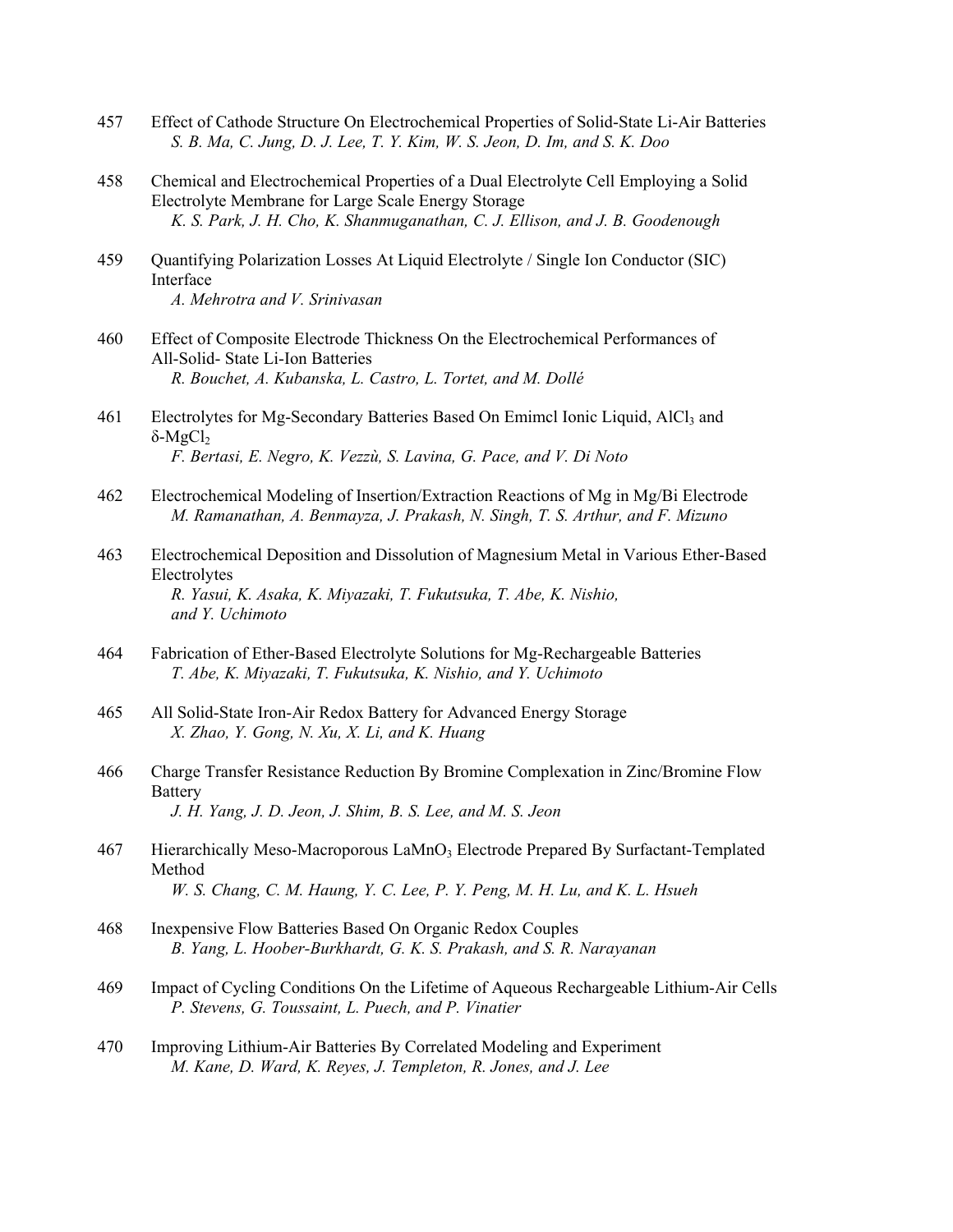- 471 Enhanced Oxygen Evolution in Lithium-Oxygen Battery Using RuO2 Nanoparticles and Its Mechanism  *E. Yilmaz and H. R. Byon*
- 472 Reduced Graphene Oxide for Li-Air Batteries: The Effect of Oxidation Time and Reduction Conditions for Graphene Oxide  *M. M. Storm, M. Overgaard, R. Younesi, N. E. A. Reeler, T. Vosch, and P. Norby*
- 473 Chemical Stability of DMSO and Acn Solvents Incontact With  $Li<sub>2</sub>O<sub>2</sub>$  *R. Younesi, P. Norby, and T. Vegge*
- 474 Inverse Opal Carbons As Cathodes in Lithium/Oxygen Batteries  *M. Olivares-Marín, M. Aklalouch, E. Eduardo Enciso, and D. Tonti*
- 475 Analysis of Aqueous Rechargeable Li-Air Batteries  *Y. Xing, M. Salomon, and O. Crowther*
- 476 Intercalation Na<sub>2</sub>Ti<sub>3</sub>O<sub>7</sub> Anode for Na-Ion Batteries With Ultra Low Voltage  *C. Ma, J. Xu, D. H. Lee, and S. Meng*
- 477 Electrochemical Properties of Stable Organic Radicals for Rechargeable Na Ion Battery  *S. Nakanishi*
- 478 Electrochemical Properties of Tin Oxide Anodes for Sodium-Ion Batteries  *Y. C. Lu, N. Dimov, and S. Okada*
- 479 Electrochemical Behavior of Sb Anode Synthesized By Electrodeposition for Na-Ion **Batteries**  *K. S. Hong, D. H. Nam, S. J. Lim, and H. Kwon*
- 480 Olivine-Structured  $Mg_xFePO_4$ : Cathode Material for Mg-Ion Batteries  *R. Ranjan*
- 481 Investigation of Performance and Stability of Li-O<sub>2</sub> Batteries in Terms of Electrolyte and Catalyst Material  *R. S. Kalubarme and C. J. Park*
- 482 Li/Lipon/Li-Conducting Glass Ceramic Composite for Li-Air Batteries With Non-Aqueous Electrolyte  *H. S. Jadhav, R. S. Kalubarme, Y. H. Kim, and C. J. Park*
- 483 PEO18 LiTFSI- Pyr14TFSI Ternary Polymer As An Interlayer for Lithium Protected Electrode in Li-Air Battery  *Y. H. Kim, H. S. Jadhav, R. S. Kalubarme, and C. J. Park*
- 484 La<sub>1.7</sub>Sr<sub>0.3</sub>NiO<sub>4</sub> Layered Perovskite : a Potential Electrocatalyst for Metal-Air Batteries  *K. N. Jung, S. Yoon, K. H. Shin, and J. W. Lee*
- $485$  <sup>23</sup>na NMR Mobility Studies On New Electrolytes for Sodium-Ion Batteries  *M. B. Berman, X. Bogle, and S. Greenbaum*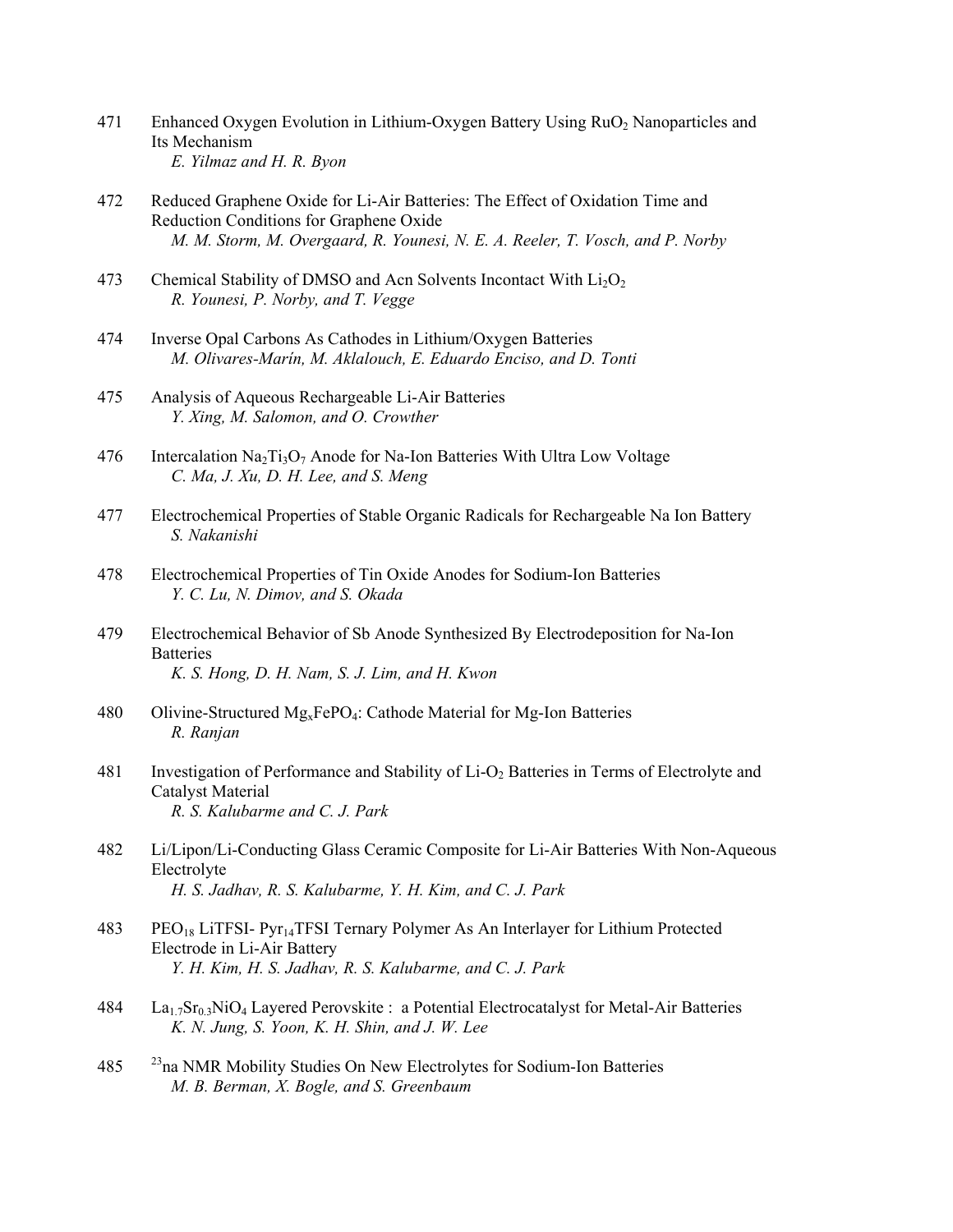- 486 Analysis of Polysulfide Shuttle Currents in Lithium-Sulfur Cells  *D. Moy, A. Manivannan, and S. R. Narayanan*
- 487 Snsb Anode in a Snsb/NaNi<sub>1/3</sub>Mn<sub>1/3</sub>Fe<sub>1/3</sub>O<sub>2</sub> Na-Ion Battery  *C. Johnson, D. Zhou, M. Slater, D. Kim, E. Lee, and J. Jorne*
- 488 Ionic Liquid Based Gel Polymer Electrolyte for Lithium-Oxygen Battery  *K. N. Jung, S. Yoon, K. H. Shin, and J. W. Lee*
- 489 Electrochemical Activity of Non-Precious Metal Tungsten Loaded Ceria Cathodes for Polymer Electrolyte Fuel Cell Application  *K. Fugane, T. Mori, T. Takeguchi, and W. Ueda*
- 490 Fabrication and Electrical Characteristics of Graphite Composite Materials With Resin Binder for Bipolar Plate of Redox Flow Battery  *M. Y. Kim, H. S. Kim, and H. S. Noh*
- 491 Storage Performances of Sodium Ion Batteries Consisting of Layered Oxide Cathode / Hard Carbon Anode  *J. I. Kageura, S. Matsumoto, S. Kuze, and T. Yamaguchi*
- 492 Electrochemical Properties of Sulfone-Based Electrolytes for Rechargeable Lithium-Sulfur **Batteries**  *S. Yoon, K. N. Jung, K. H. Shin, C. S. Jin, and Y. Kim*
- 493 An Alternative Configuration for Room Temperature Sodium Ion-Sulfur Battery  *D. J. Lee, J. W. Park, I. Hasa, Y. K. Sun, B. Scrosati, and J. Hassoun*
- 494 Anti-Site Mixing Governs Electrochemical Performances of Olivine Type MgMnSiO<sub>4</sub> for Magnesium Ion Battery Cathode  *T. Mori, T. Masese, T. Okado, K. Yamamoto, Z. D. Huang, J. Kim, Y. Orikasa, T. Minato, and Y. Uchimoto*
- 495 Electrochemical Properties of MOF Anode Materials for Rechargeable Na Ion Battery  *H. Nakayama, M. Nose, K. Nobuhara, S. Nakanishi, and H. Iba*
- 496 Lithium Polymer Cells Assembled With Gel Polymer Electrolytes Cured By Reactive Ceramic Particles  *J. H. Yoo, W. Yoon, and D. W. Kim*
- 497 Mesoporous Carbon Catalyst for Cathode in Non-Aqueous Electrolyte Based Li-O2 **Battery**  *I. Hwang, E. Ahn, and Y. Tak*
- 498 The Magnesium Sulfide Accumulator –An Alternative to Lithium  *S. Lepper, J. Neumann, P. Thiele, and R. Ludwig*
- 499 Lisicon-Type Magnesium Iron Silicate As Cathode Material for Magnesium Ion Batteries  *T. Masese, Y. Orikasa, K. Yamamoto, T. Mori, T. Okado, Z. D. Huang, T. Minato, J. Kim, C. Tassel, Y. Kobayashi, H. Kageyama, and Y. Uchimoto*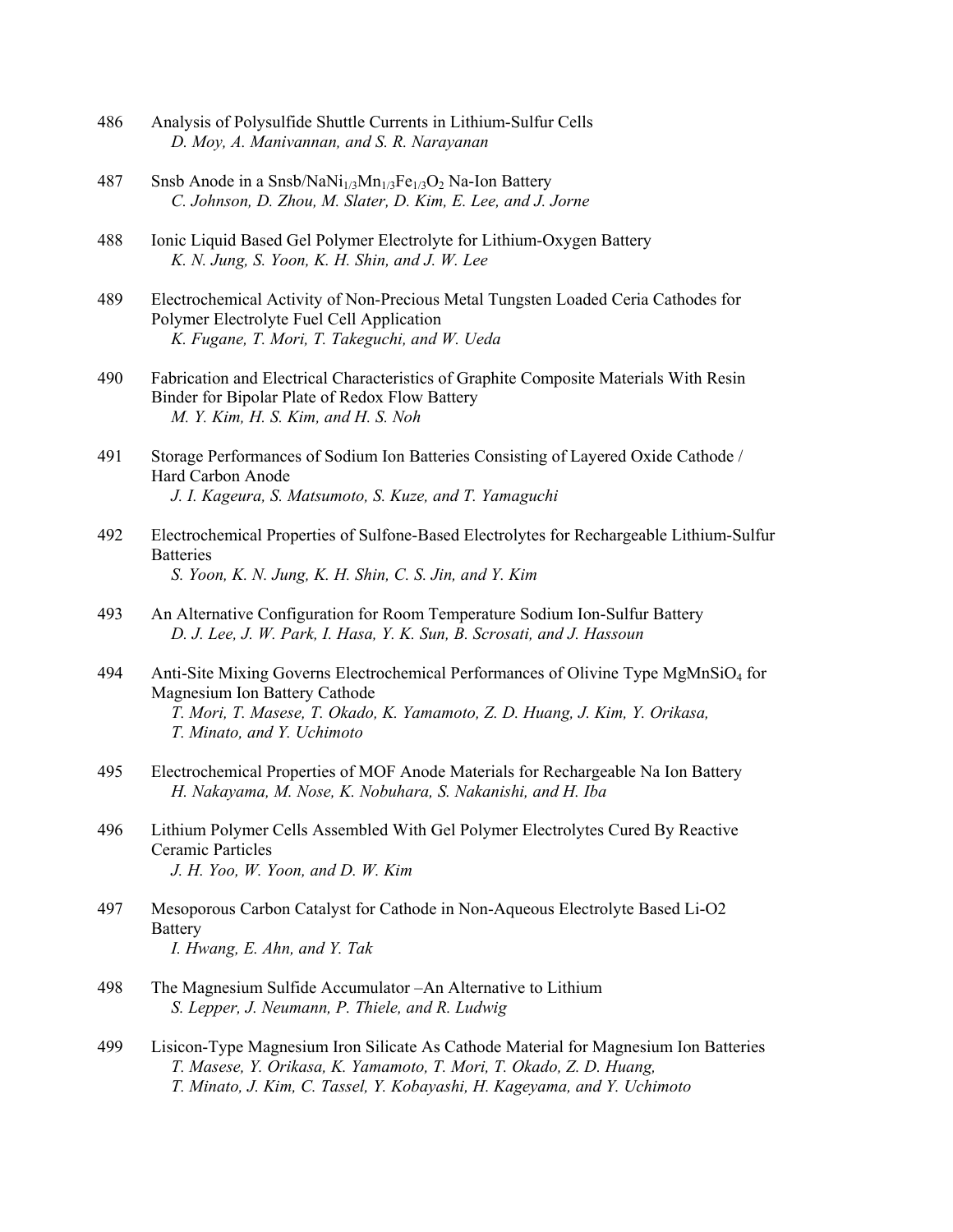- 500 Synthesis and Electrochemical Characterization of Spinel-Type Mg Complex Oxides As Positive Electrode Active Materials for Mg Batteries  *Y. Ichikawa, S. Yagi, T. Ichitsubo, and E. Matsubara*
- 501 Advanced Lithium Sulfur Batteries With a Ternary Sulfur/Polyaniline/Carbon Composite As Cathode Material  *J. H. Ahn and X. Zhao*
- 502 Optimization of Block Copolymers As Electrolytes for Lithium Metal Batteries  *R. Bouchet, D. Devaux, D. Gle, T. N. T. Phan, D. Gigmes, and M. Deschamps*
- 503 Effect of Manganese Oxides On the Performance of Lithium-Air Battery  *J. Li*
- 504 Lithium-Oxygen Battery Chemistry for High Pressure  $O<sub>2</sub>$  Cells  *E. J. Nemanick*
- 505 Electrochemical Properties of Na<sub>4</sub>Co<sub>3-X</sub>M<sub>x</sub>(PO<sub>4</sub>)<sub>2</sub>P<sub>2</sub>O<sub>7</sub> [M = Ni and Mn] for Sodium-Ion Battery  *M. Nose, H. Nakayama, K. Nobuhara, S. Nakanishi, and H. Iba*
- 506 Fabrication of Porous Carbon Supported Fe Nanoparticles By Arc Plasma Deposition (APD): Application for Rechargeable Li-Air Battery  *X. Luo, J. Lu, E. Sohm, and K. Amine*
- 507 Characteristics of Nitrogen-Doped Graphene Cathode Synthesized Via Microwave-Hydrothermal Method for Li-Air Battery  *I. T. Kim, Y. B. Kim, M. J. Song, and M. W. Shin*
- 508 Bis(oxalato)Borate Containing Solid Polymer Electrolytes for Lithium Metal Batteries  *R. Jakelski, P. Bieker, and M. Winter*
- 509 Electrically Rechargeable Zinc-Air Battery  *G. Toussaint, P. Stevens, F. Fourgeot, and R. Rouget*
- 510 α-MnO2 Nanorods Decorated With Ag Nanoparticles As a Bifunctional Catalyst for Lithium Air Battery Application  *A. Zahoor, K. Nahm, Y. Hwang, H. Jang, J. Jeon, and M. Christy*
- 511 Redox Active Molecular Engineer for Energy Storage  *L. Zhang, J. T. Vaughey, and A. K. Burrell*
- 512 High Performance Zn-Based Batteries Using 3D Monolithic Sponge Anodes  *J. F. Parker, C. N. Chervin, E. S. Nelson, D. R. Rolison, and J. W. Long*
- 513 Seeing Inside a Liquid Metal Battery  *B. H. V. Chung, H. Yin, and D. R. Sadoway*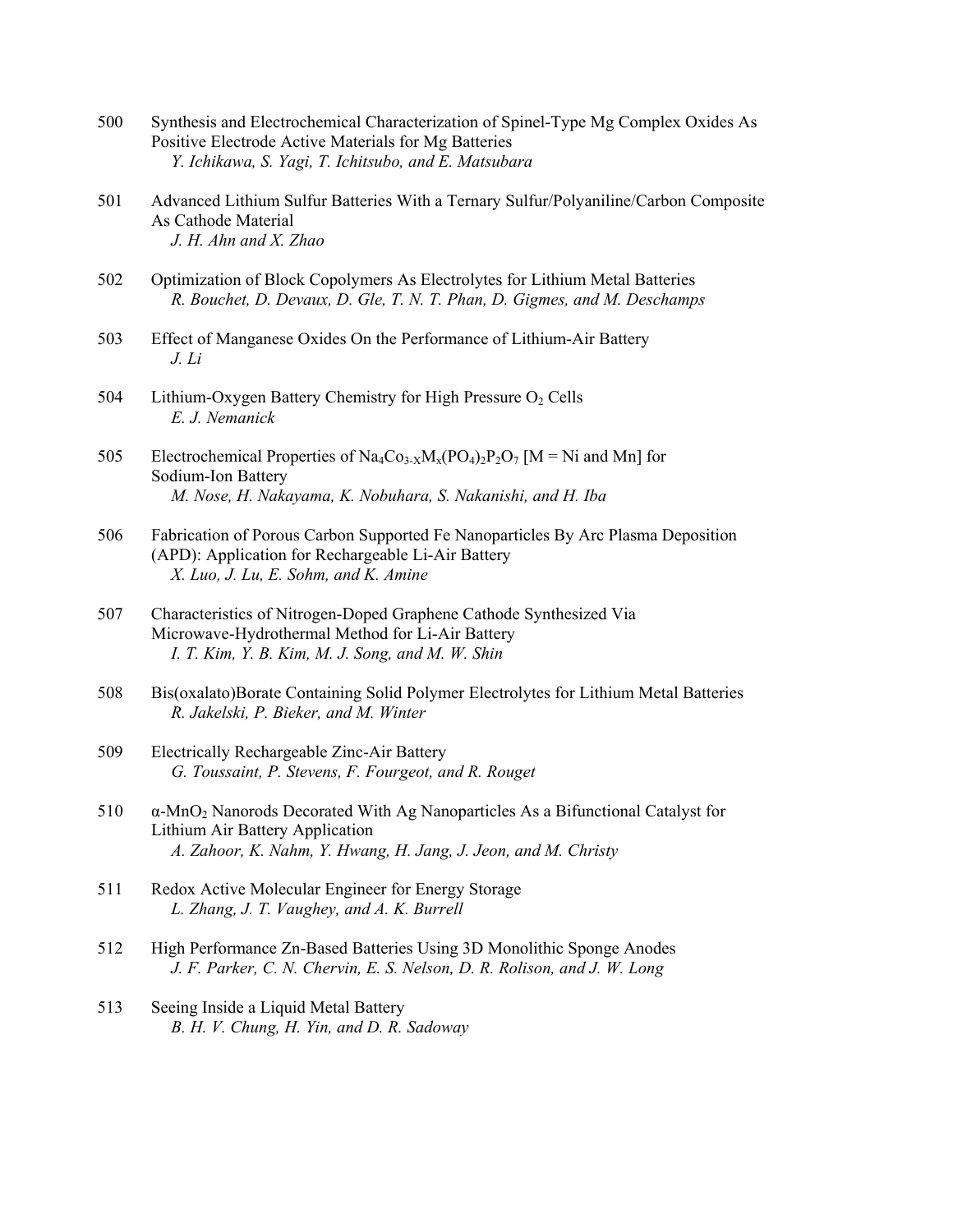- 514 Transient Interface Evolution in Cycling Alkaline Batteries Resolved Using Synchrotron X-Rays  *J. W. Gallaway, C. Erdonmez, Z. Zhong, M. Croft, L. Sviridov, S. Banerjee, and D. A. Steingart*
- 515 Solid Electrolytes for Fluoride Ion Batteries  *A. R. Munnangi, C. Rongeat, and M. Fichtner*
- 516 Experimental Considerations Involving Aluminum and Beryllium Battery Development  *J. Rogosic and D. R. Sadoway*
- 517 Novel Supercapcitor-Battery Energy Storage System With Hybrid Electrolyte for Stationary Application  *S. Chou*
- 518 Self-Discharge of Secondary Zinc Electrode Deposits Subjected to Various Plating **Conditions**  *P. Bonnick and J. Dahn*
- 519 Toward Fully Plastic Batteries: Electroactive Polymer-Carbon Composite Electrodes for Rechargeable Batteries  *B. Esat, S. Bahceci, M. Aydin, and S. Akay*
- 520 (De)Lithiation Mechanism of Se-Based Lithium Batteries Determined By In-Situ Synchrotron X-Ray Probes  *Y. Cui, A. Abouimrane, J. Lu, T. Bolin, Y. Ren, W. Weng, C. Sun, V. A. Maroni, S. M. Heald, and K. Amine*
- 521 Construction of Aluminum Rechargeable Batteries and Investigation of Their Positive Electrode Materials  *M. Chiku, H. Takeda, T. Kunisawa, E. Higuchi, and H. Inoue*
- 522 Understanding and Predicting Heteroatom Dopants for Carbon Anodes  *G. M. Veith, L. Baggetto, B. Guo, X. G. Sun, S. Dai, and N. J. Dudney*
- 523 Synthesis and Lithiation Paths of Dirutile and Rutile LiMnF<sub>4</sub>: Two New Conversion Cathode Materials  *N. Twu, X. Li, C. Moore, and G. Ceder*
- 524 Direct Fluorination of Iron (II, III) Oxide Conversion Electrodes  *H. Zhou, J. Nanda, S. K. Martha, J. Adcock, J. C. Idrobo, L. Baggetto, G. M. Veith, S. Dai, S. Pannala, and N. J. Dudney*
- 525 Continuous Solid-Solution Particle of Cathode Material for Rechargeable Lithium **Batteries**  *H. J. Noh and Y. K. Sun*
- 526 The Challenge of Negative Electrode Materials for Advanced Li-Ion Batteries  *D. Aurbach, E. Zinigrad, D. Hirshberg, M. Jiang, B. Powell, and O. Yariv*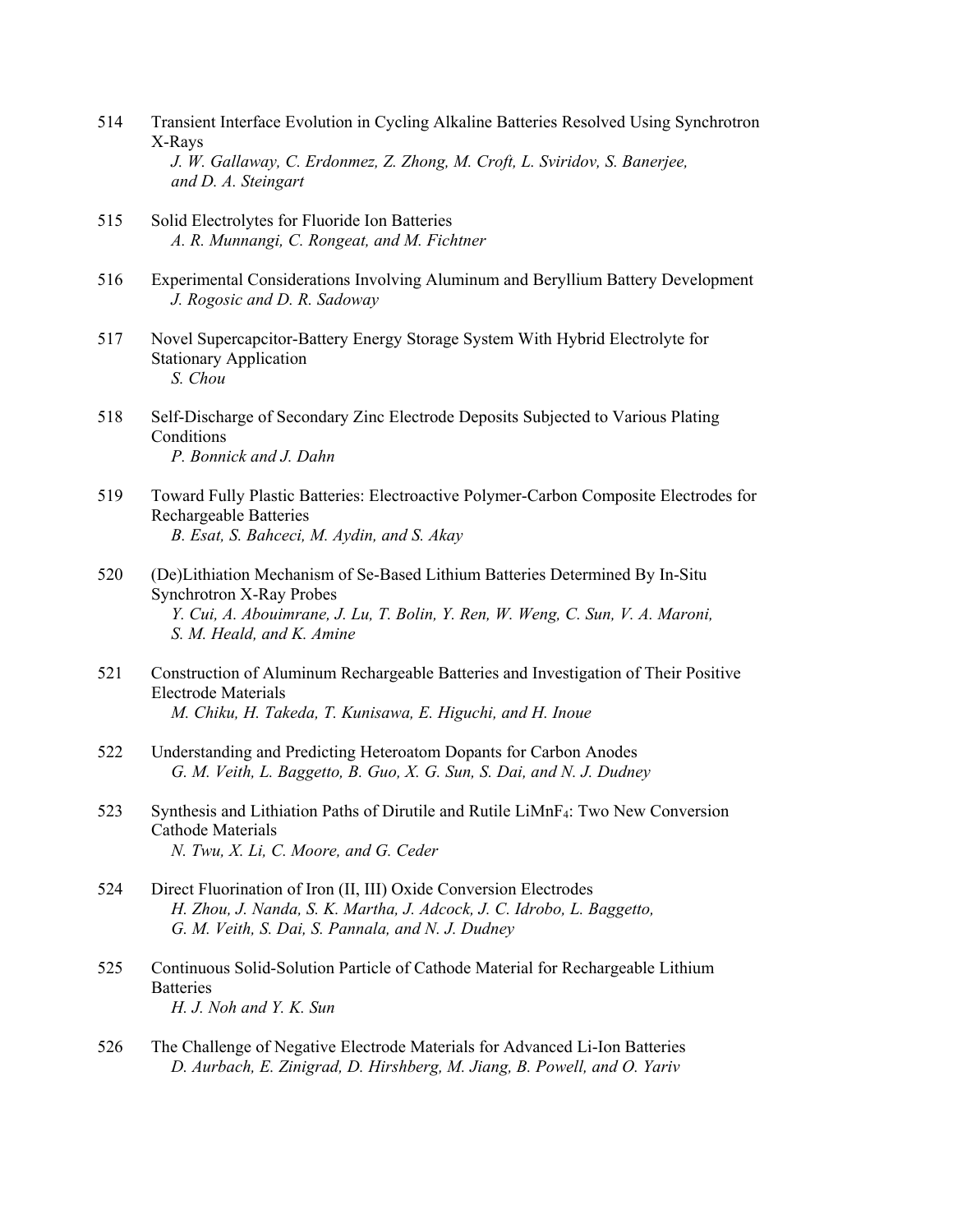- 527 Modeling Lithium Plasticity in Lithium-Metal Batteries  *A. Ferrese and J. Newman*
- 528 Effect of Foreign Metal Ions On the Morphology and Redox Efficiency of Lithium Metal  *J. K. Stark and P. A. Kohl*
- 529 Lithium Metal Batteries Based On New Single-Ion Bab Triblock Copolymers As Solid Electrolytes  *R. Bouchet, A. Aboulaich, S. Maria, K. Djellab, J. P. Bonnet, M. Armand, L. Lienafa, T. N. T. Phan, D. Gigmes, and R. Denoyel*
- 530 Dendrite-Free and High-Efficiency Rechargeable Lithium Metal Batteries  *W. Xu, X. Chen, Y. Zhang, E. N. Nasybulin, F. Ding, J. Wang, and J. G. Zhang*
- 531 Tunable Electrolytes for Studies On Dendrite Growth in Lithium Metal Batteries  *J. L. Schaefer and L. A. Archer*
- 532 Electrochemical Splitting of Lif: A New Approach to Lithium-Ion Battery Materials  *N. Dimov, A. Kitajou, H. Hori, E. Kobayashi, and S. Okada*
- 533 All Solid State Tungsten-Air Battery: A New Metal-Air Chemistry  *X. Zhao, K. Huang, Y. Gong, N. Xu, and X. Li*
- 534 Liquid Aluminum Air Battery Operated At High Temperature  *M. Ohashi*
- 535 SECM Study of Optimization of the Electrochemical Reaction Mechanism At the Air Cathode for Zinc-Air Secondary Element  *A. L. Gui and G. Wittstock*

# **B3 - Battery Safety**

*Battery, Industrial Electrochemistry and Electrochemical Engineering* 

- 536 Perspectives On Factors Controlling Thermal Runaway of Li-Ion Batteries  *S. Sriramulu, R. Stringfellow, C. McCoy, J. Rempel, Y. Hyung, and B. Barnett*
- 537 Thermal Runaway Behavior of Commercial 18650 Li-Ion Batteries  *A. Golubkov, D. Fuchs, J. Wagner, H. Wiltsche, C. Stangl, G. Fauler, G. Voitic, A. Thaler, and V. Hacker*
- 538 In Situ Measurement of Li-Ion Battery Internal Temperature  *G. Zhang, L. Cao, S. Ge, C. Y. Wang, C. E. Shaffer, and C. D. Rahn*
- 539 Study of the Strain Evolution of Lithium-Ion Cells to Provide a State of Charge and State of Health Indicators  *S. Geniès, C. Coutier, S. Mailley, and M. Alias*
- 540 A Study On Safety of Internal Short in Li-Ion Batteries for Electrical Vehicles  *S. Kim*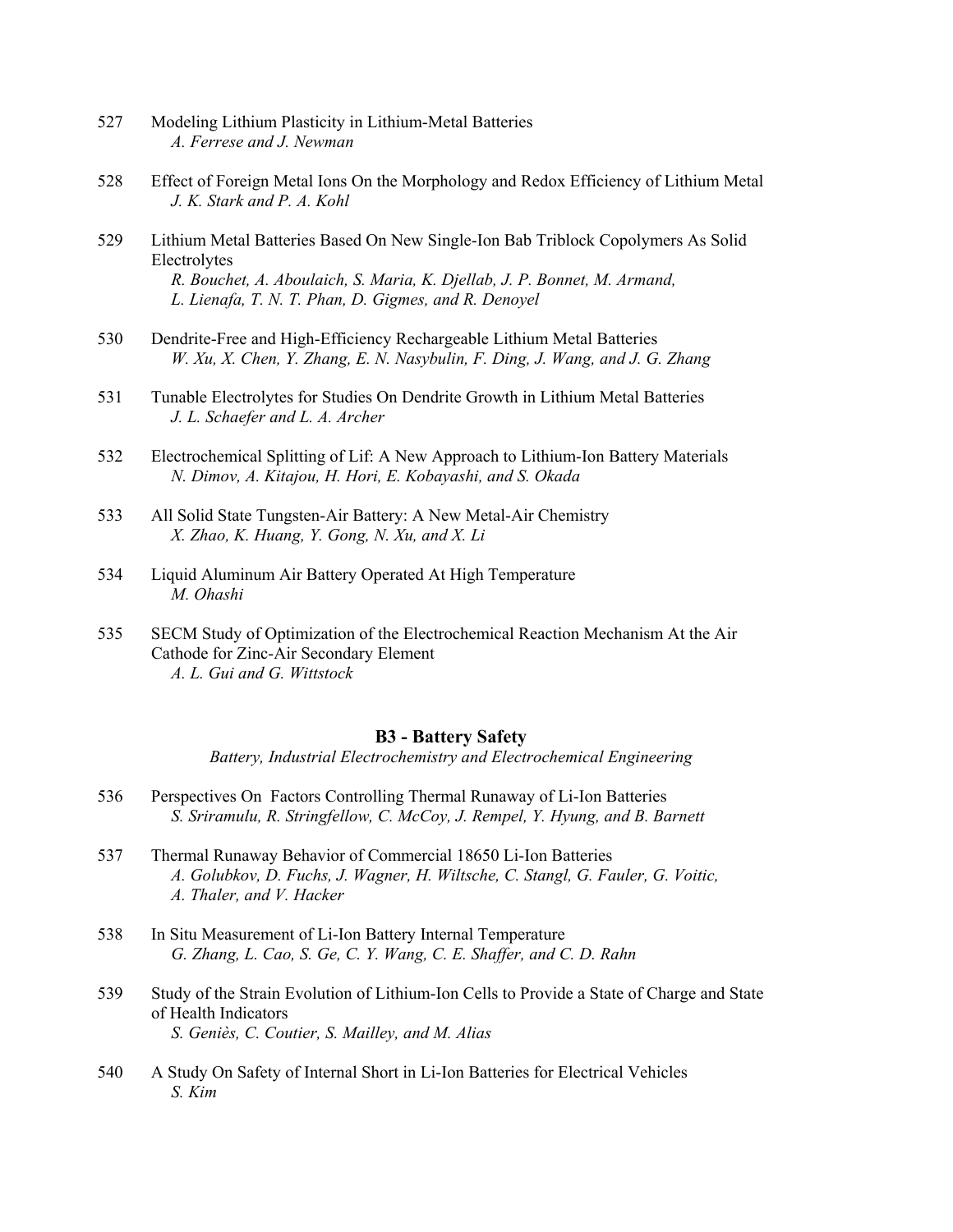- 541 Stable Reversible Overcharge Protection for High-Voltage Rechargeable Lithium Batteries  *G. Chen, B. Wang, and T. Richardson*
- 542 Thermal and Overcharge Abuse Analysis of a Redox Shuttle for Overcharge Protection of  $LiFePO<sub>4</sub>$  *J. Lamb, C. J. Orendorff, K. Amine, G. Krumdick, Z. Zhang, L. Zhang, and A. S. Gozdz*
- 543 Radical Cation Stability Vs. Redox Shuttle Performance in Lithium-Ion Batteries  *S. A. Odom, S. Ergun, P. P. Poudel, C. N. F. Elliott, and N. Ng*
- 544 Impact Response of Lithium Ion Batteries  *S. Santhanagopalan*
- 545 Safer Electrolyte for Lithium-Ion Batteries  *C. K. Park and R. Rubino*
- 546 Ionic Liquid-Nanoparticle Hybrid Electrolytes and Their Applications in Rechargeable Lithium Metal Batteries  *Y. Lu*
- 547 FT-IR Measurements of Generative Gas From Lithium-Ion Batteries At Abuse Temperature  *S. Koike, M. Shikano, H. Sakaebe, and H. Kobayashi*
- 548 Electrochemical Performance of Composite Polymer Coated Cathodes for Enhanced Battery Safety  *J. A. Vega, C. M. Lang, and P. D. Moran*
- 549 Effects of Electrode Density On the Safety of NCA Positive Electrode for High Capacity Li-Ion Batteries  *G. Y. Kim and J. Dahn*
- 550 Materials Development for Improved Lithium-Ion Battery Safety  *K. R. Fenton, G. Nagasubramanian, M. Brumbach, and C. J. Orendorff*
- 551 The Origins of An Unsafe Li Battery: the Fundamentals of Oxygen Evolution From Cathodes Interrogated With In Operando Soft X-Ray Absorption Studies  *F. M. Alamgir*
- 552 Thermal Failure and Combustion Behavior Study On LiFePO4/Graphite Energy Storage **Batteries**  *J. Li*
- 553 Synthesis and Characterization of P2-Na<sub>2/3</sub>Fe<sub>x</sub>Mn<sub>1-X</sub>O<sub>2</sub> for Na-Ion Batteries  *J. Zhao, J. Xu, D. H. Lee, S. Meng, and S. Okada*
- 554 Corrosion Behavior of Cathode Current Collector Materials On Molten Carbonate Fuel Cell  *M. Kim, S. Ahn, J. Youn, Y. Kim, and H. Kwon*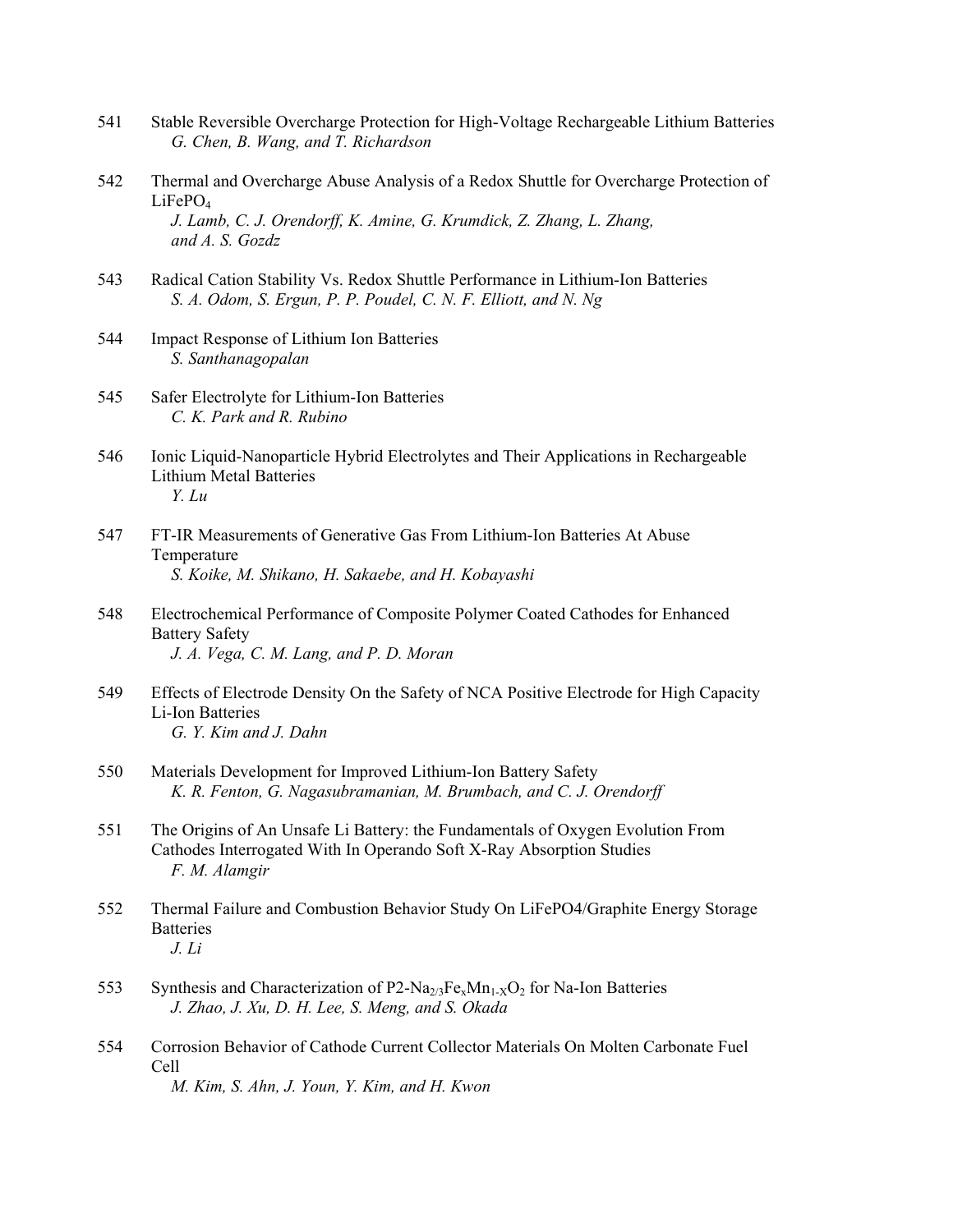## **B4 - Computational Science of Battery Materials**

*Battery, Industrial Electrochemistry and Electrochemical Engineering, Physical and Analytical Electrochemistry* 

- 555 Atomic-Level Characterization of Interfaces in  $LiCoO<sub>2</sub>$  *C. A. J. Fisher, S. Zheng, A. Kuwabara, H. Moriwake, Y. H. Ikuhara, H. Oki, and Y. Ikuhara*
- 556 Thermodynamic Theory and Simulation of Transport and Intercalation of Solvated Ions in Li Ion Batteries  *A. Latz and J. Zausch*
- 557 Lithium Segregation Induced Structure and Strength Change At Amorphous-Si/Cu Interface  *M. E. Stournara, X. Xiao, Y. Qi, P. Johari, P. Lu, B. W. Sheldon, H. Gao, and V. B. Shenoy*
- 558 Comparison of Phase Stability in Layered NaCrO<sub>2</sub> and LiCrO<sub>2</sub> Oxides By First-Principles DFT Calculations  *H. Shiiba, S. Hotta, T. Nakamura, S. Chizawa, M. Nakayama, N. Yabuuchi, and S. Komaba*
- 559 Computational Modeling of the Layer-Spinel Interface Properties for Cathode Materials in Lithium Ion Batteries  *D. Qian and S. Meng*
- 560 First-Principles Calculations Study On the Electrochemical Activity and Structural Stability of the  $Li<sub>2</sub>MnO<sub>3</sub>$  *E. Lee and K. Persson*
- 561 Combining First Principles Computation and Advanced Characterization to Understand Disorder and Interfaces in Batteries  *M. K. Y. Chan*
- 562 First-Principles Study On Doping and Defect Chemistry in  $LiCoO<sub>2</sub>$  *Y. Koyama, H. Arai, I. Tanaka, Y. Uchimoto, and Z. Ogumi*
- 563 First Principles Modeling of the Interface Between a Solid State Lithium Thiophosphate Electrolyte and a Lithium Metal Anode  *N. A. W. Holzwarth and N. D. Lepley*
- 564 Integrating State of Charge (SOC) Dependent Material Properties Into Li-Ion Battery Failure Modeling  *Y. Qi*
- 565 Computational Thermodynamics for Material Design of Energy Storage Materials  *T. Markus*
- 566 Application of the Reaxff Reactive Force Field in Li-Based Rechargeable Batteries  *M. M. Islam and A. C. T. van Duin*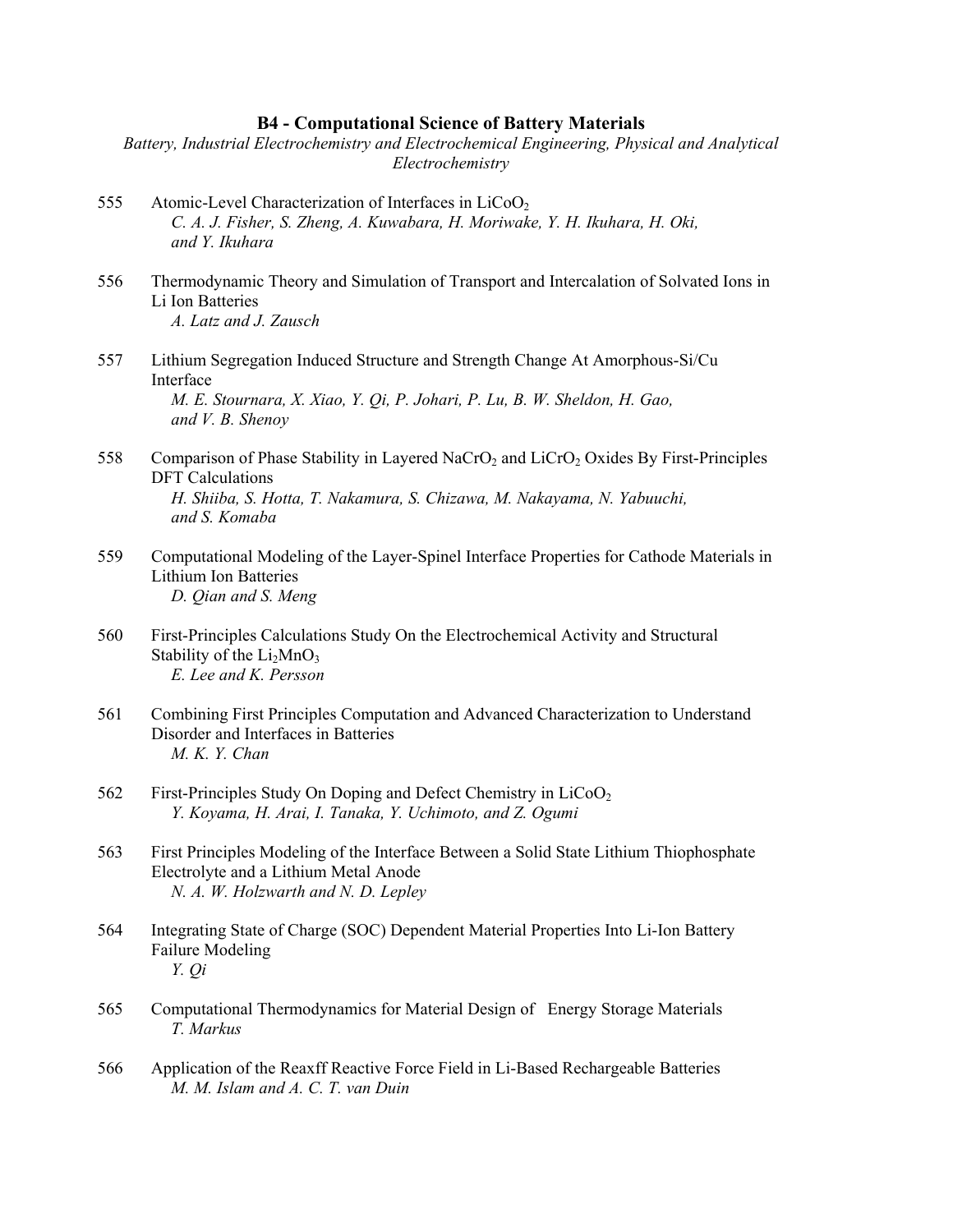- 567 Parameterization of a Physico-Chemical Model for Lithium-Ion Batteries  *M. Ecker, S. Käbitz, D. Tran, and D. U. Sauer*
- 568 First-Principles Thermodynamic Analysis of Hydrogen-fluoride Scavenging Cathode Coatings for Lithium-Ion Batteries  *M. Aykol and C. Wolverton*
- 569 Computational Study On the Properties and Kinetic Behavior of Carbon-Based Li-Ion Batteries Electrolytes Solvents, Unraveling Their Differences  *A. Goldberg, M. D. Halls, and K. Tasaki*
- 570 Influence of Morphology and Microstructure On the Lithium-Ion Battery Electrode Damage Behavior  *P. Barai and P. P. Mukherjee*
- 571 Analysis of Long-Range Interaction in Lithium-Ion Battery Electrodes  *M. Stein IV, S. Cho, A. Wiegmann, and P. P. Mukherjee*
- 572 Optimization of Tab Placement in Li-Ion Battery Using Multi-Physics Simulations  *S. Allu, W. Elwasif, S. Pannala, S. Kalnaus, S. Simunovic, and J. A. Turner*
- 573 Analysis of the Influence of Microstructures On the Impedance Response in Lithium-Ion Battery Electrodes  *S. Cho and P. P. Mukherjee*
- 574 Lithium and Rare-Earth Oxides Thermodynamics and Kinetics Studied By Density Functional Theory  *F. Grosse*
- 575 Phase transformation kinetics and morphology in LiFePO4  *G. Ceder, A. Abdellahi, O. Akyildiz, R. Malik, and K. Thornton*
- 576 Effect of Rb and Ta Doping On the Ionic Conductivity and Stability of the Garnet Li<sub>7+2x-Y</sub>(La<sub>3-x</sub>Rb<sub>x</sub>)(Zr<sub>2-y</sub>Ta<sub>y</sub>)O<sub>12</sub> (0≤x≤0.375, 0≤y≤1) Superionic Conductor – a First Principles Investigation  *L. J. Miara, S. P. Ong, Y. Mo, W. D. Richards, Y. Park, J. M. Lee, H. S. Lee, and G. Ceder*
- 577 *Ab Initio* Molecular Dynamics Study of Garnet-Type  $Li_{7-x}La_3Zr_{2-x}Ta_xO_{12}$  ( $0 \le x \le 2$ )  *R. Jalem, M. Nakayama, T. Kasuga, and K. Kanamura*
- 578 Computational Investigation and Design of Solid Lithium-Ion Electrolytes Based On the  $Li_{10}GeP_2S_{12}$  Superionic Conductor  *S. P. Ong, Y. Mo, W. D. Richards, L. J. Miara, H. S. Lee, and G. Ceder*
- 579 Phase-Field Modeling of Li Deposits Growth in Li-Ion Batteries  *L. Liang, Y. Qi, S. J. Harris, and L. Q. Chen*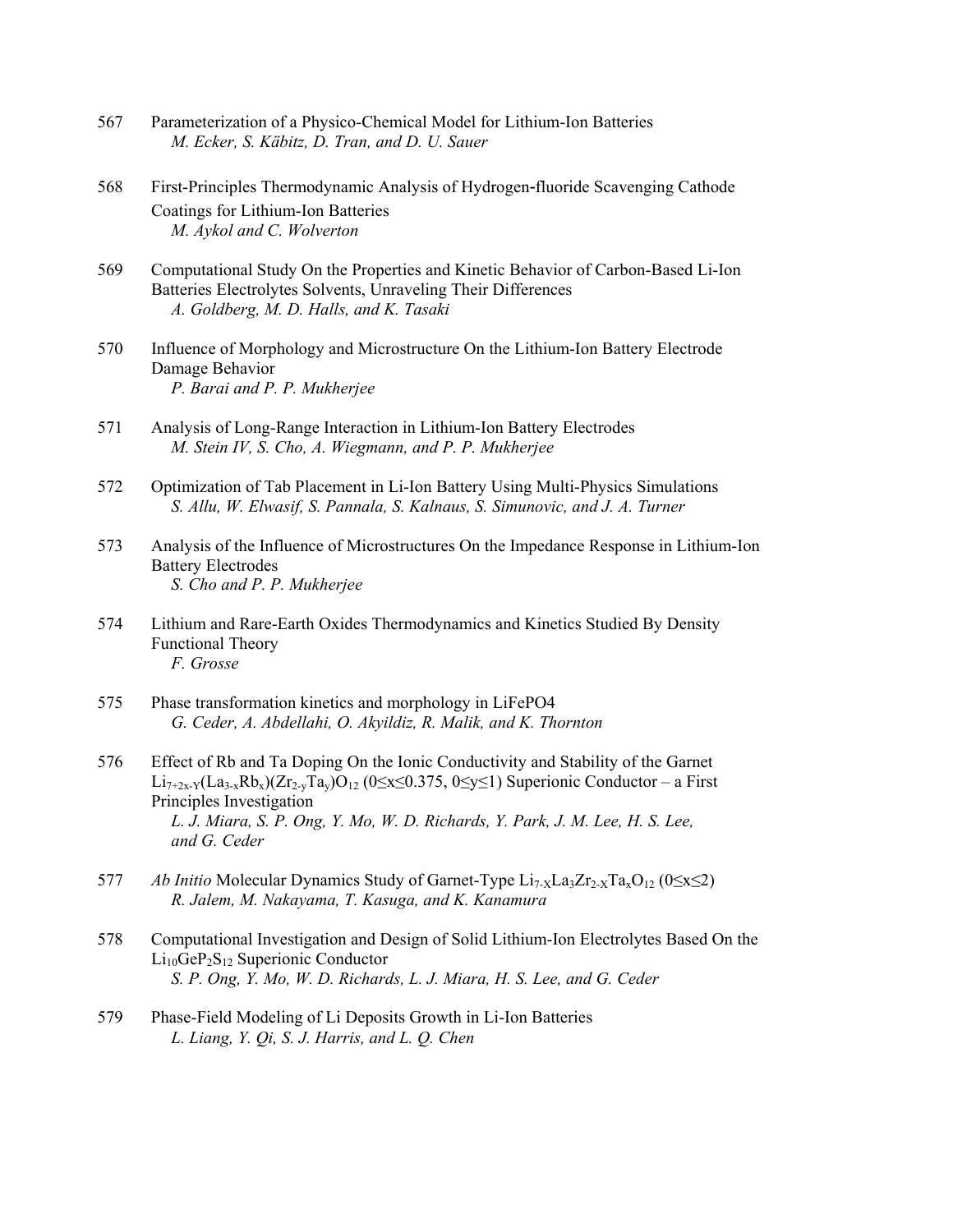- 580 Mechanistic Study in Delithiations of Sulfur-Substituted  $Li<sub>2</sub>FeSiO<sub>4</sub>$  By First-Principles Calculations  *Y. Zhang, X. Cheng, and Y. Li*
- 581 Dilute Mixing Thermodynamics in  $Li_xM_{1.}^A M_{y}^B PO_4$  (M=Mn, Fe, Ni) From First Principles Calculations  *D. Snydacker and C. Wolverton*
- 582 Elastic-Strain Effects On the Phase Separation in LiFePO<sub>4</sub> / FePO<sub>4</sub> System  *T. Ichitsubo, T. Doi, S. Yagi, T. Kawaguchi, and E. Matsubara*
- 583 Modeling Binder-Free and Carbon-Free High Energy Density LiCoO<sub>2</sub> Electrodes for Rechargeable Lithium Batteries  *C. L. Cobb and C. J. Bae*
- 584 Improving  $Li<sub>2</sub>O<sub>2</sub>$  Conductivity Via Polaron Preemption: First Principles Study of Si Doping  *V. Timoshevskii, Z. Feng, K. H. Bevan, J. B. Goodenough, and K. Zaghib*
- 585 Modeling of Fundamental Charge Transfer Processes in Stable Free-Radical Organic Polymers  *R. E. Larsen, T. Kemper, W. Braunecker, and T. Gennett*
- 586 Li-Ion Disolvation and Transport Through Model SEI/Electrolyte Interface  *D. Bedrov and O. Borodin*
- 587 Predicting the Electrochemical Behavior of Lithium Nitrite in Aprotic Solvents  *V. S. Bryantsev, J. Uddin, V. Giordani, W. T. Walker, G. V. Chase, and D. Addison*
- 588 Oxygen Transport in Porous Cathodes of Li-O Cells: A Simplified Model Approach  *T. Schied, F. Scheiba, H. Ehrenberg, and J. Eckert*
- 589 Understanding the Role of Graphene Oxide in Li/S Cells From Quantum Mechanics Calculations  *T. H. Yu, B. V. Merinov, and W. A. Goddard III*
- 590 Lithium-Air Batteries: A DFT-MD Study of  $Li^+ + O_2^*$  and  $LiO_2^*$  in DMSO and PC electrolytes  *J. Scheers, K. Sodeyama, Z. Futera, and Y. Tateyama*
- 591 DFT Study On Effects of  $CO<sub>2</sub>$  Contamination in Non-Aqueous Li-Air Batteries  *Y. S. Mekonnen*
- 592 How NiOOH Electrode in Ni-MH Battery Works: First Principles Molecular Dynamics Analysis  *T. Ikeshoji, M. Otani, T. Morishita, K. Nobuhara, S. Sato, I. Hamada, and S. I. Orimo*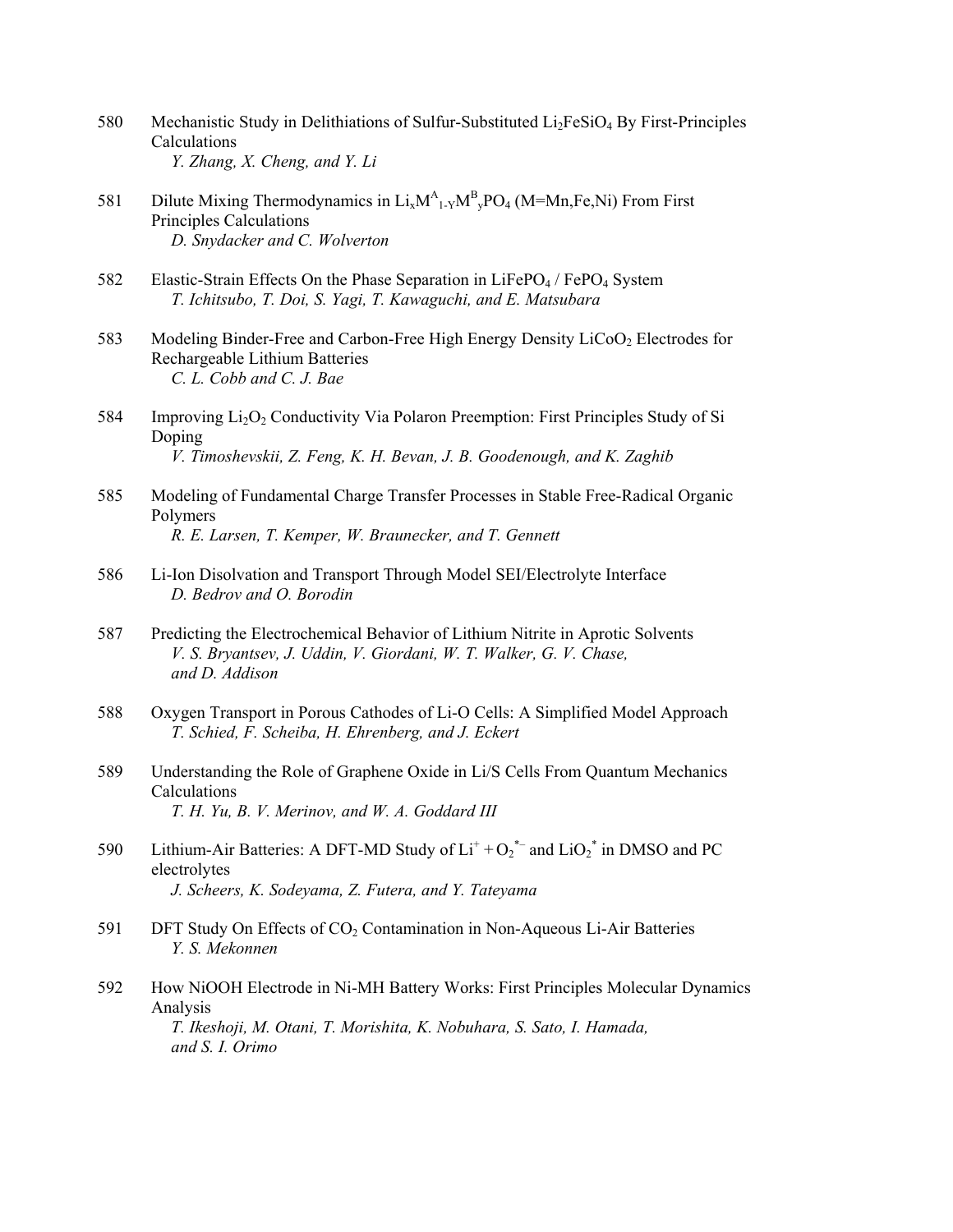- 593 Simulation of Electrolyte Composition Effects On High Energy Lithium-Ion Cells  *R. Spotnitz, K. L. Gering, S. Hartridge, and G. Damblanc*
- 594 DFT-MD Study of Additive Effects On Reductive Decomposition of Carbonate-Based Solvent Toward Solid Electrolyte Interphase Formation  *K. Sodeyama, K. Ushirogata, Y. Okuno, and Y. Tateyama*
- 595 Effects of Delithiation On Lithium Manganese Oxides: A Combined DFT and NMR Based Study  *I. D. Seymour, D. S. Middlemiss, M. Leskes, and C. P. Grey*
- 596 Atomistic Simulation Studies On Lithiation of MnO<sub>2</sub> Nano-Architectures  *P. E. Ngoepe, K. M. Kgatwane, and D. C. Sayle*
- 597 Computational Thermodynamic Modeling of Mixed Polyanion Glasses for Lithium Ion Battery Cathode Materials  *D. Shin, A. K. Kercher, J. Kiggans Jr., and N. J. Dudney*
- 598 Evaluation of Carbon Nanotube-Encapsulated Silicon and Germanium Nanowires As Proposed Lithium-Ion Battery Anode Materials  *J. Hur and S. J. Stuart*

**B5 - Electrochemical Capacitors: Fundamentals to Applications**  *Battery, Energy Technology* 

- 599 Electrochemical Capacitor Power Performance At Low Temperature: Commercial Product **Differences**  *J. R. Miller and S. M. Butler*
- 600 Improved Low Temperature Performance of Supercapacitors  *E. J. Brandon, M. C. Smart, W. C. West, and J. Gnanaraj*
- 601 Methods for Enhancing the Flowable Electrode Capacitance in the Electrochemical Flow Capacitor  *K. B. Hatzell, M. Beidaghi, M. Boota, C. R. Dennison, E. C. Kumbur, and Y. Gogotsi*
- 602 Asymmetrical Aqueous-Based Electrochemical Capacitors Using Modified-Carbon As Negative Electrode Material  *A. Le Comte, T. Brousse, and D. Bélanger*
- 603 Aqueous Asymmetric Electrochemical Capacitors: Fundamental Design and Practical Considerations En Route to Safe, High-Performance Pulse Power  *M. B. Sassin, J. W. Long, H. F. Haddad, J. M. Wallace, and D. R. Rolison*
- 604 Application of Multistep Electrospinning Method for Preparation of Electrical Double-Layer Capacitor Half-Cells  *K. Tõnurist, I. Vaas, A. Jänes, T. Thomberg, and E. Lust*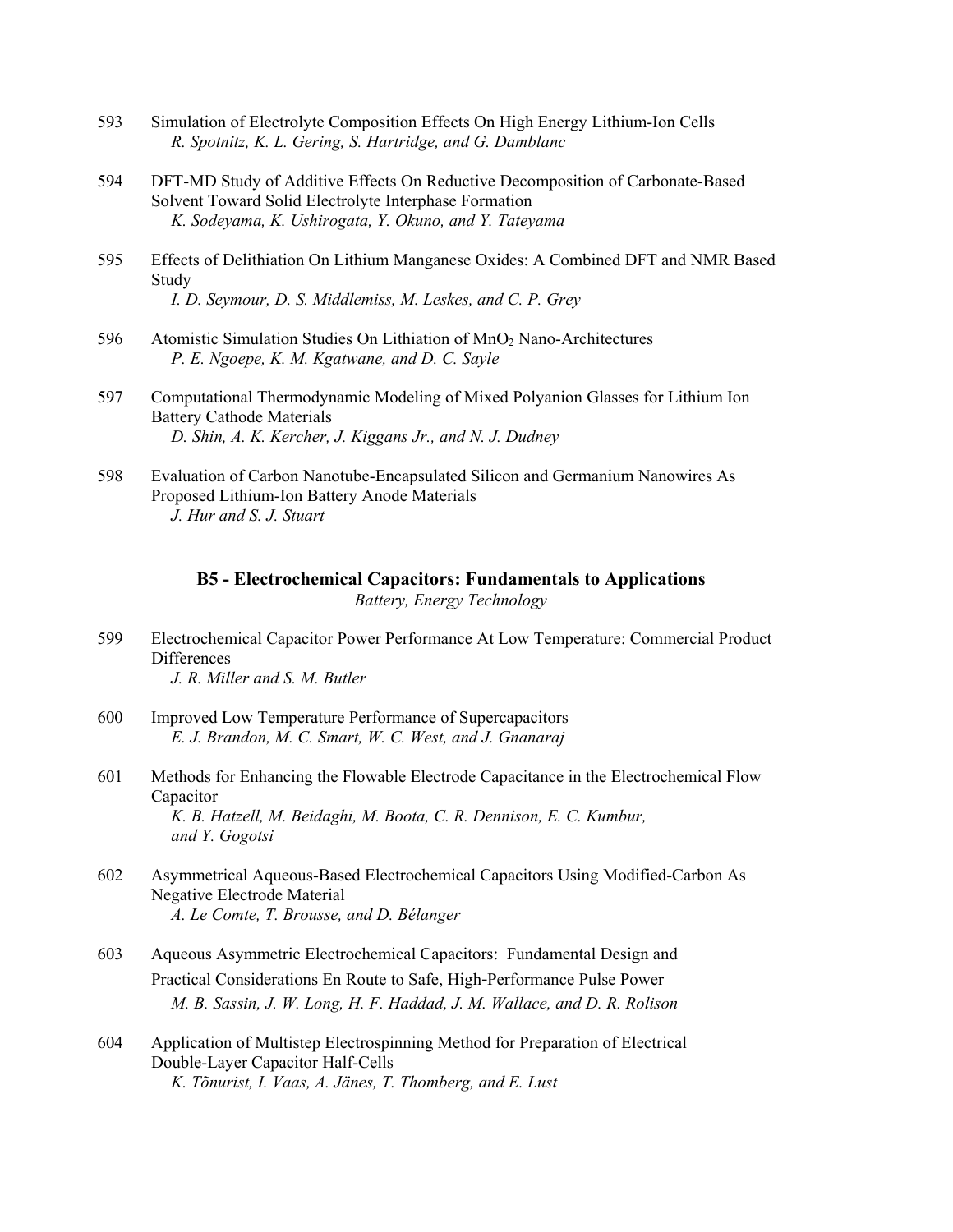- 605 Electrochemical Properties Enhancement of Flexible Textile Based Supercapacitor  *T. G. Yun, M. Oh, S. Hyun, and S. M. Han*
- 606 Asymmetric Supercapacitor Containing Carbon Nanotube-Embedded Polyacrylonitrile-Based Carbon Nanofiber and δ-MnO2 As Electrodes  *C. H. Wang, H. C. Hsu, and J. H. Hu*
- 607 CDCs From Silicon Carbide With Tunable Ordered Meso and Macroporosity for High-Power Supercapacitor  *P. GAO, W. Y. Tsai, P. Simon, B. Daffos, C. R. Perez, Y. Gogotsi, P. L. Taberna, and F. Favier*
- 608 Electrochemical Modification of Carbon Fiber Electrode and Its Application to Capacitor  *S. G. Park*
- 609 Electrodeposited Thin Films of Carbon for Use in Electrical Double Layer Capacitors  *S. W. Donne and M. F. Dupont*
- 610 D-Glucose Derived Micro/Mesoporous Carbons for Ultra-High Rate Supercapacitor Application  *T. Thomberg, T. Tooming, T. Romann, R. Palm, A. Jänes, and E. Lust*
- 611 Activated Biochar: A Green and Low-Cost Electrode Material for Capacitor Applications  *A. M. Dehkhoda, N. Ellis, and E. Gyenge*
- 612 Activated Carbon Synthesized From Banana Peel as Electrodes in Li-Ion Capacitors  *A. A. Arie*
- 613 Pseudocapacitive Charge Storage in Two-Dimensional Materials  *G. Muller and B. Dunn*
- 614 Cycle Behavior of Aqueous and Nonaqueous Vanadium Oxide Electrochemical Capacitors  *A. M. Engstrom and F. M. Doyle*
- 615 Screening of Transition Metal Nitride As Possible Electrodes for Electrochemical Capacitors  *J. F. Pierson, S. Bouhtiyya, R. Lucio Porto, E. Eustache, F. Capon, and T. Brousse*
- 616 Pretreatment Effects On Charge Storage of Early Transition-Metal Carbides and Nitrides  *A. Djire, P. Pande, A. Sleightholme, A. Deb, J. Penner-Hahn, P. Rasmussen, and L. T. Thompson*
- $617$  MnO<sub>2</sub> Carbon Nanofiber Composites for Flexible supercapacitors  *O. Ghodbane, M. Louro, L. Coustan, A. Patru, and F. Favier*
- 618 Electrochemically Deposited Phosphotungstic Acid Manganese Dioxide Hybrid Materials for Application in Electrochemical Capacitors  *S. W. Donne and A. J. Gibson*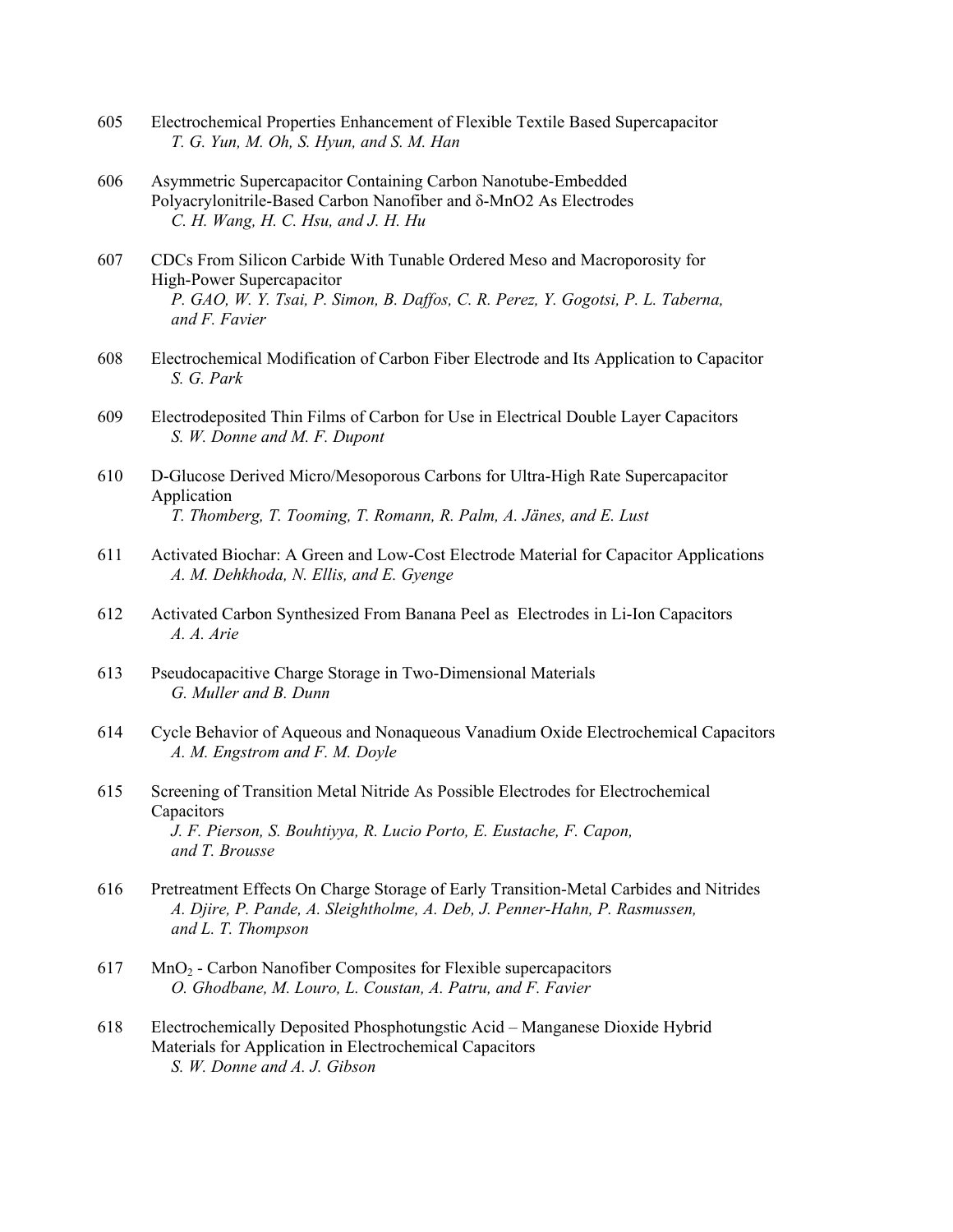- 619 High Areal Capacitance Micro-Supercapacitor Based On Electrodeposited  $MnO<sub>2</sub>$  Thin Films On Silicon 3D Microstructures  *E. Eustache, P. Tilmant, L. Morgenroth, M. Zegaoui, C. Douard, C. Lethien, and T. Brousse*
- 620 Fabrication of Novel Hierarchical Hollow Manganese Oxide Nanospheres for High-Voltage Stability Supercapacitors in Aqueous Electrolyte  *Y. T. Weng, H. A. Pan, R. C. Lee, and N. L. Wu*
- 621 Electrochemical Performance of Carbon / MnO2 Nanocomposites Prepared *Via* Molecular Bridging  *C. Ramirez-Castro, O. Crosnier, L. Athouël, R. Retoux, D. Bélanger, and T. Brousse*
- 622 Cathodically-Grown MnO2 Layers for Pseudocapacitance and Photon-Electron Conversion  *M. Nakayama, H. Abe, S. Mito, and T. Tanimoto*
- 623 Fabricating and Testing 100 F Electrochemical Capacitors: Case Capacitor Prototyping Facility  *M. Antloga, R. F. Savinell, S. M. Butler, J. Dix, T. Zeigler, and J. R. Miller*
- 624 Knitted Electrochemical Capacitors for Applications in Wearable Electronics  *K. Jost, L. M. Haverhals, D. P. Durkin, J. McDonough, C. R. Perez, H. C. De Long, P. C. Trulove, G. Dion, and Y. Gogotsi*
- 625 Comparing Symmetric and Asymmetric Electrochemical Capacitors: A Modeling Approach  *J. Staser and J. W. Weidner*
- 626 A Novel Mediator All-Solid-State Supercapacitor for Low-Temperature Application  *X. Zhou*
- 627 Leakage Current in High-Voltage Defibrillation Capacitors Mediated By Electrolyte Ions  *M. E. Viste and P. B. Young*
- 628 Finite-Element Modeling of the Electric Double-Layer and Its Application to the Prediction of Supercapacitor Charging Dynamics  *E. Kabiri Rahani, C. R. Perez, M. Beidaghi, Y. Gogotsi, and V. B. Shenoy*
- 629 Dependence of Electric Double Layer Capacitance On Ionic Liquid Structure and Electrode Nanostructure and Polarity  *D. Bedrov and J. Vatamanu*
- 630 Moving Reaction Fronts in Supercapacitors With Pseudocapacitance  *T. Kadyk and M. Eikerling*
- 631 The Influence Ofelectrochemical Stability and Solubility of Conductive Salts On the Behavior of High Voltage Electrochemical Double Layer Capacitors  *A. Balducci, A. Brandt, and S. Pohlmann*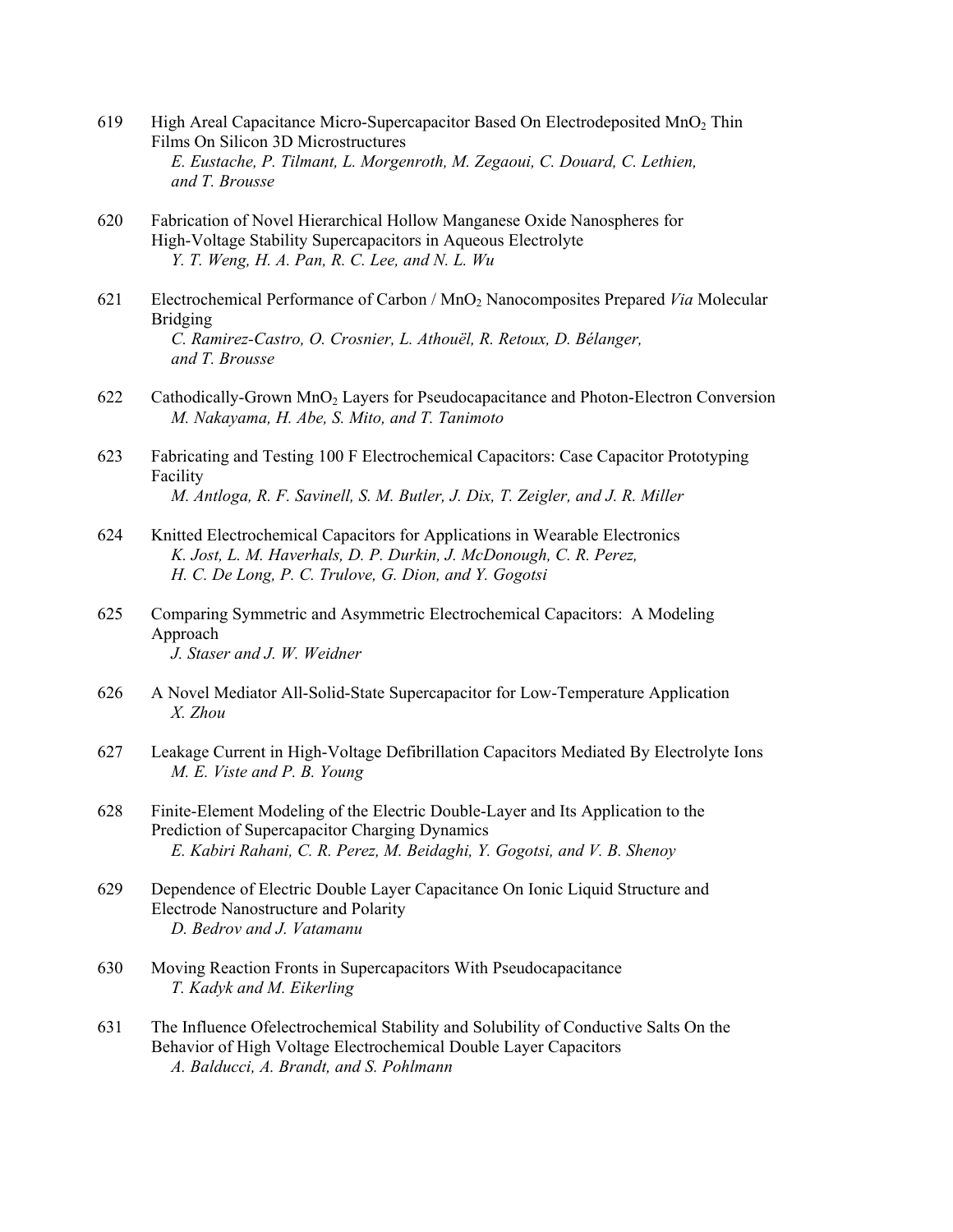- 632 A Comparative Study of Solid Pseudocapacitive Electrochemical Capacitors  *K. Lian, H. Gao, K. Lee, H. Wu, M. Genovese, and H. Naguib*
- 633 Characterization of Quaternary Solvent Mixture and Na-Salt Based Electrolytes in a Wide Temperature Range  *R. Väli, A. Laheäär, A. Jänes, and E. Lust*
- 634 Hydroxide Ion Conductive Polymer Electrolytes for Electrochemical Supercapacitors  *H. Gao, J. Li, and K. Lian*
- 635 Polypyrrole and Composite Electrodes for Electrochemical Supercapacitors  *I. Zhitomirsky*
- 636 Lanthanum Based Perovskites Exhibiting Hydroxide Ion Storage for Pseudocapacitor Electrodes  *J. T. Mefford, W. G. Hardin, S. Dai, K. P. Johnston, and K. J. Stevenson*
- 637 Titania Nanotube Array/Bismuth Oxide Interfacial Capacitance Electrode  *Y. R. Smith, B. Sarma, A. L. Jurovitzki, S. K. Mohanty, and M. Misra*
- 638 Doped Transition Metal Oxide/CNT: New Heterostructures for Supercapacitor Application  *P. Jampani Hanumantha, A. Manivannan, and P. N. Kumta*
- 639 Diamond Nanowires Decorated With Metal Layers for Supercapacitors  *F. Gao, N. Yang, R. Hoffmann, G. Lewes-Malandrakis, and C. E. Nebel*
- 640 Reduced Graphene Oxide Decorated With  $V_2O_5$  Nanowires As An Efficient Electrode Material for Supercapacitor Applications  *M. Lee, S. K. Balasingam, B. H. Kim, and Y. Jun*
- 641 Layer-By-Layer Assembled Reduced Graphite Oxide/Pdda Thin Film As a Model to Evaluate the Capacitance of a Single Layer of Graphene  *T. Mitsui, Z. Lei, and W. Sugimoto*
- 642 High Volumetric Performance Aligned Nano-Porous Graphene-Based Electrochemical Capacitors  *M. Ghaffari, Y. Zhou, M. Lin, T. Kim, R. S. Ruoff, and Q. Zhang*
- 643 Vertically Oriented Graphene Electrical Double Layer Capacitors On Ni Substrates RF-PECVD Synthesized From  $C_2H_2$  *M. Cai, R. A. Outlaw, R. A. Quinlan, S. M. Butler, and J. R. Miller*
- 644 Diamond Nanoparticles/Reduced Graphene Oxide Nanocomposites As Supercapacitors  *W. Qi, N. Plylahan, M. Li, E. Pichonat, H. Happy, P. Subramanian, T. Djenizian, R. Boukherroub, and S. Szunerits*
- 645 Effects of Functionalities On Selfdischarge Process: A Step-Forward Study On Energy Retention of Single-Walled Carbon Nanotube Based Supercapacitors  *Q. Zhang, C. Cai, J. Qin, and B. Wei*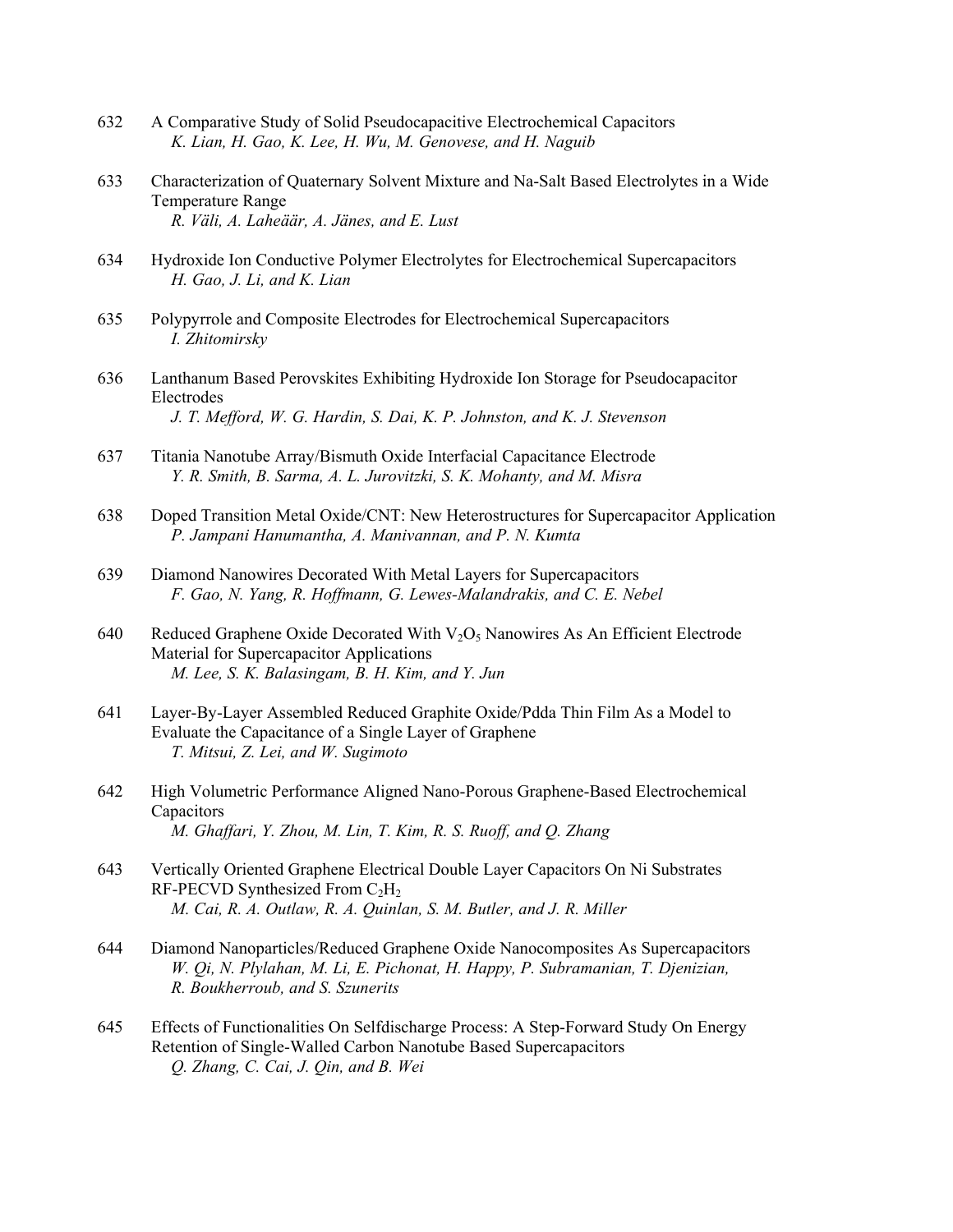- 646 Characterization of Surface Groups On Activated Carbon Materials and Correlation With Electrochemical Performance in Non-Aqueous Electrolyte Edlcs  *D. Totir, S. Letaj, M. Petruska, D. Carruthers, and M. King*
- 647 Three Dimensional Graphene-Based Assemblies  *M. A. Worsley, M. Merrill, E. Montalvo, P. G. Campbell, J. Ye, S. Charnvanichborikarn, S. Shin, M. M. Biener, S. O. Kucheyev, M. Stadermann, Y. M. Wang, J. Biener, and T. F. Baumann*
- 648 One-Step Synthesis of  $Co(OH)_2/G$ raphene Nanocomposites From Graphite for Electrochemical Supercapacitors  *H. M. Lee, G. H. Jeong, S. W. Kim, and C. K. Kim*
- 649 Carboxyl-Functionalized Graphene Oxide/Polyaniline Composite As a Promising Supercapacitor Material  *Y. Liu*
- 650 Preparation of Highly Porous Carbon from Resins after the Treatment of Wastewater Cont aining Heavy Metal Ions for Supercapacitors  *Z. G. Lu*
- 651 Enhanced Rate Capability of Hybrid Capacitors in Terms of Electrode Density of Graphite  *S. Yang, S. Yun, I. S. Choi, and I. J. Kim*
- 652 Mesoporous Graphene-Based Bulk Materials With Hierarchical Morphologies for Energy Applications  *P. G. Campbell, E. Montalvo, J. Biener, T. F. Baumann, and M. Merrill*
- 653 Electrochemical Performance of Supercapacitors Formed By Pani/FC and Pani/CNT/CF  *N. G. Ferreira, D. A. D. L. Almeida, A. A. R. Carvalho Jr., C. P. Fonseca, and M. R. Baldan*
- 654 New Preparation Method of NiO Electrode for Super Capacitor Using Aqueous Electrolyte  *M. Chiku, M. Toda, E. Higuchi, and H. Inoue*
- 655 Hierarchical Nanostructured Carbon Materials for Ultrahigh Electrical Charge Storage  *B. Fang*
- 656 Outer and Inner Surface Contribution in Manganese Dioxides Energy Storage Characterization By Cavity Microelectrode Technique  *L. Athouël, P. Arcidiacono, C. Ramirez-Castro, O. Crosnier, D. Guay, D. Bélanger, and T. Brousse*
- 657 Electrochemically Deposited Multi-Layered Phosphotungstic Acid Manganese Dioxide Materials From Square Wave Pulse Deposition for Electrochemical Capacitor Applications  *S. W. Donne and A. J. Gibson*
- 658 Mass Transport Properties of Manganese Dioxide Phases for Use in Electrochemical Capacitors: Structural Effects On Solid State Diffusion  *S. W. Donne and M. F. Dupont*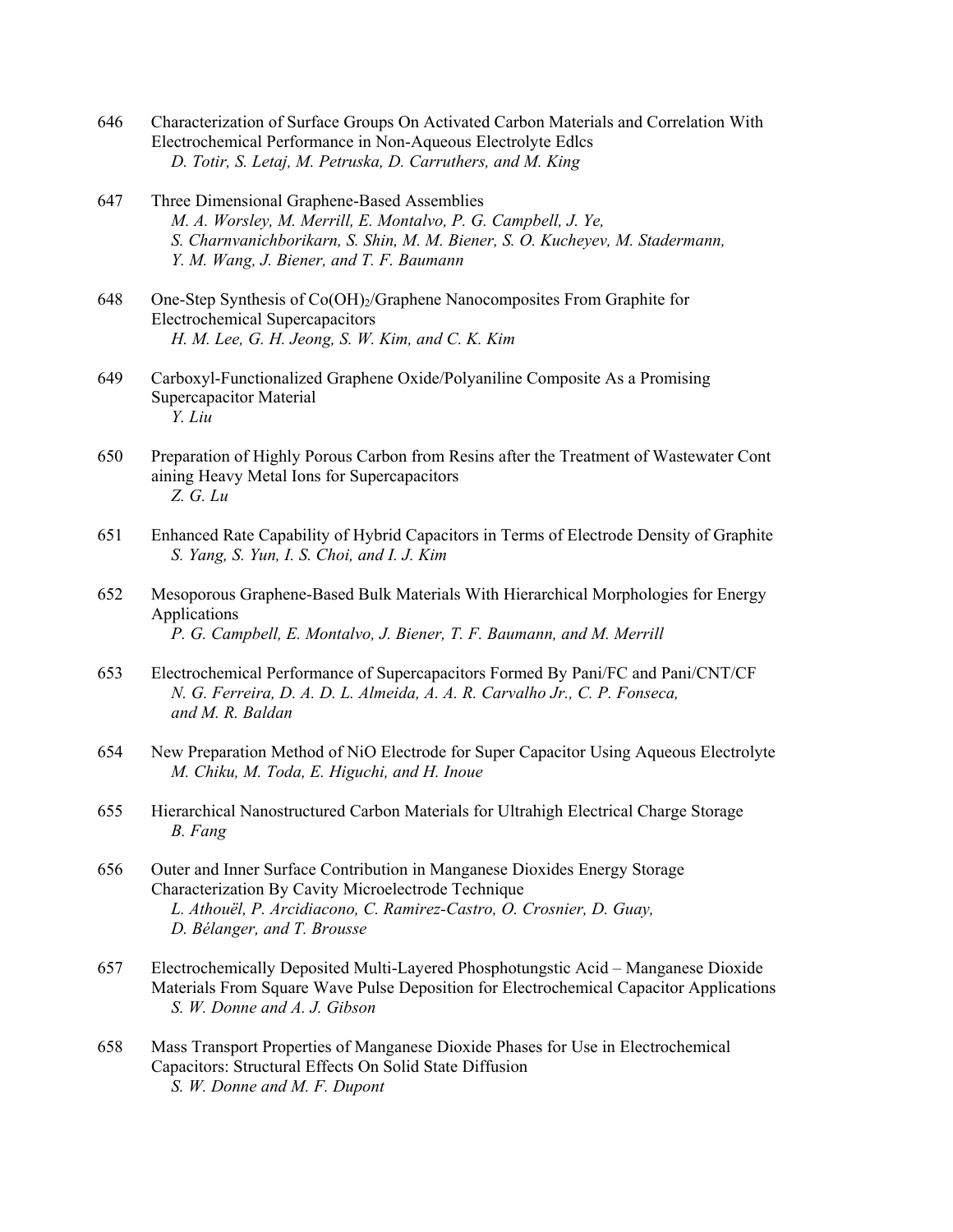- 659 Surface Area and Morphology of Electrodeposited Manganese Dioxides for Electrochemical Capacitor Applications  *S. W. Donne and M. F. Dupont*
- 660 Synthesis and Characterization of Vanadium Oxide Nanotube Electrode Material for Electrochemical Capacitors  *Y. Wei, G. Wang, and J. Zhu*
- 661 Electrochemical Study Of Effect Of The Concentration Of Monomer In The Growht Of Polyaniline and Its Capacitive Properties  *O. Martinez Alvarez, J. G. Arroyo Martinez, M. C. Arenas Arrocena, and B. Ruiz Camacho*
- 662 Fluoroethylene Carbonate and Propylene Carbonate Mixtures Based Electrolytes for **Supercapacitors**  *A. Jänes, T. Thomberg, J. Eskusson, and E. Lust*
- 663 Laser Ablation Process for Surface Engineering of Current Collectors for Supercapacitor Applications  *D. Yang*
- 664 Fabrication of Metal Oxide/Graphene Nanocomposites for Electrochemical Capacitors  *H. M. Lee, G. H. Jeong, S. W. Kim, and C. K. Kim*
- 665 Preparation and Characterization of Carbon Aerogel/Polymer Composites for Supercapacitor  *W. Y. Jang and C. K. Hong*
- 666 Nano-Scale Morphology Control of Graphene, Conducting Polymer, and Carbon Nanotube Electrodes for High Performance Energy Storage  *Y. Zhou, N. Lachman, M. Ghaffari, H. Xu, B. L. Wardle, and Q. Zhang*
- 667 Development of a Prototype of Supercapacitor Based On Activated Carbon and a Neutral Aqueous Electrolyte  *O. Di Blasi, P. Staiti, F. Lufrano, V. Antonucci, and A. Brigandi*
- 668 Supercapacitor Calendar Ageing and Post Mortem Analysis  *H. Gualous, N. Omar, A. Samba, P. Van den Bossche, and J. Van Mierlo*
- 669 Natural Fiber Welding: The Preparation of Cotton-Based Activated Carbon Electrodes  *D. P. Durkin, L. M. Haverhals, K. Jost, J. McDonough, C. R. Perez, G. Dion, Y. Gogotsi, H. C. De Long, and P. C. Trulove*
- 670 Electrochemical Properties of Carbon Nano Fiber As Negative Material in Capacitor  *S. Ahn, H. Kim, H. Kim, and S. G. Park*
- 671 Electrochemical Characteristics of Carbon-Coated  $Li<sub>4</sub>Ti<sub>5</sub>O<sub>12</sub>$  By Carbon Source and Structure for Hybrid Capacitor  *S. Yun, H. Kim, H. Kim, S. G. Park, and K. Jeong*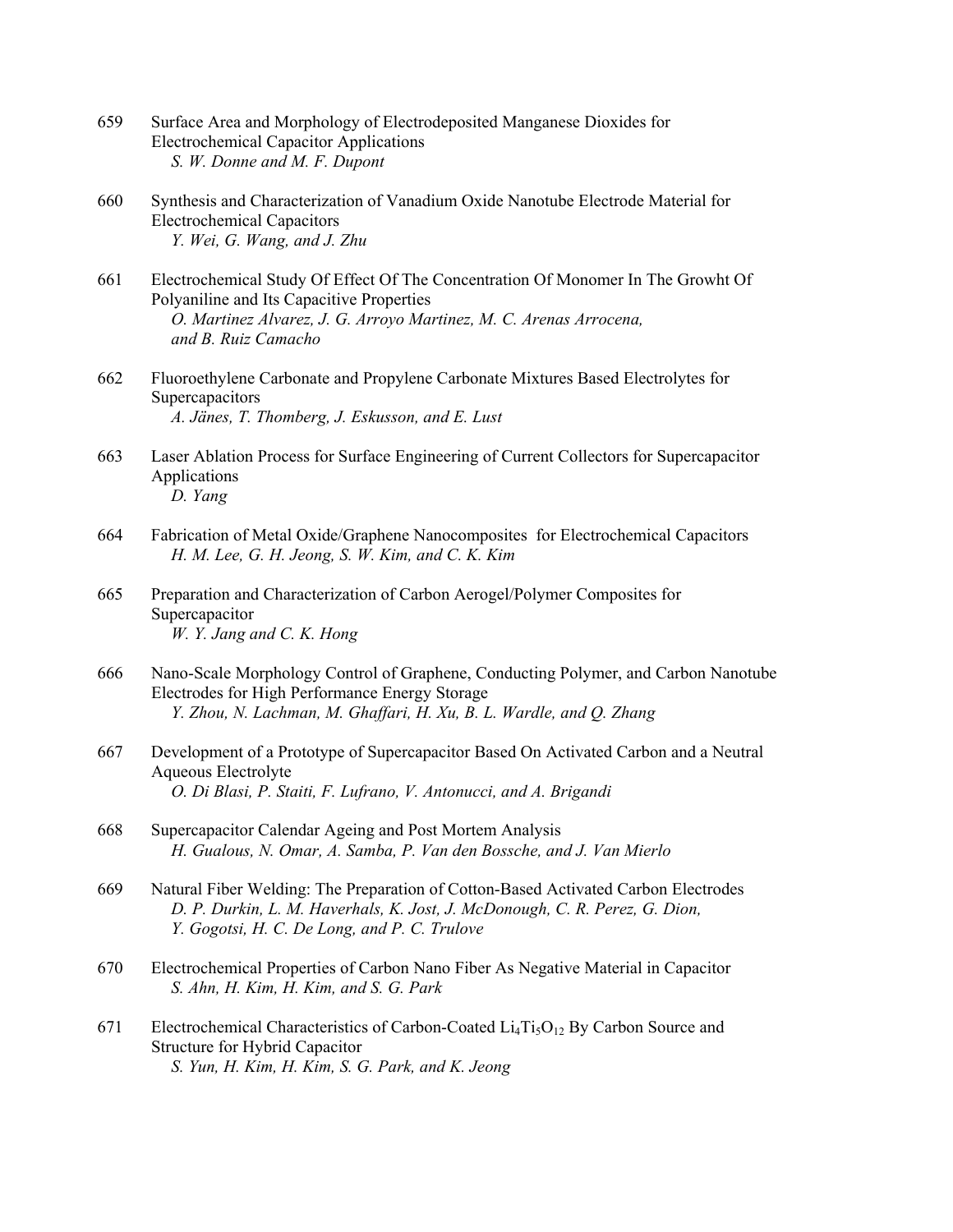- 672 Electrochemical Impedance Spectra of Hybrid Electrolyte for Energy Conversion  *G. Zhang Sr., Y. Jiang Sr., and Z. Xiong*
- 673 Ion Insertion Into Porous Carbon Electrodes Investigated By *in-Situ* AFM Measurements  *J. Black, P. Fulvio, P. Hillesheim, M. Heon, M. Beidaghi, G. Feng, P. Cummings, S. Dai, Y. Gogotsi, S. Kalinin, and N. Balke*
- 674 Nuclear Magnetic Resonance Studies of Ion Adsorption On Titanium Carbide-Derived Carbons  *A. C. Forse, J. M. Griffin, H. Wang, N. M. Trease, V. Presser, Y. Gogotsi, P. Simon, and C. P. Grey*
- 675 Time-Resolved Ion Dynamics in Carbon Supercapacitor Electrodes Using *In Situ* Infrared Spectroscopy  *F. W. Richey, B. Dyatkin, Y. Gogotsi, and Y. A. Elabd*
- 676 Pseudocapacitive  $Mn_3O_4$  octahedral Nanoparticles: Synthesis, Characterizations and Study of Charge-Transfer Using in Situ XANES and XRD  *X. Teng and M. P. Yeager*
- 677 Application of Electrochemical Impedance Spectroscopy to Manganese-Modified Polypyrrole Thin Films for Electrochemical Capacitors  *S. W. Donne and P. Ningsih*
- 678 Advanced MnO<sub>2</sub>/CNT Ultracapacitors- Transition From Planar to Micropatterned Array Electrodes  *S. Raina, S. H. Hsu, S. Akbulut, M. Yilmaz, W. P. Kang, and J. H. Huang*
- 679 Enhanced Supercapacitor Performance of Graphene/ $V_2O_5$  Nanocomposites  *A. Ramadoss and S. J. Kim*
- 680 ZrO2-WO3 Mixed Anodic Oxide Nanotubular Arrays As Electrochemical Capacitors  *K. S. Raja and S. R. Whitman*
- 681 Controlled Synthesis of Manganese Oxyhydroxide Nanotubes for High-Efficiency Supercapaitor  *H. T. Tan*
- 682 Manganese Oxide/Graphene Aerogel Composites As An Outstanding Supercapacitor Electrode Material  *C. C. Wang, H. C. Chen, and S. Y. Lu*
- 683 New Procedures and Operational Aspects for Applying Ultracapacitors in Water Treatment Processes: Capacitive Deionization  *E. García - Quismondo, C. Santos, J. Palma, and M. A. Anderson*
- 684 On the Development of Activated Carbons With High Affinity for Ionic Liquids Based Electrolytes  *C. Ramirez-Castro, C. Schütter, S. Passerini, and A. Balducci*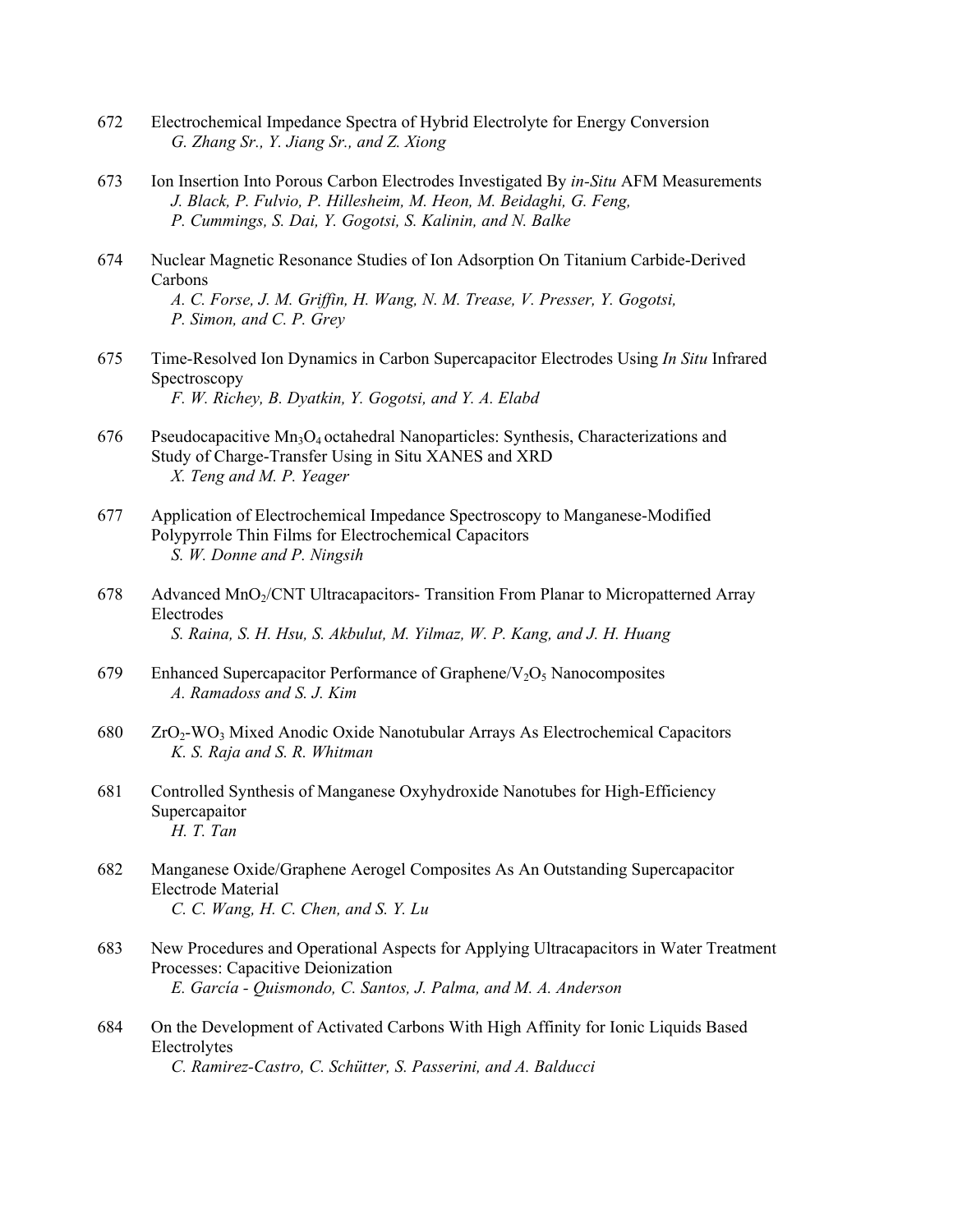- 685 "On Recent Work Related to Super and Pseudo Capacitors"  *D. Aurbach, M. Noked, S. Okashi, and A. Borenstein*
- 686 Effect of Pore Size Distribution in Carbon/Carbon Supercapacitors Operating in Phosphododecatungstic Acid  *M. Skunik-Nuckowska*
- 687 Sizing Calculations for Substrate-Integrated Lead-Carbon Hybrid Ultracapacitors and Their Experimental Validation  *A. Banerjee and A. K. Shukla*
- 688 3D Microstructure Reconstruction Based Numerical Investigation On the Energy Storage in Electric Double Layer of Super Lithium Ion Capacitor  *M. Jia, Y. Cheng, S. Du, Y. Tang, and J. Li*

## **B6 - Electrochemical Synthesis of Fuels 2**

*High Temperature Materials, Energy Technology, Industrial Electrochemistry and Electrochemical Engineering, Physical and Analytical Electrochemistry* 

- 689 (Invited) Catalysis for Sustainable Energy  *J. Nørskov*
- 690 Electrochemical Reduction of CO2 On Transition Metal Catalysts  *E. Cave, K. Kuhl, D. Abram, T. Hatsukade, and T. F. Jaramillo*
- 691 Surface Chemistry of Nafion-Immobilized Au25 Clusters for Use in Electrochemical Reduction of  $CO<sub>2</sub>$  *E. M. Andrews and J. Flake*
- 692 Catalysts for the Electrochemical Reduction of  $CO<sub>2</sub>$  to  $CO$  *M. Jhong and P. J. A. Kenis*
- 693 Investigation of Copper Catalyst Degradation With Time for  $CO<sub>2</sub>$  Reduction  *J. B. Steed and A. C. Co*
- 694 Morphological Stability of Sn Electrode for Electrochemical Conversion of  $CO<sub>2</sub>$  *J. Wu, B. Harris, P. P. Sharma, and X. D. Zhou*
- 695 (Invited) Reversible Potentials for Adsorbed Intermediates During Methanol and Formic Acid Electrooxidation On Platinum. Implications for Fuel Cells and Carbon Dioxide Reduction  *A. B. Anderson and H. Asiri*
- 696 Electrochemical Reduction of  $CO<sub>2</sub>$  Using Supported Cu<sub>2</sub>O Nanoparticles  *G. L. Griffin and J. Bugayong*
- 697 The Effect of Support Materials On the Electrocatalytic Activity of Ag for the Reduction of  $CO<sub>2</sub>$  to  $CO<sub>2</sub>$  *S. Ma, Y. Lan, and P. J. A. Kenis*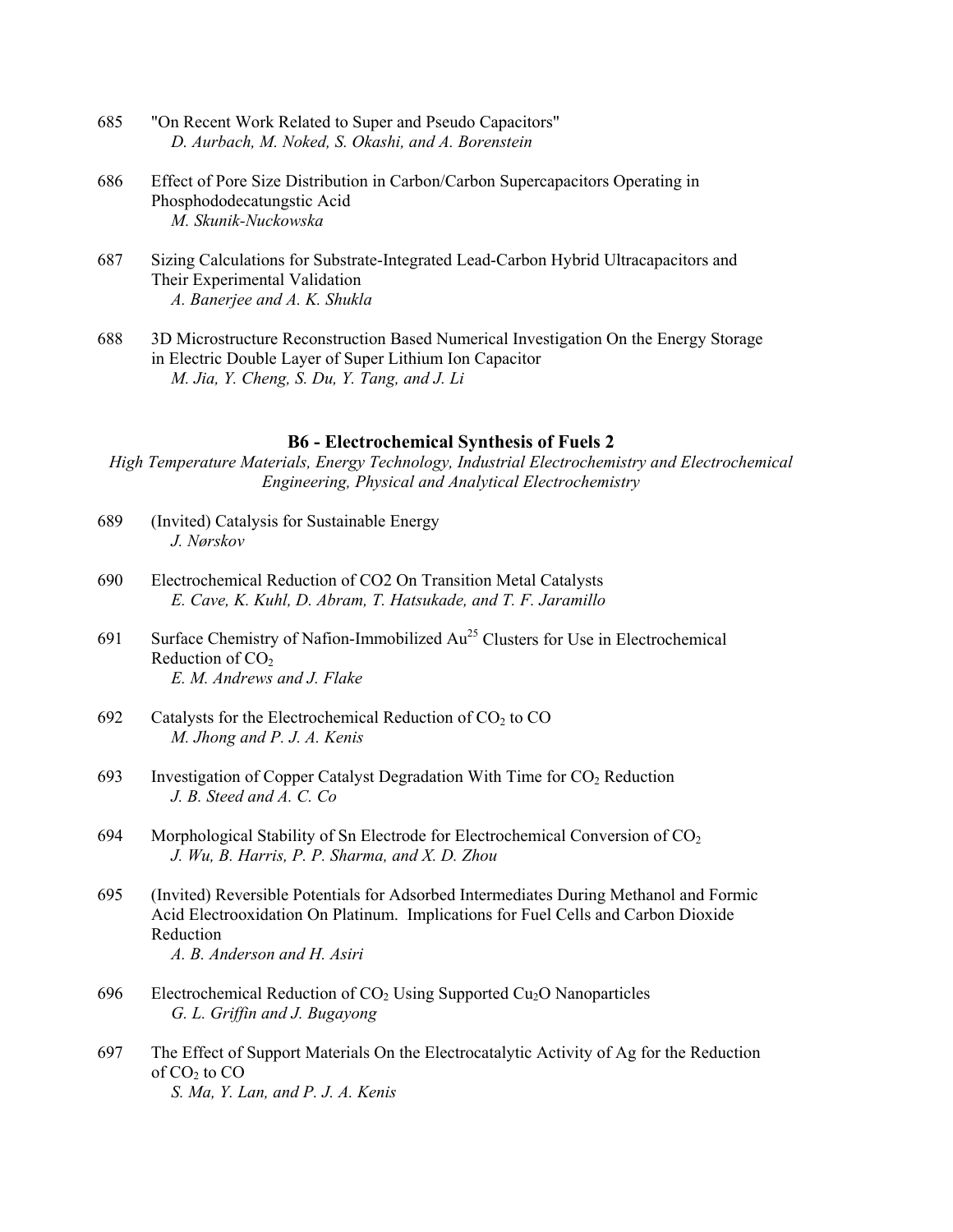- 698 Diamond Nanotextures Decorated With Copper Nanoparticle for Efficient CO<sub>2</sub> Reduction in Ionic Liquid  *N. Yang, F. Gao, R. Hoffmann, G. Lewes-Malandrakis, and C. E. Nebel*
- 699 (Invited) Electrochemical Conversion of  $CO<sub>2</sub>$  to Useful Products  *A. S. Agarwal, E. Rode, D. Hill, S. Guan, and N. Sridhar*
- 700 Electrochemical Reduction of Carbon Dioxide Over Tin Oxide Nanocrystals  *S. Zhang, P. Kang, N. Song, A. M. Lapides, R. House, and T. Meyer*
- 701 Method Development for Quantification of Activity of Carbon-Supported Cu Nanoparticles Toward CO<sub>2</sub> Electroreduction  *M. Padilla, Z. Wang, A. Epshteyn, W. Li, and O. A. Baturina*
- 702 High catalytic Cu electrode for  $CO<sub>2</sub>$  electroreduction from combined sphericity and nanorod surface structure induced by thermal process and pre-electroreduction  *J. Qiao*
- 703 CO2 Electroreduction to Valuable Chemicals: State-of-the-Art Materials and Processes  *A. Taheri Najafabadi*
- 704 Catalyst Nanoparticles From a Genetic Algorithm  *J. S. G. Myrdal, S. Lysgaard, and T. Vegge*
- 705 Water Electrolysis With a Homogeneous Catalyst in An Electrochemical Cell  *C. Bonino, J. Concepcion, J. Trainham, T. Meyer, and J. Newman*
- 706 Magnetically Enhanced Hydrogen Evolution Reaction (HER) On Non-Catalytic Electrodes  *K. L. Knoche, H. C. Lee, and J. Leddy*
- 707 Electrochemical Deposited Manganese- and Cobalt-Oxides As Catalysts for Water Oxidation  *P. Bogdanoff, P. Hillebrand, A. Kratzig, A. Ramirez-Caro, K. Ellmer, R. van De Krol, and S. Fiechter*
- 708 Cucl/HCl Electrolyzer Kinetics for Hydrogen Production Via Cu-Cl Thermochemical Cycle  *D. M. Hall, R. S. Schatz, E. G. LaRow, and S. N. Lvov*
- 709 Copper Delafossite Anode for Water Electrolysis  *R. Hinogami, K. Toyoda, M. Aizawa, T. Kawasaki, and H. Gyoten*
- 710 Electrochemical Hydrogen Separation Via Solid Acid Membranes  *A. B. Papandrew, D. L. Wilson, T. A. Zawodzinski, G. Goenaga, and S. A. Hawks*
- 711 Electrocatalytic Oxygen Evolution Reaction on Iridium Oxide Model Film Catalysts: Influence of Oxide Type and Catalyst Substrate Interactions  *T. Reier, I. Weidinger, P. Hildebrandt, R. Kraehnert, and P. Strasser*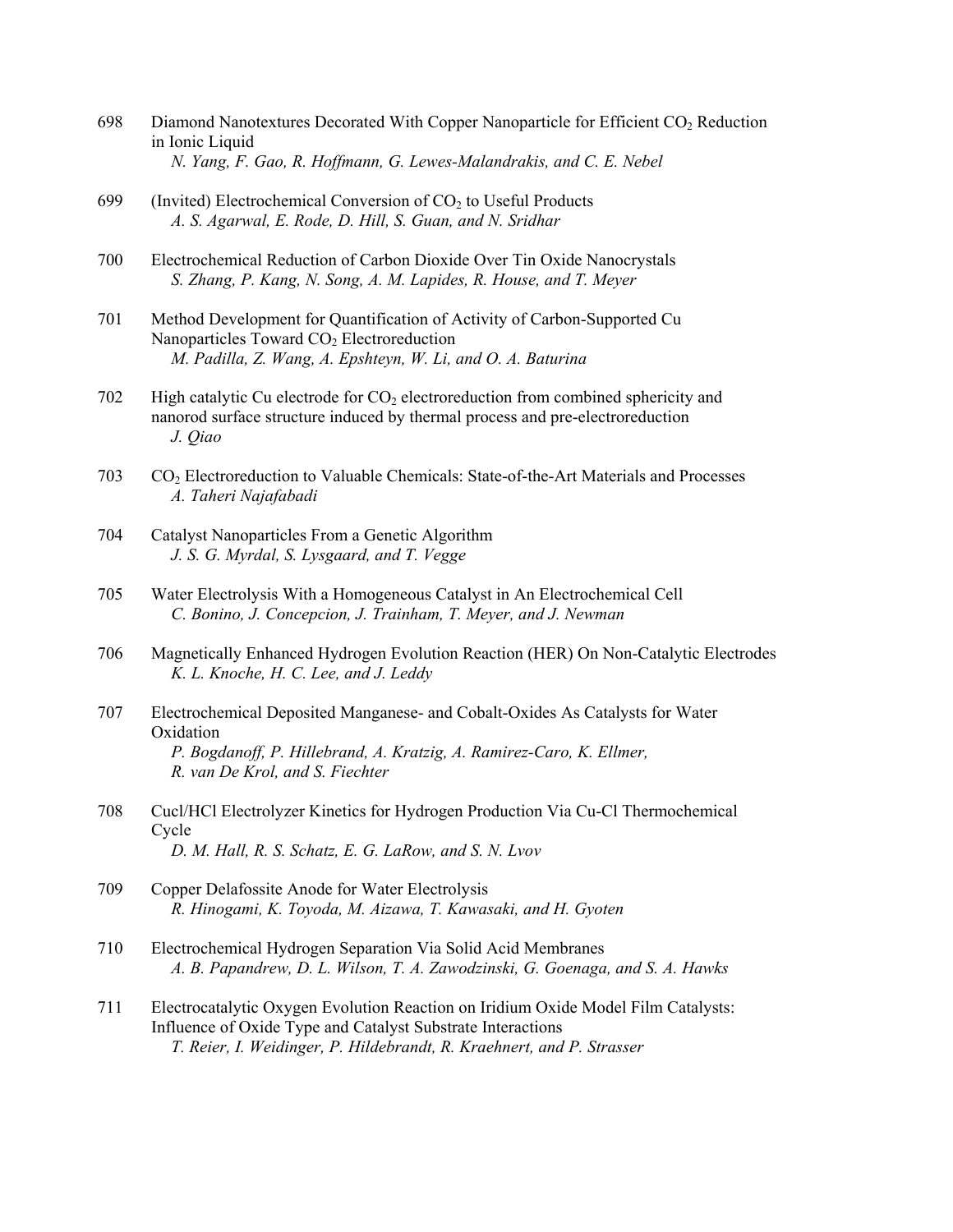- 712 Gpcdnkpi "Uwuxckpcdng" $H_2O_2$  Rtqf wevkqp"xkc"Tcvkqpcn'Gngevtqecvcn{w'F guki p  *S. Siahrostami, A. Verdaguer-Casadevall, M. Karamad, I. Chorkendorff, I. E. L. Stephens, and J. Rossmeisl*
- 713 Graphene Supported MnO2 Nanowires for Enhanced Water Oxidation in Both Alkaline and Neutral Solutions  *W. Yuan and S. P. Jiang*
- 714 Effects of Transition Metal-Based Catalysts On the Hydrogen Permeability of V Membranes  *K. W. Cho, K. H. Kim, K. S. Moon, H. C. Park, E. S. Cho, and S. M. Lee*
- 715 (Invited) Recent Developments in Solid Oxide Fuel Cells and Solid Oxide Electrolyzer Cells: An Overview of SOFC-XIII Symposium  *S. C. Singhal*
- 716 Progress Toward Enabling Storage of Off Peak Nuclear and Intermittent Renewable Energy As Sustainable Domestic Transportation Fuels  *J. J. Hartvigsen, S. Elangovan, D. Milobar, and L. J. Frost*
- 717 Chemical Storage of Electrical Energy With Carbon Monoxide As An Intermediate Product  *I. Lubomirsky and V. Kaplan*
- 718 Electrochemical Systems for Production of Syngas and Co-Products  *T. E. Lister, E. J. Dufek, and S. G. Stone*
- 719 (Invited) From Power to Fuels and Fuels to Power Via Soec/Syntheses/SOFC  *J. B. Hansen*
- 720 Electrosynthesis of Ammonia Using Solid-State Proton Conductors  *C. R. Kreller, R. Mukundan, and F. H. Garzon*
- 721 Reverse Water Gas Shift Reaction Over Pt Nanoparticles Supported On Oxygen Ion Conductive Ceramics  *E. Baranova, M. Lortie, S. Ntais, and R. Isaifan*
- 722 Stability of Air Electrode in Solid Oxid Electrolysis Cell  *S. J. Kim and G. M. Choi*
- 723 """Kpxguki ckpi "EQ<sub>4</sub>"Ucdkko{"kp'Fqpqt"Fqrgf 'BaCe<sub>1-(x+y)</sub>Zr<sub>x</sub>Nb<sub>y</sub>O<sub>3"</sub>Rtqvqp'Eqpf wexqtu """""""""""Wikpi 'Z/Tc{'Rj qvqgrgevtqp''Ur gevtqueqr {  *C. M. Gore, J. O. White, H. Singh, V. Thangadurai, and E. D. Wachsman*
- 724 (Invited) Plasmon-Enhanced Photoelectrochemical Fuel Generation  *N. Wu*
- 725 Electrochemical and Photoelectrochemical Properties of the Copper Hydroxyphosphate Mineral Libethenite  *M. Li, Q. Cheng, R. Wittman, X. Peng, and C. Chan*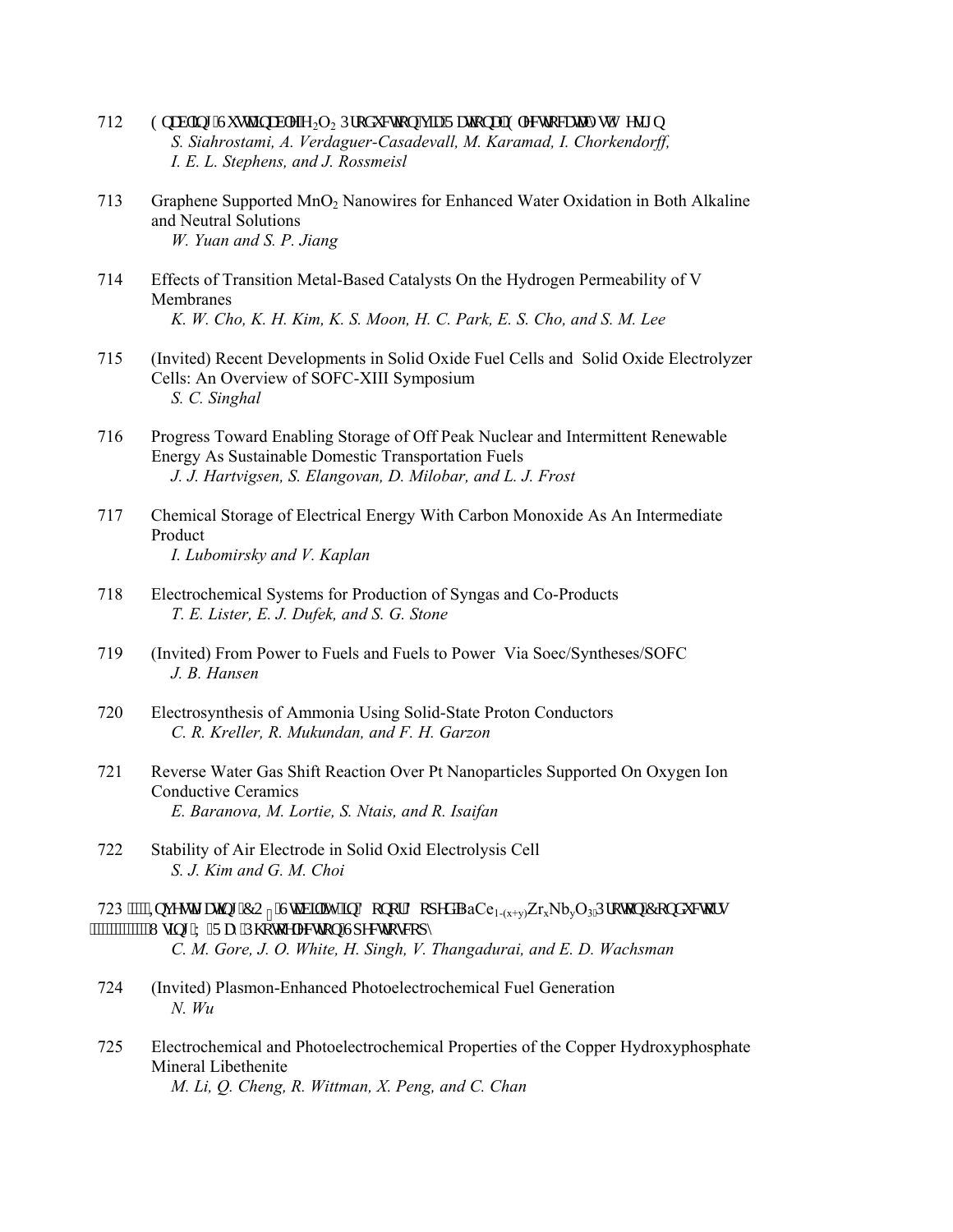- 726 Effect of Temperature Treatment on  $\text{CoTiO}_x$  Catalyst for the Oxygen Evolution Reaction  *L. C. Seitz, B. A. Pinaud, D. Nordlund, and T. F. Jaramillo*
- 727 Simulations of the Irradiation and Temperature Dependence of the Efficiency of Tandem Photoelectrochemical Watersplitting Systems  *S. Haussener, S. Hu, C. Xiang, A. Z. Weber, and N. S. Lewis*
- 728 Enhanced Carbon Dioxide Photoconversion Efficiency By 1D Structured Platinized TiO<sub>2</sub> Films  *W. N. Wang, W. J. An, B. Ramalingam, S. Mukherjee, D. M. Niedzwiedzki, S. Gangopadhyay, and P. Biswas*
- 729 Transient Performance Modeling of Photoelectrochemical Hydrogen Generation Systems  *M. Dumortier, J. Rongé, J. Martens, and S. Haussener*
- 730 Evaluation of Micro- and Nanostructured Nickel Oxide As Photocatalyst for Hydrogen Evolution From Water  *F. E. Osterloh, J. M. Fields, and B. A. Nail*
- 731 Solid Oxide Fuel Cells Based On Perovskite Components for Intermediate Temperature Operation  *G. Monforte, M. Lo Faro, V. Antonucci, and A. S. Aricò*
- 732 C'P qx griRgtqxurrkg"Uxt we wat g'C pqf g''qh'UOHE 'hat 'Rtqf we vkqp''qh'Grgevt kekyf ''cpf' 'Ugr ct c vkqp qh'EO'htqo 'U{ pi cu  *Y. Sun, N. Yan, G. Wang, J. Luo, and K. T. Chuang*
- 733 Electrochemical Conversion of Carbon Dioxide to Methane By Depolarized Anode Alkaline Membrane CO<sub>2</sub> Electrolizer (DAAM-CE)  *M. Bevilacqua, F. Vizza, A. Marchionni, J. Filippi, H. A. Miller, A. Lavacchi, W. Oberhauser, and S. Moneti*
- 734 Crystal and Electronic Structures of  $LaP_3O_9$ -Based Protonic Conductors Synthesized By Liquid-Phase Method  *N. Kitamura, J. Yamamoto, and Y. Idemoto*
- 735 Surface Modification of NiO Cathode for Molten Carbonate Fuel Cells (MCFCs)  *H. S. Choi, K. Kim, and C. W. Yi*
- 736 MEA Technology and Power Performance of Core-Shell catalyst  *K. Kobayashi, A. Daimaru, M. Hori, M. Inaba, and H. Daimon*
- 737 3-D Numerical Analysis of Solid Oxide Electrolysis Cell(SOEC) With Co-Electrolysis Operation  *J. Kang and J. Bae*
- 738 Electrochemical Property Evaluation of Continuously Graded Functional Electrode Deposited By Electrostatic Slurry Spray Deposition  *I. Park, S. Lee, H. Lee, and D. Shin*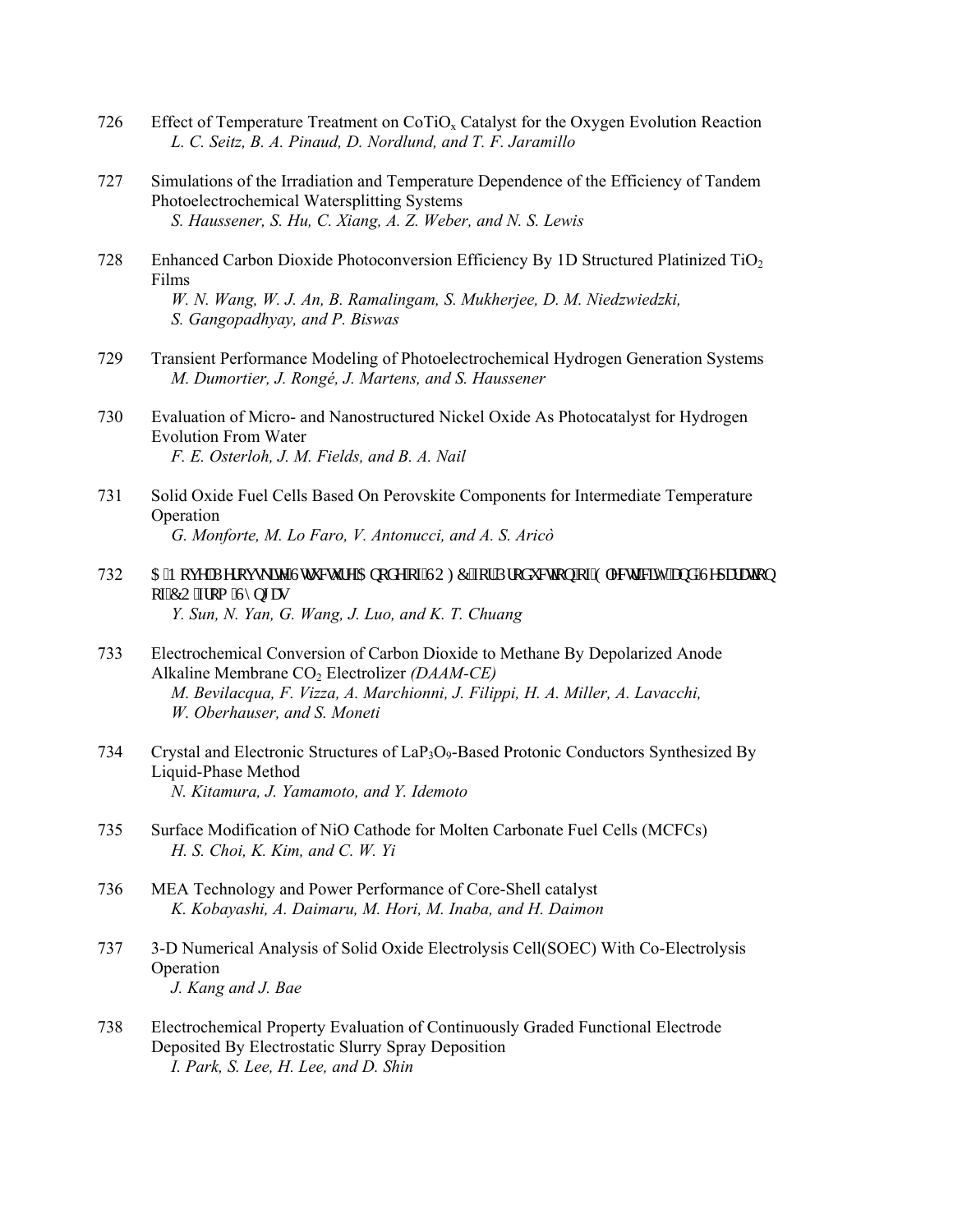- 739 Increasing Conductivity in Proton Conductors  $BaCeO<sub>3-δ</sub>$  doped with Pr  *J. F. Basbus, A. Caneiro, and L. V. Mogni*
- 740 Validation of  $Nd_2NiO_{4+\delta}$  As Oxygen Electrode Material for Intermediate Temperature Solid Oxide Cells With Lsgm Electrolyte  *A. Montenegro-Hernandez, L. V. Mogni, and A. Caneiro*
- 741 Mechanism of Ammonia Oxidation At Ni-Fe/SDC Anode in Ammonia-Fueled SOFCs  *W. Akimoto, M. Saito, M. Inaba, H. Yoshida, and T. Inagaki*
- 742 Soft Chemical Route Improving IT-SOFC Cathode Performance: The Lanthanum Barium Cobaltites Case  *D. Garcés and L. V. Mogni*
- 743 Nonstoichiometric A-Site Deficient Nickelates As High Performance SOFC Cathodes  *E. Dogdibegovic, J. Yan, and X. D. Zhou*
- 744 An Investigation of the Performance of the HI Concentration By Elctrodialysis Cell for Hydrogen Production in Sulfur Iodine Process  *C. H. Kim, B. W. Lee, S. U. Jeong, W. C. Cho, K. S. Kang, C. S. Park, and K. K. Bae*
- 745 Effect of Sulfur Dioxide Concentration On Cell Performance and Sulfur Dioxide Crossover  *S. U. Jeong, C. H. Kim, C. S. Park, K. K. Bae, W. C. Cho, and K. S. Kang*
- 746 Sr-Rich Chromium Ferrites As Electrode Materials for Symmetrical Solid Oxide Electrolysis Cells  *P. K. Addo, B. Molero-Sanchez, M. Chen, S. Paulson, and V. Birss*
- 747 Oxidation Behavior of Ashless Coal Extracted From a Bituminous Coal in a Coin Type Direct Carbon Fuel Cell  *C. G. Lee*
- 748 Numerical Investigation of the High Temperature PEM Electrolyzer: Effect of Flow Channel Configurations  *D. D. H. Ruiz, A. P. Sasmito, and T. Shamim*
- 749 Nickel-Cerium Electrodes for Hydrogen Evolution in Alkaline Water Electrolysis  *D. M. F. Santos, L. Amaral, B. Sljukic, D. Macciò, A. Saccone, and C. Sequeira*
- 750 Fundamental Investigation of Hydrogen Transport in Ferritic Stainless Steel for S.O.F.C. Interconnect Applications  *C. I. Zimny, R. Amendola, P. E. Gannon, and C. Berry*
- 751 (Invited) Reversible Fuel Cells with Mixed Proton, Oxygen Ion and Electron (Hole) Conductors for Power Generation and Fuel Synthesis  *A. V. Virkar*
- 752 Stability of Nickel in Ni/Zirconia Electrodes At High Steam Concentrations  *O. A. Marina, L. Chick, C. Coyle, D. Edwards, L. Pederson, and J. Stevenson*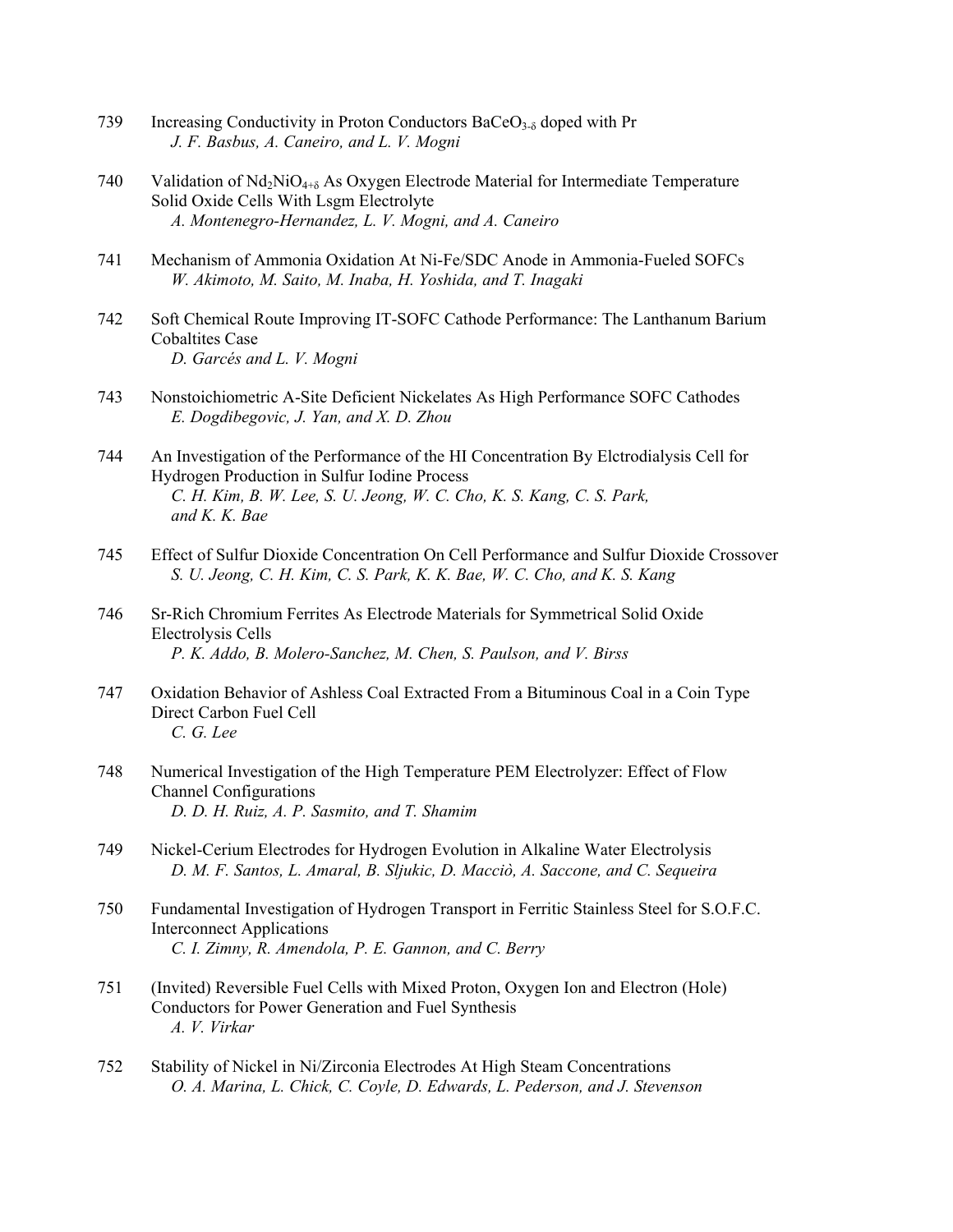- 753 *In-Situ* Monitoring of Solid Oxide Electrolysis Cells  *D. J. Cumming, R. Taylor, J. Manerova, C. Hardacre, D. C. Sinclair, and R. H. Elder*
- 754 Characterization of Ni-BZY anodes for Proton Ceramic Fuel Cells (PCFCs) Novel Nitrate-Free Combustion Route  *N. Narendar, P. A. N. Dias, and D. P. Fagg*
- 755 Origin of Electrolyte-Dopant Dependent Sulfur Poisoning of SOFC Anodes  *Z. Zeng, M. E. Björketun, S. D. Ebbesen, M. Mogensen, and J. Rossmeisl*
- 756 Rational Design of Sulfur-Tolerant Anode Materialsfor Solid Oxide Fuel Cells  *Z. Cheng and M. Liu*
- 757 Reduced-Temperature Firing of Anode-Supported Solid Oxide Fuel Cells  *Z. Gao and S. A. Barnett*
- 758 Development and Study of Self-Sustained Electrochemical Promotion Catalysts for Hydrocarbon Reforming  *X. Zhou, H. Huang, Z. Wang, H. Liu, Y. Wei, A. Pramuanjaroenkij, A. Bordas, M. Page, S. Cai, and X. Zhang*
- 759 Electrochemical Reduction of Toluene for Energy Storage  *K. Miyoshi, Y. Sato, and S. Mitsushima*
- 760 Ni-Sr<sub>2</sub>Fe<sub>1.5</sub>Mo<sub>0.5</sub>O<sub>6-d</sub> As Anode Materials for Solid Oxide Fuel Cells  *G. Xiao, S. Wang, Y. Lin, and F. Chen*
- 761 Dependence of Defect Chemistry and Surface Composition On the Crystal Orientation for LaSrCoO4 dense Thin Films  *Y. Chen, Z. Cai, and B. Yildiz*
- 762 Structural and Electrochemical Properties Of A-Site Deficient Nickelates As High Performance Cathode Materials For Solid Oxide Fuel Cells  *E. Dogdibegovic, J. Yan, and X. D. Zhou*
- 763 Microstructure and Electrical Properties of Nanocrystalline, Mesoporous Lscf/GDC Thin Films for Micro-SOFC  *G. Muller, A. Ringuedé, and C. Laberty-Robert*
- 764 XPS Studies of Yttria-Stabilized Zirconia Interfaced With Pt Nanoparticles for Carbon Monoxide and Ethylene Electrooxidation  *S. Ntais, R. J. Isaifan, and E. Baranova*
- 765 Morphological Evolution of Solid Oxide Fuel Cell in Operational Environment With X-Ray Nano-Tomography  *Y. C. K. Chen-Wiegart, J. S. Cronin, D. Kennouche, K. J. Yakal-Kremski, S. A. Barnett, and J. Wang*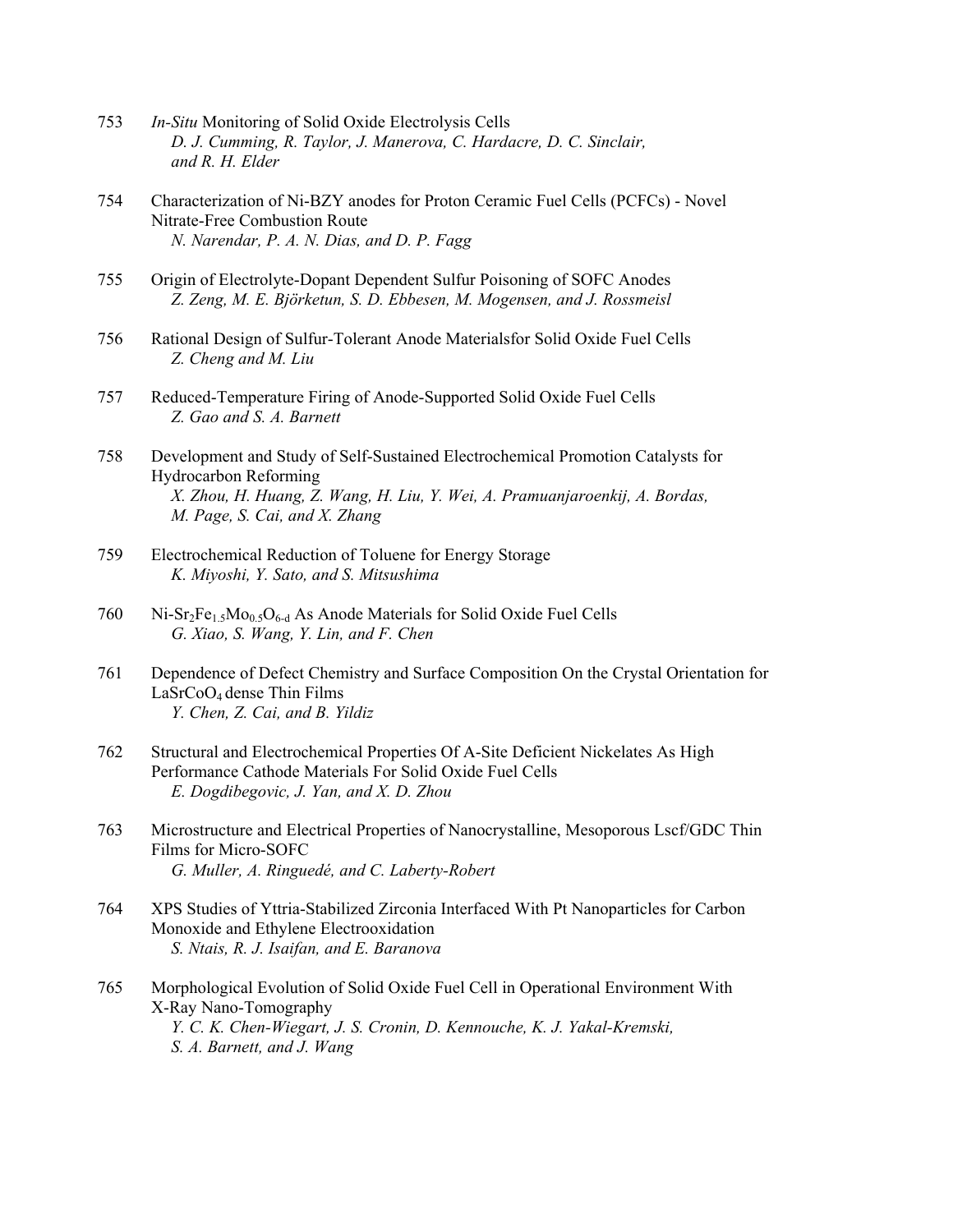766 Oxygen-Ion Transfer Between YSZ/YSZ and YSZ/LSCF Under Mechanical Contact **Stress**  *W. Araki, Y. Arai, and J. Malzbender* 

## **B7 - High Temperature Experimental Techniques and Measurements**

*High Temperature Materials, Energy Technology, Physical and Analytical Electrochemistry* 

- 767 Novel Applications of Knudsen Effusion Mass Spectrometry  *N. Jacobson, J. Hurowitz, K. Farley, P. Asimow, and J. Cartwright*
- 768 Thermal Analysis of LaAlO<sub>3</sub> and Y<sub>2</sub>O<sub>3</sub> Melting  *S. V. Ushakov and A. Navrotsky*
- 769 Facing New Challenges for High Temperature Processes  *M. Auinger, A. Vogel, D. Vogel, and M. Rohwerder*
- 770 Mass Spectrometric Study of the Ln-LnI<sub>3</sub> (Ln = La, Ce) Systems  *D. Ivanov, D. Sergeev, A. Dunaev, L. Kudin, and M. Butman*
- 771 Potential of Knudsen Effusion Mass Spectrometry (KEMS) for Thermo Chemical Studies in Materials Science  *T. Markus*
- 772 *In Situ* Optical Studies of Solid Oxide Fuel Cells  *J. C. Owrutsky, M. B. Pomfret, D. A. Steinhurst, J. D. Kirtley, and R. A. Walker*
- 773 Laser Raman Microscopy Study of the Transition From High Temperature Alloy Passivation to Breakaway Oxidation  *D. J. Young, T. Gheno, and D. Monceau*
- 774 *In Situ* spectroscopic Insights Into Methane Fuel Oxidation in Ni/YSZ Solid Oxide Fuel Cells  *J. D. Kirtley, M. B. Pomfret, D. A. Steinhurst, J. C. Owrutsky, and R. A. Walker*
- 775 Effect of H<sub>2</sub>s On Ni-YSZ SOFC Anodes: A Combined in Situ Raman Spectroscopy-Impedance Spectroscopy Study  *H. H. Mai Thi, N. Sergent, and T. Pagnier*
- 776 Low Temperature Lanthanum Strontium Ferrite Thin Film Stress and Oxygen Surface Exchange Coefficient Measurements  *Q. Yang, R. R. Lunt, and J. D. Nicholas*
- 777 Probing Surface and Bulk States of Cathode Materials With Synchrotron-Based Soft X-Rays in a Functioning Solid Oxide Fuel Cell  *A. McDaniel, W. C. Chueh, A. Shavorskiy, T. Tyliszczak, H. Bluhm, K. McCarty, and F. El Gabaly*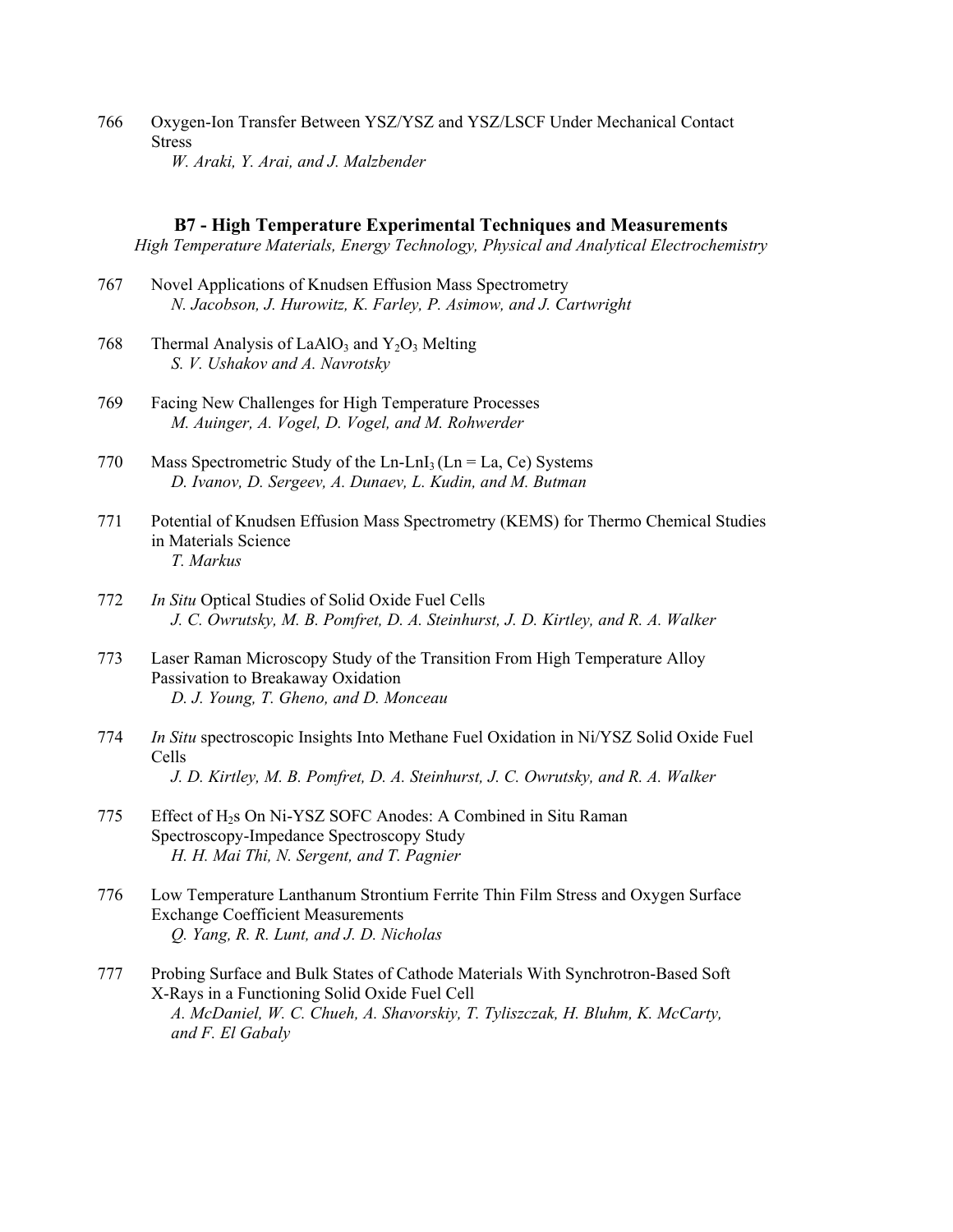- 778 Observation of Nickel Oxidation Using Transmission X-ray Microscopy  *A. M. Kiss, W. M. Harris, A. Nakajo, S. Wang, J. Vila-Comamala, A. Deriy, and W. K. S. Chiu*
- 779 Investigating Solid Oxide Fuel Cell Cathode Degradation Via Operando X-Ray Absorption Spectroscopy  *S. Y. Lai, M. Liu, M. Liu, and F. M. Alamgir*
- 780 In Situ Measurements of Overpotentials and Surface Species With XPS On Ni/GDC Electrode in Solid Oxide Electrochemical Cells  *G. S. Jackson, L. Wang, Y. Yu, A. I. Geller, H. Bluhm, and B. W. Eichhorn*
- 781 (2013 ECS High Temperature Materials Division J. Bruce Wagner, Jr. Award Lecture) Simulating Unique High Temperature Corrosion Environments  *P. E. Gannon, R. Amendola, and P. White*
- 782 A Rotating Electrolyte Disc (RED) for Operation in Liquid Metal Anode SOFCs  *A. Toleuova, V. Yufit, S. J. R. Simons, W. C. Maskell, and D. J. L. Brett*
- 783 Electrochemical Oxidation of Graphite Electrodes Contaminated With Common Coal Minerals in a Molten Carbonate Electrolyte  *S. W. Donne and J. Tulloch*
- 784 Modeling of the Electrochemical Oxidation of Contaminated Carbon in a Molten Carbonate Electrolyte  *S. W. Donne and J. Tulloch*
- 785 *In Situ* TGA Measurements During High Temperature Air Exposure of Reverse-Biased Ni Anodes  *J. L. Young and V. Birss*
- 786 High Temperature Measurements for Simulated Solar Thermal Reduction of Metal Oxides  *W. T. Gibbons, L. J. Venstrom, J. H. Davidson, and G. S. Jackson*
- 787 Feasibility of Dual-Perturbation Electrochemical Impedance, Employing Simultaneous Chemical and Electrochemical Perturbations  *T. McDonald and S. Adler*
- 788 Electrochemical Measurements On Cells, I: Simulation of Potential Distribution With An Embedded Probe  *L. Zhang, F. Liu, and A. V. Virkar*
- 789 Electrochemical Impedance Spectroscopy of Gadolina-Doped Ceria: Role of Leads/Instrument Impedance  *L. Zhang, F. Liu, and A. V. Virkar*
- 790 Synthesis and Electrochemical Characterization of  $T^*$  La<sub>0.84</sub>Sm<sub>0.96</sub>Sr<sub>0.2</sub>CuO<sub>4</sub> as a Cathode Material for IT-SOFC  *A. K. Satapathy and J. T. S. Irvine*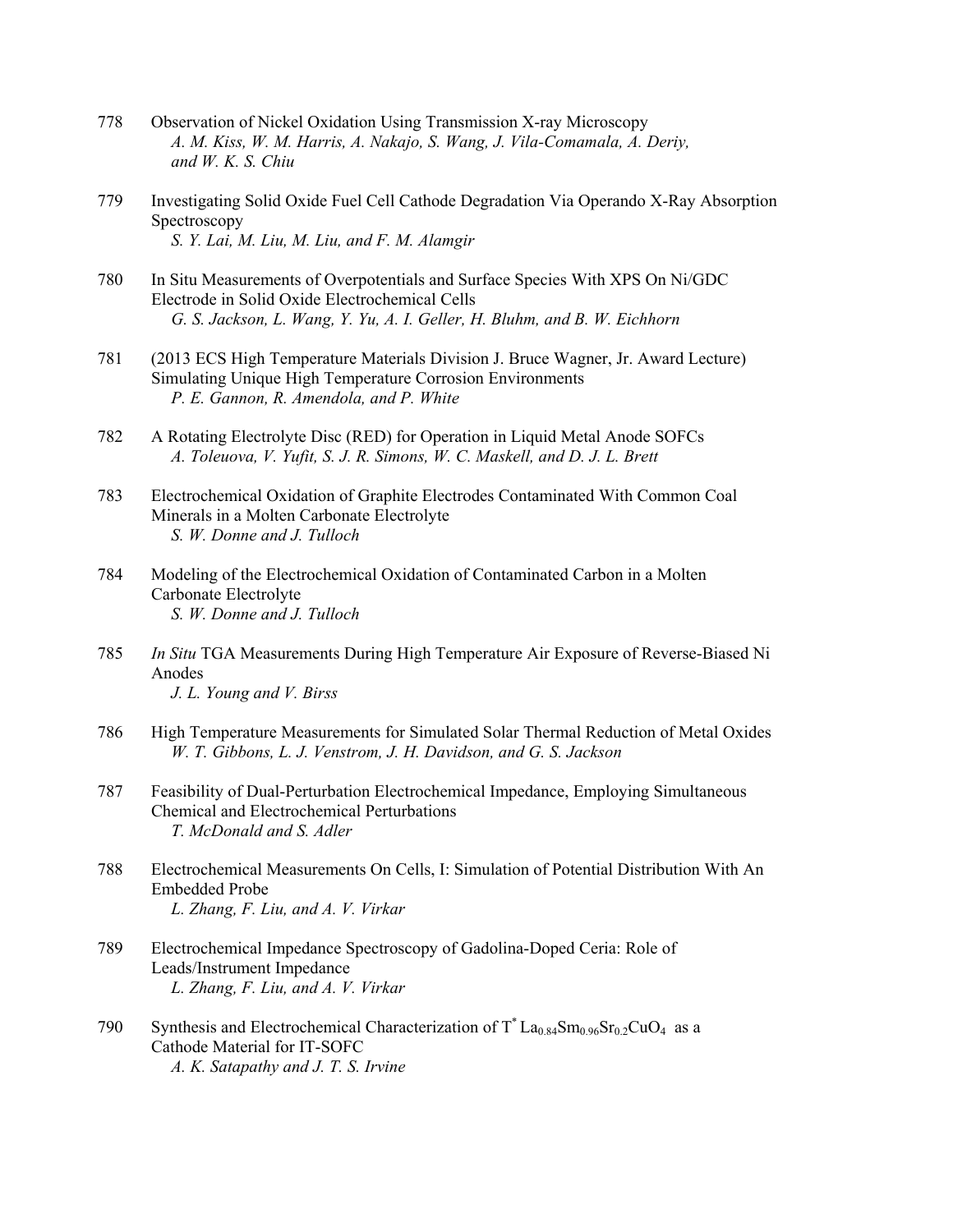- 791 Theory and Application of Nonlinear Electrochemical Impedance Spectroscopy (NLEIS)  *S. Adler*
- 792 New Structure of Cathode Function Layer of SOFC By Nanoporous Columnar YSZ Films  *H. Jiang, M. Li, and B. Xie*
- 793 F gxgm ro gpv'qh'J gto gyle 'Ugcncpy'O cygtleri'Dcugf ''qp''y g 'Vgo r gtcwtg 'F kuwtkhwkqp in IT-SOFC  *A. Bakal Sr.*
- 794 Iso-Octane Internal Reforming in a Solid Oxide Fuel Cell Using  $Co/CeO<sub>2</sub>$  as Anodic Composites  *A. A. Al-Musa, V. Kyriakou, M. Al-Saleh, R. Al-Shehri, G. Marnellos, and N. Kaklidis*
- 795 Nonlinear Analysis of Porous  $\text{La}_{0.9}\text{Ca}_{0.1}\text{FeO}_{3.6}$  Electrodes in Oxygen Environments  *T. Geary and S. Adler*
- 796 Effects of Humidified Gas Environments On the Electrode Behavior of  $La_0$ <sub>6</sub>Sr<sub>0</sub> $_4$ CoO<sub>3-δ</sub>  *T. McDonald and S. Adler*
- 797 Metal-Doped Pyrochlore As Novel Electrode Materials for Intermediate Temperature Solid Oxide Fuel Cell  *C. K. Hao and C. S. Lee*
- 798 B-Site Doped Pyrochlore for IT-SOFC Application  *C. S. Lee, C. K. Hao, and H. E. Hung*
- 799 Thermochemistry of Alkaline Earth Silicate and Sub Orthosilicate Glasses  *N. K. Nasikas and A. Navrotsky*
- 800 Characterization of Novel LSM/GDC Composite and Electrochemical Characterization of LSM/GDC Based Cathode-Supported Direct Carbon Fuel Cells  *S. B. Lee, B. Ahmed, R. H. Song, J. W. Lee, T. H. Lim, and S. J. Park*
- 801 Characterization of  $(La, Sr)(Ti, Co)O<sub>3</sub> Oxides$  for Symmetrical Solid Oxide Fuel Cell Electrodes  *F. Napolitano, A. Soldati, J. Geck, L. Suescun, L. Acuña, A. Fernandez Zuvich, D. G. Lamas, and A. Serquis*
- 802 Investigation of SOFC Interconnect Coating Material for Protecting Cathode From Cr Deposition  *K. Lee and J. Bae*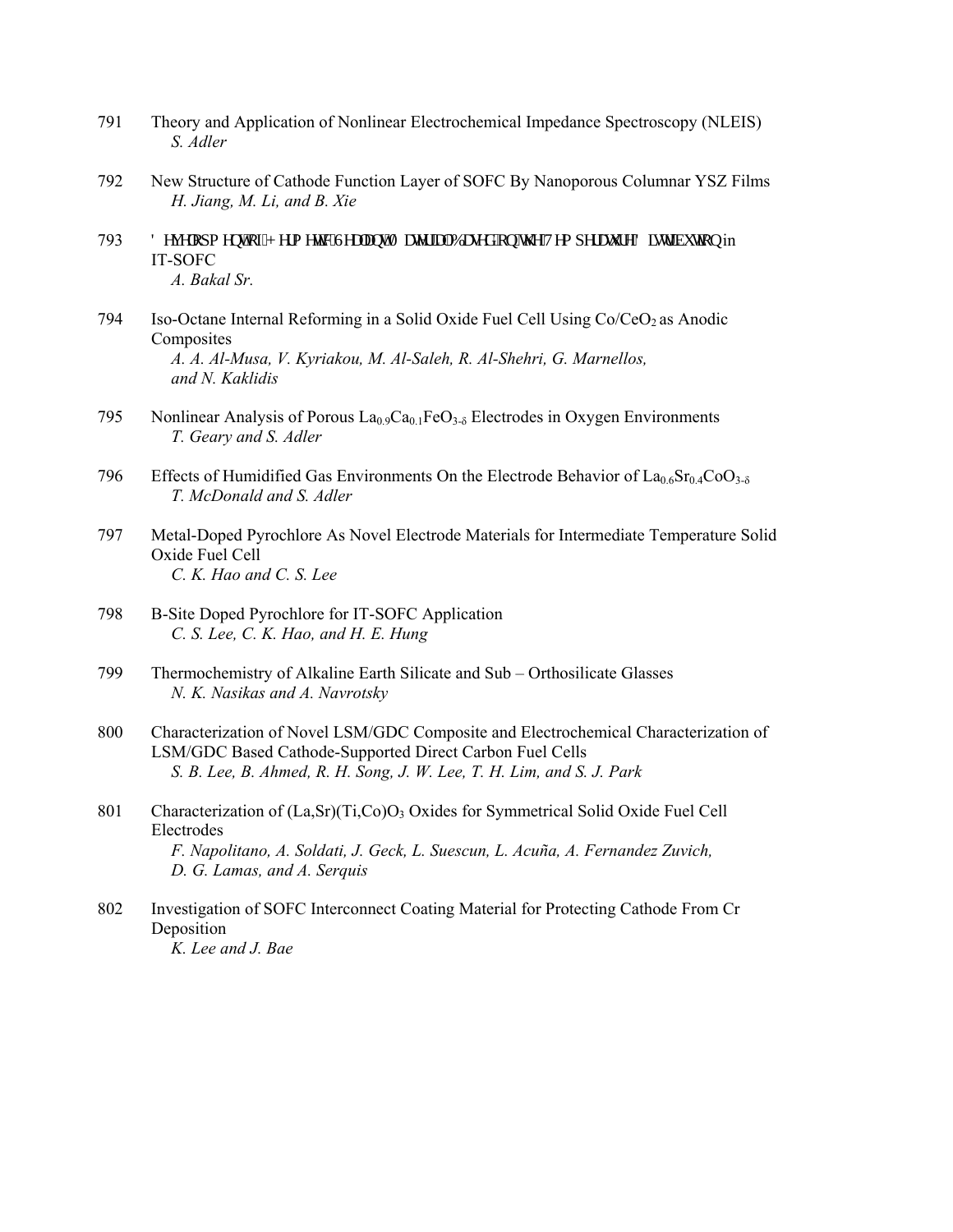### **B8 - Intercalation Compounds for Rechargable Batteries**

*Battery, Industrial Electrochemistry and Electrochemical Engineering* 

- 803 Bulk Sample Phase Diagrams of Li-Mn-Ni-O Positive Electrode Materials  *A. W. Rowe, E. McCalla, L. R. P. Hacquebard, and J. Dahn*
- 804 Consequences of the Li-Mn-Ni-O Phase Diagram On the Synthesis of Positive Electrode Material  *E. McCalla, A. W. Rowe, and J. Dahn*
- 805 The Role of Metal Site Vacancies in Layered Li-Mn-Ni-O Solid Solution  *E. McCalla, A. W. Rowe, J. Camardese, and J. Dahn*
- 806 Composition Dependence of Local, Average and Electronic Structures and Thermodynamic Stability for  $Xli(Li_{1/3}Mn_{2/3})O_2-(1-x)Li(Mn_{1/3}Ni_{1/3}Co_{1/3})O_2$  *Y. Idemoto, M. Inoue, and N. Kitamura*
- 807 Transformation Mechanisms in Composite  $xLi<sub>2</sub>M'O<sub>3</sub>(1-x)LiMO<sub>2</sub>$  Electrode Structures  *J. R. Croy, K. G. Gallagher, M. Balasubramanian, B. R. Long, and M. M. Thackeray*
- 808 Measuring the Impact of Voltage Fade for Selected Li-Intercalating Layered Oxides  *M. Bettge, Y. Li, K. G. Gallagher, Y. Zhu, Q. Wu, W. Lu, I. Bloom, and D. P. Abraham*
- 809 Solid State NMR Studies of Li-Rich NMC Cathodes: Investigating Structure Change and Its Effect On Voltage Fade Phenomenon  *B. Key, F. Dogan, J. R. Croy, M. Slater, M. Balasubramanian, Y. Ren, C. Johnson, and J. T. Vaughey*
- 810 Unravelling the Behaviour of Layered  $X_{12}MnO_3 \cdot (1-x)$  LiMO<sub>2</sub> High Capacity Cathode Material Through Correlated Electrochemistry and Characterization of Single Particles  *D. J. Miller, C. Proff, J. G. Wen, and L. Trahey*
- 811 Lithium Magic-Angle Spinning Nuclear Magnetic Resonance Studies of Layered Composite  $Li<sub>2</sub>MnO<sub>3</sub>$ -LiMO<sub>2</sub> (M=Mn, Ni, Co) Cathode Materials for Li-Ion Batteries: the Effect of Molten Salt Flux Synthesis  *T. Nosach, M. Gobet, S. Greenbaum, E. O. Ortiz-Quiles, J. Soler, and W. C. West*
- 812 Surface Modified  $Li[Ni_{0.6}Co_{0.2}Mn_{0.2}]O_2$  As a Positive Electrode for Rechargeable Lithium Batteries  *C. H. Jo and S. T. Myung*
- 813 Lithium Rich Layered NMC Cathode Active Materials With Improved Performance for Li-Ion Batteries  *M. N. Ates, A. Shah, A. A. Busnaina, S. Mukerjee, and K. M. Abraham*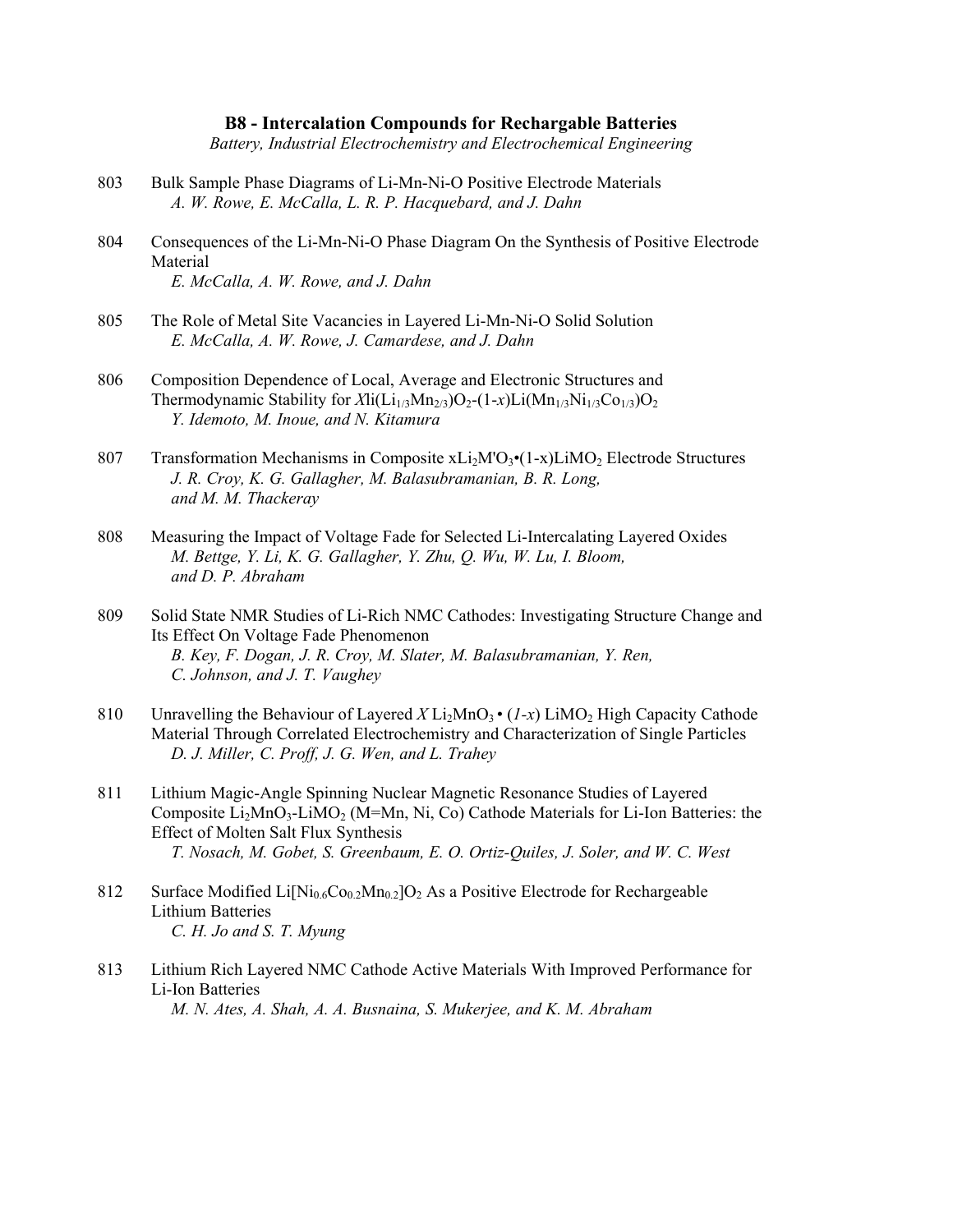- 814 Microstructural and Electrochemical Characterizations of Layered Li-Excess Nickel-Manganese Oxide As Li-Ion Battery Cathode Synthesized By Co-Precipitation and High-Temperature Calcination  *N. L. Wu, W. C. Chen, Y. F. Song, Y. Liu, D. T. Morris, P. A. Pianetta, J. C. Andrews, and H. C. Wu*
- 815 Electrochemical Performance of Materials Synthesized By Flame-Assisted Spray Pyrolysis  *K. Y. Shen, M. Lengyel, G. Atlas, D. Elhassid, W. Moller, and R. L. Axelbaum*
- 816 Effects of Na Doping On  $Li_{1,2}Mn_{0.53}Ni_{0.13}Co_{0.13}O_2$  Prepared *Via* Spray Pyrolysis  *M. Lengyel, G. Atlas, K. Y. Shen, and R. L. Axelbaum*
- 817 Synthesis and Characterization of Layered Lithium Manganese Oxides With Other Transition Metal Ions for High-Capacity Positive-Electrode Materials  *K. Ariyoshi, D. Washida, Y. Zhou, K. W. Nam, X. Q. Yang, and T. Ohzuku*
- 818 Characterization Techniques for Nickel, Manganese and Cobalt Containing Gradient Composition Materials  *J. Camardese, E. McCalla, and J. Dahn*
- 819 Tailoring the Spinel Component of Composite 'Layered-Layered-Spinel' Electrodes  *B. R. Long, J. R. Croy, and M. M. Thackeray*
- 820 Electrochemical Properties of  $LiNi<sub>1/2</sub>M<sub>1/2</sub>O<sub>2</sub>-Li<sub>2</sub>MO<sub>3</sub>(M=Ti, Mn)$  Solid Solution  *H. Noguchi, M. Oyama, H. Yamada, W. Zhao, and H. Nakamura*
- 821 Understanding Limitations in  $LiNi<sub>1/3</sub>Co<sub>1/3</sub>Mn<sub>1/3</sub>O<sub>2</sub> Electrode$  *S. L. Wu and V. Srinivasan*
- 822 Preparation of LiCoO<sub>2</sub> Epitaxial Films On Single Crystal Substrates By Sol-Gel Method  *T. Kwon, T. Ohnishi, and K. Takada*
- 823 Site-Selective Analyses of Valence States in LiNiO<sub>2</sub> by Resonant X-Ray Scattering  *T. Kawaguchi, K. Fukuda, M. Oishi, T. Ichitsubo, J. Mizuki, and E. Matsubara*
- 824 Time-Resolved XRD Study On Phase Transition Behavior Between LiFePO<sub>4</sub> and FePO<sub>4</sub>  *Y. Orikasa, Y. Koyama, K. Fukuda, T. Maeda, T. Masese, K. Yamamoto, T. Mori, H. Murayama, H. Tanida, H. Arai, E. Matsubara, Y. Uchimoto, and Z. Ogumi*
- 826 Insight Into the Structural Changes of High-Voltage Spinel During the Lithium Intercalation  *Q. Wu, Y. Liu, C. Johnson, D. W. Dees, and W. Lu*
- 827 Electrochemical Shock in Cubic Spinels  *W. Woodford, W. C. Carter, and Y. M. Chiang*
- 828 Surface Stability of Oxygen Deficient  $Lim<sub>2</sub>O<sub>4</sub>$  Thin Films  *N. Missert, J. Velmurugan, and R. Garcia*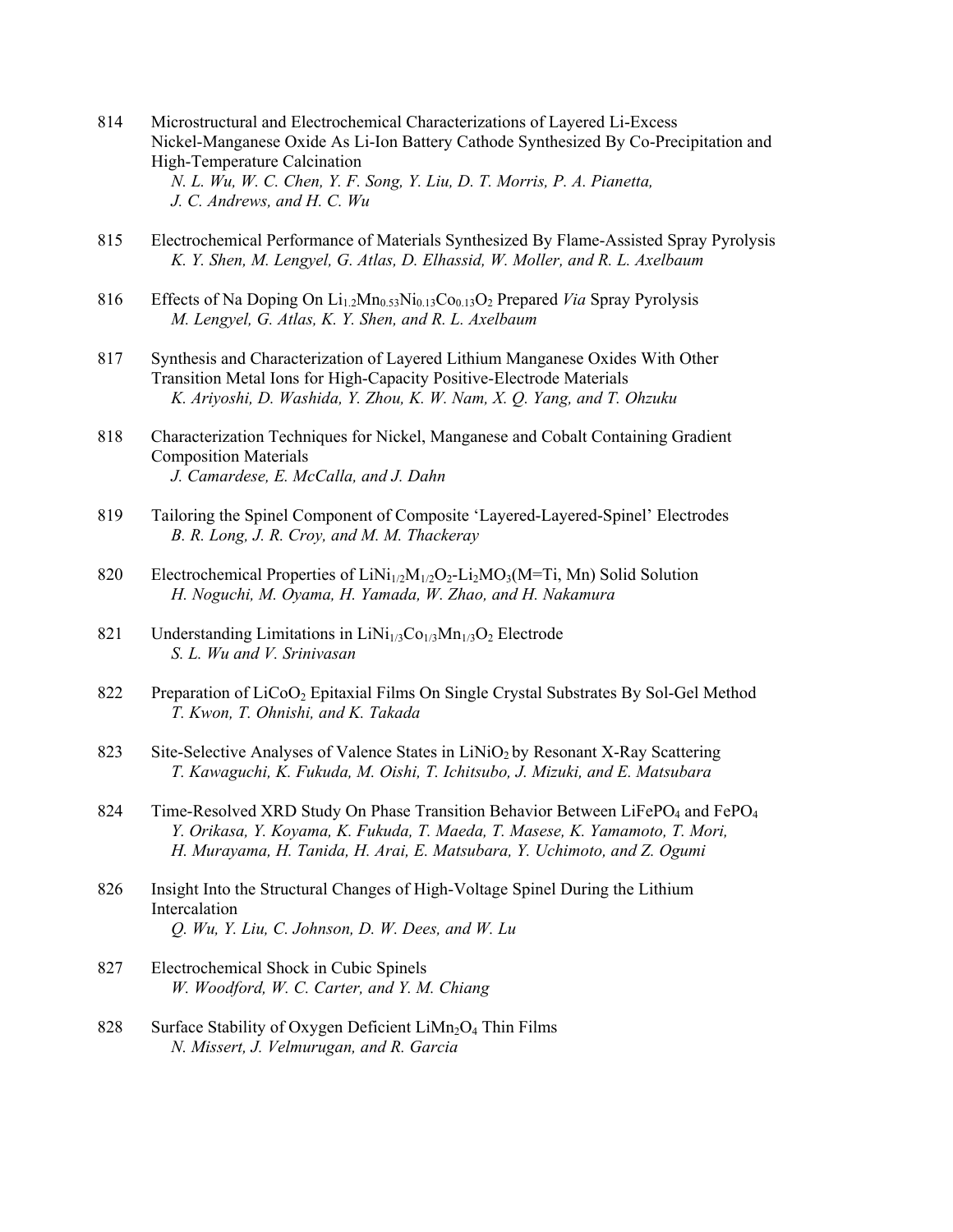- 829 Nanoscale Visualization and Intercalation in Many-Particle LiFePO<sub>4</sub> Electrodes  *Y. Li, F. El Gabaly, J. D. Sugar, T. Tyliszczak, and W. C. Chueh*
- 830 Interparticle Phase-Separation Dynamics in Dense Agglomerates of Lithium Iron Phosphate Nanoparticles  *B. Orvananos, H. C. Yu, R. Malik, C. P. Grey, G. Ceder, and K. Thornton*
- 831 Comparative Study On the Phase Diagram of  $A_x \text{FePO}_4$  ( $A = \text{Li}$ , Na)  *J. Lu, S. Chung, S. Nishimura, and A. Yamada*
- 832 Challenges in High Voltage Lithium-Ion Chemistry Development  *D. Ofer, J. Treger, L. Nation, and S. Sriramulu*
- 833 A Combined Solid-State Nuclear Magnetic Resonance and in Situ X-Ray Diffraction Study of the Lithium Deintercalation Mechanism for LiFe<sub>x</sub>Co<sub>1-X</sub>PO<sub>4</sub> ( $0 \le x \le 1$ )  *F. C. Strobridge, M. Leskes, O. J. Borkiewicz, K. Wiaderek, K. W. Chapman, P. J. Chupas, and C. P. Grey*
- 834 Substituted LiCoPO<sub>4</sub> as Li-Ion Cathode  *J. L. Allen, S. A. Delp, T. R. Jow, and J. Wolfenstine*
- 835 Beyond One-Lithium Reaction Mechanism in  $Li<sub>2</sub>FeSiO<sub>4</sub>$  *T. Masese, Y. Orikasa, C. Tassel, H. Arai, T. Minato, K. Yamamoto, T. Mori, K. Nakanishi, T. Ohta, J. Kim, Y. Kobayashi, H. Kageyama, Y. Uchimoto, and Z. Ogumi*
- 836 Structures and Performances of Vanadium Substituted Li<sub>2</sub>FeSiO<sub>4</sub> Prepared By Different Vanadium Sources  *X. Cheng, H. Yang, Y. Zhang, and S. Gu*
- 837 Characterization of Li<sub>2</sub>MSiO<sub>4</sub> Compounds for Cathodes in Li Based Batteries  *R. Gauvin, N. Brodusch, G. P. Demopoulos, and K. Zaghib*
- 838 Mixed Polyanion Glasses As Lithium Ion Battery Cathode Materials  *A. K. Kercher, J. Kiggans Jr., J. Ramey, L. Boatner, D. Shin, and N. J. Dudney*
- 839 Silver Vanadium Phosphates  $Ag_wV_xP_vO_z$ : Electrochemistry and Characterization of Reduced Material Providing Mechanistic Insights  *E. S. Takeuchi, A. C. Marschilok, and K. J. Takeuchi*
- 840 Beyond the Inductive Effect to Increase the Working Voltage of Cathode Materials  *M. L. Doublet, M. Saubanère, M. Ben Yahia, and F. Lemoigno*
- 841 Identifying Defect Sites in Lithium Intercalation Electrodes: Local Disorder in LiVPO<sub>4</sub>F and Its Influence On Bulk Properties  *R. Messinger, M. Ménétrier, D. Carlier, J. M. Ateba Mba, L. Croguennec, C. Masquelier, D. Massiot, and M. Deschamps*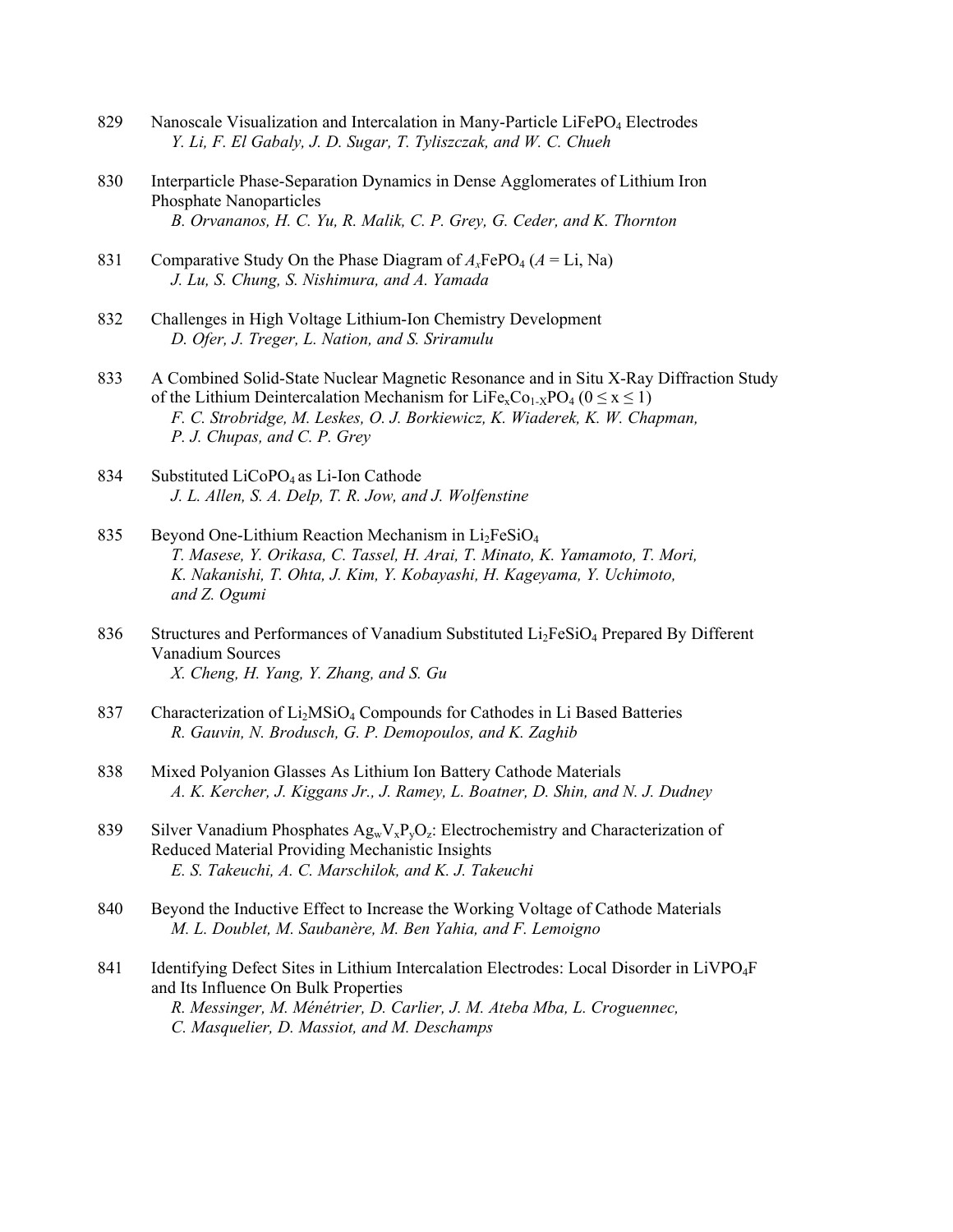- 842 *In Situ* Study of High Voltage Performance of Li<sub>3</sub>Fe<sub>2</sub>(PO<sub>4</sub>)<sub>3</sub> Cathodes for Li Ion batteries  *A. S. Christiansen, R. E. Johnsen, P. Norby, S. H. Jensen, C. Frandsen, S. Mørup, K. K. Hansen, and P. Holtappels*
- 843 Oxidative Processes in LiFeBO<sub>3</sub>  *S. H. Bo, K. W. Nam, O. J. Borkiewicz, Y. Y. Hu, X. Q. Yang, P. J. Chupas, K. W. Chapman, C. P. Grey, and P. Khalifah*
- 844 Electrochemical Properties of Copper Hydroxysulfate Mineral Brochantite Upon Reaction With Lithium  *R. Zhao, T. Yang, and C. Chan*
- 845 First Principles Investigation of the Electronic and Structure Changes for Ti-Substituted Lithium Nickel Manganese Cobalt Oxide Cathodes  *I. M. Markus, F. Lin, M. Asta, and M. Doeff*
- 846 Spectroscopy and Microscopy to Unravel the Advantages of Ti Substitution in  $LiNi<sub>0.4</sub>Mn<sub>0.4</sub>Co<sub>0.2</sub>O<sub>2</sub>$  Cathode Materials  *F. Lin, I. M. Markus, D. Nordlund, T. C. Weng, M. Asta, and M. Doeff*
- 847 Bulk and Surface Structural Changes of Layered  $Li_{1,20}Mn_{0.55}Ni_{0.16}Co_{0.09}O_{2}$  Material With Cycles  *H. Kobayashi, T. Okumura, M. Shikano, Y. Arachi, K. Takada, and H. Nitani*
- 848 Facile Synthesis of Li-Rich layered Li<sub>1.23</sub>Ni<sub>0.09</sub>Co<sub>0.12</sub>Mn<sub>0.56</sub>O<sub>2</sub> and Its Structural Transformation At First Cycle Measured By in Situ X-Ray Diffraction  *C. H. Shen and L. Huang*
- 849 Coprecipitation and Characterization of Nickel-Cobalt- Manganese Hydroxides Precursor for Battery Cathode Materials  *H. J. Kim, K. M. Nam, E. J. Lee, Y. S. Kim, D. H. Kang, and S. W. Song*
- 850 Electrochemical Performances of the Acid-Treated and Ceramic-Coated  $0.3Li_2MnO_3$ •0.7Li $Mn_0$ <sub>60</sub>Ni<sub>0.25</sub>Co<sub>0.15</sub>O<sub>2</sub> Cathode Materials for Li-Ion Batteries  *M. Choi, B. S. Jin, and H. S. Kim*
- 851 Preparation of Cathode Film With Use of Aqueous Solvent System  *T. Nakamura, Y. Oka, H. Matsumoto, and Y. Watanabe*
- 852 Improved Performance of  $LiNi<sub>0.5</sub>Mn<sub>1.5</sub>O<sub>4</sub>$  Spinel With Electrolytes Containing 1,3,5 Trihydroxybenzene  *A. Perea, K. Zaghib, and D. Bélanger*
- 853 In-Situ XRD Study of the Phase Evolution in Undoped and Cr-Doped  $Li_xMn_1\bar{5}Ni_0\bar{5}O_4$  As 5-Volt Cathode Materials for Li-Ion Batteries  *W. Zhu, D. Liu, J. Trottier, P. Hovington, C. Gagnon, K. Zaghib, A. Mauger, and C. M. Julien*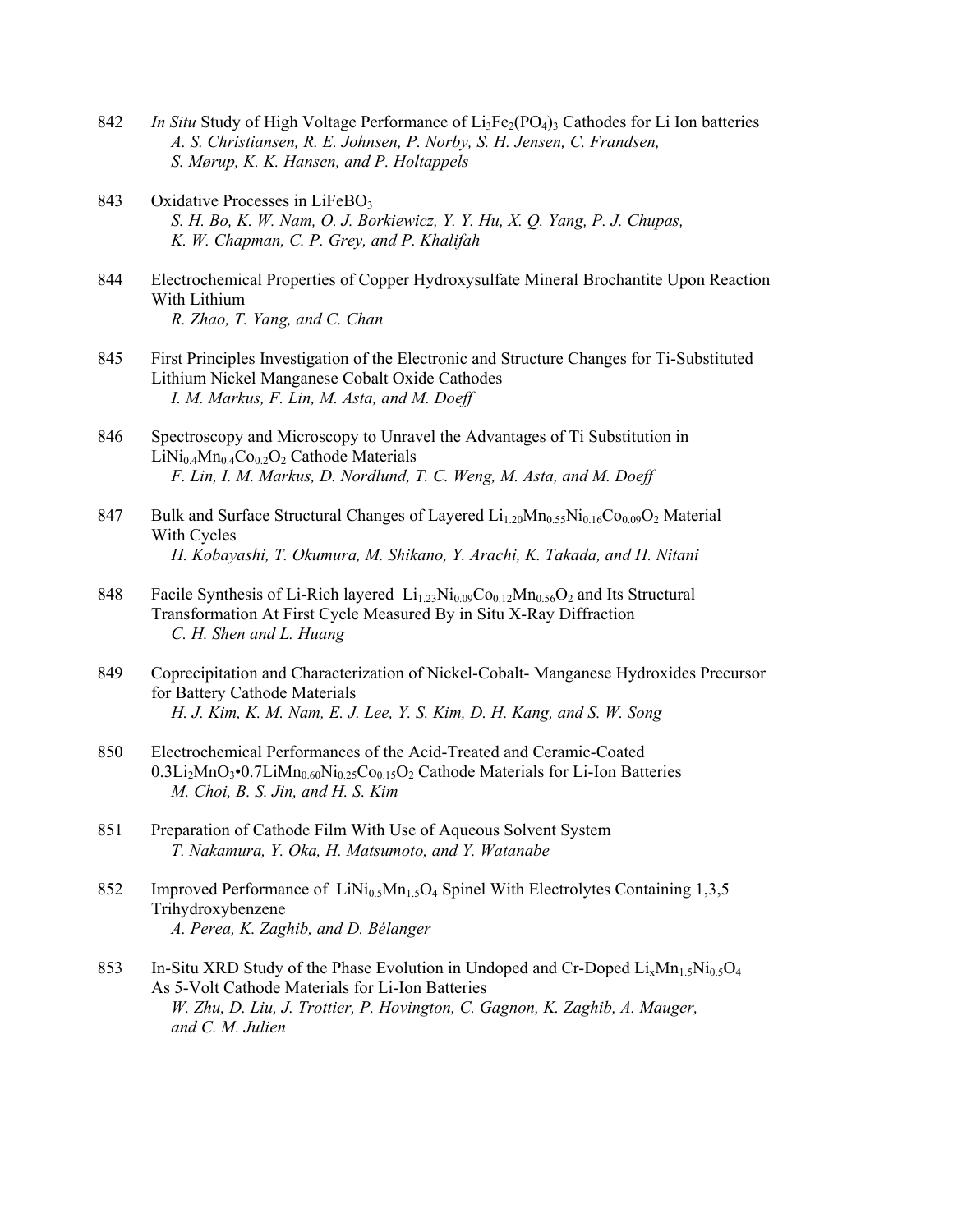- 854 Reactivity of Electrolyte With the Surface of 5-V Cathode Materials for Li-Ion Batteries  *J. Trottier, C. Gagnon, D. Liu, A. Guerfi, P. Hovington, K. Zaghib, A. Mauger, and C. M. Julien*
- 855 Bulk and Surface Modification of  $\text{Lim}_{1.5}\text{Ni}_{0.5}\text{O}_4$  Materials As 5-V Cathodes for Li-Ion **Batteries**  *D. Liu, J. Hamel-Paquet, J. Trottier, F. Barray, V. Gariepy, C. Gagnon, P. Hovington, A. Guerfi, K. Zaghib, A. Mauger, and C. M. Julien*
- 856 Study of the Crystal Growth Process and the Electrochemical Properties of High Voltage Cathode Active Materials:  $LiNi<sub>1/2</sub>Mn<sub>3/2</sub>O<sub>4</sub>$  *M. Matsui, T. Sanda, Y. Takeda, and N. Imanishi*
- 857 Synthesis of Li<sub>2</sub>FeSiO<sub>4</sub> Cathode Materials Using Inexpensive and Abundant Materials By Conventional Methods  *T. Mokkelbost, A. Fossdal, S. M. Hanetho, E. Sheridan, H. Zhou, and F. Vullum- Bruer*
- 858 A Novel Fluoro-Polyanionic Cathode  $\text{LiV}_{0.5}\text{Fe}_{0.5}\text{PO}_4$  f for Lithium Ion Batteries  *Z. D. Huang, Y. Orikasa, T. Masese, K. Yamamoto, T. Mori, T. Minato, Y. Kobayashi, C. Tassel, H. Kageyama, and Y. Uchimoto*
- 859 Li<sub>2</sub>FeP<sub>2</sub>O<sub>7</sub> As Cathode Material for Li-Ion Batteries  *A. Blidberg, T. Gustafsson, and F. Björefors*
- 860 Exploring Li-Fe-F Phases As Cathode Materials for Li-Ion Batteries  *T. Yi, C. Kim, and J. Cabana*
- 861 Anion Intercalation Into Graphite From Organic Solvent Based Electrolytes With High Oxidative Stability  *O. Fromm, P. Meister, S. Rothermel, J. Huesker, H. W. Meyer, T. Placke, and M. Winter*
- 862 High-Temperature Performance of Cathode With DLC Over-Coating Layer  *Y. Oka, T. Noiri, T. Obata, Y. Nishimura, and T. Nakamura*
- 863 Novel Hydrothermal Synthesis of Nano-LiFePO<sub>4</sub> Via Solution Steering  *V. Gariepy, K. Vediappan, J. Trottier, C. Gagnon, F. Barray, P. Hovington, A. Guerfi, K. Zaghib, A. Mauger, and C. M. Julien*
- 864 Structural Effects of Carbonization of LiFePO<sub>4</sub> Nanoparticles  *V. Gariepy, K. Vediappan, P. Hovington, J. Trottier, C. Gagnon, F. Barray, A. Guerfi, K. Zaghib, A. Mauger, and C. M. Julien*
- 865 Chemical Grafted Carbon-Coated LiFePO<sub>4</sub> olivine Using Diazonium Chemistry  *N. D. Delaporte, A. Perea, R. Amin, K. Zaghib, and D. Bélanger*
- 866 Structural Analysis and Electrochemical Studies of Carbon-Li<sub>4</sub>Ti<sub>5</sub>O<sub>12</sub> Nanocomposites Used As Anode for Lithium Ion Battery  *X. Sun and B. Cui*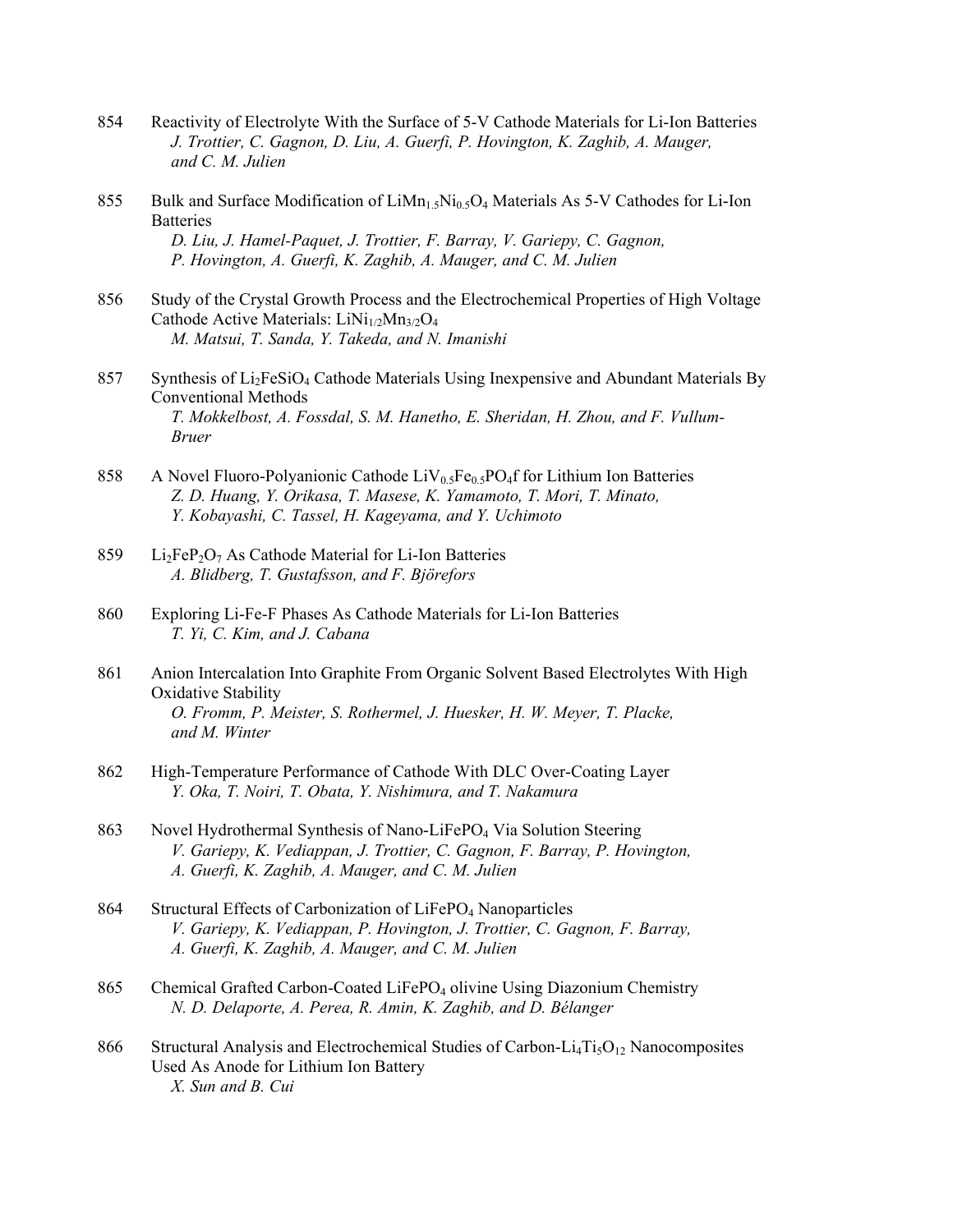- 867 NiO Nanowire As a High Performance Anode Materials for Lithium Ion Batteries  *H. J. Oh, S. J. Kim, and S. T. Myung*
- 868 A Facile Synthesis of Silicon Oxide-Graphene Composite for Rechargeable Lithium Battery Anode  *D. T. Nguyen, C. C. Nguyen, and S. W. Song*
- 869 Potential Step Study Of Intercalation Processes  *S. M. Lipkin, Y. Y. Gerasimenko, and S. V. Kucherenko*
- 870 Novel Fluorophosphate-Based Cathode Materials for Li- and Na-Ion Batteries  *K. Kang*
- 871 The Electrochemical Behavior of Sodium Vanadium Oxides in Sodium Batteries  *C. Delmas, M. Guignard, C. Didier, D. Carlier, F. Weill, M. Suchomel, E. Elkaim, and J. Darriet*
- 872 *In Situ* Monitoring of Fast Delithiation (sodiation) Process in Electrode Materials for Li and Na-Ion Batteries By Using Time-Resolved X-Ray Techniques  *X. Yu, K. W. Nam, S. M. Bak, Y. Zhou, and X. Q. Yang*
- 873 Crystal Structure and Electrochemical Properties of Li2-XNaxm[PO4]F (*M*= Mn, Fe, Co, Ni, and Mg)  *H. Ben Yahia, M. Shikano, H. Sakaebe, S. Koike, M. Tabuchi, K. Tatsumi, and H. Kobayashi*
- 874 Synthesis, Electrochemical Properties, and Reaction Mechanisms of New Lithium-Excess Transition Metal Oxides With Cation Disordered Rock-Salt-Type Structure  *N. Yabuuchi, M. Takeuchi, D. Endo, T. Ozaki, T. Inamasu, J. Y. Son, Y. T. Cui, H. Oji, and S. Komaba*
- 875 Versatile 3D Oxoanion Framework for Li-Ion Intercalation  *P. Khalifah, J. Liu, D. Chang, X. Q. Yu, Y. Zhou, J. M. Bai, J. Ko, K. W. Nam, X. Q. Yang, A. van der Ven, G. Amatucci, and C. P. Grey*
- 876 Investigations Into Structure and Chemistry of 1D, 2D and 3D Structured Vanadium Oxide Nanomaterials for Li-Ion Batteries  *E. Armstrong, M. Osiak, C. Glynn, and C. O'Dwyer*
- 877 A Potential 3D Cathode Material for Li-Ion Microbatteries Based On TiO*x*S*y* Nanotubes  *T. Djenizian, N. A. Kyeremateng, N. Plylahan, A. C. S. Santos, L. Taveira, and L. F. P. Dick*
- 878 Ion Transport in Polymeric Nitroxide-Radical Organic Materials  *H. A. S. Platt, R. E. Larsen, T. Kemper, W. Braunecker, M. Olsen, and T. Gennett*
- 879 High Rate Ti-Based Anode Materials for Rechargeable Batteries  *K. T. Kim, S. M. Oh, Y. K. Sun, and S. T. Myung*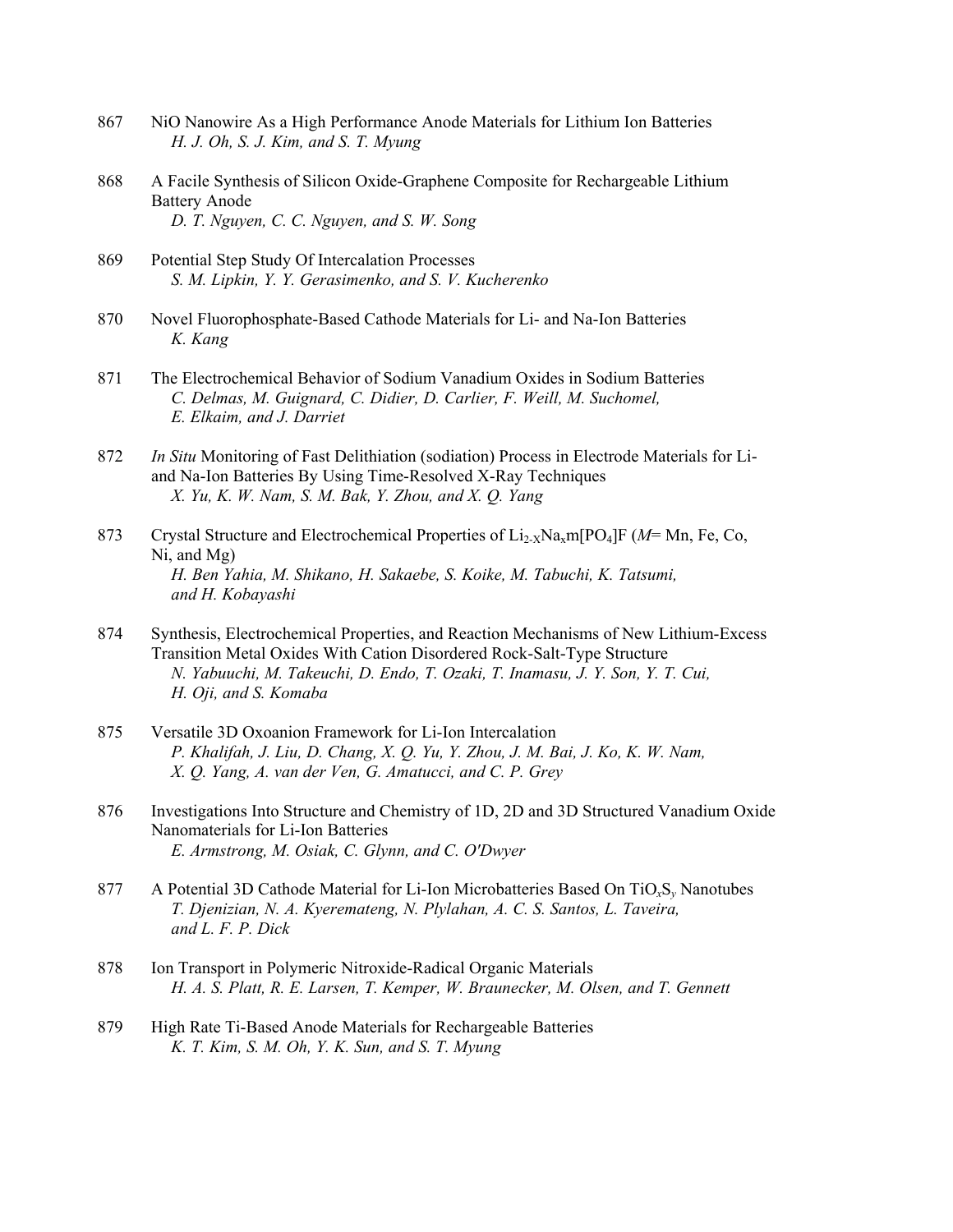- 880 Phase Transformations and Structural Changes in the  $Li<sub>4</sub>Ti<sub>5</sub>O<sub>12</sub>$  Spinel Monitored Using An in Situ Substrate Curvature System  *Z. Choi, D. Kramer, and R. Mönig*
- 881 Aqueous Synthesized Mixed-Phase Brookite, Rutile and Anatase Nano-Titania (TiO<sub>2</sub>) and Their Lithium-Ion Storage Properties  *M. J. Sussman, J. Clouteau, A. Yasin, F. Guo, and G. P. Demopoulos*
- 882 Influence of TiO<sub>2</sub>(B) Preparation From Na<sub>2</sub>Ti<sub>3</sub>O<sub>7</sub> and K<sub>2</sub>Ti<sub>4</sub>O<sub>9</sub> on Lithium Insertion and Extraction  *Y. Harada, K. Hoshina, H. Inagaki, and N. Takami*
- 883 Structural and Electrochemical Characterization of Silicon Clathrate Materials Upon Lithium Insertion  *R. Raghavan, R. Zhao, N. Wagner, K. S. Chan, and C. Chan*
- 884 Ball-Milled  $Li<sub>7</sub>MnN<sub>4</sub>$ : A High Rate Negative Electrode Material for Lithium-Ion **Batteries**  *J. P. Pereira-Ramos, E. Panabiere, N. Emery, S. Bach, and P. Willmann*
- 885 Dual Reaction Mechanism Combining Insertion and Conversion  *P. Bleith, P. Novák, and C. Villevieille*
- 886 Investigation On Lithium Storage Properties of Solvothermal-Synthesized Pyrite FeS<sub>2</sub> Nanocubes  *W. Liu, X. Rui, H. T. Tan, C. Xu, Q. A. Yan, and H. H. Hng*
- 887 A General Polymer-Assisted Solution Approach to Grow Transition Metal Oxide Nanostructures Directly On Nickel Foam As Anodes for Li-Ion Batteries  *Y. Xu, L. Fei, and H. Luo*
- 888 Structural and Electrochemical Properties of Molybdenum Oxide As An Active Material for Second Rechargeable Batteries  *D. Y. Park and S. T. Myung*
- 889 Exploiting Cation Vacancies in Nanocrystalline Metal Oxides for Electrochemical Charge Storage  *J. W. Long, B. P. Hahn, L. Dudek, P. Gogotsi, C. N. Chervin, K. Pettigrew, and D. R. Rolison*
- 890 LiVOPO4 As a Negative Electrode Material for Rechargeable Lithium Batteries  *J. S. Park and S. T. Myung*
- 891 Challenges and Opportunities of Dual-Graphite Cells Based On Ionic Liquid Electrolytes  *S. Rothermel, G. Schmuelling, O. Fromm, P. Meister, H. W. Meyer, T. Placke, and M. Winter*
- 892 Dual Graphite Cells Utilizing Anodes With Pre-Formed SEI  *H. W. Meyer, S. Rothermel, T. Placke, P. Meister, O. Fromm, and M. Winter*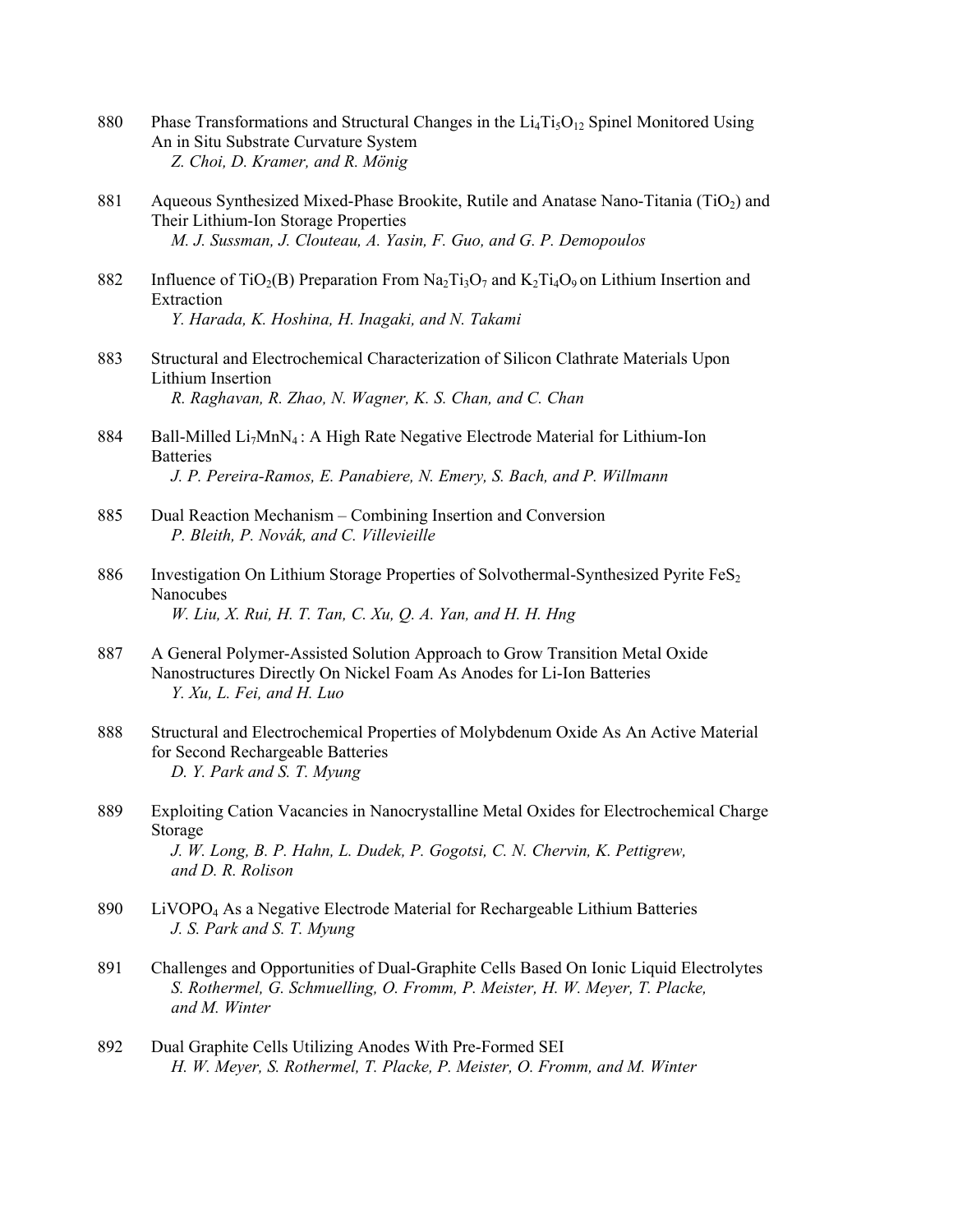- 893 Degradation Mechanism of Graphite Negative-Electrodes in  $LiPF_6$ -Based Electrolyte At Higher Potential Region  *Y. Domi, H. Nakagawa, S. Tsubouchi, M. Ochida, T. Doi, T. Yamanaka, T. Abe, and Z. Ogumi*
- 894 How Do the Graphite Characteristics Influence the Anion Intercalation Into a Graphite-Based Cathode in Dual-Ion Cells?  *T. Placke, S. Rothermel, O. Fromm, P. Meister, J. Huesker, H. W. Meyer, and M. Winter*
- 895 Lithium Storage Mechanism of Reduced Graphene Oxides  *S. L. Kuo, N. L. Wu, H. C. Wu, and W. R. Liu*
- 896 Electro-Optical in-Situ Measurements of Li-Intercalation in Graphite Anodes  *D. Manka, P. Berg, A. Weber, and E. Ivers-Tiffée*
- 897 A New Room Temperature and Solvant FREE Carbon Coating Process  *A. Ponrouch, A. Goñi, and M. R. Palacín*
- 898 In Situ Broadband Dielectric Spectroscopy of Electrodes for Lithium Batteries From Low Frequencies to Microwaves  *J. C. Badot, K. Seid, O. Dubrunfaut, S. Levasseur, D. Guyomard, and B. Lestriez*
- 899 Application of the Methodology of Design Of Experiments to the Development of Li-Ion Battery Active Materials  *S. Martinet, C. Bourbon, M. Amuntencei, D. Peralta, L. Simonin, M. Rey- Chapuis, and S. Patoux*
- 900 Determination of Lithium Diffusion Coefficients in Commercial Electrodes By Impedance Modelling  *M. Weiss, J. Illig, J. P. Schmidt, M. Ender, A. Weber, and E. Ivers-Tiffée*

#### **B9 - Interfacial Phenomena in Battery Systems**

*Battery, Physical and Analytical Electrochemistry* 

- 901 SEI Layer Formation On Si Anodes  *P. B. Balbuena, J. M. Martinez de la Hoz, Y. Ma, L. Espinoza, and J. M. Seminario*
- 902 Interfacial Processes On Single Crystal Si Electrodes in Organic Electrolytes  *U. S. Vogl, S. F. Lux, M. Winter, and R. Kostecki*
- 903 In-Situ Transmission Electron Microscopy Observation of Solid Electrolyte Interface Formation On Si Nanowire Electrode in the Li-Ion Battery Using Liquid Confining Cell  *A. Kushima and J. Li*
- 904 In-Situ Observation of Single Silicon Particle During Charging and Discharging  *K. Nishikawa, H. Munakata, and K. Kanamura*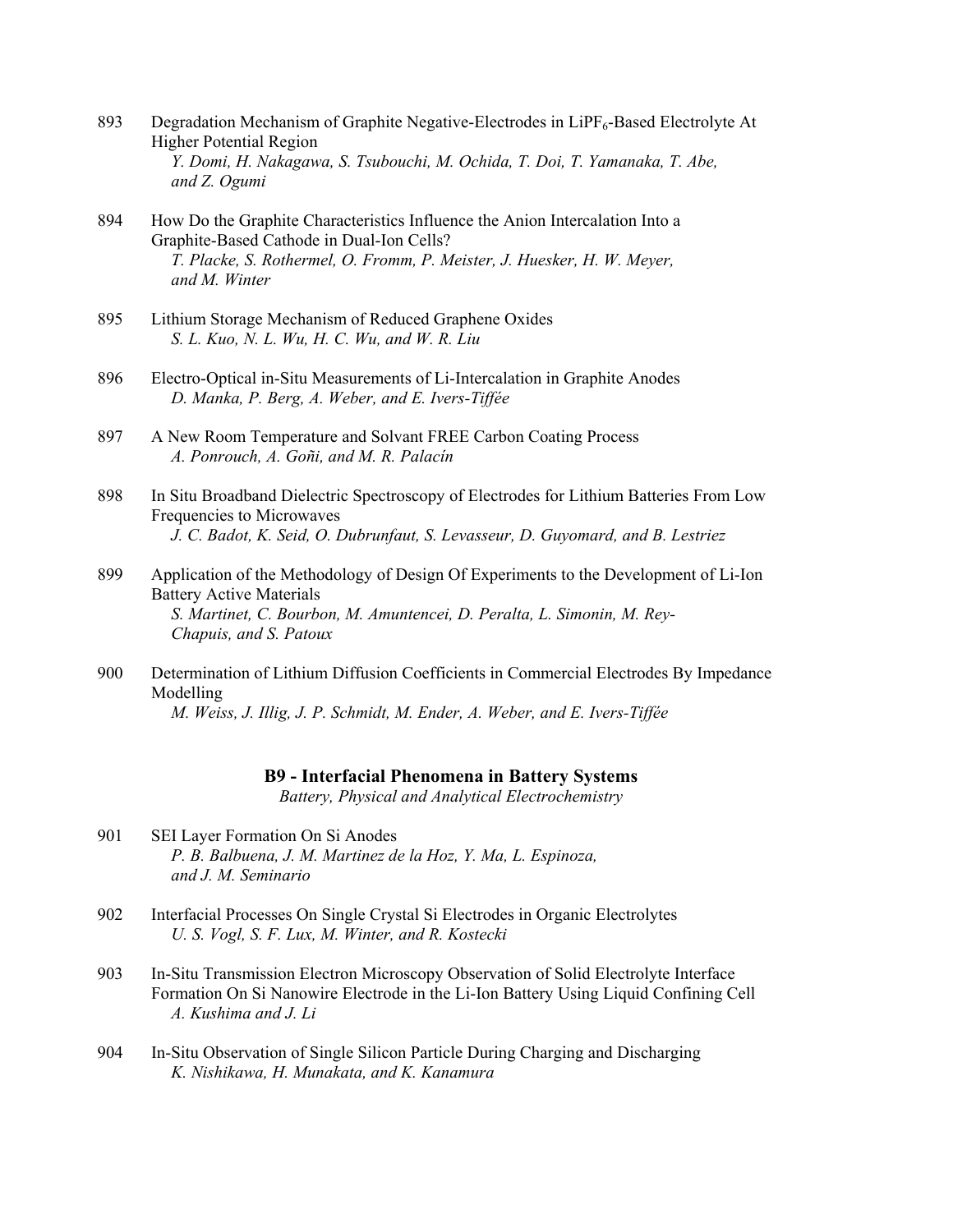- 905 In Situ AFM Investigation of SEI Formation On Silicon Electrodes  *A. Tokranov, X. Xiao, C. Li, S. Minne, and B. W. Sheldon*
- 906 Interphases and Interfaces: SEI Structure and Chemical Composition At Silicon Electrodes By Tof-SIMS and XPS  *K. W. Schroder, A. G. Dylla, H. Celio, L. J. Webb, and K. J. Stevenson*
- 907 *Ex Situ* (TEM) and *in Situ* (EIS) Investigation of the Electrolyte Decomposition Layer in Silicon Electrodes for Li-Ion Batteries  *K. Van Havenbergh, K. Driesen, J. S. Bridel, S. Turner, S. Put, and G. Van Tendeloo*
- 908 Near-Field IR Investigations of the Solid Electrolyte Interphase Layer On Sn  *M. Ayache, S. F. Lux, A. Jarry, J. Syzdek, and R. Kostecki*
- 909 Interfacial Studies of Sn Thin Film Electrode in Electrolytes With Additives Using In Situ Electrochemical Quartz Crystal Microbalance-Dissipation (EQCM-D)  *Z. Yang, L. Trahey, and M. M. Thackeray*
- 910 Effect of Anion-Solvent Interaction On the Anodic Stability of Electrolytes in Batteries  *A. Cresce, S. M. Russell, and K. Xu*
- 911 Electrochemical Activity of Tetragonal Tin in LiPF<sub>6</sub>-Based Organic Electrolytes  *J. Syzdek, V. von Miller, I. Lucas, and R. Kostecki*
- 912 Interfacial Stabilization Enhances the Cycling Ability of Tin-Based Battery Anode  *M. H. Choo, C. C. Nguyen, S. Hong, Y. H. Kwon, S. W. Woo, J. Y. Kim, and S. W. Song*
- 913 Characterization of Li+ Solvation and SEI Formation On Graphite for LiPF $_6$ /PC Electrolytes  *M. Nie, B. L. Lucht, D. P. Abraham, Y. Chen, and A. Bose*
- 914 Experimental and Theoretical Investigation of Solid-Electrolyte-Interphase Formation Mechanisms On Glassy Carbon  *M. H. M. Tang, S. Lu, and J. Newman*
- 915 In Situ Analyses On Solid Electrolyte Interphase in Li Batteries  *A. Cresce, D. R. Baker, S. M. Russell, and K. Xu*
- 916 Burried Interfaces in the Graphite Negative Electrode of a Li-Ion Battery Studied By Haxpes  *S. Malmgren, K. Ciosek, M. Hahlin, L. Nyholm, H. Rensmo, and K. Edstrom*
- 917 Reaction and Nucleation Pathways in a Conversion Reaction Lithium-Ion Battery Anode  *F. Lin, C. A. Cadigan, C. Ban, D. Nordlund, T. C. Weng, M. Doeff, R. M. Richards, and H. L. Xin*
- 918 Stress Evolution and Interfacial Mechanics in the Solid Electrolyte Interphase  *B. W. Sheldon, A. Tokranov, X. Xiao, Y. Qi, and P. Lu*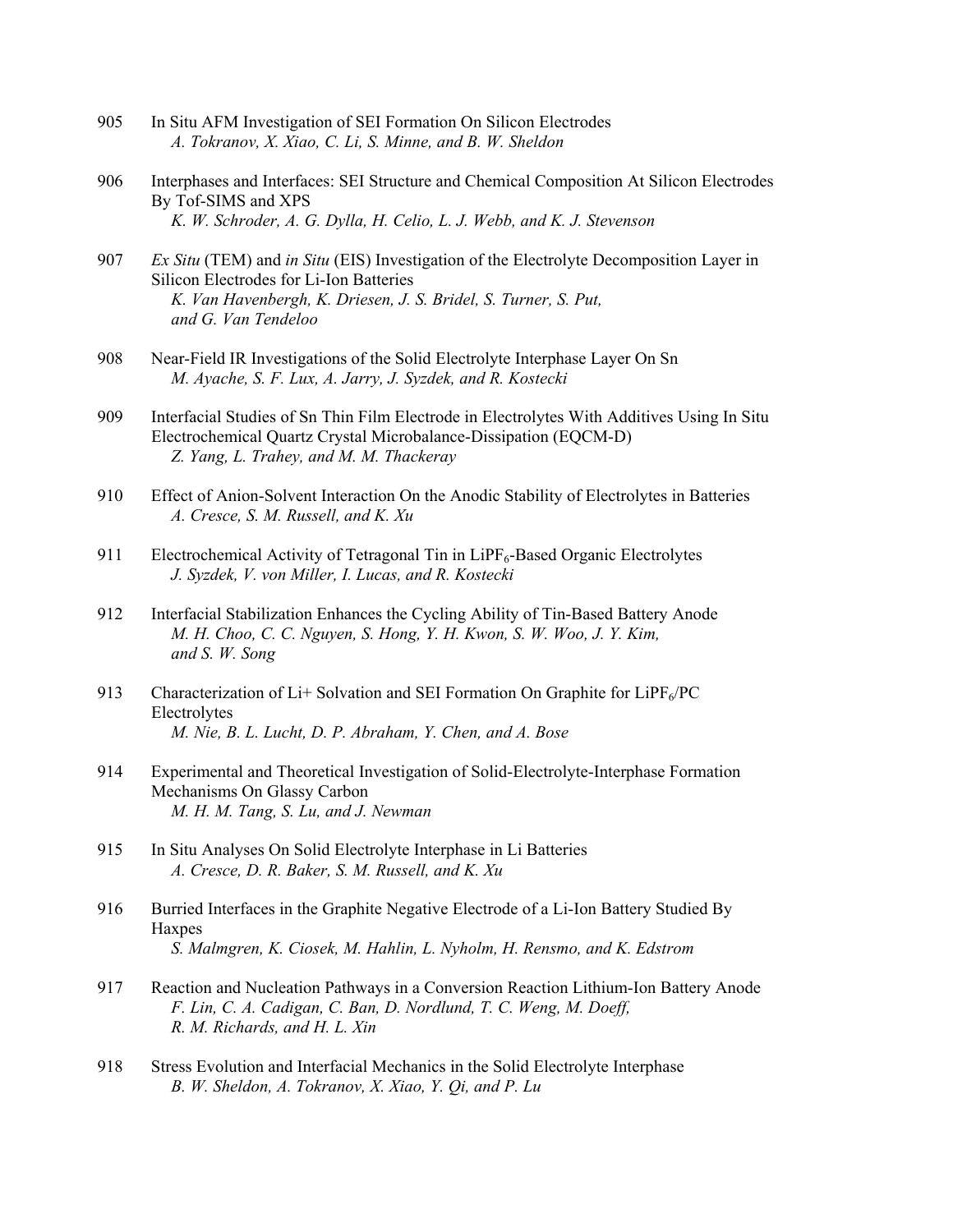- 919 A Novel 2-Dimensional Combinative Analytical Method (IR imaging-Raman mapping-SEM) for the Characterization of Solid Electrolyte Interphases (SEIs)  *W. S. Jeon, C. Jung, E. S. Moon, S. Byun, and H. Han*
- 920 Li-Ion Battery Solid Electrolyte Interface (SEI) Investigation With in-Situ Attenuated Total Reflection-Infrared (ATR-IR) Spectroscopy  *F. Shi, K. Komvopoulos, P. N. Ross, and G. Somorjai*
- 921 Ambient-Pressure "Tender" X-Ray Photoelectron Spectroscopy (APXPS) for *in Situ* study of Liquid-Solid Interface of Pt Foil in 6 M KF  *S. Axnanda, E. J. Crumlin, B. Mao, S. Rani, R. Chang, Z. Liu, P. N. Ross, and Z. Hussain*
- 922 *In Situ* Fluorescence Spectroscopy Studies of Interfacial Processes On LiNi<sub>0.5</sub>Mn<sub>1.5</sub>O<sub>4</sub> High-Voltage Cathodes  *A. Jarry, R. Kostecki, S. F. Lux, H. Duncan, and G. Chen*
- 923 *in situ* Total-Reflection Fluorescence X-Ray Absorption Spectroscopic Study On Stability At LiFePO4 / Electrolyte Interface  *K. Yamamoto, S. Mori, D. Takamatsu, Y. Orikasa, T. Minato, T. Masese, T. Mori, H. Tanida, H. Arai, Z. Ogumi, and Y. Uchimoto*
- 924 In-Situ Atomic Force Microscopy Study of Surface Microstructure Stability On LiMn<sub>2</sub>O<sub>4</sub> Thin Films  *J. Velmurugan, N. Missert, and R. Garcia*
- 925 Tender XPS Studies of the Interfacial Reactivity Between the High-Voltage Cathode, LiMn<sub>1.5</sub>Ni<sub>0.5</sub>O<sub>4</sub>, and the Electrolyte  *E. J. Crumlin, H. Duncan, P. N. Ross, G. Chen, and Z. Liu*
- 926 Improved Conductive Carbon Additives for High-Energy Lithium-Ion Batteries  *S. F. Lux, Y. Fu, A. K. Shukla, T. Richardson, V. Battaglia, and R. Kostecki*
- 927 Improved Performance of LiNi<sub>0.5</sub>Mn<sub>1.5</sub>O<sub>4</sub> With Electrolytes Containing 1,3,5-Trihydroxybenzene  *A. Perea, K. Zaghib, and D. Bélanger*
- 928 Solid Electrolyte Interphase Evolution in the Presence of Vinylene Carbonate and Vinyl Ethylene Carbonate Electrolyte Additives in Li-Ion Battery Anodes  *H. Tavassol, J. W. Buthker, D. G. Cahill, and A. Gewirth*
- 929 Defect Thermodynamics and Diffusion Mechanisms in  $Li<sub>2</sub>CO<sub>3</sub>$  and Implications for the Solid Electrolyte Interphase in Li-Ion Batteries  *Y. Qi, S. Shi, H. Li, and L. G. Hector Jr.*
- 930 The Study of Thin Film high–voltage Li-Ion Cathodes to Reveal Surface Reactions and Coating Performance  *J. Li, Y. Kim, C. Liang, and N. J. Dudney*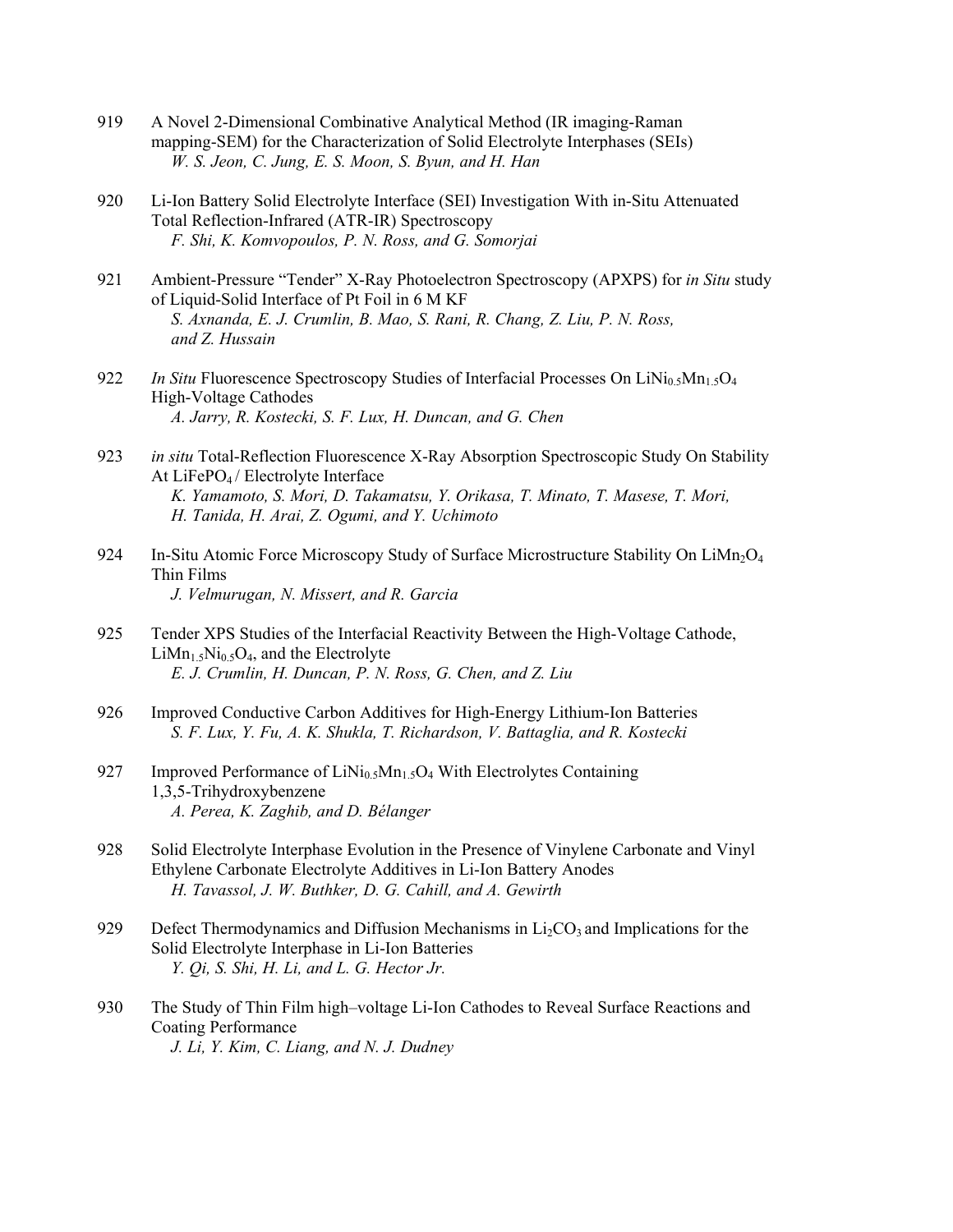- 931 Surface-Facet Dependent Reactivity Between  $\text{Lim}_{1.5}\text{Ni}_{0.5}\text{O}_4$  and Carbonate Electrolytes  *H. Duncan, S. F. Lux, R. Kostecki, and G. Chen*
- 932 Correlating Electrochemical and Spectroscopic Ellipsometry Signals to Evaluate Energy Storage Interfaces  *E. J. Dufek and L. M. Petkovic*
- 933 Solid Electrolyte Interphase Formation in Iron (II) Fluoride Conversion Electrodes  *S. Boyd, G. Amatucci, N. Pereira, and S. Greenbaum*
- 934 Source of Additional Capacities Seen in Metal Oxide/Fluoride Electrodes  *Y. Y. Hu, Z. Liu, K. W. Nam, O. J. Borkiewicz, J. Cheng, M. D. Dunstan, X. Q. Yang, P. J. Chupas, K. W. Chapman, and C. P. Grey*
- 935 Controlling Conversion Reactions With Multilayer Electrodes  *T. Fister, P. Fenter, B. Shi, X. Chen, M. Bedzyk, J. Esbenshade, B. R. Long, and A. Gewirth*
- 936 Ethylene Carbonate Decomposition On LiMn<sub>2</sub>O<sub>4</sub> (111) Surface  *N. Kumar, K. Leung, and D. Siegel*
- 937 Atomic-Level Real-Time Observation of Crystal Growth and Evaporation in LiFePO<sub>4</sub> at High Temperature  *S. Y. Chung*
- 938 A Novel Ionic Host Solid Electrolyte Interface Formation On Reduced Graphene Oxide of Lithium Ion Battery  *F. M. Wang*
- 939 PES/XPS Studies of the Interface Chemistry in PEO-Based Polymer Electrolyte Lithium Ion Batteries  *C. Xu*
- 940 A Simple Method of Electrochemical Lithium Intercalation Within Graphite From a Propylene Carbonate-Based Solution  *S. K. Jeong, H. Y. Song, S. I. Kim, T. Abe, W. S. Jeon, R. Z. Yin, and Y. S. Kim*
- 941 AC Impedance Spectroscopic Study of Electrodeposition Process of Lithium Metal  *H. Kuwata, M. Matsui, and N. Imanishi*
- 942 A Phase Field Model To Simulate Transport At The Electrode/Electrolyte Interface  *D. Kar and D. M. Saylor*
- 943 Thin Layers of Cu<sub>2</sub>o On Three-Dimensional Copper Current Collectors for Li-Ion Microbatteries  *M. Valvo, D. Rehnlund, U. Lafont, M. Hahlin, K. Edström, and L. Nyholm*
- 944 *In Situ* Light Microscopy On Lithium Plating and Dendrite Growth: New Insights Into An Old Problem  *J. Steiger, D. Kramer, and R. Mönig*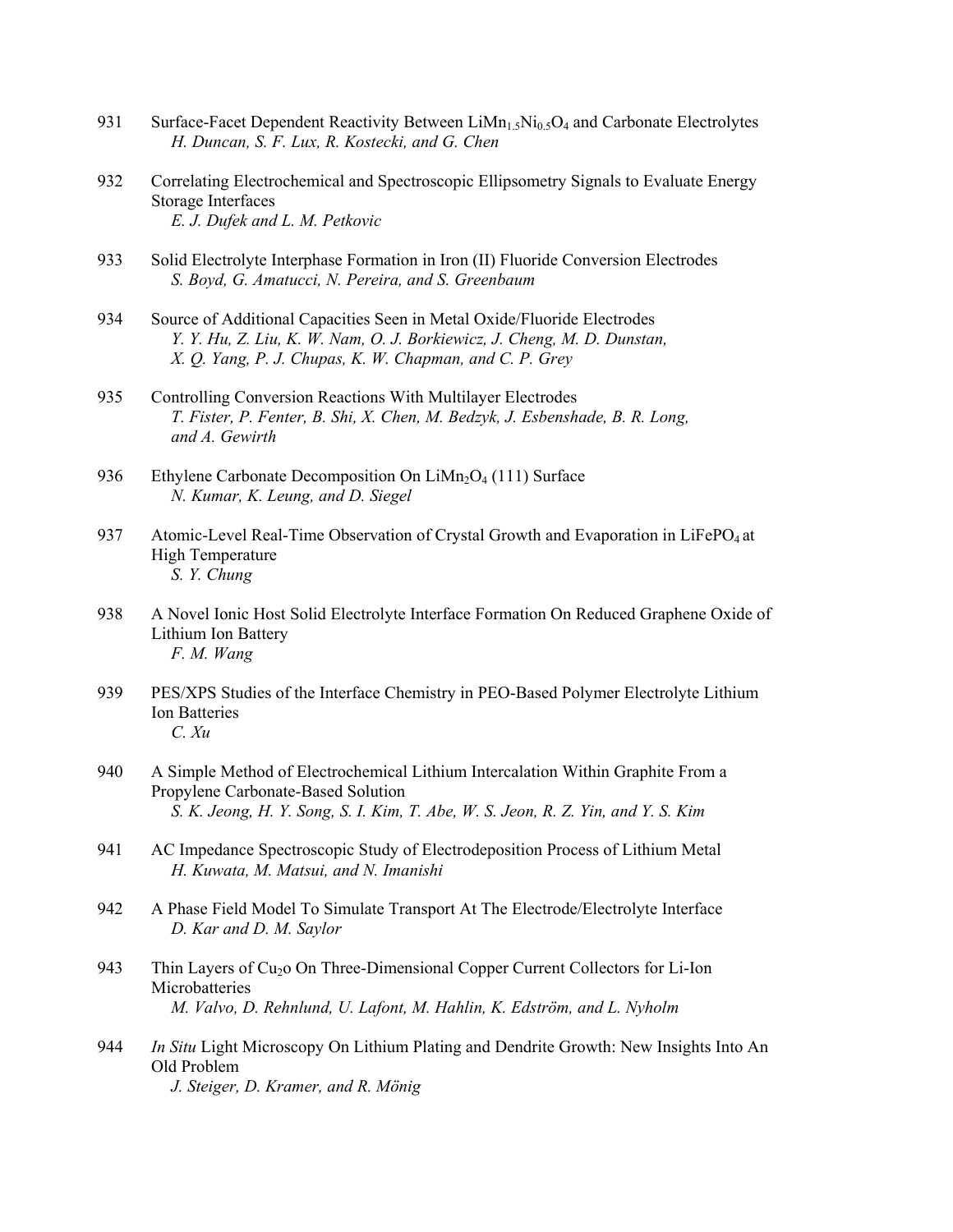945 Improving Nano/Micro Porous Silicon Electrode Properties By Ultra-Thin Atomic Layer Deposited (ALD) High-k Oxide Passivation for High Energy Density Li-Ion Battery Application

 *M. Lim, B. Lee, and V. Misra* 

- 946 Understanding the Initial Interfacial Reaction Behavior of Tin-Nickel Battery Anode  *S. Hong, M. H. Choo, Y. H. Kwon, S. W. Woo, J. Y. Kim, and S. W. Song*
- 947 Potential Dependence of Electrochemical Behavior of Porous Electrodes for Li-Ion **Batteries**  *N. Ogiahra, Y. Itou, S. Kawauchi, T. Kobayashi, and Y. Takeuchi*
- 948 Electrochemical and Interfacial Reaction Behavior of High-Voltage LiNi<sub>0.5</sub>Co<sub>0.2</sub>Mn<sub>0.3</sub>O<sub>2</sub> Cathode for Lithium-Ion Batteries  *K. M. Nam, Y. M. Lee, E. H. Hwang, Y. G. Kwon, D. H. Kang, and S. W. Song*
- 949 Self-Discharge Phenomenon of a High Voltage Li(MnNi)O Spinel Investigated By Raman Spectroscopy  *R. Baddour-Hadjean, Y. Dridi, and J. P. Pereira-Ramos*
- 950 Investigation of LiCoO<sub>2</sub> Thin-Film Electrode Using Redox Reaction of Metal Cation  *J. I. Inamoto, K. Miyazaki, T. Fukutsuka, and T. Abe*
- 951 Influence of Electrolyte, Additives and Cycling Conditions On the Chemistry of the Solid Electrolyte Interphase Layer Formed On a-Si:H Films  *C. P. Nabais, J. Swiatowska, A. Seyeux, S. Zanna, M. Rosso, F. Ozanam, A. Gohier, M. Cassir Sr., and P. Marcus*

## **B10 - Lithium-Ion Batteries**

*Battery* 

- 952 (2013 ECS Battery Division Technology Award Lecture) Lithium Metal Vs. Li-Ion Batteries: Challenges and Opportunities  *K. Zaghib*
- 953 Robust Si Anode Design for Li-Ion Battery On Polyimide Substrate: Villus-Like Polymer/Si Core/Shell Hybrid Nano-Structure  *M. S. Jung, I. S. Choi, and Y. C. Joo*
- 954 Reversible High Capacity Si Nanocomposite Anodes Enabled By Molecular Layer Deposition  *D. Molina Piper, J. J. Travis, M. Young, S. B. Son, S. C. Kim, K. H. Oh, S. M. George, C. Ban, and S. H. Lee*
- 955 Fabrication and Characterization of Silicon Nanoparticles Embedded in Siox Matrix for Li-Ion Batteries  *S. S. Suh, D. H. Kim, C. U. Jeong, S. U. Kwon, Y. U. Kim, J. H. Kim, Y. H. Park, Y. C. You, and S. H. Kang*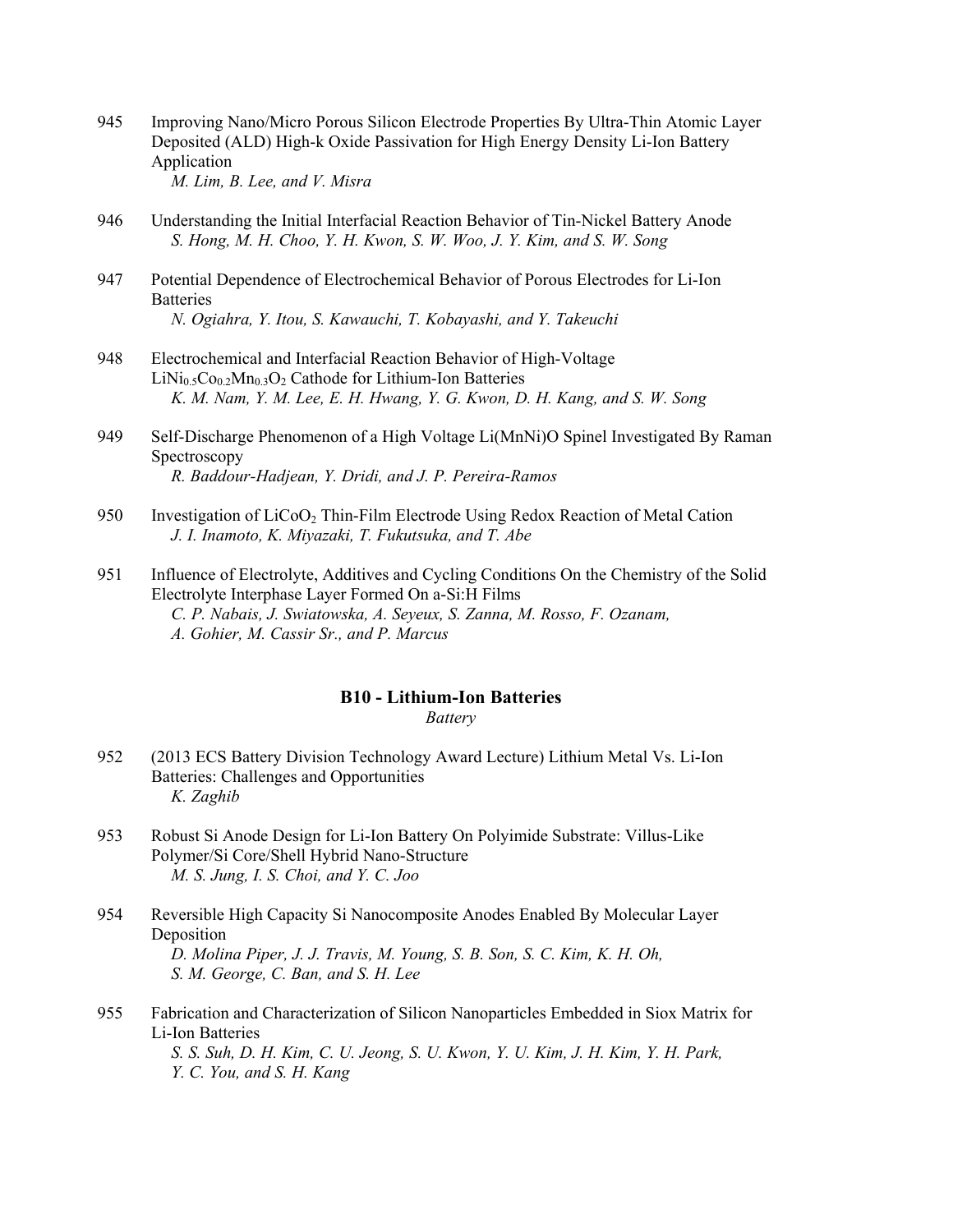- 956 Three-Dimensional Silicon Anode Architectures Via Electrodeposition On Copper Foam Current Collectors  *F. Dogan, D. Sanjewaa, L. Trahey, and J. T. Vaughey*
- 957 Evidence of Slow Layered-to-Spinel Phase Transformation in High Energy  $Xli[L_{1/3}M_{n2/3}]O_2$  - (1-x)  $LiM_{n1/3}Ni_{1/3}Co_{1/3}O_2$  Cathodes Accompanied By a Drastic Rise of Serial Resistance  *P. Nayak, M. D. Levi, J. Grinblat, E. Levi, D. Aurbach, and Y. Wu*
- 958 Hysteresis and Voltage Fade in Lithium- and Manganese-Rich Transition Metal Oxide Electrodes  *K. G. Gallagher, J. R. Croy, M. Balasubramanian, and M. M. Thackeray*
- 959 Hierarchical Functional Layers On High-Capacity Lithium-Excess Cathodes for Superior Lithium Ion Batteries  *J. Zhao, S. Aziz, and Y. Wang*
- 960 Electrochemical Characterization of Lithium and Manganese Rich Composite Material for Lithium Ion Batteries  *W. Lu, Q. Wu, and D. W. Dees*
- 961 Surface Modification of Li-Mn-Rich  $Li_{1.2}Ni_{0.13}Mn_{0.54}Co_{0.13}O_2$  Cathode Material By Atomic Layer Deposition  *X. Zhang, I. Belharouak, Y. Lei, X. Meng, R. Xu, and J. W. Elam*
- 962 Preparation and Electrochemical Performance of Si/Graphite/Disordered Carbon Composite Anode for Lithium-Ion Batteries  *J. Yang*
- 963 Electrospinning of Silicon and Sulfur Nanofibers for Lithium Ion Battery Applications  *K. J. Rhodes, J. Sulek, P. Gase, and J. Adams*
- 964 The Effect of Transition Metals Addition On Electrochemical Properties of Si-Ti-Ni Alloy Anode for Lithium Ion Batteries  *J. S. Cho, S. H. Hong, Y. Y. Chu, H. G. Ahn, C. S. Kang, S. C. Kim, S. B. Son, S. S. Suh, J. H. Kim, S. U. Kwon, Y. U. Kim, K. H. Oh, S. Lee, and S. H. Lee*
- 965 Silicon Nanocomposites Induced Highly Conductive Matrix As Anode Materials for Li-Ion **Batteries**  *H. Jung and J. H. Park*
- 966 New Design of Si Negative Electrodes With Copper Foam As Current Collector  *D. Mazouzi, M. Gauthier, P. Moreau, D. Pilon, L. Roue, D. Guyomard, and B. Lestriez*
- 967 Microstructure Study of Si-Alloy Thin Film Anode Electrode for Li-Ion Batteries  *M. Oh, Y. Song, T. G. Yun, C. S. Woo, J. H. Jeong, S. S. Kim, S. Hyun, and H. J. Lee*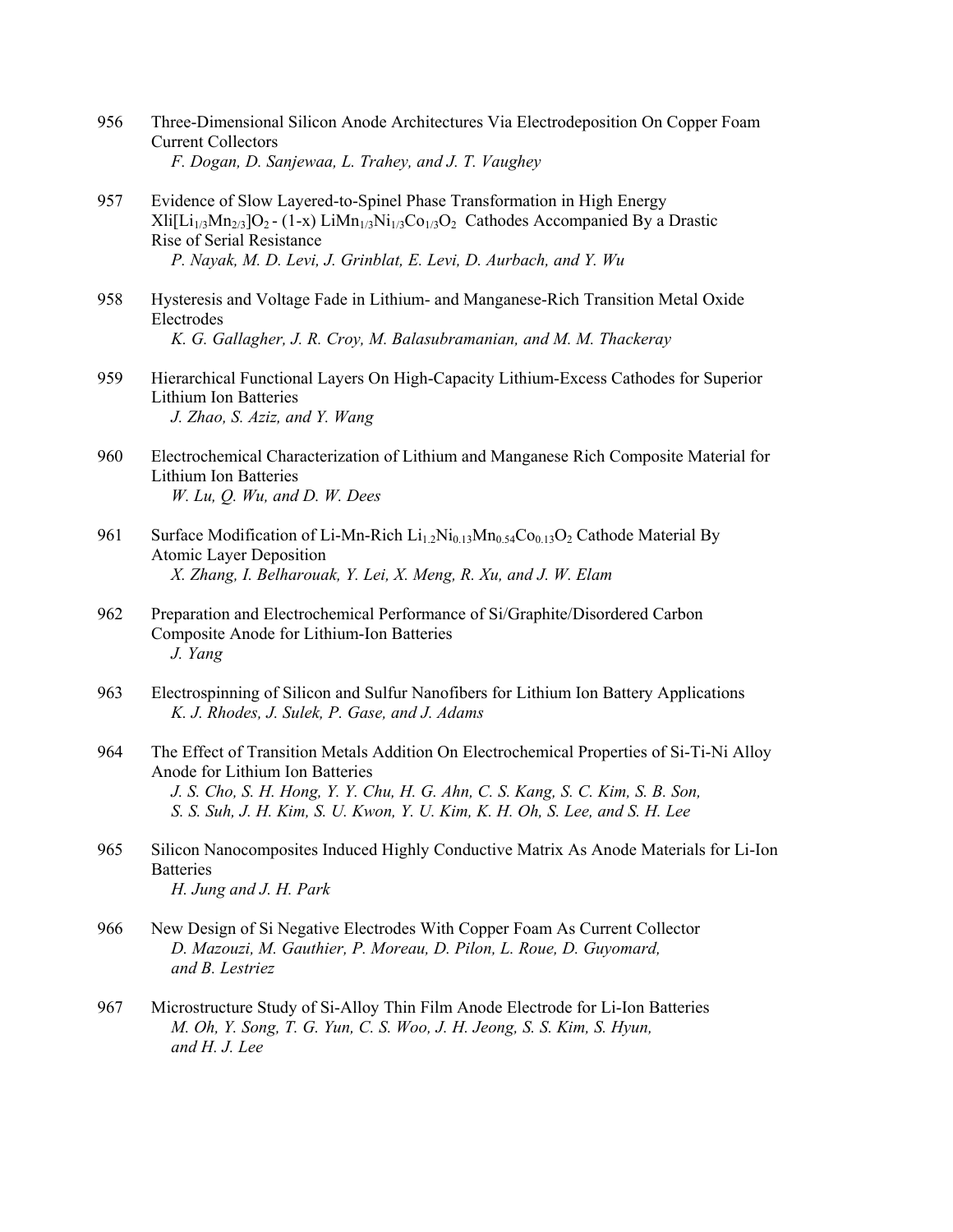- 968 Thermal Stability of High Voltage Spinel With Disordered and Ordered Phase  *E. Y. Hu, S. M. Bak, X. Q. Yu, Y. Zhou, K. W. Nam, and X. Q. Yang*
- 969 Analysis of Voltage Depression Mechanism After Charge-Discharge Cycling Tests for Li and Mn-Rich Cathode Materials  *Y. Kadoma, A. Matsutomo, H. Watanabe, Y. Takei, K. Nomura, M. Nakano, and K. Ui*
- 970 *In Situ* x-Ray Absorption Spectroscopy and First-Principles Calculations On Structural Changes of Li<sub>2</sub>MnO<sub>3</sub> During Charge and Discharge Processes  *K. Kubobuchi, M. Mogi, M. Matsumoto, H. Imai, and T. Matsumoto*
- 971 Soft X-Ray Absorption Spectroscopic Studies of Spinel-Type Lithium Nickel Manganese Oxides for Li Rechargeable Batteries  *C. Kim and J. Cabana*
- 972 *Nanoscale X-Ray Microscopy of High Voltage Lithium-Rich MNC Composite Cathodes With 2D/3D Chemical/Elemental Sensitivity*

 *Y. Liu, S. K. Martha, J. Nelson, F. Yang, Z. Wu, D. T. Morris, J. C. Andrews, P. A. Pianetta, and J. Nanda* 

- 973 Ab initio study of doping effects on  $LiMnO<sub>2</sub>$  and  $Li<sub>2</sub>MnO<sub>3</sub>$  in OLO cathode for Li ion batt eries  *F. Kong, R. P. Longo, M. S. Park, J. Yoon, J. H. Park, S. K. Doo, and K. Cho*
- 974 Performance and Safety Evaluation of  $Li<sub>2</sub>FeSiO<sub>4</sub>/Si<sub>0</sub>$  Battery  *T. Kojima, Y. Ikeuchi, A. Kojima, and T. Sakai*
- 975 Stabilization of Graphene / Silicon Electrodes for Li-Ion Battery Applications  *M. Weissmann, O. Crosnier, B. Lestriez, J. Gaubicher, B. Humbert, D. Guyomard, A. Nanjundan, F. Duclairoir, L. Dubois, G. Bidan, and T. Brousse*
- 976 Electrodeposition of Thin Silicon Films As Anode Materials for Lithium Ion Batteries  *C. A. Vlaic, S. D. Ivanov, and A. Bund*
- 977 Multi-Amp Hour Cell Construction Using PSI's Silicon Whisker and Carbon Nanofiber Composite Anode  *C. M. Lang, A. B. Cheimets, P. D. Moran, and J. A. Vega*
- 978 Towards High-Capacity Silicon Anodes for Lithium-Ion Batteries: Comparative Performance Study of Commercially Available Polymer Binders and Silicon Nanopowders  *T. Brezesinski, C. Erk, H. Sommer, C. Weidmann, and J. Janek*
- 979 Graphene-Oxide-Coated LiNi<sub>0.5</sub>Mn<sub>1.5</sub>O<sub>4</sub> As High Voltage Cathode for Lithium Ion Batteries With High Energy Density and Long Cycle Life  *X. Fang, M. Ge, J. Rong, and C. Zhou*
- 980 Reason and Improvement of Capacity Fading in LiNi0.5Mn1.5O4/Graphite Batteries  *K. Dai, J. Mao, Y. Zhai, V. Battaglia, and G. Liu*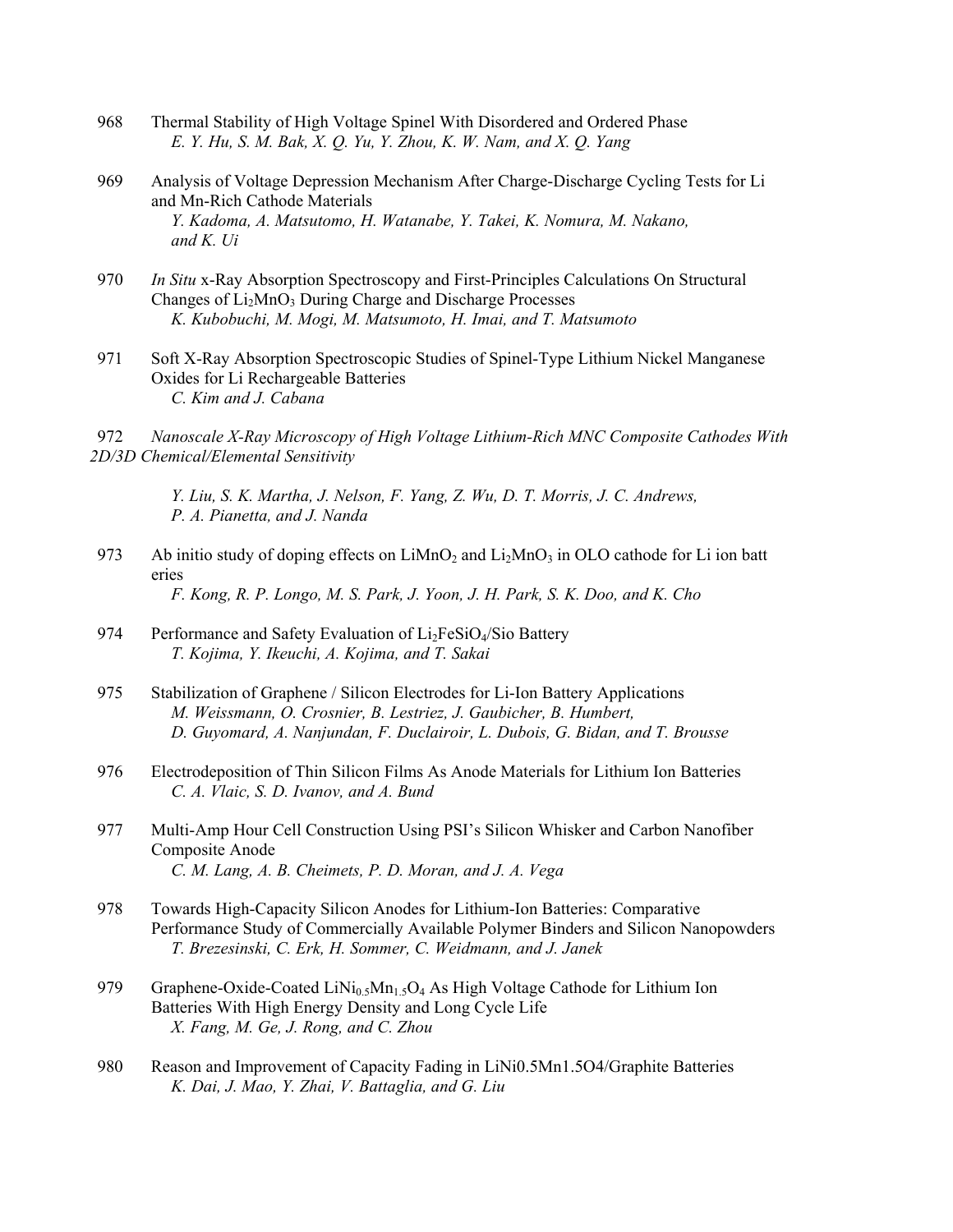- 981 Ultrathin Lithium Ion Conductor Coatings On  $LiNi<sub>1/2</sub>Mn<sub>3/2</sub>O<sub>4</sub>$  for High Energy Li-Ion **Batteries**  *J. S. Park, C. Kim, X. Meng, J. W. Elam, and J. Cabana*
- 982 Crystal Study of "Nano Inclusion" in  $LiMn<sub>2</sub>O<sub>4</sub>$  Cathode Material of Lithium Ion Battery  *S. Esaki, Y. Kawai, J. Harada, M. Nishijima, and T. Yao*
- 983 Analysis of the Manganese Dissolution and Deposition in  $\text{Lim}_{2}\text{O}_{4}/\text{Li}_{4}\text{Ti}_{5}\text{O}_{12}$  Based Lithium-Ion Batteries  *M. Börner, S. Klamor, B. Hoffmann, M. Schroeder, M. Winter, and F. Schappacher*
- 984 Macroporous Silicon As Highly Stable Anodes for lithium Rechargeable Batteries  *X. Li, M. Gu, R. Kennard, S. Hu, X. Chen, C. Wang, M. J. Sailor, J. Liu, and J. G. Zhang*
- 985 Silica As Anode Precursor for Lithium Ion batteries  *M. Schrandt, P. Kolla, W. Rhine, R. Cook, and A. Smirnova*
- 986 High Throughput Synthesis of Silicon Nanotubes: A High Capacity and Stable Anode System  *P. N. Kumta and R. Epur*
- 987 Stress and Strain in Silicon Electrode Models  *K. Higa and V. Srinivasan*
- 988 Micro-Sized Si-C Composite With Interconnected Nanoscale Building Blocks As High-Performance Anodes for Lithium-Ion Batteries  *R. Yi, F. Dai, M. L. Gordin, S. Chen, and D. Wang*
- 989 In-Situ TEM Observation of LiMn2O4 Nanowire Battery  *S. Lee, Y. Oshima, E. Hosono, H. Zhou, K. Kim, H. Chang, R. Kanno, Y. Tanishiro, and K. Takayanagi*
- 990 Ternary Nanocomposite Cathode Material Composed of LiMn2O4/MnO2/Carbon Black With High Performance and Long-Term Stability Via Low-Temperature Synthesis On Flexible Conducting Carbon Fibers Current Collector  *Y. T. Weng and N. L. Wu*
- 991 Understanding the Mechanism and Effects of Transition Metal Dissolution and SEI Growth in Li-Ion Batteries  *T. Joshi, J. Benson, J. T. Lee, N. Nitta, S. Tighe, I. Kovalenko, G. Yushin, and T. F. Fuller*
- 992 The Effect of Microwave Treatment On the  $Mn^{3+}$  Concentration of Spinel Cathode Material Studied By XPS, XRD and Electrochemical Methods  *C. J. Jafta, M. K. Mathe, N. Manyala, and K. I. Ozoemena*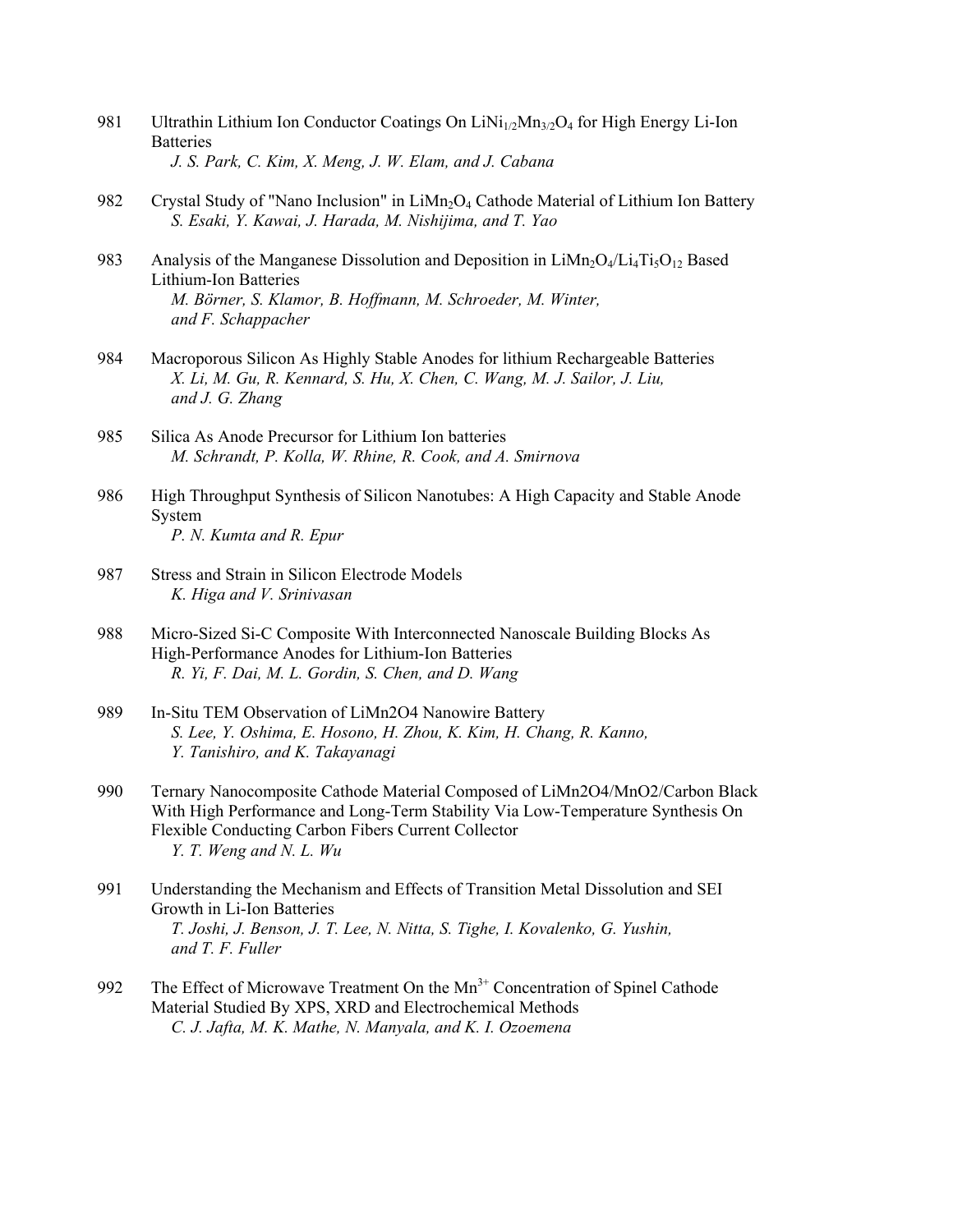- 993 Improving the Stability of  $\text{LiNi}_{0.5}\text{Mn}_1\text{-O}_4$  As a High-Power Cathode Material for Li-Ion Batteries By MgO Coating  *G. Alva, C. Kim, T. Yi, and J. Cabana*
- 994 Non-Olivine LiFePO<sub>4</sub> With Alluaudite Structure for Li Rechargeable Battery  *J. Kim, H. Kim, I. Park, Y. U. Park, J. K. Yoo, K. Y. Park, S. Lee, and K. Kang*
- 995 Understanding the Influence of Conductive Carbon Additives Surface Area On the Rate Performance of LiFePO<sub>4</sub> Cathodes for Lithium Ion Batteries  *X. Qi, B. Blizanac, J. Li, and M. Winter*
- 996 A New Low Cost Synthesis Method for LiFePO<sub>4</sub>  *J. Barker, R. J. Heap, and N. Roche*
- 997 Cycling Performance of LiCoPO<sub>4</sub> Cathodes: Reasons for Capacity Fading and Effect of the Electrolyte Composition  *D. Aurbach*
- 998 Effect of Ni(NO<sub>3</sub>)<sub>2</sub>•6H<sub>2</sub>O On Hydrothermal Synthesis of LiMnPO<sub>4</sub>  *Y. Namiki, S. Yoshida, D. Shibata, H. Munakata, and K. Kanamura*
- 999 Nano-Sized Vs. Micro-Sized Powders Agglomerated LiFePO<sub>4</sub> for Lithium Ion Batteries  *M. Pfanzelt, R. Forbert, G. Nuspl, and N. Schall*
- 1000 Effect of the Crystal Chemistry of  $LiNi<sub>1/2</sub>Mn<sub>3/2</sub>O<sub>4</sub>$  Spinels on its Electrochemical Properties  *C. Kim, M. Leskes, E. Castillo-Martínez, C. P. Grey, and J. Cabana*
- 1001 Self-Assembled SnO<sub>2</sub>/Graphene Composites With Alternating Oxide and Amine Layers for High Li-Storage and Excellent Stability  *R. Prabakar and M. Pyo*
- 1002 Electrochemically Synthesized Sn-O-C Composite With Nano Core/Shell Structure for Anode of Lithium Secondary Batteries  *M. Jeong, H. Nara, T. Yokoshima, T. Momma, and T. Osaka*
- 1003 Development of Newly-Designed Li-Ion Battery Using Glassy Sno-P2O5 Anode Without Pre-Doping Technique and Their Safety Evaluation  *A. Yamano, M. Morishita, H. Yamauchi, T. Nagakane, A. Sakamoto, M. Ohji, and T. Sakai*
- 1004 Sn Nanowire-Based Anode With Ti Adhesion Layer for Li-Ion Batteries  *Y. Song, M. Oh, T. G. Yun, C. S. Woo, J. H. Jeong, S. Hyun, and H. J. Lee*
- 1005 Conductive Polymer and Silicon Composite Secondary Particles for a High Area-Loading Negative Electrode  *S. Xun, B. Xiang, A. Minor, V. Battaglia, and G. Liu*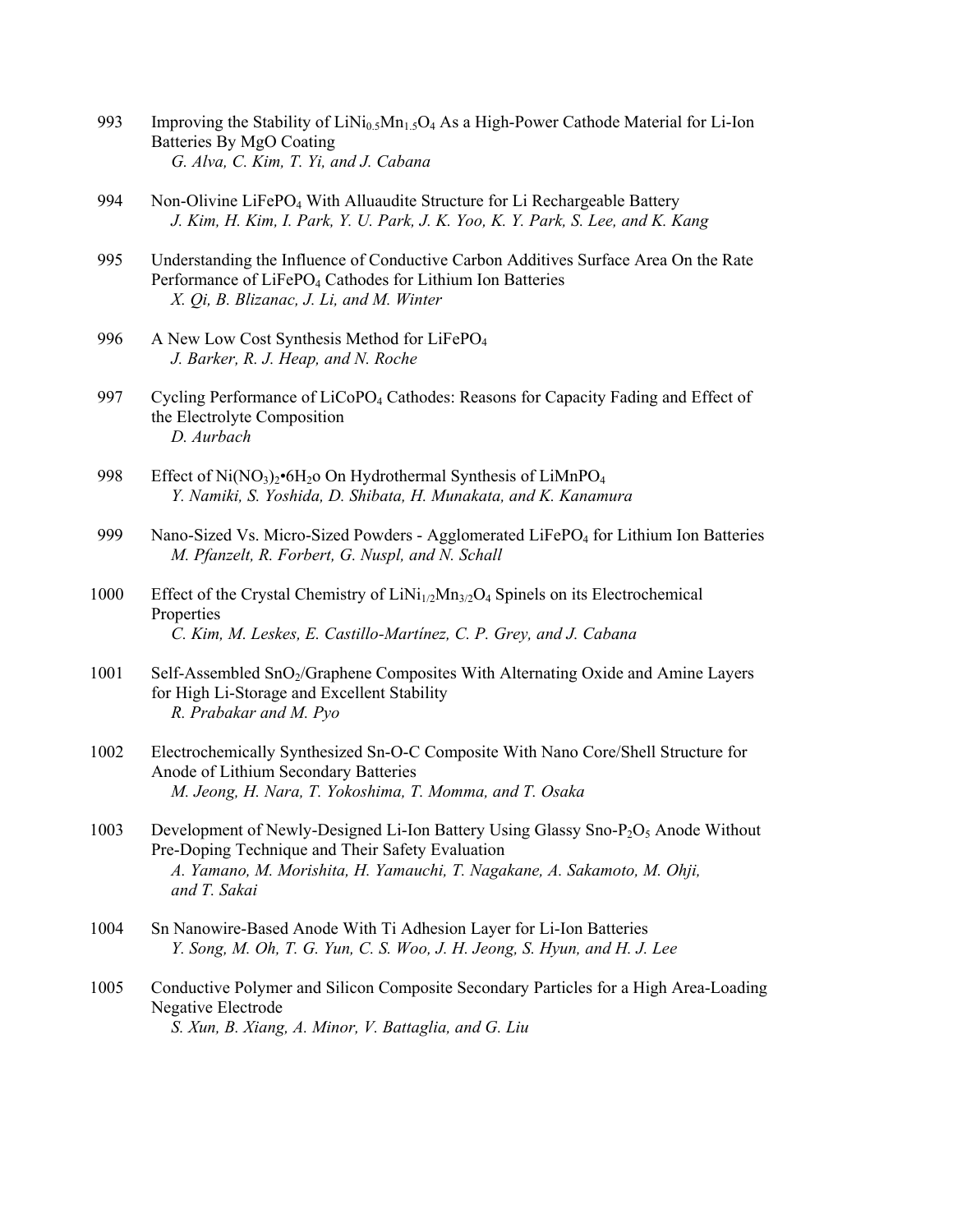- 1006 Si Content Effect On the Performance of the Thin Film Anodes for Rechargeable Lithium Ion Batteries  *D. B. Polat, L. Eryilmaz, and KeleÅ*
- 1007 Use of Tin Based Composite Nanorod Anodes for Rechargeable Lithium Applications  *KeleÅ, D. B. Polat, and N. Sezgin*
- 1008 Atomic Layer Deposition of  $V_2O_5$ -Carbon Nanotube Cathode With TiO<sub>2</sub> Protecting Layer for Lithium Ion Batteries  *M. Xie, X. SUN, J. Lian, and S. M. George*
- 1009 X-Ray Diffraction Measurements Below Ambient Temperature On Over-Stoichiometric  $LiCoO<sub>2</sub>$  *K. Mukai*
- 1010 Synthesis and Characterization of Ni-Rich Nano-Li(NiCoMn)O<sub>2</sub> Cathode Materials for Lithium Ion Batteries  *K. Manimaran, M. Abdul Wahab Johny, and R. Kiruthika*
- 1011 Mechanical Degradation of  $Lim_{1.95}Al_{0.05}O_4$  electrodes  *D. Chen, Z. Choi, D. Kramer, and R. Mönig*
- 1012 A New Approach to the Preparation of High Capacity Conversion Electrodes  *C. A. Bridges, Z. Bi, R. R. Unocic, G. M. Veith, and M. P. Paranthaman*
- 1013 Sb-Based Nanocomposite Alloy Anodes for Li-Ion Batteries  *E. Allcorn and A. Manthiram*
- 1014 A New Observation of Reaction Mechanism and Structure Analysis of Mesoporous SnO<sub>2</sub> By Using Synchrotron X-Ray Techniques  *H. Kim, Y. Kim, S. Muhammad, J. Yoo, G. O. Park, M. Balasubramanian, J. M. Kim, and W. S. Yoon*
- 1015 Enhanced Performance of Sn/Graphene Composite Anodes by Surface Treatment  *K. Hu, G. Zeb, P. Gaskell, Y. Kim, X. Xiao, M. Cerruti, and T. Szkopek*
- 1016 Electrospun Novel Nanostructured Sn-Based Perovskites  $(MSnO<sub>3</sub>)$  As Anodes for High-Performance Lithium Ion Batteries  *L. L. Li, Y. L. Cheah, and M. Srinivasan*
- 1017 Sonochemical Deposition of Lithium Alloying Nanoparticles On the Surface of Spherical Carbon Anodes for Li-Ion Batteries  *V. G. Pol, S. R. Gowda, J. G. Wen, D. J. Miller, and M. M. Thackeray*
- 1018 FeSn<sub>5</sub> and CoSn<sub>5</sub> New Phases and Their Applications As High-Performance Anodes for Li-Ion Batteries  *W. Han, X. L. Wang, and F. X. Xin*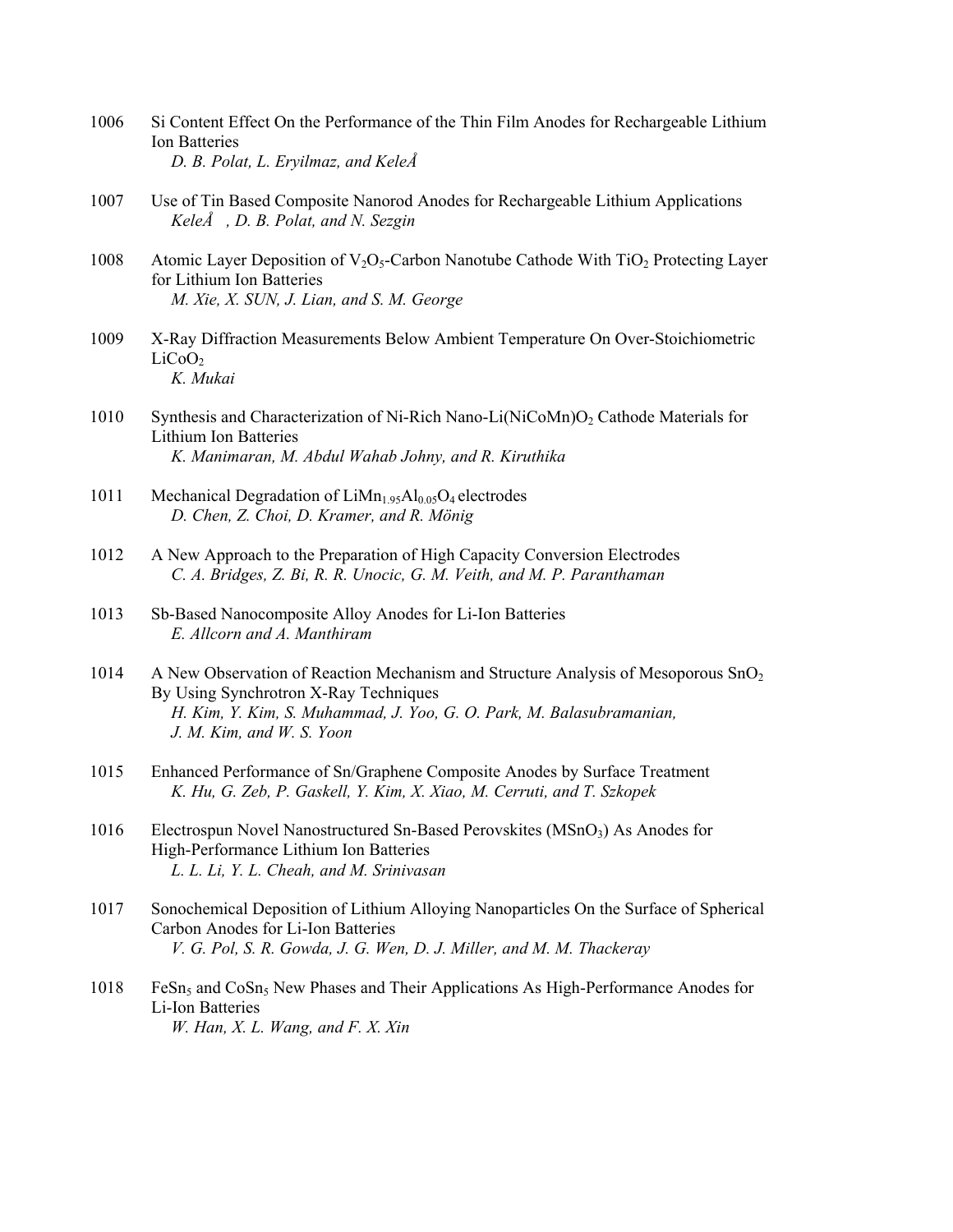- 1019 Cu<sub>6</sub>Sn<sub>5</sub>-SnO<sub>2</sub>/Carbon Nanocomposite As High Performance Anode for Lithium Ion **Batteries**  *R. Hu, M. Zhu, H. Liu, and W. Sun*
- 1020 Enhanced the Electrochemical Performance of Nano-Sn Film Anodes By Simply Surface Coating of Metallic Layers  *R. Hu, H. Liu, and M. Zhu*
- 1021 SnO2/Reduced Graphene Oxide Composites Prepared By Ball-Milling Method for Lithium Ion Battery  *S. Li, S. Zhang, and J. Han*
- 1022 Graphene/Fe<sub>2</sub>O<sub>3</sub>/SnO<sub>2</sub>/ Ternary Nanocomposite As A High-Performance Anode for Lithium Ion Batteries  *G. Wu, G. Xia, Q. Li, and N. Mack*
- 1023 Deposition Of Graphite/SnO<sub>2</sub> Composite ANODE Thin FILMS For Li ION Batteries  *M. Jahn and K. L. Choy*
- 1024 Measuring the Lithium Ion Diffusion Coefficient in Tin Thin Films: Comparisons Between Using Impedance Spectroscopy and Galvanostatic Intermittent Titration Technique  *E. C. W. Fok, A. R. Usgaocar, A. Mahmoudzadeh, and J. D. W. Madden*
- 1025 Synthesis and Electrode Properties of Thick (104)-Oriented LiCoO<sub>2</sub> Epitaxial Films  *K. Nishio, N. Ohta, T. Ohnishi, and K. Takada*
- 1026 Active Cathode Copper Coated Powder for Improving Lithium Ion Battery Performances  *M. Spreafico, P. Cojocaru, F. Triulzi, M. Apostolo, and L. Magagnin*
- 1027 Enhanced Electrochemical Performance of Cd-Modified Li2FeSiO4/C Cathode Material for Lithium-Ion Batteries  *S. Duan, L. L. Zhang, G. Liang, X. L. Yang, S. B. Ni, M. Li, and G. Peng*
- 1028 Atomic Layer Deposited Cu2s As a Superior Electrode Material With High Capacity and Excellent Cycleability for Lithium-Ion Batteries  *X. Meng, S. Riha, T. Fister, L. Trahey, A. Martinson, P. Fenter, and J. W. Elam*
- 1029 Characterization of Lithium Ion Cathodes Interfaces With Different Liquid Ions By DC and AC Techniques  *R. Hernandez-Maya*
- 1030 Enhancing the Cathode Functionality of Glycol Synthesized LiFeSO4F by Controlling the Surface Chemistry  *A. Sobkowiak, M. Roberts, R. Younesi, T. Ericsson, L. Häggström, C. W. Tai, A. Andersson, K. Edström, T. Gustafsson, and F. Björefors*
- 1031 (2013 ECS Battery Division Student Research Award Lecture) Synthesis, Structure and Properties of LiMSO4F Phases (M = 3d Metal) as Positive Electrode Materials for Li-ion **Batteries**  *M. Ati*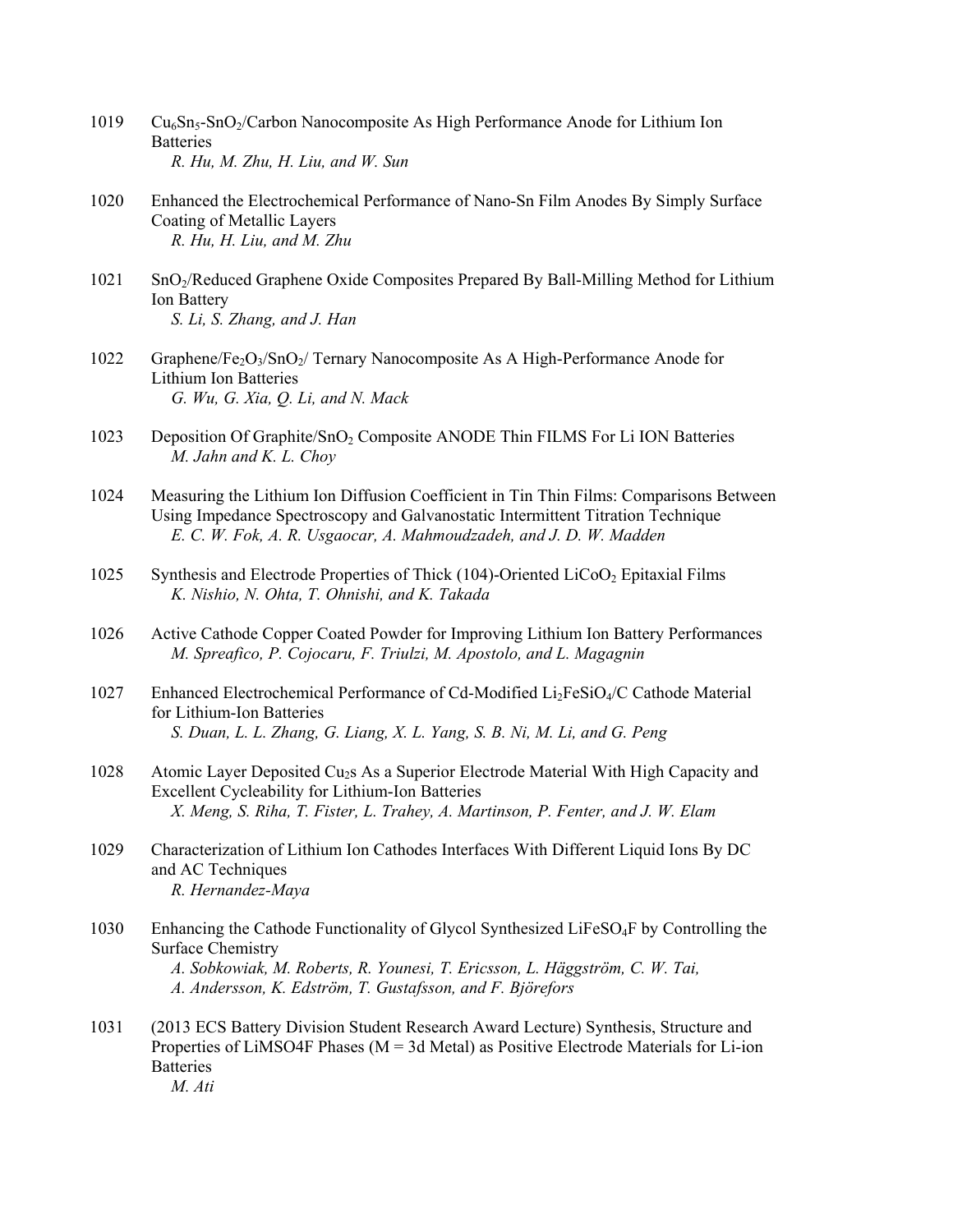- 1032 The Use of Fluorinated Electrolytes in Lithium-Ion Batteries for Improved Safety in Human-Rated Aerospace and Terrestrial Applications  *F. C. Krause, M. C. Smart, and G. K. S. Prakash*
- 1033 Novel Lithium Titanate for High-Power Applications  *H. Jin, S. J. Xue, F. P. Wang, and G. Pan*
- 1034 Imidazolium-Based Polymer Ionic Liquids With Poly(ethylene glycol) Side Chains As Polyelectrolyte:Synthesis and Characterization  *Z. Jia*
- 1035 Sodium Iron Hexacyanoferrate and Potassium Iron Hexacyanoferrate Nanoparticles for Lithium Ion Battery Cathodes  *A. Jin, S. H. Yu, and Y. E. Sung*
- 1036 Mesoporous Iron Oxide Nanoparticle Clusters for High Performance Lithium Ion Battery Anodes  *S. H. Yu, S. H. Lee, A. Jin, T. Hyeon, and Y. E. Sung*
- 1037 High Energy MgO Doping Composite  $0.5Li_2MnO_3 \cdot 0.5LiNi_{0.5}Mn_{0.5}O_2$  cathode Material for Lithium-Ion Battery  *R. Nazario, A. Kumar, and M. Tomar*
- 1038 Synthesis and Electrochemical Behavior of Li-Rich Based Cathode Materials for Lithium Ion Battery  *S. W. Yang, M. Y. Kim, and H. S. Kim*
- 1039 Characterization of the C-Zn System for Use in Lithium-Ion Batteries As Alloy Anode Materials  *M. I. Purcell, T. Hatchard, M. Obrovac, and R. Sanderson*
- 1040 Study On Life Acceleration Test for 20 Ah Li-Ion Pouch Type Batteries Based On NMC(+)/Lto(-) Electrode  *N. Kim, M. Seo, D. Sung, S. Kim, J. Kim, J. H. Lee, K. J. Hwang, C. G. Kang, D. Yun, and J. Kim*
- 1041 Improved Electrochemical Behavior of Tungsten Coated Silicon Monoxide-Carbon Composite Anode in Lithium Ion Battery  *W. Yoon and J. Yom*
- 1042 Synthesis and Characterization of Spinel-Layered Mixed Cathode Materials for Li-Ion Batteries From Ni-Mn Precursor in CSTR Reactor At Different Feeding Times  *J. Choi, K. Nahm, Y. Hwang, I. Choi, and H. Jang*
- 1043 Large Cell Design of Organic Lithium Ion Batteries With Mesopourous Carbon Cathodes  *S. H. Ha, J. S. Yeo, H. G. Yoon, E. J. Yoo, D. I. Cheong, S. B. Cho, and C. B. Park*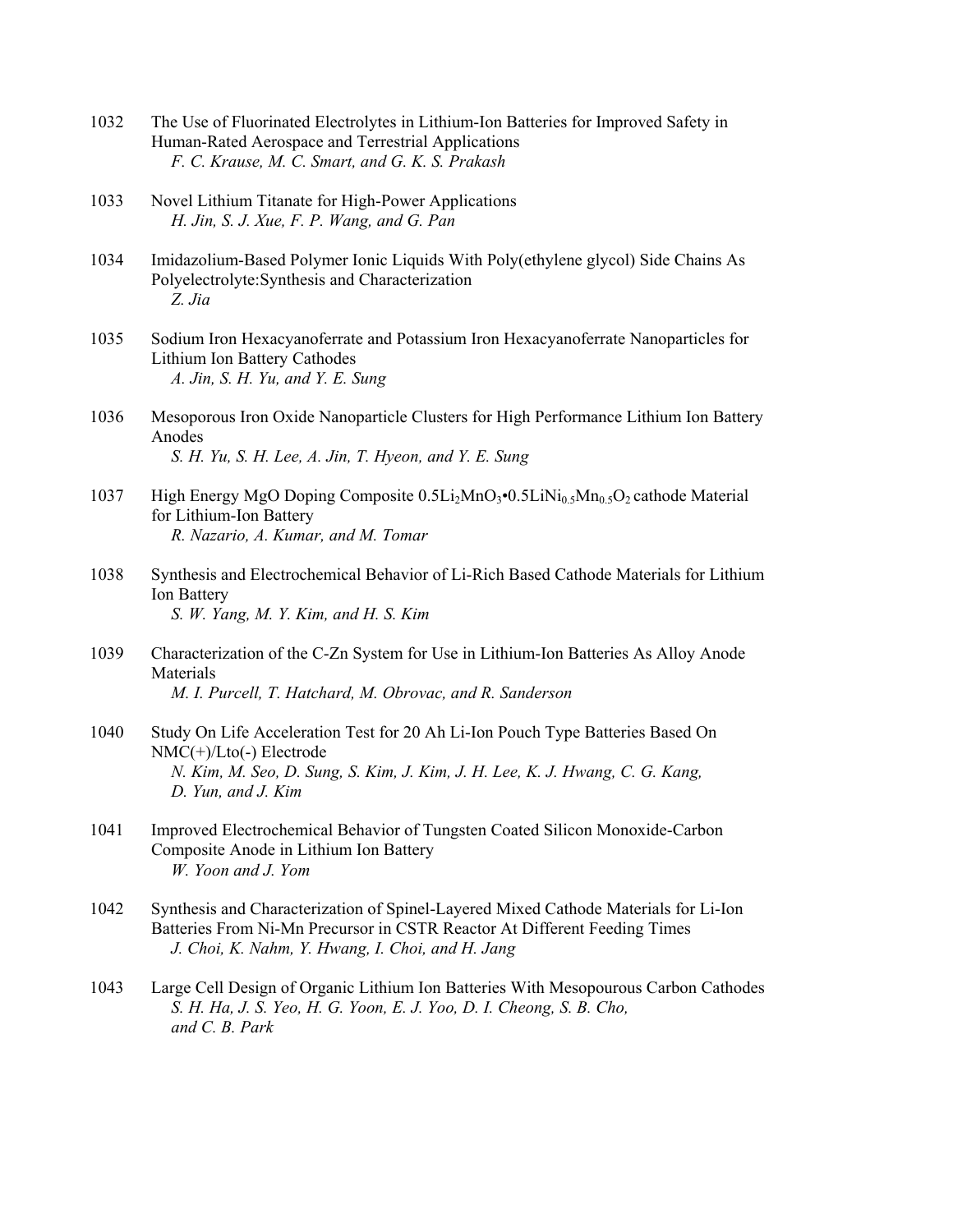- 1044 Core-Shell Structured Carbon Coated LiFePO4-Rgo Hybrids for High Power Lithium Ion Battery Cathodes  *S. H. Ha, J. Nham, and Y. J. Lee*
- 1045 Nano-Structured Carbon Materials As An Additive Conductor in Organic Lithium Ion **Battery**  *D. I. Cheong, S. H. Ha, H. G. Yoon, J. S. Yeo, E. J. Yoo, S. B. Cho, and K. Kang*
- 1046 Electrodeposition of a Tin/Tin(IV) Oxide Composite On Gold  *S. Böhme*
- 1047 Bicontinuous Carbon Electrode Structures Fabricated From High Internal Phase Emulsion Polymer (polyHIPE<sup>®</sup>) Templates and Their Use for 3D Microbattery Applications  *H. D. Asfaw, M. Roberts, L. Nyholm, and K. Edström*
- 1048 Si/C Nanocomposites Internally-Wired With Graphene for High Capacity Li-Ion Battery Anode  *J. K. Lee and C. Chae*
- 1049 Fabrication of Ncm  $(LiNi<sub>x</sub>Co<sub>y</sub>Mn<sub>z</sub>O<sub>2</sub>)$ Cathode Materials Prepared By Degradation Oxalate Anion  *S. T. Lim, J. S. Sim, and S. H. Kim*
- 1050 Structural Changes and Thermal Stability of Ni Based Cathode Material for Li-Ion Batteries Studied By *in-Situ* XRD  *T. Kim, H. Kim, J. Yoon, Y. Kim, D. Kim, D. Jang, W. S. Yoon, J. S. Yu, and T. Yim*
- 1051 A Comparative Study of the Thermal Properties and Electrochemical Characteristics of  $LiNi<sub>0.80</sub>CoAl<sub>0.15</sub>Al<sub>0.05</sub>O<sub>2</sub>$  and  $LiNi<sub>0.85</sub>CoAl<sub>0.10</sub>Al<sub>0.05</sub>O<sub>2</sub> electrode in Lithium Ion$  Secondary Batteries  *J. T. Son, T. J. Park, K. W. Yoo, and C. Kim*
- 1052 A High-Rate, Nanofiber  $Li_1_2Ni_0_{17}Co_0_{17}Mn_0_{5}O_2/C$ arbon Cathode for Lithium-Ion Battery Applications  *J. W. Min, C. J. Yim, and W. B. Im*
- 1053 Preparation and Characterization of Flower-Like  $Li_{1,2}Ni_{0,17}Co_{0,17}Mn_{0.5}O_2$  Microstructures As Cathode Materials By Electrospining  *J. W. Min, C. J. Yim, and W. B. Im*
- 1054 GeO2/C Composite Fabricated By Sol-Gel Method As An Anode Material for Lithium Ion **Batteries**  *D. T. Ngo, M. G. Chourashiya, S. W. Kim, C. N. Park, and C. J. Park*
- 1055 Irreversible Behaviors of Silicon Monoxide With Controlling the Amount of Inserting Li Ion At Various Current Densities  *W. Yoon and J. K. Lee*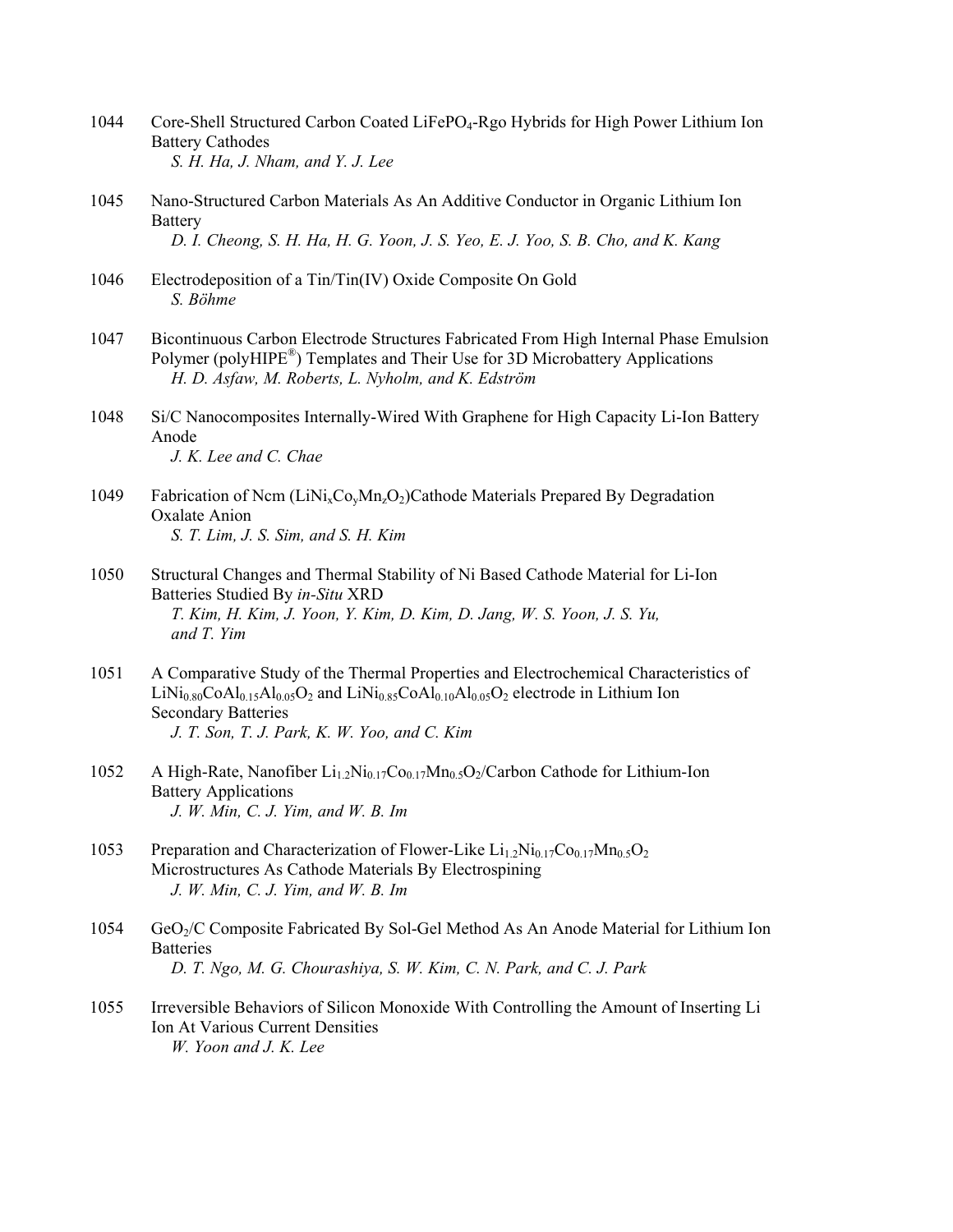- 1056 Studies of Si-Fe-C Electrode Materials Prepared By Combinatorial Sputter Deposition  *M. Al-Maghrabi, J. Dahn, and R. Dunlap*
- 1057 Surface Degradation of Mixed LiMn<sub>2</sub>O<sub>4</sub>/LiNiO<sub>2</sub> Cathode Particles and Capacity Fade in Li-Ion Batteries During Accelerated Calendar Life Test  *H. Hongo and S. Fujieda*
- 1058 Fabrication of Li Powder Coated Separator to Reduce Irreversible Loss of Various Anodes for Lithium Ion Battery  *W. Yoon and S. Hwang*
- 1059 N-Doped Carbon-Coated TiO2 Nanofibers As Anode Materials for Lithium-Ion Batteries  *S. Yoon, M. H. Ryu, K. N. Jung, and K. H. Shin*
- 1060 Development of a Simplified Analysis Method for Deterioration Diagnosis of Lithium-Ion **Batteries**  *N. Yoshimoto, T. Maekawa, T. Doi, T. Chuzawa, N. Nagaoka, and M. Inaba*
- 1061 High Performance Lithium-Ion Polymer Cells Assembled Using In-Situ Chemical Cross-Linking Without a Free Radical Initiator  *Y. W. Lee, J. H. Yoo, and D. W. Kim*
- 1062 Effect of Temperature On Negative Electrode Performance of Si Leaf Powder<sup>®</sup>  *T. Okubo, M. Saito, T. Doi, C. Yodoya, A. Kamei, M. Hirota, T. Takenaka, and M. Inaba*
- 1063 Enhanced Long-Term Cycle Life of Cathode Material for Lithium Ion Battery By AlF3 Coating  *S. H. Lee, C. S. Yoon, and Y. K. Sun*
- 1064 Simulation On Li-Ion Cells By Dualfoil Model Under Constant-Resistance Load **Operations**  *J. Mao, W. Tiedemann, and J. Newman*
- 1065 Roles of Individual Transition Metal Elements On a Redox Reaction of  $LiNi<sub>1/3</sub>Mn<sub>1/3</sub>Co<sub>1/3</sub>O<sub>2</sub>$  As Revealed By Resonant Photoelectron Spectroscopy  *M. Matsumoto, K. Kubobuchi, M. Mogi, C. Sato, Y. Takahashi, T. Asada, and H. Imai*
- 1066 Investigation of Determination Factor of Reaction Distribution in LiFePO<sub>4</sub> Composite Electrodes  *Y. Orikasa, Y. Gogyo, H. Yamashige, M. Katayama, K. Chen, T. Mori, K. Yamamoto, T. Masese, T. Minato, Y. Inada, T. Ohta, Z. Siroma, S. Kato, H. Kinoshita, H. Arai, Z. Ogumi, and Y. Uchimoto*
- 1067 Analysis of Integrated Electrode Stacks for Lithium Ion Batteries  *M. Lazar, B. L. Lucht, B. Sloan, and S. Carlson*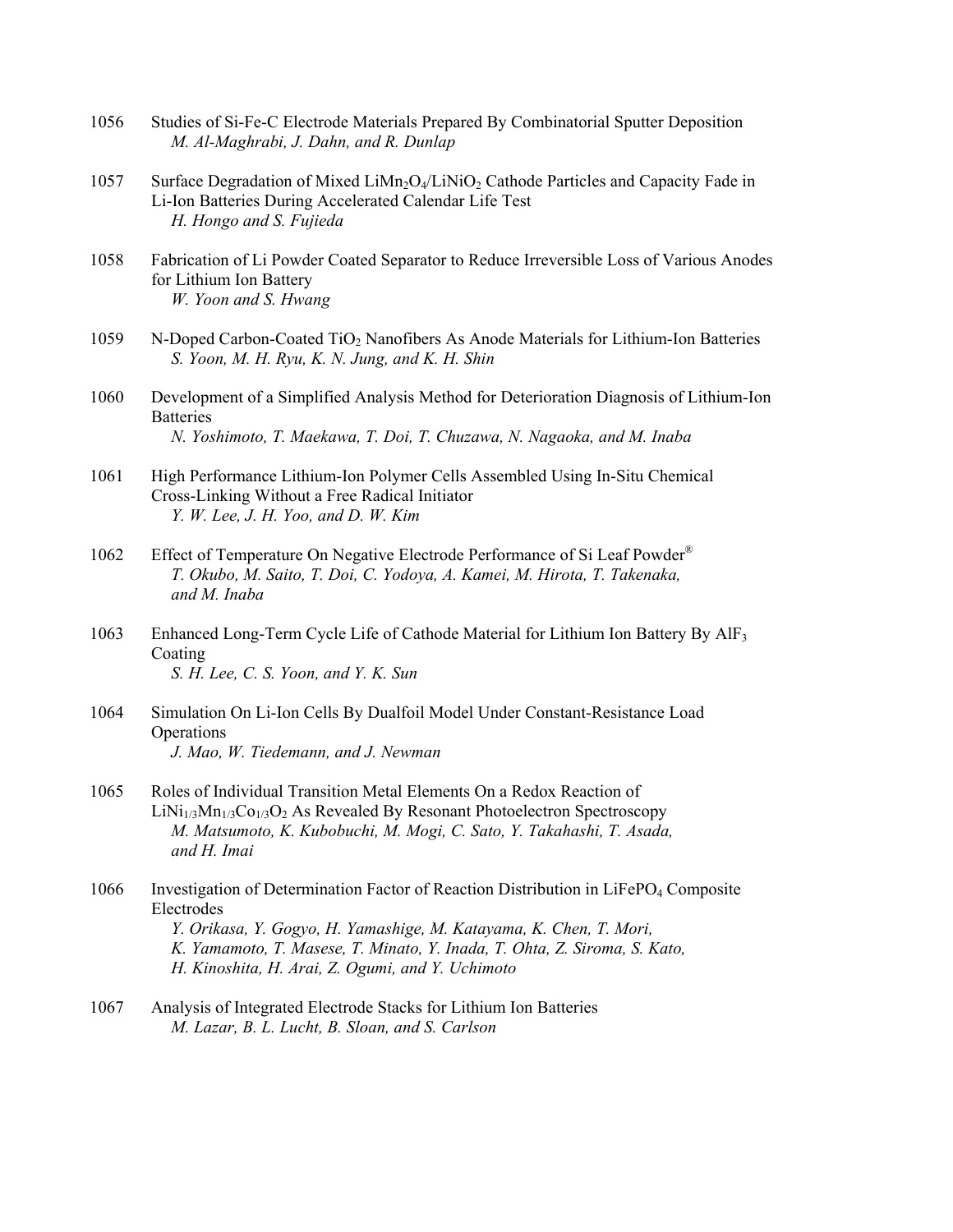- 1068 Development of Electronically Conductive Polymer Binders for Anode Materials in Lithium Ion Batteries  *S. J. Park and G. Liu*
- 1069 Stability of  $\text{LiNi}_{0.5}\text{Mn}_{1.5}\text{O}_4$  in 1.2M 3:7 EC/EMC Electrolyte Solution  *B. Knight, H. Duncan, G. Chen, and B. L. Lucht*
- 1070 Poly-Siloxane-Graft-Alkylene Oxide As Solid Polymer Electrolytes for Lithium Battery  *Y. H. Li, M. Y. Lu, and C. R. Yang*
- 1071 Investigation to a High Performanceelectrolyte Additive On Solid Electrolyteinterface Formation in Lithium Ion Batteries  *C. S. Cheng and F. M. Wang*
- 1072 Carbon-Coated Magnéli Phases  $Ti<sub>4</sub>O<sub>7</sub>$  As Anodes in Lithium-Ion Batteries  *H. Tian, H. Ying, and W. Han*
- 1073 Composite Li-Ion Anodes Made With Recycled Silicon  *W. Xu, J. Fussell, and J. Komidor*
- 1074 Facile Spray Drying Route for the bath Lily-Like Graphene Sheet-Wrapped Nano-Si composite for Lithium Ion Battery Anode  *Y. S. He, P. Gao, X. Yang, X. Z. Liao, J. Yang, and Z. F. Ma*
- 1075 Floating Charge Voltage Dependency On Lithium-Ion Battery Lifetime  *T. Tsujikawa, K. Yabuta, and M. Arakawa*
- 1076 Effects of Preparing Process On the Properties of *O*-LiMnO2 Via Pechini's Method  *T. S. Chou, W. K. Pang, and S. H. Wu*
- 1077 Ac Impedance Spectroscopic Analysis of  $Lim_2O_4$  Positive-Electrodes for Deterioration Diagnosis of Lithium-Ion Batteries  *T. Maekawa, N. Yoshimoto, T. Doi, T. Chuzawa, N. Nagaoka, and M. Inaba*
- 1078 Iron Oxide Nanostructures As High Performance Anode Materials for Lithium Ion **Batteries**  *Z. G. Lu*
- 1079 Investigation of Local Changes in Crystal and Electronic Structures of Charged  $Li_xNi_{0.8}Co_{0.15}Al_{0.05}O_2$  Cathode Materials for Li-Ion Batteries By TEM-Eels  *S. Hwang, W. Chang, and E. A. Stach*
- 1080 Electrochemical Behaviors of  $SiO<sub>x</sub>$  Nanoparticles as an Anode Material for Lithium-Ion Battery  *E. Park, M. S. Park, Y. J. Kim, and H. Kim*
- 1081 Study of the Electrodeposition Process of Lithium Metal On Silicon Negative Electrodes  *F. Mizukoshi, M. Matsui, M. Kawakubo, and N. Imanishi*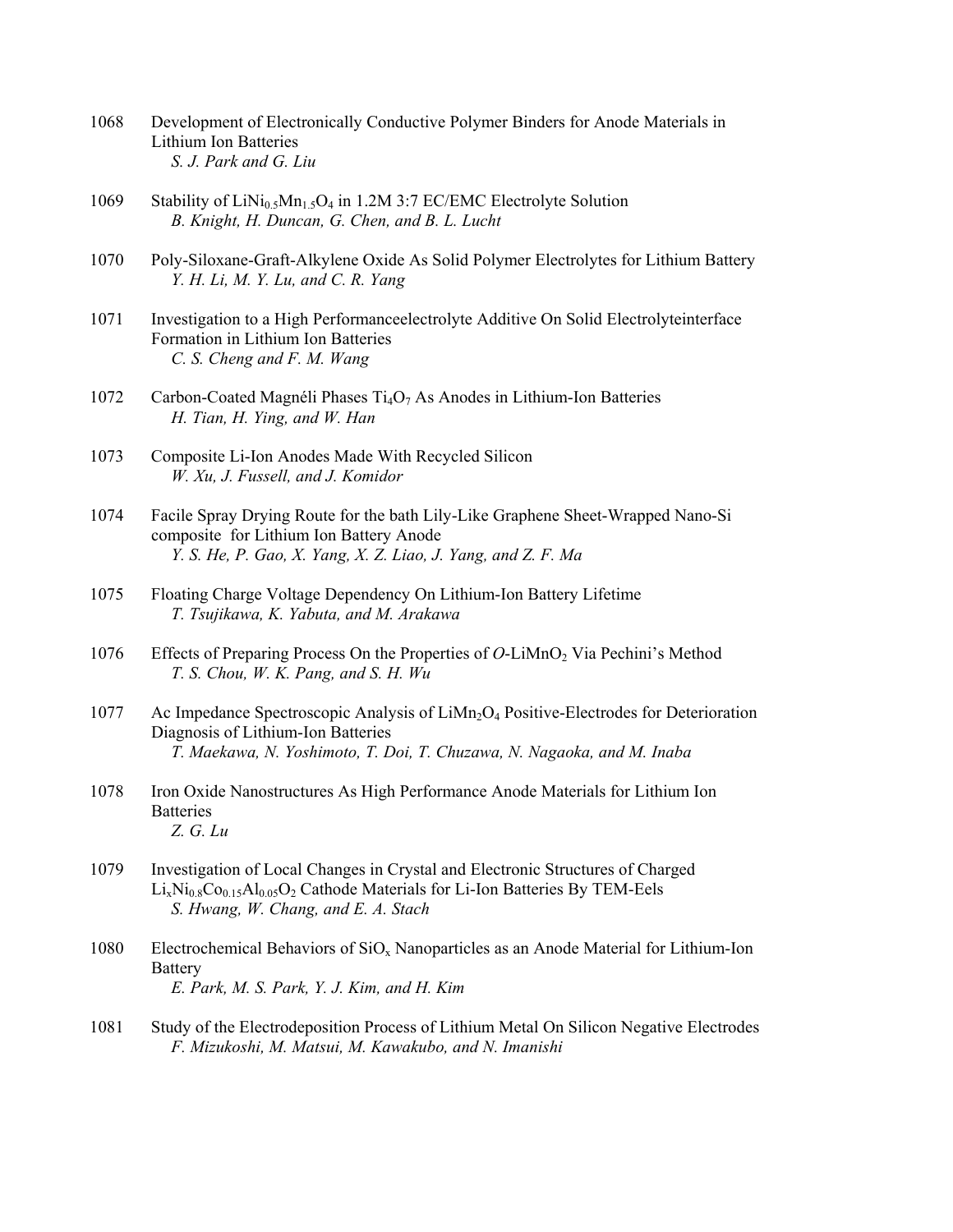- 1082 Impedance Analysis and Characterization of Electrodes On Degraded Laminated Li-Ion Battery With Micro Reference Electrode  *N. Takei, H. Nara, D. Mukoyama, T. Yokoshima, T. Momma, and T. Osaka*
- 1083 Effects On Wet-Coated  $0.5Li_2MnO_3·0.5LiNi<sub>1/3</sub>Co<sub>1/3</sub>Mn<sub>1/3</sub>O<sub>2</sub>$  Cathode Material for Li-Ion Batteries  *J. Li*
- 1084 Optimizing the Performance of Organic Li-Battery Electrode Materials: the Example of Dilithium Trans-Trans Benzenediacrylate  *S. Renault, A. Mihali, D. Brandell, and K. Edström*
- 1085 Synthesis and Electrochemical Properties of Sn-Fe-P Anode for Lithium Ion Batteries  *G. Park*
- 1086 Activation Mechanism of  $Li<sub>2</sub>MnO<sub>3</sub>$  Cathode for Lithium Ion Battery  *S. H. Wu, J. L. Chen, and W. K. Pang*
- 1087 Preparation of Carbon-Coated Ramsdellite  $Li<sub>2</sub>Ti<sub>3</sub>O<sub>7</sub>$  and Their Charge/Dishcage Properties for Lithium-Ion Batteries  *T. Doi, R. Kanazawa, M. Saito, and M. Inaba*
- 1088 Overcoming the Current Limitations of Li-Ion Batteries Using Alternative Synthesis Routes for Conversion Electrode Materials  *M. Muñoz Márquez, B. Acebedo, C. Bernuy-López, P. Bline, E. Castillo- Martínez, M. Galcerán, E. C. Gonzalo, E. Lefebvre, and M. Casas-Cabanas*
- 1089 Investigation of Novel Nanostructured Tungsten Oxides As High Volumetric and Safe Anode Materials in Lithium Ion Batteries  *S. Yoon, S. G. Pyo, H. Son, and J. Min*
- 1090 Effect of Electrode Area and Capacity Ratios On Electrochemical Properties of Lithium-Ion Battery Unit Cells  *B. Son, J. Choi, S. H. Kim, and Y. M. Lee*
- 1091 A New Polymer Binder for Ceramic Coated Separator in Lithium Ion Batteries  *B. Son, J. Kim, J. M. Ko, and Y. M. Lee*
- 1092 Fast Lithium Ion Conducting Ceramics for All-Solid-State Lithium-Ion Battery  *K. Hamamoto, T. Yamaguchi, H. Sumi, T. Suzuki, and Y. Fujishiro*
- 1093 Thin Ceramic Layer-Coated Separators for Lithium-Ion Batteries By RF Sputtering  *T. Lee, D. J. Lee, Y. Lee, and Y. M. Lee*
- 1094 Electrospun TiO2 Nanofiber Electrode With Optimized Diameters for Lithium Ion Battery  *Y. Cui, K. Sun, Q. Sun, X. Liu, and Z. W. Fu*
- 1095 In-Situ Lithium Ion Concentration Profiles Via Confocal Raman Microscopy  *J. D. Forster, J. J. Urban, and S. J. Harris*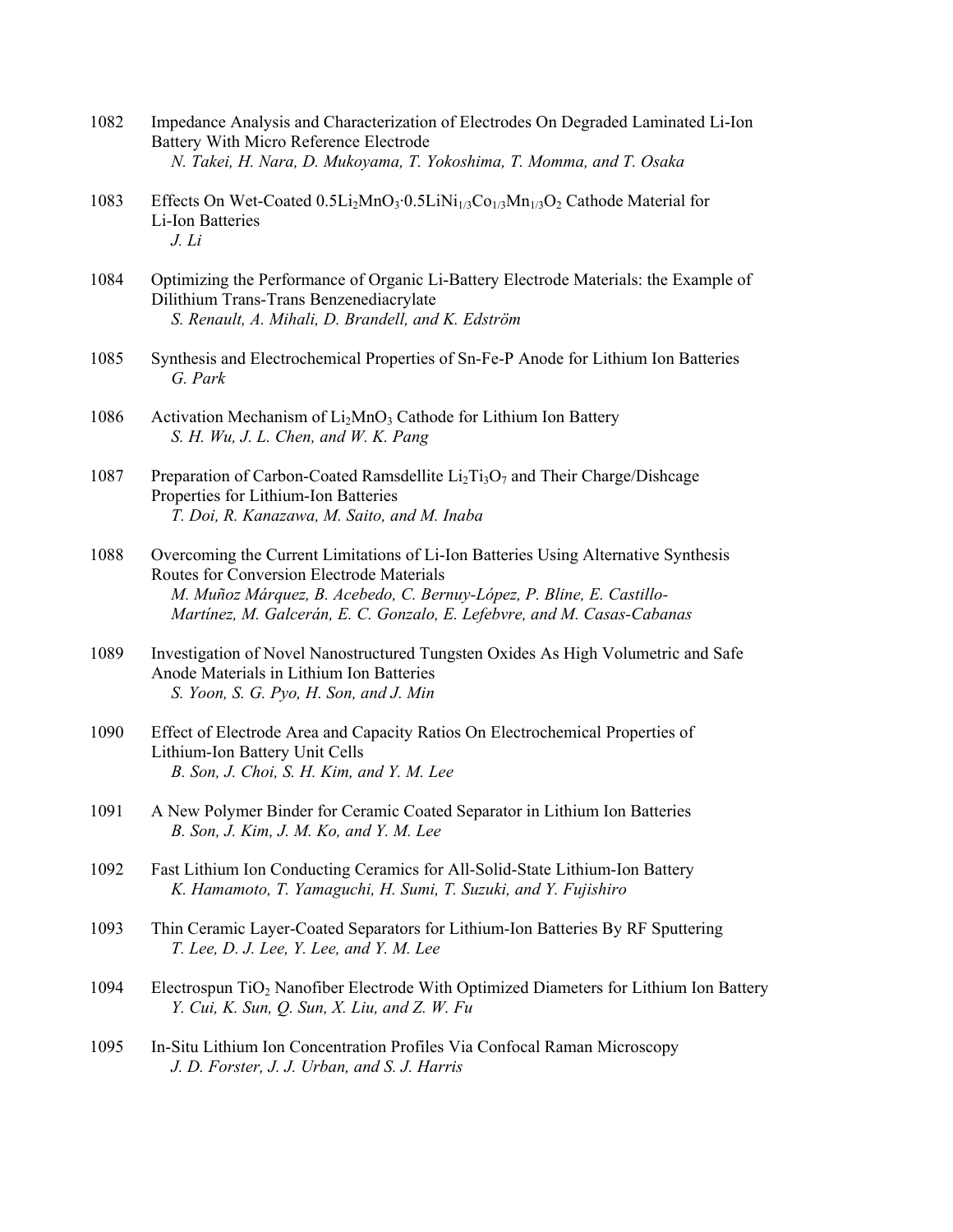- 1096 Silicon Electrode Based On Steel Use Stainless Microfiber Current Collector for Lithium-Ion Batteries  *S. Song*
- 1097 Lithium Dendrite Growth Through Polymer Electrolytes  *N. P. Balsara and K. J. Harry*
- 1098 Characterization and Average, Local and Erectronic Structures By Charge-Discharge Cycle in  $0.6Li_2MnO_3-0.4Li(Co_{1/3}Ni_{1/3}Mn_{1/3})O_2$  Solid Solution of a Cathode Active Material for Li Ion Battery  *Y. Idemoto, N. Ishida, and R. Kawai*
- 1099 Extending Porous Electrode Models for Lithium-Ion Battery Electrodes to Particle Size **Distributions**  *M. Ender, A. Weber, and E. Ivers-Tiffée*
- 1100 A Series of Substituted Propylene Carbonate (PC) An Investigation of Graphite Exfoliation  *H. Zhao, S. J. Park, V. Battaglia, and G. Liu*
- 1101 Improving Distribution of Silicon Nano-Particle and Electrochemical Performance of Si/C Composite for Lib Anodes  *H. Seo, K. Kim, and C. W. Yi*
- 1102 Degradation Factor Analysis for the Storage Aging Test of  $LiNi<sub>1/3</sub>Mn<sub>1/3</sub>Co<sub>1/3</sub>O<sub>2</sub>/Graphite Cells$  *D. Imamura, M. Myojin, and K. Shimada*
- 1103 Effect of Electrode Surface Modification By in-Situ Polymerization On the Electrochemical Performance of Lithium-Ion Batteries  *Y. Lee, S. Yeon, J. Choi, M. H. Ryou, and Y. M. Lee*
- 1104 Heat-Resistive Co-Polyimide Cathode Binder for Lithium-Ion Battery  *J. Choi, B. Son, H. Lee, K. Y. Cho, M. H. Ryou, and Y. M. Lee*
- 1105 Copper Sulfur Nanowires Coated Silicon As An Anode Material for High Performance Lithium Ion Batteries  *C. Feng, Z. Sun, M. Wu, X. Song, Z. Wang, K. Sun, F. Wu, and G. Liu*
- 1106 Impact of Electrolyte Additives On the Performance of High Voltage Spinel Cathode Materials for Lithium Ion Batteries  *J. Li, J. Hoffmann, and M. Payne*
- 1107 Advanced Electrolytes for Silicon Oxide Negative Electrodes  *J. Li, S. Stephenson, and M. Payne*
- 1108 A Process Model for Electrochemical Impedance Spectroscopy of LiCoO<sub>2</sub> Batteries  *S. Erol and M. E. Orazem*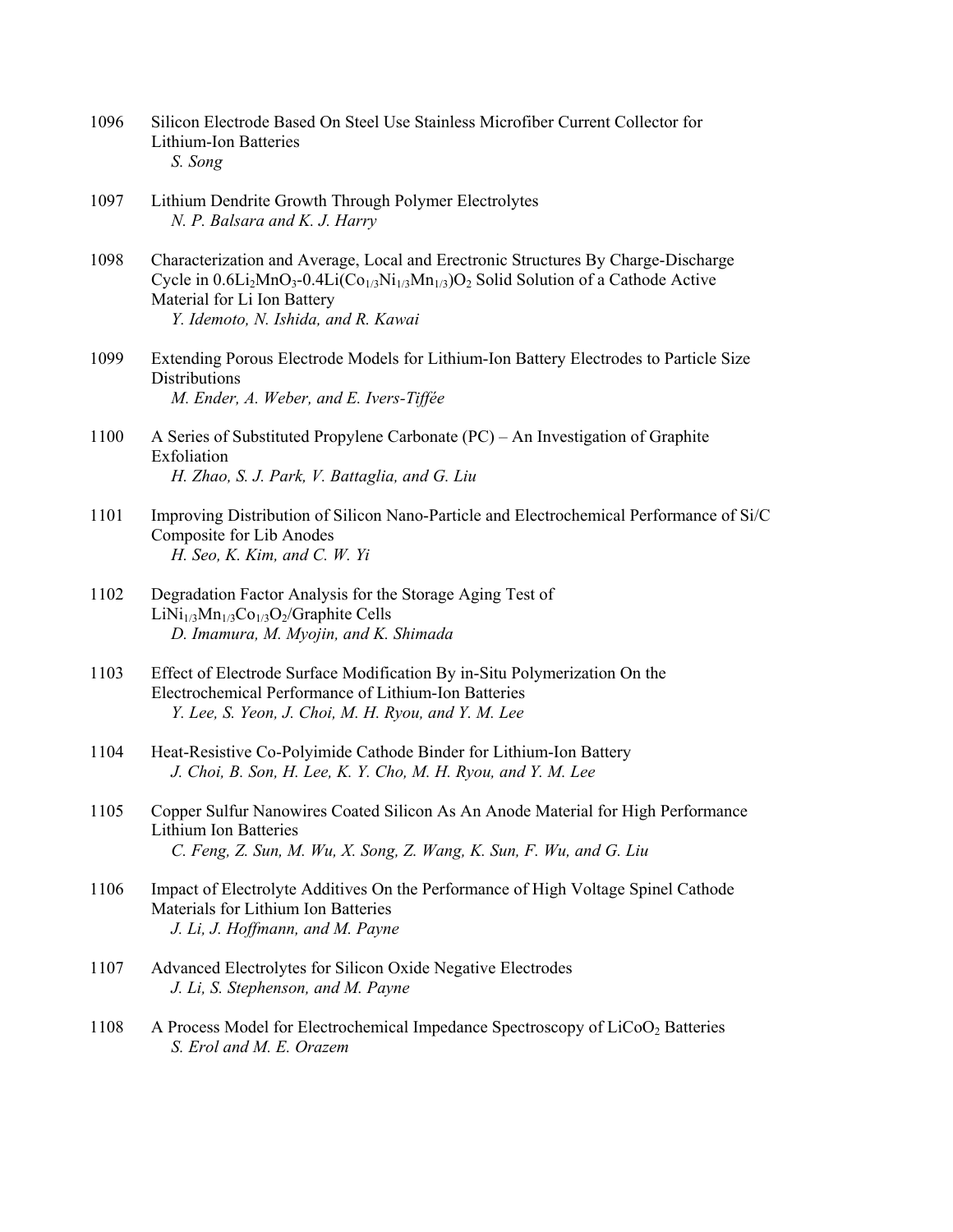- 1109 Investigation of New Guanidinium-Based Ionic Liquids As Possible Electrolytes in Lithium-Ion Batteries  *S. Hess, M. Wachtler, M. Wohlfahrt-Mehrens, M. Arkhipova, and G. Maas*
- 1110 Advanced Amorphous Thin Film Electrolytes for the Solid State Batteries  *I. Seo*
- 1111 In Situ SEM Observation of Solid-State Lithium Polymer Batteries  *M. Kawakubo, T. Ichikawa, M. Matsui, and N. Imanishi*
- 1112 Synthesis of LiMn<sub>2</sub>O<sub>4</sub> Cathode Material for Lithium Ion Batteries By Solid State Process  *Y. Kim and J. Park*
- 1113 Binder-Free Silicon-Based Composite Anodes in Ionic Liquid Electrolytes for Li-Ion Battery  *H. Usui, M. Shimizu, M. Narita, and H. Sakaguchi*
- 1114 A Study On Electrochemical Reaction Mechanism of  $RuO<sub>2</sub>$  using Synchrotron Based X-Ray Techniques  *Y. Kim, H. Kim, K. Palanisamy, W. Oh, W. Lee, and W. S. Yoon*
- 1115 Controlling Morphology and Enhancing Electrochemical Performance of Cobalt Oxide By Addition of Graphite  *L. Fei and H. Luo*
- 1116 Can LiFePO<sub>4</sub> be Aliovalently Doped?  *J. Bhattacharya and C. Wolverton*
- 1117 Multiscale Modeling of Magnetic Susceptibility of a LiFePO<sub>4</sub> Battery  *T. Kadyk and M. Eikerling*
- 1118 A Facile Microwave-Assisted Route to  $Co(OH)_2$  and  $Co_3O_4$  Nanosheet for Li-Ion Battery  *G. Chen and H. Luo*
- 1119 (2013 ECS Fellow Inductee) Active, Inactive and Passive Electrode Materials in Lithium Ion Batteries  *M. Winter*
- 1120 Preparation and Electrochemical Performances of TiO2-Graphene Composite As Anode Material for High-Power Lithium Ion Batteries  *Q. Dong Sr., L. Qin Jr., and M. Zheng Jr.*
- 1121 Electrospun Polymer/Particle Composite Nanofiber Anodes for Li-Ion Batteries  *E. C. Self, R. Wycisk, and P. N. Pintauro*
- 1122 Nanostructure-Surface Modified Cu Thin Film for Lithium-Ion Negative Electrode Application  *G. Liu and Z. Zheng*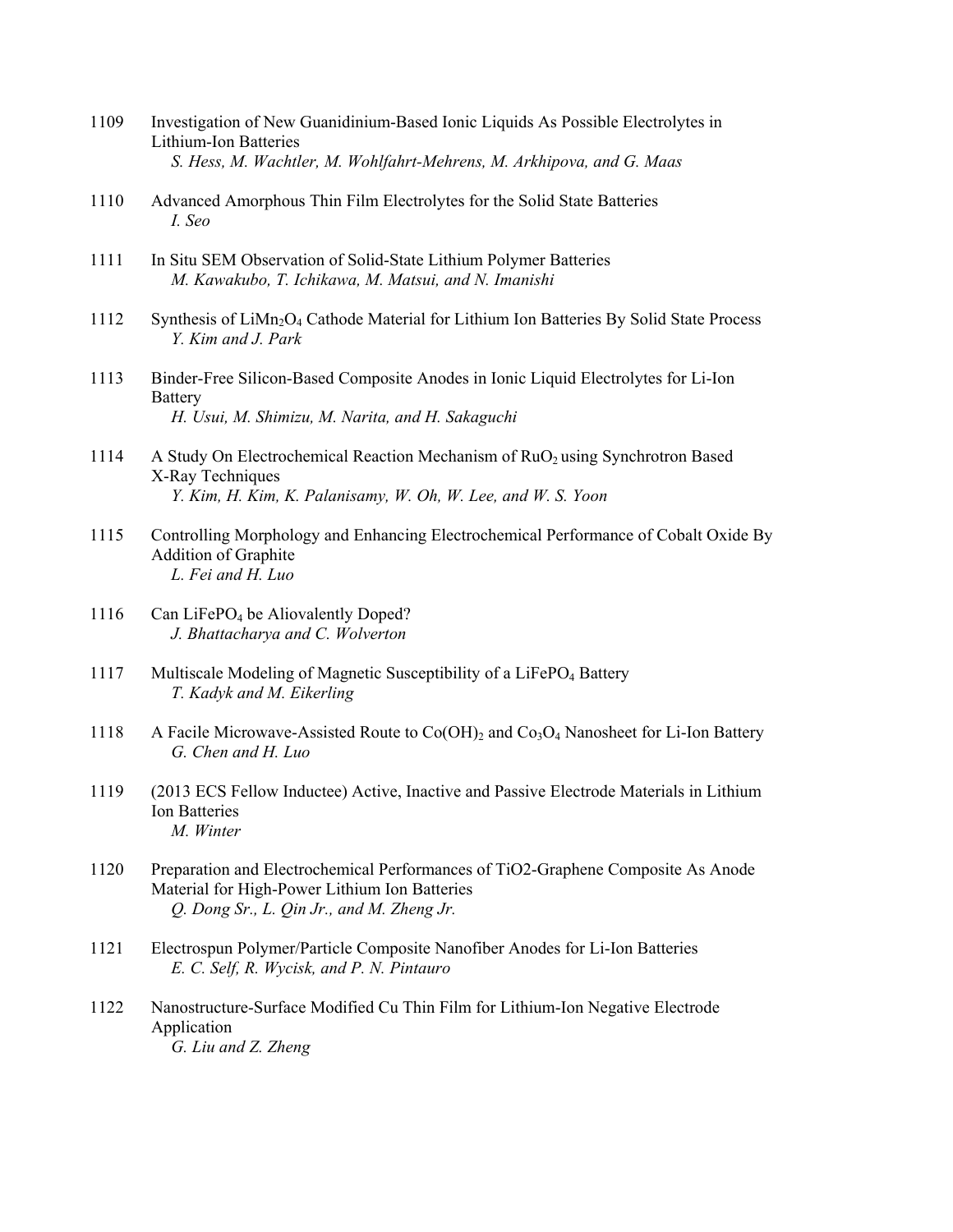- 1123 On the Lithiation-Delithiation Process of Carbon-Coated  $\alpha$ -Fe<sub>2</sub>O<sub>3</sub> Nanoparticles Obtained From Ferrocene  *A. Brandt, F. Winter, R. Pöttgen, and A. Balducci*
- 1124 Activation of Graphite for Low Cost and Fast Chargeable Lithium Ion Batteries  *Q. Cheng, N. Tamura, S. Kuroshima, M. Horie, R. Yuge, and K. Nakahara*
- 1125 High Energy and Power Density  $TiO<sub>2</sub>/Li<sub>4</sub>Ti<sub>5</sub>O<sub>12</sub>$  Nanotube Electrodes for 3D Li-Ion Microbatteries  *W. Wei, G. Oltean, K. Edström, F. Björefors, and L. Nyholm*
- 1126 Electrochemical Quartz Crystal Microbalance Measurements of Lithium-Aluminum Alloy in a Glyme-Lithium Salt Molten Complex  *N. Serizawa, S. Seki, K. Takei, H. Miyashiro, Y. Katayama, M. Watanabe, and T. Miura*
- 1127 Facile, Mild and Green Synthesis of  $Zn_2GeO_4/G$ raphene Oxide Nanocomposite With Superior Electrochemical Performance  *F. Zou, X. Hu, and Y. Huang*
- 1128 Applications of Stabilized Lithium Metal Powder (SLMP) in Lithium-Ion Batteries  *Z. Wang, V. Battaglia, and G. Liu*
- 1129 *In-Situ* Synchrotron XRD Investigation On Hydrogenation Process of Rutile Nanorods for Lithium Ion Batteries  *J. Qiu and S. Zhang*
- 1130 Localized *in-Situ* Study of Lithium-Ion Transport in Graphene-Based Electrodes By Scanning Probe Microscopy  *Y. Wang, H. Moon, and M. H. Lee*
- 1131 In Situ Electrochemical Quartz Crystal Admittance (EQCA) Methodology for *in-Situ* Studies of Unique Transport Phenomena in Porous Carbon Electrodes and Insertion Electrodes  *D. Aurbach, M. D. Levi, S. Sigalov, G. Salitra, and L. Daikhin*
- 1132 New Nonflammable Perfluoropolyether-Based Electrolytes for Rechargeable Lithium-Ion **Batteries**  *D. H. C. Wong, J. L. Thelen, Y. Fu, D. Devaux, A. A. Pandya, V. Battaglia, N. P. Balsara, and J. M. DeSimone*
- 1133 Understanding Li<sup>+</sup>-Carbonate Interaction in Electrolytes With <sup>17</sup>o-NMR  *X. Bogle, R. Vazquez-Reina, S. Greenbaum, A. Cresce, and K. Xu*
- 1134 A Consideration of Electrolyte Additives for LiNi<sub>0.5</sub>Mn<sub>1.5</sub>O<sub>4</sub>/Li<sub>4</sub>Ti<sub>5</sub>O<sub>12</sub> Lithium-Ion **Batteries**  *S. Li, C. Chen, K. Xu, and J. Dahn*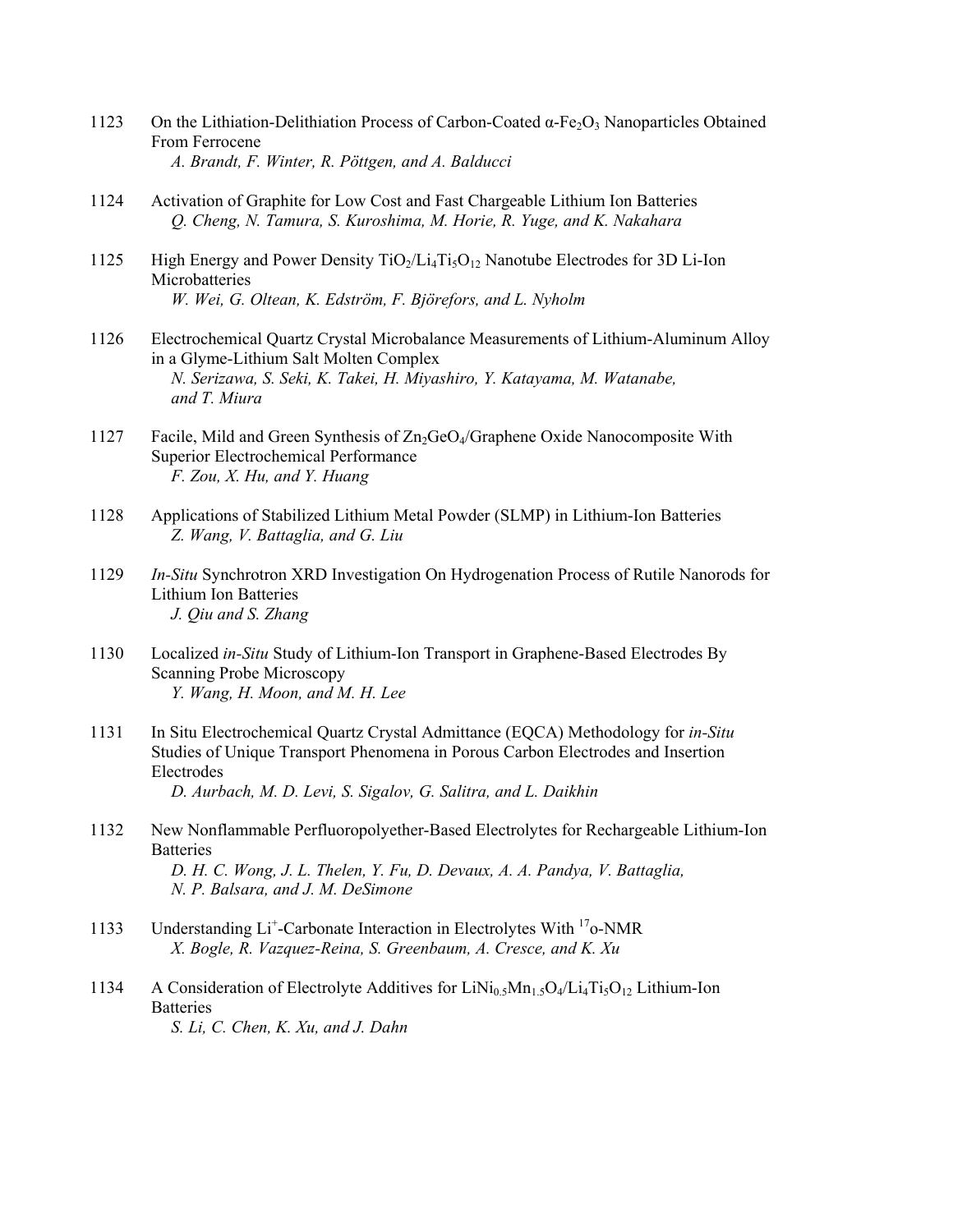- 1135 The Use of Methyl Propionate-Based Electrolytes With Additives to Improve the Low Temperature Performance of LiNiCoAlO<sub>2</sub>-Based Li-Ion Cells  *M. C. Smart, M. R. Tomcsi, L. D. Whitcanack, R. V. Bugga, M. Nagata, and V. Visco*
- 1136 Perfluoroalkyl-Substituted Ethylene Carbonates:Novel Electrolyte Additives for High-Capacity Lithiumionbatteries  *Y. Zhu, M. D. Casselman, Y. Li, A. Wei, and D. P. Abraham*
- 1137 Investigations On Electrolyte Decomposition During Aging Via Headspace GC-MS  *S. Theil and M. Wohlfahrt-Mehrens*
- 1138 Lithium Alkyl Carbonates: Preparation and Investigation of Stability  *B. L. Lucht, D. Chalasani, B. S. Parimalam, D. M. Seo, R. Kadam, and M. Xu*
- 1139 The Impact of Electrolyte Additives Determined Using Isothermal Microcalorimetry  *L. Downie, K. Nelson, V. Chevrier, and J. Dahn*
- 1140 The Use of Methyl Butyrate-Based Electrolytes With Additives to Enable the Operation of Li-Ion Cells With High Voltage Cathodes Over a Wide Temperature Range  *F. C. Krause, C. Hwang, R. V. Bugga, M. C. Smart, D. W. McOwen, and W. A. Henderson*
- 1141 Improved Performance of Graphite/  $LiNi<sub>0.5</sub>Mn<sub>1.5</sub>O<sub>4</sub>$  Cells With Electrolyte Additives  *B. L. Lucht, A. Garsuch, M. Xu, and L. Zhou*

1142 *Manganese Trapping By Polymeric Macrocycles in Li-Ion Batteries: What Works, What Doesn't, and Why*

> *Z. Li, T. J. Fuller, A. Pauric, Z. Yan, N. Ellison, M. P. Balogh, J. M. Ziegelbauer, N. P. Irish, G. R. Goward, and I. C. Halalay*

- 1143 High Precision Studies On a Family of Borate Electrolyte Additives  *N. N. Sinha, C. Burns, and J. Dahn*
- 1144 Electrochemical in-Situ Raman Spectroscopic Studies At the Lithium Ion Active Material Particle Surface During the Charge-Discharge Processes  *T. Awatani, R. Kitano, H. Imai, J. Ye, and T. Matsumoto*
- 1145 Fabrication of Copolymer-Embedded Titania Nanotubes As a Negative Electrode for 3D Li-Ion Microbatteries  *N. Plylahan, N. A. Kyeremateng, M. Letiche, M. Barr, F. Dumur, P. Knauth, and T. Djenizian*
- 1146 Electrochemical Behavior of Titania Nanotubes in Organic Carbonate and Ionic Liquid Based Li Ion Containing Electrolytes  *S. D. Ivanov, L. Cheng, H. Wulfmeier, D. Albrecht, H. Fritze, and A. Bund*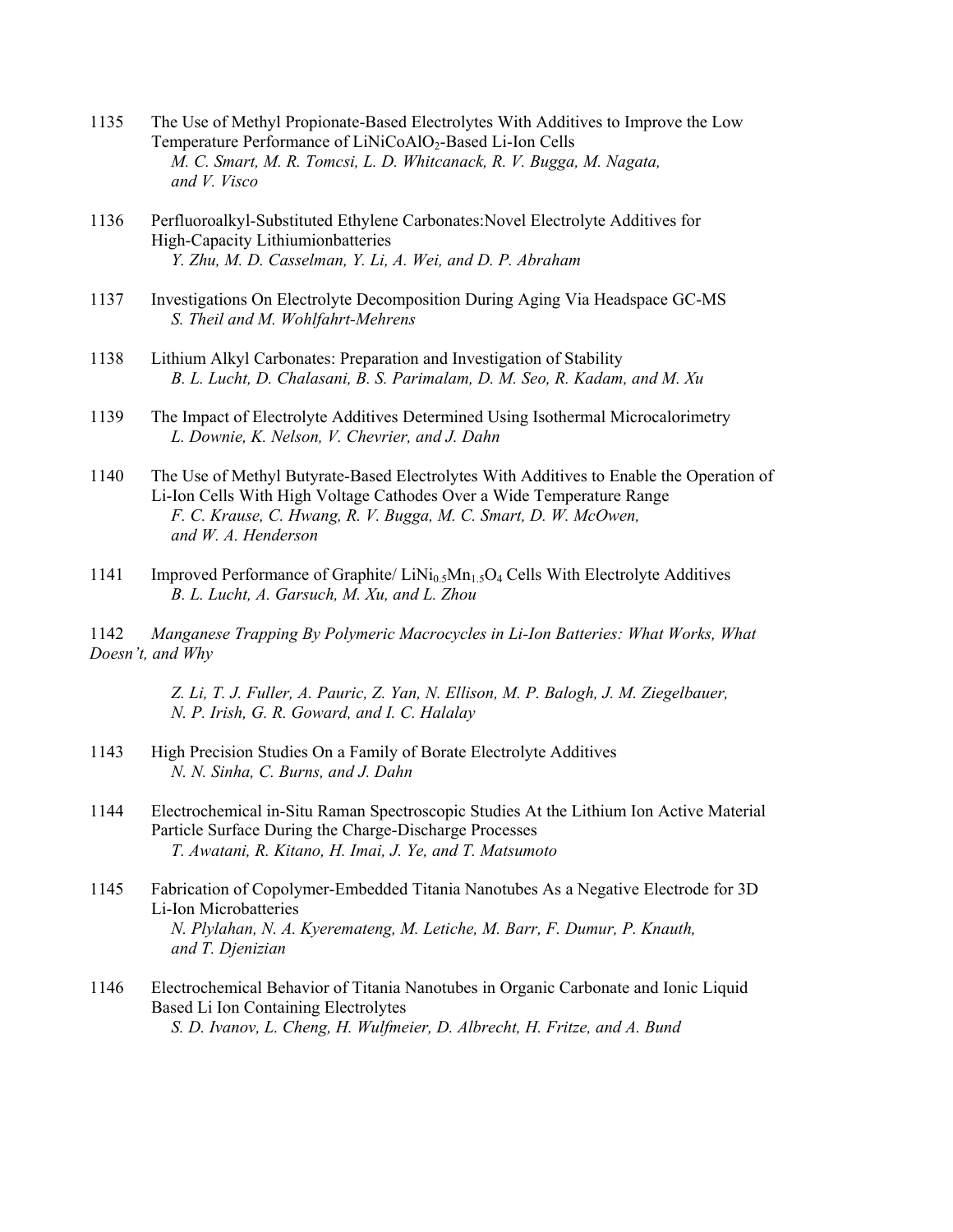- 1147 Novel Porous Nano-Sized Materials Development for Lithium Ion Battery Anode Application  *J. Wu, C. Du, Y. Cui, and A. Baker*
- 1148 Mesoporous Lithium Titanate Carbon Composite With Controlled Microstructure  *C. K. Ho, H. Yung, M. Zhou, V. C. Y. Li, and K. Y. Chan*
- 1149 Anatase TiO2 Colloidal Nanocrystal-Based Architectures: Models to Assess the Role of Porosity and Nanocrystal Morphology in Li Battery Electrode  *N. Krins, R. Buonsanti, C. Kim, T. Pick, T. Richardson, B. A. Helms, J. Cabana, and D. J. Milliron*
- 1150 The Effect of Some Electrolyte Additives On LiCoO<sub>2</sub>/Graphite Pouch Cells  *R. Petibon, E. C. Henry, N. N. Sinha, C. Burns, and J. Dahn*
- 1151 Long Term Cycling Performance of High-Capacity Lithium-Ion Full Cells With Lidfob and Libob- Electrolyte Additives  *Y. Li, Y. Zhu, M. Bettge, J. C. M. Li, and D. P. Abraham*
- 1152 Transport Property Measurements for  $LiPF_6$  in EC:DEC (1:1)  *A. Mehrotra and V. Srinivasan*
- 1153 Mixed Litfsi and Libob Salts for High-Temperature LiFePO<sub>4</sub>-Based Lithium-Ion Battery  *X. Chen, W. Xu, Y. Zhang, J. Zheng, E. N. Nasybulin, and J. G. Zhang*
- 1154 Solution Structure/Properties of Nitrile-Lithium Bis(fluorosulfonyl)Imide (LiFSI) Electrolytes for Li-Ion Batteries  *S. D. Han, O. Borodin, D. M. Seo, Z. B. Zhou, and W. A. Henderson*
- 1155 Structural Transformation of Conversion  $FeO<sub>0.7</sub>F<sub>1.3</sub>/C$  nanocomposite Electrode Upon Lithiation/Delithiation  *M. Sina, N. Pereira, G. Amatucci, and F. Cosandey*
- 1156 Nanastructured  $H_2Ti_8O_{17}$  Nanoarrays As Three-Dimensional Anodes for Lithium-Ion **Batteries**  *Z. Chen, J. Liao, and X. Xiao*
- 1157 GeO2-Sncoc Composite Anode Material for Lithium Batteries: Li Insertion and De-Insertion Study  *A. Abouimrane, B. Liu, M. Balasubramanian, Y. Ren, Z. Fang, and K. Amine*
- 1158 The Structure and Morphology of  $TiO<sub>2</sub>$ -B Nanoparticles  *Y. Andreev, P. Panchmatia, Z. Liu, S. Parker, M. S. Islam, and P. Bruce*
- 1159 Direct Spark Plasma Erosion Synthesis of High Performance Tin and Silicon Alloy Nano-Particulate Materials for Lithium Ion Batteries  *E. M. H. White, L. Rueschhoff, J. Vetter, S. W. Martin, and I. E. Anderson*
- 1160 Electrochemical Activity of Carbon Blacks in LiPF<sub>6</sub>-Based Organic Electrolytes  *J. Syzdek, M. Marcinek, and R. Kostecki*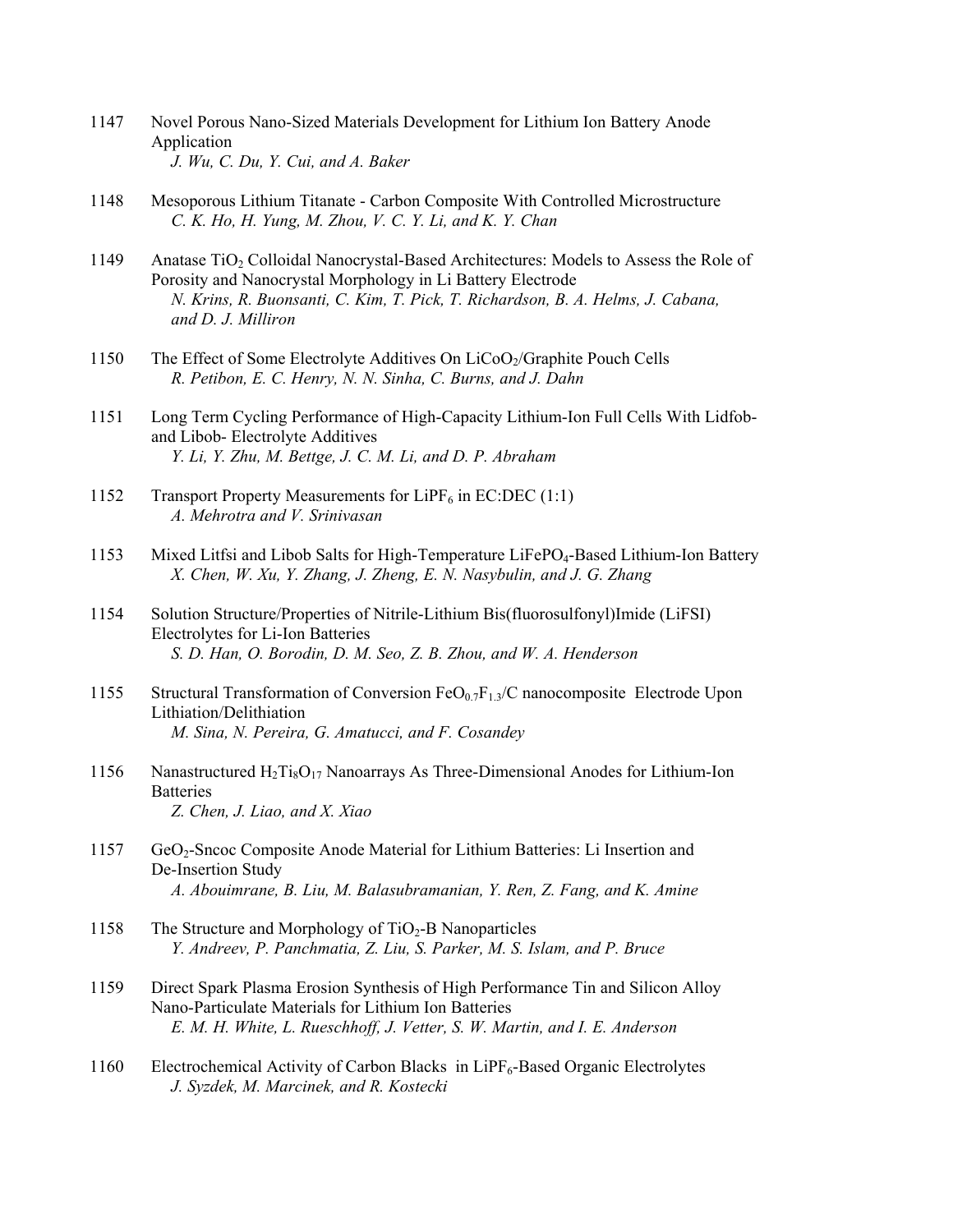- 1161 Ni-Si Nanowires As An Anode Material for Lithium Ion Batteries  *O. Keles and D. B. Polat*
- 1162 Fluorosilane-Based Electrolyte Additives to Improve High Temperature Performance of Graphite/LiMn<sub>2</sub>O<sub>4</sub> Li-Ion Cells  *S. Komaba*
- 1163 Cyclic Organoboron Electrolytes With High Ionic Conductivity  *R. Vedarajan, P. Joshi, and N. Matsumi*
- 1164 Solvate Structures and Spectroscopic Characterization of LiClO4 Electrolytes  *J. S. Daubert, T. Afroz, D. M. Seo, P. D. Boyle, and W. A. Henderson*
- 1165 Crafting An Electrolyte Characterization Methodology and Tools  *W. A. Henderson, D. M. Seo, S. D. Han, J. Allen, S. H. Yun, and J. S. Daubert*
- 1166 Effect of Anion Receptor On Li-Ion Battery Performance in LiPF $_6$  and Lif containing Electrolytes  *A. O. Tezel, S. Sunde, and A. M. Svensson*
- 1167 A Study of the Interactions Between Positive and Negative Electrodes: Charge and Discharge Slippage in  $LiNi<sub>0.5</sub>Mn<sub>1.5</sub>O<sub>4</sub>/Li<sub>4</sub>Ti<sub>5</sub>O<sub>12</sub> Li-Ion Full Cell$  *S. Li, C. Chen, and J. Dahn*
- 1168 Bottlenecks to Fast Charging of Lithium-Ion-Insertion Cells for Electric Vehicles  *R. Chandrasekaran*
- 1169 Feasibility Study for Assessment the Effects of Charging Profile On the Performance of Commercial Lithium-Ion Batteries  *M. Abdel Monem, N. Omar, O. Hegazy, G. Mulder, B. Mantels, J. Smekens, Y. Firouz, A. Samba, P. Van den Bossche, and J. Van Mierlo*
- 1170 Depth Profiling of Solid Electrolyte Interphase in Li-Ion Battery Electrodes With Glow Discharge Optical Emission Spectroscopy  *H. Takahara, K. Shono, Y. Kobayashi, M. Shikano, H. Kobayashi, and T. Nakamura*
- 1171 Electrochemical Behavior of Li-Ion Full Cell Battery Employing Si-Graphene Negative Electrode and  $LiMO<sub>2</sub>$  Positive Electrode During Cycling  *K. Eom, I. Do, and T. F. Fuller*
- 1172 Electrochemical, AC Impedance Spectroscopy and Cycling Dynamic Methods for the Integrated Extraction and Characterization of Lithium Batteries  *G. Miranda, C. T. Liu, and C. W. Hong*
- 1173 Full-Field Chemical Mapping With 2D *in Situ* X-Ray Nano-Imaging and 3D Nano-Tomography  *Y. C. K. Chen-Wiegart, J. Wang, and J. Wang*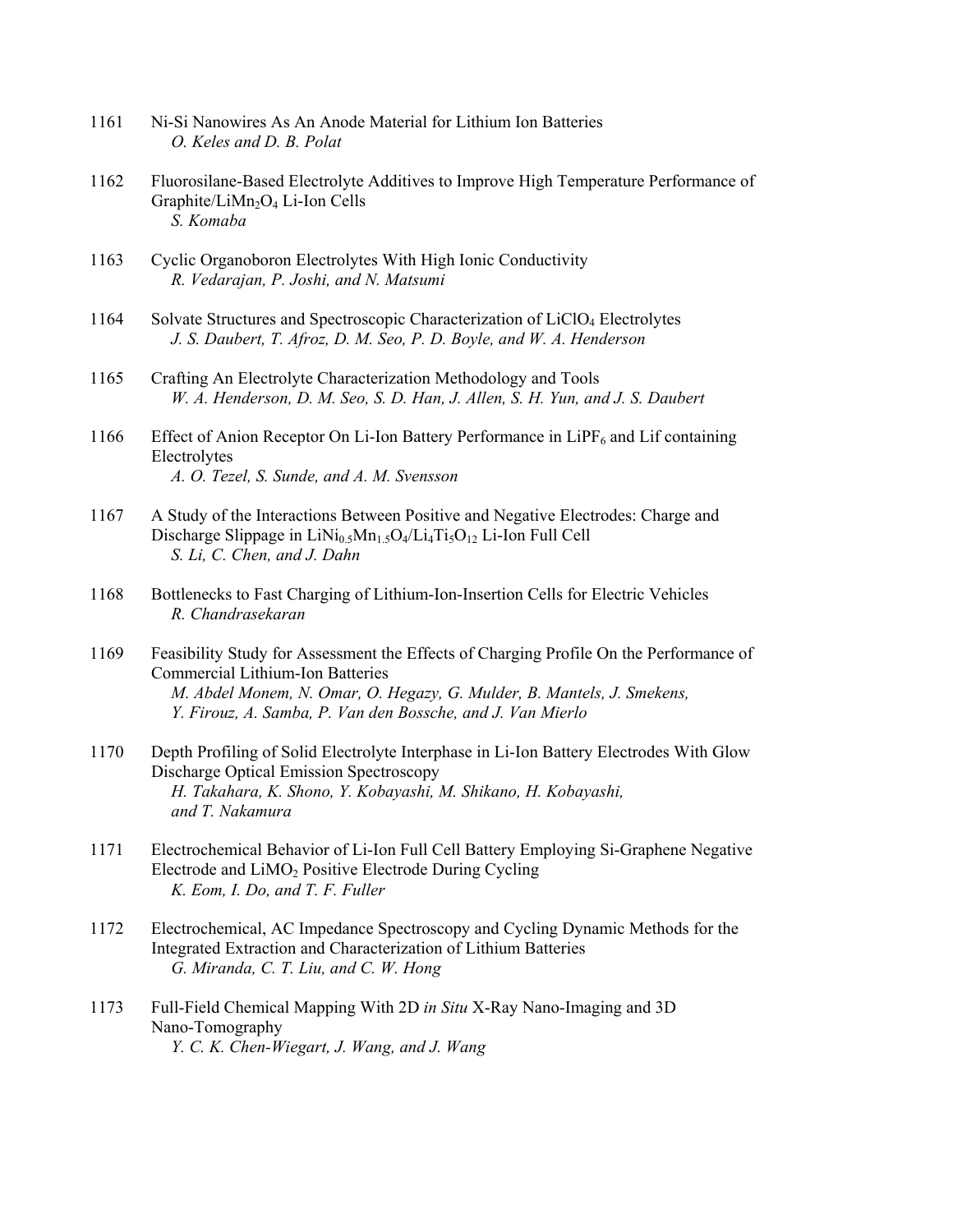- 1174 In-Situ Chemical Mapping of Lithium-Ion Battery Using Full-Field Hard x-Ray Spectroscopic Imaging  *J. Wang, Y. C. K. Chen-Wiegart, and J. Wang*
- 1175 Enhanced Self-Discharge Tests for Lithium-Ion Cells Via Current Pulse Measurements  *J. P. Schmidt, M. Weiss, A. Weber, and E. Ivers-Tiffée*
- 1176 Detection of Off Gassing From Li-Ion Batteries  *A. S. Agarwal, D. Hill, B. Gully, M. Kleinberg, B. Zander, A. Nourai, L. Thrun, S. Swartz, M. Koslowske, S. Cummings, J. Butkowski, and B. Moore*
- 1177 The Effect of Crystal Structure, Chemical Composition, and Binder On the Full-Cell Performance of High Voltage Spinel Positive Electrodes for Lithium-Ion Batteries  *N. P. W. Pieczonka, J. H. Kim, I. C. Halalay, P. Lu, A. Huq, M. Chi, A. Manthiram, and B. Powell*
- 1178 Gel Polymer Electrolyte Comprising Polyurethane-Poly(ethylene oxide) Multi-Block Copolymer Network for Lithium Ion Batteries  *S. S. Hwang, J. M. Choi, and S. K. Doo*
- 1179 Novel Gel Polymer Electrolyte With Enhanced Intrinsic Safety  *A. Lex-Balducci and P. Isken*
- 1180 Extraction of Organic Carbonate Based Electrolytes With Supercritical Carbon Dioxide for a High Efficient Recycling of Lithium-Ion Batteries  *M. Grützke, X. Mönnighoff, M. Winter, and S. Nowak*
- 1181 Oxidation-Induced Decomposition of Electrolytes and Additives From Quantum Chemistry Calculations  *O. Borodin and T. R. Jow*
- 1182 A Thermally Stable Li-Ion Battery Electrolyte Using LiTDI  *D. W. McOwen, S. A. Delp, and W. A. Henderson*
- 1183 Investigation of Electrolyte Interaction With High Voltage Li-Ion Battery Cathodes  *S. A. Delp, J. L. Allen, and T. R. Jow*
- 1184 Organosilicon-Based Electrolytes With Enhanced Thermal and Electrochemical Stability to Enable High Energy Lithium Ion Batteries  *M. L. Usrey, A. Pena Hueso, M. Pollina, J. Dong, X. Chen, R. West, and R. J. Hamers*
- 1185 Aprotic and Protic Ionic Liquids in Lithium Ion Batteries: A Comparative Study  *S. Menne, M. Anouti, and A. Balducci*
- 1186 Ionic Conduction in Mwcnts Dispersed PVDF-HFP Based Nanocomposites Gel Polymer Electrolytes for Li-Ion Batteries  *R. Sharma, A. Sil, and S. Ray*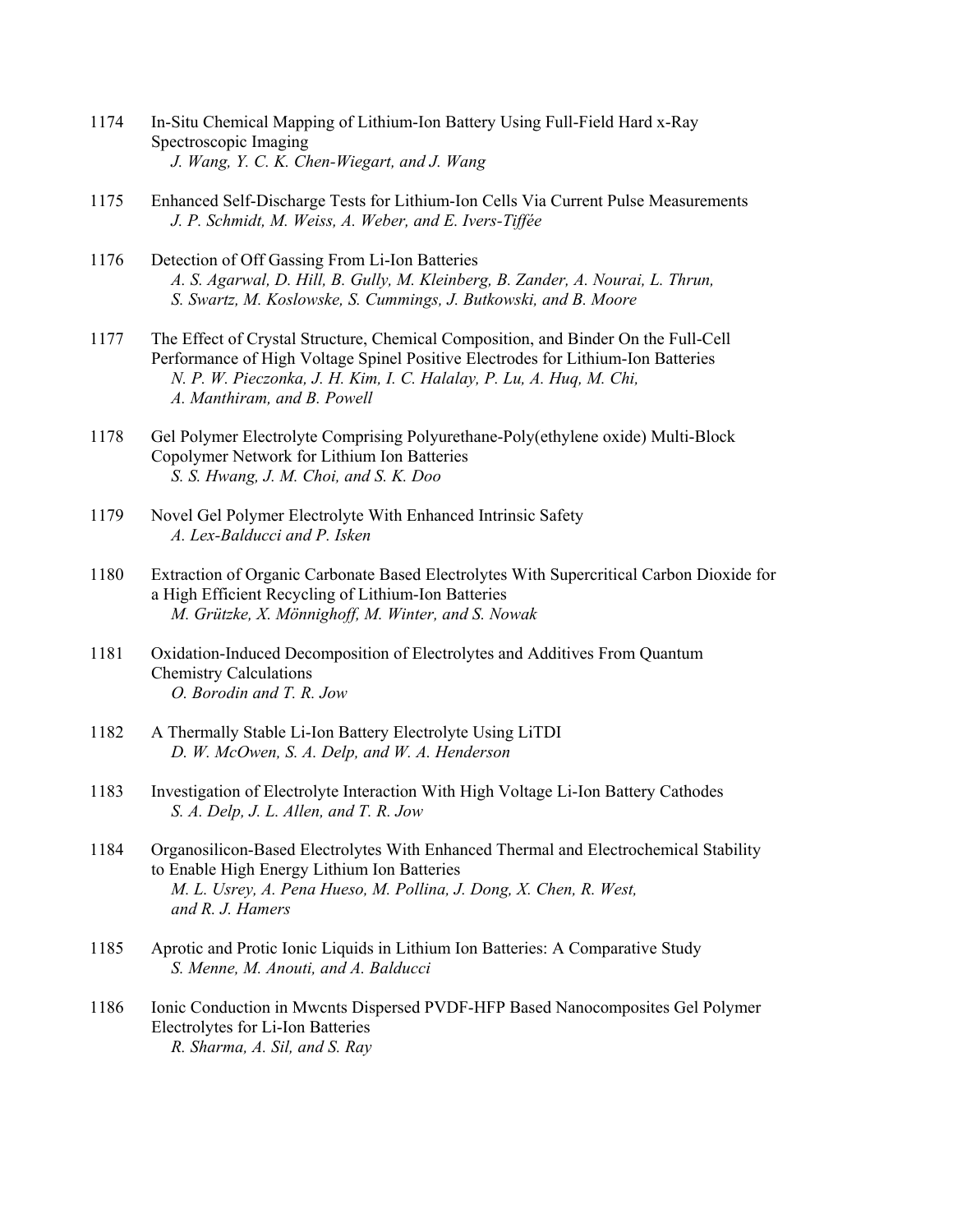- 1187 Simulating Transport Behavior of Room Temperature Ionic Liquids for Li-Ion Applications  *V. L. George and T. F. Fuller*
- 1188 Electroactive Imidazolium Salts Based On 1,4-Dimethoxybenzene Redox Groups : Synthesis, Electrochemical Characterization and Overcharge Protection in Li-Ion Batteries  *J. Forgie, S. El Khakani, D. Rochefort, and D. MacNeil*
- 1189 Accelerating Rate Calorimetry and Electrochemical Study of Imidazolium Ionic Salts Based On 2,5-Di-Tert-Butyl-1,4-Dimethoxybenzene Used As Additives in Lithium-Ion Batteries for Overcharge Protection  *S. EL Khakani, J. Forgie, D. Rochefort, and D. MacNeil*
- 1190 Thermal Conductivity, Heat Sources and Temperature Profiles of Li-Ion Secondary **Batteries**  *O. S. Burheim, M. A. Onsrud, J. G. Pharoah, F. Vullum-Bruer, and P. J. S. Vie*
- 1191 Simcal Project: Calendar Aging Results Obtained On a Panel of 6 Commercial Li-Ion Cells  *A. Delaille, S. Grolleau, F. Duclaud, J. Bernard, R. Revel, S. Pélissier, E. Redondo-Iglesias, J. M. Vinassa, A. Eddahech, C. Forgez, M. Kassem, S. Joly, D. Porcellato, P. Gyan, S. Bourlot, and M. Ouattara-Brigaudet*
- 1192 Coupling of Dynamic Electrical and Thermal Processes in Prismatic Batteries  *S. U. Kim, L. Secondo, A. Stefanopoulou, and C. Monroe*
- 1193 Area-Specific Impedance of a Single Lithium Insertion Electrode: A Measure to Evaluate Polarization  *T. Ohzuku, F. Ohgaki, and K. Ariyoshi*
- 1194 Morphological Analysis for the Evaluation of Electrode Structures  *E. J. Dufek, M. V. Glazoff, and K. L. Gering*
- 1195 Lithium-Ion Cells With High Charge/Discharge Performance At Extreme Low Temperature  *D. Ofer, L. Nation, S. Dalton-Castor, Y. Hyung, S. Sriramulu, and B. Barnett*
- 1196 Simultaneous Substitution in High Lithium Ion Conducting Garnet-Type Oxides;  $Li_{7+X}La_{3-Y}A_{Y}Zr_{2-Z}Nb_{Z}O_{12}$  (A = Sr, Ca)  *Y. Kihira, S. Ohta, Y. Yagi, H. Imagawa, and T. Asaoka*
- 1197 First Principle Analysis of Electrochemical Stability of  $Li_{10}GeP_2S_{12}$  *M. Osaki, Y. Kato, T. Ohtomo, M. Sakano, and Y. Kawamura*
- 1198 Lithium Ion Battery Degradation Due to Anode-Electrolyte Reaction  *J. W. Fergus, S. Y. Choe, V. Agubra, and R. Fu*
- 1199 Bulk Ionic Conductivity and Crystallization of Lithium Thiophosphate Solid Electrolytes  *S. S. Berbano, M. Mirsaneh, M. T. Lanagan, and C. A. Randall*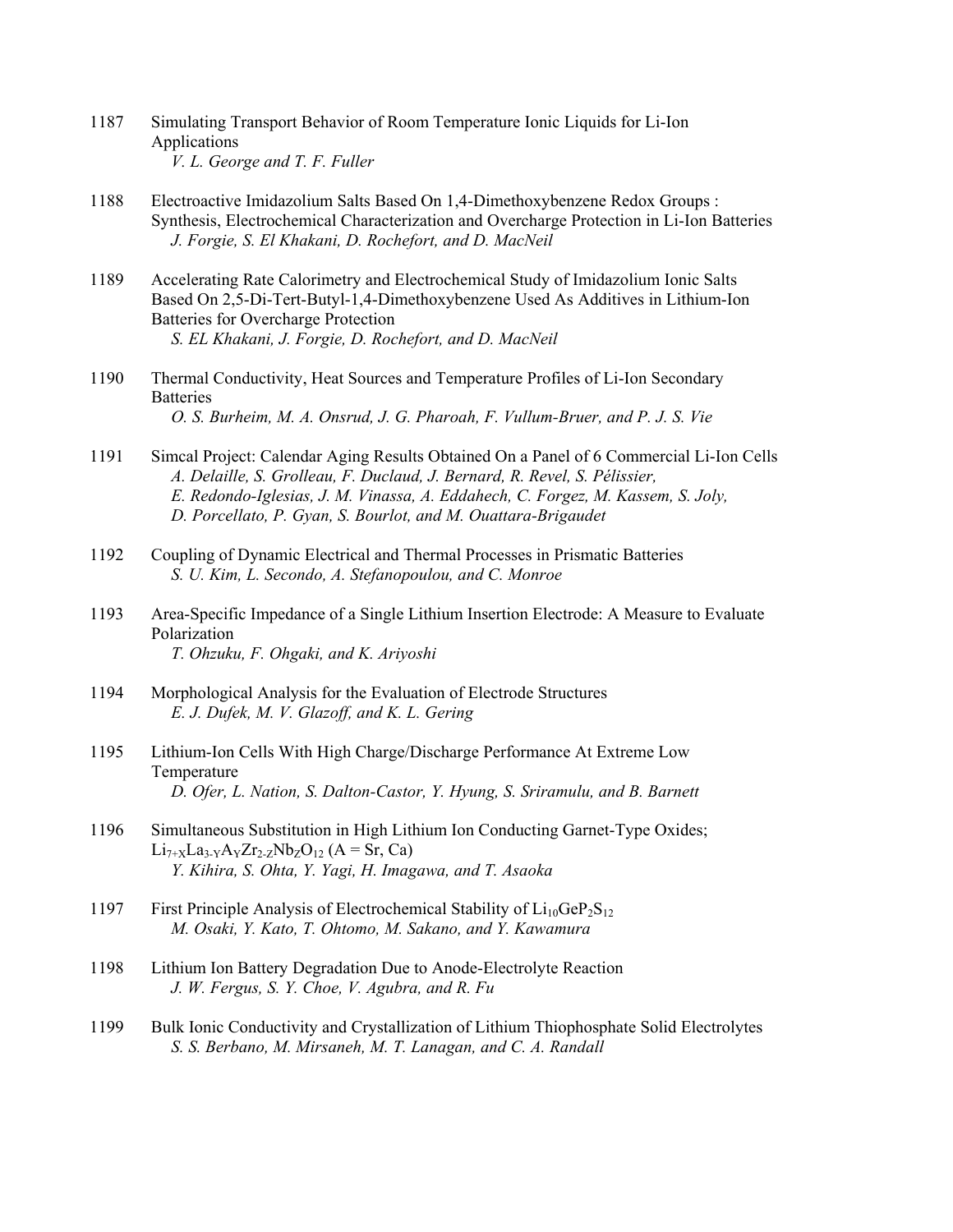| 1200 | Particle-Particle Interaction Within the Electrodes of Lithium-Ion Batteries |
|------|------------------------------------------------------------------------------|
|      | C. Zhang and A. T. Conlisk                                                   |

- 1201 A New Rechargeable Li-Ion Battery Using Dendrimer-Linked Nitroxide As Cathode Material Through Li-Ion Adsorption/Desorption Mechanism  *Y. Liu, G. Rosen, D. Bigio, and C. Wang*
- 1202 Lithium Resources Recovery From Seawater By Electrodialysis Using Novel Ion Exchange Membrane  *T. Hoshino*
- 1203 Influence of Temperature and Cycling On Electrode Degradation Experimental and Modeling Study  *M. Klett, T. G. Zavalis, M. H. Kjell, R. W. Lindström, M. Behm, and G. Lindbergh*
- 1204 A New and Fast Entropy Measurement Method for Lithium-Ion Cell  *J. P. Schmidt, A. Weber, and E. Ivers-Tiffée*
- 1205 Heterogeneous Degradation of Mechanically Constrained Lithium-Ion Cells  *J. Cannarella and C. B. Arnold*
- 1206 Capacity Fading Mechanism and Side Reaction Research On Graphite/  $LiNi<sub>0.5</sub>Mn<sub>1.5</sub>O<sub>4</sub>$  Full Cell  *Y. Fu, X. Song, P. Ridgeway, G. Liu, and V. Battaglia*
- 1207 Fingerprinting Electronic State Evolution During Battery Operations Through Soft x-Ray Spectroscopy  *W. Yang, G. Liu, X. Liu, and R. Qiao*
- 1208 Effect of VC in Graphite / NMC Cells: Coulombic Efficiency and Rate Performance  *R. D. Deshpande and V. Battaglia*
- 1209 Investigation of Particle Size and Coating Thickness for Pulse Performance of Automotive Lithium Ion Batteries  *B. C. Sisk and Z. Zhang*
- 1210 Three Dimensional Thermal, Electrical and Electrochemical Modeling of Li-Ion Batteries  *S. Kalnaus, S. Allu, W. Elwasif, S. Simunovic, S. Pannala, and J. A. Turner*
- 1211 Predicting and Extending the Lifetime of Li-Ion Cells  *C. Burns, A. Kassam, N. N. Sinha, L. Downie, L. Solnickova, B. Way, and J. Dahn*
- 1212 Three-Dimensional Multi-Physics Model for Li-Ion Battery  *M. Guo*
- 1213 Life Modeling of Ncm Composite/Graphite Cell: A Semi-Empirical Approach  *J. Wang*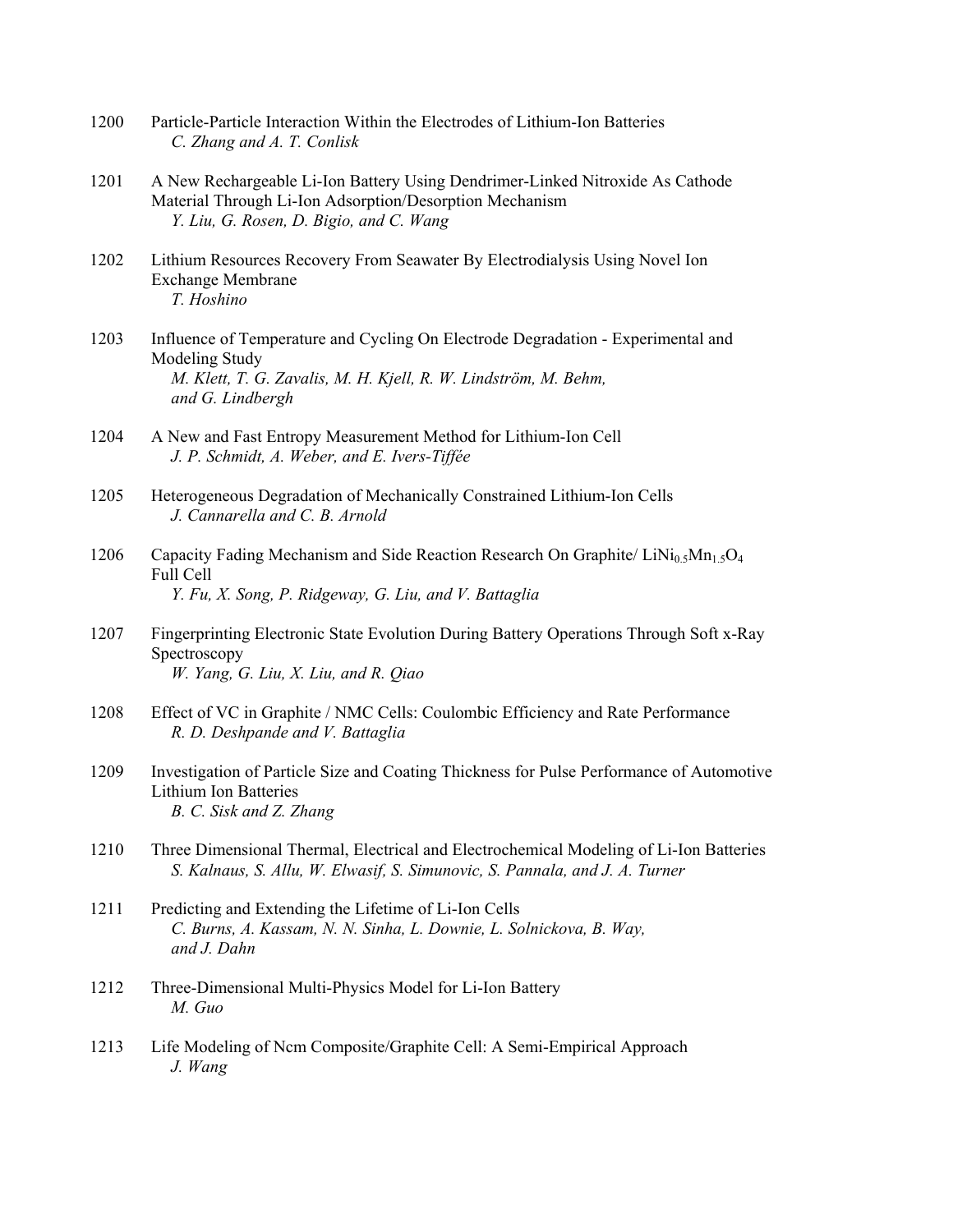- 1214 Sensitivity Analysis of Material and Design Parameters On Performance of Lithium Ion Battery Using Electrochemical Modeling  *Z. Zhang and B. C. Sisk*
- 1215 Investigation of the µHz to Mhz Frequency Range of Commercial Lithium-Ion Cells  *J. P. Schmidt, A. Weber, E. Ivers-Tiffée, and J. Illig*
- 1216 A Layered Carbon Nanotube Architecture for High Power Lithium Ion Batteries  *A. Shah, M. N. Ates, S. Kotz, K. M. Abraham, S. Somu, and A. A. Busnaina*
- 1217 Diagnostics of Li-Ion Commercial Cells Experimental Case Studies  *M. Dubarry, A. Devie, and B. Y. Liaw*
- 1218 Evaluation of High C Rate Cycle Induced Aging On Low Impedance Lithium-Ion Batteries Using In-Situ Electrochemical Impedance Spectroscopy (EIS) Analysis  *B. Shrestha, D. Wetz Jr., and P. Novak*
- 1219 Integrated Carbon-Reduced Battery Chemistries for Safer Alternative Li-Ion Cells  *M. Harrup, E. J. Dufek, and K. L. Gering*
- 1220 Lithium-Ion Batteries Extended Analysis of Parameter Change and Development of a New Battery Model  *N. Omar, M. Abdel Monem, Y. Firouz, A. Samba, J. Smekens, H. Gualous, P. Van den Bossche, and J. Van Mierlo*
- 1221 3D-New Lithium Battery Technology Platform  *J. Prochazka*
- 1222 Modeling and Characterization of Different Types of Lithium-Ion Batteries Under Various **Conditions**  *Y. Firouz, N. Omar, M. Abdel Monem, A. Samba, J. Smekens, H. Gualous, P. Van den Bossche, and J. Van Mierlo*
- 1223 Multi-Scale Simulation of Thermo/Electrochemical Mechanism in Li-Ion Cells at Elevated Temperature  *N. Tanaka, P. Bartsch, C. Hellwig, A. Latz, and W. G. Bessler*
- 1224 Thermal and Electrical Optimization Design of Pouch Battery Cell Based On Advanced Simulation Tool  *A. Samba, N. Omar, H. Gualous, O. Capron, Y. Firouz, M. Abdel Monem, J. Smekens, P. Van den Bossche, and J. Van Mierlo*
- 1225 Construction of a General POD Basisfor Faster Li-Ion Cell Simulations  *J. Rubesa and B. Suhr*
- 1226 Modeling of Lithium-Ion Batteries Employing Monte Carlo and Mesoscale Simulation  *P. Kar and H. Seshadri*
- 1227 Stochastic Extension of a Thermal-Electrochemical Lithium-Ion Battery Model  *J. Mehne and W. Nowak*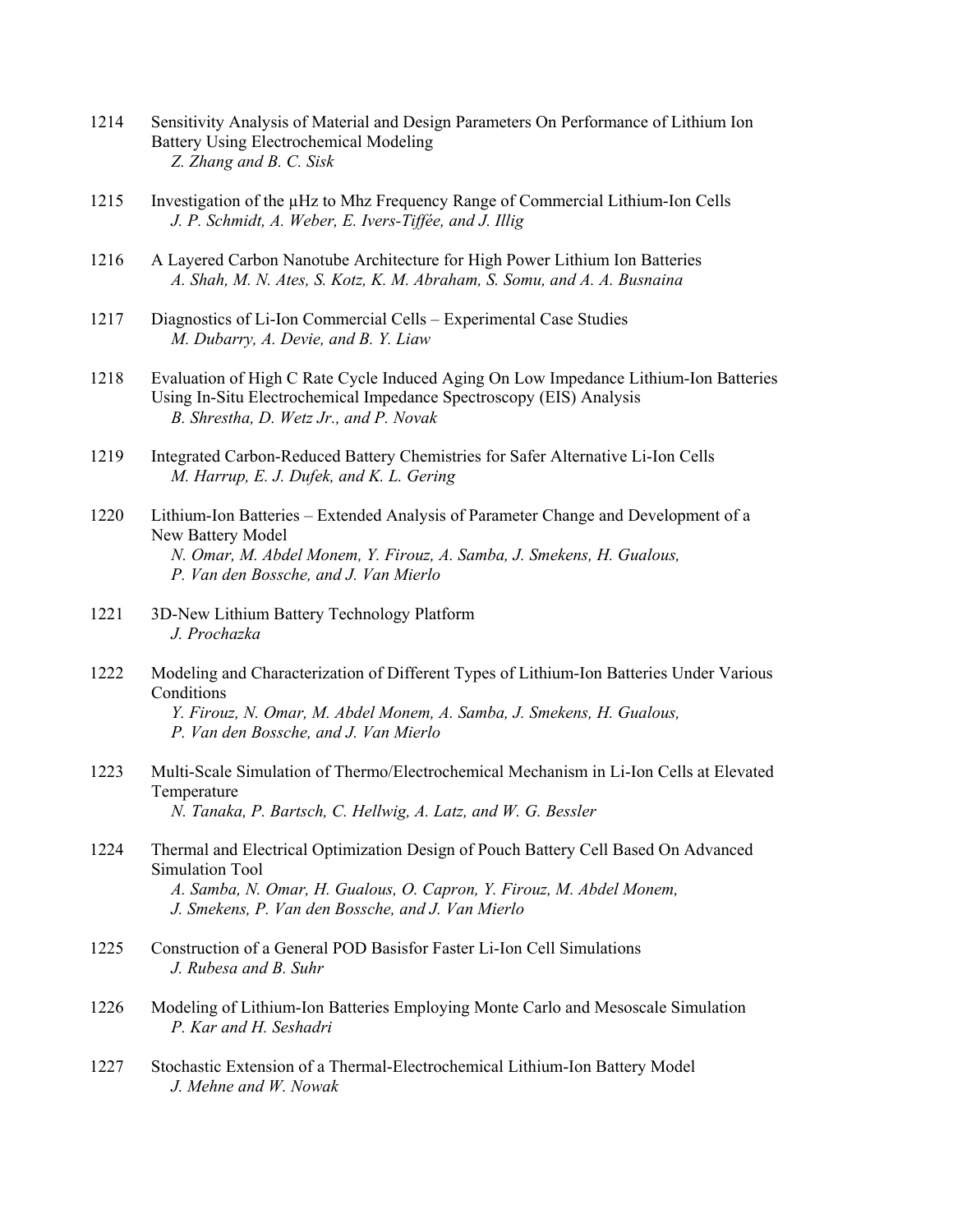- 1228 Lattice Boltzmann Simulation of Tortuous Flow Within Stochastic Porous Media and the Examination of the Tortuosity-Porosity Relationship  *A. Ebrahimi and A. Bazylak*
- 1229 *Understanding the Effect of Temperature Gradients in Modules On Cell Balance Using Coupled Multi-Physics Modeling approach*

 *S. Pannala, S. Allu, W. Elwasif, S. Kalnaus, S. Simunovic, and J. A. Turner* 

- 1230 An Electrochemical Model Considering the Electric Double Layer of Nano-Size Materials for Lithium Ion Battery  *M. Jia, Y. Cheng, S. Du, Y. Tang, and J. Li*
- 1231 Preparation and Characterization of the Sulfur-Carbon Nano-Composite Material for Li/S **Battery**  *Y. Yuan*
- 1232 Investigation of  $\text{Na}_{x}Fe_{x}Ti_{1-x}O_{2}$  (1.0  $\geq x \geq 0.75$ ) for Na-Ion Battery Positive Electrodes  *J. Thorne, S. Chowdhury, R. Dunlap, and M. Obrovac*
- 1233 Electropolymerized Solid Polymer Electrolytes for Three-Dimensional Microbatteries  *B. Sun, D. Rehnlund, H. D. Asfaw, L. Nyholm, K. Edström, and D. Brandell*
- 1234 X-Ray Absorption Spectroscopy of Lithium-Sulfur Battery Discharge/Charge Reaction Intermediates  *K. Wujcik and N. P. Balsara*
- 1235 Improvement of Discharge Properties of Thin-Film Lithium Rechargeable Battery With Thicker Cathode Film for Higher Capacity  *T. Jimbo, S. Sasaki, A. Suzuki, I. Kimura, and K. Suu*
- 1236 Fabrication of 3D Electrodes for All-Solid State Lithium Thin Film Batteries  *Y. Cui, J. Liu, X. Li, Y. Deng, Z. Shi, X. Liu, R. Li, and X. A. Sun*
- 1237 Dynamics of Al Anode Degradation in Thin-Film Solid-State Batteries  *M. Leite, D. Ruzmetov, Z. Li, L. Bendersky, N. Bartelt, and A. A. Talin*

## **B11 - Polymer Electrolyte Fuel Cells 13**

*Industrial Electrochemistry and Electrochemical Engineering, Battery, Corrosion, Energy Technology, Physical and Analytical Electrochemistry* 

- 1238 Standardizing Thin-Film Rotating Disk Electrode Measurements of the Oxygen Reduction Activity of Pt/C  *Y. Garsany, J. Ge, J. St-Pierre, R. Rocheleau, and K. Swider-Lyons*
- 1239 Enhanced Oxygen Reduction Activity on Pt/C for Nafion-free, Thin, Uniform Films in Rotating Disk Electrode Studies  *K. Shinozaki, B. S. Pivovar, and S. S. Kocha*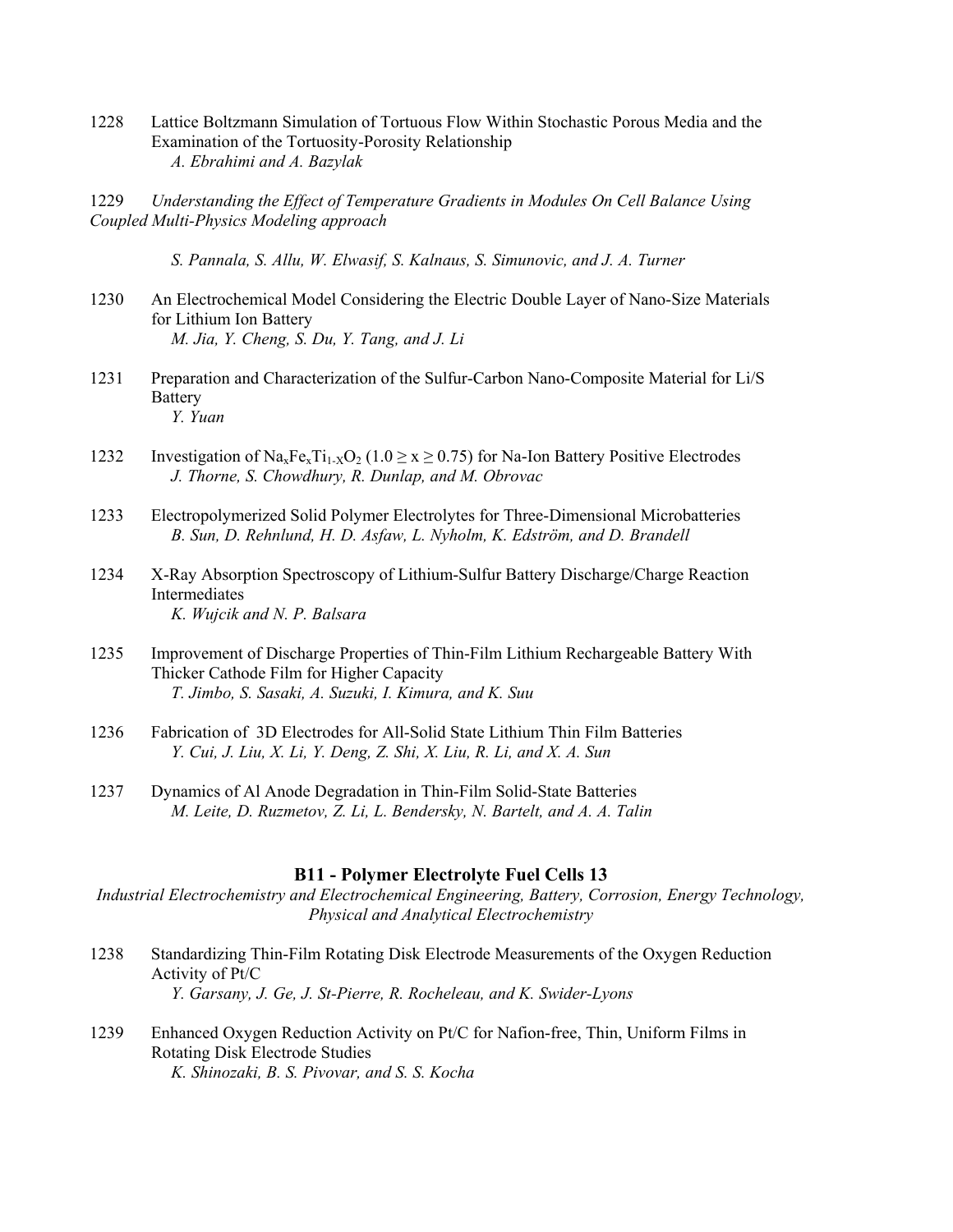- 1240 DFT-Based Theoretical Insights Into the Mechanism of the Oxygen Reduction Reaction On Pt(111)  *S. Chen*
- 1241 Spatially-Resolved Modeling of Electric Double Layers for the Oxygen Reduction Reaction in Water-Filled Platinum Electrodes  *I. V. Zenyuk and S. Litster*
- 1242 Effect of Pt Particle Size and Shape On ORR Activity and Catalyst Durability  *P. Levecque and O. Conrad*
- 1243 Reversible Nanoparticle Formation As a Potential Strategy for PEMFC Catalyst Regeneration  *R. Latsuzbaia, E. Negro, and G. Koper*
- 1244 Carbon-supported Pt nanowires catalyst for oxygen reduction reaction in PEMFC  *B. Li*
- 1245 Extended Surface Pt Electrocatalysts: Synthesis and Challenges in Fuel Cell Applications  *B. S. Pivovar, K. C. Neyerlin, S. M. Alia, B. A. Larsen, S. Pylypenko, D. A. Cullen, D. R. Diercks, and S. S. Kocha*
- 1246 Templated Vapor Synthesis and Thermally-Induced Evolution of Platinum-Group Metal Nanotubes  *R. W. Atkinson III, A. B. Papandrew, and T. A. Zawodzinski*
- 1247 Pt Nano-Particle Performance for PEFC Reactions At Low Catalyst Loading and High Reactant Mass Transport  *C. M. Zalitis, D. Kramer, J. Sharman, E. Wright, and A. R. Kucernak*
- 1248 Development of Advanced Electrocatalyst for Automotive Polymer Electrolyte Fuel Cells  *S. Sugawara, K. Arihara, H. Tanaka, T. Ohwaki, H. Mitsumoto, T. Sekiba, and K. Shinohara*
- 1249 Synthesis of Durable Platinum Catalyst for Proton Exchange Membrane Fuel Cells in Bicontinuous Microemulsion  *R. Latsuzbaia, E. Negro, and G. Koper*
- 1250 Development of Ultra-Low Loading Pt Hybrid Catalyst for PEM Fuel Cells  *T. Xie and B. N. Popov*
- 1251 Design of Highly Active and Durable Electrocatalysts By Tuning Nanostructure  *Y. Kang, D. Li, N. M. Markovic, and V. R. Stamenkovic*
- 1252 Atomistic Simulation of Interface Between Nafion Electrolyte and Pt Catalysts in PEFC  *X. Zhou and J. Zhou*
- 1253 Simulation of Catalyst Layer Formation  *T. Munekata, J. Tomiyasu, T. Suzuki, A. Ida, S. Yamakawa, R. Asahi, M. Fujiuchi, and Y. Morimoto*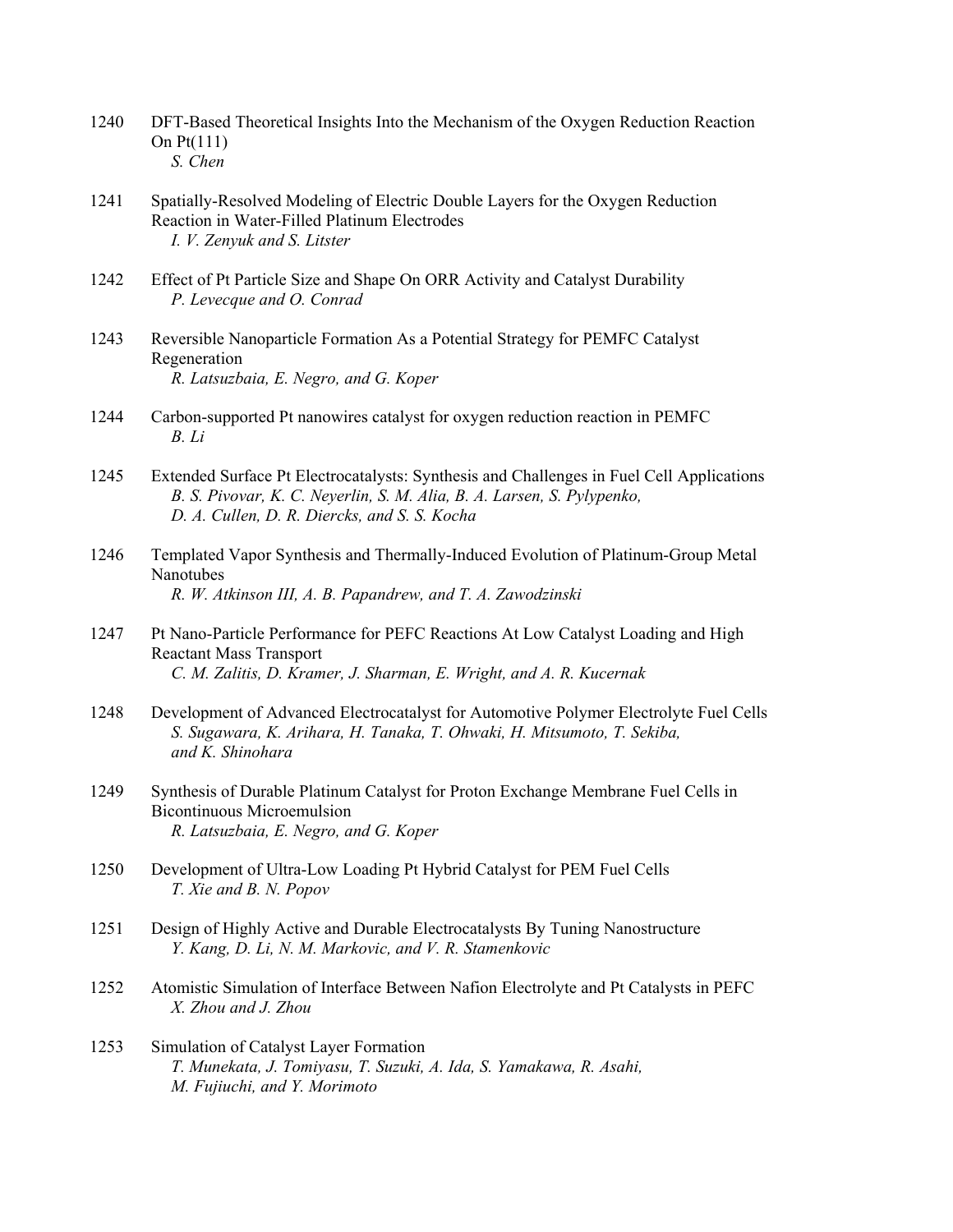- 1254 Pore-Scale Simulation of Water Vapor Generation, Condensation, and Transport in the Cathode of a Proton Exchange Membrane Fuel Cell  *L. Chen, Q. Kang, Y. He, W. Tao, and P. Zelenay*
- 1255 Direct Simulation Monte Carlo Analysis of Gas Transport in Microporous Structure Based On X-Ray Computed Tomography  *I. Kinefuchi, J. Oyama, K. Yokoyama, N. Kubo, T. Tokumasu, and Y. Matsumoto*
- 1256 Introducing OpenPNM: An Open Source Pore Network Modeling Framework for General Scientific Applications  *A. Putz, J. Hinebaugh, H. Day, M. Aghighi, A. Bazylak, and J. T. Gostick*
- 1257 Molecular Dynamics Study for the Friction Coefficient Between a Water Droplet and a Solid Wall  *A. Fukushima, T. Mima, I. Kinefuchi, and T. Tokumasu*
- 1258 Investigation of Transport Phenomena in PEMFC Through 1-D Macro-Homogeneous Model  *B. P. Setzler and T. F. Fuller*
- 1259 Nonlinear Diffusion Analysis of Vy  $q/r$  i cug'Hay 'kp'' Ran o gt' Electrolyte Fuel Cell Cathode  *M. Burkholder and S. Litster*
- 1260 An Isothermal Model for Predicting Performance Loss in Pemfcs From Bop Leachates  *H. S. Cho and J. W. Van Zee*
- 1261 Effect of Oxygen Utilization On PEM Fuel Cell Performance Investigated By Numerical Simulation  *M. Yoneda, H. Motegi, J. Inukai, and M. Watanabe*
- 1262 Numerical Study of the Cathode Manifold Design for Enhancing the Performance of a 5KW PEM Fuel Cell  *H. H. Liu, L. C. Chao, R. M. Zhang, and C. W. Hong*
- 1263 Mechanical Damage Propagation in Polymer Electrolyte Membrane Fuel Cells Under Humidity and Temperature Cycles  *R. Banan, J. W. Zu, and A. Bazylak*
- 1264 Commercialization Progress and Future Vision of Residential Fuel Cell "Ene-FARM" in Toshiba  *Y. Nagata*
- 1265 The Challenges in Developing the Cathode for Automotive PEM Fuel Cells  *S. Campbell and J. Stumper*
- 1266 Platinum Group Metal-Free Direct Hydrazine Fuel Cell Vehicle  *H. Tanaka*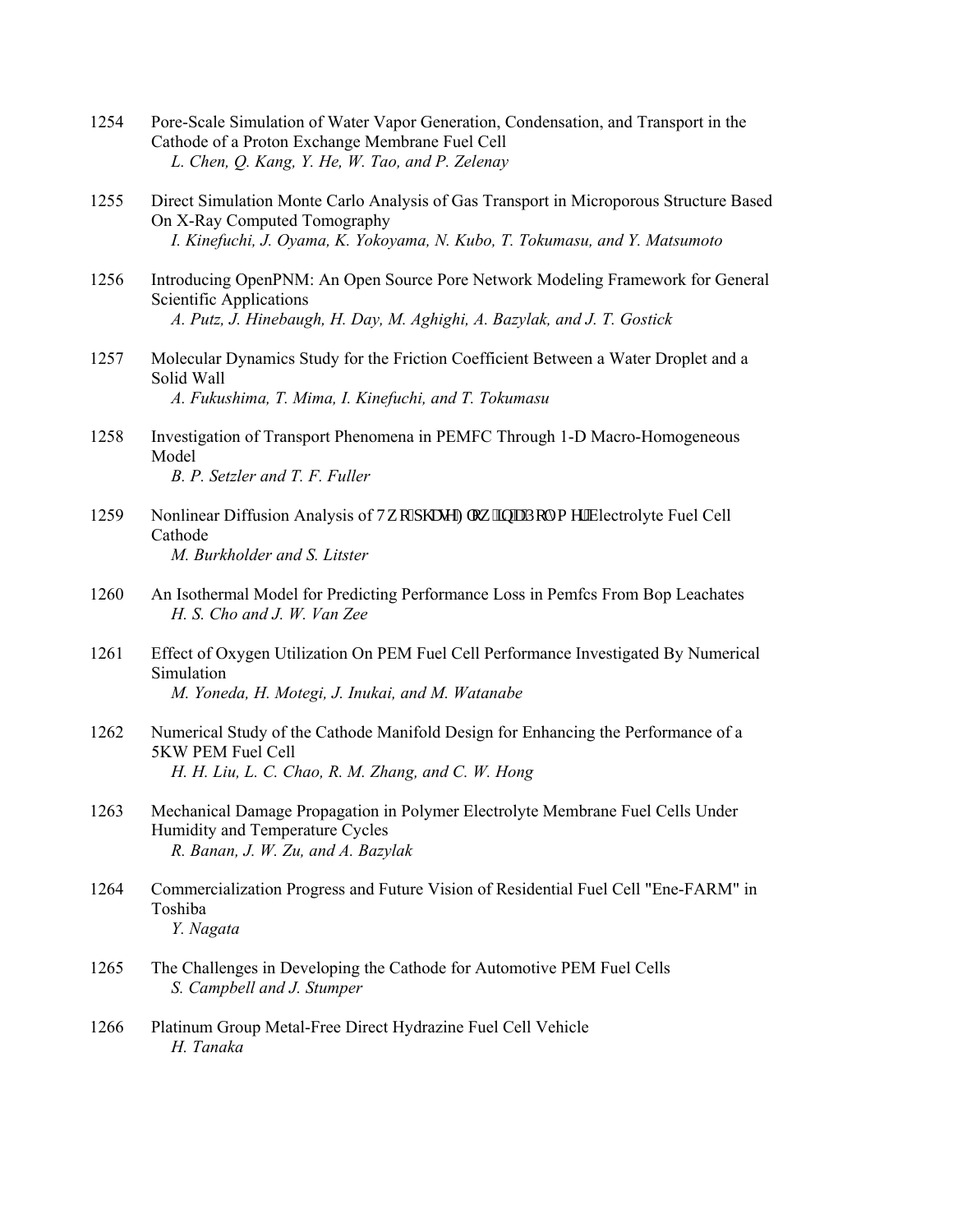| 1267 | Imaging Catalyst Structure and Durability At the Atomic Scale |
|------|---------------------------------------------------------------|
|      | D. A. Muller                                                  |

- 1268 Polymer Electrolyte Fuel Cell Modeling and Experimental Validation: Current Issues and Problems  *C. Y. Wang*
- 1269 Non Precious Catalysts for Fuel Cells A short review on Mößbauer spectroscopy of Fe‑N-C catalysts for ORR  *U. I. Kramm*
- 1270 Fuel Cell Perfluorinated Sulfonic Acid Membrane Degradation Correlating Accelerated and Lifetime Testing  *M. P. Rodgers, L. J. Bonville, R. Mukundan, R. L. Borup, R. Ahluwalia, P. Beattie, R. P. Brooker, N. Mohajeri, H. R. Kunz, D. K. Slattery, and J. M. Fenton*
- 1271 Radiation Grafted Membranes for Fuel Cells: Strategies to Compete With PFSA Membranes  *L. Gubler and L. Bonorand*
- 1272 Operational Experience from a 5 kWe HT-PEFC System With Reforming of Diesel and Kerosene  *R. C. Samsun, J. Pasel, J. Meißner, H. Janßen, W. Lehnert, and R. Peters*
- 1273 Integrated Methanol Steam Reformer/Solid Acid Electrochemical Hydrogen Compressor  *R. Chen, R. Fan, H. H. Duong, C. R. I. Chisholm, and I. W. Kaye*
- 1274 Fuel Cells for Dismounted Soldier Use  *T. Thampan, D. Shah, C. Cook, J. N. Novoa, and S. Shah*
- 1275 Efficient Use of Resources in Energy Converting Applications  *N. Jacobs, J. Büsselmann, S. Theuring, M. Zobel, and A. Dyck*
- 1276 Oscillation of PEFC Under Low Cathode Humidification: Effect of Gravitation and Bipolar Plate Design  *K. A. Friedrich, D. G. Sanchez, and A. Ortiz*
- 1277 A High Energy Density System By Thin Metallic Bipolar Plates  *A. Bates, S. Mukherjee, S. C. Lee, O. Kwon, S. Ha, S. Thomas, D. H. Lee, and S. Park*
- 1278 Investigation of the Purging Effect On the Performance of a Dead-End Anode PEM Fuel Cell Vehicle During the European Driving Test Cycle  *A. G. Gomez, A. P. Sasmito, and T. Shamim*
- 1279 SU/SD, a Materials Solution  *G. M. Haugen, R. T. Atanasoski, G. Vernstrom, and L. L. Atanasoska*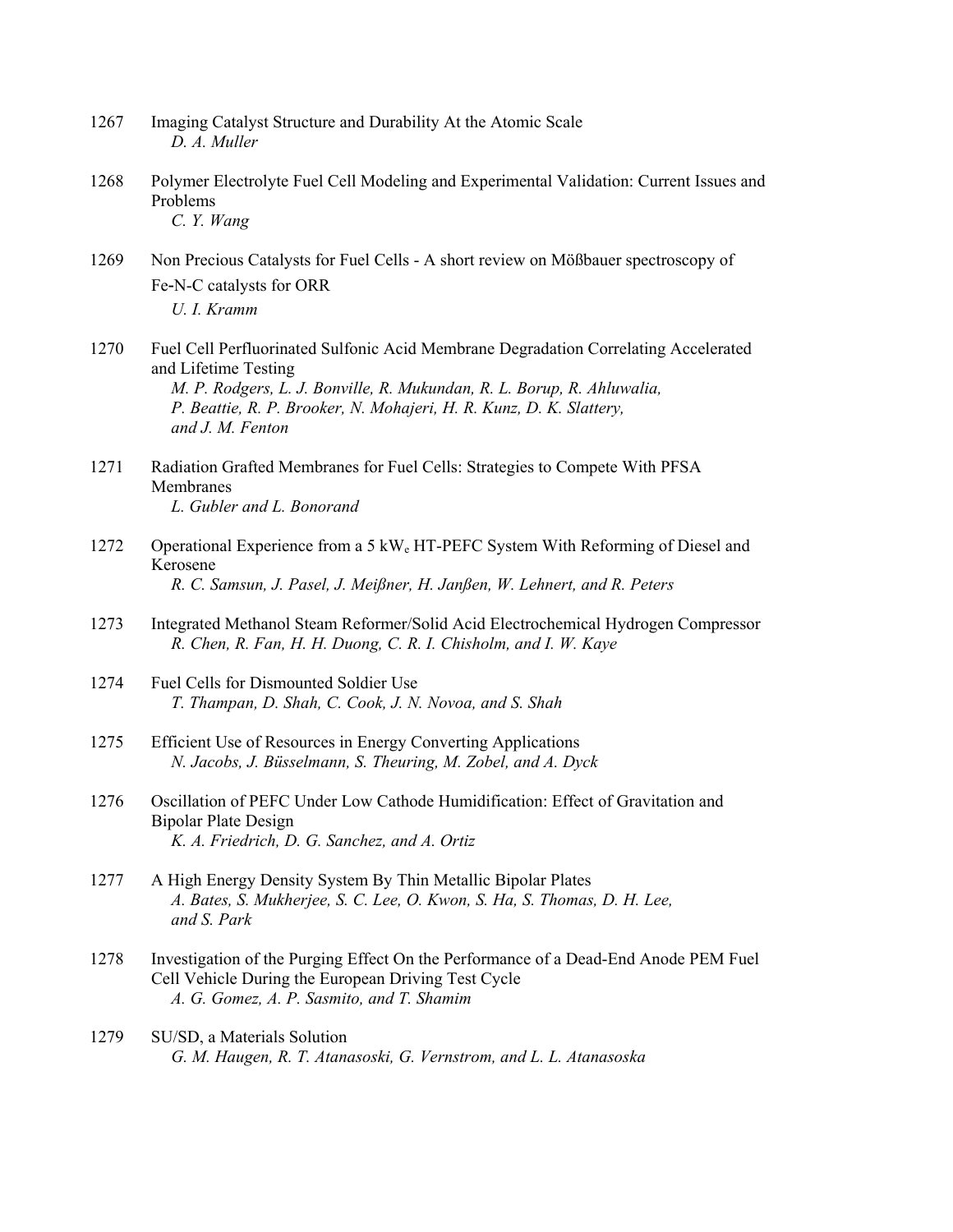- 1280 Optimized Flow Distribution for Enhancing Temperature Uniformity Across An Open Cathode PEM Fuel Cell Stack  *S. Thomas, O. Kwon, S. C. Lee, S. Park, G. H. Choi, and J. Y. Choi*
- 1281 Short Side Chain Ionomers  *L. Merlo*
- 1282 Non-Crosslinked Perfluoro-Polymer Electrolytes With Two Acid Groups and Their **Properties**  *A. Shinohara, K. Kudo, M. Kawasumi, Y. Morimoto, and N. Hasegawa*
- 1283 Morphology and Swelling of Perfluorosulfonic-Acid (PFSA) Ionomer Thin Films  *A. Kusoglu and A. Z. Weber*
- 1284 Solvation of Vanadium Cations in Aqueous and Perfluorosulfonic Acid Membranes  *S. J. Paddison and F. Sepehr*
- 1285 A Revised EVB Model for Proton Transport in Hydrated Nafion Membrane  *T. Mabuchi and T. Tokumasu*
- 1286 Nafion/Titanium Oxide Nanotube Hybrid Electrolyte Membranes for PEFC Operating At Elevated Temperature  *K. Ketpang, A. K. Sahu, O. Kwon, S. C. Lee, and S. Shanmugam*
- 1287 Nafion-1,2,3-Triazole Composite Membrane for Fuel Cell  *J. D. KIM, M. S. Jun, and H. W. Rhee*
- 1288 Spatially and Temporally Resolved Measurement of Water Distribution in Nafion Using NMR Imaging  *M. Klein, J. C. Perrin, S. Leclerc, L. Guendouz, J. Dillet, and O. Lottin*
- 1289 Neutron Imaging of Water Transport in Polymer-Electrolyte Membranes and Membrane-Electrode Assemblies  *D. S. Hussey, D. L. Jacobson, D. Liu, B. Khaykovich, M. V. Gubarev, D. Spernjak, G. Wu, J. D. Fairweather, R. Mukundan, R. Lujan, P. Zelenay, and R. L. Borup*
- 1290 Evaluation of Transient Water Content During PEMFC Operational Cycles By Stroboscopic Neutron Imaging  *J. D. Fairweather, D. Spernjak, J. Spendelow, R. Mukundan, D. S. Hussey, D. L. Jacobson, and R. L. Borup*
- 1291 Distinction of Liquid Water and Ice Based On Dual Spectrum Neutron Imaging  *J. Biesdorf, P. Oberholzer, F. Bernauer, A. Kästner, P. Vontobel, E. Lehmann, T. J. Schmidt, and P. Boillat*
- 1292 Neutron Imaging and Performance of PEM Fuel Cells With Nanostructured Thin Film Electrodes At Low Temperatures  *R. Mukundan, D. Spernjak, R. Lujan, J. D. Fairweather, D. S. Hussey, D. L. Jacobson, A. J. Steinbach, A. Z. Weber, and R. L. Borup*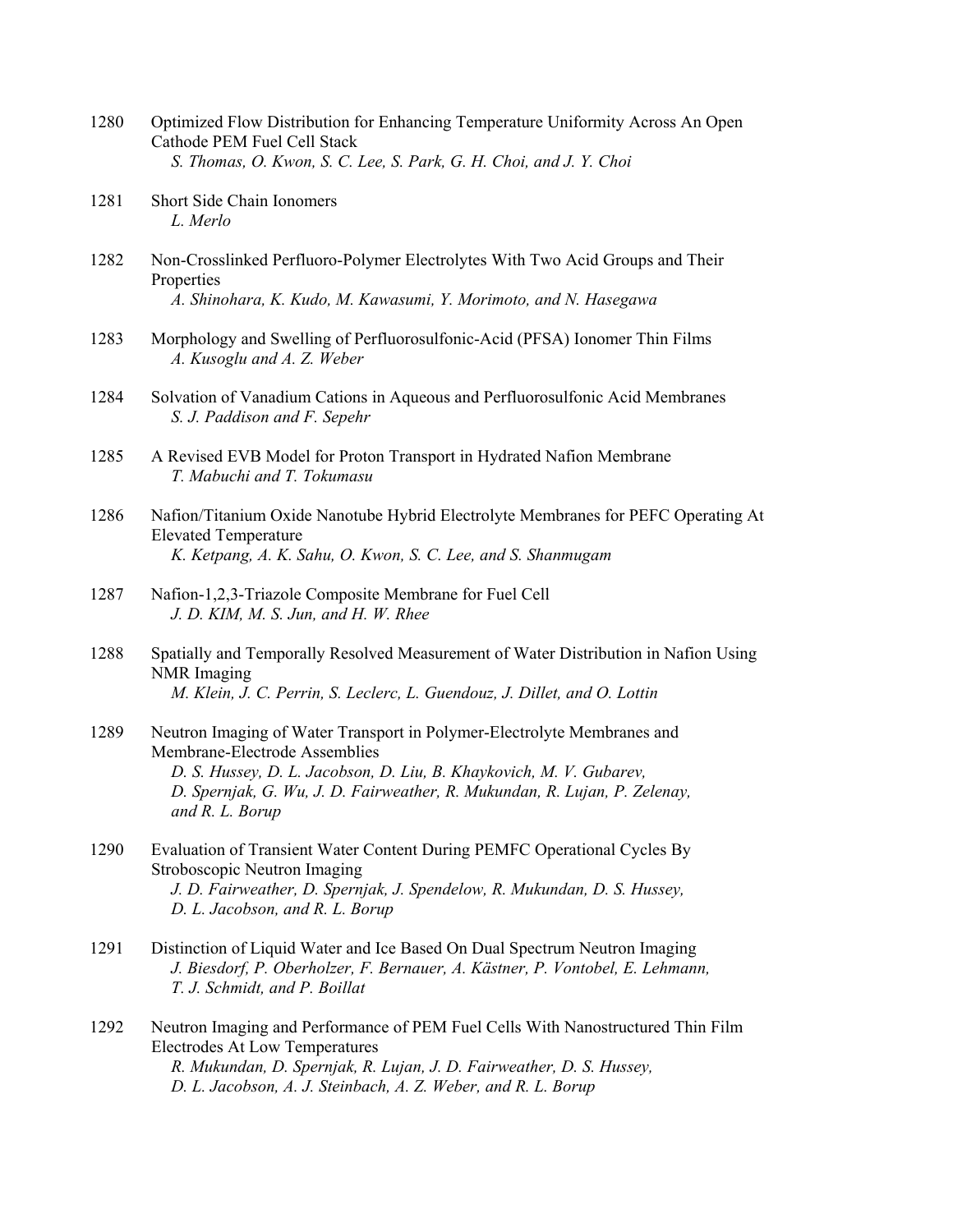| 1293 | Investigation of Water Transport in Perforated Gas Diffusion Layer By Neutron<br>Radiography<br>Z. Lu, J. Waldecker, X. Xie, M. C. Lai, D. S. Hussey, and D. L. Jacobson                    |
|------|---------------------------------------------------------------------------------------------------------------------------------------------------------------------------------------------|
| 1294 | Optimization of Fuel Cell Generation Environment By Observation of Water Using<br>Neutron Radiography<br>C. Iwasawa and H. Chiba                                                            |
| 1295 | Investigation of Liquid Water Accumulation in Operating PEM Fuel Cells With/Without<br>MPL and Its Effect On Cell Performance<br>P. Deevanhxay, T. Sasabe, S. Tsushima, and S. Hirai        |
| 1296 | A Comparison of Laboratory Based and Synchrotron Based Nano X-ray CT for PEFC<br>Micro Porous Layer<br>N. Khajeh Hosseini Dalasm, T. Kotaka, Y. Tabuchi, and U. Pasaogullari                |
| 1297 | On the Effects of Irradiation During X-Ray Imaging of PEFC<br>J. Eller, J. Roth, F. Marone, M. Stampanoni, and F. N. Büchi                                                                  |
| 1298 | Visualization of Gas Bubble Behavior of a Regenerative Fuel Cell in Electrolysis Mode By<br>Soft X-Ray Radiography<br>O. F. Selamet, P. Deevanhxay, S. Tsushima, and S. Hirai               |
| 1299 | Vibrational Sum Frequency Generation Study of Ionomers On Platinum Surfaces<br>I. Yagi, K. Inokuma, S. Nihonyanagi, and T. Tahara                                                           |
| 1300 | Catalyst Poisoning Property of Sulfonimide Acid Ionomer On Pt (111) Surface<br>K. Kodama, A. Shinohara, N. Hasegawa, K. Shinozaki, R. Jinnouchi, T. Suzuki,<br>T. Hatanaka, and Y. Morimoto |
| 1301 | Impact of Sulfate Adsorption On the Kinetics of Oxygen Reduction Reaction<br>J. Zhang, Y. Huang, J. Zhang, and T. Moylan                                                                    |
| 1302 | An Rrde Evaluation of the $C_2H_2$ Effect On the ORR<br>J. Ge, Y. Zhai, and J. St-Pierre                                                                                                    |
| 1303 | Impact of CeO <sub>x</sub> Additives On Cathode Catalyst Layer Poisoning<br>D. Banham, S. Ye, T. Cheng, S. Knights, S. M. Stewart, and F. H. Garzon                                         |
| 1304 | Effect of Surface Adsorbing Contaminants on NanoStructured Thin Film (NSTF)<br>Electrodes<br>T. Rockward, R. Lujan, K. Rau, E. L. Brosha, F. H. Garzon, R. Mukundan,<br>and A. J. Steinbach |
| 1305 | Nanofiber Fuel Cell Electrodes I. Fabrication and Performance With Commercial Pt/C<br>Catalysts<br>M. Brodt, R. Wycisk, P. N. Pintauro, T. Han, N. Dale, and K. Adjemian                    |
| 1306 | Nanofiber Fuel Cell Electrodes II. In-Situ Performance and Durability Studies<br>T. Han, N. Dale, K. Adjemian, M. Brodt, R. Wycisk, and P. N. Pintauro                                      |
|      |                                                                                                                                                                                             |
|      |                                                                                                                                                                                             |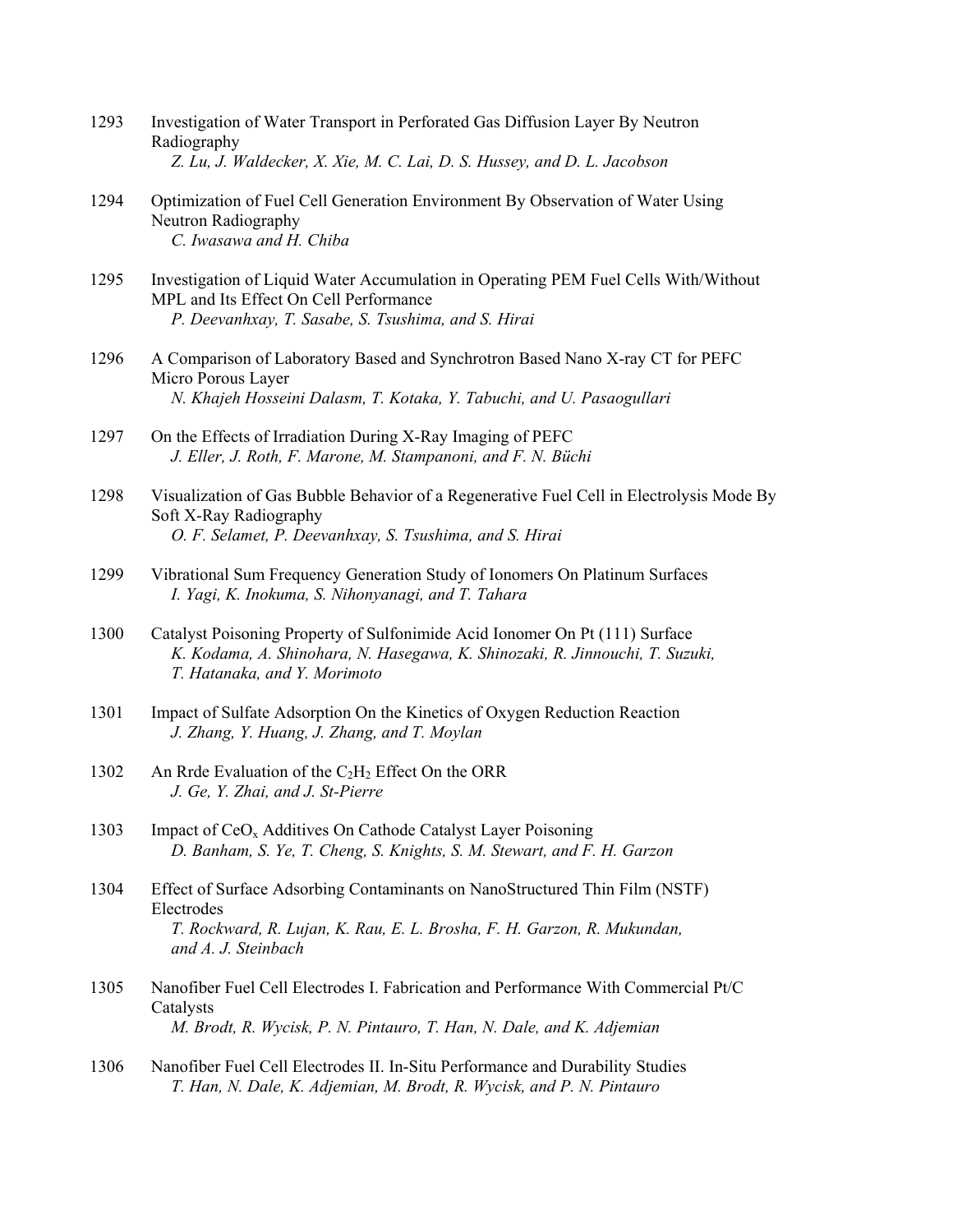- 1307 An Ambient Pressure Photoelectron Spectroscopy Investigation of a Membrane-Electrode Assembly of a High Temperature PEM Under Potential Control  *Y. T. Law, S. Zafeiratos, S. Neophytides, A. Orfanidi, R. Arrigo, A. Knop- Gericke, R. Schloegl, and E. R. Savinova*
- 1308 Platinum Coated Nickel Nanowires As Oxygen Reducing Electrocatalysts  *S. M. Alia, B. A. Larsen, S. Pylypenko, D. A. Cullen, D. R. Diercks, K. C. Neyerlin, S. S. Kocha, and B. S. Pivovar*
- 1309 Progress Towards Robust Anion Exchange Membranes for Fuel Cell Applications  *H. Sarode, M. Vandiver, B. Caire, Y. Liu, J. L. Horan, Y. Yang, Y. Li, D. Herbst, G. E. Lindberg, Y. L. S. Tse, S. Seifert, E. B. Coughlin, G. Voth, T. Witten, D. M. Knauss, Y. Yan, M. Liberatorre, and A. M. Herring*
- 1310 Development of Novel and Grafted Anion Exchange Membrane for Platinum Metal-Free Liquid Fuel Car  *H. Shishitani, S. Yamaguchi, K. Yamamoto, H. Tanaka, K. Yoshimura, H. Koshikawa, T. Yamaki, and Y. Maekawa*
- 1311 4(5)-Vinylimidazolium Based Anion Exchange Membranes Prepared By Radiation-Induced Grafting for Hydrazine Hydrate Fuel Cell  *K. Yoshimura, H. Koshikawa, T. Yamaki, H. Shishitani, S. Yamaguchi, H. Tanaka, and Y. Maekawa*
- 1312 Polysulfone-Based Electrospun Anion Exchange Membranes  *A. M. Park, F. E. Turley, R. Wycisk, and P. N. Pintauro*
- 1313 Molecular Design Aspect of Anion Exchange Polymer Electrolytes  *Y. S. Kim, C. Fujimoto, M. Hibbs, Y. K. Choe, D. S. Kim, H. Chung, and S. D. Yim*
- 1314 Synthesis and conductivity of multiwalled carbon nanotubes modified poly(vinyl alcohol)/ poly(diallyldimethylammonium chloride) as alkaline anion-exchange membranes  *J. Qiao, J. Zhang, Y. Gao, and T. Zhou*
- 1315 Properties, and Lifetime of Anionic Membranes for Direct Methanol Fuel Cells  *J. M. Ahlfield, D. Y. Park, and P. A. Kohl*
- 1316 Solid-State Alkaline Fuel Cell Electrode Using Layered Double Hydroxide As Ion Conductor  *H. Zhang, H. Ohashi, T. Tamaki, and T. Yamaguchi*
- 1317 Interaction and Transport of Carbon Dioxide in Alkaline Anion Exchange Membranes  *T. D. Myles, X. Ren, K. N. Grew, and W. K. S. Chiu*
- 1318 Micro-Computed Tomography Imaging of HT-PEM Fuel Cells Under Contact Pressure Control  *M. Rastedt, F. J. Pinar, N. Bruns, A. Diedrichs, and P. Wagner*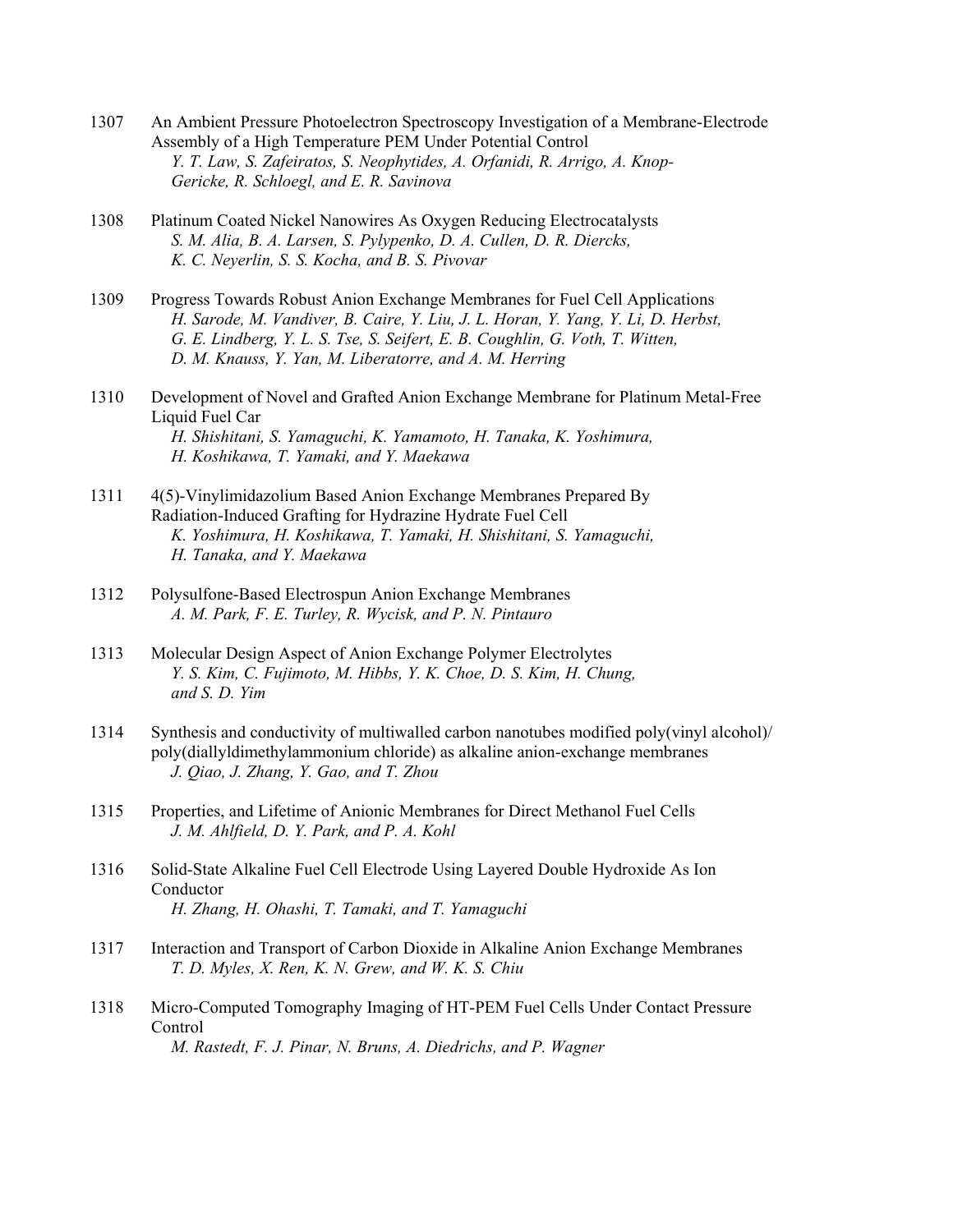- 1319 X-Ray Tomographic Microscopy of Phosphoric Acid in High Temperature PEFC Components  *S. H. Eberhardt, F. Marone, M. Stampanoni, T. J. Schmidt, and F. N. Büchi*
- 1320 Investigation of PEFC Freeze Start by X-Ray Tomographic Microscopy  *J. Roth, M. R. Zurbrügg, S. Irvine, F. Marone, M. Stampanoni, and F. N. Büchi*
- 1321 Analysis of Ice Distribution in Cathode Catalyst Layer and Shutdown Mechanism At PEFC Cold Start  *K. Yamada, K. Suzuki, Y. Tabe, and T. Chikahisa*
- 1322 Stxm Characterization of Nanostructured Thin Film Anode Before and After Start-Up Shutdown and Reversal Tests  *V. Lee, D. Susac, S. Kundu, V. Berejnov, R. T. Atanasoski, A. P. Hitchcock, and J. Stumper*
- 1323 In Situ Scanning Transmission X-Ray Microscopy Studies On the Effects of Relative Humidity and Temperature On MEA Materials  *V. Lee, V. Berejnov, D. Susac, J. Stumper, and A. P. Hitchcock*
- 1324 Morphological Analysis of Polymer Electrolyte Fuel Cell Electrode Using High Resolution X-Ray Computed Tomography and Subsequent Performance Analysis  *P. Mandal and S. Litster*
- 1325 Microscopic Analysis of Interlayer Structure and Oxygen Transport Behaviors in Porous Electrode in PEMFC  *T. Suzuki, S. Tsushima, and S. Hirai*
- 1326 Morphology of Water Transport Channels and Hydrophobic Cluster With Nafion Films Visualized With the AFM-IR Spectroscopy and Imaging Techniques  *T. Awatani, H. Midorikawa, C. Marcott, N. Kojima, and J. Ye*
- 1327 Defect Detection in Fuel Cell Gas Diffusion Electrodes Using Infrared Thermography  *D. C. Bittinat, G. Bender, J. M. Porter, and M. Ulsh*
- 1328 The Impact of Selected Air Pollutants On Spatial PEMFC Performance  *T. V. Reshetenko and J. St-Pierre*
- 1329 PEMFC Cathode Contamination With Acetylene Potential Dependency  *Y. Zhai, J. St-Pierre, and J. Ge*
- 1330 PEMFC Cathode Contamination Mechanisms for Several VOCs Acetonitrile, Acetylene, Bromomethane, Iso-Propanol, Methyl Methacrylate, Naphthalene and Propene  *J. St-Pierre, J. Ge, Y. Zhai, T. V. Reshetenko, and M. Angelo*
- 1331 Studying the Poisoning Effect of An Assembly Aids Material and Relating It to the Species Found in the Material Leachate  *M. Das, K. Neyerlin, J. W. Van Zee, and H. N. Dinh*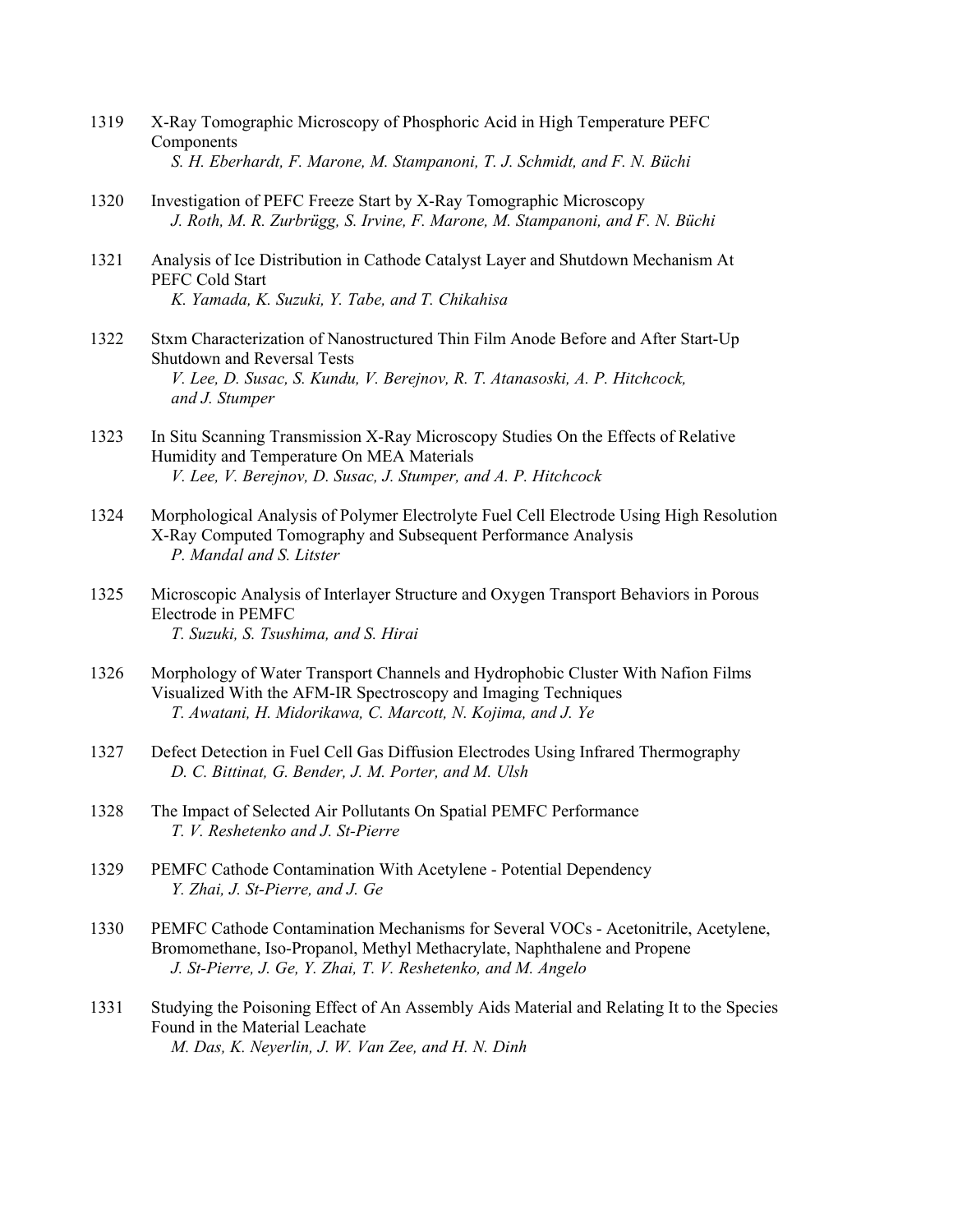- 1332 Effect of  $Ca^{2+}$  As An Air Impurity On Polymer Electrolyte Fuel Cells  *X. Wang, J. Qi, O. Ozdemir, U. Pasaogullari, L. J. Bonville, and T. Molter*
- 1333 Effect of Cationic Contaminants On Polymer Electrolyte Fuel Cell Performance  *J. Qi, X. Wang, O. Ozdemir, M. A. Uddin, L. J. Bonville, U. Pasaogullari, and T. Molter*
- 1334 Effects of Chloride Contamination On PEFCs  *M. A. Uddin, X. Wang, J. Qi, M. O. Ozdemir, L. J. Bonville, U. Pasaogullari, and T. Molter*
- 1335 Effect of Operating Parameters and Contaminant Feed Rate On PEMFCs Contamination From Polyglycol Dimethacrylate Based Assembly Aids  *M. S. Opu, G. Bender, H. N. Dinh, M. Ohashi, and J. W. Van Zee*
- 1336 Leaching Studies of Assembly Aids for Balance of Plant of PEM Fuel Cells  *M. Ohashi, J. W. Weidner, J. W. Van Zee, and H. N. Dinh*
- 1337 Cell Performance Distribution in a PEMFC Stack During Contamination  *J. St-Pierre and M. Virji*
- 1338 Atomic Force Microscopy Studies of Conductive Nanostructures in Solid Polymer Electrolytes  *R. Hiesgen, T. Morawietz, S. Helmly, I. Galm, and K. A. Friedrich*
- 1339 Conductive AFM Study to Differentiate Between the Surface Ionic Conductivity of Nafion® and Electrospun Membranes  *R. P. Dowd Jr., T. V. Nguyen, D. S. Moore, P. N. Pintauro, and J. W. Park*
- 1340 Understanding of Sulfonated Graphene and Nafion Hybrid Proton Exchange Membrane By Atomic Force Microscopy  *O. Kwon, S. C. Lee, D. H. Lee, A. K. Sahu, S. Shanmugam, M. H. Kim, and S. Park*
- 1341 Micro-Raman Study of Water Distribution Inside Electrolyte Membrane in Operating PEFC  *M. Hara, J. Inukai, K. Miyatake, M. Uchida, H. Uchida, and M. Watanabe*
- 1342 High Temperature PEM Electrolysis  *C. K. Mittelsteadt*
- 1343 Investigation of a PEM Water Electrolyzer Based On a Sulfonated Polysulfone Membrane  *S. Siracusano, V. Baglio, F. Lufrano, P. Staiti, and A. S. Aricò*
- 1344 Characterizing Water Transport Properties of Hydrocarbon Block Copolymer Proton Exchange Membranes  *H. Xu, C. K. Mittelsteadt, J. Rowlett, Y. Chen, A. Shaver, and J. McGrath*
- 1345 The Effect of Membrane Properties On Water Transport in Pemfcs  *V. Lilavivat, S. Shimpalee, J. W. Van Zee, C. K. Mittelsteadt, and H. Xu*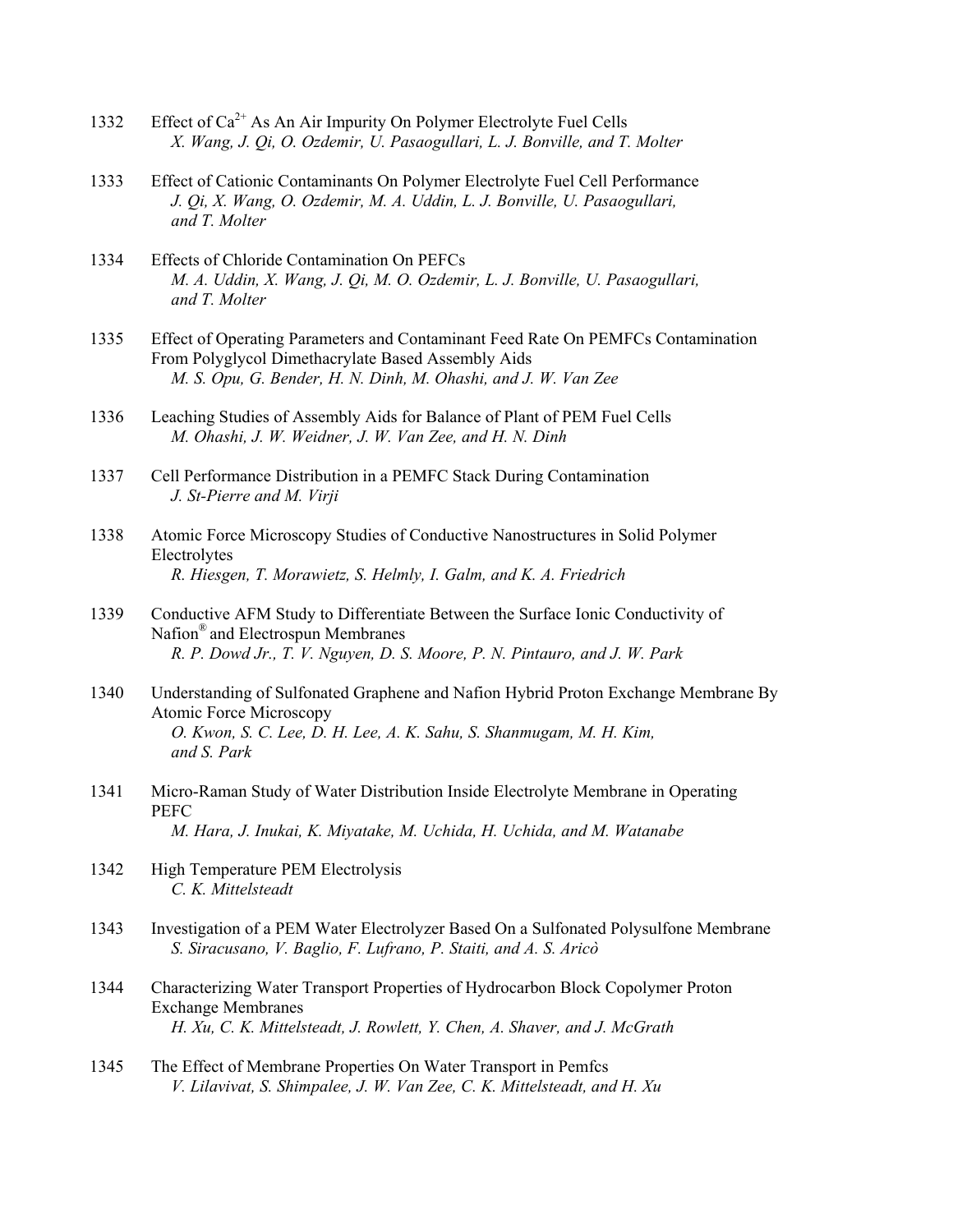- 1346 Separation Analysis of Electro-Osmosis and Diffusion of Water in Electrolyte Membrane of PEMFC Under Low-Humidity Operation  *K. Nishida, T. Hosotani, M. Asa, S. Tsushima, and S. Hirai*
- 1347 Surface Structure and the Oxygen Reduction Reaction of Pt-Based Catalysts  *N. Hoshi, M. Nakamura, Y. Takesue, T. Rurigaki, and A. Hitotsuyanagi*
- 1348 Oxygen Reduction Reaction Activity of MBE-Prepared Ni/Pt(111) : Dependence of Surface Pt-Layer Thickness  *N. Todoroki, T. Wadayama, and Y. Asakimori*
- 1349 Understanding the Durability and ORR Reactivity of Four Different Dealloyed PtNi<sub>x</sub> Cathodic Catalysts  *D. E. Ramaker, K. M. Caldwell, S. Mukerjee, Q. Jia, and J. M. Ziegelbauer*
- 1350 Dealloying and Annealing Optimization of High Mass Activity  $Pt_3Ni_7/Ns$ tf ORR Cathodes for Pemfcs  *A. J. Steinbach, D. van der Vliet, S. M. Luopa, J. Erlebacher, and D. A. Cullen*
- 1351 Electrochemical Properties and Electronic Structure of  $Ni<sub>70</sub>Pt<sub>30</sub>$  Thin Films On High Surface Area Nstf Supports  *C. C. Hays, P. Bahrami, J. Foley, M. A. Johnson, and M. Errico*
- 1352 Structural and Compositional Behaviors of Shaped Pt Alloy Nanoparticle Electrocatalysts  *C. Cui, L. Gan, M. Heggen, and P. Strasser*
- 1353 Dealloying of Pt Bimetallic Catalysts at Constant Electrode Potentials  *S. Rudi, L. Gan, C. Cui, and P. Strasser*
- 1354 Pt-Cu Alloys As Catalysts for the Oxygen Reduction Reaction A Thin-Film Study of Activity and Stability  *A. K. Schuppert, A. A. Topalov, A. Savan, A. Ludwig, and K. J. J. Mayrhofer*
- 1355 Chemically Ordered Intermetallic Ptfeco Catalyst With Improved Activity and Durability for Electroreduction of Oxygen  *B. Arumugam, B. A. Kakade, T. Tamaki, and T. Yamaguchi*
- 1356 Facile Preparation of Ordered Intermetallic Nanostructures for High Performance Fuel Cell Catalysts  *J. Lee*
- 1357 Ethanol Electrooxidation Over Pd Nanoparticles Deposited By Atomic Layer Deposition On  $TiO<sub>2</sub>$  Nanotubes  *E. Baranova, L. Assaud, N. Brazeau, K. Pitzschel, V. Heresanu, M. Hanbücken, and L. Santinacci*
- 1358 Palladium-Based Bimetallic Catalysts for Alkaline Direct Alcohol Fuel Cell (ADAFC)  *T. Jurzinsky, C. Cremers, K. Pinkwart, and J. Tübke*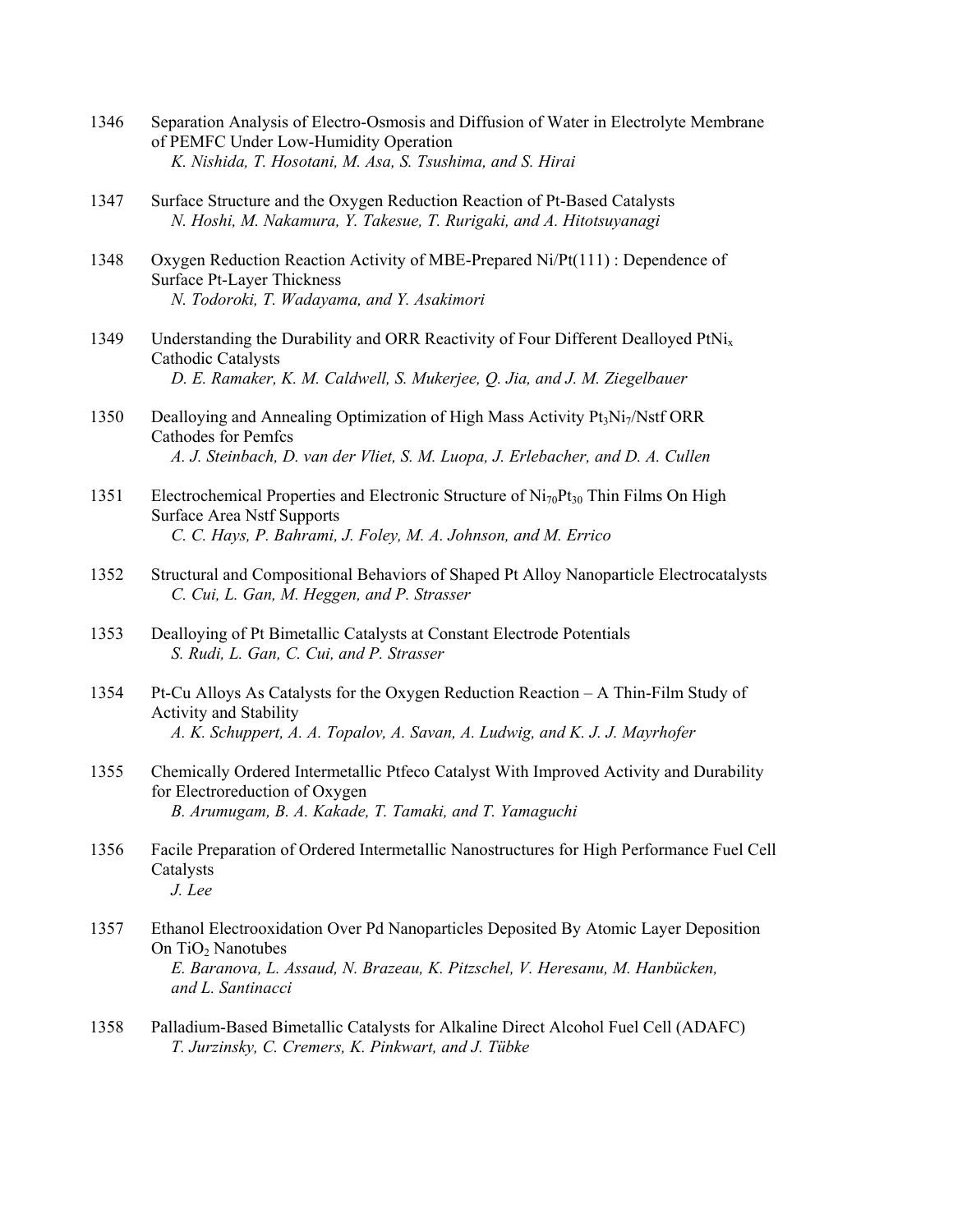- 1359 Combinatorial Discovery of Ni-Based Binary and Ternary Catalysts for Hydrazine Electrooxidation for Use in Anion Exchange Membrane Fuel Cells  *T. Sakamoto, K. Asazawa, J. S. Chinchilla, U. Martinez, B. Halevi, P. Atanassov, P. Strasser, and H. Tanaka*
- 1360 Modeling Mono- and Bi-Functional Alkaline Electrocatalysts for Hydrogen Oxidation and Evolution Reactions On the Basis of First-Principles Calculations  *Z. Zeng and J. Greeley*
- 1361 In-Situ Visualization of Generated Gas Distribution in An Operating Direct Hydrazine Hydrate Fuel Cell By Soft X-Ray Radiography  *T. Sakamoto, K. Asazawa, P. Deevanhxay, S. Tsushima, S. Hirai, and H. Tanaka*
- 1362 """"F gxgrqr o gpv'qh'c'P qp/Rv'C pqf g'Ecvcn{ w'hqt 'Cmcrkpg'C pkqp'Gzej cpi g'O go dtcpg'Hwgn'Egmu  *R. Jervis, N. Mansor, C. Gibbs, C. A. Murray, C. C. Tang, and D. J. L. Brett*
- 1363 High Catalytic Activity for Glycerol Electrooxidation By Binary Pd-Based Nanoparticles in Alkaline Media  *L. M. Palma, T. S. Almeida, and A. R. De Andrade*
- 1364 Comparative Study of the HOR Kinetics in Pemfc and Aemfc  *J. Durst, C. Simon, J. Herranz, F. Hasché, and H. Gasteiger*
- 1365 Carbon Supported Pd-Ni-P Nanoalloy As An Efficient Catalyst for Ethanol Electro-Oxidation in Alkaline Media  *Y. Wang, Y. Y. Yang, and W. B. Cai*
- 1366 NiZn/C Electrocatalysts for Direct Hydrazine Anionic Fuel Cells  *U. Martinez, A. Serov, M. Padilla, T. Sakamoto, K. Asazawa, H. Tanaka, and P. Atanassov*
- 1367 Non-Precious Metal Catalysts for Hydrogen Oxidation Reaction in Alkaline Electrolytes  *W. Sheng, A. P. Bivens, M. Myint, Z. Zhuang, J. Chen, and Y. Yan*
- 1368 Impact of Structural Plastics as Balance of Plant Components on Proton Exchange Membrane Fuel Cell Performance  *P. T. Yu, E. A. Bonn, and B. Lakshmanan*
- 1369 Electrochemical Characterization of Hydrogen Pump With Internal Humidifier and Dead-End Anode Channel  *K. Ito, Y. M. Hao, H. Nakajima, H. Yoshizumi, and K. Sasaki*
- 1370 Mesoporous Niobium-Doped TiO<sub>2</sub> Support for Oxygen Evolution Catalyst in SPE Water Electrolyzer  *C. Hao, H. Lv, B. Li, and J. Ma*
- 1371 A Comprehensive Corrosion Study On Metallic Materials for HT-PEFC Application  *V. Weissbecker, U. Reimer, K. Wippermann, and W. Lehnert*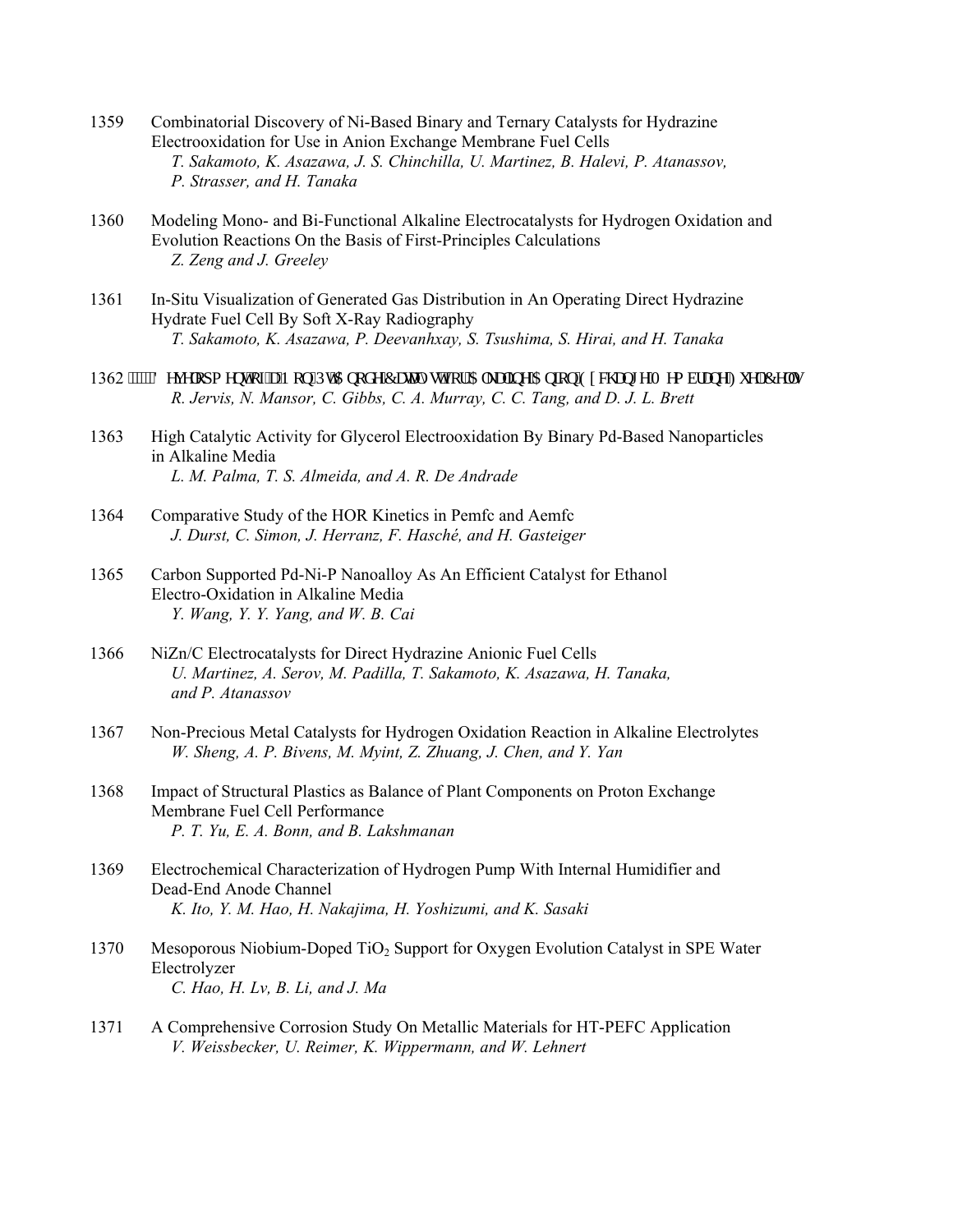- 1372 Effect of Compression Cycling On High-Temperature Polymer Electrolyte Membrane Fuel Cells  *F. J. Pinar, M. Rastedt, N. Bruns, A. Diedrichs, and P. Wagner*
- 1373 Development and Optimization of a Novel PEM Fuel Cell Using Printed Circuit Board Technology  *O. Obeisun, C. Attingre, F. A. Daniels, J. Robinson, T. Mason, C. Gibbs, A. R. Kucernak, and D. J. L. Brett*
- 1374 Rgthqto cpeg"cpf 'F wtcdkrks{ "qh'J V/RGO "Hwgn'Egmu  *G. W. Yeager, L. Krishnan, T. Early, C. Zhang, H. A. Hjuler, C. Terkelsen, J. Yang, Q. Li, and T. Steenberg*
- 1375 Affect of Feature Dimensions On PEM Fuel Cell Performance Under Flow Fields Capable of Switching Between Parallel and Interdigitated Configurations  *A. Santamaria, N. Cooper, M. Becton, and J. W. Park*
- 1376 A Study of the Durability and Performance of a Proton Exchange Membrane Electrode Assembly Used in the Separation of Hydrogen From Helium  *M. Angelo, K. Bethune, and R. Rocheleau*
- 1377 F guki pkpi "Vtcpukkqp"O gycn" Qzkf gu'lqt" Qz $\{i$ gp" T gfweykqp" cpf "Gxqnwkqp" Gngeytqecycn $\{$ uku  *J. Suntivich and Y. Shao-Horn*
- 1378 Templated Non Precious Cathode Catalysts Prepared By Transition Metal and Poly(ethyleneimine) for Oxygen Reduction Reaction in Alkaline Electrolyte

## *J. Shi, P. Xu, M. Zheng, Y. Liu, J. Qiao, and J. Qiao*

1379 "Sandwich-structure" Nanocomposites of Graphene Nanosheets and Alkaline Exchange Ionomer As Superior Catalyst Supporting Materials for Alkaline Exchange Membrane Fuel Cells

 *L. Zeng and T. Zhao* 

- 1380 The Role of Heat Treatment in Enhanced Activity of Manganese Oxides for the Oxygen Reduction and Evolution Reactions  *Y. Gorlin, D. Nordlund, and T. F. Jaramillo*
- 1381 Electrocatalysis of Oxygen Reduction Reaction On Nitrogen-Doped Graphene in Alkaline Media  *M. Vikkisk, I. Kruusenberg, U. Joost, E. Shulga, I. Kink, and K. Tammeveski*
- 1382 Prussian Blue Cubes Dispersed On Carbon As a Non-Precious Oxygen Reduction Catalyst for Alkaline Fuel Cell  *J. Sanetuntikul and S. Shanmugam*
- 1383 Oxygen Reduction On Pt/[TaOPO4/VC], Pt/[NbOPO4/VC], Pt/[Ta<sub>2</sub>O<sub>5</sub>/VC], and  $Pt/[\text{Nb}_2\text{O}_5/\text{VC}]$  Electrocatalysts in Alkaline Electrolyte  *Y. Garsany, A. Ephsteyn, and K. Swider-Lyons*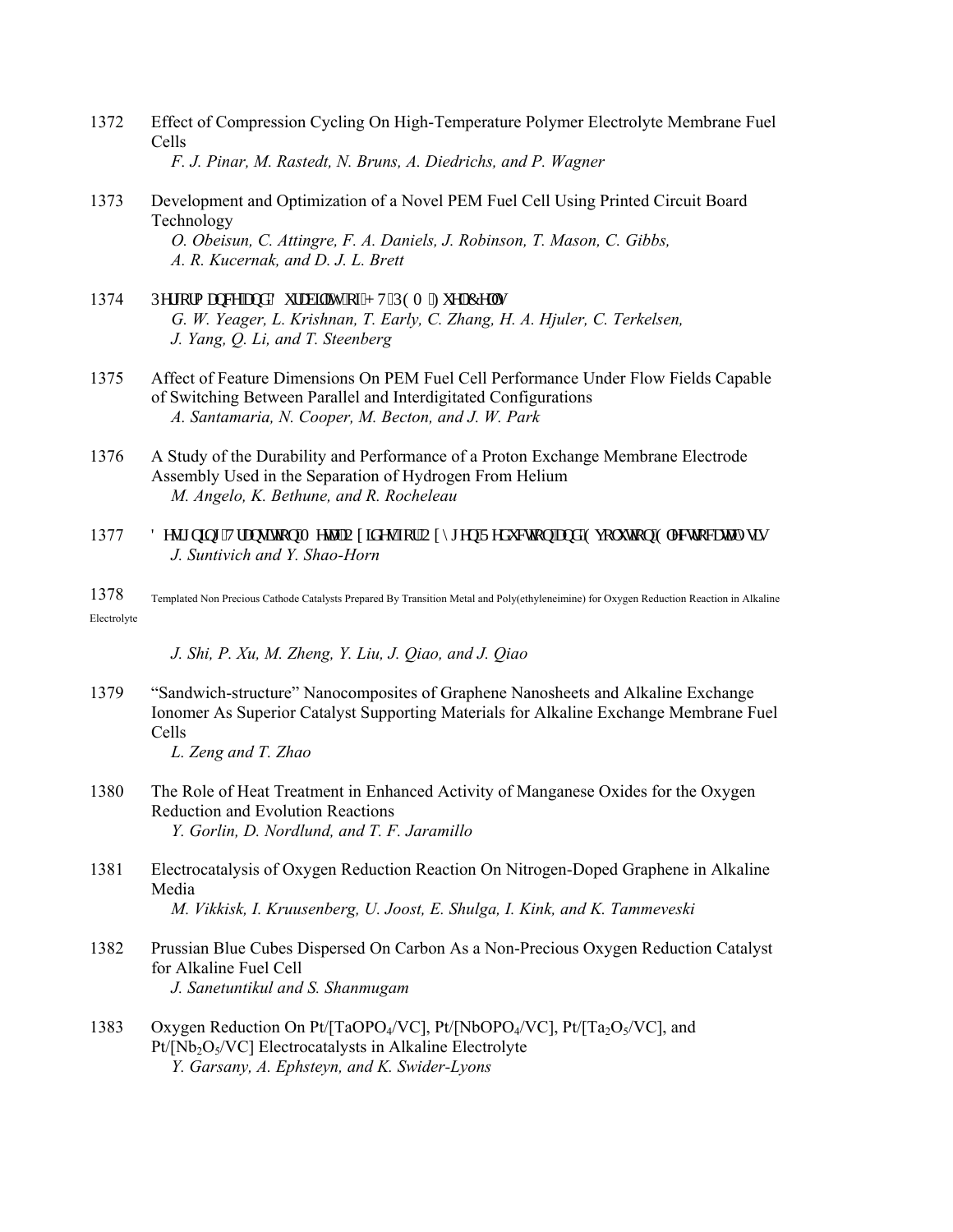- 1384 Electrochemical Properties and Electronic Structure of Crystallographically Oriented  $Ag<sub>100-X</sub>Pt<sub>x</sub>$  Thin Films  *C. C. Hays, D. Konopka, and M. A. Johnson*
- 1385 A Highly Selective Platinum-Free Oxygen Cathode for the Swiss-Roll Mixed-Reactant Direct Borohydride Fuel Cell  *A. Aziznia, P. Hosseini Benhangi, A. Serov, P. Atanassov, C. W. Oloman, and E. Gyenge*
- 1386 Pre-Stretched Recast PFSA Films for PEM Fuel Cells  *P. N. Pintauro, A. Zhang, R. Wycisk, R. F. Fischer, N. Bakh, and J. Lin*
- 1387 NMR Investigation of Water Diffusion in a Nafion membrane Under Traction  *J. C. Perrin, M. Klein, S. Leclerc, L. Guendouz, J. Dillet, and O. Lottin*
- 1388 Hybrid Organic-Inorganic Membranes Synthesized Via Electrospinning and Sol-Gel Chemistry. Proton Transport Characterized By Electrochemical Impedance Spectroscopy  *L. Dos Santos, O. Sel, H. Perrot, and C. Laberty-Robert*
- 1389 Controlling Protonic Conductivity in Layer-By-Layer Assembled Thin Films Through the Use of Multivalent Salts for Fuel Cell Applications  *D. S. Liu and P. T. Hammond*
- 1390 Solvation and Gelation Process of Nafion  *Y. S. Kim, A. Labouriau, C. Welch, R. Hjelm, and N. Mack*
- 1391 Physical Theory of Ionomer Aggregation in Water  *P. A. Melchy and M. Eikerling*
- 1392 Sulfonated Poly(pentafluorostyrene)  *V. M. Atanasov and J. A. Kerres*
- 1393 Design and Modeling of High Temperature Water Free Proton Exchange Membranes in DEA PEMFC Operations  *L. Isikel Sanli, S. Alkan Gursel, and S. Yesilyurt*
- 1394 Structure and Conduction Properties of Polyimide-Poly (Ethylene Glycol) Materials for Fuel Cell Membrane Applications  *E. Coletta, M. Toney, and C. Frank*
- 1395 Post Treatments of Pt-Co/C Catalysts and Their Impact On Performance and Durability  *P. Mani, H. Chhina, E. Hopkins, and W. Lee*
- 1396 Probing Structural Changes of Pt<sub>3</sub>co Nanocatalysts By Eels and *Ex/in Situ* XAS Measurement  *J. Durst, M. Lopez-Haro, P. Bayle-Guillemaud, L. Guetaz, Y. Soldo-Olivier, M. Chatenet, and F. Maillard*
- 1397 Manufacturing and Stabilization of PtCo/C Cocatalysts for PEM Fuel Cells  *C. Grimmer, A. Schenk, B. E. Pichler, M. Perchthaler, and V. Hacker*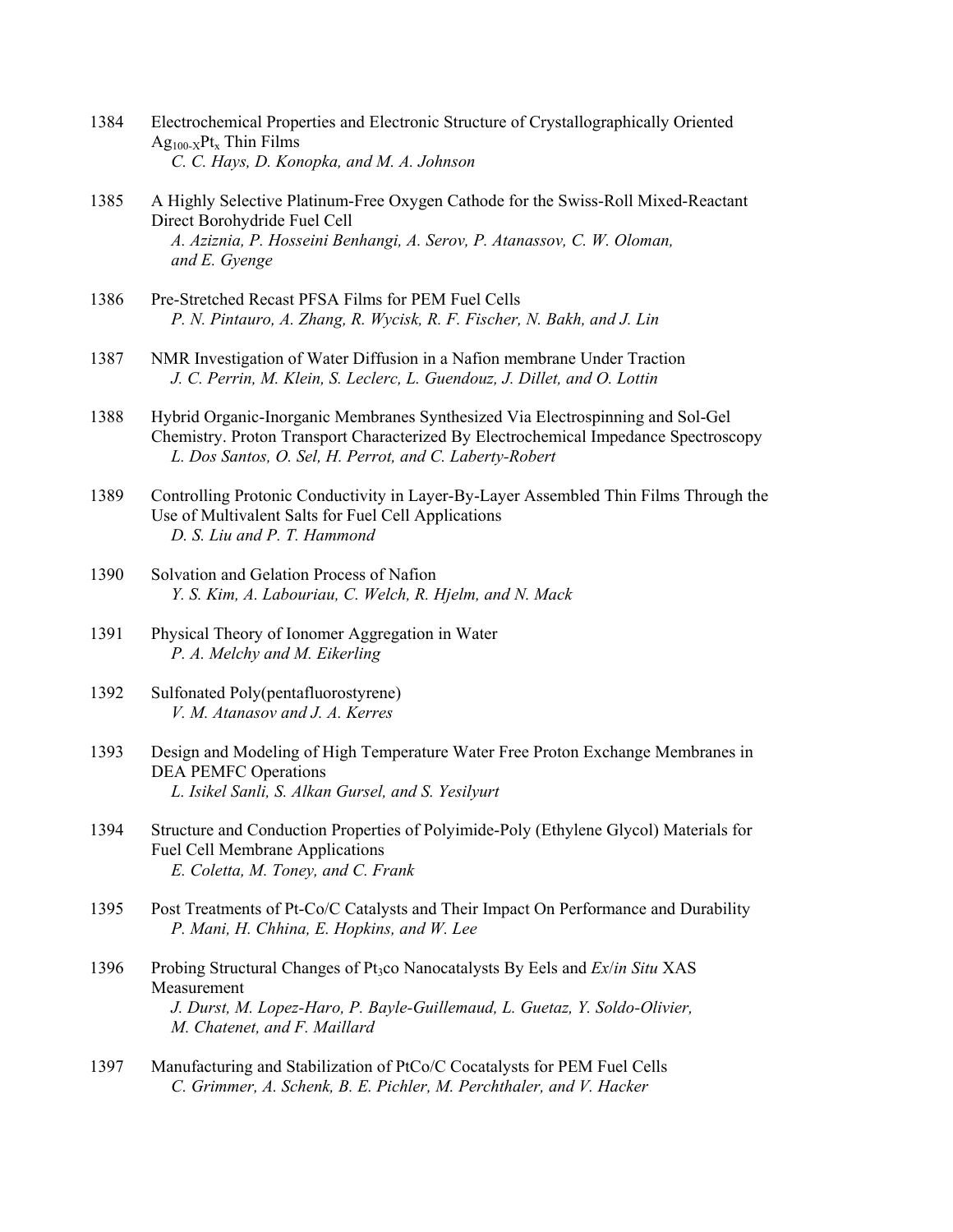- 1398 Enhanced Activity and Durability for the Oxygen Reduction Reaction On High Surface Area Multimetallic Aerogels  *M. Oezaslan, C. Bonnaud, P. B. P. Rodriguez, W. Liu, A. K. Herrmann, N. Gaponik, A. Eychmüller, R. Koetz, and T. J. Schmidt*
- 1399 Catalytic Activity of  $PrNi<sub>x</sub>Co<sub>1-x</sub>O<sub>3</sub>$  Graphene nanocomposites for Sustainable Energy Application  *M. Schrandt, P. Kolla, and A. Smirnova*
- 1400 The Effects of Polymer Electrolyte Fuel Cell Fabrication On Pt and Pt Alloy Electrocatalysts  *D. Myers, N. Kariuki, and X. Wang*
- 1401 Mesostructured Multimetallic Thin Films As Electrocatalysts for Fuel Cells  *J. D. Snyder, Y. Kang, D. Li, N. M. Markovic, and V. R. Stamenkovic*
- 1402 Development of Ultra-Low Loading Pt Alloy Cathode Catalyst for PEM Fuel Cells  *B. N. Popov, T. Xie, T. Kim, W. S. Jung, J. C. Rotchford, A. Kriston, H. Kim, and P. Ganesan*
- 1403 *in Situ* Electrochemical XAFS Study On ORR Activity and Degradation Behavior of Core-Shell Catalyst  *X. Wang, Y. Orikasa, Y. Takesue, H. Inoue, M. Nakamura, T. Minato, N. Hoshi, and Y. Uchimoto*
- 1404 Change in ORR Activity of Pd Core/Pt Shell Structured Catalyst With Potential Cycling Durability Test  *H. Daimon, N. Aoki, K. Nakamura, A. Shirai, T. NIshikawa, and Y. Ikehata*
- 1405 Flame Based Synthesis of Core-Shell Structures Using Pd-Ru and Pd Cores Prepared From the Vapor Phase With Reactive Spray Deposition Technology  *J. M. Roller, R. Maric, H. Yu, M. Vukmirovic, C. B. Carter, and R. Adzic*
- 1406 Effect of Confinement On Structure, Water Solubility, Water Transport and Mechanical Properties in Nafion Thin Films  *K. Page, S. Kim, B. Rowe, J. Dura, C. Soles, K. Yager, A. Kusoglu, and A. Z. Weber*
- 1407 Characterization and Performance of Catalyst Layers Prepared By Inkjet Printing Technology  *M. S. Saha, M. Tam, V. Berejnov, D. Susac, S. McDermid, A. P. Hitchcock, and J. Stumper*
- 1408 Improving MEA Kinetic Performance Through Removing Nafion Ionomer Binders in a Catalyst Layer  *J. Xie*
- 1409 Structure-Property-Performance Correlations Towards Rational Catalyst Layer Design  *J. Stumper*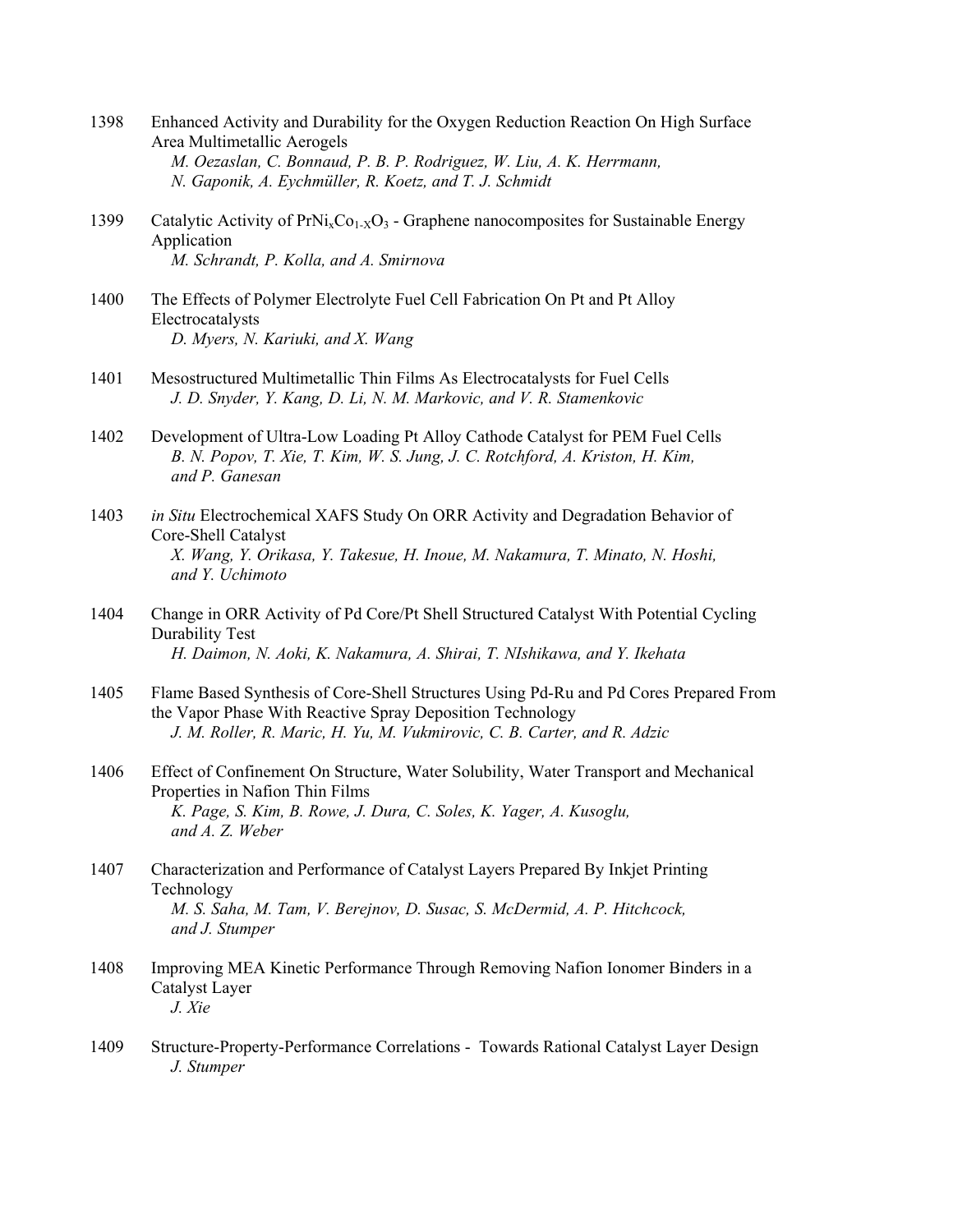- 1410 Effect of PEFC Water Management On Oxygen Transport Resistance in Ultra-Low Loading Catalyst Layer  *A. K. Srouji, L. Zheng, R. Dross, and M. M. Mench*
- 1411 Characterization of Thin Ionomer Layers  *D. A. Cullen, R. Koestner, R. S. Kukreja, S. Minko, O. Trotsenko, A. Tokarev, H. M. Meyer III, and K. L. More*
- 1412 Effect of Ionomer On Mass Transfer of PEFC Catalyst Layer and Design of Optimal Structure  *G. Inoue and T. Matsuoka*
- 1413 CV or not CV: Development of Electrode Diagnostics for High-Temperature Polymer Electrolyte Fuel Cells  *T. Engl, K. Waltar, L. Gubler, and T. J. Schmidt*
- 1414 In Situ, Ionic Conductivity Measurement of Ionomer/Binder-Free Pt Catalyst Under Fuel Cell Operating Condition  *S. J. An and S. Litster*
- 1415 Effective Diffusivity Measurement of Partially-Saturated Diffusion Media  *G. S. Hwang, J. Grant, and A. Z. Weber*
- 1416 Design of Experiments to Evaluate Material Characteristics of Porous Transport Layers in Polymer Electrolyte Membrane Fuel Cells  *S. Flick and W. Mérida*
- 1417 The Impact of Fibre Surface Morphology On the Effective Thermal Conductivity of a PEM Fuel Cell Gas Diffusion Layer  *S. J. Botelho and A. Bazylak*
- 1418 Effect of Gdl Material On Thermal Gradients Along the Reactant Flow Channels in Pemfcs  *E. See and S. G. Kandlikar*
- 1419 PTFE Distribution in High Temperature PEM Electrodes and Its Effect On the Cell Performance  *F. Mack, T. Morawietz, R. Hiesgen, D. Kramer, and R. Zeis*
- 1420 Measurement Technique of Oxygen Diffusion Resistance Through Gas Diffusion Layer  *H. Ohira, K. Kikuchi, A. Ida, J. Tomiyasu, and A. Yamamoto*
- 1421 Ice-Crystallization Kinetics During Cold-Start of a Proton-Exchange-Membrane Fuel Cell  *T. J. Dursch Jr., J. F. Liu, G. J. Trigub, C. J. Radke, and A. Z. Weber*
- 1422 Novel Characterization Technique for the Hydrophilic/Hydrophobic Properties of a Gdl  *R. Kuwertz, T. Turek, and U. Kunz*
- 1423 Oletqhukf le''Kpxguki cwqp''qh''Qz{i gp''Dwddrg''Vtcpur qtv'vj tqwi j ''yj g''I cu'F khwulxqp''Nc{gt''qh'' """"""""""RGO 'Grgevtqn{| gtu

 *F. Arbabi, A. Kalantarian, R. Abouatallah, R. Wang, J. Wallace, and A. Bazylak*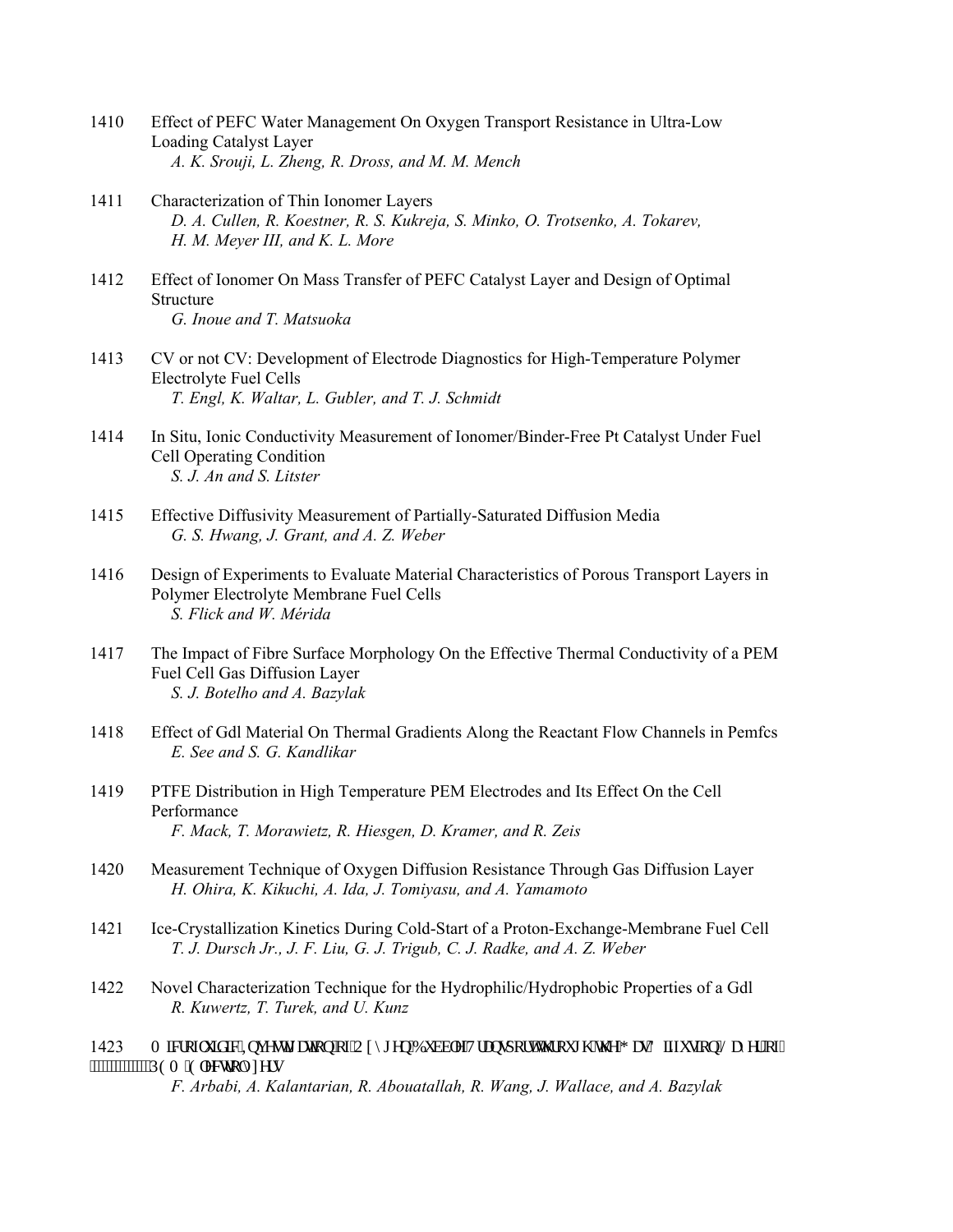- 1424 Highly Conductive and Non-Leached Polybenzimidazole/Carbon Nanotube-Based Membrane Electrode Assembly With Remarkable Durability  *M. R. Berber, T. Fujigaya, and N. Nakashima*
- 1425 Degradation of Gas Diffusion Layers in PEM Fuel Cells During Drive Cycle Operation  *R. Mukundan, J. R. Davey, K. Rau, D. A. Langlois, D. Spernjak, J. D. Fairweather, K. Artyushkova, R. Schweiss, and R. L. Borup*
- 1426 Physico-Chemical Modeling of Degradation Phenomena in Polymer Electrolyte Membranes  *M. Ghelichi, P. A. Melchy, and M. Eikerling*
- 1427 The Effect of Relative Humidity On Chemical Degradation of Styrene Based Radiation Grafted Membranes in the PEFC  *Z. Zhang, Y. Buchmüller, T. J. Schmidt, A. Wokaun, and L. Gubler*
- 1428 Influence of Platinum Precipitation On Properties and Degradation of Nafion® Membranes  *S. Helmly, B. Ohnmacht, R. Hiesgen, E. Gülzow, and K. A. Friedrich*
- 1429 Structurally Tuned Nitrogen Doped Cerium Oxide As a Superior Free Radical Scavenger for Mitigating Polymer Electrolyte Membrane Degradation  *V. Prabhakaran and V. K. Ramani*
- 1430 Modeling the Effect of Chemical Membrane Degradation On PEFC Performance  *R. Singh, K. H. Wong, P. C. Sui, E. Kjeang, and N. Djilali*
- 1431 In Situ Observation of Membrane Degradation in PEM Fuel Cell Via Raman Spectroscopy  *X. Huang, H. Zhao, and W. A. Rigdon*
- 1432 Degradation Induced Changes in Structure-Property Relationship of Perfluorosulfonic-Acid (PFSA) Membranes  *A. Kusoglu and A. Z. Weber*
- 1433 A Statistical Mechanical Approach to Model Main Chain Scission in PFSA Ionomer Membranes  *K. H. Wong and E. Kjeang*
- 1434 Mechanism of Hydroxyl Radical Attack to Chemical Structure of PFSA Ionomer: A Solid State Q-NMR Study  *L. Ghassemzadeh and S. Holdcroft*
- 1435 Empirical Lifetime Prediction Model for Heavy Duty Bus Fuel Cell Membranes  *N. Macauley, M. Watson, E. Durward, J. Kolodziej, S. Knights, M. Lauritzen, and E. Kjeang*
- 1436 Study of Anhydrous Proton Conducting Hybrid Proton Exchange Membrane By Phase Mode Atomic Force Microscopy  *O. Kwon, S. C. Lee, D. H. Lee, A. K. Sahu, S. Shanmugam, M. H. Kim, and S. Park*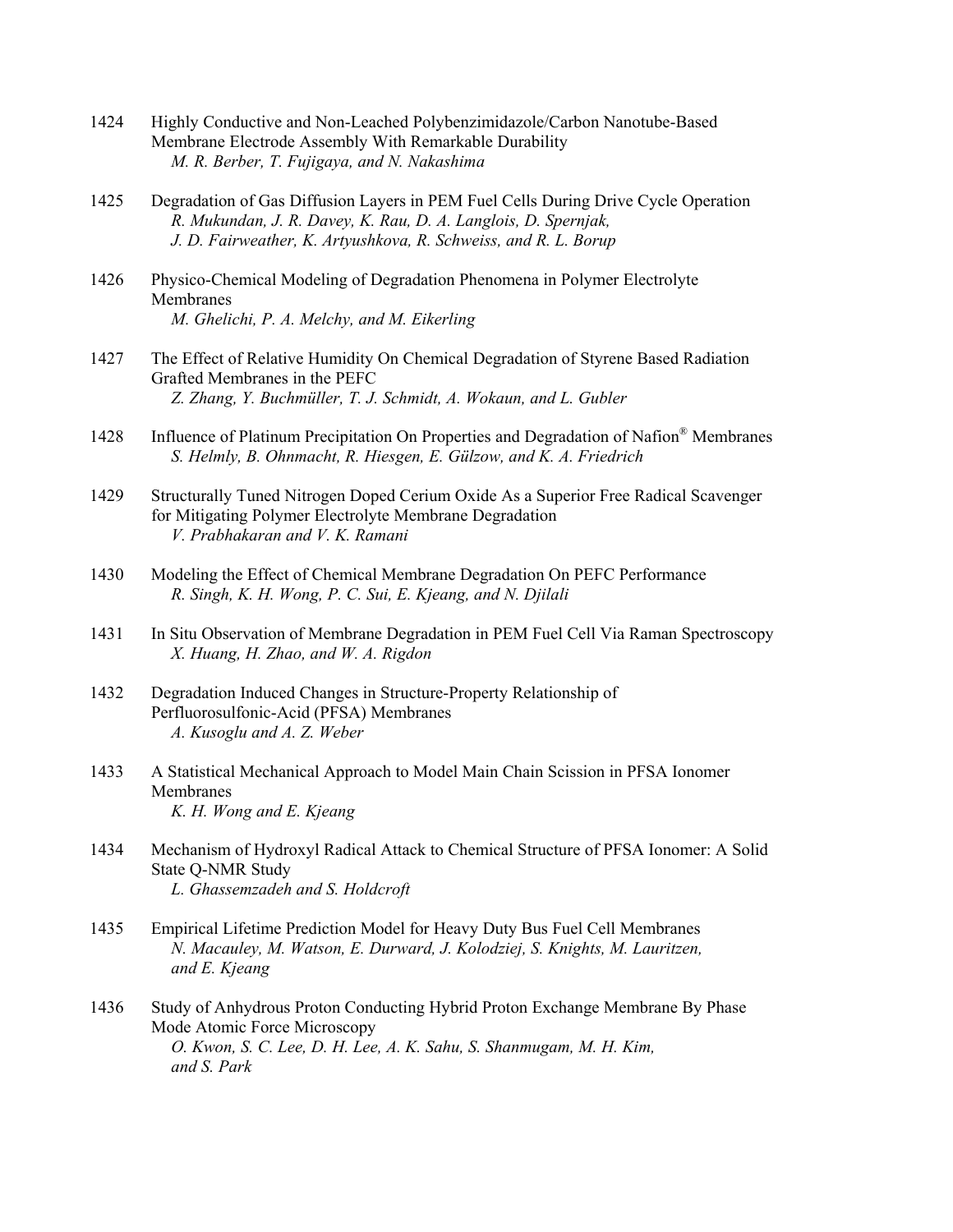- 1437 Ru@Pt Core-Shell Catalysts for the Oxygen Reduction Reaction (ORR), a New Framework for Tuning Binding Energies  *A. Jackson, V. Viswanathan, A. J. Forman, J. Nørskov, and T. F. Jaramillo*
- 1438 Au-Ni@Pt Electrocatalysts for the Oxygen Reduction Reaction: Structural Effects of Cores  *G. Chen, K. Kuttiyiel, K. Sasaki, D. Buceta, G. Yin, and R. Adzic*
- 1439 Core-Shell PtOs As An Efficient Catalyst for Oxygen Reduction Reaction  *B. V. Merinov, H. C. Tsai, Y. C. Hsieh, T. H. Yu, P. W. Wu, and W. A. Goddard III*
- 1440 Robust and Reliable Oxygen Reduction Activity of Porous Pt-Cu Core-Shell Catalysts  *E. J. Coleman and A. C. Co*
- 1441 Ex-Situ accelerated Stress Tests of Pt/C Cathode Catalysts. The Importance of Standard Test Procedures  *P. Urchaga and C. A. Rice*
- 1442 Platinum Durability in Cathode Catalyst Layers of PEM Fuel Cells: An Ex situ Diagnostics Approach  *P. Urchaga, S. G. Rinaldo, J. Hu, W. Lee, J. Stumper, M. Eikerling, and C. A. Rice*
- 1443 Pt<sub>3</sub>Co Nanoparticles and Carbon to the Test of PEMFC Operation  *M. Lopez-Haro, L. Dubau, L. Castanheira, J. Durst, M. Chatenet, P. Bayle- Guillemaud, L. Guétaz, and F. Maillard*
- 1444 Modelling-Based Diagnostic Method for Ex Situ Characterization of Pt Degradation  *S. G. Rinaldo, P. Urchaga, W. Lee, J. Hu, C. A. Rice, J. Stumper, and M. Eikerling*
- 1445 PEM Fuel Cell Catalyst Layer Structure Degradation During Carbon Corrosion  *R. L. Borup, R. Mukundan, J. D. Fairweather, D. Spernjak, D. A. Langlois, J. R. Davey, K. L. More, and K. Artyushkova*
- 1446 Hydrogen Oxidation Reaction Selective Anode for PEM Fuel Cells  *S. Kumaraguru and B. Lakshmanan*
- 1447 New Mechanistic Insights On Methanol Oxidation Reaction On Pt-Based Electrocatalysts As Seen By in Situ Spectroelectrochemistry  *Y. J. Tong*
- 1448 Niobium Doped Titania /CNT Hybrid As Pt Electrocatalyst Support for Methanol Oxidation  *Y. Xing, L. Yan, Y. Chen, and K. Huang*
- 1449 Novel 3D Tin Nano Structured Electrodes for Methanol Anodes in Fuel Cells  *A. Schechter, H. Teller, and O. Krichevski*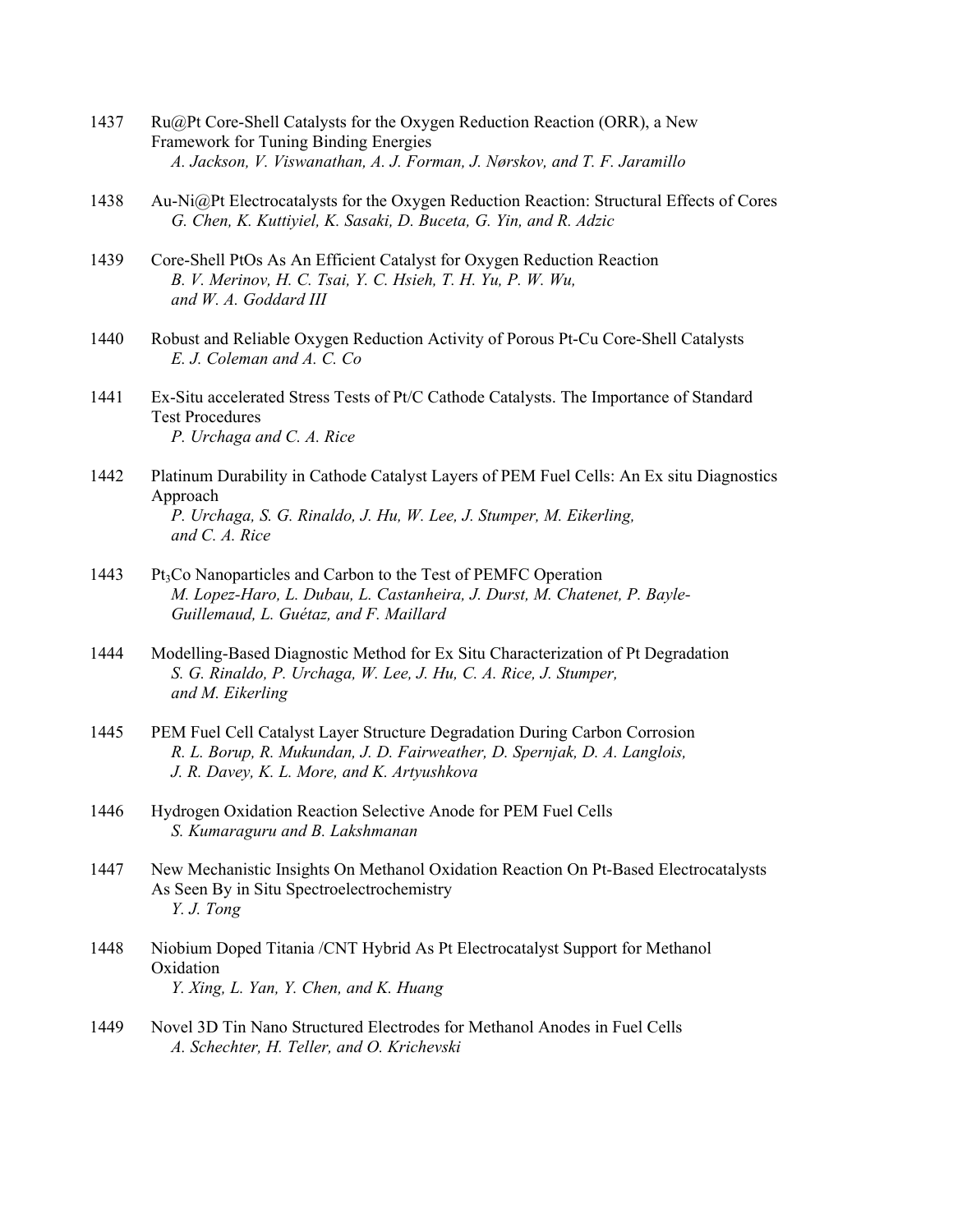- 1450 Pd-based Bimetallic Catalysts for Direct Formic Acid Fuel Cells  *S. Hu, H. Gao, S. Dai, L. Scudiero, and S. Ha*
- 1451 Effect of pH On the Electrocatalytic Oxidation of Hcooh/HCOO<sup>−</sup> On Platinum: A Mechanistic Study  *J. Joo, T. Uchida, A. Cuesta, M. T. M. Koper, and M. Osawa*
- 1452 Increase Porosity of Anodes in Direct Formic Acid Fuel Cells  *C. A. Rice, A. Bauskar, P. Mandal, and S. Litster*
- 1453 The Effect of Nafion Content On DMFC Electrode Characteristics  *A. Glüsen, M. Müller, and D. Stolten*
- 1454 PtRu/Cu Nws Catalysts for Methanol Oxidation Reaction in Direct Methanol Fuel Cells  *J. Zheng and Y. Yan*
- 1455 Carbon Supported Pd-Pt-Cu Nanocatalysts for Efficient Formic Acid Electrooxidation: Facile Syntheses, Componental Functions and Structural Evolutions  *K. Jiang and W. B. Cai*
- 1456 The Influence of the Liquid Water Interaction Between Channel, Gdl and CL On Cell Performance  *T. Kotaka, Y. Tabuchi, U. Pasaogullari, and C. Y. Wang*
- 1457 The Electrostatic Double Layer of Pt/Water Interfaces From First Principles Molecular Dynamics  *C. S. Cucinotta, S. Sanvito, and P. Ballone*
- 1458 Effect of Perforation Structure of Cathode GDL on Liquid Water Removal in PEFC  *G. Okuhata, T. Tonoike, K. Nishida, S. Tsushima, and S. Hirai*
- 1459 Effect of Through-Plane Polytetrafluoroethylene Distribution in a Gas Diffusion Layer On a Polymer Electrolyte Unitized Reversible Fuel Cell  *C. Hwang, H. Ito, T. Maeda, A. Nakano, A. Kato, and T. Yoshida*
- 1460 Fabrication of the Carbon Paper by Wet-Laying of Ozone-Treated Carbon Fibers with Hydrophilic Functional Groups  *H. Kim, Y. J. Lee, D. C. Lee, G. G. Park, and Y. Yoo*
- 1461 Multi-Layered Membrane Electrode Assembly Fabrication By Electro-Spraying  *J. W. Oh, H. Na, S. Nahm, Y. Kim, and H. Choi*
- 1462 Atomic Force Microscopy Detection of Electronic Short-Circuits in Solid Polymer Electrolytes Fuel Cell Membranes After Accelerated Degradation  *T. Morawietz, R. Hiesgen, S. Helmly, I. Galm, and K. A. Friedrich*
- 1463 Manufacturing Study of Membrane Electrode Assembly With Support-Less Pt Catalysts Using Ultrasonic Spray Technique  *X. Huang, W. A. Rigdon, Y. Song, B. Wynne, and S. Ferguson*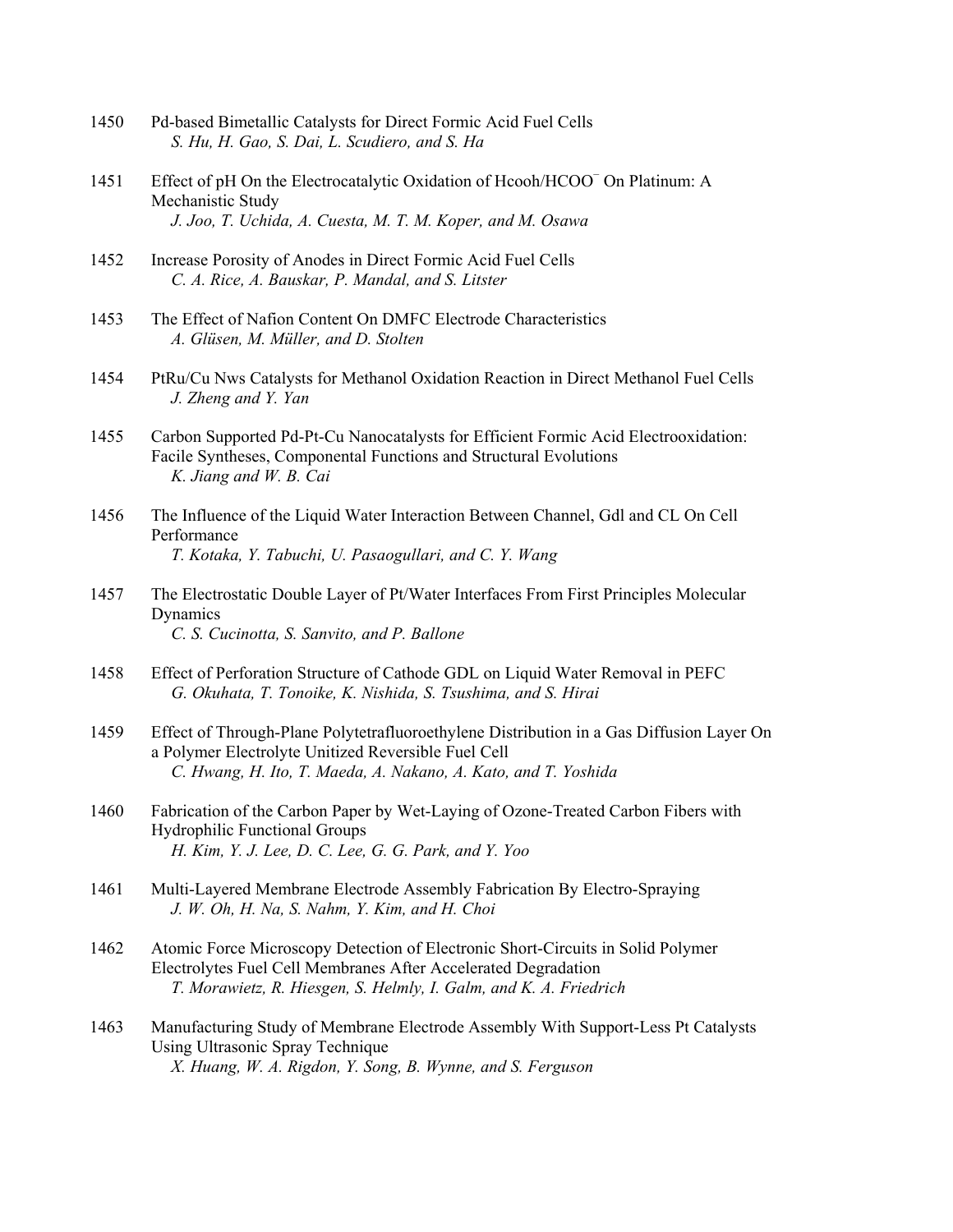- 1464 Oxygen Transport Parameters in Nafion® 117 Under Controlled Relative Humidity  *D. Novitski, Z. Xie, and S. Holdcroft*
- 1465 Characterization of MEAs Fabricated By a Carbon Support With the Nano-Channel **Structure**  *Y. Minamida, X. Zhao, Z. Noda, A. Hayashi, and K. Sasaki*
- 1466 Oxygen Mass Transfer Coefficient Separation Into Gas and Electrolyte Contributions in PEMFC Gdes  *T. V. Reshetenko and J. St-Pierre*
- 1467 Numerical Analysis of PEMFC Unsteady Performance Considering Water and Thermal **Transport**  *T. Fukuda, A. Sato, and T. Araki*
- 1468 A Computational Study On the Correlations Between Water Content and Degradation of Polymer Electrolyte Membrane  *H. Motegi and M. Yoneda*
- 1469 Coupling of Deterministic Contact Mechanics Model and Two-Phase Model to Study the Effect of Catalyst Layer|Microporous Layer Interface On Polymer Electrolyte Fuel Cell Performance

 *I. V. Zenyuk, R. Taspinar, A. R. Kalidindi, E. C. Kumbur, and S. Litster* 

- 1470 The Water Ventilation Method to Prevent Flooding in Outlet of Polymer Electrolyte Fuel Cell Stack  *C. Hwang, Y. Jung, and D. H. Park*
- 1471 Self-Humidifying Reinforced Membrane Based On Pt/CeO<sub>2</sub> and Nafion With Improved Life Time  *L. Wang, S. G. Advani, and A. K. Prasad*
- 1472 Vertically-Oriented Polymer Electrolyte Nanofiber Catalyst Support for Polymer Electrolyte Fuel Cells  *S. Komini Babu and S. Litster*
- 1473 Ex-Situ Evaluation of Degradation-Mitigating Additives for Proton Electrolyte Membrane Fuel Cells  *T. Weissbach, L. Ghassemzadeh, T. J. Peckham, and S. Holdcroft*
- 1474 Nanosilica Synthesis and Modification for PVDF and Nafion Composite Membranes Used in Power Sources  *M. V. Tran, N. T. Tran, T. T. P. Nguyen, and P. M. L. Le*
- 1475 Quantum Chemical Analysis About Deprotonation Reaction of Sulfonic Group of Perfluorosulfonic Acid Species in the Low Hydration Level  *H. Sakai and T. Tokumasu*
- 1476 Impact of Electrolyte On Protonic Conductivity of Perfluorosulfonic-Acid Membranes  *K. T. Cho, K. Sugano, M. S. Ding, and A. Z. Weber*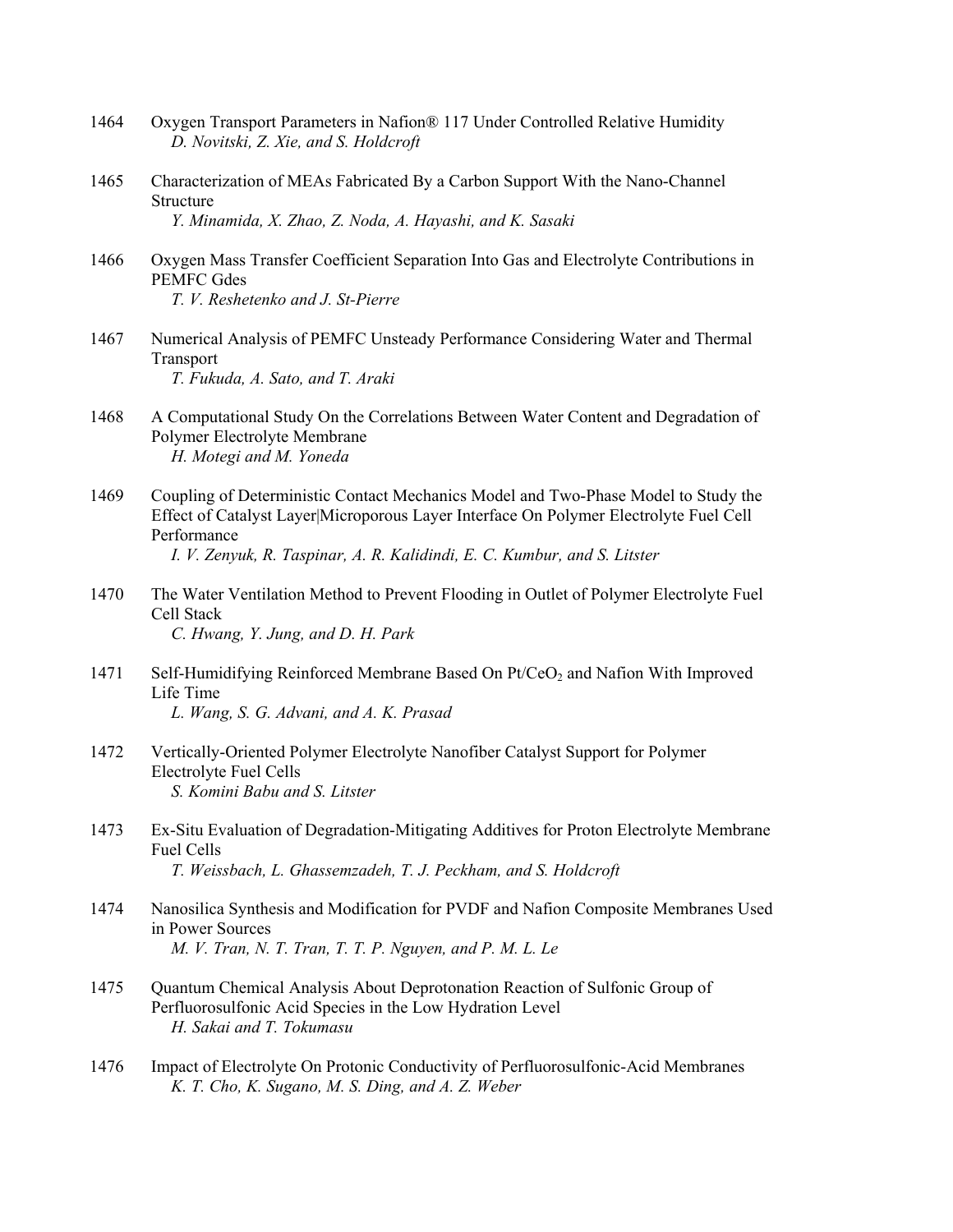- 1477 Optimal Pre-Treatment of Sulfonated Poly(ether ether ketone) Membranes for Decal Processes  *Y. J. Byun, M. S. Shin, D. H. Lee, H. M. Cho, M. S. Lee, M. S. Kang, and J. S. Park*
- 1478 Proton Conductive Areas On Hydrocarbon-Based Electrolyte Membranes Analyzed By Current Sensing Atomic Force Microscopy Under a Controlled Hydrogen Atmosphere  *M. Hara, M. Hara, J. Inukai, T. Miyahara, T. Hoshi, K. Miyatake, and M. Watanabe*
- 1479 Dgeba/Pvph-HEM Semi- IPN for Use As Proton Conductive Membranes.  *F. A. M. Loureiro Sr., H. Costa Sr., and A. M. Rocco*
- 1480 Polyethyleneimine-based semi-interpenetrating network membranes for fuel cells  *F. A. M. Loureiro Sr., R. Pacheco Pereira Sr., and A. M. Rocco*
- 1481 Molecular Dynamics Study of Oxygen Permeation of Ionomer of Hydrocarbon  *Y. Sugaya and T. Tokumasu*
- 1482 Preparation and Characterization of Speek/Silicotunstic Acid/Acid Functionalized Polysilsesquioxane Hybrid Composite Membranes for PEM Fuel Cells  *S. Seesukphronrarak*
- 1483 Nafion-Azole-H<sub>3</sub>PO<sub>4</sub> Composite Membranes Using Solution Processing for High Temperature Pemfcs  *J. D. KIM, A. Suzuki, and M. S. Jun*
- 1484 A Novel Nafion-1,2,3 Triazole H3PO4 Composite Membrane for Non-Humidity Condition and High Temperature PEMFC  *M. S. Jun and J. D. KIM*
- 1485 *In Operando* Soft X-Ray Emission Spectroscopy of Iron Phthalocyanine-Based Oxygen Reduction Catalysts for Polymer Electrolyte Fuel Cells  *H. Niwa, H. Kiuchi, J. Miyawaki, Y. Harada, M. Oshima, Y. Nabae, K. Terakura, T. Ikeda, and T. Aoki*
- 1486 Kinetic Study of Oxygen Reduction Reaction On Cobalt-Porphyrin-Modified Electrodes  *S. Shino, K. Murakoshi, and K. Ikeda*
- 1487 Co/N/C Catalysts On a Vertically Aligned Carbon Support for Oxygen Reduction Reaction  *T. Kawasaki, M. Aizawa, R. Hinogami, and H. Gyoten*
- 1488 Alkaline Membranes Based On Poly(vinyl alcohol) for PEM Fuel Cells  *O. Bencik, M. Musil, M. Kunovjanek, J. Subarda, L. Chladil, and V. Novak*
- 1489 Synthesis of Durable Nb-TiO<sub>2</sub> Support for Pemfcs By Electrospinning  *C. Kwon, S. Yoo, J. Jang, H. Kim, J. Kim, and E. Cho*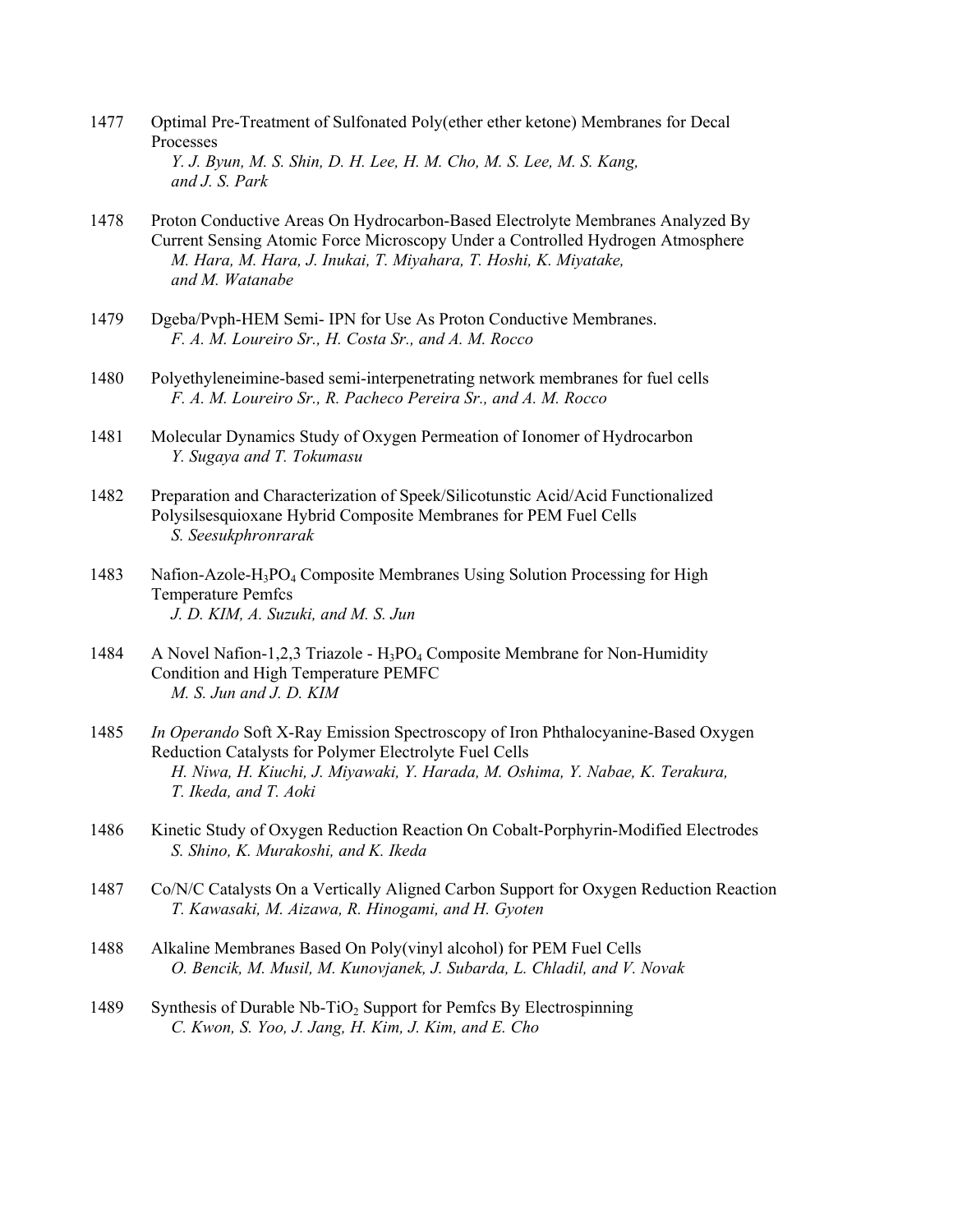- 1490 Highly Active Tantalum Oxide-Based Electrocatalysts Toward Oxygen Reduction Reaction for PEFC  *N. Uehara, A. Ishihara, Y. Kohno, K. Matsuzawa, S. Mitsushima, and K. I. Ota*
- 1491 Oxygen-Reduction Reaction Analysis of Zirconium-Oxide Catalysts By Using EC-XPS  *M. Matsumoto, H. Imai, T. Miyazaki, S. Fujieda, A. Ishihara, and K. I. Ota*
- 1492 Pyrolysis Pressure Dependence of MNC Oxygen Reduction Electrocatalysts  *N. Leonard, S. Ganesan, and S. Calabrese Barton*
- 1493 Oxygen Adsorption Characteristics of Nitrogen-Doped Graphite Revealed By N 1*s* X-Ray Absorption Spectroscopy  *H. Kiuchi, T. Kondo, M. Sakurai, H. Niwa, J. Miyawaki, Y. Harada, T. Ikeda, Z. Hou, K. Terakura, J. Nakamura, and M. Oshima*
- 1494 Development of Titanium Oxycarbonitride (TiCNO)-Based Electrocatalyst for Oxygen Reduction Reaction With High Activity and Stability  *M. Yoshimura and T. Sato*
- 1495 Stabilization and Activation of Zirconium Oxide Based Electrocatalysts As PEFC Cathode By Re-Heat Treatment  *Y. Okada, A. Ishihara, M. Matsumoto, M. Arao, H. Imai, Y. Kohno, K. Matsuzawa, S. Mitsushima, and K. I. Ota*
- 1496 Supercritical Hydrothermal Synthesis of ZrO<sub>2</sub>/C Cathode Catalyst Without Non-Precious-Metal for PEFCs  *H. Maki, Y. Ito, S. Omura, and K. I. Ota*
- 1497 Scale-Up Synthesis of Au Core/Pt Shell Structured Catalysts and Their Electrochemical Properties  *Y. Ikehata, N. Aoki, H. Inoue, H. Daimon, and M. Inaba*
- 1498 ORR Measurements Reproducibility Using a Rrde  *J. Ge, Y. Garsany, Y. Zhai, J. St-Pierre, and K. Swider-Lyons*
- 1499 Bimodal Pt Synthesized On Heat Treated Carbon Black Support in Arc Plasma Process  *H. NA, J. W. OH, Y. Cho, and H. CHOI*
- 1500 FC Catalyst With Mesoporous Carbon  *M. Hori, H. Kato, S. Matsumoto, and N. Nishi*
- 1501 Sol-Gel Syntheses of Durable Metal-Oxide Hybrid Platinum Catalysts for PEFC  *T. Trefz, N. Kremliakova, D. Susac, and J. Jankovic*
- 1502 *In-Situ* Vibrational Spectroscopy of Pt Oxides Formation On the Low Index Planes of Pt  *N. Hoshi, H. Tanaka, N. Sakai, S. Suzuki, T. Nakamura, M. Nakamura, S. Sugawara, T. Sekiba, K. Shinohara, and K. Ikeda*
- 1503 Electrochemical Properties and Durability of Electrocatalysts Supported on SnO2  *T. Tsukatsune, Y. Takabatake, Z. Noda, A. Hayashi, and K. Sasaki*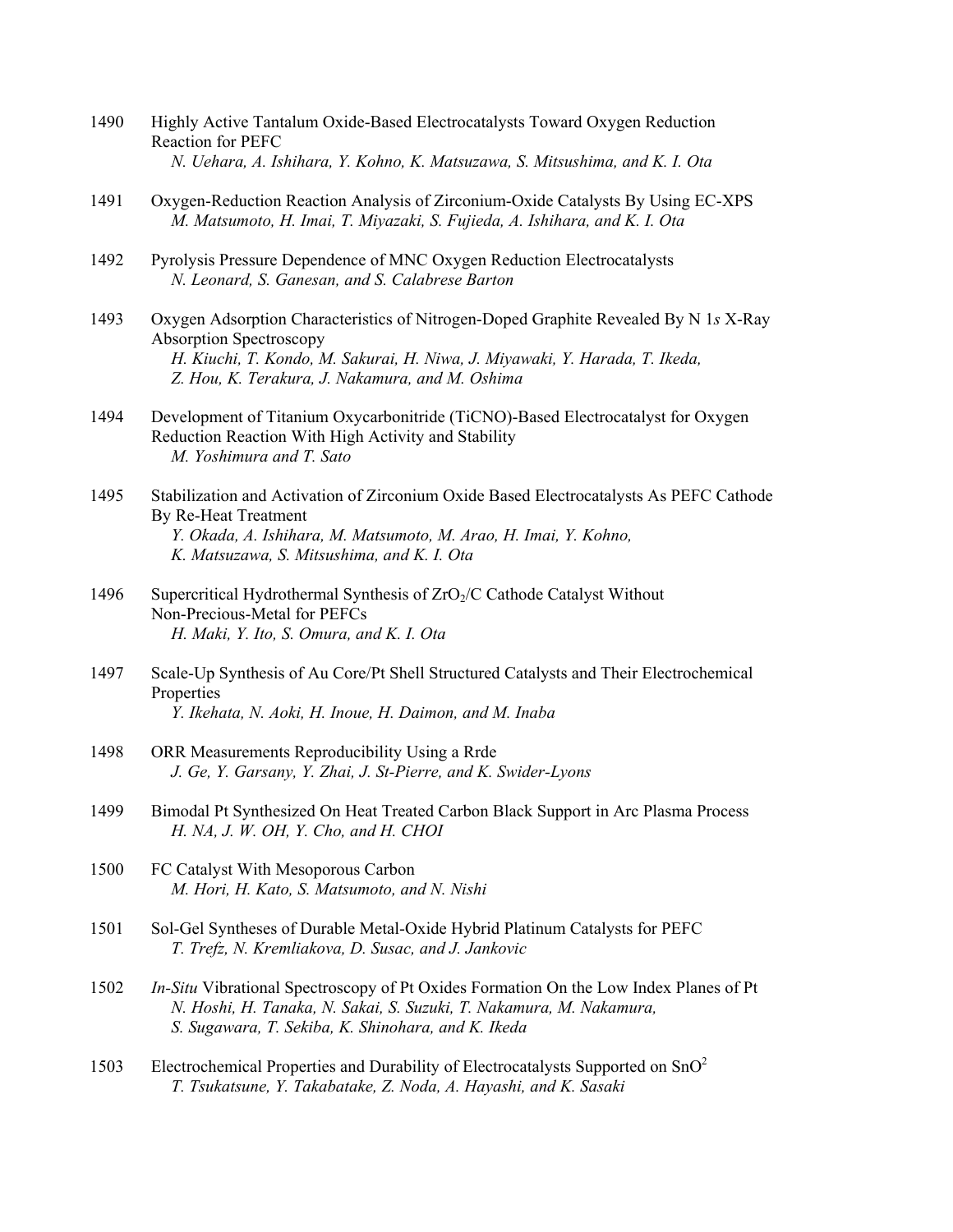- 1504 Electrochemical Properties of Pt Catalysts Supported On Nb-Doped SnO2 with Network **Structure**  *Y. Senoo, Y. Chino, K. Kakinuma, M. Uchida, H. Uchida, S. Deki, and M. Watanabe*
- 1505 Electrochemical Characterization of Pt Catalysts Supported On  $Nb-SnO<sub>2–\delta</sub>$  and  $Sb-SnO<sub>2-δ</sub>$  With Aggregated Structure in Membrane Electrode Assembly Measurements  *Y. Chino, K. Kakinuma, M. Uchida, H. Uchida, S. Deki, and M. Watanabe*
- 1506 Investigation of Graphene Supported Platinum, Platinum-Nickel and Platinum-Nickel-Titania Nanoparticles As Electrocatalysts for Fuel Cells  *L. Tamasauskaite-Tamasiunaite, J. Jablonskiene, M. Semasko, A. Balciunaite, A. Zabielaite, J. Vaiciuniene, R. Kondrotas, R. Juskenas, and E. Norkus*
- 1507 High Performance Platinum Black Cathodes By Ultrasonic Spray Deposition  *W. A. Rigdon, X. Huang, and T. I. Valdez*
- 1508 Activity and Stability of Sub-Stoichiometric Titanium Oxide Supported Pt Nano-Particles  *T. Ioroi, T. Nagai, M. Asahi, S. I. Yamazaki, N. Fujiwara, and Z. Siroma*
- 1509 Activity and Durability of Pt/Tin Oxide/Ketjen Black Catalyst As PEFC Cathode  *T. Kinumoto, N. Eguchi, M. Matsuoka, T. Tsumura, and M. Toyoda*
- 1510 ORR Kinetics Investigation of Pt/Carbon Electrocatalysts With Varying Pt Loading and Electrode Thickness By Rotating Disk Electrode  *C. Wang, N. Dale, and K. Adjemian*
- 1511 Alloy and Nano-Structured Oxygen Reduction Catalysts for Proton Exchange Membrane Fuel Cells  *S. J. Yoo, S. J. Hwang, S. C. Lee, J. H. Jang, T. H. Lim, and S. K. Kim*
- 1512 Pt/NbC-N Electrocatalyst for Use in Proton Exchange Membrane Fuel Cells  *S. N. Stamatin and E. M. Skou*
- 1513 Exploring the Structural Degradation of Monolayer Pt Shell Catalysts in Oxygen Reduction Reaction Based On in Situ X-Ray Absorption Spectroscopy  *X. Wang, T. Nakai, Y. Orikasa, T. Minato, and Y. Uchimoto*
- 1514 Effects of Interim Cyclic Voltammetry On Pt/CB Catalyst Degradation During Start-Up/Shutdown Cycling Evaluation  *Y. C. Park, K. Kakinuma, M. Hara, M. Uchida, H. Uchida, and M. Watanabe*
- 1515  $\overline{10}_2$  nanosheets As a Protective Additive for Pt/C Catalyst  *C. Chauvin, Q. Liu, and W. Sugimoto*
- 1516 Durability of Pt Catalysts Supported On Ordered Mesoporous Carbon for Proton Exchange Membrane Fuel Cells  *N. I. Kim, J. Seong, M. J. Yang, S. H. Cho, J. Y. Park, H. CHOI, S. H. Joo, and K. Kwon*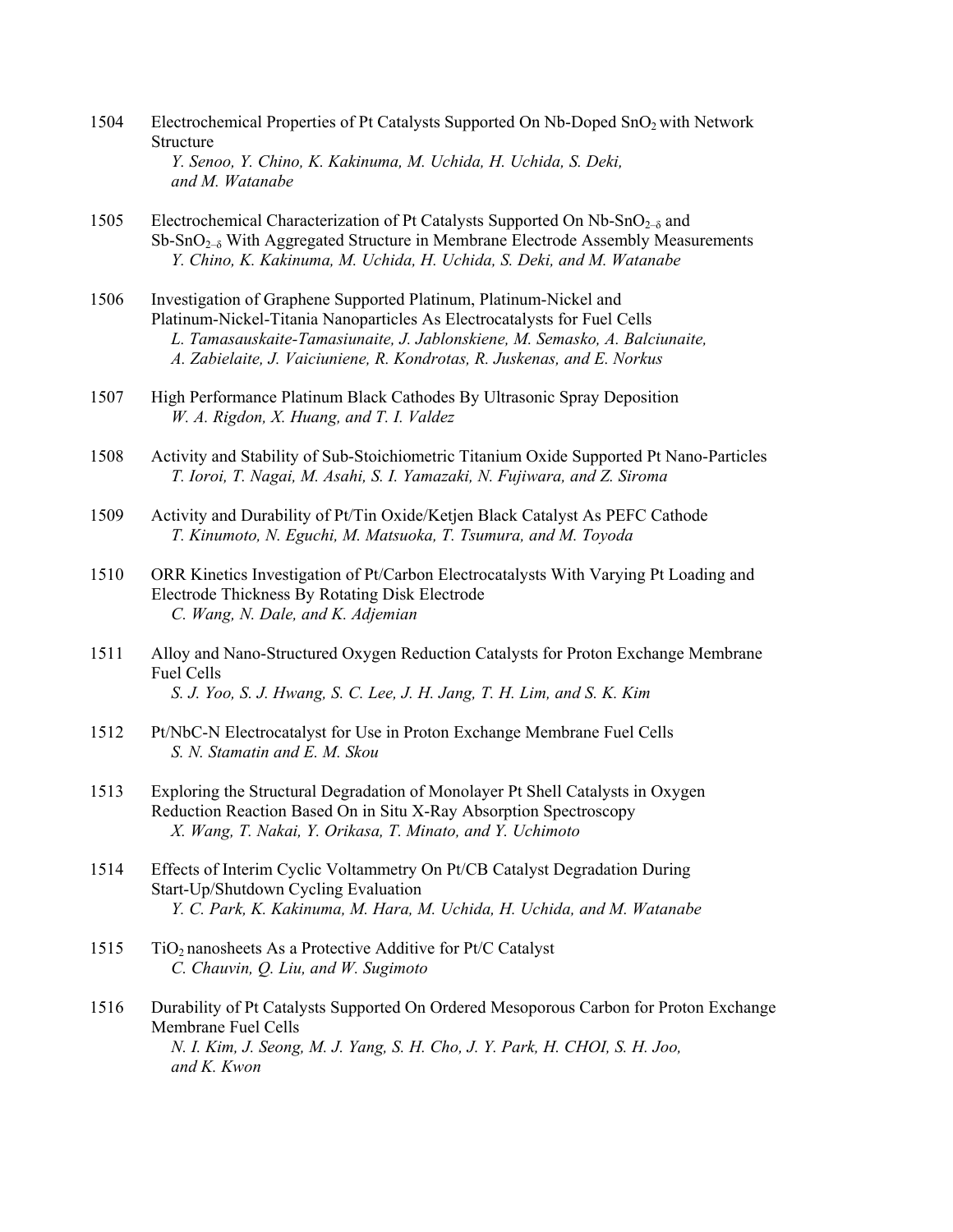- 1517 Deterioration Behavior of Pt in a Pt/Au Nanoparticle-Loaded Carbon Black Catalyst Analyzed By An Accelerated Durability Test  *K. Okada, M. Chiku, E. Higuchi, and H. Inoue*
- 1518 Pulse Laser Deposition and Sputtering of Carbon-Free Pt/SnO<sub>2</sub> Electrocatalysts for PEFC  *T. Higashi, Z. Noda, A. Hayashi, and K. Sasaki*
- 1519 Durability of Cathode Catalysts Under Gas Exchange Start-Up Operation for Fuel Cell Vehicles  *Y. Yamashita, S. Itami, T. Iwanari, J. Takano, M. Kodama, K. Kakinuma, M. Hara, M. Uchida, H. Uchida, and M. Watanabe*
- 1520 Improvement of Durability in Au Core/Pt Shell Structured Catalyst With PtRu Shell Formation  *T. NIshikawa, N. Aoki, H. Inoue, H. Daimon, and M. Inaba*
- 1521 Modification of Cathode Catalyst to Improve PEFC Cell Performance Under Low Relative Humidity  *H. Nakajima and K. Matsutani*
- 1522 ORR Activity of Pd Core/Pt Shell Structured Catalyst Synthesized With Scale-Up Process  *N. Aoki, T. NIshikawa, Y. Ikehata, H. Daimon, M. Inaba, and H. Inoue*
- 1523 Electrocatalytic Performance and Stability of Ptni/MWCNT  *Y. Verde Gomez, A. M. Valenzuela-Muñiz, A. Melo Banda, B. Escobar, and Z. A. Juarez Parrilla*
- 1524 Applicability of a Channel Flow Double Electrode As a Quantitative Monitoring Method of Pt Dissolution Under Potential Cycling  *Z. Wang, E. Tada, and A. Nishikata*
- 1525 Tin Nano-Rods As Support for Direct Methanol Fuel Cells  *H. Teller, O. Krichevski, and A. Schechter*
- 1526 Performance of Pdru/C Anode Catalyst for Anion-Exchange Membrane Direct Ethanol Fuel Cell  *R. Chen, L. Ma, and A. Hsu*
- 1527 Vanadium Doped TiO<sub>2</sub> As a Novel Support Material for Anode Electro Catalyst in Polymer Electrolyte Membrane Water Electrolysers  *H. Lv*
- 1528 Structure-Controlled Ternary Electrocatalysts for Selective Ethanol Oxidation to CO<sub>2</sub>  *H. Inoue, A. Haze, M. Chiku, and E. Higuchi*
- 1529 Electrochemical Behavior of Pd-based Nanocatalysts (Hollow@Me@Pd/C) in Direct Alcohol Oxidation in Alkaline Medium  *R. G. Da Silva and A. R. De Andrade*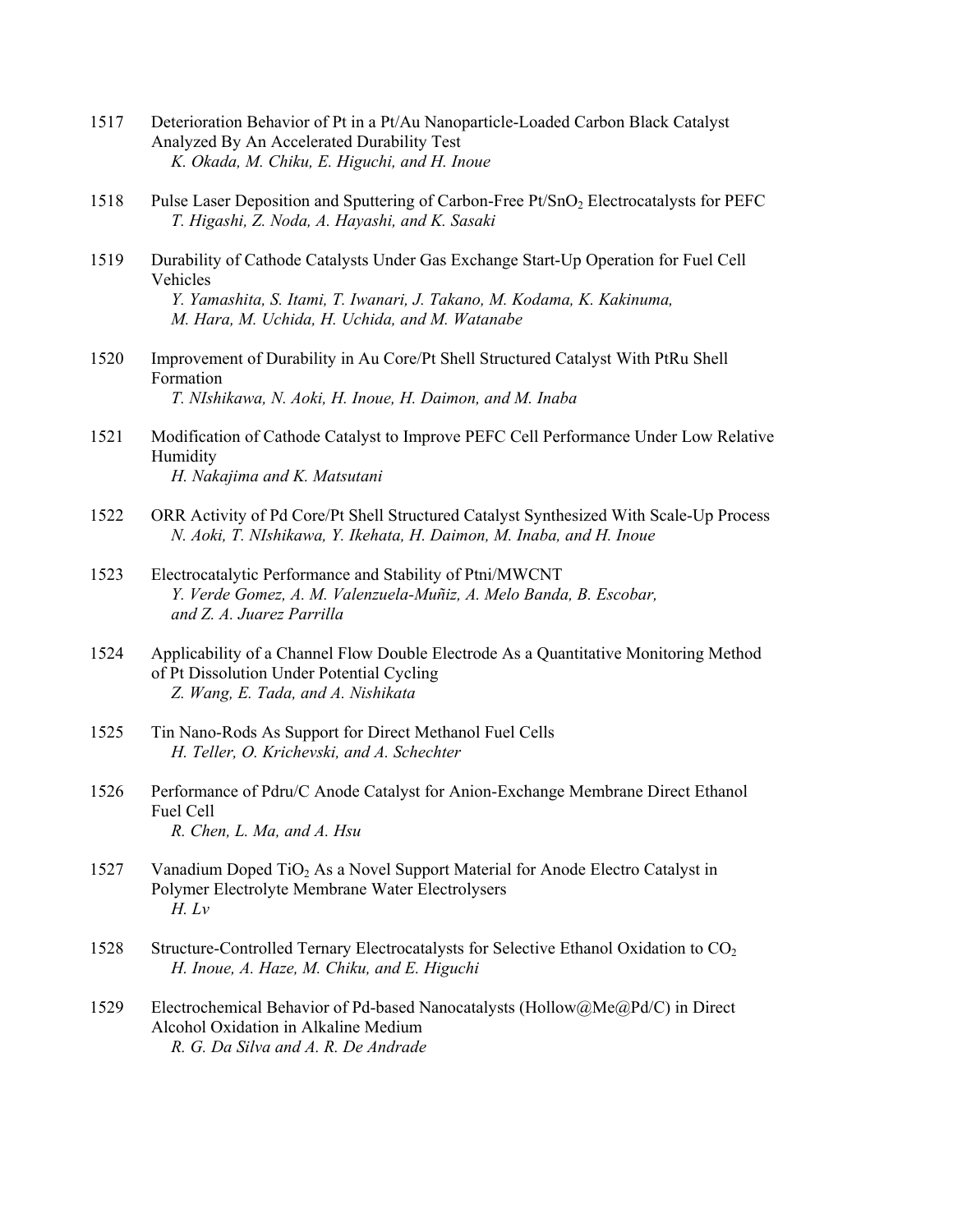- 1530 Graphene-Supported Pt-Pd Nanostructures With Enhanced Catalytic Activities for Methanol Electrooxidation in Alkaline Medium  *W. B. Kim, Y. Kim, E. J. Lim, S. Lee, and Y. Noh*
- 1531 Highly Efficienty Palladium-Based ANODE Electrocatalyts For Direct Ethylene Glycol and Glycerol FUEL CELLS  *F. Vizza, M. Bellini, M. Bevilacqua, J. Filippi, M. Innocenti, A. Lavacchi, A. Marchionni, H. A. Miller, W. Oberhauser, and L. Wang*
- 1532 Gold-Graphene Modified Titania Nanotubes As Electrocatalysts for Borohydride Oxidation  *L. Tamasauskaite-Tamasiunaite, A. Balciunaite, A. Zabielaite, A. Selskis, and E. Norkus*
- 1533 New Oxygen Reduction Electrocatalysts Based On Lanthanum Manganite Oxides and Their Application to the Cathode of Aemfcs  *M. Saito, T. Takakuwa, T. Kenko, H. Daimon, A. Tasaka, M. Inaba, H. Shiroishi, T. Hatai, and J. Kuwano*
- 1534 Carbon-Supported Agco Catalysts for Oxygen Reduction Reaction in Anion Exchange Membrane Fuel Cells  *R. Chen*
- 1535 The Oxygen Reduction Reaction Catalyzed By Carbon-Supported Copper Phthalocyanine Tetrasulfonic Acid (CuPcTSA/C) By High Temperature Treatment  *J. Qiao, X. Qin, J. Shi, and P. Xu*
- 1536 High Durable Anion-Conducting Ionomer Binder Formed By On-Site Crosslinking  *M. S. Shin, Y. W. Choi, M. S. Kang, and J. S. Park*
- 1537 An Amphiphilic Polysulfone-Graft-Poly(ethylene) Glycol Random Copolymer for Alkaline Exchange Membrane Fuel Cells  *S. He, S. Mao, A. Spakowitz, and C. Frank*
- 1538 Effect of SiO2 Additive in Catalyst Layer and Electrolyte On the Performance for Mesothermal Fuel Cell Using Room Temperature Molten Salts  *H. Uryu, Y. Kohno, K. Matsuzawa, and S. Mitsushima*
- 1539 FTIR Analysis of the State of Water in radiation grafted ETFE Anion Exchange Membrane for Fuel Cell Applications  *T. P. Pandey, M. W. Liberatore, and A. M. Herring*
- $1540$  <sup>19</sup>F and <sup>13</sup>C PGSTE-NMR Diffusion Study to Understand Ion Transport in Alkaline Anion Exchange Membranes  *H. N. Sarode and A. M. Herring*
- 1541 Low Pressure Liquid Extrusion Porosimetry for Determination of Pore Size Distribution in Gas Diffusion and Microporous Layers  *G. Laskey, C. P. Quesnel, and J. T. Gostick*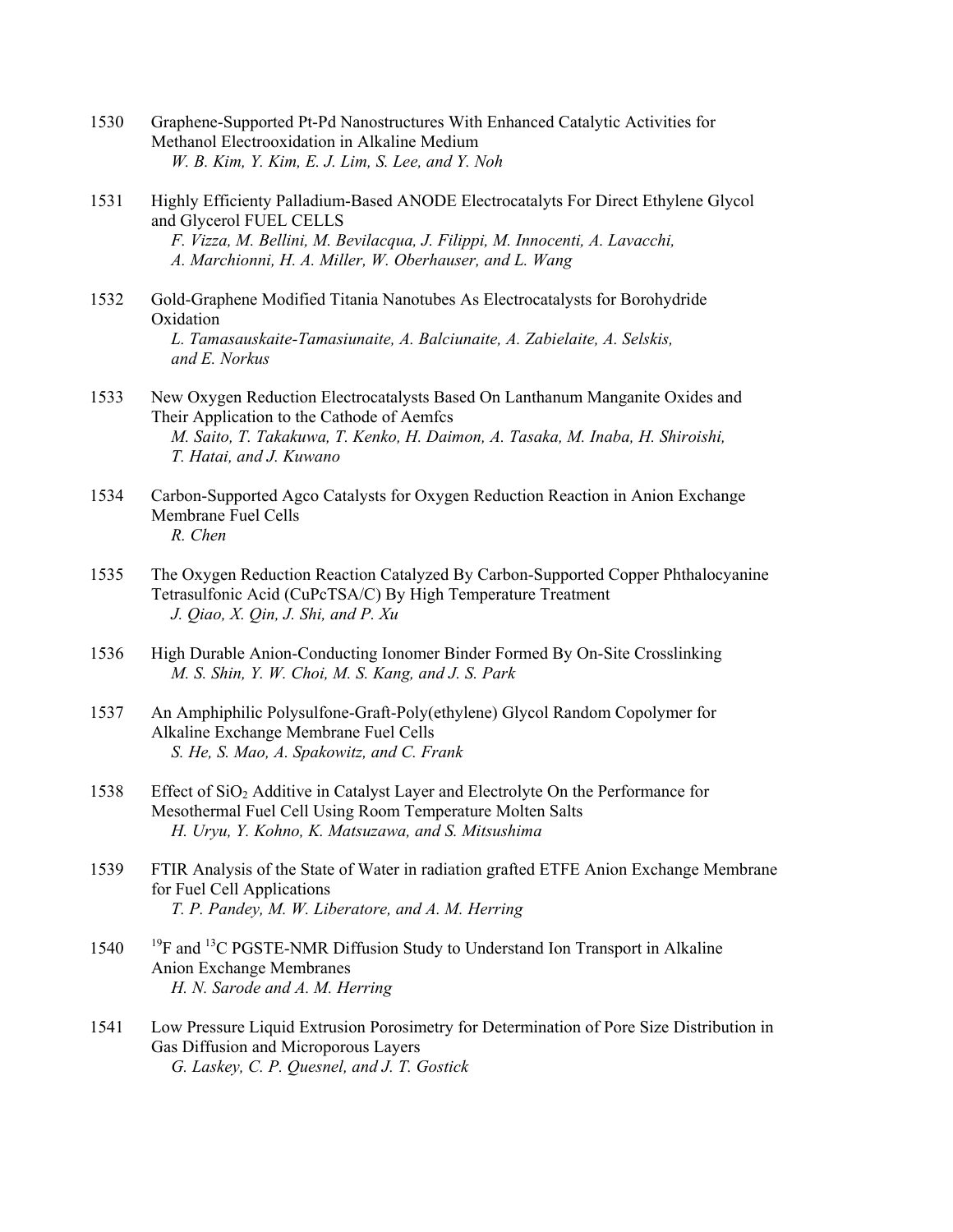- 1542 Assessing the Limits of Water Management With Asymmetric Micro-Porous Layer Configurations  *Y. Ashraf Gandomi and M. M. Mench*
- 1543 Effect of Interfacial Structure Between Micro-Porous Layer and Catalyst Layer On Water Transport in PEFC  *Y. Aoyama, K. Suzuki, Y. Tabe, T. Chikahisa, and T. Tanuma*
- 1544 Self-Supporting Microporous Layers (MPLs) for PEM Fuel Cells  *K. A. Friedrich, A. Bauder, J. Haußmann, H. Markötter, I. Manke, R. Alink, and J. Scholta*
- 1545 Influence of Triple MPL Coated GDL on the PEFC Performance under Low and High Humidity  *T. Kitahara, H. Nakajima, M. Inamoto, and K. Shinto*
- 1546 Catalyst Property of High Performance PEMFC MEA Under Low Humidification **Conditions**  *J. O. Park, Y. Lee, J. Ha, S. G. Hong, and J. H. Kim*
- 1547 Rationalizing Catalyst Inks for PEMFC Electrodes Based On Colloidal Interactions  *S. Shukla, S. Bhattacharjee, and M. Secanell*
- 1548 One Step Direct Deposition of Durable Cathodes for High Temperature Proton Exchange Membrane Fuel Cells (PEMFC)  *H. Yu, J. M. Roller, W. E. Mustain, and R. Maric*
- 1549 Surface Analytical Methods for the Development of Electrochemical Components of Polymer Electrolyte Fuel Cells  *I. Biswas, P. Gazdzicki, and M. Schulze*
- 1550 Degradation Analyses of Meas and Their Correlations to Fuel Cell Performance of Ru85Se15 Cathode Catalysts  *X. Cheng, Q. Zheng, F. B. Weng, and A. Su*
- 1551 Investigation of Influence of Pt Oxidation State On Carbon Surface Oxidation in PEMFC Cathode Electrode  *N. Takeuchi, H. Kumei, and T. Yoshida*
- 1552 An Rde Assessment of Sputtered Ir-Ru-Pt Overlayer Nanostructured Thin Film Catalysts for Protection of PEMFC Cathodes Against Start-Up and Shut-Down: The Durability of Oxygen Reduction Activity  *T. C. Crowtz, D. Stevens, R. Sanderson, J. Harlow, C. Watson, and J. Dahn*
- 1553 Experimental Study of the Activity Change Due to Operation History in PEMFC  *S. Jomori, K. Komatsubara, N. Nonoyama, M. Kato, and T. Yoshida*
- 1554 Structural Correlations: Design Levers for Performance and Durability of Catalyst Layers  *K. Artyushkova, P. Atanassov, M. Dutta, D. Harvey, V. Colbow, and S. Wessel*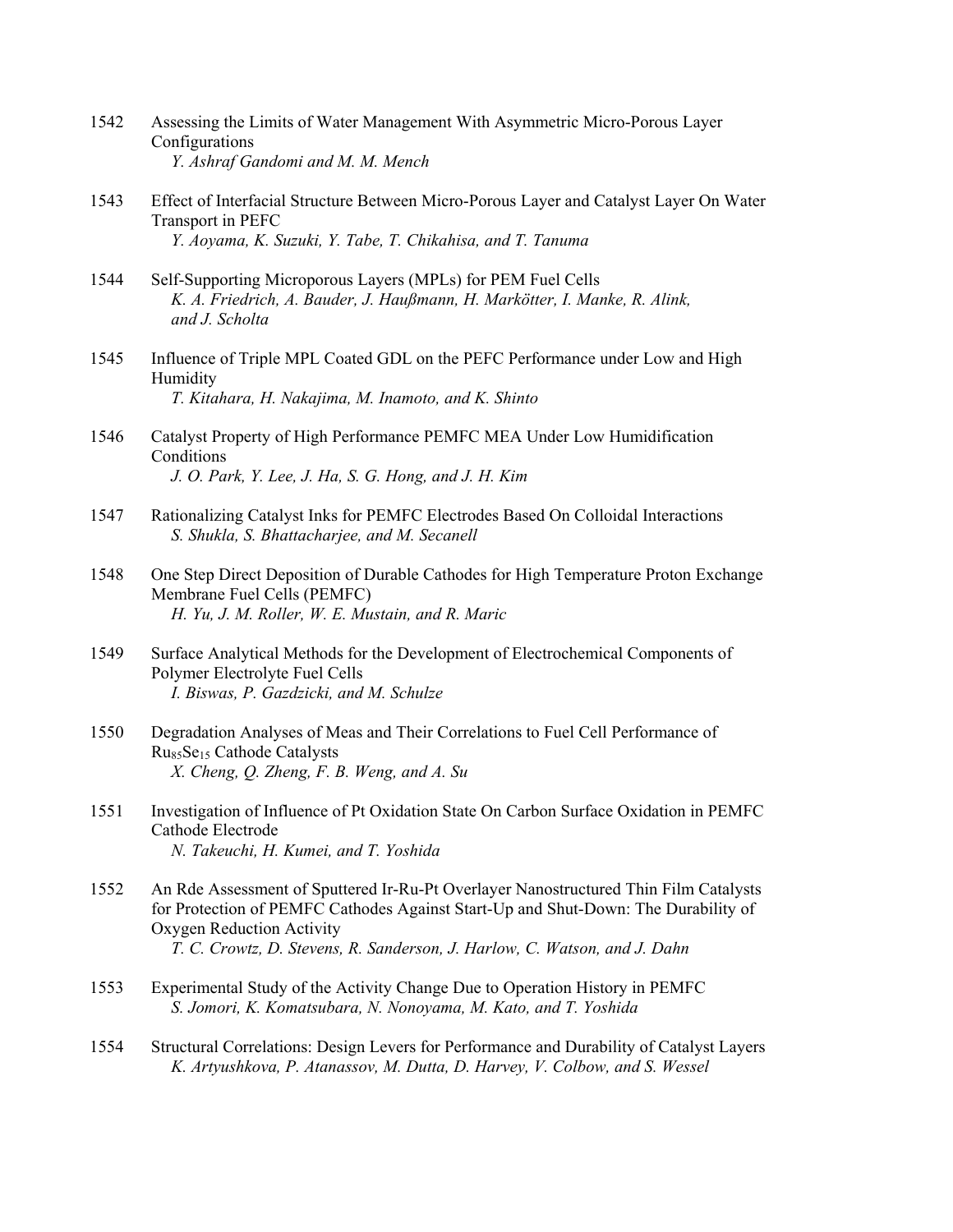- 1555 Atomic Imaging and Spectroscopy of Size- and Shape-Dependent Degradation of Pt Bimetallic Fuel Cell Catalysts  *L. Gan, M. Heggen, C. Cui, S. Rudi, and P. Strasser*
- 1556 Identical Location Transmission Electron Microscopy in Polymer Electrolyte Environment  $-$  Application to the Degradation of Pt/C and Pt<sub>3</sub>co/C Electrocatalysts Under Accelerated Aging Tests  *F. R. Nikkuni, M. Chatenet, E. A. Ticianelli, and L. Dubau*
- 1557 Platinum Degradation Model in the Presence of Oxygen  *B. Jayasankar, K. Karan, and D. Harvey*
- 1558 Microstructure and Performance of Catalyst Layer Based On Highly Graphitized Carbon Support  *J. Song, H. Kim, Y. Park, K. Song, Y. Kim, S. Lee, N. Kong, T. Kim, Y. Yoshida, and C. Pak*
- 1559 Correlation Between Carbon Spacer Ratio in 3D Reduced Graphite Oxide-Nanoribbon and Catalytic Performance of 3D Carbon Supported PtPd  *H. Wang, T. Tamaki, B. A. Kakade, and T. Yamaguchi*
- 1560 Electrochemical Stability Investigation of  $TiO_xN_y$  electro-Catalyst Produced By in-Situ Urea-Based Sol-Gel Method for PEM Fuel Cell Application  *A. Seifitokaldani, M. Perrier, and O. Savadogo*
- 1561 Enhancement of Oxygen Reduction Activity of Zirconium Oxide-Based Cathode for PEFC  *S. Yin, A. Ishihara, Y. Kohno, K. Matsuzawa, S. Mitsushima, K. I. Ota, M. Matsumoto, and H. Imai*
- 1562 Improving ORR Activity of Group 4 and 5 Metal Oxide-Based Cathodes for PEFCs  *A. Ishihara, S. Yin, K. Suito, N. Uehara, Y. Okada, Y. Kohno, K. Matsuzawa, S. Mitsushima, K. I. Ota, M. Chisaka, Y. Ohgi, M. Matsumoto, and H. Imai*
- 1563 Preparation of Ta, Nb, Ti, and Zr--Based Catalysts for Cathode of Polymer Electrolyte Fuel Cells  *J. Kubota*
- 1564 Pt-Free Cathode Catalyst Prepared From Polyimide Fine Particles  *Y. Nabae, M. Chokai, T. Ichihara, T. Hayakawa, and T. Aoki*
- 1565 The Role of Oxygen Functionalities for Enhanced Oxygen Reduction Activity in Carbon **Nanotubes**  *H. S. Oktaviano, R. A. Wong, and K. Waki*
- 1566 Graphene Oxide-Derived Non-Precious Metal Oxygen Reduction Catalysts  *G. Wu, Q. Li, and P. Zelenay*
- 1567 N-Doped Carbon Nanotubes Prepared At Different Temperatures for Oxygen Reduction Reaction  *H. Li, X. Cheng, F. B. Weng, and A. Su*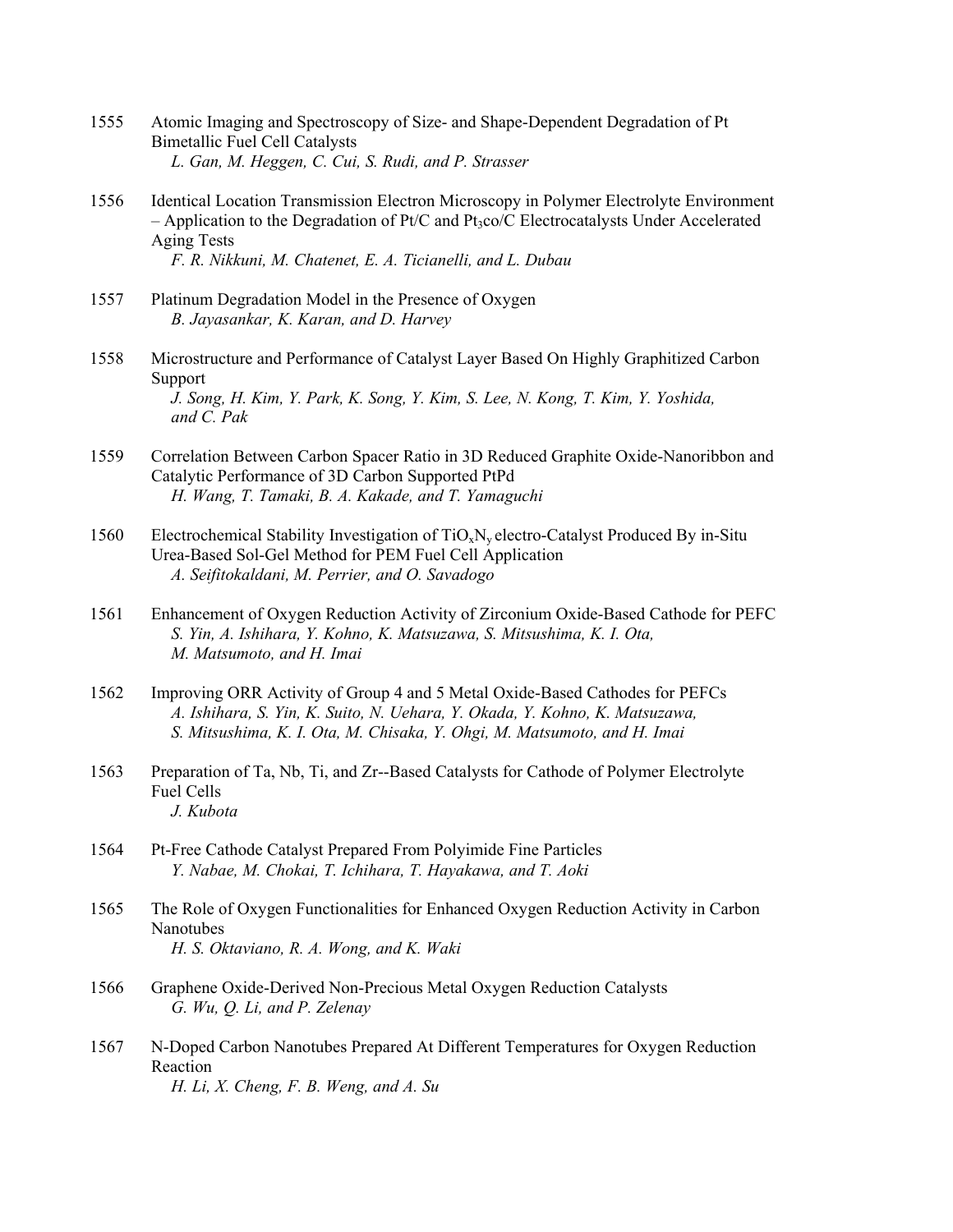- 1568 Electrochemical Oxygen Reduction On Metal-Free Nitrogen-Doped Graphene Foam in Acidic Media  *J. Liu, K. Sasaki, and S. M. Lyth*
- 1569 The Effect of Water Permeability of AEMs on AMFC Performance  *T. Isomura, K. Fukuta, S. Watanabe, and M. Yamaguchi*
- 1570  $\Gamma$  {pco ke"Mechanical Tgur qpug"qh"Cpkqp Exchange Membranes vq"J wo kf kv{ "E {en kpi  *M. A. Vandiver, B. R. Caire, K. Waldrop, A. M. Herring, and M. W. Liberatore*
- 1571 Permethylcobaltocenium Based Hydroxide Exchange Membranes With High Stability  *S. Gu, J. Wang, Q. Fang, R. B. Kaspar, B. Zhang, and Y. Yan*
- 1572 Best Practices for Examining Anion Exchange Membrane Alkaline Stability for Solid-State Alkaline Fuel Cells  *C. G. Arges, L. Wang, J. Parrondo, and V. K. Ramani*
- 1573 Novel Mixed Alkyl/Aryl Anion-Exchange Membranes for Electrochemical Applications  *J. A. Kerres*
- 1574 Using Broadband Electric Spectroscopy to Study Transport in Anion Exchange Membranes  *A. M. Maes, S. Lavina, E. B. Coughlin, V. Di Noto, and A. M. Herring*
- 1575 Designing Highly Efficient OH<sup>−</sup> Conducting Channels in Alkaline Polymer Electrolytes  *P. Jing, C. Chen, L. Zhuang, and J. Lu*
- 1576 Performance of Nitrogen-Modified Commercial Catalysts in Acid and Alkaline Media  *K. N. Wood, S. Pylypenko, A. Corpuz, P. Joghee, A. Dameron, H. N. Dinh, T. Gennett, and R. O'Hayre*
- 1577 In Situ Mapping of Electrode Potential in a PEMFC  *G. Hinds*
- 1578 Spatially Resolved Degradation During Startup and Shutdown PEM Fuel Cell Operation  *D. Spernjak, R. Mukundan, J. Dillet, A. Lamibrac, G. Maranzana, S. Didierjean, O. Lottin, J. D. Fairweather, D. A. Langlois, K. L. More, and R. L. Borup*
- 1579 Polymer Electrolyte Membrane Fuel Cell Active Area Utilization Dependence on Relative Humidity Measured via AC Impedance High Frequency Resistance  *A. J. Steinbach and D. M. Peppin*
- 1580 Pressure Drop and Voltage Response of PEMFC Operation Under Transient Temperature and Loading Conditions  *R. Banerjee, E. See, and S. G. Kandlikar*
- 1581 Separate Measurements of Current Under the Channels and the Land in a PEM Fuel Cell With An Interdigitated Flow Field  *S. Luo and H. Liu*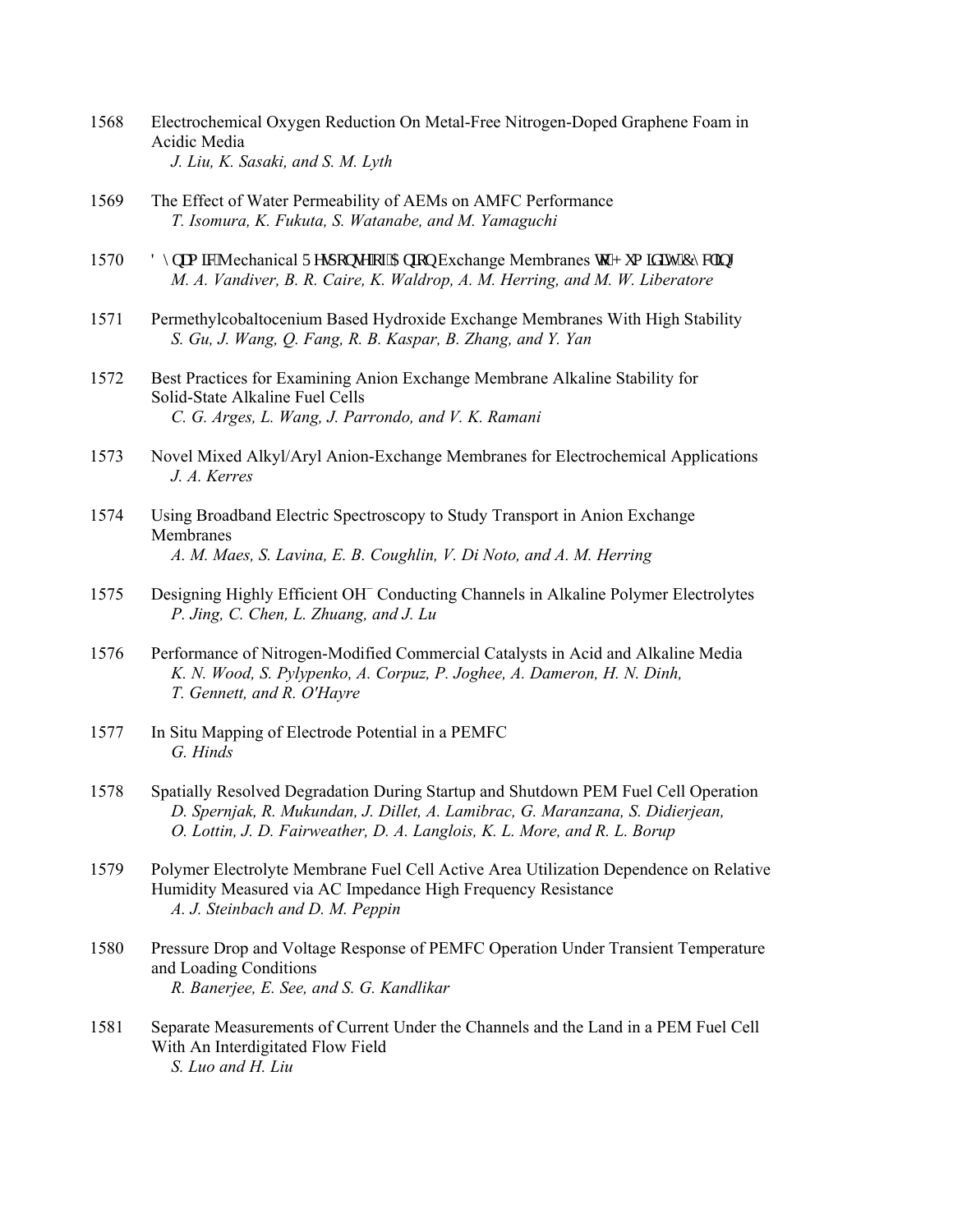- 1582 Numerical Model of Polymer Electrolyte Membrane Fuel Cell Startup and Shutdown  *G. Maranzana, A. Lamibrac, J. Dillet, S. Didierjean, O. Lottin, and S. Abbou*
- 1583 Time Evolution of Local Potentials During PEM Fuel Cell Operation With Dead-Ended Anode  *S. Abbou, J. Dillet, D. Spernjak, R. Mukundan, J. D. Fairweather, R. L. Borup, G. Maranzana, S. Didierjean, and O. Lottin*
- 1584 Segmentation of Polymer Electrolyte Fuel Cell (PEFC) With sub–millimeter Resolution in the Land-Channel Direction  *U. N. Shrivastava and K. Tajiri*
- 1585 Advanced Durability Tests for High Temperature PEM Fuel Cells  *Y. Jeon, J. Park, H. K. Hwang, S. M. Jeon, and Y. G. Shul*
- 1586 Real Time Measurement of Water Transport in Polymer Electrolyte Fuel Cell  *M. Sudoh, R. Shimokawa, H. Nagai, Y. Sugesawa, and H. Minakuchi*
- 1587 Ab-Initio Computational Studies of Doped Graphene Catalysts in Fuel Cell Application  *B. Han, I. Kwon, and M. H. Seo*
- 1588 New Approach to High-Efficiency Non-PGM Catalysts Using Rationally Designed Porous Organic Polymers  *S. Yuan, G. Goenaga, L. Grabstanowicz, J. Shui, C. Chen, S. Commet, and D. J. Liu*
- 1589 Hydrogen Peroxide, Non-Precious Metal Catalysts and Radical Species  *F. Jaouen, V. Goellner, M. Zaton, and J. Roziere Sr.*
- 1590 Porous Ring Disk Electrode Model for Oxygen Reduction By Non-Precious **Electrocatalysts**  *S. Calabrese Barton and N. Leonard*
- 1591 Rotating Ring-Disk Study of Metal-Nitrogen-Carbon Catalyst Prepared By High Pressure Pyrolysis  *N. Leonard, S. Ganesan, and S. Calabrese Barton*
- 1592 A Solid State NMR Study of Polyaniline-Fe Non-Precious Metal Cathode Catalysts for Oxygen Reduction in Fuel Cells  *S. Kuroki*
- 1593 Constraints for the Interpretation of XPS Spectra of Non-PGM TM- $N_x$  (TM=Fe, Co; x=1,4) ORR Electrocatalysts From First-Principles Simulations  *S. Kabir, K. Artyushkova, P. Atanassov, and B. Kiefer*
- 1594 Probing Oxygen Reduction Mechanism of Copper/Triazoles Complexes Based Electrocatalysts By EPR Spectroscopy  *C. Zhang, J. S. Lawton, and T. A. Zawodzinski*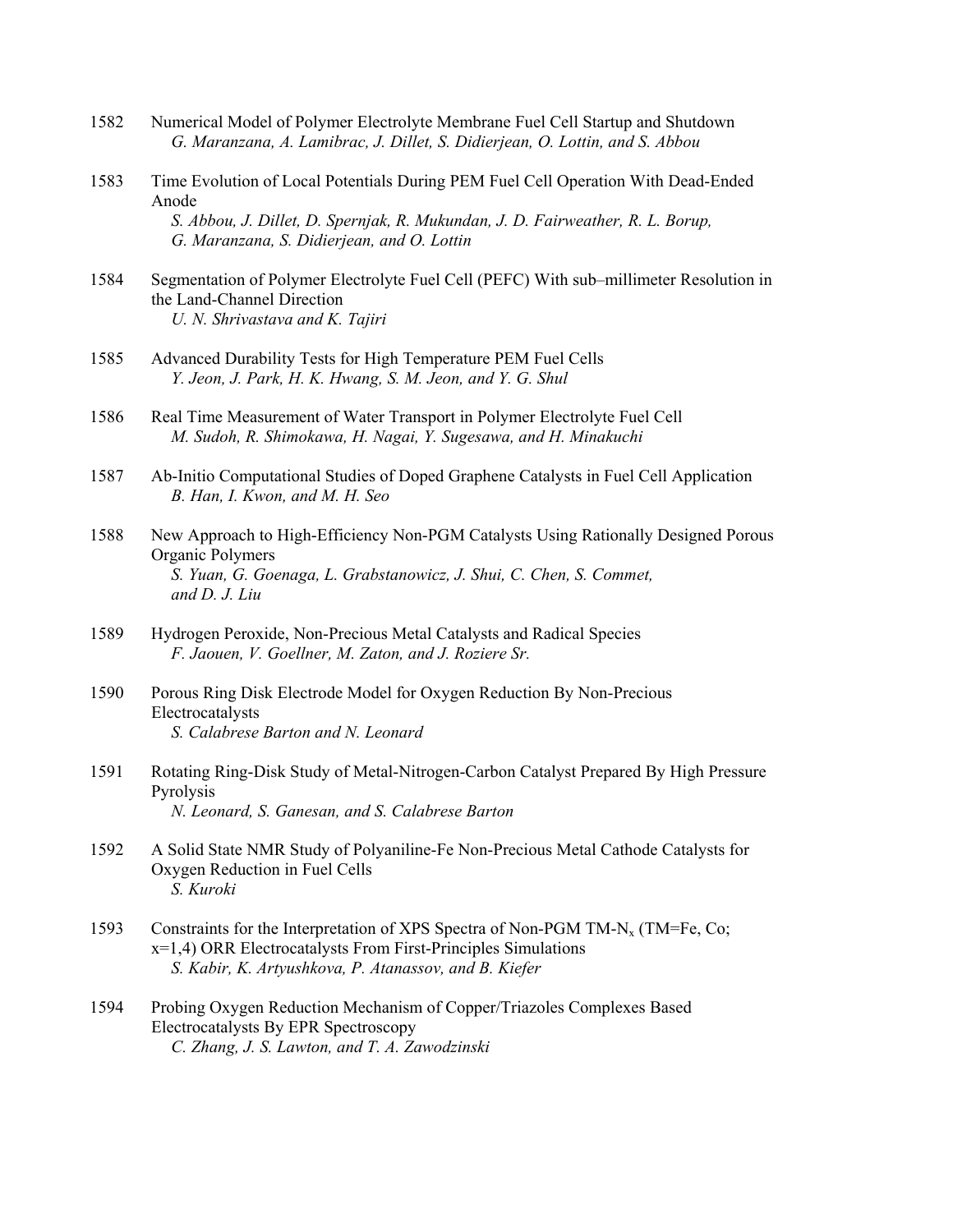- 1595 Influence of Transition Metal on Oxygen Reduction Activity of Metal-Nitrogen-Carbon Electrocatalyst  *S. Ganesan, N. Leonard, and S. Calabrese Barton*
- 1596 Phenylenediamine as a Promising Ligand for Non-Noble Metal ORR Catalysts  *S. Gharaibeh and V. Birss*
- 1597 In Situ Spectroscopic Observation of the Fe-N Switching Behaviors of Fe-N<sub>4</sub> and Fe-N<sub>2+2</sub> Sites During Oxygen Reduction  *Q. Jia, U. Tylus, K. Strickland, N. Ramaswamy, and S. Mukerjee*
- 1598 Investigation of a cathodic bimetallic catalyst based on Platinum and cobalt for application in direct methanol fuel cells  *C. D'urso, V. Baglio, A. Stassi, D. Sebastian, and A. S. Aricò*
- 1599 Temperature Study On Zr-Oxides for the ORR in DMFCs  *T. Mittermeier, P. Madkikar, X. Wang, M. Piana, and H. Gasteiger*
- 1600 Reaction Pathways and Current Efficiency for Electrooxidation of Ethylene Glycol At Intermediate Temperatures  *E. M. Stuve and K. A. Spies*
- 1601 Ir-Sn Nanoparticles for the Ethanol Oxidation Reaction  *X. Teng and W. Du*
- 1602 Closely Interacted Pt-SnO2 Electrocatalysts for Methanol Oxidation  *Y. Chen and Y. Xing*
- 1603 N-Doped Graphene-Supported PtRu Direct Methanol Fuel Cell Electrocatalysts  *S. Pylypenko, K. N. Wood, A. Serov, P. Atanassov, and R. O'Hayre*
- 1604 A Study of Au/C Nanoparticles With Pt Monolayer and Sub-Monolayer Electrocatalysts for Ethanol Oxidation Reaction  *R. Loukrakpam, S. R. Brankovic, and P. Strasser*
- 1605 EDTA Assisted Ce(III)/Pt Vulcan Xc-72 Catalyst Synthesis for Direct Methanol Fuel Cell Applications  *C. R. Cabrera, C. Menendez, R. Guzman-Blas, K. Sasaki, D. J. Stacchiola, S. D. Senanayake, D. Suazo-Dávila, and C. A. Vélez*
- 1606 Performance Stability of Carbon-Supported *Vs.* Metal-Black DMFC Catalysts  *Q. Li, D. Spernjak, Y. S. Kim, and P. Zelenay*
- 1607 Synthesis of Nanostructured Platinum and Platinum-Based Electrocatalyst for Dafc  *M. V. Tran, G. H. Nguyen Thi, H. P. Vu Thi, P. M. L. Le, and T. T. P. Nguyen*
- 1608 Pd-Bi Catalysts for Electrooxidation of Alcohols  *A. Zalineeva, U. Martinez, A. Serov, S. Baranton, C. Coutanceau, and P. Atanassov*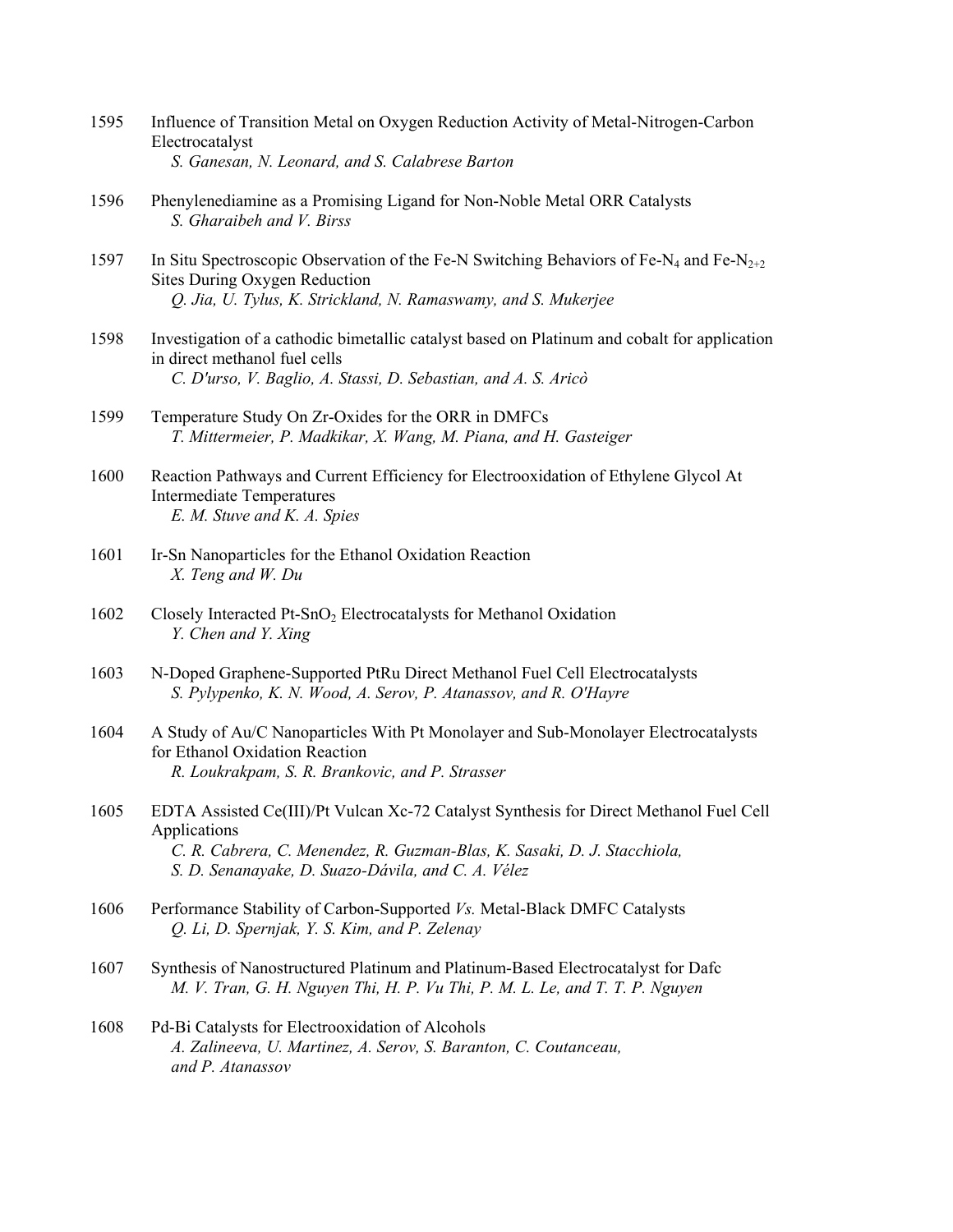- 1609 Corrosion Study of Mesoporous Carbon Supports for Use in PEM Fuel Cells  *F. Forouzandeh, D. Banham, F. Feng, X. Li, S. Ye, and V. Birss*
- 1610 Covalently, Non-Covalently and Non Functionalized Networked Graphitic Structures As Robust Catalyst Support in PEM Electrodes  *E. Negro, M. de Vries, R. Latsuzbaia, and G. Koper*
- 1611 Development of Ultra-Low Loading Pt/AGC Catalyst for PEM Fuel Cells  *T. Kim, W. S. Jung, T. Xie, and B. N. Popov*
- 1612 Pt Catalysts Supported On High Surface Area Graphene Composites for PEFCs  *J. Xie*
- 1613 Pt-Decorated graphene-like foam for Electrochemical Oxygen Reduction With High Mass Activity  *J. Liu, K. Sasaki, and S. M. Lyth*
- 1614 Development of Durable Electrocatalysts for PEFC By Controlling Nanostructure of Carbon Supports  *A. Hayashi, X. Zhao, Y. Minamida, Z. Noda, and K. Sasaki*
- 1615 Durable and Water Manageable Ordered Mesoporous Supports for Polymer Electrolyte Fuel Cells  *S. M. Hwang, S. Lee, Y. J. Sohn, T. H. Yang, and G. G. Park*
- 1616 Development of Graphitic-Carbon Nitride Materials as Catalyst Supports for Polymer Electrolyte Fuel Cells  *N. Mansor, A. Belen Jorge, F. Corà, C. Gibbs, R. Jervis, P. F. McMillan, X. Wang, and D. J. L. Brett*
- 1617 Application of Mesoporous Carbon Nano Dendrites(MCND) As Catalyst Supporting Materials for PEFCs  *K. Matsumoto, T. Iijima, and M. Hiyoshi*
- 1618 Highly Dispersed Pt on Mo2C: Durable Catalyst for Oxygen Reduction Reaction  *A. Roy, U. Martinez, E. L. Brosha, P. Atanassov, and T. L. Ward*
- 1619 Evidence of Enhanced Activity of *In-Situ* formed Pt Nano-Rafts On Molybdenum Carbide Support  *L. Elbaz, T. Rockward, N. J. Henson, K. Artyushkova, K. L. More, J. Phillips, and E. L. Brosha*
- 1620 Pt-Based ORR Catalyst On Carbon-Supported Amorphous Niobium Oxide Support  *C. Xu, P. Pietrasz, J. Yang, R. Soltis, K. Sun, M. Sulek, and R. Novak*
- 1621 Characterization and Modeling of Mass Transport in Gas Diffusion Layer and Catalyst Layer of PEM Fuel Cells  *J. Kleemann*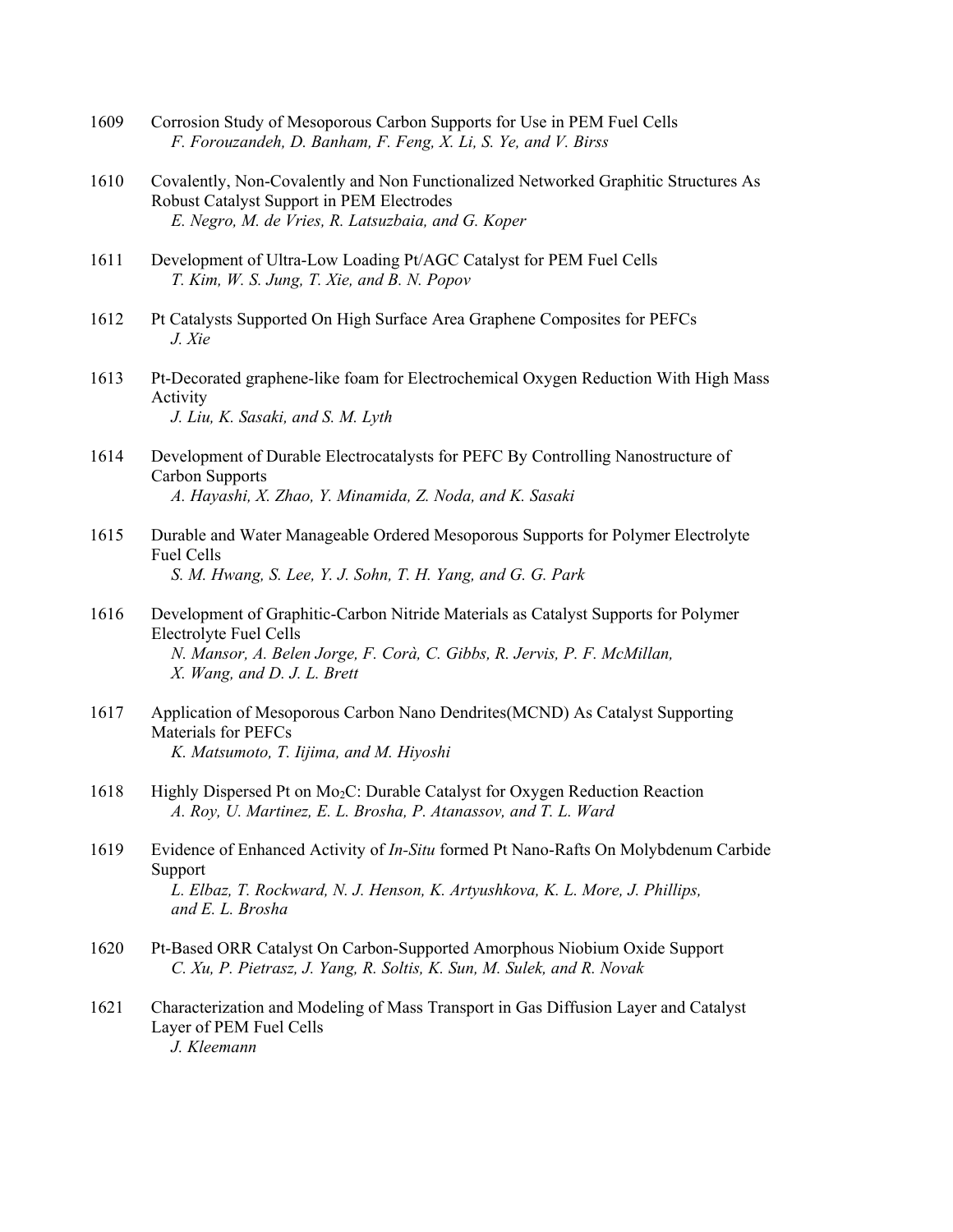- 1622 In-Situ Measurement of Oxygen Partial Pressure in the Cathode Flow Field With Hydrophilic Surface  *S. Hirano, M. Potocki, G. Saloka, S. Palluconi, and J. Crafton*
- 1623 Water Vapor Exchange Flow Channels to Enhance the Performance of Polymer Electrolyte Fuel Cells Without Cathode Humidification  *H. Nakajima, T. Kitahara, and K. Tsuda*
- 1624 Visualization of O<sub>2</sub> Partial Pressures in Running PEFC With Straight Channels  *K. Nagase, M. Uchida, J. Inukai, Y. Nagumo, H. Motegi, M. Yoneda, T. Suga, H. Nishide, and M. Watanabe*
- 1625 Simultaneous Visualization of Oxygen Partial Pressure and Current Density in Running PEFC  *K. Takanohashi, J. Inukai, M. Uchida, Y. Nagumo, T. Suga, H. Nishide, and M. Watanabe*
- 1626 Effect of Fuel Permeability On MEA Performances Using Quaternized Multiblock Copolymers  *K. Asazawa, E. Nishino, J. Miyake, M. Uchida, K. Miyateke, and M. Watanabe*
- 1627 Oriented Electrode Based On  $TiO<sub>2</sub>$  nanotube Arrays  *H. Yu and C. Zhang*
- 1628 Composite Carbon Nanotube and Titania Catalyst Supports for Enhanced Activity and Durability  *W. A. Rigdon, D. Larrabee, and X. Huang*
- 1629 Ta Modified TiO2 Supports Exhibit Exceptional Durability in Polymer Electrolyte Fuel Cells  *A. Kumar and V. K. Ramani*
- 1630 Iridium-Titanium Oxide as Support for Pt Catalyst in PEFC Cathodes  *T. Binninger, E. Fabbri, R. Koetz, and T. J. Schmidt*
- 1631 Alternative Oxide-Supported Electrocatalysts for PEFCs  *K. Sasaki, Y. Takabatake, K. Kanda, T. Tsukatsune, T. Higashi, F. Takasaki, Z. Noda, and A. Hayashi*
- 1632 Highly Durable Metal-Oxides As An Alternative Catalyst Supports for PEM Fuel Cells  *D. Cilingir Dogan, S. M. Hwang, Y. J. Sohn, T. H. Yang, and G. G. Park*
- 1633 Exploring the Activity and Stability Limits for Pt/ITO ORR Electrocatalysts  *W. E. Mustain and Y. Liu*
- 1634 Performance and Durability of Titanium Nitride-Supported Platinum Catalysts for Polymer Electrolyte Fuel Cells  *H. Shintani, K. Kakinuma, M. Uchida, H. Uchida, Y. Tsuji, and M. Watanabe*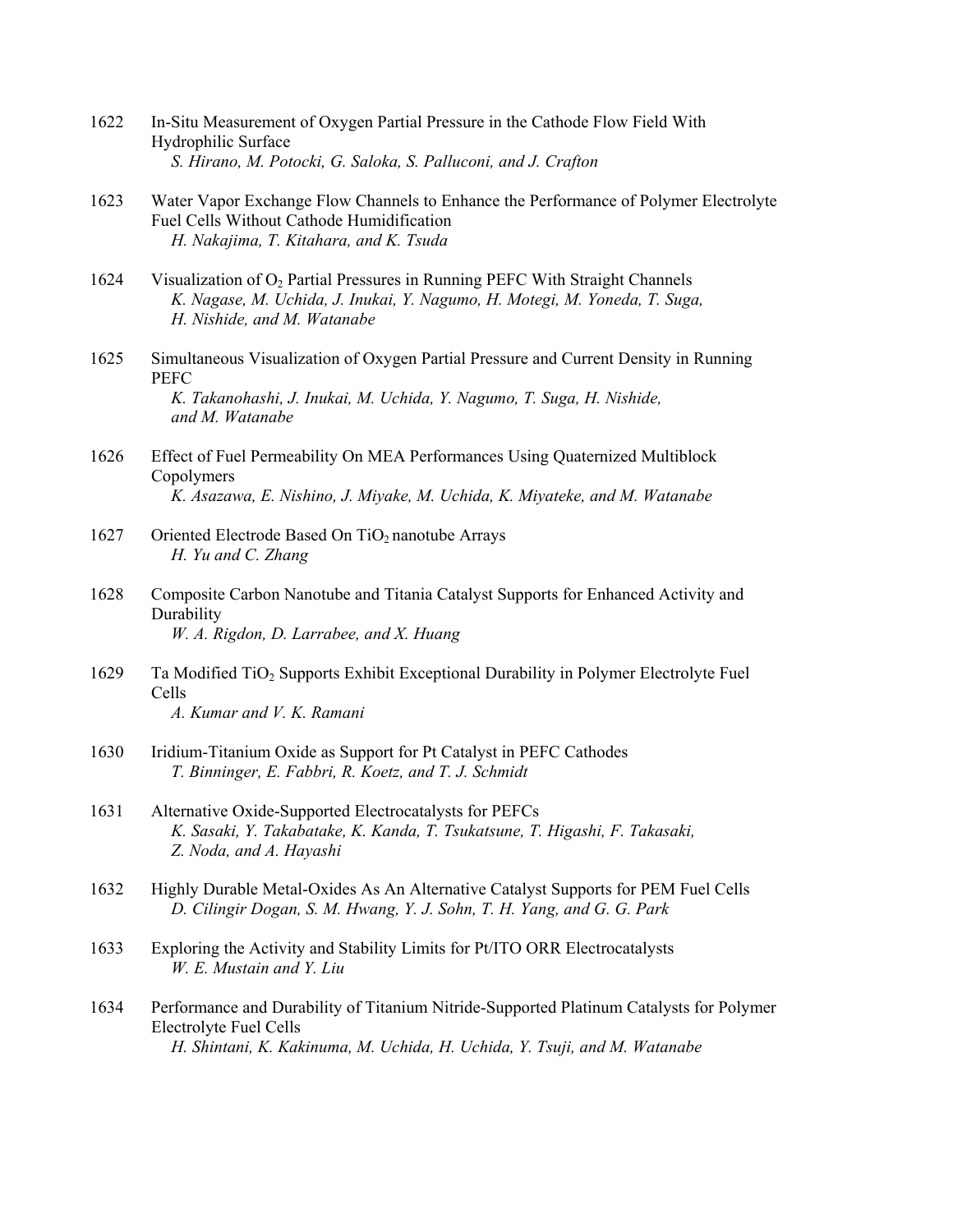- 1635 Chaos During H2/CO Electroxidation: Trends and Usefulness  *A. Mota, T. A. Rocha, and E. R. Gonzalez*
- 1636 Reformate Hydrogen Fuel in PEM Fuel Cells: the Effect of Alkene Impurities on Anode Activity  *K. Kortsdottir, F. J. Perez Ferriz, C. Lagergren, and R. W. Lindström*
- 1637 A Perspective of TM-N<sub>x</sub> (TM=Fe, Co, and  $x=2$ , 4) Non-PGM Electrocatalysts From First-Principles Calculations  *B. Kiefer, S. J. Paddison, and P. Atanassov*
- 1638 Role of Transition Metal in Non-Noble Metal Electro-Catalysts in Proton Exchange Membrane (PEM) Fuel Cells  *D. Singh, J. Tian, K. Mamtani, and U. S. Ozkan*
- 1639 Mechanistic Studies On Fe-PEI Derived Non-PGM Catalysts for Oxygen Reduction  *U. Tylus, A. Serov, K. Artyushkova, S. Mukerjee, and P. Atanassov*
- 1640 Modeling Non-Precious Metal Catalyst Structures and Their Relationship to ORR Activity  *E. F. Holby, G. Wu, P. Zelenay, and C. D. Taylor*
- 1641 Structure-to-Property Relationships in Non-Platinum Group Fuel Cell Catalysts: Examination of Length Scale Correlations  *M. J. Workman, A. Serov, M. S. Rojas Carbonell, P. Atanassov, and K. Artyushkova*
- 1642 Scale-Up of Metal-Nitrogen-Carbon Electrocatalyst Synthesis By High-Pressure Pyrolysis  *S. Ganesan, N. Leonard, and S. Calabrese Barton*
- 1643 Scale Up of Non-PGM ORR Catalysts  *B. Halevi, P. Short, A. Serov, P. Atanassov, S. Ganesan, S. Mukerjee, and S. Calabrese Barton*
- 1644 Novel Non-Platinum Group Metal Cathode Catalyst for Fuel Cell Electric Vehicle Application  *A. Serov, K. Artyushkova, P. Atanassov, E. Niangar, C. Wang, and N. Dale*
- 1645 Effect of High-Voltage Cycling On Non-Precious Metal Catalysts for the ORR  *F. Jaouen, V. Goellner, and D. J. Jones*
- 1646 Corrugated Pore Model for Design of Non-Precious Oxygen Reduction Cathodes  *N. Leonard, S. Calabrese Barton, A. Serov, P. Atanassov, and S. Mukerjee*
- 1647 Structure and Reactivity of Fe-N-C Non-PGM Cathode CatalystsDerived by the Sacrificial Support Method  *P. Atanassov, A. Serov, K. Artyushkova, B. Kiefer, and S. Mukherjee*
- 1648 Alkaline Membrane Fuel CellsTechnology Challenges and Approaches to Their Resolution  *S. Gottesfeld*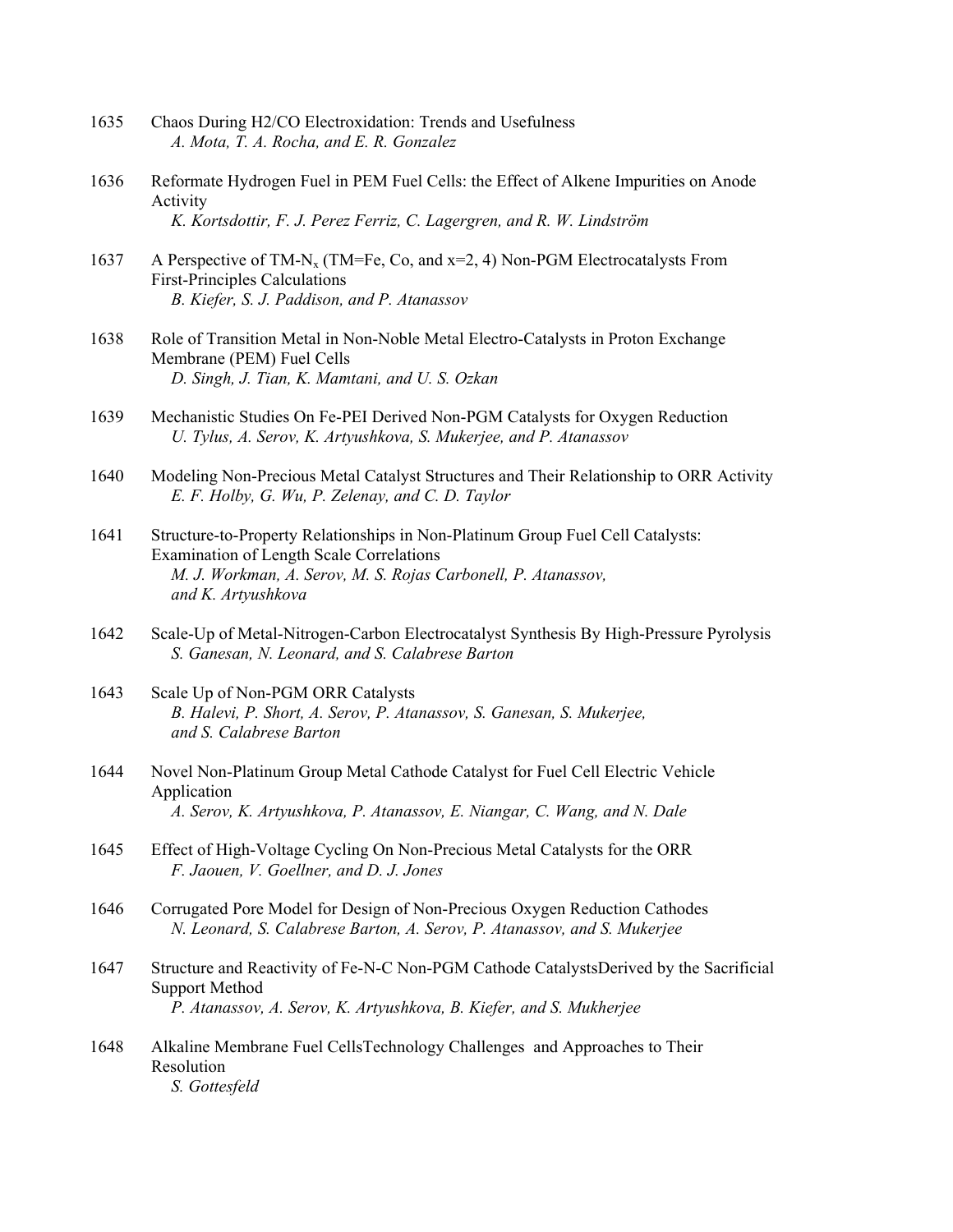- 1649 Enhanced Efficiency With Autonomous Oscillations: Challenges for Dafc  *A. Mota and E. R. Gonzalez*
- 1650 Effect of the Membrane Thickness on the Over-Potential Behavior of the Direct Formic Acid Fuel Cell  *T. Tsujiguchi, T. Iwakami, and N. Nakagawa*
- 1651 The Promotion Effect of An Oxide Phase On Pd Electrocatalysts for the Oxidation of Ethanol: *in Situ* irras Studies in An Alkaline Environment  *U. Martinez, A. Serov, M. Padilla, and P. Atanassov*
- 1652 *In Situ* Degradation Measurements of a DMFC By a Dynamic Hydrogen Reference Electrode  *N. Aoun, U. Kunz, and T. Turek*
- 1653 Nickel-Cerium Alloys for Borohydride Oxidation  *D. M. F. Santos, B. Sljukic, D. Macciò, A. Saccone, C. Sequeira, and L. Amaral*
- 1654 Progress in The Development of Alkaline Membrane Fuel Cells and Regenerative Fuel Cells  *K. Scott, X. Wu, M. Mamlouk, and R. Espiritu*
- 1655 The Electrocatalytic Oxidation of Ethanol in a Proton Exchange Membrane Electrolysis Cell (PEMEC): A Way to Produce Clean Hydrogen for PEFC  *C. Lamy, S. Baranton, and C. Coutanceau*
- 1656 Synthesis of Cobalt Nanoparticle Embedded Carbon Nanofiber Catalysts With High Oxygen Reduction Reaction Activity  *M. Kim, D. Nam, H. Park, K. Eom, E. Cho, C. Kwon, S. J. Yoo, and H. Kwon*
- 1657 Palladium Alloy Catalysts Synthesized By Sacrificial Support Method for the Electrooxidation of Ethylene Glycol in Alkaline Environment  *C. Cremers, D. Bayer, F. Jung, T. Jurzinsky, A. Serov, P. Atanassov, K. Pinkwart, and J. Tübke*

#### **B12 - Stationary and Large-scale Electrical Energy Storage Systems 3**

*Battery, Energy Technology, Industrial Electrochemistry and Electrochemical Engineering* 

- 1658 Advances in PNNL's Vanadium Redox Flow Battery Stack  *V. Sprenkle, E. Thomsen, W. Wang, B. Li, B. J. Koeppel, K. P. Recknagle, X. Wei, Z. Nie, Q. Luo, and D. Reed*
- 1659 Redox Flow Cell Component Validation At Sub-Stack Level  *V. Sprenkle, E. Thomsen, W. Wang, B. Li, B. J. Koeppel, K. P. Recknagle, X. Wei, Z. Nie, Q. Luo, and D. Reed*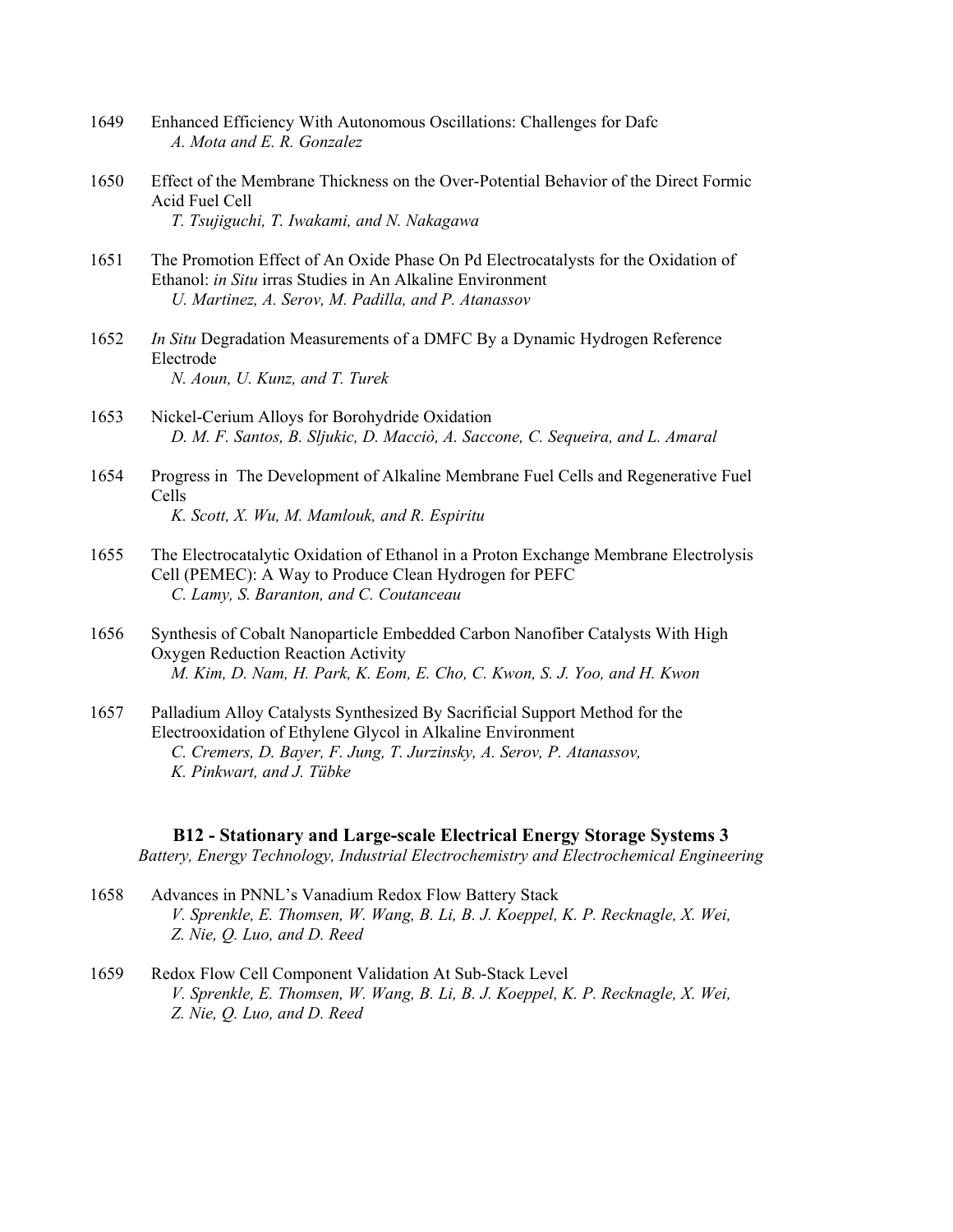- 1660 Redesign of a Vanadium Redox Flow Battery for Reduced Pressure Loss Using An Interdigitated Flow Field  *B. J. Koeppel, K. P. Recknagle, D. E. Stephenson, D. Reed, E. Thomsen, and V. Sprenkle*
- 1661 Nano-Catalysts Decorating Graphite Felts As High-Performance Electrodes for An All-Vanadium Redox Flow Battery  *B. Li, W. Wang, X. Wei, Q. Luo, Z. Nie, and V. Sprenkle*
- 1662 Mitigating Capacity Fade in Vanadium Redox Flow Batteries Using Asymmetric Currents During Cycling  *E. Agar, A. Benjamin, C. R. Dennison, D. Chen, M. A. Hickner, and E. C. Kumbur*
- 1663 On the Determination of Coulombic Efficiency for Vanadium Redox Flow Batteries: Cutoff Voltage Vs. State of Charge Limits  *A. Benjamin, E. Agar, C. R. Dennison, and E. C. Kumbur*
- 1664 Influence of Cell Geometry and Operating Parameters On Performance of a Redox Flow Battery With Serpentine and Interdigitated Flow Fields  *S. Tsushima, S. Sasaki, and S. Hirai*
- 1665 Investigation of the Hydrogen Evolution in All-Vanadium Redox Flow Battery  *C. N. Sun, F. Delnick, L. Baggetto, G. M. Veith, and T. A. Zawodzinski*
- 1666 Overvoltage Measurements With Reference Electrodes in Redox Flow Batteries  *J. Langner*
- 1667 State of Charge Effects On the Performance of Vanadium Rfbs  *T. A. Zawodzinski, C. N. Sun, D. Aaron, E. Hollmann, A. B. Papandrew, and M. M. Mench*
- 1668 Ex Situ Measurements of Transport Properties of Vanadium Ions for Vanadium Redox Flow Batteries  *J. S. Lawton, A. Jones, Z. Tang, C. Zhang, and T. A. Zawodzinski*
- 1669 Measurement of Localized Current Distribution Applied to a Vanadium Redox Flow **Battery**  *M. M. Mench, J. Clement, and T. A. Zawodzinski*
- 1670 GPU-Enabled Pore-Scale Transport Resolved Model for Vanadium Redox Flow Batteries  *C. Andersen, G. Qiu, and Y. Sun*
- 1671 Modeling of a Vanadium Redox Flow Battery for Energy Storage  *C. L. Hsieh, Y. L. Jhong, K. L. Hsueh, and C. Y. Dai*
- 1672 Characterization of Battery for Energy Storage Applications Lead Acid Battery, Lithium Battery, Vanadium Redox Flow Battery, and Capacitor  *C. L. Hsieh, Y. T. Liu, K. L. Hsueh, and J. S. Hung*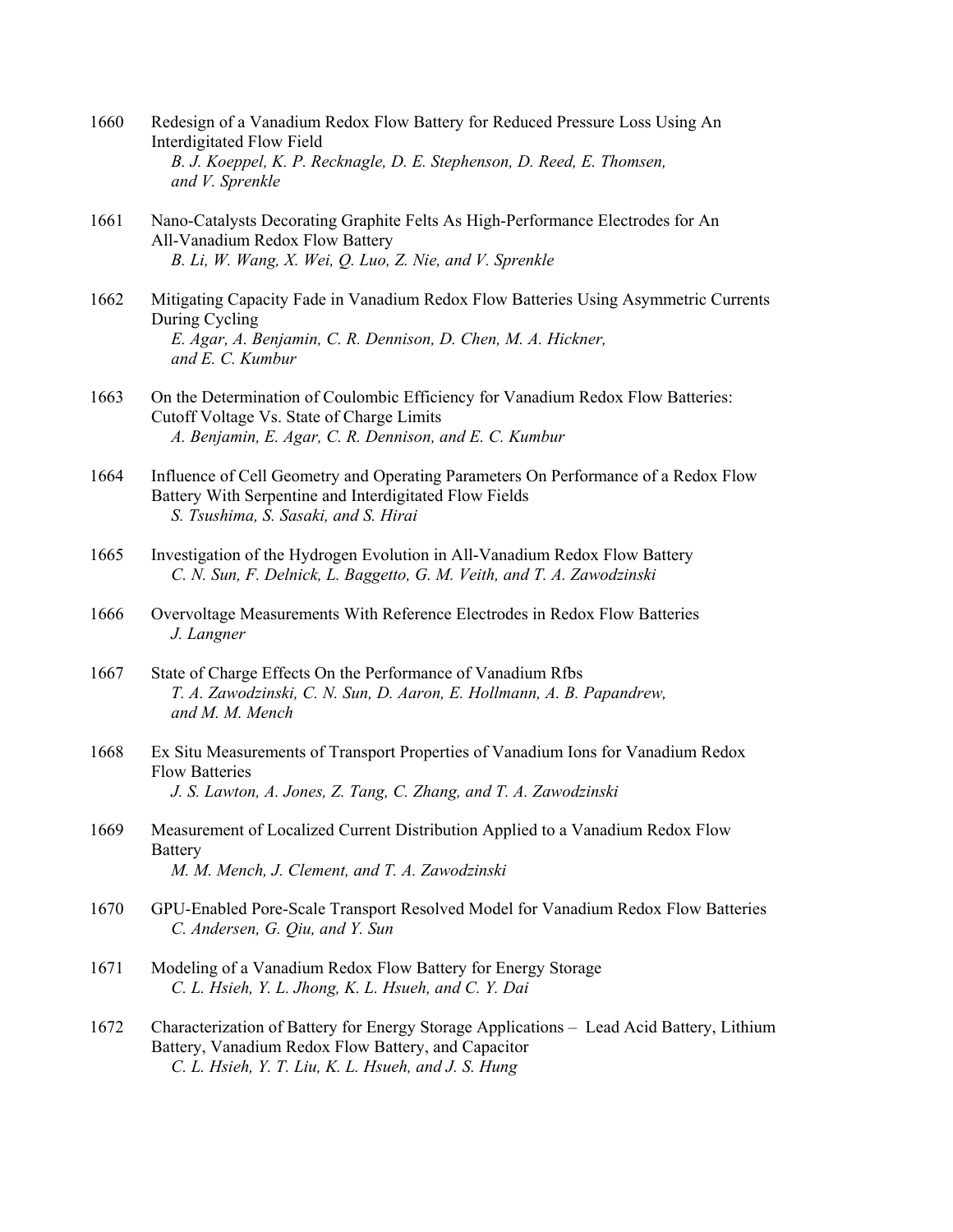- 1673 A Precious-Metal Free Regenerative Fuel Cell for Storing Renewable Electricity  *D. Ng, Y. Gorlin, T. Hatsukade, and T. F. Jaramillo*
- 1674 Comparison of Acid and Alkaline Hydrogen-Bromine Fuel Cell Systems  *T. V. Nguyen, V. Yarlagadda, G. Lin, G. Weng, V. C. Y. Li, and K. Y. Chan*
- 1675 Effect of Operating Condition On Cyclic Performance of a Hydrogen-Bromine Flow Battery  *K. T. Cho, M. S. Ding, A. Z. Weber, V. Battaglia, and V. Srinivasan*
- 1676 Investigation of the Active Site of Rhodium Sulfide Electrocatalysts  *N. Singh, D. C. Upham, R. F. Liu, H. Metiu, and E. McFarland*
- 1677 Synthesis and Characterization of  $Rh_xS_v/C$  Catalysts for HOR/HER in HBr  *J. Masud, J. Walter, T. V. Nguyen, G. Lin, N. Singh, E. McFarland, H. Metiu, M. Ikenberry, K. Hohn, C. J. Pan, and B. J. Hwang*
- 1678 Charge Transfer and Storage in the Electrochemical Flow Capacitor A New Concept for Grid-Scale Energy Storage  *C. R. Dennison, M. Beidaghi, K. B. Hatzell, J. W. Campos, Y. Gogotsi, and E. C. Kumbur*
- 1679 Assessment of the Iron-Ion/Hydrogen Redox Flow Cell  *M. C. Tucker, K. T. Cho, V. Srinivasan, P. N. Ross, and A. Z. Weber*
- 1680 Advanced Redox Flow Battery R&D At Pacific Northwest National Laboratory  *W. Wang, Q. Luo, Z. Nie, M. Vijayakumar, X. Wei, B. Li, B. Chen, Y. Shao, E. Thomsen, D. Reed, and V. Sprenkle*
- 1681 Roles of Cathode Addivtives for Sodium-Nickel Chloride (Zebra) Battery  *G. Li, X. Lu, J. Y. Kim, J. P. Lemmon, and V. Sprenkle*
- 1682 Performance Stability of Novel Sodium-Zinc Chloride Battery  *X. Lu, G. Li, J. Y. Kim, J. P. Lemmon, and V. Sprenkle*
- 1683 Analysis of Electrochemical Properties of Zn-Br Flow Battery  *S. Mukherjee, A. Bates, S. C. Lee, O. Kwon, and S. Park*
- 1684 A Large Format Stationary Energy Storage Device Based On a Composite Sodium Titanium Phosphate Anode Materials System  *J. Whitacre*
- 1685 Performance Assessment of Solid Oxide Cells for Electrical Energy Storage  *P. Kazempoor, C. Wendel, and R. J. Braun*
- 1686 Identifying and Suppressing Side Reactions in Soluble Lead Flow Batteries to Achieve High Efficiency and Cyclability  *M. Verde, K. Carroll, and S. Meng*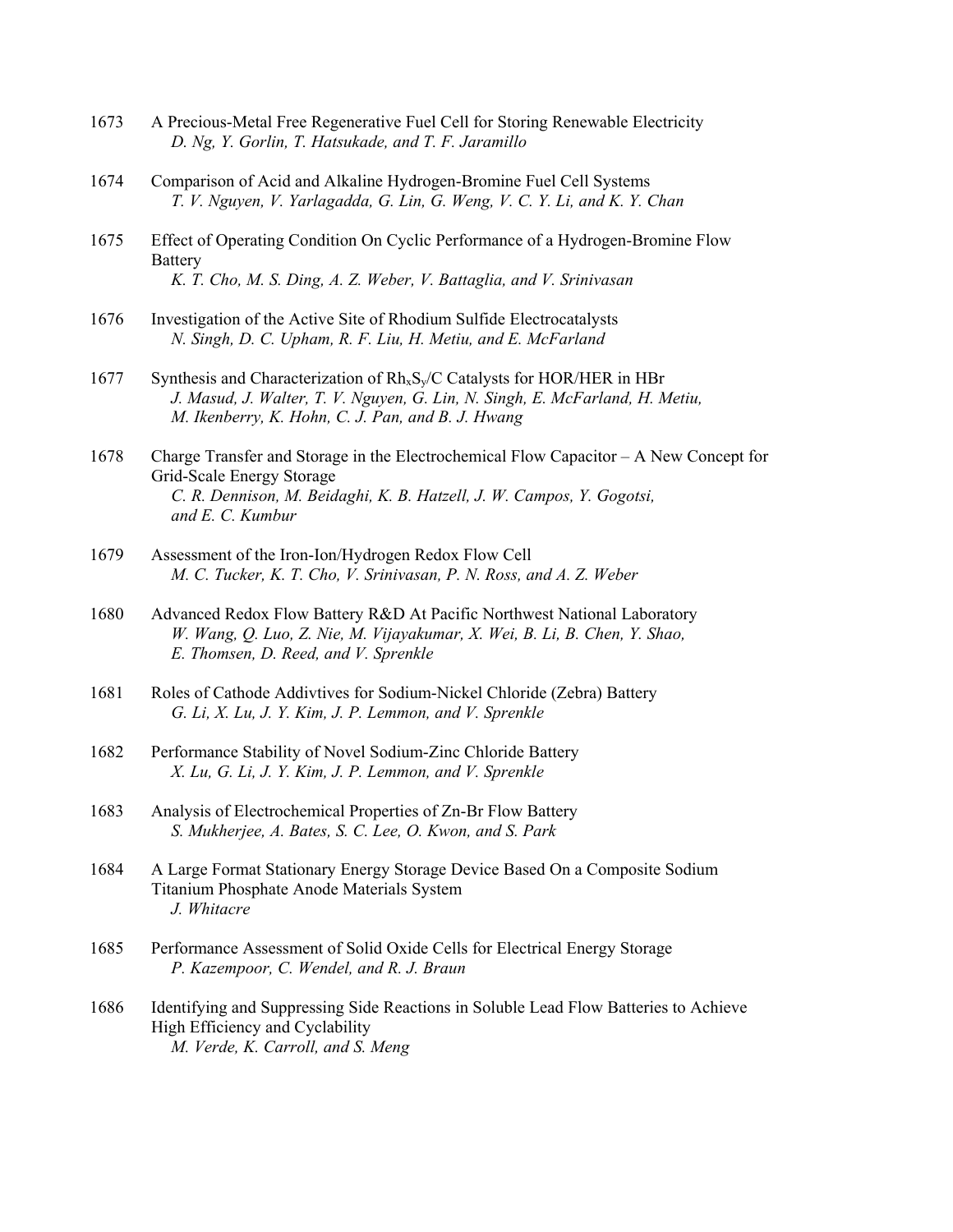- 1687 Applications of Quinone Redox Chemistry for Flow Batteries  *M. P. Marshak, B. Huskinson, M. R. Gerhardt, and M. J. Aziz*
- 1688 A Quinone-Based Flow Battery for Large-Scale Electrochemical Energy Storage  *B. Huskinson, M. P. Marshak, M. R. Gerhardt, and M. J. Aziz*
- 1689 New TYPE Of LOW Cost, LONG CYCLE Life, High POWER, and SAFE Battery  *R. Huggins*
- 1690 Double-Membrane Design for High-Voltage and Low-Crossover Redox Flow Batteries  *S. Gu, K. Gong, E. Z. Yan, and Y. Yan*
- 1691 Nanoporous Separator Development for Various Redox Flow Batteries At Pacific Northwest National Laboratory  *X. Wei, W. Wang, B. Li, Q. Luo, Z. Nie, B. Chen, and V. Sprenkle*
- 1692 Improved Membranes for Redox Flow Batteries  *M. L. Perry, W. Xie, W. Li, and R. M. Darling*
- 1693 Modeling and Optimal Control of Energy Storage Devices for a Lithium-Ion Battery-Photovoltaic Hybrid System  *M. T. Lawder, A. Jagwani, P. W. C. Northrop, V. Ramadesigan, P. Biswas, and V. R. Subramanian*
- 1694 Comparing Limits of Performance in Aqueous and Non-Aqueous Redox Flow Batteries  *C. N. Sun, M. M. Mench, and T. A. Zawodzinski*
- 1695 Cardo-Polyetherketone Anion Exchange Membranes With Suitable Chemical/Mechanical Stability and Performance for All-Vanadium Redox Flow Battery  *S. Yun, J. Parrondo, and V. K. Ramani*
- 1696 Importance of Ion-Ion Interactions in Membranes for All-Vanadium Redox Flow Batteries  *L. D. Griffith, S. U. Kim, H. Y. Chen, and C. Monroe*
- 1697 Comparing Membrane Properties for Redox Flow Batteries  *T. A. Zawodzinski, Z. Tang, J. S. Lawton, M. Bright, A. Jones, A. Schnyder, C. N. Sun, and C. Fujimoto*
- 1698 Broadband Electrical Spectroscopy (BES) Studies On Hydroxide-Conducting Membrane  *V. Di Noto, A. Maes, S. Lavina, E. Negro, B. E. Coughlin, A. M. Herring, and G. Pace*

# **D1 - Corrosion General Poster Session**

*Corrosion* 

1699 Formation of An Anti-Bacterial Oxide Film On Ti-Ta Alloy By Anodic Oxidation  *S. F. Ou, F. Y. Fan, and K. L. Ou*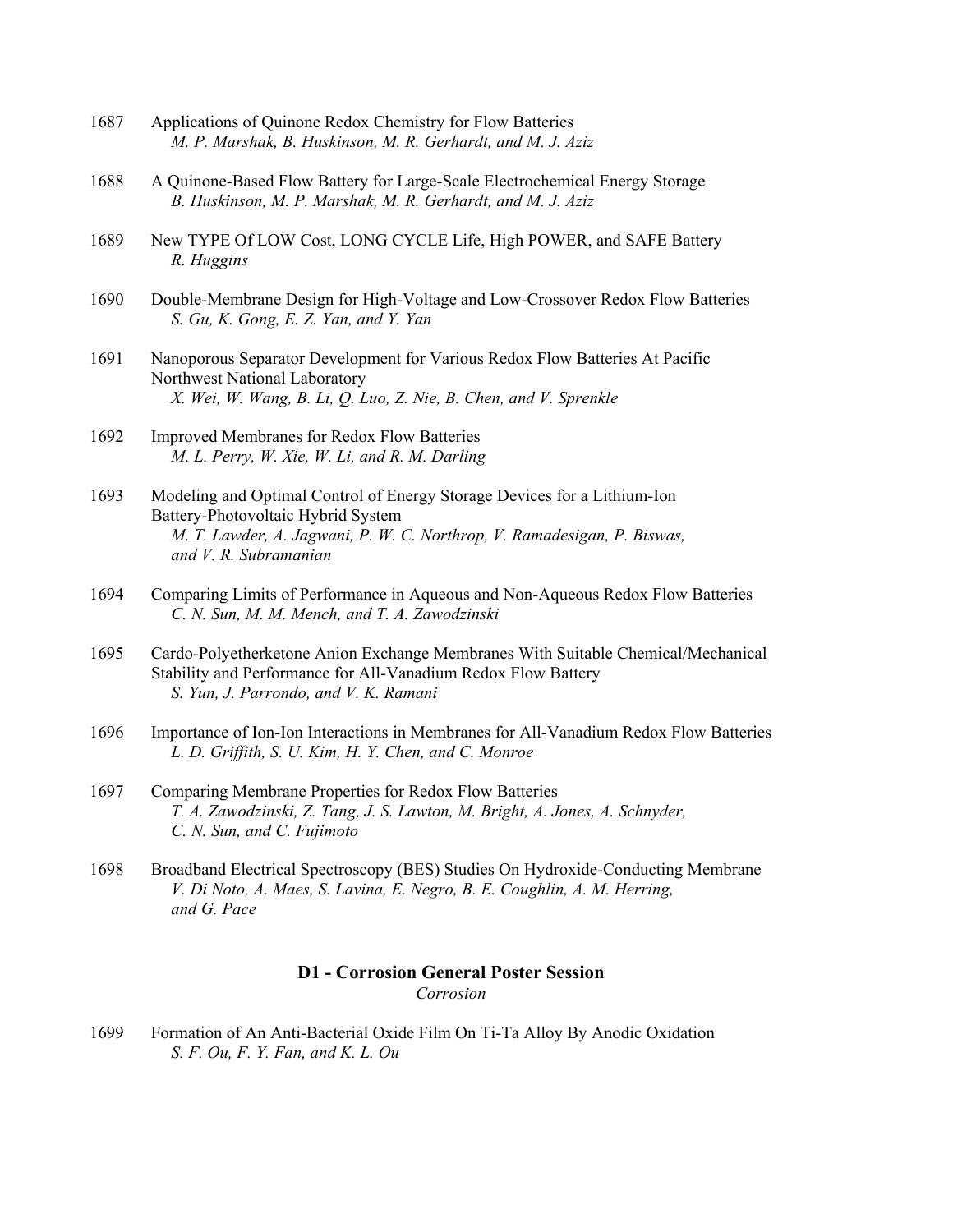- 1700 Oxidation Behavior of Ni-Base Single Crystal Superalloys At 1000°c  *Y. Hwang, S. Won, and D. B. Lee*
- 1701 Influence of the pH On the Corrosion Protection of Epoxy-Silica-Zirconia Sol-Gel Coatings Applied On EN Aw-6063 Aluminium Alloy  *I. R. Fontinha, M. M. Salta, M. L. Zheludkevich, M. G. S. Ferreira, R. B. Figueira, E. V. Pereira, and C. J. R. Silva*
- 1702 Mesoporous Titania Film As Photoanodes for Cathodic Protection of Stainless Steel  *Z. Feng, C. LEI, H. Zhou, and C. WANG*
- 1703 Electrochemical Growth of β-Ni(OH)2 and NiOOH On Ni Electrodes At Well-Defined Polarization Potential, Polarization Time, and Temperature Conditions  *M. Alsabet*
- 1704 Comparison of Corrosion Resistance of Stainless Steels in Sour Environments With Various Chloride Concentration and Temperature  *J. W. Rho, G. E. Park, K. Y. Kim, and C. J. Park*
- 1705 Dissolution Behavior of Pt-Co Binary Alloy Thin Films in Sulfuric Acid  *A. Ooi*
- 1706 Preparation and Evaluation of Zn Doped Hap Plasma Spray Biocombatible Coatings On Titanium  *S. TAKE, K. Kikuchi, S. Suda, and Y. Itoi*
- 1707 Thin-Film Ceramic Coatings Based On Sol-Gel Chemistries for Corrosion Protection of Low-Grade Carbon Steels  *R. E. Pérez-Roa, M. I. Tejedor, and M. A. Anderson*
- 1708 Fast Macropore Etching Via Large Current and High HF Concentration On p-Type Silicon  *D. Ge, N. Ren, and Q. Wang*
- 1709 Corrosion Resistance and Mechanism of Zinc Rich Paint in Corrosive Media  *A. H. Sofian and K. Noda*
- 1710 Compositional Characterization of Inclusion/Matrix Boundaries and Relation to Pit Initiation At Mns in Stainless Steel  *M. Tohjoh, I. Muto, A. Chiba, Y. Sugawara, and N. Hara*
- 1711 Controlling the Corrosion of Metals With Polyphenolic Proteins  *W. F. Nelson and D. C. Hansen*
- 1712 The Effect of Potential Scan Rate and Temperature At Aluminum Passive State in Borate Buffer Solution  *S. Kaluzhina and T. Minakova*
- 1713 Corrosion Behavior of Bipolar Plate Materials in Acid Media  *M. V. Tran, T. Q. Tran, H. T. Nguyen, and T. T. P. Nguyen*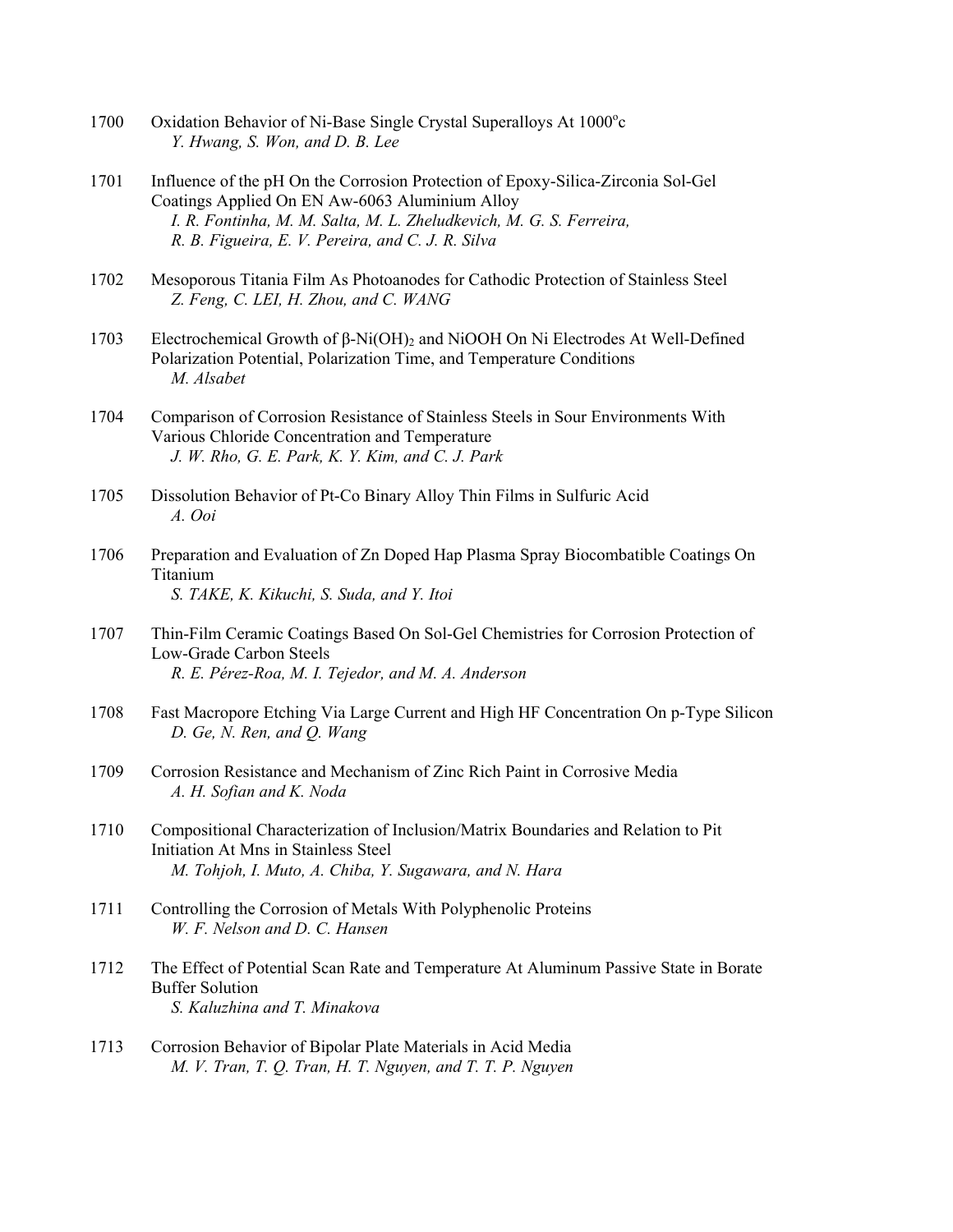- 1714 A Rapid and Facile Measurement for Corrosion Rates Using Dynamic Light Scattering Technique  *C. Yim, D. Kwon, S. Jeon, S. Kim, and J. Park*
- 1715 Surface Potential Distribution Observation of Surface Modified of 304 Stainless Steel  *T. D. Widodo and K. Noda*
- 1716 Three-Dimensional Networked Nanoporous Anodic Alumina Films With Vertical and Transverse Pores Fabricated On Al With Different Purity  *S. Z. CHU, K. Osaka, H. Yashiro, H. Segawa, K. Wada, and S. Inoue*
- 1717 Applications of Embedded Sensors for in-Situ Corrosion Monitoring in Subsea Tunnel  *C. Gong, S. Zhang, Z. Shao, Q. Li, and X. Cheng*
- 1718 Adsorption Behavior of Polyphenolic Proteins Onto High Strength Steel (HY80) and 5083 Aluminum Alloys  *L. Han and D. C. Hansen*
- 1719 Effect of Stress Intensity Factor On Fatigue Crack Morphology in High-Strength Steels in Sour Environments  *M. Ziomek-Moroz, J. A. Hawk, K. Collins, R. Thodla, and F. Gui*
- 1720 Corrosion Investigation of AISI 316 Stainless Steel With CNT and CNT-Polymer Coating Materials Under Simulated PEMFC Working Conditions  *M. Hashempour, A. Vicenzo, M. Bestetti, S. Sharma, and D. Gonzalez*
- 1721 Biocorrosion Study of Aluminum Aerospace Alloy in Marine and Urban Environments  *M. Sancy, A. Abarzua, E. Morales, M. I. Azocar, G. Gomez, M. Paez, and N. Vejar*
- 1722 Corrosion Resistance Of Niobium, Tantalum and Titanium In Sea WATER and Sulfuric ACID  *D. R. Do Carmo and C. A. Picone*
- 1723 Electrochemical Behaviour of Copper-Coated Carbon Steel  *S. Ramamurthy, D. Zagidulin, J. Chen, P. Jakupi, R. Jacklin, D. Shoesmith, and P. Keech*
- 1724 Critical Corrosion Temperature (CCorrT) A Novel Electrochemical Methodology to Qualify Coatings At High Temperature in Chloride Containing Environments  *L. F. Garfias-Mesias*
- 1725 Electrochemical Evaluation of Hot-Dip Galvanized Steel (HDGS) Coated With Organic-Inorganic Hybrid Sol-Gel in Cementitious Materials  *R. B. Figueira, C. J. R. Silva, E. V. Pereira, and M. M. Salta*
- 1726 Multidimensional Simulation of Corrosion At Coating Defects  *J. N. Harb and C. Lueth*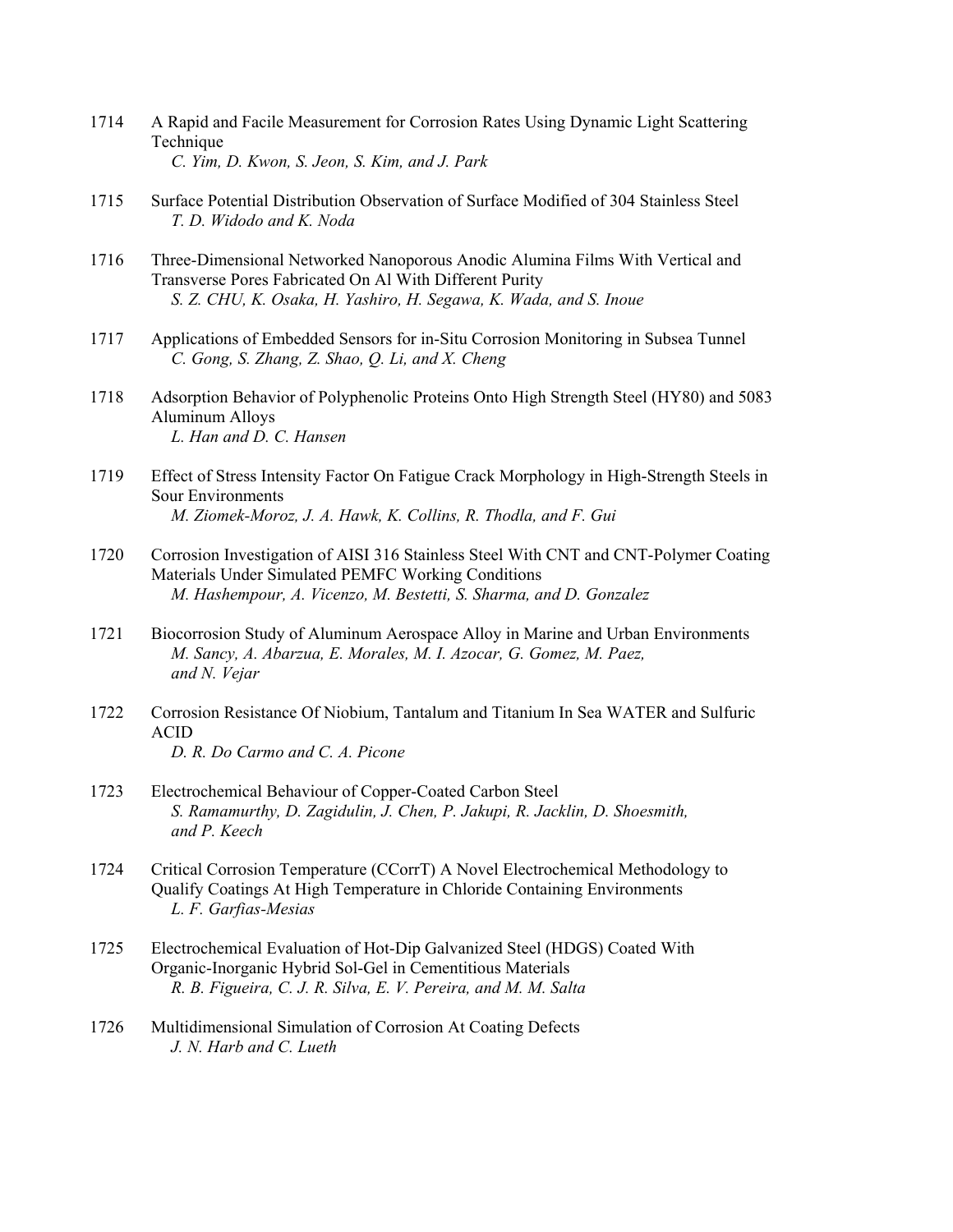- 1727 Dissolution/Deposition of Zinc in the Deionized Water  $(60 < T (°C) < 93.3)$  *J. H. Park, P. Mast, and J. Poska*
- 1728 Corrosion Behavior of Copper-Silver-Phosphorus Brazing Alloy in Chloride Containing Electrolyte At Various Temperature  *A. Nurrochman and K. Cho*
- 1729 Hydrogen Diffusion Coefficients Through Inconel 718 in Different Metallurgical **Conditions**  *J. J. M. Jebaraj, D. J. Morrison, and I. I. Suni*
- 1730 Effect of ECAP On the Pitting Corrosion of 304 Stainless Steel  *Z. Zheng and Y. Gao*
- 1731 Bipolar Electrochemistry for High-Throughput Corrosion Screening  *S. Munktell, M. Tydén, J. Högström, L. Nyholm, and F. Björefors*
- 1732 Corrosion of Buried Plumbing Materials By Soil Chemistry and Leakage Current  *Y. B. Park, Y. J. Choi, H. J. Jang, Y. S. Park, and I. S. Park*

#### **D2 - Atmospheric Corrosion**

*Corrosion, Physical and Analytical Electrochemistry* 

- 1733 Revisiting Atmospheric Corrosion of Active Metals : What We Have Learn't and What We Need to Learn  *I. S. Cole*
- 1734 Improving the Corrosion Resistance of Weathering Steel Bridges  *S. Ramamurthy, D. Shoesmith, C. Coomarasamy, and D. Lai*
- 1735 Atmospheric Corrosion of Plain Carbon Steel Below the Deliquescence Point of Sodium Chloride  *E. Schindelholz, B. Risteen, and R. G. Kelly*
- 1736 Marine Aerosol Drop Size Effects On the Corrosion Behavior of Plain Carbon Steel  *B. Risteen, E. Schindelholz, and R. G. Kelly*
- 1737 Identification of Hydrogen Uptake Sites and Local Hydrogen Concentrations During Atmospheric Exposure of Steels Using Scanning Kelvin Probe Microscopy and Electrochemical Extraction  *R. F. Schaller and J. R. Scully*
- 1738 Hydrogen Uptake During Atmospheric Corrosion of Galvanized steel  *M. Rohwerder and S. Evers*
- 1739 Evaluation of hydrogen absorption Into Steel With Alternating Current Responses  *E. Tada*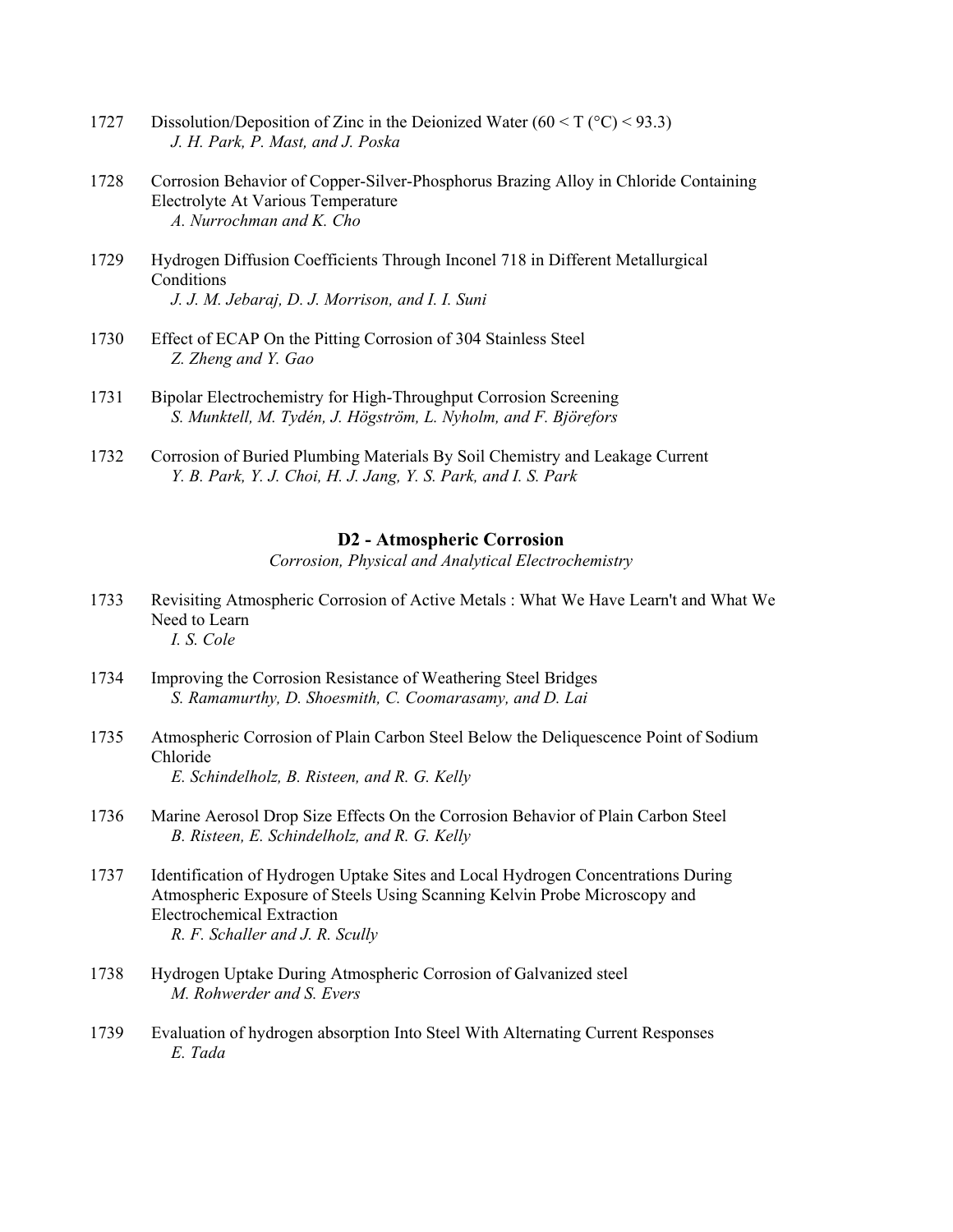- 1740 Accelerated Atmospheric Corrosion Testing of Steel and AA5083  *P. Khullar and R. G. Kelly*
- 1741 Galvanic Corrosion Behavior of Zinc/Steel Couple Under Thin Electrolyte Layer  *L. Wen, Y. Jin, and J. Cheng*
- 1742 Effect of Various Electrolytes On Zinc Corrosion Investigated By Scanning Flow Cell System With Dynamic Electrolyte Change  *C. A. Laska*
- 1743 Effect of Stabilization Treatment and Nb/C Ratio On the Intergranular Corrosion Susceptibility of Super304H Austenitic Heat-Resistant Steel  *Y. Gao, X. Xiong, Z. Zheng, and C. Zhang*
- 1744 Under-Deposit Chloride-Induced Stress Corrosion Cracking in Austenitic Stainless Steels: Aspects Associated With Deposit Type, Size and Composition  *A. Cook, S. Lyon, T. S. Leung, B. Gu, N. Stevens, R. Newman, M. Gunther, G. McFiggans, and D. Engelberg*
- 1745 Synchrotron Tomography Study of Atmospheric Pitting Corrosion of Stainless Steel During Wet-Dry Cycles  *L. Guo, S. Street, H. Mohammed-Ali, S. Glanvill, N. Mi, M. Ghahari, A. Du Plessis, A. J. Davenport, T. Rayment, and C. Reinhard*
- 1746 Synchrotron Microtomography Studies of Atmospheric Corrosion of Stainless Steel and Aluminum Alloys  *A. J. Davenport, A. Du Plessis, N. Mi, L. Guo, S. Street, M. Ghahari, H. Mohammed-Ali, T. Rayment, C. Reinhard, M. Stampanoni, and P. Modregger*
- 1747 Evaluation of Atmospheric Corrosion of Bare Metals During a Two Year Outdoor Exposure  *Y. Yoon, D. C. Hansen, J. D. Angel, W. H. Abbott, W. J. Culhane, L. Petry, and C. A. Joseph*
- 1748 Atmospheric Pitting and Galvanic Corrosion of High Strength Al Alloys  *Z. Feng, S. C. Morton, M. S. Thomson, and G. Frankel*
- 1749 The Stability Criteria for Localized Corrosion of AA7075-T6 and Its Application in Galvanic Interaction With Noble Materials  *Y. Shi and R. G. Kelly*
- 1750 In Situ Monitoring of Ultra Slow Oxide Growth On Copper Protected By a Self Assembled Monolayer  *S. Hosseinpour, M. C. Johnson, and C. Leygraf*
- 1751 Mechanistic Studies of Corrosion Product Flaking On Copper and Copper-Based Alloys in Marine Environments  *X. Zhang, S. Goidanich, C. Leygraf, and I. Odnevall Wallinder*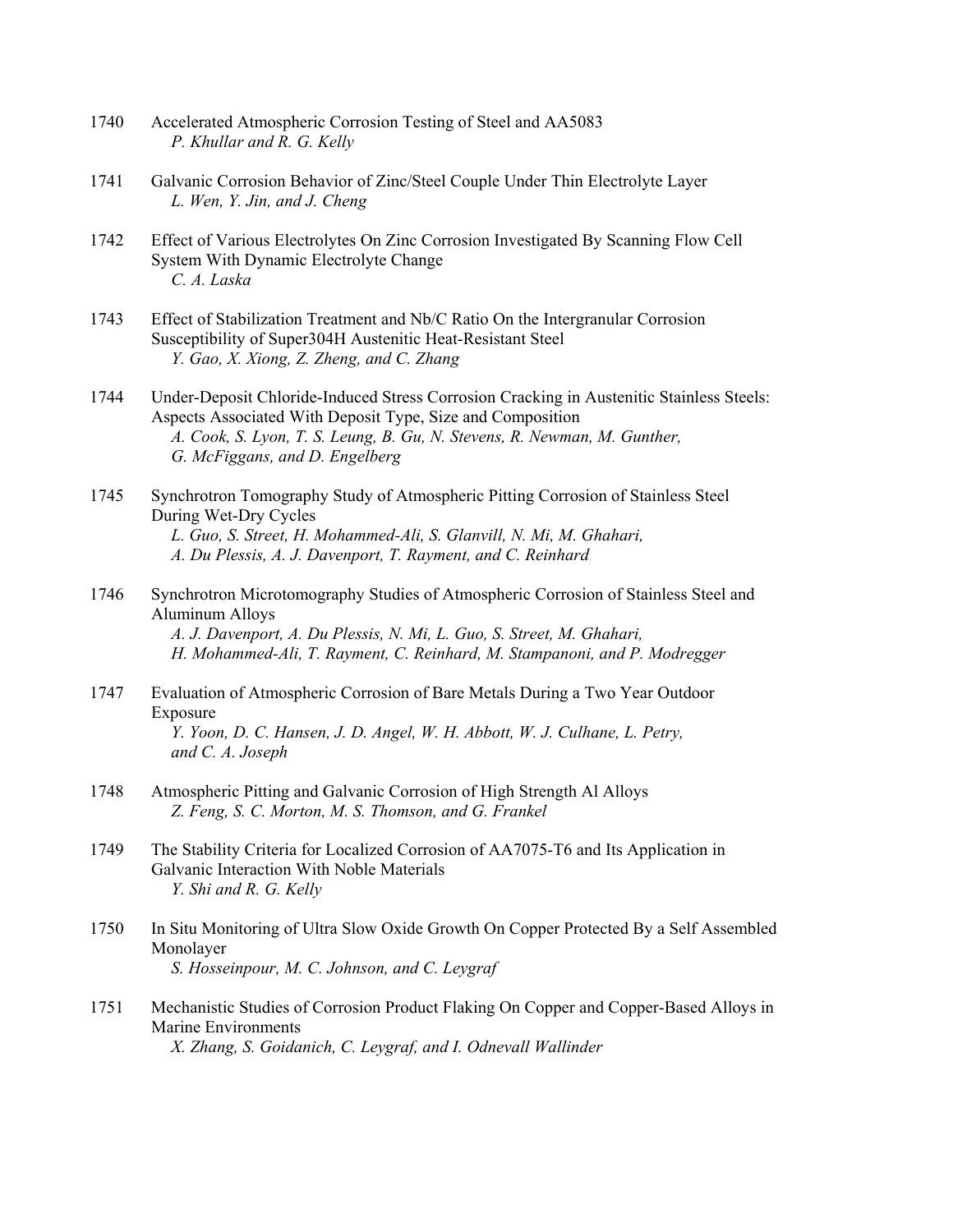- 1752 Corrosion Performance of Zinc Magnesium Aluminium Coated Steel: Effect of Chloride Deposition and  $CO<sub>2</sub>$  *D. Thierry*
- 1753 Corrosion Performance of Zinc Magnesium Aluminium Coated Steel: Discussion of Fundamental mechanisms  *M. Rohwerder, R. Krieg, A. Vimalanandan, D. Thierry, and N. Le Bozec*
- 1754 Molecular Studies of Self Assembled Monolayers As Corrosion Inhibitors for Copper  *S. Hosseinpour, M. C. Johnson, and C. Leygraf*
- 1755 Characterization of the Inhibition Effect of CaSO4 On Pitting Damage Accumulation of Aluminum Alloy 7075-T6  *P. Klomjit and R. Buchheit*
- 1756 Atmospheric Corrosion of Different Zinc Coating On Steel  *P. Zabinski, K. Mech, and R. Kowalik*
- 1757 Comparison of Atmospheric Parameters On the Corrosion of Epoxy Coated 2024-T3 Al Alloy  *L. Petry, D. C. Hansen, S. A. Hayes, Y. Yoon, and J. D. Angel*
- 1758 Chromate Mitigation in Atmospheric Corrosion By the Use of Smart-Release Pigments  *H. N. McMurray and G. Williams*
- 1759 Atmospheric Corrosion of Top Coats Used to Protect Carbon Steel and Stainless Steels in Chloride Containing Environments  *L. F. Garfias-Mesias, J. Warren, and J. V. Cauich-Rodriguez*
- 1760 Predicting Atmospheric Corrosion Rates for 1010 Steel Using a Cumulative Damage Approach  *D. H. Rose, S. J. McCombie, J. D. Angel, and D. C. Hansen*
- 1761 Dynamic Characterization for Soil/Environmental Conditions in Coating/Substrate Metal Interface Systems By Stochastic Modeling  *H. Castaneda, X. Li, A. Yajima, and R. Liang*
- 1762 Evaluation of the Maximum Pit Size Model On Stainless Steel Under Atmospheric **Conditions**  *M. T. Woldemedhin, J. Srinivasan, M. E. Shedd, M. McGrath, and R. G. Kelly*

#### **D3 - Degradation of Carbon Structural Materials**

*Corrosion, New Technology Subcommittee* 

1763 Corrosion Studies On Alumina and Carbon Fibres/Magnesium Metal Matrix Composites  *V. W. Neubert and A. Bakkar*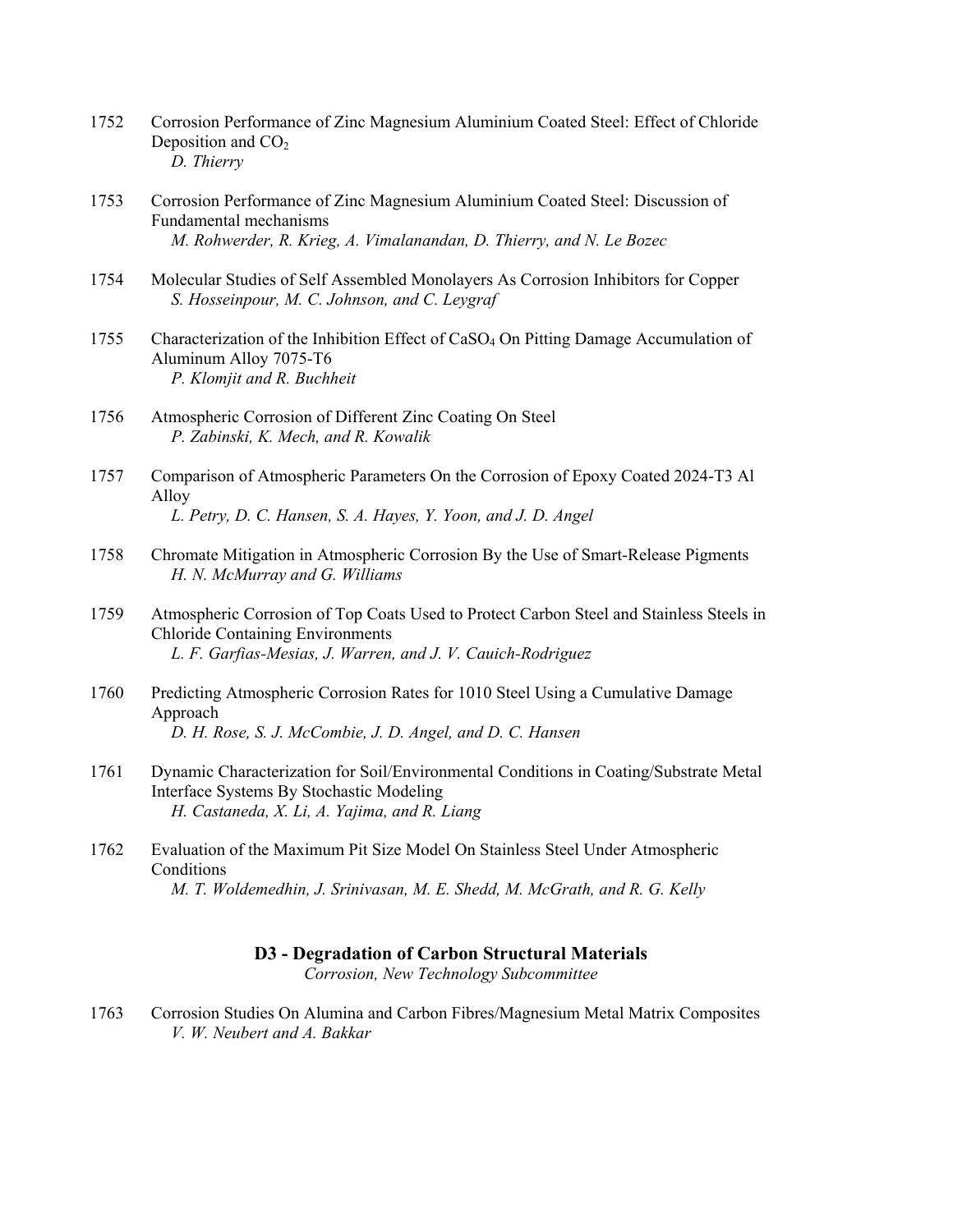- 1764 Development of the Atmospheric Corrosion Model of Nickel-Coated Carbon Reinforced Aluminum (Al/C/50f) MMCs  *S. Tiwari and L. H. Hihara*
- 1765 Corrosion Protection of Interfaces Between Aluminum and Mechanically-Coupled Polymer Matrix Composites (PMCs)  *R. Srinivasan, L. H. Hihara, and J. Nelson*
- 1766 Evaluating Adhesive Bonds With Carbon-Composites Using Electrochemical Impedance Spectroscopy  *G. Davis, FECS*
- 1767 Electrochemical Corrosion Investigations On Metal Doped a-C:H Coatings for Bipolar Plates in Redox-Flow Batteries  *J. Richards, K. Schmidt, P. Fischer, and J. Tübke*

### **D4 - Mass Transport Phenomena in Localized Corrosion**  *Corrosion*

- 1768 Mass Transport and Electrochemical Factors Influencing Stainless Steel Pitting and Repassivation in Neutral Chloride Media  *J. Srinivasan, M. McGrath, and R. G. Kelly*
- 1769 Imaging of Mass Transport Process for Localized Corrosion of Stainless Steel  *C. Lin*
- 1770 The Effect of NaNO<sub>3</sub> On Salt Films in Pitting Corrosion of 304 Stainless Steel Using Synchrotron X-Ray Diffraction  *S. Street, W. Xu, L. Guo, P. Quinn, F. Mosselmans, T. Rayment, and A. J. Davenport*
- 1771 Investigation of Localized Corrosion and the Role of Transport in Lightweight Alloys Using Microkinetic Models With First-Principles Link  *S. Chaudhuri, A. Sumer, J. Xiao, and M. Losada*
- 1772 Coupling of Dissolution and Mass Transport for Pitting of Nickel Base Alloys in Solutions Containing Thiosulfate Ions  *R. Newman, A. G. Carcea, and W. Zhang*
- 1773 The Role of Elemental Sulfur and Chloride Ions on Pit Initiation at MnS Inclusion in Stainless Steel  *A. Chiba, I. Muto, Y. Sugawara, and N. Hara*
- 1774 The Local Redox Conditions Within Spent Nuclear Fuel Inside a Failed Nuclear Waste Container – a Modelling Study  *L. Wu, Z. Qin, and D. Shoesmith*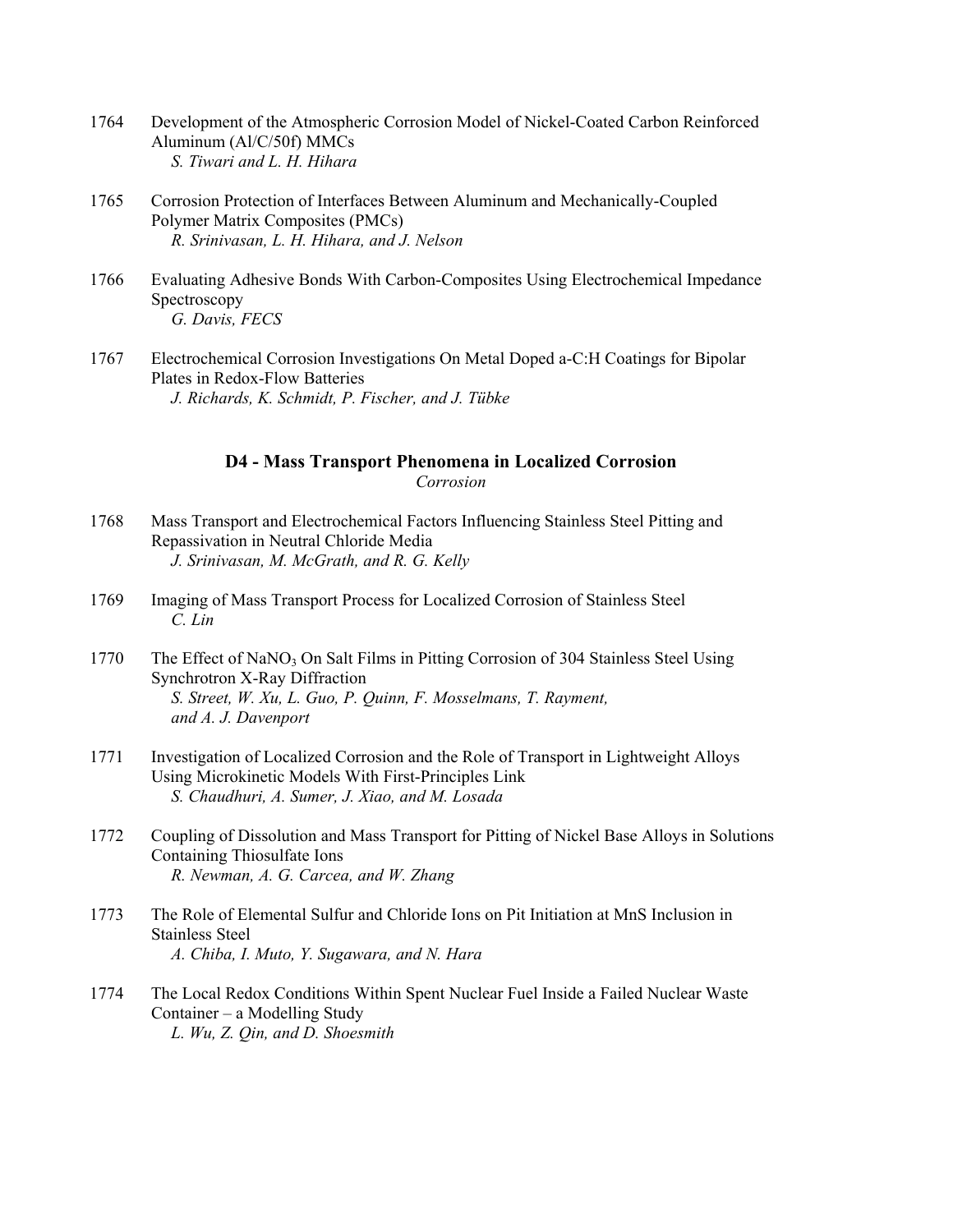- 1775 Effect of Applied Stress On Dissolution Morphology and Pit Initiation Behavior of Mns Inclusion in Stainless Steel  *N. Shimahashi, I. Muto, Y. Sugawara, and N. Hara*
- 1776 Chloride Ion Concentration Effects On Passivity Breakdown in Magnesium  *G. Williams, H. Dafydd, and H. N. McMurray*
- 1777 Effects of Sulphide and Chloride Concentrations On the Morphology and Growth Kinetics of Sulphide Films During Copper Corrosion in Anaerobic Aqueous Solutions  *J. Chen, Z. Qin, and D. Shoesmith*
- 1778 Corrosion Behavior of Copper Patina in Presence of Marine Biofouling  *L. P. Veleva, D. L. Sauri, and J. L. Lopez*
- 1779 Quantitative Chemical Speciation of Copper Electro-Deposition Studied By Stxm  *Z. Qin, V. Lee, and A. P. Hitchcock*
- 1780 Development Of Semi-Elliptical Surface Cracks In Lightly Sensitized Al-Mg Alloys  *S. Lee and D. D. Macdonald*
- 1781 Stress Corrosion Cracking of Alloy 22  *S. K. Lee and D. D. Macdonald*
- 1782 Modeling of the Effect of Crystallographic Orientation On Pit Growth and Shape  *S. M. Qidwai, N. Kota, and V. G. DeGiorgi*
- 1783 Influence of the Microstructure On Stress Concentration Due to Localized Corrosion  *N. Kota, S. M. Qidwai, and V. G. DeGiorgi*
- 1784 A Model of Damage Evolution During Crevice Corrosion of Nickel Base Alloys  *R. S. Lillard, A. Stenta, K. L. Kreider, and G. Young*
- 1785 Monitoring Crevice Corrosion Via the Coupling Current: Effect of Anodamine  *W. Kuang, S. Lee, J. Mathews, and D. D. Macdonald*

## **D5 - Oxide Films: A Symposium in Honor of Clive Clayton on his 65th Birthday**  *Corrosion*

- 1786 An XAS Study of the Surface of Low-Temperature Carburized Stainless Steel  *D. F. Roeper, W. E. O'Grady, K. I. Pandya, and P. M. Natishan*
- 1787 Effect of Non-Random Atomic Arrangements On the Initiation of Passivation in Solid-Solution Alloys  *D. Artymowicz, K. Sieradzki, and R. Newman*
- 1788 Characterization of Electric Conduction of Passive Films and Oxide Films Formed On Fe-Cr Alloys  *S. Fujimoto, Y. Iwamizu, Y. Tai, and M. Saito*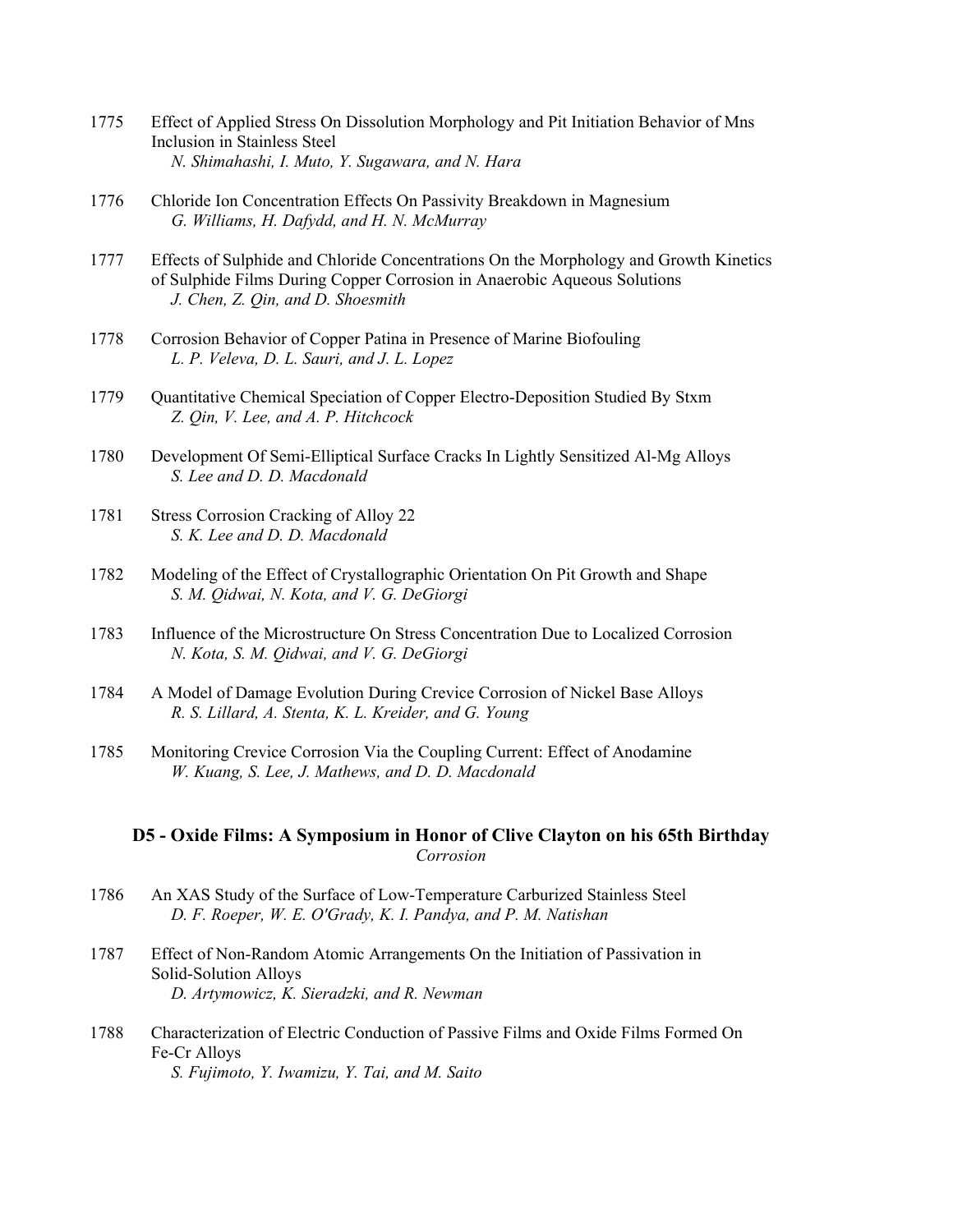- 1789 A Unified Theory for Passivity and Passivity Breakdown  *D. D. Macdonald*
- 1790 Surface Oxide films : Growth, Chemical Composition, Structure Investigated By Surface Analytical Techniques (XPS, ToF-SIMS, STM, STS) and Recent Progress in Modeling  *P. Marcus*
- 1791 Light Thermal Damage in Polymer Composite Systems: Analysis of Bulk and Surface Properties Through Vibrational and X-Ray Spectroscopy  *C. R. Clayton, C. N. Young, R. D. Granata, W. R. Scott, and G. M. Connelly*
- 1792 Corrosion of Carbon Steel in Physically-Constrained Locations in Hlnw Isolation  *G. Engelhardt, B. Kursten, and D. D. Macdonald*
- 1793 Oxide Film Formation and Corrosion of Stainless Steels in Supercritical and Ultra Supercritical Water  *D. Rodriguez, A. Merwin, and D. Chidambaram*
- 1794 Electrochemical and Oxidation Behaviour of Smat Alloy 800 SG Tubing Specimens  *M. G. Faichuk, S. Ramamurthy, J. J. Noel, and D. Shoesmith*
- 1795 Effects of pH On S-Induced Passivity Degradation of Alloy 800 in Simulated Crevice **Chemistries**  *D. Xia, R. Zhu, C. Shen, Y. Behnamian, J. Luo, and K. Stan*
- 1796 Corrosion Resistance of Oxide Scales Formed in High-Temperature Oxidation of Al-Bearing Ferritic Stainless Steels  *Y. Sugawara, M. Ogiwara, I. Muto, T. Inakuma, H. Sakamoto, and N. Hara*
- 1797 Nanostructure and Local Properties of Oxide Layers Grown On Stainless Steel in High Temperature Water  *V. Maurice, T. Massoud, L. H. Klein, A. Seyeux, and P. Marcus*
- 1798 Oxidation of Superalloys in Supercritical Water  *A. Merwin, D. Chidambaram, and D. Rodriguez*
- 1799 Concurrent Cathodic Disbonding and Microscopy At High Temperatures and High Pressures On Steel Coated Exposed to Seawater  *L. F. Garfias-Mesias and E. Ramirez*
- 1800 Effect of Sour Environment Temperature On Fatigue Crack Propagation in Ultrahigh-Strength Stell  *M. Ziomek-Moroz, J. A. Hawk, R. Thodla, and F. Gui*
- 1801 The Composition of Oxide Films On Gd-Doped Uranium Dioxide  $(UO<sub>2</sub>)$  *M. Razdan and D. Shoesmith*
- 1802 The Corrosion Behaviour of Passive Multi-Phase Metallic Nuclear Wasteforms  *R. M. Asmussen, J. Chen, D. Zagidulin, J. J. Noel, S. Wallon, U. M. Tefashe, J. Mauzeroll, and D. Shoesmith*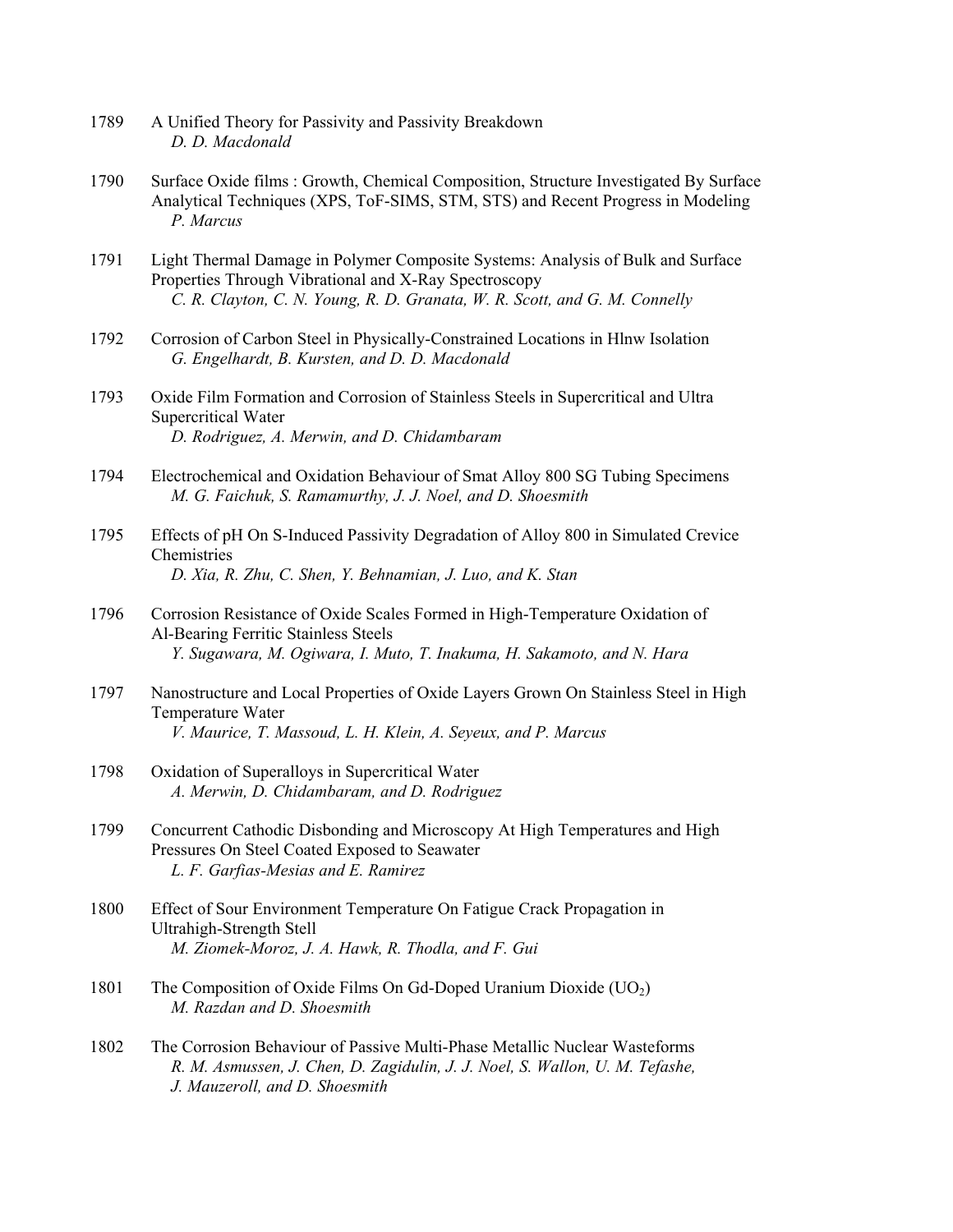- 1803 Material Stability in Molten Salt for Nuclear Power Applications  *A. Merwin and D. Chidambaram*
- 1804 Protective Oxide Film On Aluminium Encapsulated With Different Nanocontainers  *A. Lisenkov, S. Poznyak, A. Salak, M. L. Zheludkevich, and M. G. S. Ferreira*
- 1805 Stress Distributions in Anodic Alumina Films Prior to the Onset of Pore Formation  *O. O. Capraz, P. Shrotriya, and K. Hebert*
- 1806 Imaging and Characterizing Oxide Breakdown and Pit Initiation in Aluminum Using Electron Microscopy  *K. R. Zavadil*
- 1807 Tutorial: The Power Law Model for Interpretation of CPE Parameters  *M. E. Orazem, B. Tribollet, I. Frateur, M. Musiani, and V. Vivier*
- 1808 Modeling Stress Distributions in Anodic Alumina Films Prior to the Onset of Pore Formation  *K. Hebert, O. O. Capraz, S. Ide, and P. Shrotriya*
- 1809 Simultaneous Ellipsometric and Potentiostatic Study of Aluminum Oxide Growth and Dissolution in Acetate Buffer  *N. H. Giskeødegård, O. Hunderi, and K. Nisancioglu*
- 1810 A Novel Application of the Scanning Vibrating Probe for Determination of Coupling Currents: Understanding the Mechanisms SCC in 5000 Series Al Alloys  *K. D. Williams, R. Bayles, P. M. Natishan, and D. D. Macdonald*
- 1811 Microstructural Studies of Pure Aluminum and Al1100: the Effect of Grain Size and Boundaries On Quality of Anodic Aluminum Oxide Template  *D. Pourjafari*
- 1812 Effect of Vacuum System Base Pressure On Corrosion Resistance of Sputtered Al Thin Films  *G. Frankel, X. Chen, R. Gupta, S. Kandasamy, and N. Birbilis*
- 1813 Characterization of Self-Assembled Monolayer On Anodized Aluminum By XPS, AFM and Low-Voltage SEM  *H. Habazaki*
- 1814 (2013 ECS Corrosion Division H. H. Uhlig Award Lecture) Active Corrosion Protection By Ldhs  *M. G. S. Ferreira*
- 1815 (2013 ECS Corrosion Division Morris Cohen Graduate Student Award Lecture) Internal Stresses in Ultrathin Oxide Films: Influence On Growth and Reliability  *Q. Van Overmeere*
- 1816 Corrosion Behavior of AZ31B Friction Stir Welds  *J. Kish, Z. Cano, S. Zhang, J. McDermid, G. Williams, and C. Glover*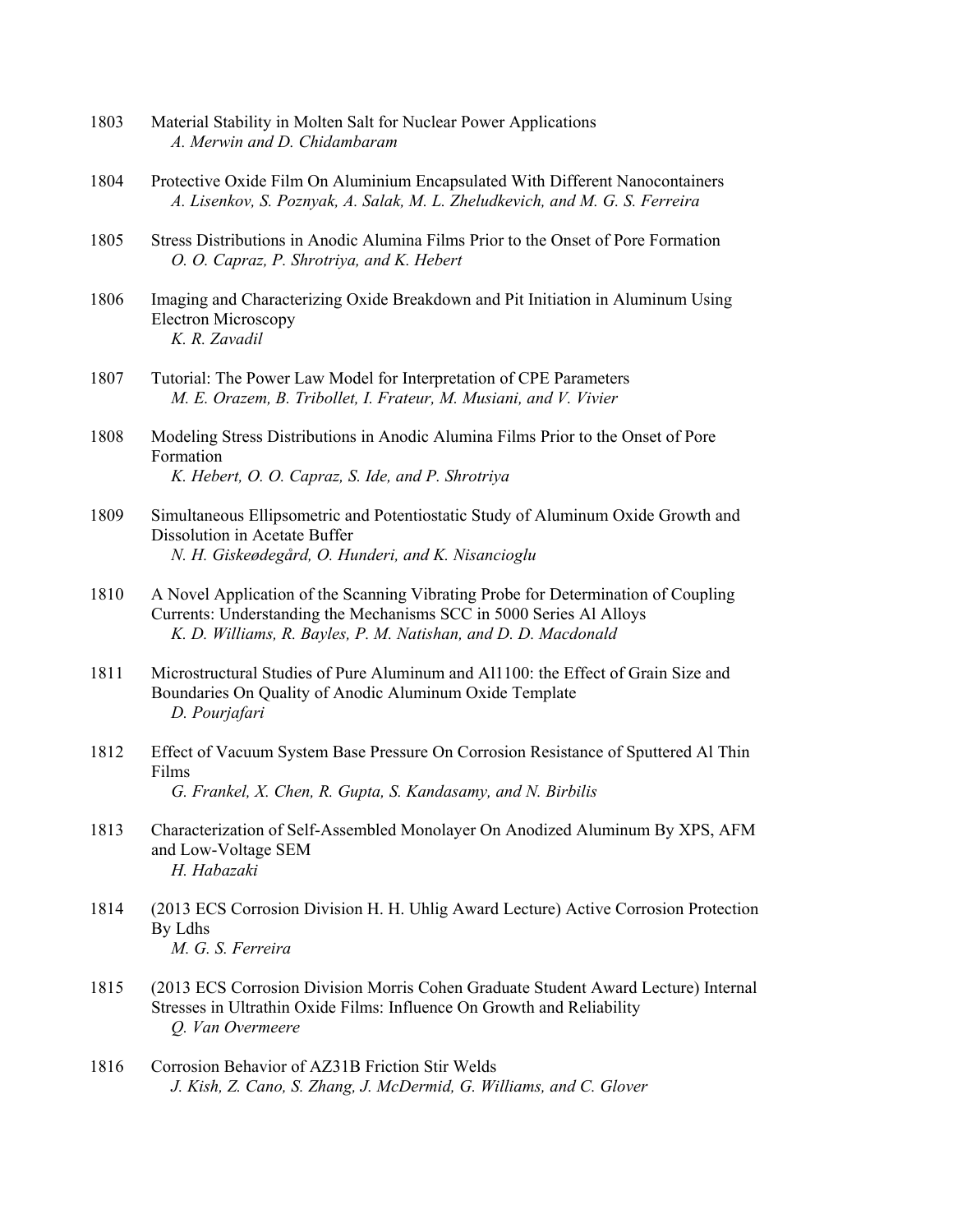- 1817 Corrosion Films On Single Crystal Magnesium  *E. A. McNally and J. Kish*
- 1818 Modeling the Chloride Ion Attack of Aluminum Oxide By Experimental and Theoretical XANES Analysis  *D. F. Roeper, W. E. O'Grady, and P. M. Natishan*
- 1819 Effects of Aging Temperature and Time On the Corrosion Protection Provided By Trivalent Chromium Process Coatings On AA2024-T3  *L. Li and G. M. Swain*
- 1820 Pretreatment Effects On the Corrosion Protection Provided By Trivalent Chromium Process Coatings On AA2024-T3  *L. Li, A. L. Desouza, and G. M. Swain*
- 1821 Effects of Chromate and Molybdate Ions On Scratch Repassivation Behavior of Precipitation Hardened Aluminum Alloys  *S. B. Madden*
- 1822 Synthesis and Electrochemical Characterizaction of TiO2 Materials  *I. E. Castañeda and J. U. Uruchurtu*
- 1823 Parameters and Underlying Mechanisms Affecting the Morphology of Bifurcating TiO<sub>2</sub> Nanotube  *D. J. LeClere, A. Ashari, G. Kawamura, H. Muto, and A. Matsuda*
- 1824 TiO2 Nanotubes and Mesosponges: Modification Approaches to a Strongly Enhanced Water Splitting Activity  *P. Schmuki*
- $1825$  TiO<sub>2</sub>-WO<sub>3</sub> Nanotubular Composite Synthesized By Anoidzation of Simultaneous Multi-Target Sputtered Thin Films Characterized By Laser Ablation ICP-MS  *Y. R. Smith, K. N. Chappanda, S. K. Mohanty, and M. Misra*
- 1826 Stability of Photoactive Oxide Semiconductors  *D. Chidambaram and R. Gakhar*
- 1827 Investigating Surfaces By Complimentary Chemical Spectroscopies  *G. P. Halada*
- 1828 Growth and Characterization of Tubular Oxide Layers On Ti Substrates  *H. Tsuchiya, S. Yamamoto, and S. Fujimoto*
- 1829 Porous Anodic Oxide Films Grown On Compound Semiconductor  *S. Ono, K. Sugawara, and H. Asoh*
- 1830 Evaluation of Corrosion Resistance of Multilayered Sn/Ag<sub>3</sub>sn Electroplating On Cu Alloys for Electric Connectors  *S. Z. CHU and H. Yashiro*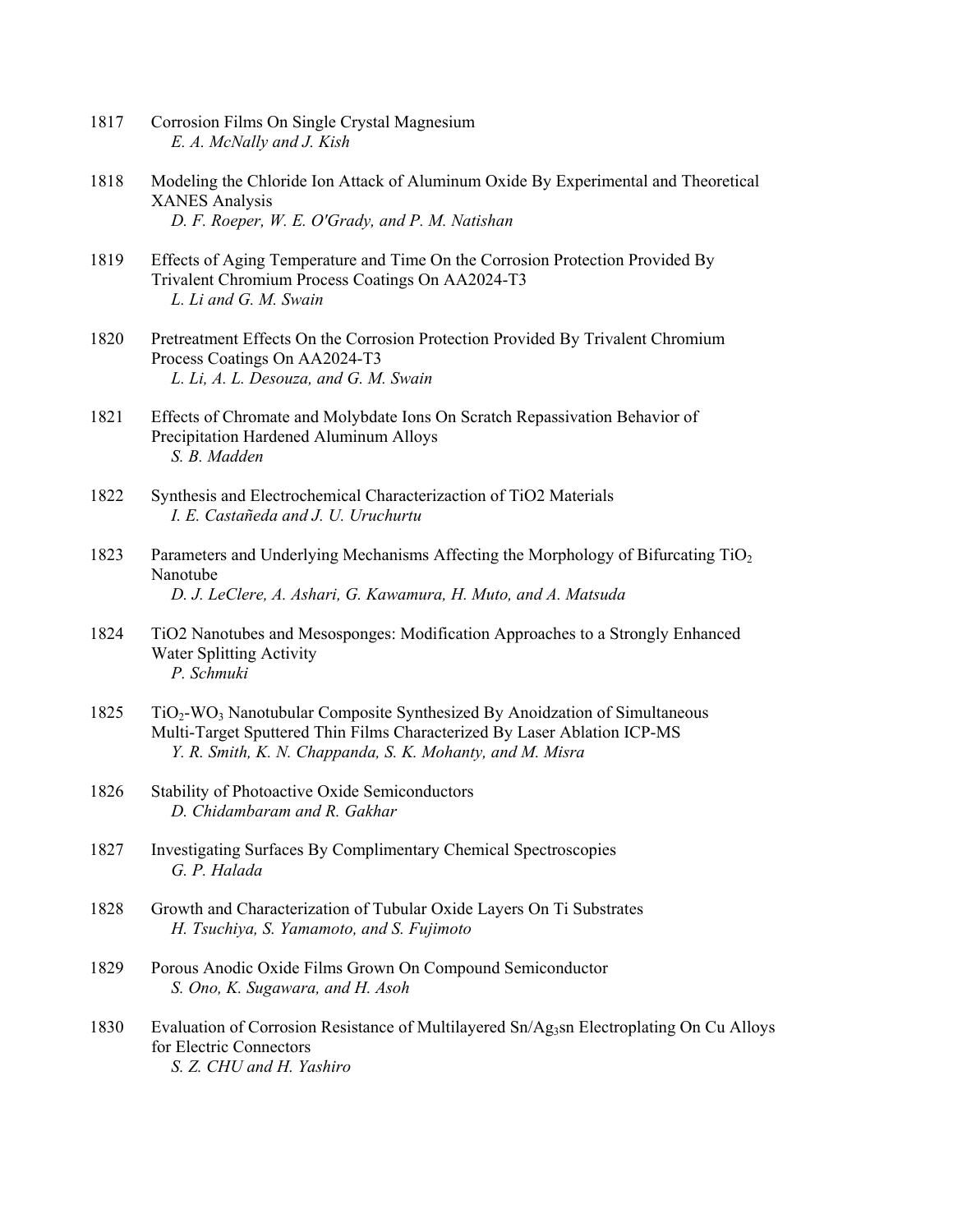- 1831 Electrical Stability Enhancement of the Thin Filmtransistor With the Back-Channel Deposited By Cosputteringamorphous In-Ga-Zn-O and Siox  *H. R. Lee, J. H. Kim, J. H. Park, Y. H. Ko, J. S. Park, and J. G. Park*
- 1832 Interstitially Hardened 316L Stainless Steel: A Surface Analytical Study of the Oxide  *N. R. Tailleart, P. M. Natishan, F. J. Martin, R. J. Rayne, H. Kahn, and A. H. Heuer*
- 1833 A Super Austenitic 6 Mo Stainless Steel (UNS N08367) Passivity-Breakdown Characterization in Acidic Fluoride Solutions  *E. M. Maya Visuet and H. Castaneda*
- 1834 The Point Defect Model for the Passive Sulfide Films On Copper  *S. sharifi-Asl and D. D. Macdonald*
- 1835 Thin Surface Films Over copper–nickel Alloys: Corrosion Behavior in Neutral and Acidic Medium in Presence of Chloride Ions  *F. M. Al-Kharafi, A. Abdel Nazeer, R. M. Abdullah, and A. Galal*
- 1836 The Corrosion of Carbon Steel in Simulated Concrete Pore Water Under Anoxic Conditions  *P. Lu, A. Almarzooqi, B. Kursten, and D. D. Macdonald*
- 1837 Steady State Analysis of Thin Oxide Barrier Layers Formed in Neutral and Weakly Alkaline Solutions  *C. Albu, J. Deconinck, and V. Topa*
- 1838 Repassivation On Type 316L Stainless Steel With Cyclic Deformation in Simulated Body Fluid Including Cells  *K. Doi, S. Miyabe, and S. Fujimoto*
- 1839 Electrochemically Fabricated of TiO<sub>2</sub> Nano-Layers On Ti-6Al-4V  *S. Roy, J. Varia, and J. Portoles*
- 1840 Effect of Anaerobic Microbial Corrosion On the Surface Film Formed On Steel  *D. D. Bala and D. Chidambaram*
- 1841 ZrO2 Hybrid Sol-Gel Coatings for Active Corrosion Protection of Ti6Al4V Biomedical Alloy in Simulated Body Fluids  *J. C. Galván, F. R. García-Galván, A. A. El hadad, R. Montoya, and A. Jiménez- Morales*

### **D6 - Biodegradable and Bioabsorbable Metals and Materials**  *Corrosion*

1842 Critical Factors in Mg Alloy Corrosion and Biocompatibility  *S. Virtanen*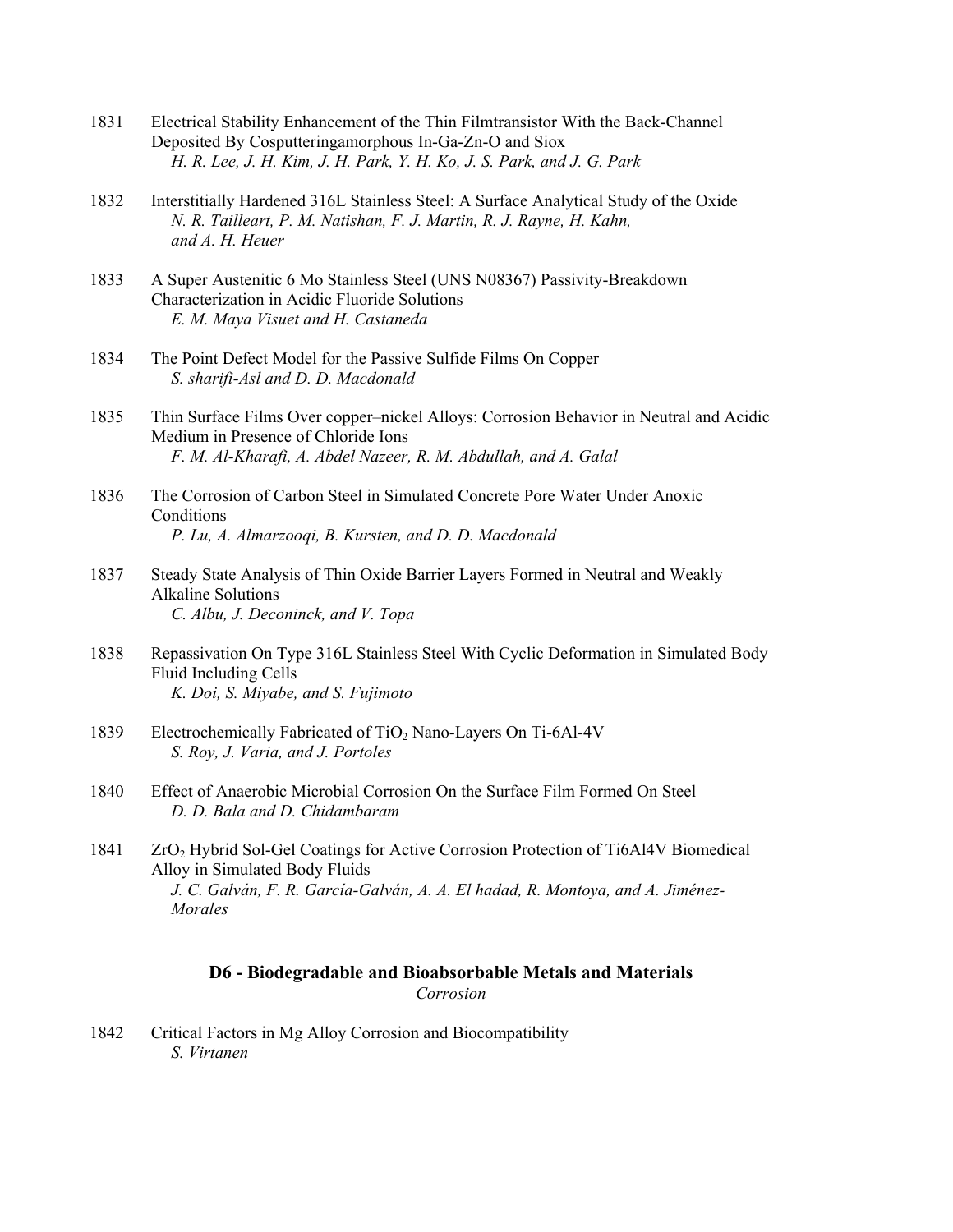- 1843 Effect of Alloying Element Ca and Anodization On Corrosion Resistance and Bioactivity of AZ61 Alloy  *A. Anawati, H. Asoh, and S. Ono*
- 1844 Switch of Guanine and Adenine Current Caused By Temperature Change in DNA/NIPA and PAM-Based Hydrogels  *E. Zabost, M. Karbarz, M. Donten, and Z. Stojek*
- 1845 Evaluation of Transparent Polyimide Film As a Biologicalcell Culture Sheet With **Microstructures**  *H. Maenosono, H. Saito, and Y. Nishioka*
- 1846 A Study On the Affect of Novel Surface Treatments and Biodegradable Polymer Coatings On Corrosion and Surface Properties of Ternary Nitinol Alloy  *C. Pulletikurthi and N. Munroe*

### **E1 - Solid State Topics General Session**

*Dielectric Science and Technology, Electronics and Photonics, Energy Technology* 

- 1847 Enhancement-Mode Algaas/Ingaas Pseudomorphic High-Electron-Mobility Transistor With a Liquid Phase Oxidized GaAs As Gate Oxide  *J. S. Huang, K. W. Lee, J. J. Lin, and Y. H. Wang*
- 1848 Enhancement-Mode Metal-Oxide-Semiconductor Metamorphic High-Electron-Mobility Transistor  *J. S. Huang, K. W. Lee, H. W. Chen, and Y. H. Wang*
- 1849 Negative Capacitance Tunnel Field Effect Transistor: A Novel Device With Low Subthreshold Swing and High On Current  *N. Chowdhury, S. M. F. Azad, and Q. D. M. Khosru*
- 1850 Cp'Cpcn{ wecn'O qf gn'vq'F gygto kpg''y g'S wcpwk gf 'Gpgti { 'Ngxgnu''cpf ''Y cxg'Hwpewlqpu'hqt S wcpwo "Y gm'F gxlegu  *N. Chowdhury, I. Ahmed, Z. A. Azim, M. H. Alam, I. A. Niaz, and Q. D. M. Khosru*
- 1851 A Stacked Sputtered Process for  $β$ -FeSi<sub>2</sub> Formation  *T. Inamura, A. Sasaki, K. Aoki, K. Kakushima, Y. Kataoka, A. Nishiyama, N. Sugii, H. Wakabayashi, K. Tsutsui, K. Natori, and H. Iwai*
- 1852 Photo-Anode Nanostructure Design and Electron Transport Mechanism of Photoelectrochemical Cells  *C. T. Liu and C. W. Hong*
- 1853 Modulation Doped Hydrogenated Amorphous Silicon Germanium Superlattice Contacts and Application to Optoelectronic Devices  *B. Hekmatshoar, W. Rieutort-Louis, D. Shahrjerdi, and R. Haight*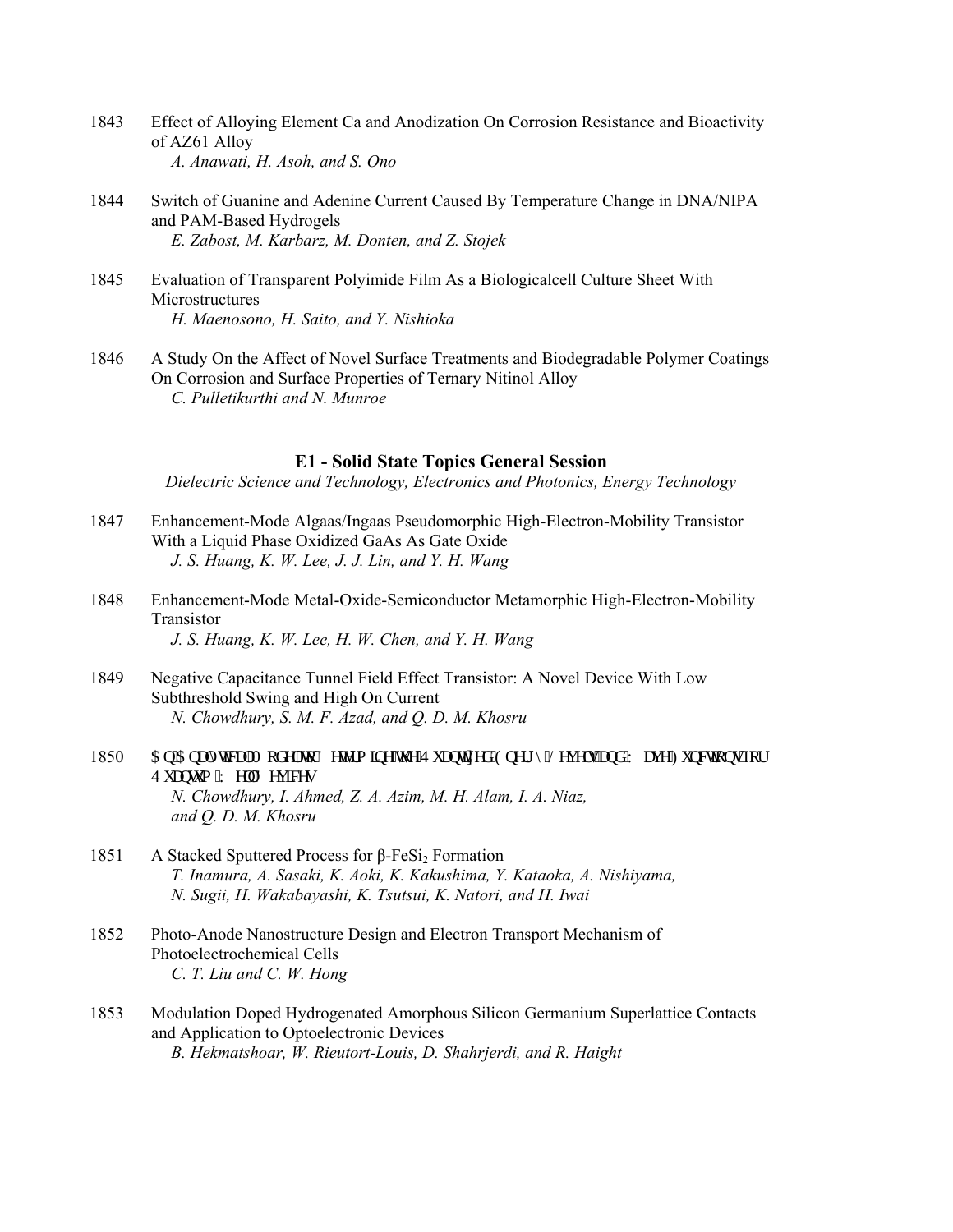- 1854 Epinephrine Detection In Copper Self Assembled Monolayers  *J. F. Silva Sr.*
- 1855 High Quality of Ge<sub>1-X</sub> Si<sub>x</sub> ( $0.9 \le x \le 0.95$ ) Buffers Grown On 6<sup>0</sup> off Si(100) By Using Low Temperature Ge Seed Layer  *C. L. Nguyen*
- 1856 Hot Hole-Induced Device Degradation By Drain Junction Reverse Current  *K. S. Kim, J. Song, D. Song, and B. Choi*

# **E2 - Atomic Layer Deposition Applications 9**

*Dielectric Science and Technology, Electronics and Photonics* 

- 1857 ALD Growth of PbTe and PbSe Superlattices for Thermoelectric Applications  *K. Zhang, A. D. Ramalingom Pillai, D. Nminibapiel, M. Tangirala, V. S. Chakravadhanula, C. Kübel, H. Baumgart, and V. Kochergin*
- 1858 Synthesis, Characterization, and Application of Tunable Resistance Coatings Prepared By Atomic Layer Deposition  *J. W. Elam, A. U. Mane, J. A. Libera, O. H. Siegmund, J. McPhate, M. J. Wetstein, A. Elagin, M. J. Minot, A. O'Mahony, R. G. Wagner, W. M. Tong, A. D. Brodie, M. A. McCord, and C. F. Bevis*
- 1859 Unit Steps of an ALD Half-Cycle  *T. Blomberg*
- 1860 *In Situ* Characterization of Plasma-Assisted Pt ALD on W ALD Adhesion Layers with Spectroscopic Ellipsometry  *A. S. Cavanagh, L. Baker, J. W. Clancey, J. Yin, A. Kongkanand, F. T. Wagner, and S. M. George*
- 1861 Vapor Phase Surface Functionalization Using Atomic Layer Deposition (ALD) and Self Assembled Molecules (SAMs)  *G. M. Sundaram, L. Lecordier, and R. Bhatia*
- 1862 Diaphragm Durability Enhancement for Valves Supplying Gas for Atomic Layer Deposition  *M. Yamaji, T. Tanikawa, T. Yakushijin, T. Funakoshi, S. Yamashita, A. Hidaka, M. Nagase, N. Ikeda, S. Sugawa, and T. Ohmi*
- 1863 ZnO Nanorods Grown On ZnO Seed Layer Derived By Atomic Layer Deposition Process  *K. Zhang, S. Khadka, D. Nminibapiel, M. Tangirala, and H. Baumgart*
- 1864 VO2 Films Prepared By Atomic Layer Deposition and RF Magnetron Sputtering  *K. Zhang, M. Tangirala, D. Nminibapiel, V. Pallem, C. Dussarrat, W. Cao, H. Elsayed-Ali, H. Baumgart, T. N. Adam, and C. S. Johnson*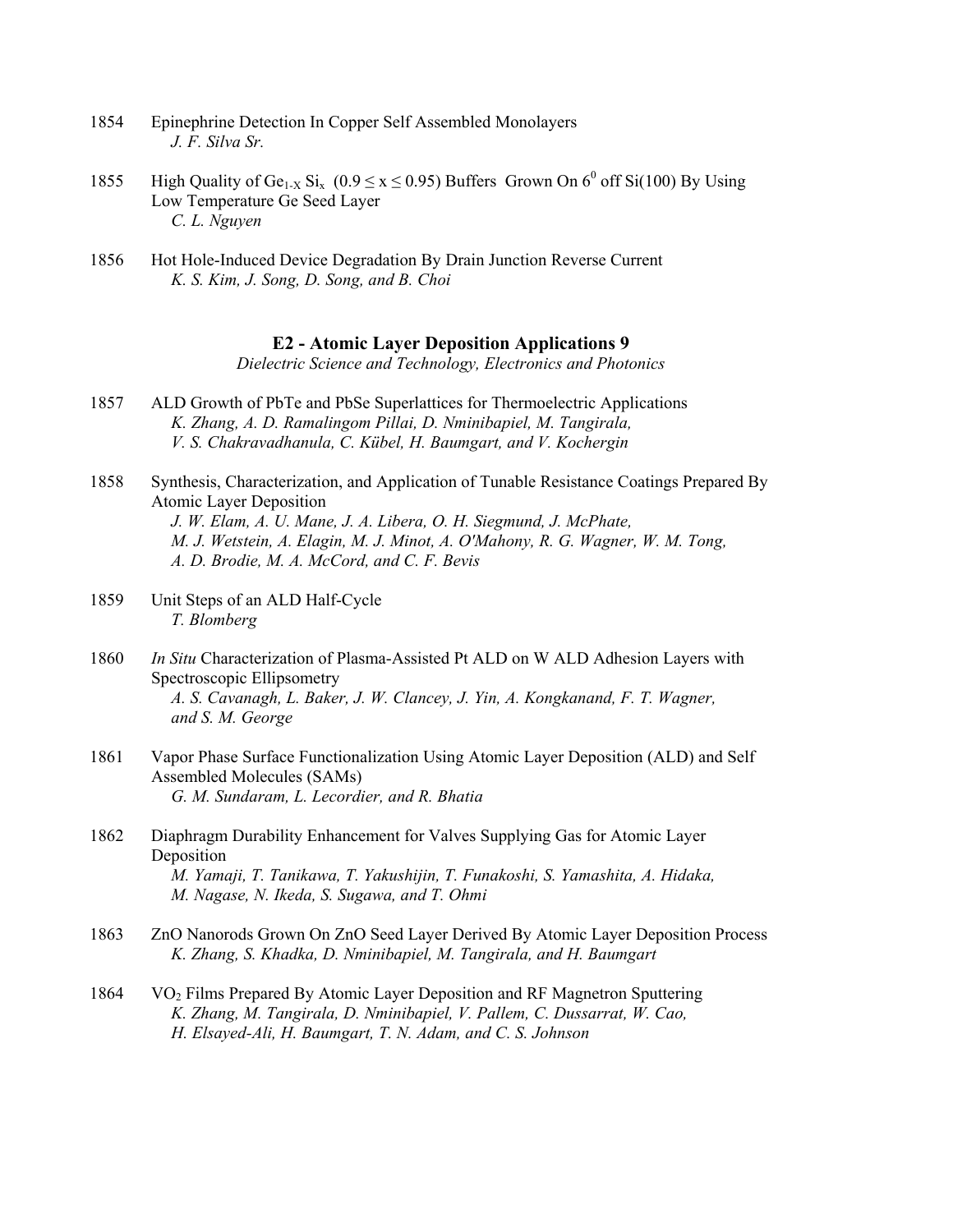- 1865 Nanoscale Film Thickness Measurements By X-Ray Fluorescence Spectroscopy for ALD Grown Films  *T. M. Abdel-Fattah and H. Baumgart*
- 1866 Microstructure Analysis of ALD  $Bi_2Te_3/Sb_2Te_3$  Thermoelectric Nanolaminates  *K. Zhang, D. Nminibapiel, M. Tangirala, V. S. Chakravadhanula, C. Kübel, H. Baumgart, and V. Kochergin*
- 1867 Ultra Dielectrophoresis Using Atomic Layer Deposited Films: Electrothermal Analysis  *S. Emaminejad, M. Javanmard, R. W. Dutton, and R. W. Davis*
- 1868 Physical, Electrical, and Reliability Characteristics of Multi-Step Deposition-Annealed  $HfO<sub>2</sub>$  Film  *Y. L. Cheng, C. Y. Hsieh, and T. C. Bo*
- 1869 Vj g'Ghheev'qh'C vqo ke 'Nc { gt 'F gr qukgf 'TiO<sub>2</sub> Qzkf g 'Vj kempguu'qp' vj g 'Y c vgt 'Qzkf c vkqp Rgthqto cpeg"qh"O gycn' Kouwr yqt/Ukrkeqp"Cpqf gu  *A. G. Scheuermann, J. P. Lawrence, M. Gunji, C. E. D. Chidsey, and P. C. McIntyre*
- 1870 Characteristics of  $\text{SnS}_{x}$  By Atomic Layer Deposition for CIGS Solar Cells  *G. Ham, S. Shin, J. Park, and H. Jeon*
- 1871 Atomic Layer Deposition of Multi-Component Metal Sulfides Applied to Thin Film **Photovoltaics**  *E. Thimsen*
- 1872 Spatial-ALD of Transparent and Conductive Oxides  *A. Illiberi, T. Grehl, A. Sharma, B. Cobb, G. Gelinck, P. Poodt, H. Brongersma, and F. Roozeboom*
- 1873 Characteristics of Thin Film Yttria-Stabilized Zirconia Electrolyte by Atomic Layer Deposition for Thin Film Solid Oxide Fuel Cells  *G. Y. Cho, J. Y. Paek, J. Park, T. Park, Y. H. Lee, and S. W. Cha*
- 1874 Conformal Deposition for 3D Thin-Film Batteries  *P. M. Vereecken and C. Huyghebaert*
- 1875 High Areal Capacity Li-Ion All Solid State 3D Microbattery Based on Anatase TiO<sub>2</sub> Deposited by ALD on Silicon Microstructures  *E. Eustache, P. Tilmant, L. Morgenroth, P. Roussel, N. Rolland, T. Brousse, and C. Lethien*
- 1876 Advanced Dielectrics Targeting 2X nm DRAM MIM Capacitors  *M. Popovici, J. Swerts, M. Aoulaiche, A. Redolfi, B. Kaczer, M. S. Kim, B. Douhard, A. Delabie, S. Clima, M. Jurczak, and S. Van Elshocht*
- 1877 ALD of  $SrTiO<sub>3</sub>$  and Pt for Pt/SrTiO<sub>3</sub>/Pt MIM structures: Growth and Crystallization study  *V. Longo, M. Verheijen, F. Roozeboom, and E. Kessels*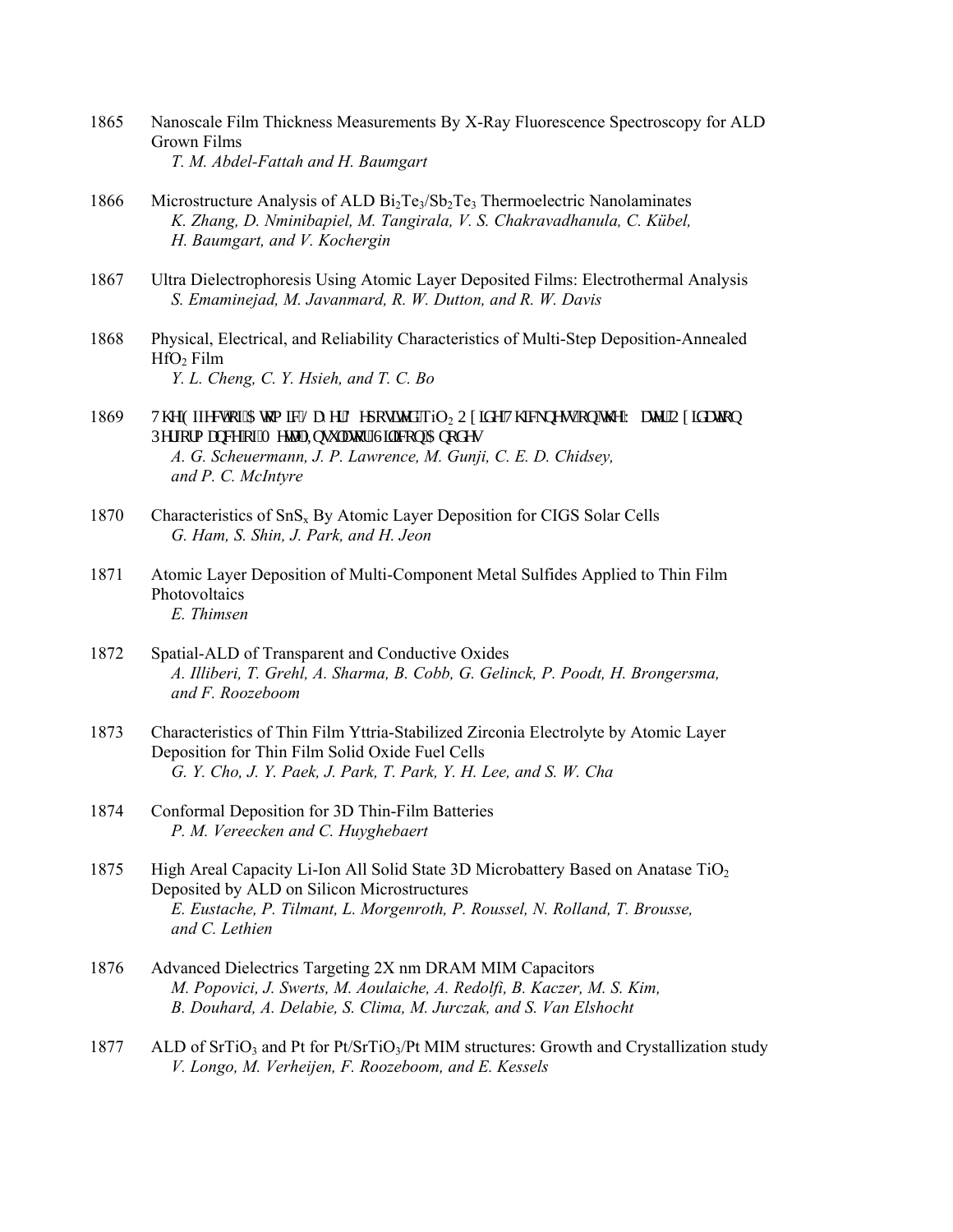- 1878 Atomic Layer Deposition of Thin Oxide Films for Resistive Switching  *K. Frohlich Sr., P. Jancovic, B. Hudec, J. Derer, A. Paskaleva, T. Bertaud, and T. Schroeder*
- 1879 ALD and Pulsed-CVD of Ru, RuO<sub>2</sub>, and SrRuO<sub>3</sub>  *J. H. Han and C. S. Hwang*
- 1880 Catalytic Surface Reactions during Nucleation and Growth of Atomic Layer Deposition of Noble Metals: a Case Study for Platinum  *A. Mackus, A. Bol, and E. Kessels*
- 1881 Conductivity Improvements of Atomic Layer Deposited  $Ta_3N_5$  *H. F. W. Dekkers, S. Van Elshocht, and L. P. B. Lima*
- 1882 Room Temperature Sensing of O<sub>2</sub> and CO By ALD Prepared ZnO Films Coated With Pt Nanoparticles  *I. Erkens, M. Blauw, M. Verheijen, F. Roozeboom, and E. Kessels*
- 1883 X-ray Characterization of PEALD versus PVD Tantalum Nitride Barrier Deposition and the Impact on Via Contact Resistance  *X. Zhang, O. van der Straten, T. Bolom, M. He, J. Maniscalco, and D. Edelstein*
- 1884 Tetragonal Zirconia Stabilization by Metal Addition for MIM Capacitor Applications  *J. Ferrand, V. Beugin, A. Crisci, S. Coindeau, S. Jeannot, M. Gros-Jean, and E. Blanquet*
- 1885 Molecular Layer Deposition of Polymeric Films  *D. C. Cameron and T. V. Ivanova*
- 1886 Atomic Layer Deposition Diffusion Barriers for Silver Art and Cultural Heritage Objects  *A. Marquardt, E. M. Breitung, T. Drayman-Weisser, G. Gates, G. W. Rubloff, and R. J. Phaneuf*
- 1887 Plasma-Enhanced Atomic Layer Deposition of III-Nitride Thin Films  *C. Ozgit-Akgun, I. Donmez, and N. Biyikli*
- 1888 A Comprehensive Study of Thermal Stability on Microstructure and Residual Stress for ALD  $HIZrO<sub>2</sub>$  Dielectric Films at 28nm HKMG CMOS Applications  *C. K. Chiang*
- 1889 Ultrathin  $SiO<sub>2</sub>$  Films Grown by Atomic Layer Deposition Using Tris(dimethylamino)silane (TDMAS) and Ozone  *L. Han and Z. D. Chen*
- 1890 Application of Atomic Layer Deposition Tungsten (ALD W) as Gate Filling Metal for 22 nm and Beyond Nodes CMOS Technology  *G. Wang, Q. Xu, T. Yang, J. Luo, J. Xiang, J. Xu, G. Xu, C. Li, J. Li, J. Yan, C. Zhao, D. Chen, and T. Ye*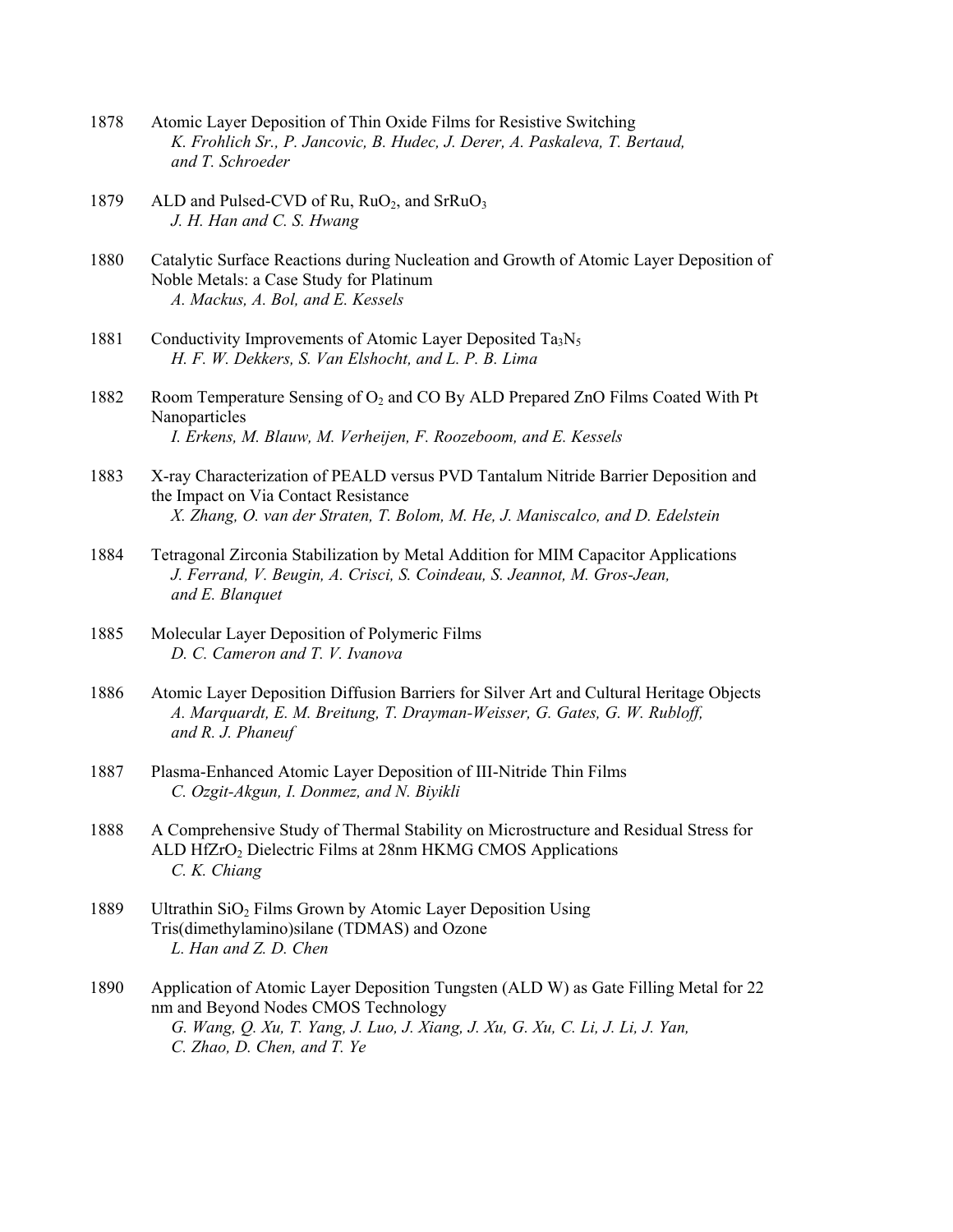1891 Self-Cleaning and Electrical Characteristics of ZrO<sub>2</sub> (HfO<sub>2</sub>)/GaAs MOS Capacitor Fabricated by Atomic Layer Deposition  *A. K. Pradhan and C. White* 

# **E3 - GaN and SiC Power Technologies 3**

*Electronics and Photonics, Dielectric Science and Technology* 

- 1892 A Thermodynamic Interpretation of PVT Growth of Single Crystal SiC Material and Challenges in Reducing Dislocations  *T. Fujimoto, M. Katsuno, H. Tsuge, S. Sato, S. Ushio, K. Tani, H. Yashiro, H. Hirano, and T. Yano*
- 1893 Unexpected Sources of Basal Plane Dislocations in 4H‑SiC Epitaxy  *R. E. Stahlbush and N. A. Mahadik*
- 1894 Correlation Between Defects and Electrical Characteristics/Reliability Analyzed By Integrated Evaluation Platform for SiC  *M. Kitabatake*
- 1895 Growth of High-Quality GaN Template From Nanometer-Size Lattice Channels By Hydride Vapor Phase Epitaxy  *A. Usui, H. Goto, T. Matsueda, H. Sunakawa, T. Nakagawa, A. Okada, J. Mizuno, A. A. Yamaguchi, H. Shinohara, and H. Goto*
- 1896 Packaging Techniques for Compact SiC Power Modules Operable in an Extended Tj Range  *S. Tanimoto, K. Watanabe, H. Tanisawa, K. Matsui, and S. Sato*
- 1897 Channel Transport in 4H-SiC MOSFETs: A Brief Review  *S. Dhar*
- 1898 Properties of Al-SiO<sub>2</sub>-SiC(3C) Structures With Thermally Grown and PECVD Deposited SiO<sub>2</sub> Layers  *H. M. Przewlocki, T. Gutt, K. Piskorski, P. Borowicz, and M. Bakowski*
- 1899 Influence of ion implantation in SiC on the channel mobility in lateral n-channel **MOSFETs**  *C. Strenger, V. Uhnevionak, A. Burenkov, A. Bauer, P. Pichler, T. Erlbacher, H. Ryssel, and L. Frey*
- 1900 On the Temperature Dependence of the Hall Factor in n-Channel 4H-SiC MOSFETs  *V. Uhnevionak, A. Burenkov, C. Strenger, A. Bauer, and P. Pichler*
- 1901 Key Reliability Issues for SiC Power MOSFETs  *A. Lelis, D. Habersat, R. Green, and E. Mooro*
- 1902 Electrically Detected Magnet Resonance Studies of 4H SiC MOSFETs  *P. M. Lenahan, C. J. Cochrane, and A. Lelis*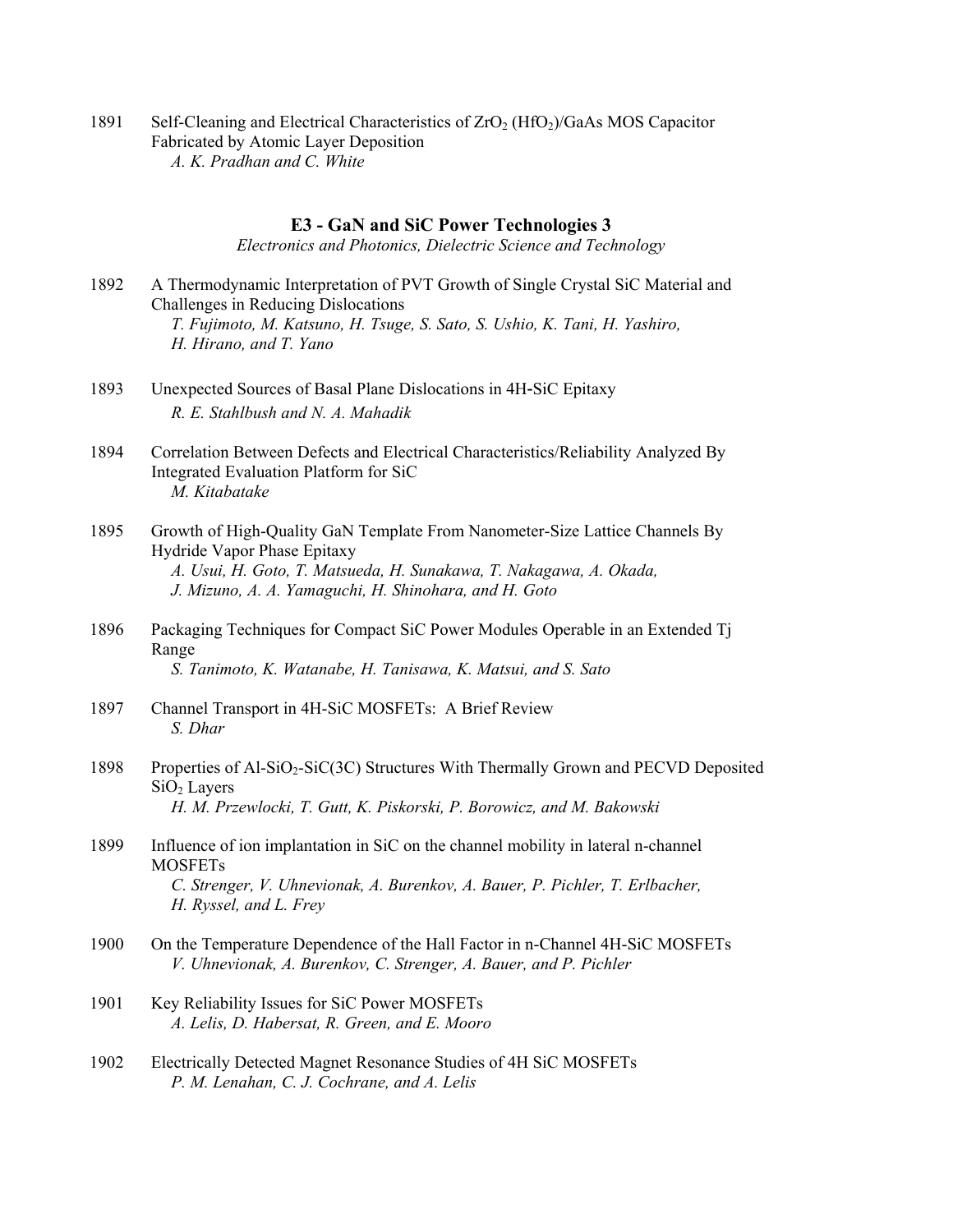- 1903 Progress in the Resolution of Materials Challenges for High-Voltage SiC Power Devices  *K. Gaskill, R. L. Myers-Ward, Z. R. Robinson, V. D. Wheeler, P. B. Klein, N. A. Mahadik, R. E. Stahlbush, L. O. Nyakiti, A. Nath, and C. R. Eddy Jr.*
- 1904 Comparison of SiC Epitaxial Growth from Dichlorosilane and Tetrafluorosilane Precursors  *H. Song, T. Rana, M. V. S. Chandrashekhar, S. U. Omar, and T. S. Sudarshan*
- 1905 On-axis 4H SiC Epitaxial Layers for High Power Applications  *J. P. Bergman*
- 1906 Reducing the Wafer Off Angle for 4H-SiC Homoepitaxy  *K. Kojima*
- 1907 Nucleation of In-Grown Stacking Faults and Dislocation Half Loops in 4H-SiC Epilayers Deposited at High Growth Rate  *M. Abadier, R. L. Myers-Ward, N. A. Mahadik, R. E. Stahlbush, V. D. Wheeler, L. O. Nyakiti, C. R. Eddy Jr., K. Gaskill, H. Song, T. S. Sudarshan, Y. N. Picard, and M. Skowronski*
- 1908 3C-SiC on Si Hetero-epitaxial Growth for Electronic and Biomedical Applications  *S. E. Saddow, M. Reyes-Natal, C. W. Locke, C. Frewin, and P. J. Ward*
- 1909 III-Nitride Materials and Devices for Power Electronics  *A. Dobrinsky, G. Simin, R. Gaska, and M. Shur*
- 1910 Normally-Off GaN Transistors for Power Switching Applications  *O. Hilt, E. Bahat-Treidel, F. Brunner, A. Knauer, R. Zhytnytska, P. Kotara, and J. Wuerfl*
- 1911 High Performance Normally-Off GaN Mosfets On Si Substrates  *H. Kambayshi, N. Ikeda, T. Nomura, H. Ueda, Y. Nirozumi, K. Harada, K. Hasebe, A. Teramoto, S. Sugawa, and T. Ohmi*
- 1912 Ultra-Thin Gate Dielectrics for Leakage Current Suppression in Vertically-Scaled GaN MIS-Hemts  *D. J. Meyer, B. P. Downey, D. S. Katzer, J. A. Roussos, D. F. Storm, M. G. Ancona, C. R. Eddy Jr., S. C. Binari, M. Pan, and X. Gao*
- 1913 Characterization and Performance of D-Mode GaN HEMT Transistor Used in a Cascode Configuration  *T. MacElwee, J. Roberts, H. Lafontaine, I. Scott, G. Klowak, and L. Yushyna*
- 1914 Voltage Switching Limits of Lateral GaN Power Devices  *K. Shenai*
- 1915 Reliability of GaN Electronics: Novel Electrical Result  *M. Kuball*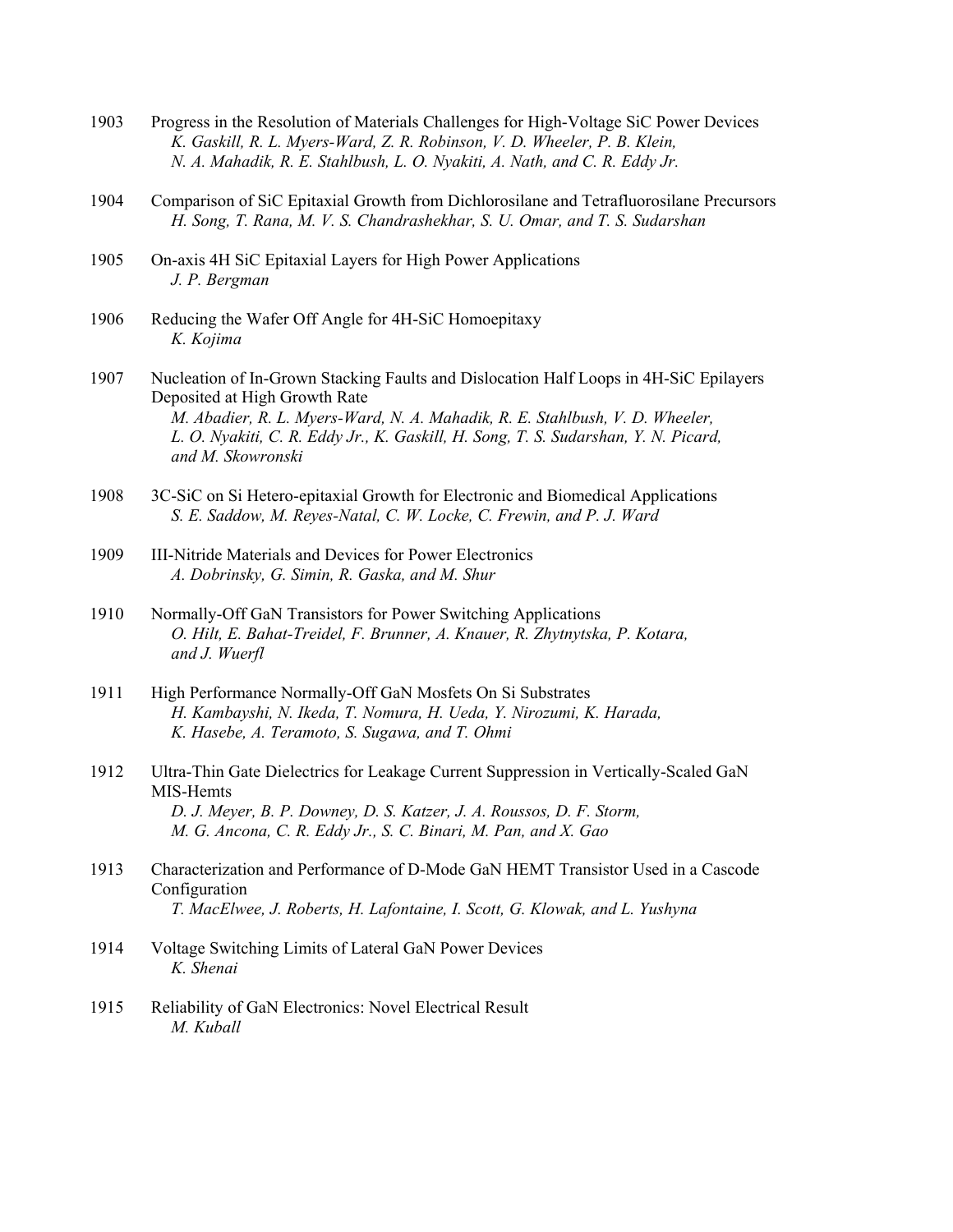- 1916 GaN-Based Power HEMTs: Parasitic, Reliability and High Field Issues  *G. Meneghesso, M. Meneghini, D. Bisi, R. Silvestri, A. Zanandrea, O. Hilt, E. Bahat-Treidel, F. Brunner, A. Knauer, J. Wuerfl, and E. Zanoni*
- 1917 The Effects of Defects on the Breakdown Voltage of GaN High Power Electronic Devices  *K. A. Jones, M. A. Derenge, R. P. Tompkins, K. W. Kirchner, J. Leach, P. Suvarna, and F. Shahedipour*
- 1918 True "Figure of Merit" of a Power Semiconductor Switch  *K. Shenai*
- 1919 Progress in SiC MOSFET Reliability  *D. R. Hughart, J. D. Flicker, S. DasGupta, S. Atcitty, R. J. Kaplar, and M. J. Marinella*
- 1920 Reliability of GaN Hemts: Electrical and Radiation-Induced Failure Mechanism  *T. J. Anderson, A. D. Koehler, M. J. Tadjer, K. D. Hobart, P. Specht, M. Porter, T. R. Weatherford, B. Weaver, J. K. Hite, and F. J. Kub*
- 1921 Systems-Driven Power Semiconductor Education  *K. Shenai*
- 1922 Power Semiconductor Device Education: Which Topics and What Depth?  *W. P. Robbins and N. Mohan*
- 1923 MultiScale Modeling of III-Nitride Materials and Power Devices  *E. Bellotti, M. Matsubara, S. Shishehchi, and F. Bertazzi*
- 1924 Power Semiconductor Device, Course Contents Revisited  *I. M. Abdel-Motaleb*
- 1925 Power Electronic Module Packaging at UA  *S. S. Ang, H. A. Mantooth, and J. C. Balda*
- 1926 Physics of Failure and Reliability of Power Electronics Devices  *A. Christou, P. McCuskey, and A. Dasgupta*
- 1927 Web-based Modeling, Simulation, Parameter Extraction, and Characterization for Power Electronics Curriculum  *M. Shur*
- 1928 III-N High-Power Electronic Devices  *R. D. Dupuis, J. Kim, Z. Lochner, M. H. Ji, T. T. Kao, J. H. Ryou, T. Detchphrom, and S. C. Shen*
- 1929 AlGaN/GaN MIS-Hemt Gate Structure Improvement Using Al2O3 Deposited By PEALD and BCl3 Gate Recess Etching  *R. Meunier*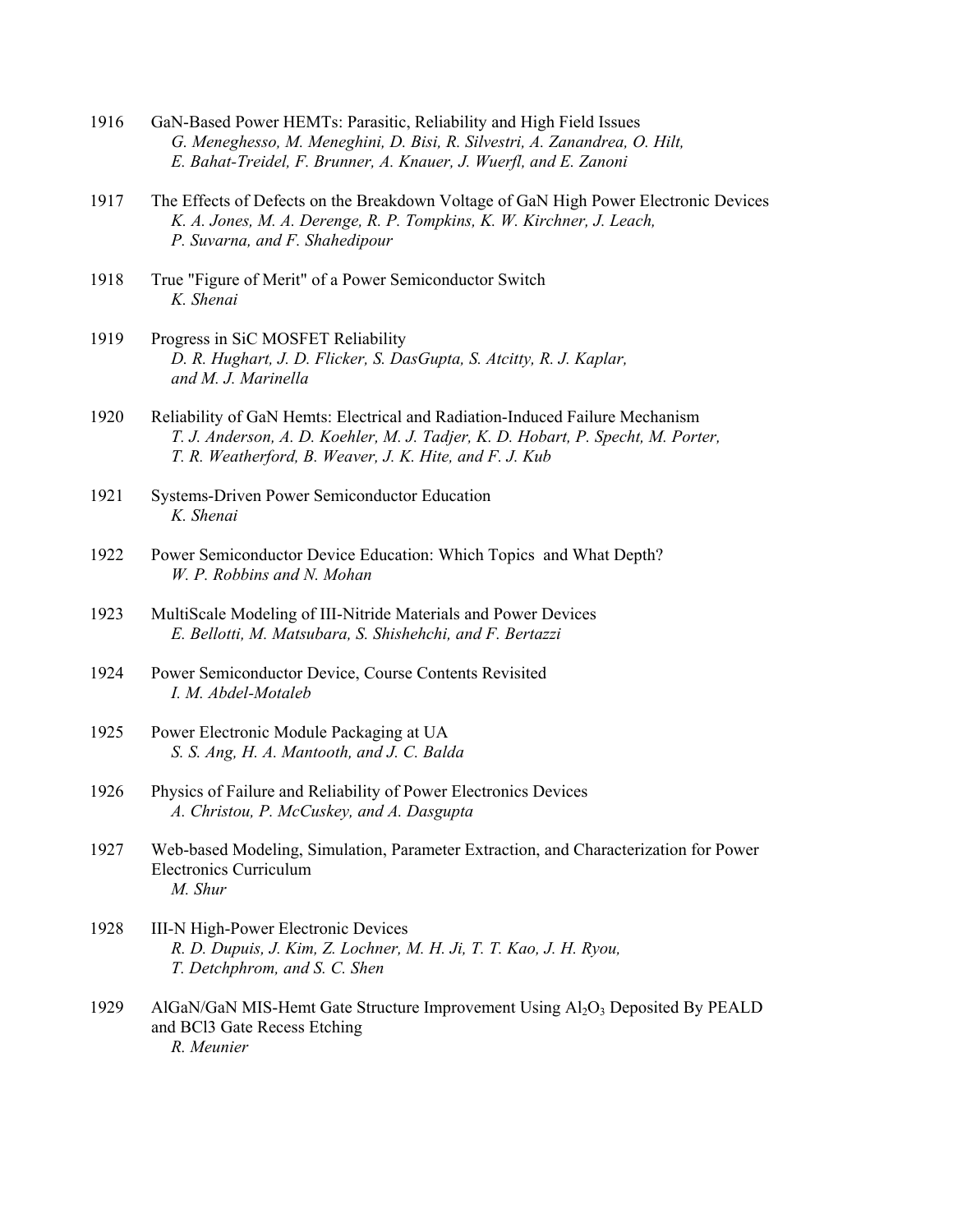- 1930 GaN Power Transistors with Integrated Thermal Management  *C. R. Eddy Jr., T. J. Anderson, A. D. Koehler, N. Nepal, D. J. Meyer, M. J. Tadjer, R. Baranyai, J. W. Pomeroy, M. Kuball, T. I. Feygelson, B. B. Pate, M. A. Mastro, J. K. Hite, M. G. Ancona, F. J. Kub, and K. D. Hobart*
- 1931 Ammonothermal Bulk GaN Substrates for Power Electronics  *M. P. D'Evelyn, D. Ehrentraut, W. Jiang, D. S. Kamber, B. C. Downey, R. T. Pakalapati, and H. D. Yoo*
- 1932 1000V Vertical Jfet Using Bulk GaN  *Q. Diduck, H. Nie, B. Alvarez, A. Edwards, D. Bour, O. Aktas, I. C. Kizilyalli, and D. Disney*
- 1933 Multi-Gate Device Architectures for GaN based Power Switching Devices  *L. Mathew, R. Rao, E. Piner, J. G. Fossum, and S. K. Banerjee*
- 1934 Manufacturing Challenges in Wide Bandgap (WBG) Power Electronics  *K. Shenai*
- 1935 High Voltage GaN Technology in a Silicon CMOS Environment: Challenges and **Opportunities**  *H. R. Harris, D. W. Johnson, R. J. W. Hill, E. Piner, M. H. Wong, and R. T. P. Lee*
- 1936 Production Readiness of AlGaN/GaN HEMT on 6"/8" Si  *D. S. Lee, J. Su, B. Krishnan, G. D. Papasouliotis, and A. Paranjpe*
- 1937 Performance, Reliability and YIELD Considerations In The Manufacturing Of POWER Electronics Based On SiC and GaN  *R. Singh and G. F. Alapatt*
- 1938 Synchrotron X-Ray Topography Studies of the Evolution of the Defect Microstructure in Physical Vapor Transport Grown 4H-SiC Single Crystals  *M. Dudley, B. Raghothamachar, H. Wang, F. Wu, S. Byrappa, G. Chung, E. K. Sanchez, S. Mueller, D. Hansen, and M. Loboda*
- 1939 Basal Plane Dislocation Mitigation Using High Temperature Annealing in 4H-SiC Epitaxy  *N. A. Mahadik, A. Nath, E. A. Imhoff, R. E. Stahlbush, and R. Nipoti*
- 1940 3D Tcad Simulations for More Efficient SiC Power Devices Design  *L. V. Phung, D. Planson, P. Brosselard, D. Tournier, and C. Brylinski*
- 1941 Heat Dissipation in GaN Based Power Electronics  *J. A. Malen and Z. Su*
- 1942 High Voltage InAlN/GaN HFETs Achieved by Schottky-Contact Technology for Power Applications  *Q. Zhou, W. Chen, S. Liu, B. Zhang, Z. Feng, S. Cai, and K. J. Chen*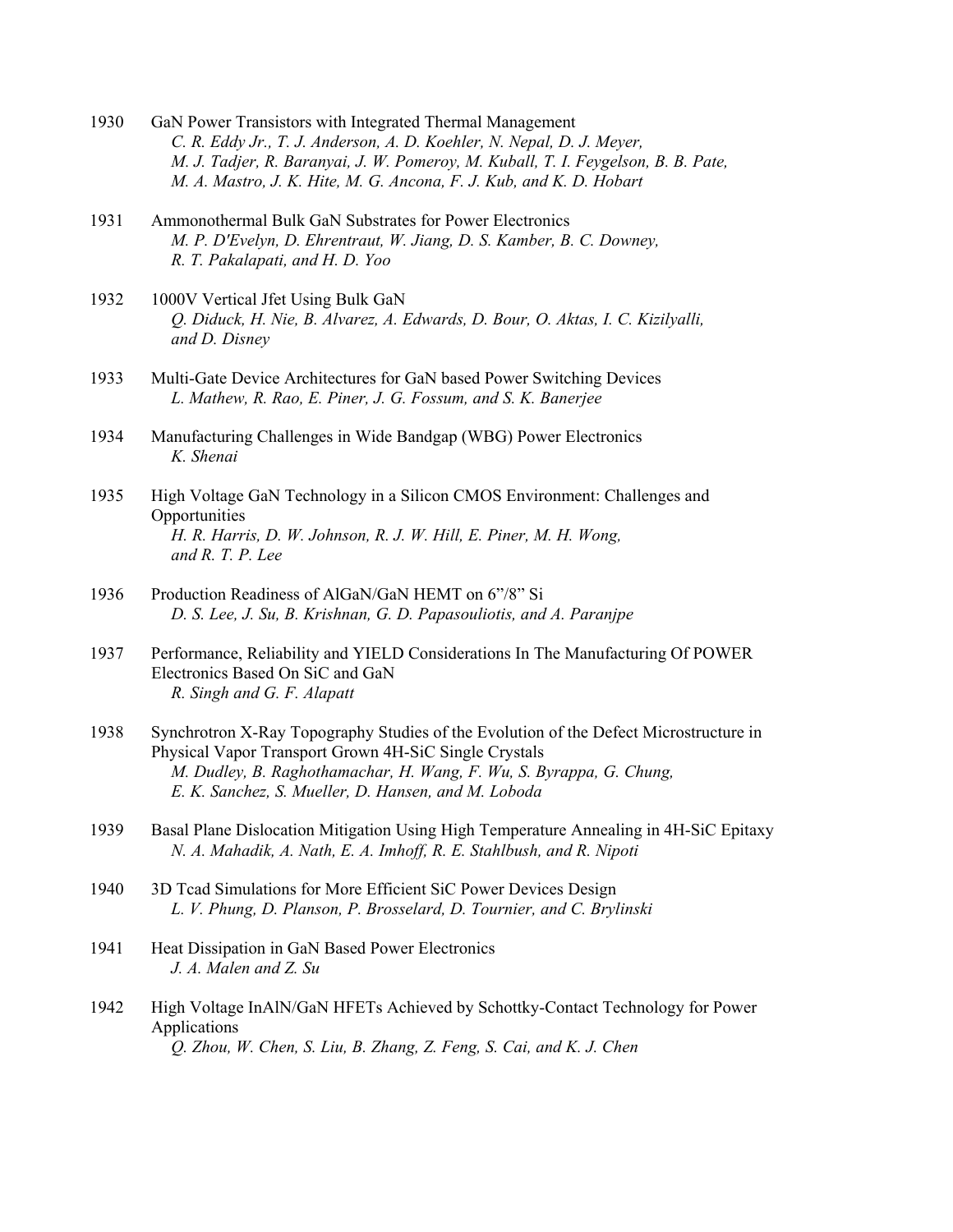- 1943 Interaction of Defects with Quantum Well States: Electrostatic-Dependant Response Time for Traps in AlGaN/GaN HEMTs  *M. J. Marinella, S. DasGupta, R. J. Kaplar, M. Sun, S. Atcitty, and T. Palacios*
- 1944 Monolithic Integration of High Temperature Silicon Carbide Integrated Circuits  *M. Alexandru, V. Banu, J. Montserrat, P. Godignon, and J. Millán*
- 1945 Power Semiconductor Device Modeling and Simulation  *H. A. Mantooth, S. Ahmed, and S. S. Ang*
- 1946 Application Engineering of Wide Bandgap Semiconductors  *B. Sarlioglu, D. Han, J. Noppakunkajorn, and A. Ogale*
- 1947 Studying the Performance of Series-Connected GaN FETs in Higher Voltage Switching Applications  *A. Hasanzadeh and A. Khaligh*
- 1948 Materials, Components and Devices for Electrical Energy Systems  *G. Subramanyam and E. Guliants*
- 1949 Elements of GaN-Based Integrated Power Electronics  *C. Wetzel*
- 1950 Materials Issues for Vertical Gallium Nitride Power Devices  *A. D. Williams and T. D. Moustakas*
- 1951 Electrochemical Hydrogenation of Dimensional Carbon  *K. M. Daniels, S. Shetu, J. Staser, J. W. Weidner, C. Williams, T. Sudarshan, and M. V. S. Chandrashekhar*
- 1952 Abrasive-Free Polishing of SiC Wafer Utilizing Catalyst Surface Reaction  *Y. Sano, K. Arima, and K. Yamauchi*
- 1953 Growth of GaN By MOCVD On Rare Earth Oxide On Si(111)  *E. Arkun, A. Clark, R. Smith, R. Dargis, M. Lebby, J. M. Leathersich, and F. Shahedipour-Sandvik*
- 1954 MOCVD Growth of InAlN/GaN Heterostructures on Si Substrate for UV Photodiode Application  *B. T. Tran, E. Y. Chang, H. Q. Nguyen, K. C. Sahoo, C. C. Chung, C. L. Nguyen, Q. H. Luc, and H. B. Do*

# **E4 - Low-Dimensional Nanoscale Electronics and Photonic Devices 6**

*Electronics and Photonics, Dielectric Science and Technology, Sensor* 

1955 Towards Efficient and Flexible Silicon Based Thin Film Solar Cells

 *X. Zheng*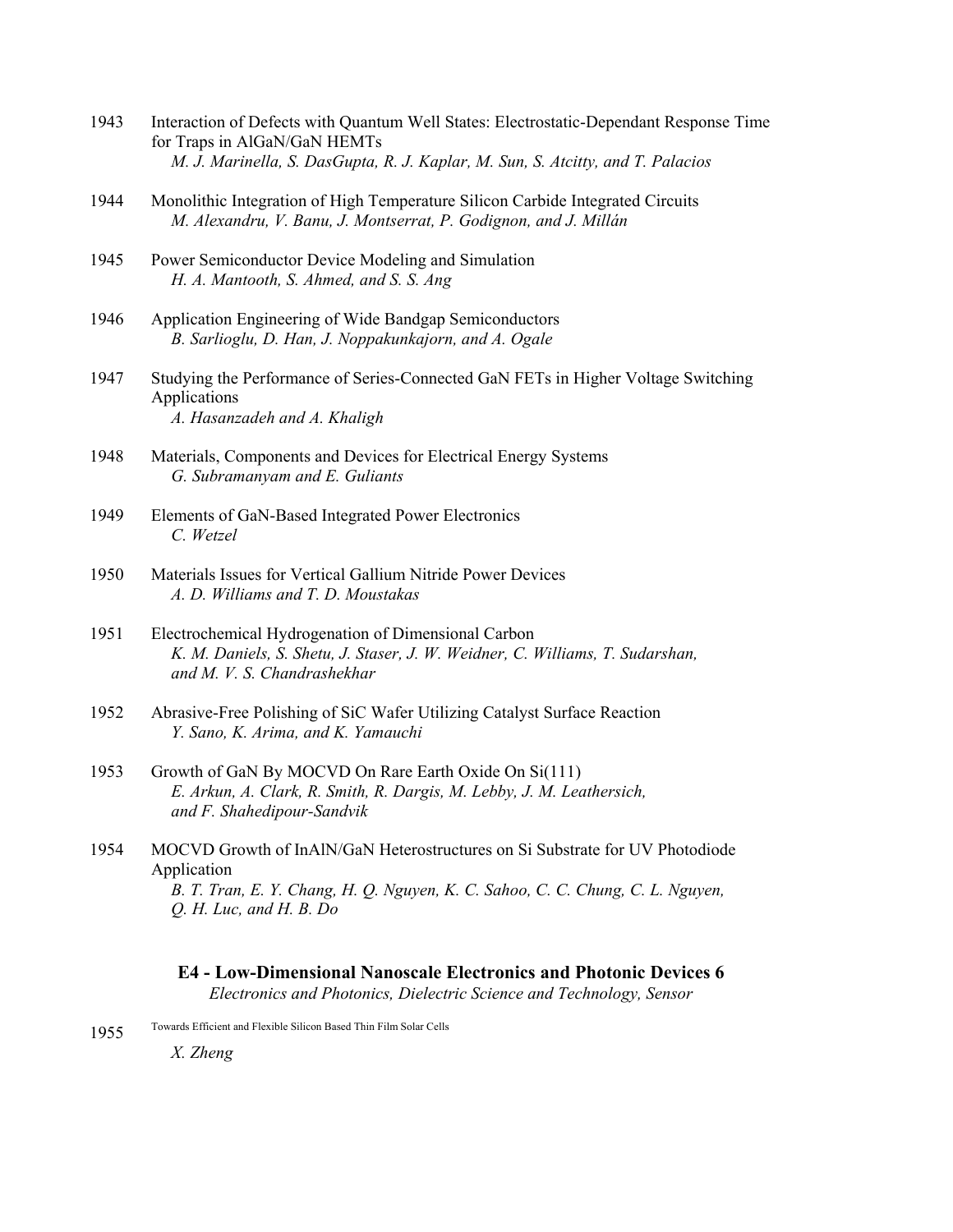|      | Substrates<br>H. Tian, Y. Yang, D. Xie, M. F. Inigo, D. Wang, T. L. Ren, and Y. Zhang                                                                                                   |
|------|-----------------------------------------------------------------------------------------------------------------------------------------------------------------------------------------|
| 1957 | Biomimetic Si Nanotips and Their Hetero-Junctions: From Moth-Eye to LEDs and<br>Supercapacitors<br>L. C. Chen and K. H. Chen                                                            |
| 1958 | High Efficiency Silicon Heterojunction Solar Cell with Omnidirectional Light Harvesting<br>By Hierarchical Structures<br>H. P. Wang, T. Y. Lin, M. Y. Huang, and J. H. He               |
| 1959 | Functionalization of Thermally Carbonized Porous Silicon Optical Multilayer Structures<br>for Sensing Applications<br>J. Salonen, E. Mäkilä, T. Urata, V. Torres-Costa, and T. Jalkanen |
| 1960 | Waveguide-Mode Sensors with a Waveguide Layer Nanostructured by Dynamic Oblique<br>Deposition<br>M. Suzuki, M. Takagaki, S. Kuriyama, K. Nakajima, and K. Kimura                        |
| 1961 | Nanoscale Memristive Devices for Memory and Computing Applications<br>$W.$ Lu                                                                                                           |
| 1962 | Printable Nanomaterials for Flexible Electronics<br>K. Takei                                                                                                                            |
| 1963 | Sensitivity Enhancement of Metal-Oxide-Semiconductor Tunneling Photodiode with<br>Trapped Electrons in Ultra-Thin SiO <sub>2</sub> Layer<br>T. Y. Chen and J. G. Hwu                    |
| 1964 | Multi-Type Energy-Scavenging Nanogenerators Based On the Coupling of Piezoelectric,<br>Triboelectric, and Thermal Properties<br>S. W. Kim                                               |
| 1965 | Roll-to-Roll Fabrication of Flexible Thin Film Solar Cells On Low Cost<br>Three-Dimensional Nano-Textured Substrates<br>Z. Fan, Q. Lin, S. F. Leung, and Q. Zheng                       |
| 1966 | Resonance-Assisted Absorption in Concentric Spherical Microshells With Omnidirectional<br>Supersensitivity for Use in Space<br>D. H. Lien, J. H. He, D. Wang, and Z. Dong               |
| 1967 | CMOS Logic Devices and Gas Sensors Realized By Epitaxially Transferred 2-D III-V<br>Nanoribbons On Insulator<br>S. Shin and J. Nah                                                      |
| 1968 | Enhanced Solar Energy Harvesting Scheme Utilizing Nanostructures<br>Y. L. Chueh                                                                                                         |

1956 Scalable and Direct Growth of Graphene Microribbons and Nanoribbons On Dielectric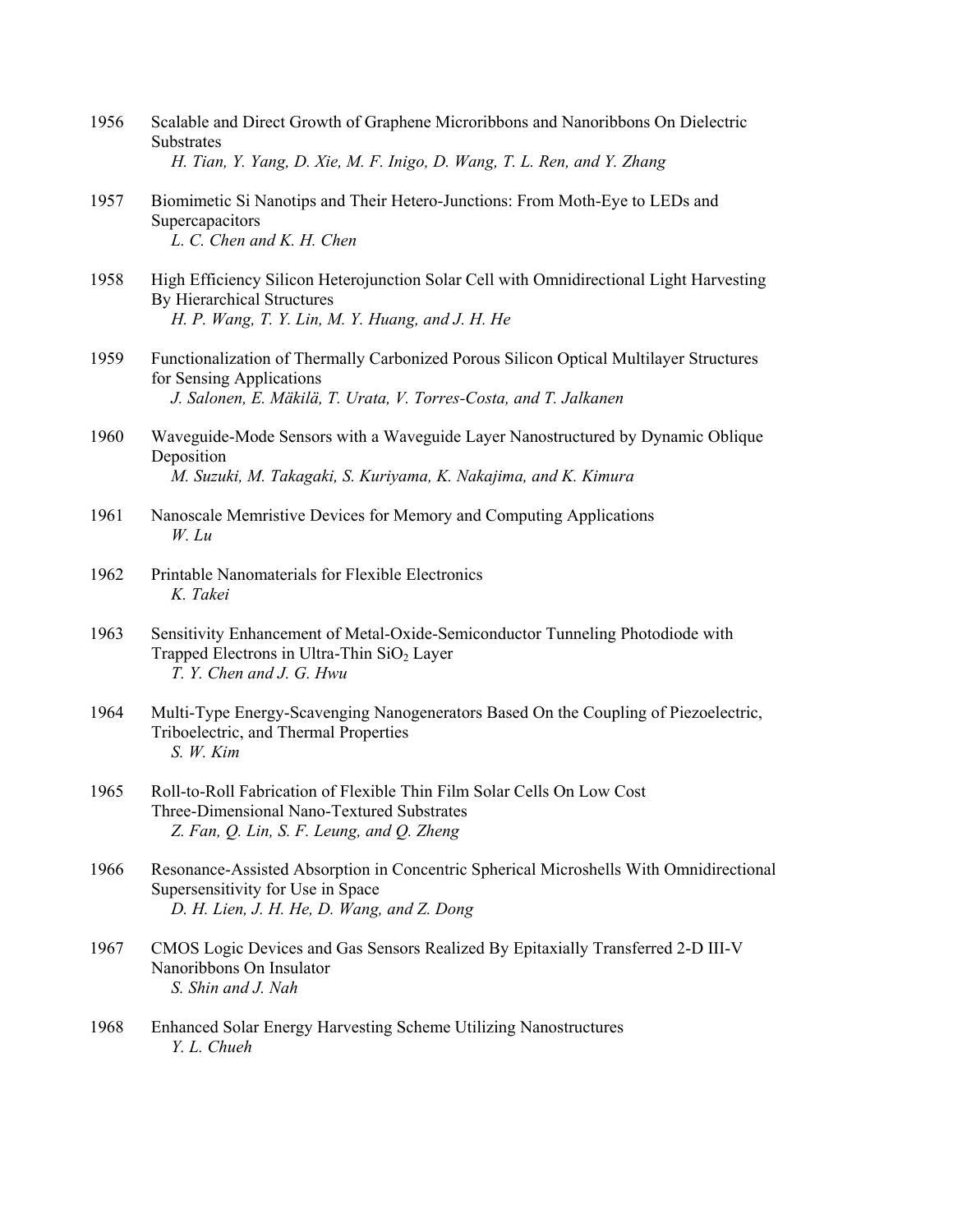- 1969 Fabrication of 3D Nanostructured Cadmium Telluride Solar Cells Based On Electrodeposition  *Z. Fan, H. Fu, K. H. Tsui, and S. F. Leung*
- 1970 Programmable Three-Dimensional Nanophotonic Structures for Thin-Film Photovoltaic Applications  *Q. Lin, S. F. Leung, B. Hua, and Z. Fan*
- 1971 Investigation An Universal Way To Fabricate Nanotip Structure On Chalcopyrite-Series Materials  *Y. T. Yen, Y. C. Wang, Y. Z. Chen, H. W. Tsai, F. Hu, and Y. L. Chueh*
- 1972 Effects of Native Defects and Molecular Adsorption On Optical Properties of Two-Dimensional Semiconductors  *J. Wu, S. Tongay, J. Zhou, W. Fan, and J. Suh*
- 1973 Optical Manipulation and Electrical Control of Excitons and Valleys in Atomically-Thin Semiconductors  *X. Xu*
- 1974 Spatially Resolved Optoelectronics in Lead Sulfide Nanowires  *D. Yu, Y. Yang, and X. Peng*
- 1975 Large Area CuInGaSe<sub>2</sub> Nanodome Array Structures Using Silicon Nitride-Based Nanotip Arrays As a Template for Solar Cell Applications  *M. K. Date, H. C. Chen, C. H. Hsu, C. H. Lai, H. C. Kuo, and Y. L. Chueh*
- 1976 Tunable 2-Dimensional Electron gas conductivity At Oxide Heterointerfaces  *H. W. Jang*
- 1977 Tunable Complex Oxide Nanostructures  *Y. H. Chu*
- 1978 A New Strategy to Realize the Three-Dimensional Functional Metal Oxide Nanostructured **Electronics**  *A. N. Hattori and H. Tanaka*
- 1979 Measurement of complex conductance in the PHz frequency range with subnanometric spatial resolution: application to the grain boundary of monoclinic hafnia  *C. Guedj*
- 1980 Novel Epitaxial Lift-Off Process for GaAs Substrate Reuse and Flexible Electronics  *C. W. Cheng, K. T. Shiu, N. Li, S. J. Han, L. Shi, and D. K. Sadana*
- 1981 Textured Mo Rear Electrodes for CuIn(S, Se)<sub>2</sub> Solar Cells Applications  *Y. C. Wang, Y. T. Yen, C. W. Chen, F. Hu, and Y. L. Chueh*
- 1982 In Situ Growth of Si Nanowires Using Transmission Electron Microscopy  *Y. C. Chou, C. Y. Wen, M. C. Reuter, E. A. Stach, and F. M. Ross*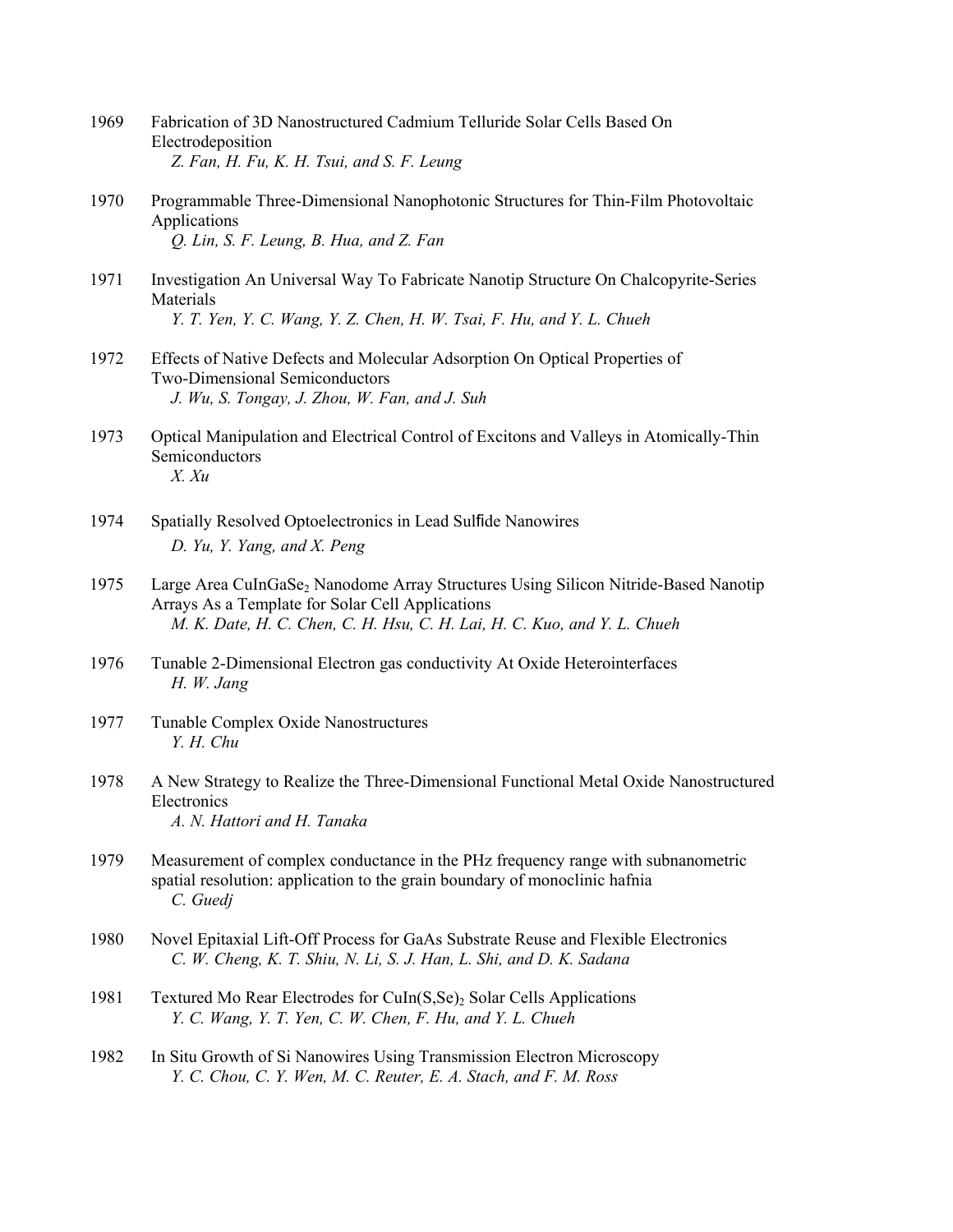- 1983 Manipulating Threshold Voltages of III-V Nanowire Field Effect Transistors  *N. Han, F. Wang, and J. C. Ho*
- 1984 Graphene Aerogels for High-Performance Electrochemical Energy Storage  *Z. Rousslang, J. Hanson, and P. J. Pauzauskie*
- 1985 Nanofiber Optic Mechanical Transducers for Measuring Molecular Level Displacements and Forces  *D. Sirbuly*
- 1986 Electroluminescence of n-Ge/i-Ge/p-Si Hetero Junction PIN LEDs  *T. S. Kim, Y. H. Kil, H. D. Yang, J. H. Yang, J. H. Kim, J. Y. Jeong, S. Kang, T. S. Jeong, C. J. Choi, and K. H. Shim*

#### **E5 - Nonvolatile Memories**

*Dielectric Science and Technology, Electronics and Photonics* 

- 1987 Non-Volatile Memory Technology: Directions Beyond Floating Gate Devices  *R. Gleixner and C. Mouli*
- 1988 Emerging Memory Technologies for Future Embedded Non Volatile Memories: Challenges and Opportunities *B.Desalvo, E.Vianello, G.Molas, V.Sousa, L.Perniola CEA/Leti, Advanced Memory Technologies Laboratory, Silicon Component Division Grenoble, France, barbara.Desalvo@Cea.Fr B. de Salvo*
- 1989 Storage Class Memory & NAND Flash Memory Hybrid Solid-State Drives (SSD)  *K. Takeuchi*
- 1990 Programmable Metallization Cells in Memory and Switching Applications  *M. N. Kozicki, P. Dandamudi, H. J. Barnaby, and Y. Gonzalez-Velo*
- 1991 Solid-State Reactions in Resistive Random Access Memory (ReRAM) Induced By Electric Filed and Process Atmosphere  *H. Shima and H. Akinaga*
- 1992 In-situ TEM Observation of Cu/MoOx ReRAM Switching  *M. Kudo, Y. Ohno, K. Hamada, M. Arita, and Y. Takahashi*
- 1993 Forming-Free Resistive Switching Characteristics of 15nm Thick Zr-Based Metallic Glass Oxide  *B. T. Kacha, W. Z. Chang, S. F. Wang, and J. P. Chu*
- 1994 PN-Diode P-Oxide-Semiconductor/N-SiC/N-Si Resistive Nonvolatile Memory for Cross-Point Memory Array  *Y. Sato, A. Yamashita, T. Tsukamoto, and Y. Suda*
- 1995 Challenges of Stt-Mram for High Density Memory  *S. C. Oh*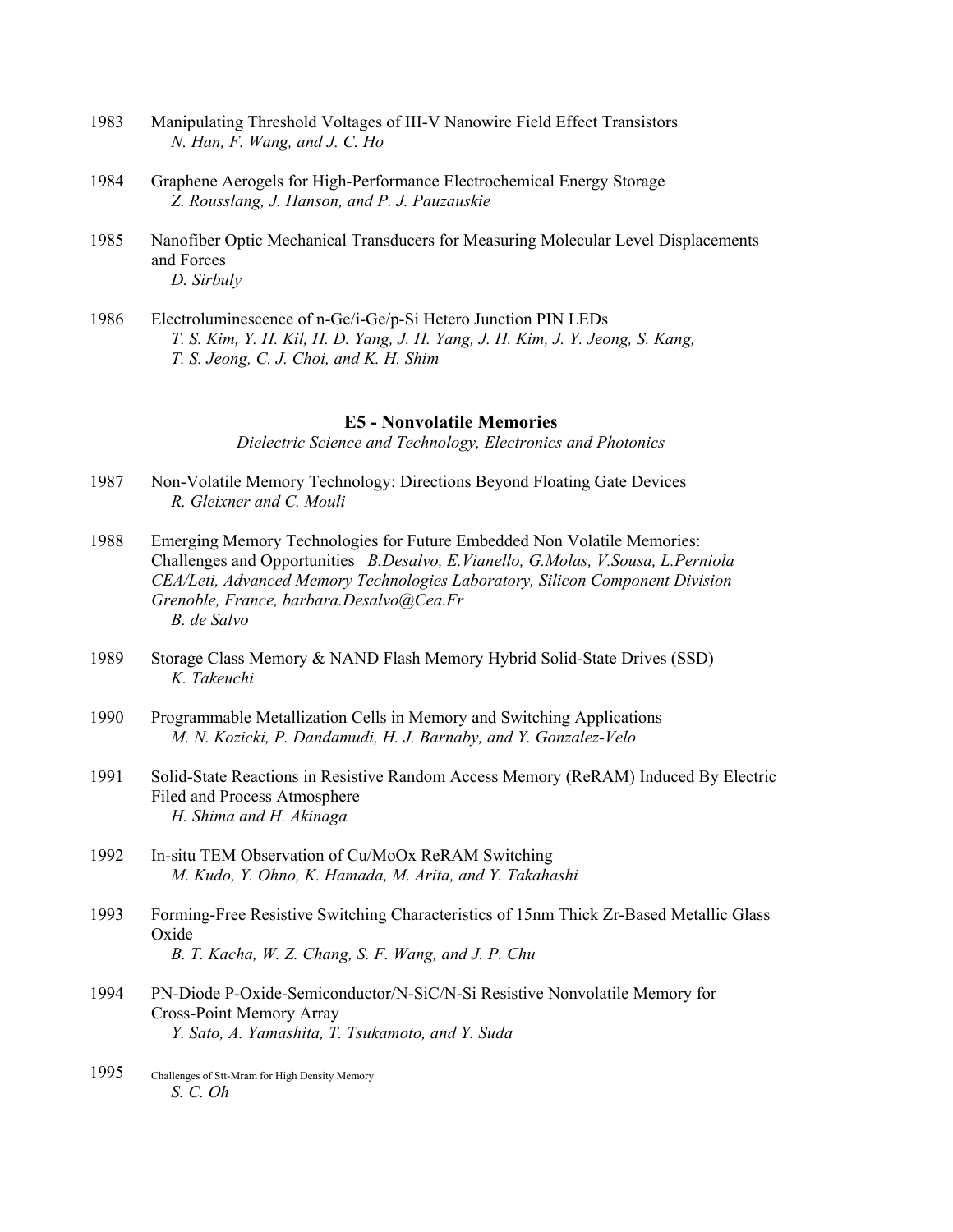- 1996 Magnetization Switching Using Spin Orbit Torques in Cofeb|MgO Magnetic **Heterostructures**  *M. Hayashi*
- 1997 Effect of Pt Capping Layer On Perpendicular-Magnet Anisotropy in Cofeb-MgO-Cofeb Magnetic Tunnel Junction  *D. Y. Lee, T. H. Shim, and J. G. Park*
- 1998 Comparison of Ta, Pt and Ti Capping Layer On Perpendicular Magnetic Anisotropy in Cofeb-MgO-Cofeb Magnetic-Tunnel-Junction  *S. E. Lee, D. Y. Lee, M. S. Jeon, Y. Takemura, K. S. Chae, T. H. Shim, and J. G. Park*
- 1999 Opportunities and Challenges of Atom Switch For Low-Power Programmable Logic  *M. Tada, T. Sakamoto, and H. Hada*
- 2000 Ferroelectric Gate ZnO Thin Film Transistor With An MgO Buffer Layer  *B. Xiao*
- 2001 Polymer:Nanoparticle Nonvolatile Memory Devices With Electrode-Sensitive Resistive Switches  *J. Ouyang*
- 2002 Flexible Conductive-Bridging Random-Access Memory Cell Fabricated With Stacked Polymer Electrolyte and Conductive Polymer  *M. J. Song, H. M. Seung, K. C. Kwon, J. S. Lee, D. H. Park, and J. G. Park*
- 2003 Conductive Bridging Random Access Memory Cell Fabricated With Top Ag Electrode, Polyethylene Oxide Layer, and Bottom Pt Electrode  *H. M. Seung, D. H. Park, M. J. Song, K. H. Kwon, H. V. Jeoung, and J. G. Park*
- 2004 Effect of Intermetal Dielectric Layer On the Interpoly Dielectric Properties of Nonvolatile Memory Devices  *J. Y. Ryoo, S. K. Sung, Y. S. Yim, J. E. Song, W. C. Shin, J. H. Song, D. H. Song, J. H. Choi, and Y. Roh*
- 2005 Impact of STI Gap-Fill Process Deposited By HDP-CVD in Flash Memory  *H. S. Park, K. Y. Kim, O. C. Hong, H. S. Kim, H. Lee, K. P. Lee, I. S. Cho, and B. D. Choi*
- 2006 Temperature Dependence of Resistance in Conductive Filament Formed With Dielectric Breakdown of Ni/TiO<sub>2</sub>/Pt Structure  *S. Otsuka, Y. Hamada, T. Shimizu, and S. Shingubara*
- 2007 Low-Dielectric Constant SiCN Charge Trapping Layer for Nonvolatile Memory Applications  *K. Kobayashi, S. Naito, S. Nakiri, and Y. Ito*
- 2008 Analysis of Resistive Switching Characteristics of Nickel Oxide in ITO/NiO/ITO Structure  *M. Park, D. H. Lee, T. S. Yoon, Y. J. Choi, B. H. Park, and C. J. Kang*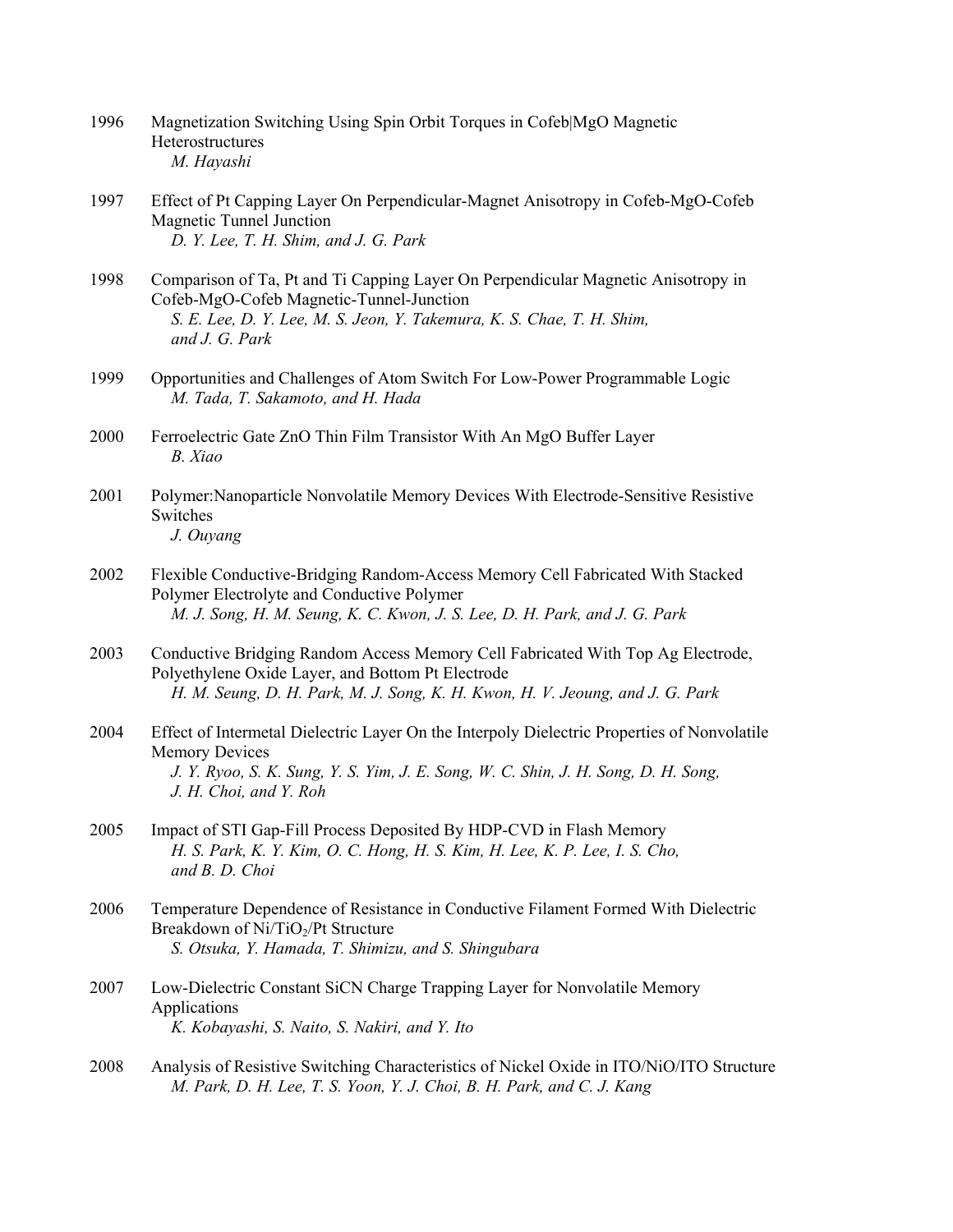- 2009 Optimizing HfO<sub>2</sub>-Based Rram Through Modeling of the Operation Processes  *G. Bersuker*
- 2010 Temperature Dependent Studies to Understand the Mechanism of Switching in Resistive Random Access Memory Devices  *B. Long, W. Chen, Y. Li, S. Mandal, G. Bersuker, D. Gilmer, and R. Jha*
- 2011 Investigation of Thomson Effect in  $Cu/TaO<sub>x</sub>/Pt$  Resistive Switching Memory  *T. Liu, T. Potnis, Y. Kang, S. El-Helw, and M. Orlowski*
- 2012 First-Principles Study of Oxygen Vacancy and Hydrogen Impurity Effects in the Pseudo-Hexagonal Ta<sub>2</sub>O<sub>5</sub>  *J. Y. Kim, B. Magyari-Kope, A. Hazeghi, K. J. Lee, H. S. Kim, S. H. Lee, and Y. Nishi*
- 2013 A CMOS Compatible, Forming Free TaO<sub>x</sub> Reram  *A. J. Lohn, J. E. Stevens, P. R. Mickel, D. R. Hughart, and M. J. Marinella*
- 2014 Improved Operation Characteristics in Charge-Trapping Flash Memory Devices With Engineered Dielectric Stack and SiGe Channel  *Z. H. Ye, L. J. Liu, and K. S. Chang-Liao*
- 2015 Optimized Contact Engineering to Maximize Cell Current in NAND Flash Memory Technology  *J. H. Yoon, H. S. Kim, Y. S. Kim, J. K. Lee, E. S. Han, Y. Jeong, Y. I. Lee, S. J. Jang, H. G. Kim, S. W. Park, S. H. Park, H. B. Lee, K. P. Lee, and I. S. Cho*
- 2016 CdSe Embedded Zrhfo Gate Dielectric Nonvolatile Memories Charge Trapping and Breakdown Studies  *Y. Kuo and C. C. Lin*
- 2017 High-Performance Molecular FLASH Memory With Redox-Active Molecules  *Q. Li*
- 2018 Recent Developments in ST-Mram, Including Scaling  *E. J. O'Sullivan, M. J. Gajek, J. J. Nowak, S. L. Brown, M. C. Gaidis, G. Hu, J. Z. Sun, P. L. Trouilloud, D. W. Abraham, R. P. Robertazzi, W. J. Gallagher, and D. C. Worledge*
- 2019 Voltage-Induced Nonvolatile Change of Magnetic Anisotropy of CoFeB Ultrathin Films Stacked With Multivalent Oxides  *J. Koba and K. Kita*
- 2020 Surface Roughness Effects of Pt Seed-Layer Under Full-Heusler Co<sub>2</sub>feal/MgO-Based Magnetic Tunnel Junctions On Perpendicular Magnetic Anisotropy  *K. S. Chae, D. Y. Lee, M. S. Jeon, S. E. Lee, T. H. Shim, and J. G. Park*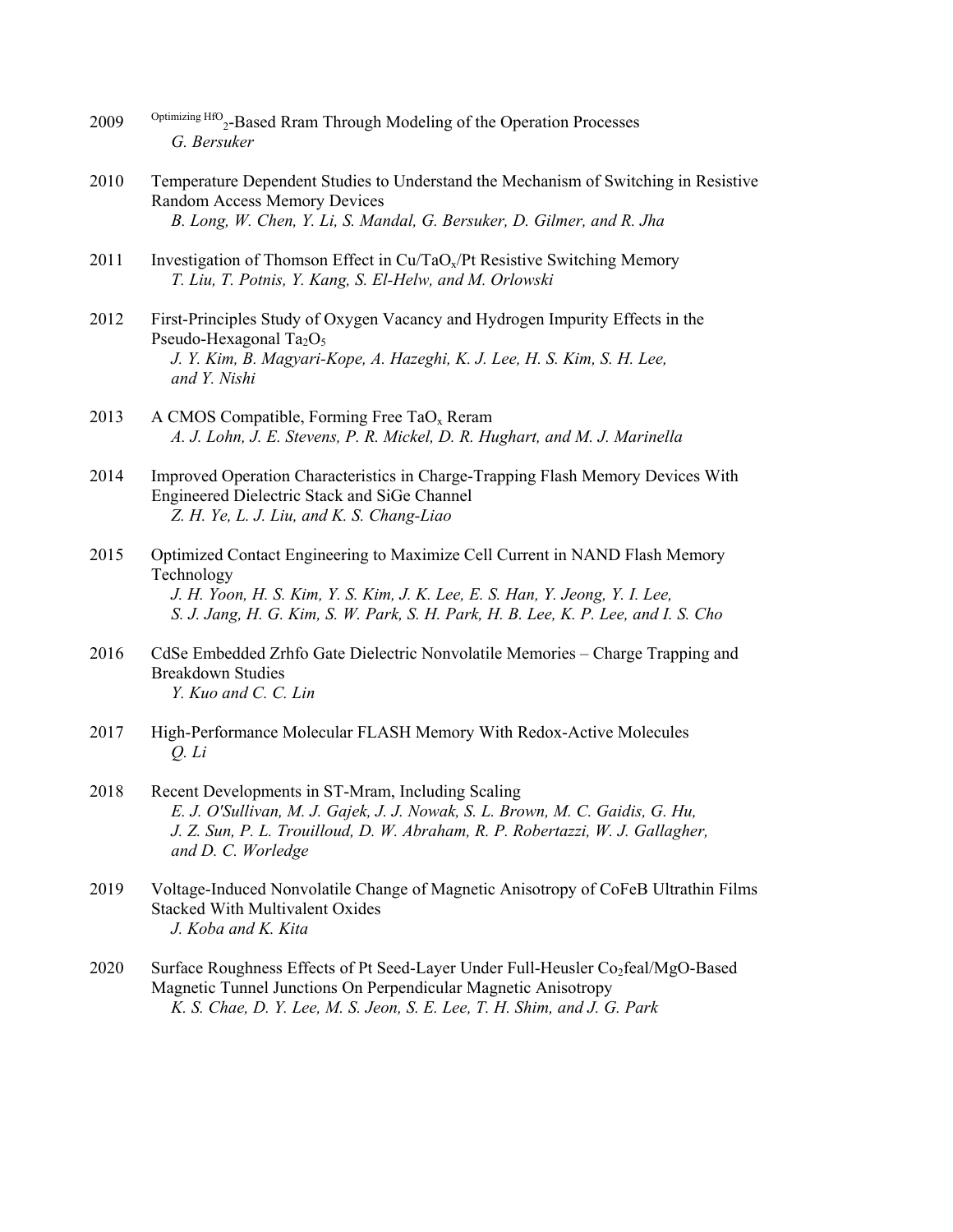- 2021 High Thermal Stability of Magnetic Tunnel Junctions With Perpendicular Magnetic Anisotropy Using a  $Co<sub>2</sub>$ feal Full-Heusler Alloy  *M. S. Jeon, D. Y. Lee, S. E. Lee, Y. Takemura, K. S. Chae, T. H. Shim, and J. G. Park*
- 2022 Phase Change Memory The Interplay Between Thermal and Electrical Effects  *R. G. D. Jeyasingh, S. W. Fong, J. Lee, E. Bozorg-Grayeli, C. Ahn, M. Asheghi, K. E. Goodson, and H. S. P. Wong*
- 2023 Correlated Nano-Oxides for Electronic Phase Change Electronics  *H. Tanaka*
- 2024 Entropy-Controlled Phase Change Memory With An Extraordinary Small Switching Energy  *J. Tominaga, P. J. Fons, A. V. Kolobov, and S. Murakami*
- 2025 Special Electric Characteristics of Superlattice Phase Change Memory  *T. Ohyanagi, M. Kitamura, and N. Takaura*

#### **E6 - Photovoltaics for the 21st Century 9**

*Dielectric Science and Technology, Electrodeposition, Electronics and Photonics, Energy Technology, Industrial Electrochemistry and Electrochemical Engineering* 

- 2026 Bulk-Heterojunction Solar Cells Based On Mixed Donorsof P3HT and Phenylene–Thiophene Oligomer Derivative  *T. Okukawa, S. Fujii, Z. Duan, Y. Ohori, Y. Kaneko, G. Zhao, Y. Yanagi, A. Yoshida, M. Ohzeki, T. Yanagidate, Y. Arai, H. Kataura, and Y. Nishioka*
- 2027 Driving Energy for the Formation of Molecular Bulk Heterojunction in Small Molecule Based Organic Photodiode  *H. Han, S. Sul, K. H. Lee, J. B. Park, Y. Jung, S. Byun, C. Jung, and K. S. Kim*
- 2028 Construction of Hierarchically Structured  $TiO<sub>2</sub>$  Nanotube Arrays for Efficient Dye-Sensitized Solar Cells  *M. Ye, D. Zheng, M. Lv, C. Chen, Z. Lin, and C. Lin*
- 2029 Effect of Co-Evaporated Liq:Alq<sub>3</sub> Layer for Power-Conversion-Efficiency Enhancement of Polymer Photovoltaic Cells  *J. H. Park, J. H. Kim, H. R. Lee, Y. H. Ko, J. S. Park, and J. G. Park*
- 2030 Nano-Ordering of Donor-Acceptor Interactions Using Metal-Organic Frameworks As **Scaffolds**  *K. Leong, M. E. Foster, B. M. Wong, E. D. Spoerke, D. Gough, J. C. Deaton, and M. D. Allendorf*
- 2031 Optimizing Light Harvesting and Charge Collection in Dye-Sensitized Solar Cells Based On ZnO  *T. Pauporté*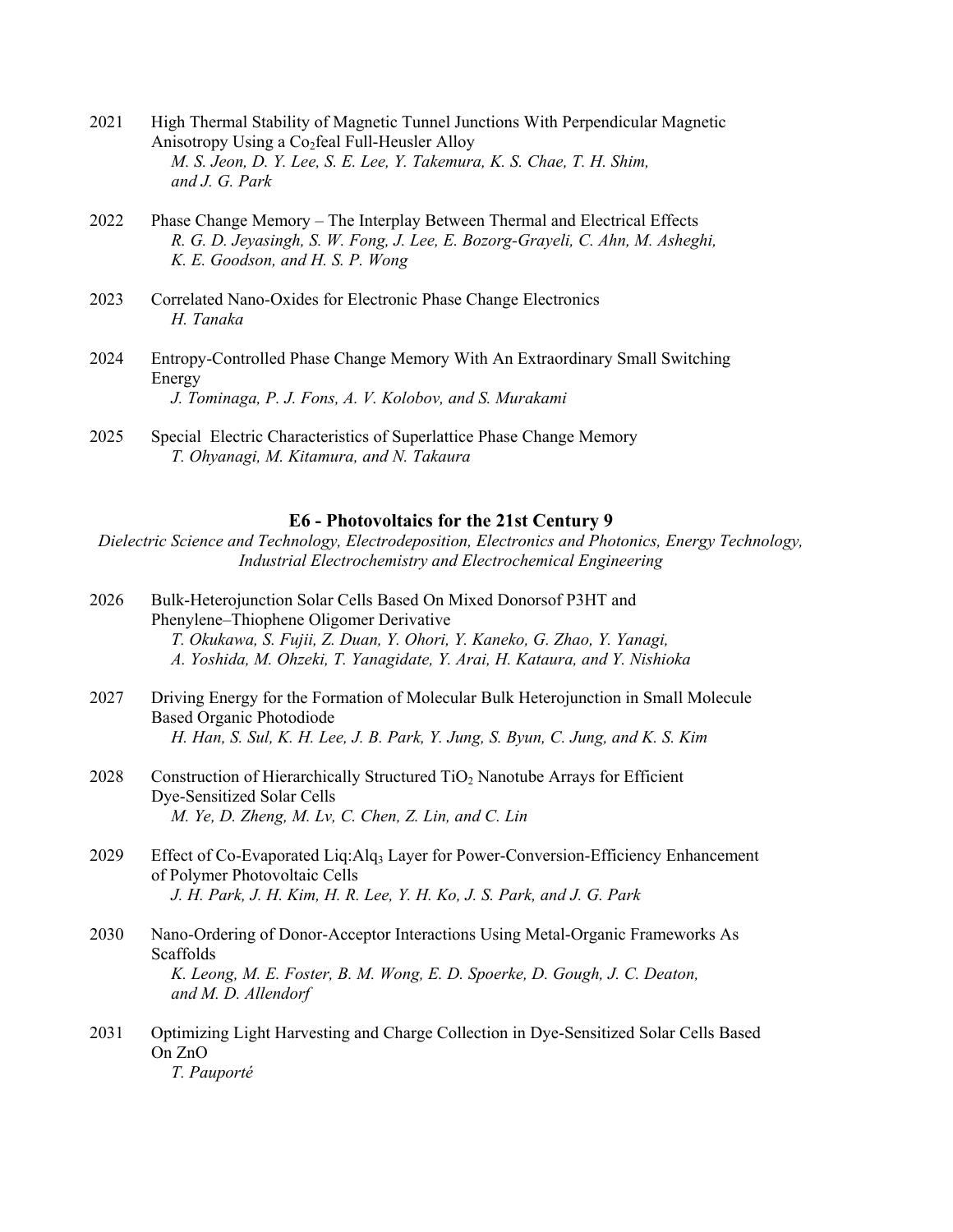- 2032 Flexible PTB7:PC70BM Bulk-Heterojunction Solar Cellswith Lif Cathode Buffer Layer  *T. Yanagidate, S. Fujii, M. Ohzeki, R. Nagata, D. Kaneto, T. Sato, T. Hoashi, Y. Yanagi, Y. Arai, T. Okukawa, A. Yoshida, H. Kataura, and Y. Nishioka*
- 2033 Highly Conductive PEDOT:PSS Electrode Treated With Polyethylene Glycol for ITO-Free Polymer Solar Cells  *D. A. Mengistie, P. C. Wang, and C. W. Chu*
- 2034 Back Contact Chalcogenide Photovoltaics: CdSe/CdTe and CdS/CdTe  *D. Josell, R. Debnath, C. Hangarter, J. Y. Ha, B. Yoo, D. U. Kim, M. A. Sahiner, J. Guyer, C. J. Reehil, and W. A. Manners*
- 2035 Physical Characterization of Thin Films of  $Cu<sub>x</sub>Zn<sub>y</sub>S<sub>z</sub>$  for Photovoltaic Applications  *F. Di Benedetto, S. Cinotti, A. Guerri, A. De Luca, A. Lavacchi, G. Montegrossi, M. Innocenti, F. Carla', and R. Felici*
- 2036 Rapid Thermal Processing in CdS⁄CdTe Thin Film Solar Cells By Intense Pulsed Light Sintering  *R. Dharmadasa, O. K. Echendu, I. M. Dharmadasa, and T. Druffel*
- $2037$  Cu(InGa)(SeS)<sub>2</sub> Electrodeposition From a Single Bath  *M. A. Saeed and U. Landau*
- 2038 Three-Electrode Electrorefining for Ultrapure Solar-Grade Si  *X. Han, B. Zhou, and M. Tao*
- 2039 Modelling of the Contact Resistance of Screen Printed Ag-Contacts to Si Emitters  *A. M. Svensson, S. Olibet, E. Cabrera, J. Friis, K. Butler, and J. Harding*
- 2040 SEM Analysis As a Diagnostic Tool for Photovoltaic Cell Degradation  *G. O. Osayemwenre and E. L. Meyer*
- 2041 Development of Amorphous Carbon-Based Variable Optical Gap Semiconductor Materials  *K. Honda, K. Yoshinaga, and A. Nakahara*
- 2042 Semi Transparent Electrode of Au nano mesh on Flexible Substrates Fabricated by Transfer Printing Using Self-Organized Porous Polymer Mold  *Y. Yanagi, H. Saito, S. Fujii, A. Yoshida, T. Okukawa, T. Yanagidate, M. Ohzeki, Y. Arai, Y. Ohori, D. Kaneto, R. Nagata, H. Kataura, and Y. Nishioka*
- 2043 Towards a Photoelectrochemical Tool for Comprehensive Quality Assessment of Solar Cell Absorber Layers  *D. Colombara, A. Crossay, V. Depredurand, and P. J. Dale*
- 2044 Electrodeposition and Characterization of Hematite Films Obtained From DMSO Solution  *G. Riveros, D. L. Ramírez Sr., E. Dalchiele, R. Marotti, L. Peter, P. Grez, F. Martín, and J. R. Ramos-Barrado*
- 2045 Electrochemical Deposition of Compact and Nanostructured Films of Doped ZnO  *D. L. Ramírez Sr., K. N. Álvarez, G. Riveros, M. Tejos, and M. G. Lobos*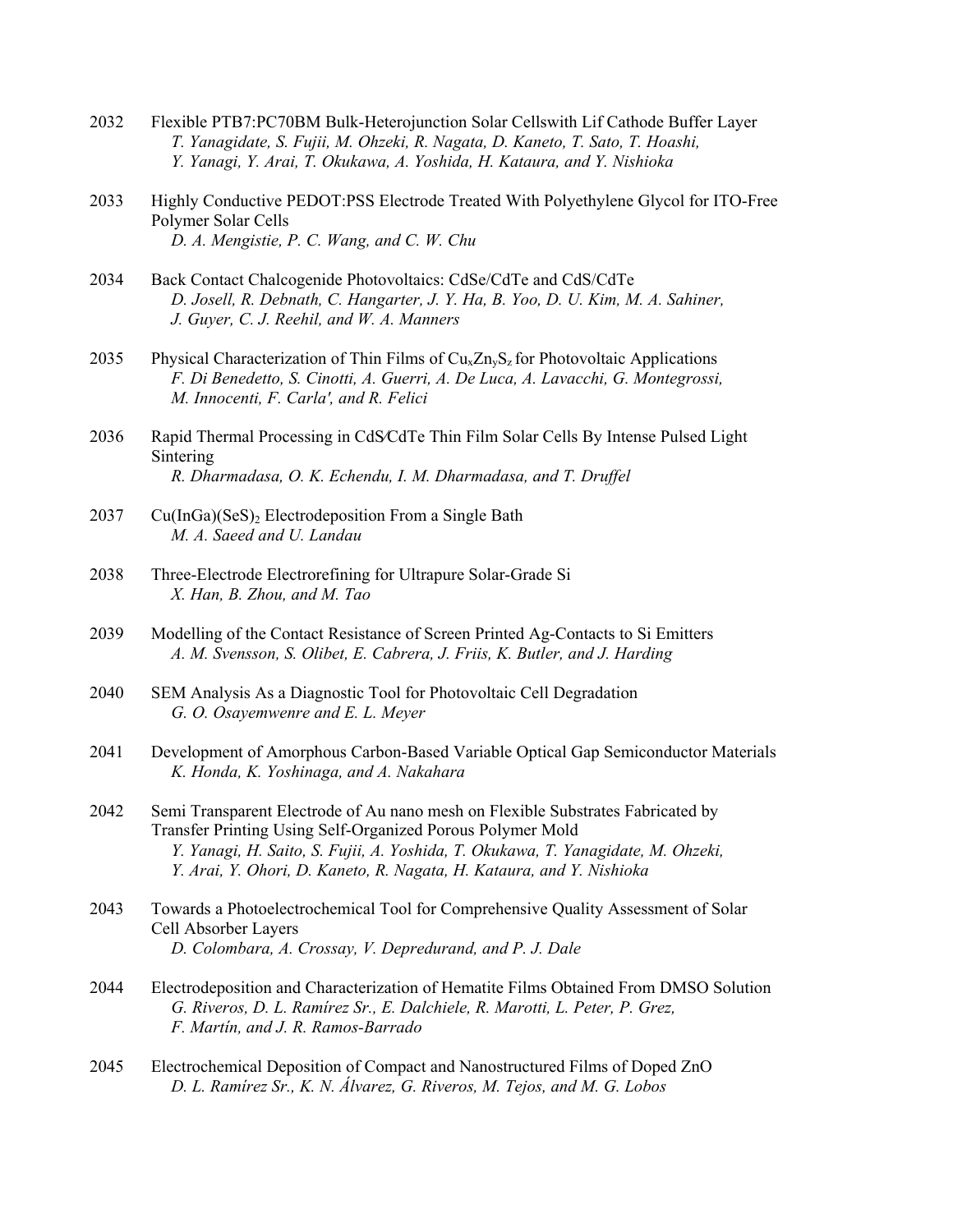| 2046 | Electrodeposition of Lead Sulfide Thin Film and Application As Counter Electrode for |
|------|--------------------------------------------------------------------------------------|
|      | Quantum Dot Solar Cells                                                              |
|      | N. V. Le, T. T. Ha, H. T. Nguyen, and T. T. P. Nguyen                                |

- 2047 Electron Transport Kinetics in Solid State Dye-Sensitized Solar Cells Utilizing Polymer Electrolyte  *W. Cho, Y. R. Kim, D. H. Song, and Y. S. Kang*
- 2048 High Efficient Inverted Polymer Solar Cells By Surface Treatment of Zinc Oxide  *S. Woo, W. Kim, and H. K. Lyu*
- 2049 Dye Sensitized Solar Cell Based On Polyaniline Carbon Nanotubes Composite  *L. Saad, S. Ebrahim, M. Fetteha, M. Soliman, and T. M. Abdel-Fattah*
- 2050 Enhanced Absorption Using Gold Nanoparticles Deposited TiO2 Photoanode for Dye-Sensizited Solar cells  *J. Oh and H. Lee*
- 2051 Improved Photovoltaic Effects of Photonic Crystal Based Photoelectodes in Dye-Sensitized Solar Cell  *J. Kang and H. Lee*

#### **E7 - Processing, Materials, and Integration of Damascene and 3D Interconnects 5**

*Dielectric Science and Technology, Electrodeposition, Electronics and Photonics, High Temperature Materials* 

- 2052 Some Strategic Tracks to Optimize Routing of High Speed Signal Transmission Between Memory and Logic in 3D-IC Stacks  *J. Roullard, A. Farcy, S. Capraro, T. Lacrevaz, C. Bermond, G. Houzet, P. Artillan, J. Charbonnier, C. Fuchs, C. Ferrandon, P. Leduc, and B. Flechet*
- 2053 Reliability Challenges of 3-D Stacked Chip Package With Through-Silicon-Via (Invited talk)  *M. Suh*
- 2054 3D Integration and Reliability Challenges  *M. Koyanagi, M. Murugesan, K. Lee, T. Fukushima, and T. Tanaka*
- 2055 3D Integration for An SOI Pixel Detector (Invited Talk)  *M. Motoyoshi*
- 2056 Fabrication and Characterization of Grain Growth in Electroplated Cu for 3D IC Interconnect Applications  *T. C. Liu, S. R. Wang, and M. Corey*
- 2057 Challenges for Scaled Damascene Interconnects  *S. Armini, J. Swerts, N. Jourdan, Y. K. Siew, J. Boemmels, Z. Tokei, and H. Struyf*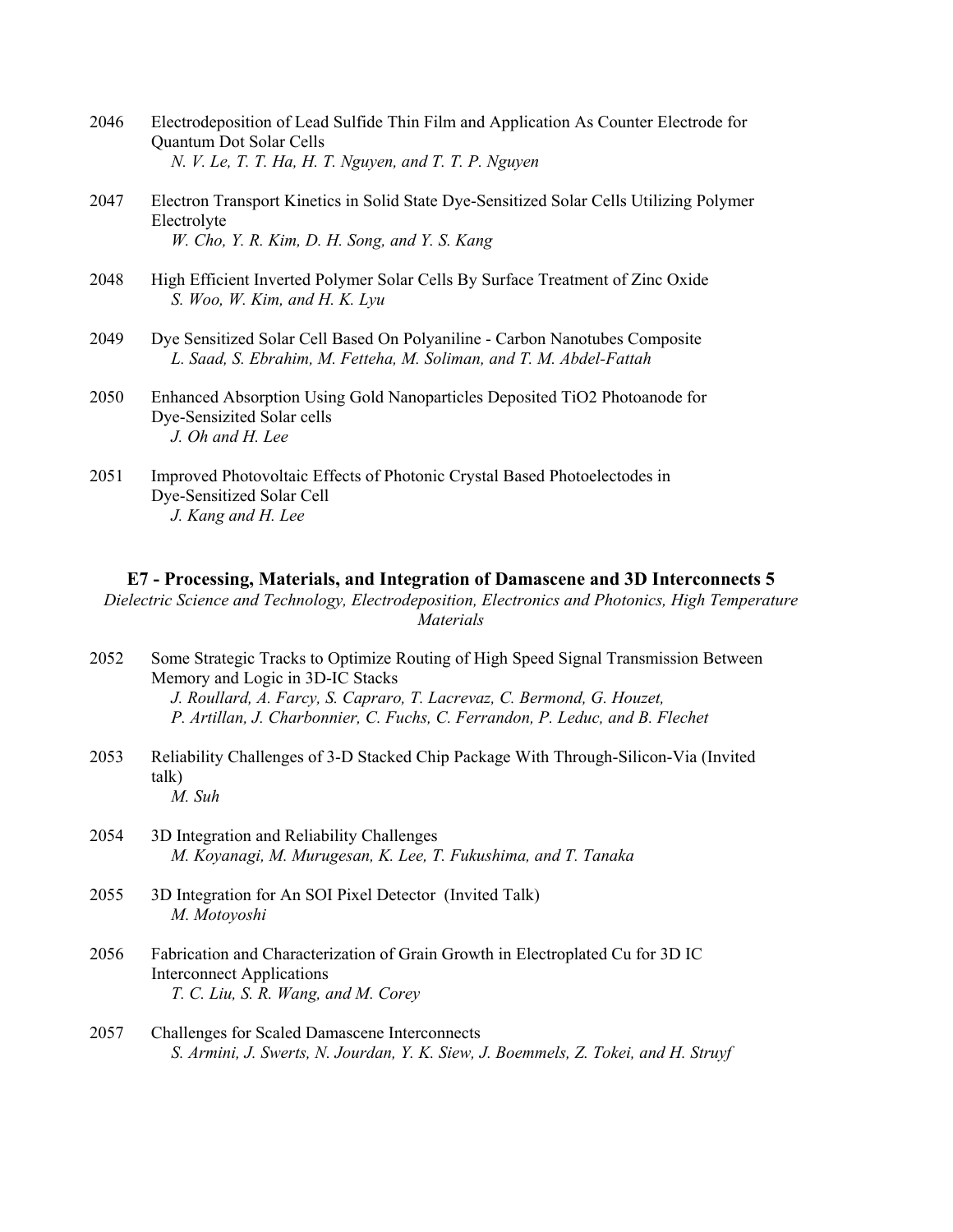| 2058 | Nanoscale Wiring By Cu Electrodeposition in Supercritical Carbon Dioxide Emulsified |
|------|-------------------------------------------------------------------------------------|
|      | Electrolyte                                                                         |
|      | M. Sone                                                                             |

- 2059 Characterization of Local Stress in Silicon Around Through-Silicon Via Interconnects By Using Micro Raman Spectroscopy  *J. H. Kim*
- 2060 Reduction of Thermal Expansion Coefficient of Electrodeposited Copper for TSV  *K. Kondo, S. Mukahara, T. Hayashi, M. Takeuchi, T. Saito, and N. Okamoto*
- 2061 TSV Filling By NiW Alloys Electroplating  *H. W. Wang, H. M. Huang, and W. P. Dow*
- 2062 Using Graphene As a Conducting Layer for Through Silicon Via Filling  *S. C. Chang and W. P. Dow*
- 2063 Simulation of Produced Cuprous Ion Concentrationdistribution During Periodic Reverse Pulse Currentwaveform  *T. Hayashi, K. Kondo, M. Yokoi, T. Saito, and N. Okamoto*
- 2064 Extreme Bottom-Up Filling of Through Silicon Vias  *D. Josell and T. P. Moffat*
- 2065 A Study of Adopting Pure Tin Solder to Pillar Bump  *U. H. Lee, M. Cho, W. Choi, H. Y. You, J. Choi, and J. Won*
- 2066 Kinetic Monte Carlo Simulation of Filling High-Aspect-Ratio Through Silicon Via II  *Y. Kaneko, Y. Fukiage, T. Hayashi, K. Kondo, K. Ohara, and F. Asa*
- 2067 Modeling the Bottom-Up Filling of Through-Silicon Vias Through Suppressor Adsorption/Desorption Mechanism  *L. Yang, A. Radisic, J. Deconinck, and P. M. Vereecken*
- 2068 Copper Seed Layer Wet Etching for 3D Integration  *L. Gabette, R. Kachtouli, R. Segaud, and P. Besson*
- 2069 Improvement of Adhesion Strength of Electrolessbarrier Layer and Its Application to TSV Process  *S. Nishizawa, S. Shingubara, T. Shimizu, and F. Inoue*
- 2070 Through-Silicon-Via (TSV) Filling By the Electro-Chemical Deposition of Cu With Modified Microstructures By Ultra-Fast Pulsed Current  *S. Jin, G. Wang, and B. Yoo*
- 2071 A Novel Cu Plating Formula for Filling Through Holes  *Y. T. Lin, J. J. Yan, and W. P. Dow*
- 2072 Effect On Aspect Ratio Dependence On Etch Rate: Experiment and Modeling  *L. Meng*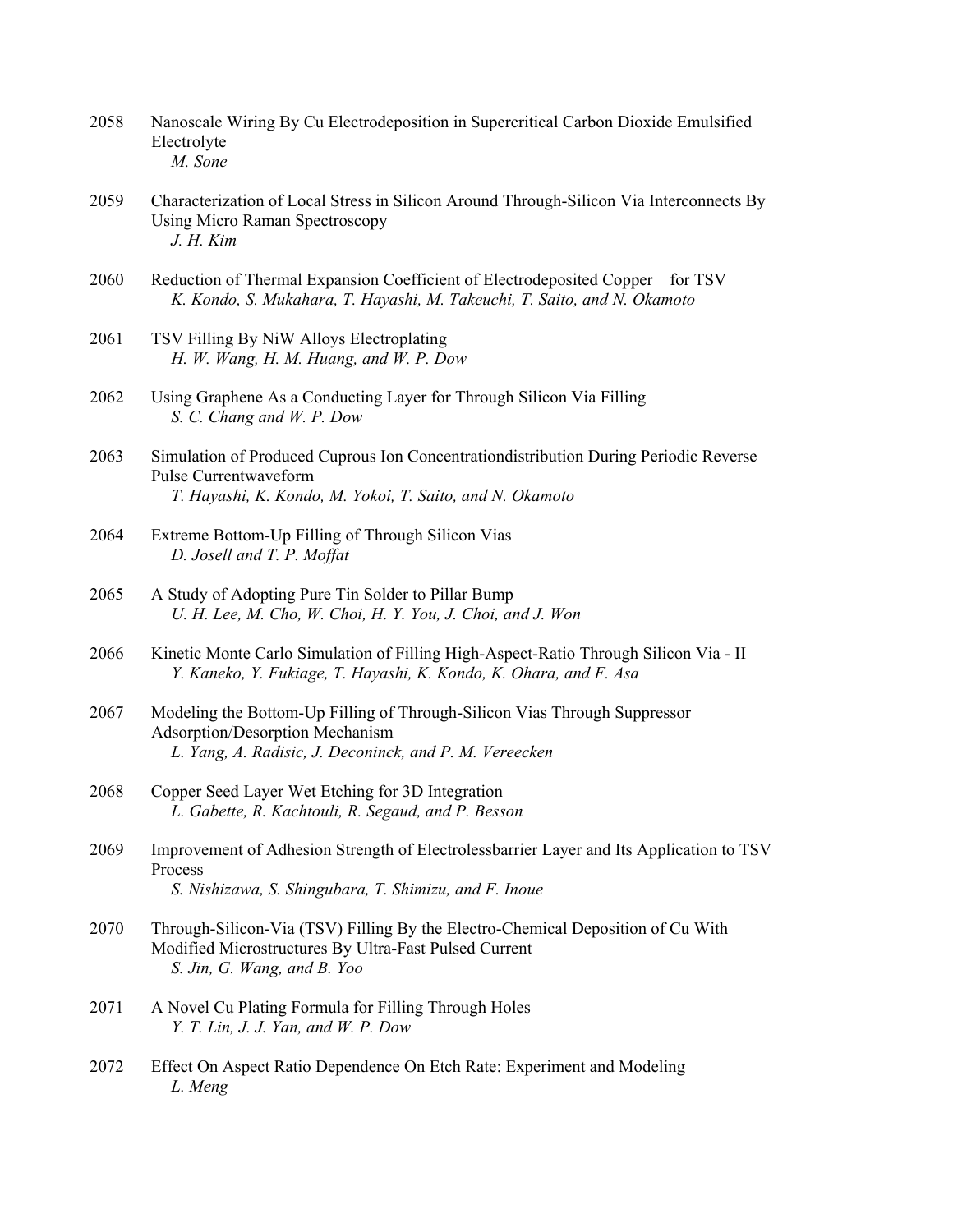- 2073 Thermomechanical Properties of Electroplated Cu and Its Effect On Beol Leakage for Logic Devices  *H. Lee, J. An, D. Lee, K. Moon, S. Lee, B. L. Park, S. Choi, H. K. Kang, E. Chung, and I. Chung*
- 2074 Low Temperature Fusion Wafer Bonding for Wafer-Level 3D Integration Applications  *J. Burggraf, J. Bravin, H. Wiesbauer, and V. Dragoi*
- 2075 Effect of Bath Chemistry On Electrodeposited Cu Morphology Using Thin PVD Cu Seed  *J. Kelly, X. Lin, T. Nogami, O. van der Straten, J. Demarest, J. Li, R. Murphy, P. DeHaven, X. Zhang, C. Penny, Q. Huang, and D. Edelstein*
- 2076 Novel Alkaline Copper and Copper-Alloy Electroplating Processes Offering Extended Capabilities in Semiconductor Interconnect Metallization  *A. Joi, R. Akolkar, and U. Landau*
- 2077 Mechanistic Study of Autocatalysis During Electroless Copper Deposition  *R. Akolkar, L. Yu, L. Guo, and R. Preisser*
- 2078 Structural Features of Nano-Scale Damascene Copper Lines After Annealing in Wide Temperature Range  *T. Konkova, S. Mironov, Y. Ke, and J. Onuki*
- 2079 Investigation On Pad Surface Conditioner to Control Dishing Amount in Cu Damascene Process  *J. W. Kim*
- 2080 Investigation of Bomb Defects: Reducing the Defect From Perhydropolysilazane Layer On Semiconductor  *C. J. Lee, Y. H. Kim, J. S. Kim, J. S. OH, and B. D. Choi*
- 2081 CVD/ALD-Mn(Nx) As Copper Diffusion Barrier For Advanced Interconnect Technologies  *N. Jourdan*
- 2082 Positive Tone, Chemically Amplified, Cross-Linkable Dielectric  *B. Mueller and P. A. Kohl*
- 2083 Triangular Voltage Sweep Measurements After Current-Ramp Temperature Stress  *I. Ciofi, P. Lazzaro, S. Silipigni, Y. Barbarin, and K. Croes*
- 2084 Effect of Dynamic Electric Field On Dielectric Breakdown in Damascene Cu Interconnects  *J. Y. Song, H. W. Yeon, J. Y. Bae, Y. C. Hwang, and Y. C. Joo*
- 2085 Analysis of Cu(I) Complexes in Copper Sulfate Electroplating Solution By Using Reaction Kinetics With a Chelate Reagent  *H. Noma, T. Koga, C. Hirakawa, K. Nonaka, and K. Shobu*
- 2086 Cuprous Ion As An Accelerant of Copper Damascene Electrodeposition  *K. Kondo*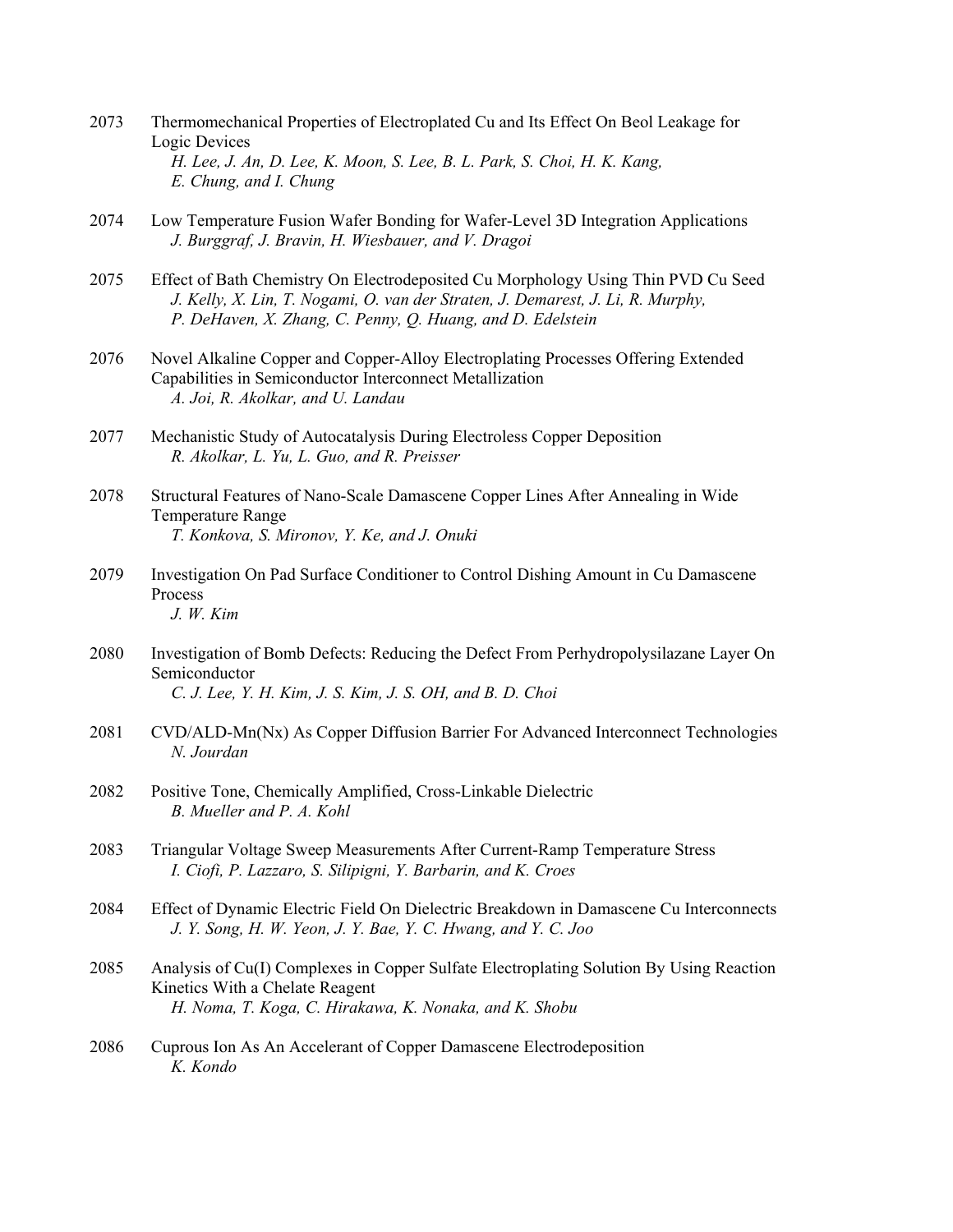- 2087 Screening Techniques for Selecting Improved Additives for Bottom-Up Copper Metallization  *L. Boehme and U. Landau*
- 2088 Impurity-Induced Tin Incorporation During Copper Electrodeposition  *S. Kitayaporn, M. Hopstaken, Q. Huang, and B. C. Baker-O'neal*
- 2089 Copper Plating Uniformity On Resistive Substrate With Segmented Anode  *L. Yang, A. Radisic, J. Deconinck, and P. M. Vereecken*
- 2090 Diallylamine Levelers Side Chains Effect On Copper Via Filling  *Y. Yamada, K. Kondo, M. Takeuchi, T. Saito, N. Okamoto, M. Bunya, and M. Yokoi*
- 2091 In-Situ Analysis of Peg Surface Adhesion On Cu  *U. H. Lee, J. Choi, J. Won, H. J. Lee, H. J. Sohn, and T. Kang*
- 2092 Analysis of Addtive Role for Copper Electroplating Using Microfluidic Channel  *M. Hayase, Y. Agarita, and H. Egoshi*
- 2093 Combination of AC Voltammetry and Chemometric Classification for Diagnosis of Disturbances of Electrodeposition Process  *A. Jaworski, H. Wikiel, and K. Wikiel*

# **E8 - Semiconductor Cleaning Science and Technology 13 (SCST 13)**  *Electronics and Photonics*

- 2094 (Keynote) Roadmap Of Future Devices and Related Cleaning Challenges/Opportunities  *P. W. Mertens*
- 2095 (Invited) Particle Cleaning Technologies To Meet Advanced Semiconductor Device Process Requirements  *H. F. Okorn-Schmidt, F. Holsteyns, A. Lippert, D. Mui, M. Kawaguchi, C. Lechner, P. E. Frommhold, T. Nowak, and R. Mettin*
- 2096 A Study of Nanoparticle Removal On Patterned Surfaces  *A. Pacco, F. Holsteyns, and S. De Gendt*
- 2097 Evaluation of An Effective Wet Cleaning Method for Particle Removal on Various Thin Films  *Y. S. Cho, H. H. Lee, M. S. Yun, H. Hwang, M. S. Kim, B. K. Kang, A. A. Busnaina, and J. G. Park*
- 2098 Surface Cleaning Using CO<sub>2</sub> Gas Cluster For Semiconductor Device  *Y. Cho, H. Choi, and T. Kim*
- 2099 A Multi-Frequency Megasonic System for Nano-Particle Removal  *H. Kim, Y. Lee, and E. Lim*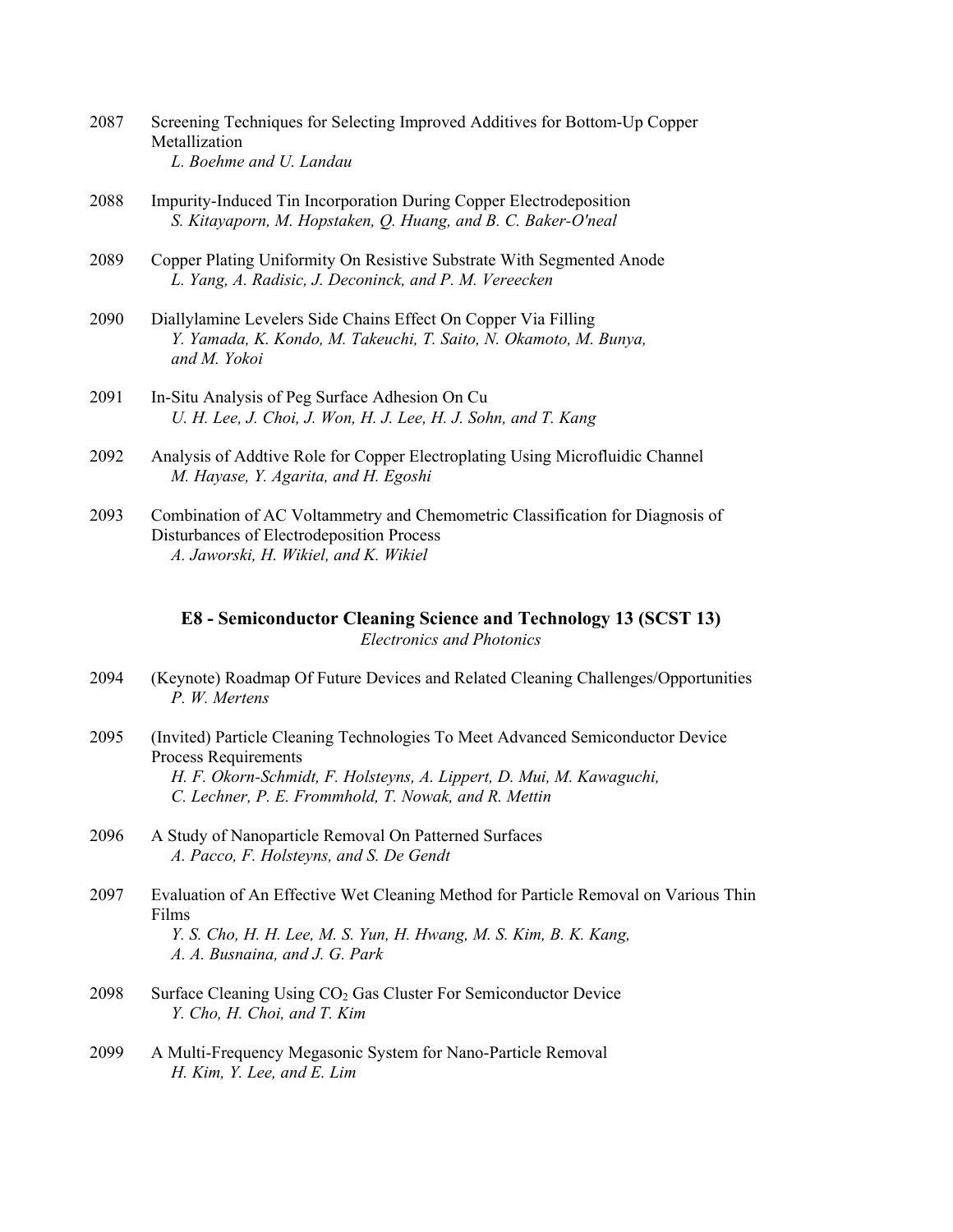- 2100 Numerical Calculation MODEL Of SIO2 Film Etching By HF Aqueous Solution Using Single Wafer Wet Etcher  *H. Habuka, S. Ohashi, K. Mizuno, and T. Kinoshita*
- 2101 Si and Sige Alloys Wet Etching Using Tmah Chemistry  *V. Loup, L. Gabette, M. C. Roure, R. Kachtouli, M. Jourdan, P. Besson, and S. Petitdidier*
- 2102 A Study On the Removal Method of Si Residue During Si Wet Etching  *K. Ko, H. Jeon, M. Song, B. Yoon, C. Lee, and T. Kim*
- 2103 Effect of Surface Wettability On Frictional Conditions of PVA Roll Brushes  *Y. Hara, T. Sanada, A. Fukunaga, and H. Hiyama*
- 2104 Use of a Simple Cavitation Cell Set-Up With Replaceable Single Band Filters for Analysis of Sonoluminescence Signal From Megasonic Irradiated Gasified Aqueous Solutions  *S. Raghavan, Z. Han, M. Keswani, M. Beck, and E. Liebscher*
- 2105 Numerical Study of Single Bubble Dynamics in Megasonic Field for New Physical Cleaning Method  *N. Ochiai and J. Ishimoto*
- 2106 Challenges and Solutions for 450mm FEOL Wet Clean Tool  *B. Yu, F. Ku, C. Taft, A. S. Larrea, T. Hayashi, A. Morita, K. Arai, H. Naohara, and J. Lin*
- 2107 Chemical Improvement of Euv Ruthenium Capping Layer Against Active Oxygen and Hydroxyl Radicals  *H. Lee, J. Choi, S. Koh, J. Kim, D. Kim, J. Choi, H. Kim, H. Ko, B. G. Kim, and C. U. Jeon*
- 2108 Feol and Beol Cleaning Challenges for 2x and Sub-20nm Technology Nodes  *A. Sehgal*
- 2109 Evaluation of TaN as the Wet Etch Stop Layer during the 22nm HKMG Gate Last CMOS Integrations  *H. Cui, J. Xu, J. Gao, J. Xiang, Y. Lu, Z. Tang, X. He, T. Li, J. Luo, X. Wang, B. Tang, J. Yu, T. Yang, J. Yan, J. Li, and C. Zhao*
- 2110 Lanthanum Interaction With Surface Preparations  *P. Garnier, V. Joseph, and R. Krachewski*
- 2111 Integration of Wet Cleaning in 45 Nm Pitch Beol Processing  *E. Kesters, Q. T. Le, F. Lazzarino, S. Decoster, C. Wilson, I. Simms, F. Holsteyns, and S. De Gendt*
- 2112 Effective Defect Control in TiN Metal Hard Mask Cu/Low-k Dual Damascene Process  *A. Kabansky, S. S. H. Tan, E. A. Hudson, G. Delgadino, L. Gancs, and J. Marks*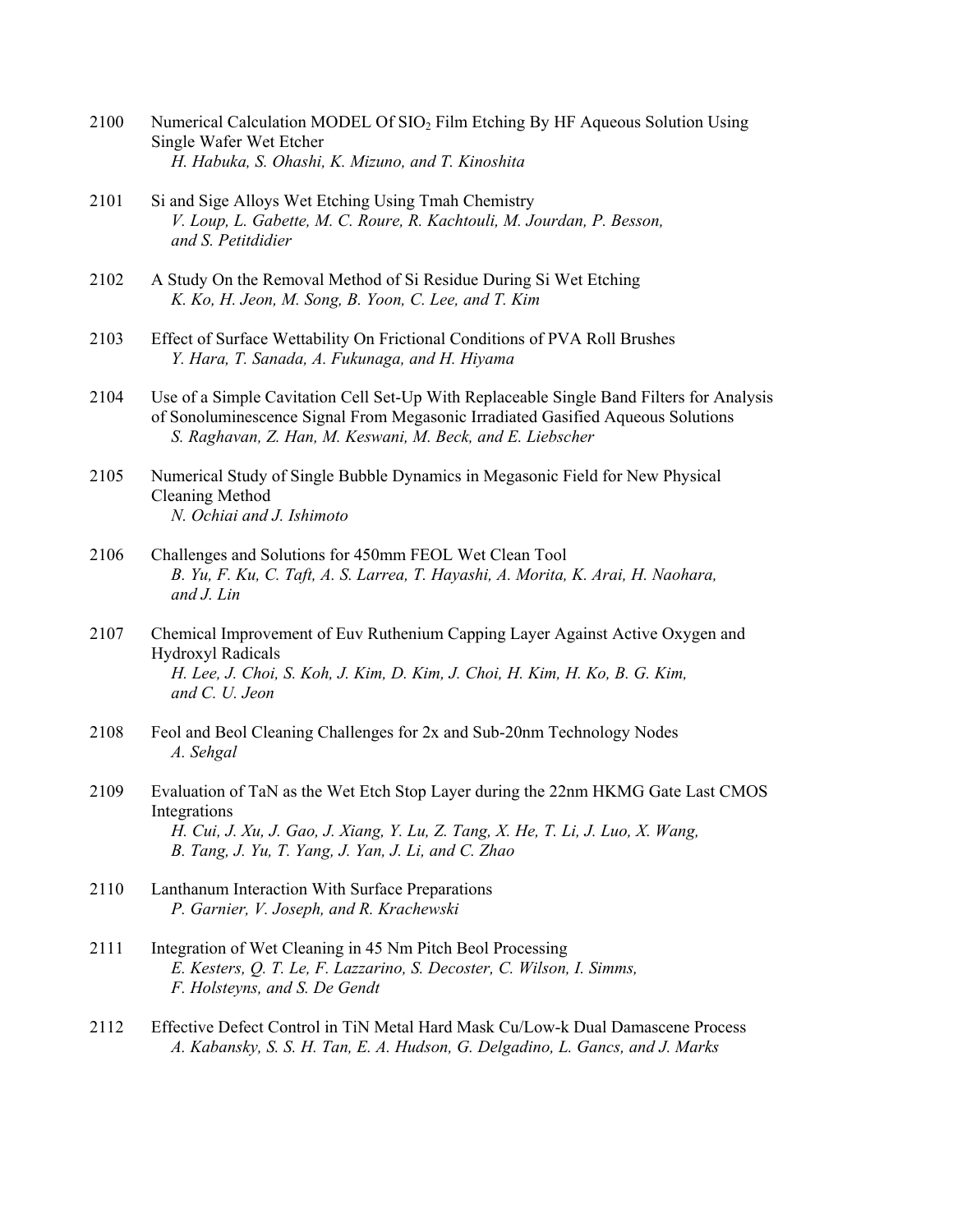- 2113 Inhibition of Copper Corrosion By Removal of  $H_2O_2$  From CO<sub>2</sub>-Dissolved Water Using Palladium Catalysts  *D. Yano, M. Murayama, M. Takahashi, H. Kobayashi, and K. Yamanaka*
- 2114 Monitoring of Polymer Removal Process for Copper Interconnect  *E. Shalyt, G. Liang, J. Wang, M. Pavlov, V. Dozortsev, P. Bratin, and C. Bai*
- 2115 (Invited) Wetting Behavior Of Aqueous Solutions On High Aspect Ratio Nanopillars With Hydrophilic Surface Finish  *G. Vereecke, X. Xu, W. K. Tsai, H. Yang, S. Armini, T. Delande, G. Doumen, F. Kentie, X. Shi, I. Simms, K. Nafus, F. Holsteyns, H. Struyf, and S. De Gendt*
- 2116 Watermark Formation Mechanism By Evaporation of Ultra-Pure Water: Study the Effect of Ambient  *A. H. Tamaddon, P. W. Mertens, G. Vereecke, F. Holsteyns, G. Doumen, S. De Gendt, and M. Heyns*
- 2117 Advanced Wafer Drying Technology for 1x Node and Beyond Using Surface Modification Method  *T. Orii, T. Watanabe, T. Toshima, M. Nakamori, K. Egashira, Y. Ido, and N. Matsumoto*
- 2118 Contamination Control in Supercritical CO<sub>2</sub> Drying Process for Nano-Scale Memory Manufacturing  *H. Hayashi, H. Okuchi, H. Tomita, Y. Ono, T. Nakamori, and H. Sugawara*
- 2119 All Wet Resist Strip for Improved Semiconductor Process and Product Improvement  *M. Bashyam*
- 2120 Translation of Particles to Wafers During Spin Coating  *C. W. Extrand, S. I. Moon, and L. Monson*
- 2121 Cryogenic Single-Component Micro-Nano Solid Nitrogen Particle Production Using Laval Nozzle for Physical Resist Removal-Cleaning Process  *J. Ishimoto, U. Oh, T. Koike, and N. Ochiai*
- 2122 Effects of Plasma and Wet Processes on Si-Rich Anti-Reflective Coating to Address Selective Trilayer Rework for Sub-20nm Technology Nodes  *O. Pollet, R. Sommer, L. Lachal, S. Barnola, C. De Buttet, C. Richard, and C. Jenny*
- 2123 Characterization of the Descum Process for Various Silicon Substrates  *C. S. Tiwari, Y. S. Lim, R. Fulton, J. Srinivasan, M. Gisinger, P. Flynn, and L. H. Mak*
- 2124 TiN Metal Hard Mask Removal with Selectivity to Tungsten and TiN Liner  *L. M. Chen, S. Lippy, B. Peethala, M. Sankarapandian, D. L. Rath, K. Boggs, and E. Kennedy*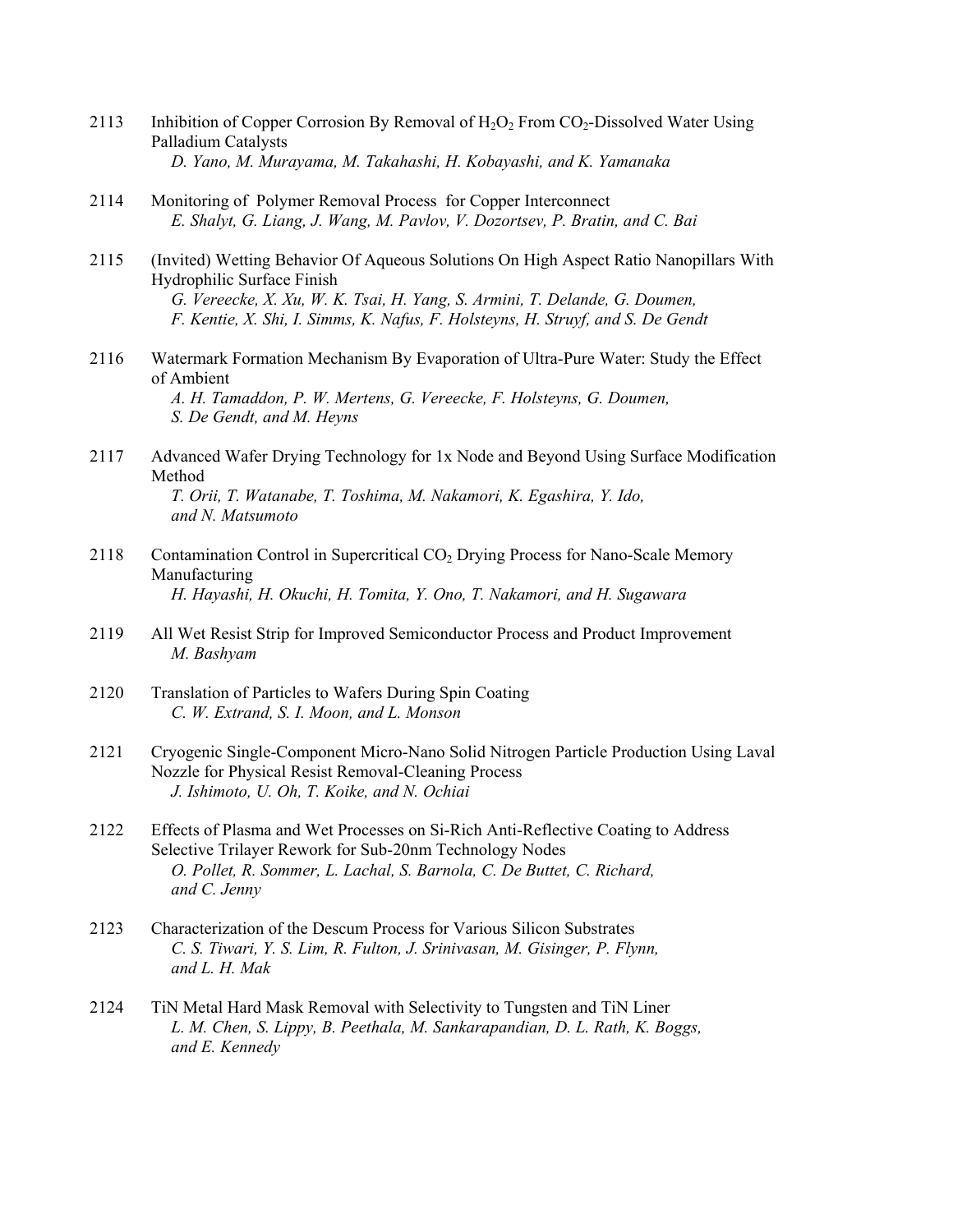- 2125 Selective Removal of Ashed Spin-On Glass  *H. C. Wu and S. H. Tu*
- 2126 Non-Stiction Performance of Various Post Wet-Clean Drying Schemes On High-Aspect-Ratio Device Structures  *H. W. Chen, R. Gouk, S. Verhaverbeke, and R. Visser*
- 2127 Influence of Geometry, Edges and Roughness On Liquid Penetration and Removal During Wet Cleaning  *C. W. Extrand and S. I. Moon*
- 2128 Micro Unetched Oxide Defect During Buffered Oxide Etchant Process  *S. LIM, D. Ahn, K. Kim, H. Jung, B. Lee, H. Lee, and H. Hwang*
- 2129 (Invited) A Novel Approach to Clean Surface for High Mobility Channel Materials With in-Situ Atomic Hydrogen Clean  *J. PARK, J. G. Cruz, B. Zheng, J. Gelatos, M. Narasimhan, and P. K. Narwankar*
- 2130 P cpquecng 'Gvej kpi "qh'KKXX" Ugo keqpf wevqtu 'kp 'Cekf ke 'J  $_AQ_A$  'Uqnwkqpu  *D. H. V. Dorp, S. Arnauts, D. Cuypers, J. Rip, F. Holsteyns, and S. De Gendt*
- 2131 Ej go kecn'Reuukxevkqp''qh'I cCu'\*322+''Wukpi ''Cmepyj kqnu  *P. Mancheno-Posso and A. J. Muscat*
- 2132 Study of InP Surfaces After Wet Chemical Treatments  *D. Cuypers, D. H. V. Dorp, M. Tallarida, S. Brizzi, L. Rodriguez, T. Conard, S. Arnauts, D. Schmeisser, C. Adelmann, and S. De Gendt*
- 2133 Selective Ni Removal Deposited On Ge At Different Annealing Temperatures  *M. Otsuji*
- 2134 Surface Processing for Area Selective Mist Deposition of Nanocrystalline Quantum Dot Films  *J. H. Chao, A. Kshirsagar, and J. Ruzyllo*
- 2135 Trace Metal Analysis of Cleanroom Dry Wipers By Inductively Coupled Plasma Mass Spectrometry  *S. Liu and B. Liu*
- 2136 Quantitative Analysis of the Metallic Contamination On GaAs and InP Wafers By TXRF and ICPMS Techniques  *H. Fontaine and T. Lardin*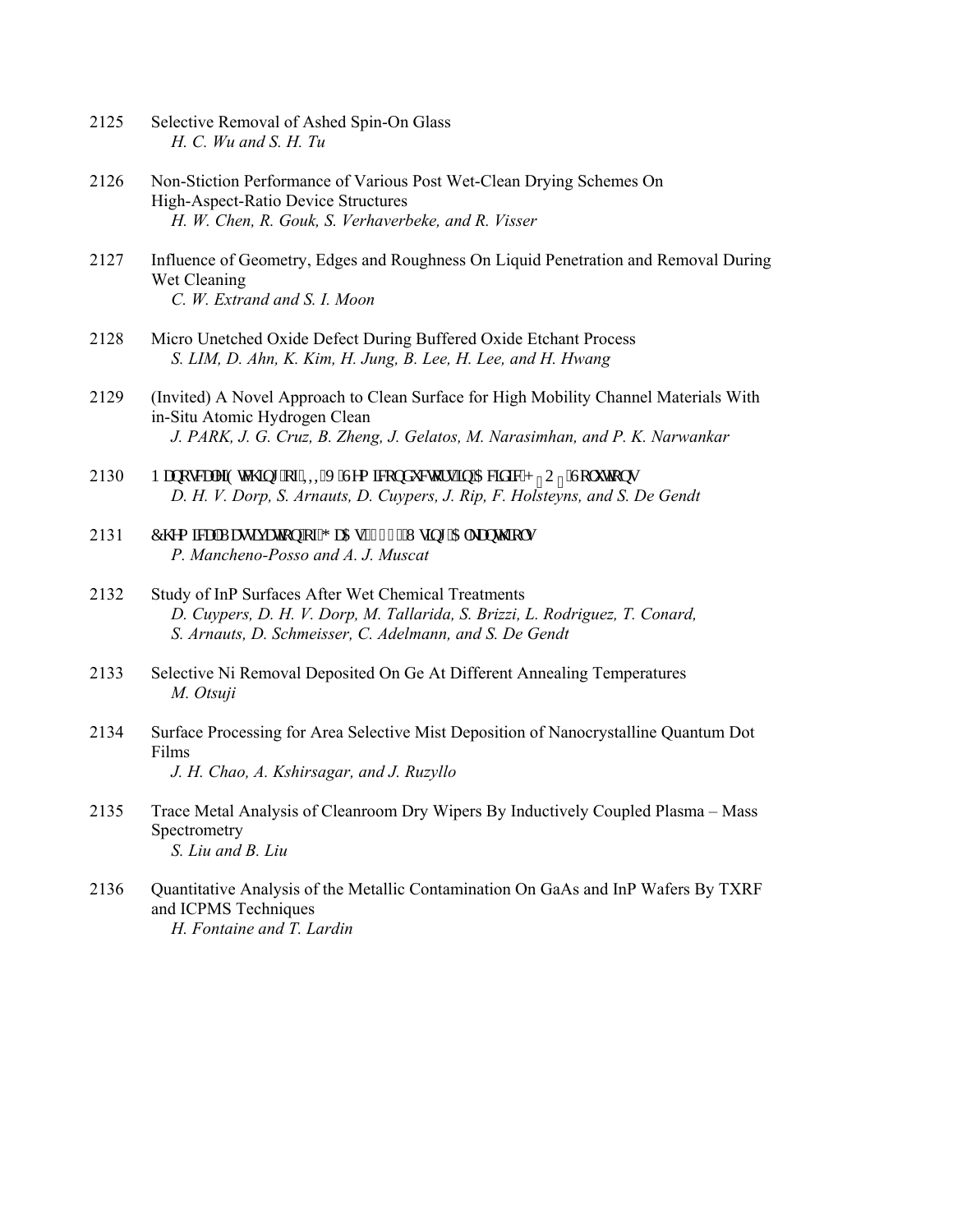**E10 - Semiconductors, Dielectrics, and Metals for Nanoelectronics 11**  *Dielectric Science and Technology, Electronics and Photonics* 

- 2137 Effects of N-Rich TiN Capping Layer on Reliability in Gate-Last High-k/Metal Gate **MOSFETs**  *K. Bae, K. T. Lee, H. C. Sagong, M. Choe, H. Lee, S. Kim, K. S. Kim, J. Park, S. Pae, and J. Park*
- 2138 High Temperature Annealing of the Interface State Component of Negative-Bias Temperature Instability (NBTI) in MOSFET Devices  *D. Nguyen, K. Kambour, C. Kouhestani, H. P. Hjalmarson, and R. A. B. Devine*
- 2139 Reliability of ALD  $Hf_{1-x}Zr_xO_2$  Deposited by Intermediate Annealing or Intermediate Plasma Treatment  *M. Bhuyian, D. Misra, K. Tapily, R. Clark, S. Consiglio, C. Wajda, G. Nakamura, and G. Leusink*
- 2140 Multiphonon Processes as the Origin of Reliability Issues  *W. Goes, M. Toledano-Luque, F. Schanovsky, M. Bina, O. Baumgartner, B. Kaczer, and T. Grasser*
- 2141 Similarities between Ionizing Radiation Effects and Negative-Bias Temperature Instability (NBTI) in MOSFET Devices  *H. P. Hjalmarson, D. Nguyen, K. Kambour, C. Kouhestani, and R. A. B. Devine*
- 2142 SiC MOS Interface States: Difference between Si Face and C Face  *T. Umeda, M. Okamoto, R. Kosugi, S. Harada, R. Arai, Y. Sato, T. Makino, and T. Ohshima*
- 2143 Reliability of La-Silicate MOS Capacitors with Tungsten Carbide Gate Electrode for Scaled EOT  *S. Hosoda, K. Tuokedaerhan, K. Kakushima, Y. Kataoka, A. Nishiyama, N. Sugii, H. Wakabayashi, K. Tsutsui, K. Natori, and H. Iwai*
- 2144 Origins for Fermi Level Control in Metal/High-k/Si Stacks with Inserted Dielectric Layers  *M. Eizenberg and L. Kornblum*
- 2145 Novel Graphene Devices  *C. M. Corbet, M. Ramon, H. C. Movva, D. Reddy, S. Kang, S. F. Chowdhury, D. Akinwande, E. Tutuc, F. Register, and S. K. Banerjee*
- 2146 The Origin of Linear and Nonlinear Damping in Graphene Nanomechanical Resonators  *M. Bockrath and T. Miao*
- 2147 Oxidation Models for Crystalline Silicon Nanowires  *R. G. Mertens, V. H. Velez, and K. B. Sundaram*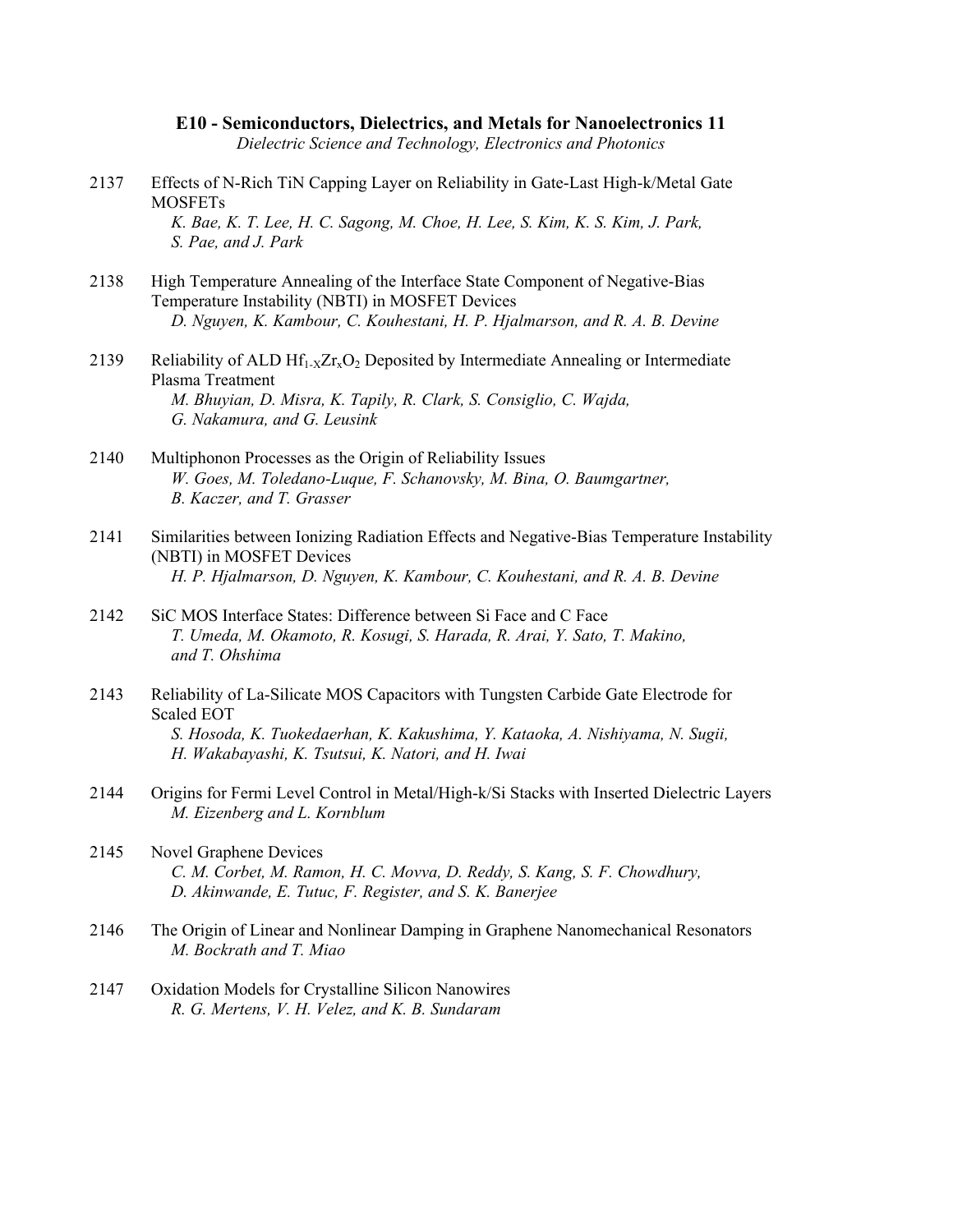- 2148 Resistivity of Ni Silicide Nanowires and Its Dependence On Ni Film Thickness Used for the Formation  *J. Song, K. Matsumoto, K. Kakushima, Y. Kataoka, A. Nishiyama, N. Sugii, H. Wakabayashi, K. Tsutsui, K. Natori, and H. Iwai*
- 2149 III-V Nanowires for Optoelectronic Applications  *H. Tan, N. Jiang, D. Saxena, Y. H. Lee, S. Mokkapati, L. Fu, Q. Gao, H. J. Joyce, and C. Jagadish*
- 2150 Vertical III-V Nanowire-Channel on Si  *K. Tomioka and T. Fukui*
- 2151 Nanoscale Heterogeneous Reactions and Interfaces in Ge/Si and for III-V on Si Integrated Devices  *S. Dayeh, W. Tang, B. M. Nguyen, X. Dai, Y. Liu, Y. Hwang, and R. Chen*
- 2152 How to Dope a Semiconductor Nanocrystal?  *Y. Amit, A. Fasut, O. Milo, E. Rabani, A. Frenkel, and U. Banin*
- 2153 Advanced Spectroscopic Ellipsometry Application for Multi-Layers SiGe At 28nm Node and Beyond  *T. C. Hsuan, Y. C. Hu, S. Hsu, D. Z. Zhan, A. Lin, S. Yu, C. C. Chien,*

 *S. J. Chang, S. M. Chiu, C. J. Huang, C. Y. Cheng, J. Cheng, G. Raphael, Z. Jiang, Y. Carlos, and Z. Tan* 

- 2154 Comparison of Strained Sige-On-SOI and Condensed Sgoi p-Mosfet With Various Ge Concentrations  *S. H. Song, D. Y. Lee, T. H. Kim, T. H. Shim, and J. G. Park*
- 2155 Integration of High-k Dielectrics on Epitaxial (100), (110) and (111) Germanium for Multifunctional Devices  *M. K. Hudait, Y. Zhu, D. Maurya, and S. Priya*
- 2156 Effect of Precursor Entrance Sequence during Atomic Layer Deposition on the  $A<sub>1</sub>O<sub>3</sub>/Ge$  Interface by X-ray Photoelectron Spectroscopy  *J. Xiang, G. Wang, T. Li, H. Cui, X. Wang, G. Xu, J. Li, W. Wang, and C. Zhao*
- 2157 Resistive Switching in Metal Oxides: From Physical Modeling to Device Scaling  *D. Ielmini, S. Ambrogio, and S. Balatti*
- 2158 Optimization of W\Al<sub>2</sub>O<sub>3</sub>\Cu(-Te) Material Stack for High-Performance Conductive-Bridging Memory Cells  *L. Goux, W. Kim, K. Opsomer, A. Belmonte, G. S. Kar, F. De Stefano, V. V. Afanas'ev, U. Celano, M. Houssa, W. Devulder, C. Detavernier, R. Muller, W. Vandervorst, and M. Jurczak*
- 2159 Theoretical Design of Desirable Stack Structure for Resistive Random Access Memories  *K. Kamiya, M. Y. Yang, B. Magyari-Köpe, M. Niwa, Y. Nishi, and K. Shiraishi*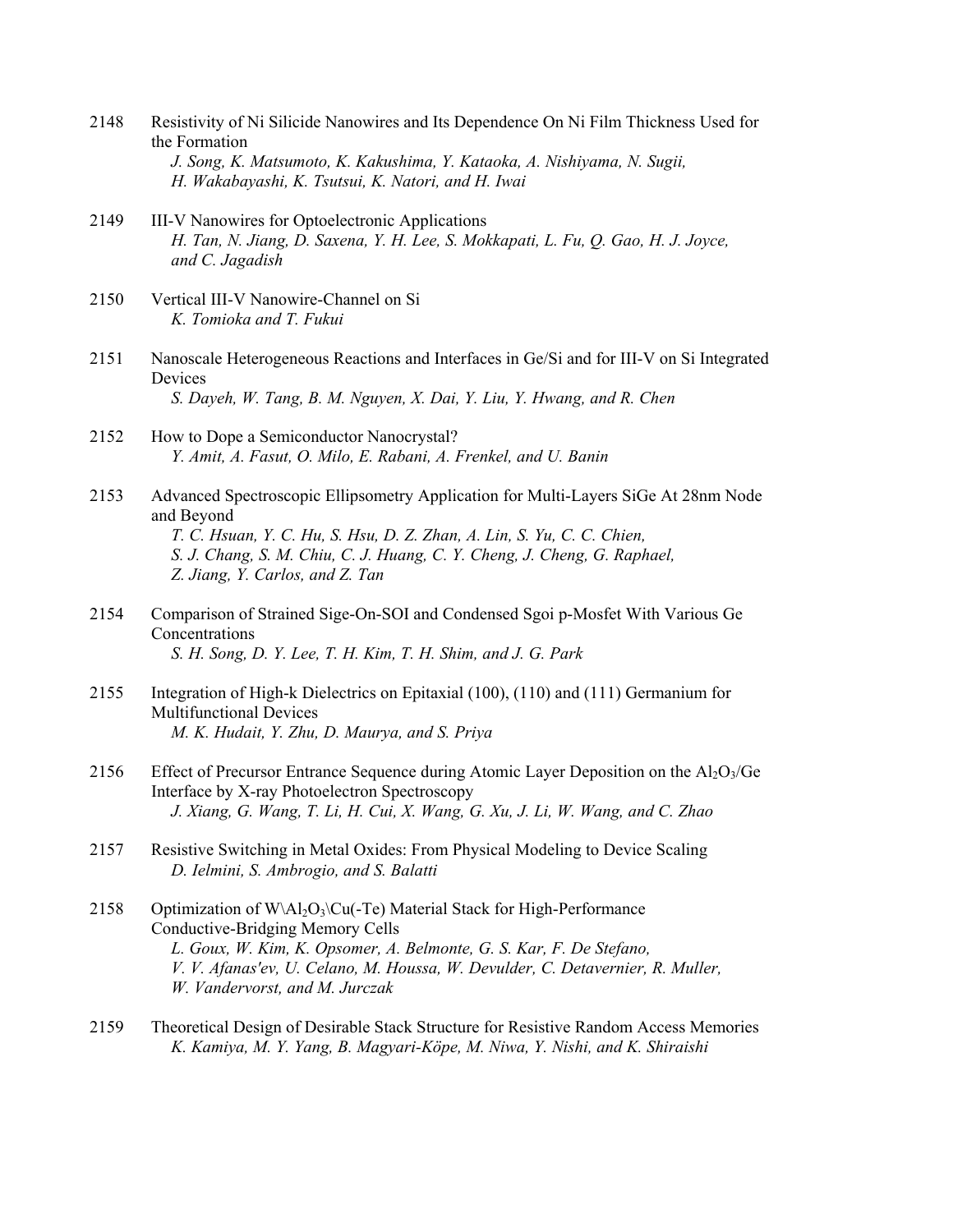- 2160 """Electrochemical Interfaces in Ref qz/dcugf 'T gukukxg'Uy kej kpi 'F gxkegu  *I. Valov, S. Tappertzhofen, E. Linn, and R. Waser*
- 2161 Chemical Vapor Deposition of  $MoS<sub>2</sub>$  Films  *J. Mun, D. Kim, J. Yun, Y. Shin, S. Kang, and T. Kim*
- 2162 2D Semiconductors: Materials, Interfaces, and Devices  *A. Javey*
- 2163 Fundamentals in  $MoS<sub>2</sub> Transistors: Dielectric, Scaling and Metal contacts$  *H. Liu, A. T. Neal, Y. Du, and P. D. Ye*
- 2164 Interaction of Germanene with (0001)ZnSe Surfaces: A Theoretical Study  *M. Houssa, E. Scalise, B. van den Broek, G. Pourtois, V. V. Afanas'ev, and A. Stesmans*
- 2165 Structural and Chemical Stabilization of the Epitaxial Silicene  *A. Molle, D. Chiappe, E. Cinquanta, C. Grazianetti, M. Fanciulli, E. Scalise, B. van den Broek, and M. Houssa*
- 2166 Pseudopotential-Based Study of Electron Transport in Low-Dimensionality Nanostructures  *M. V. Fischetti, S. J. Aboud, Z. Y. Ong, J. Kim, S. Narayanan, and C. E. Sachs*
- 2167 Development of an All-Wet-Etch Process Chemistry for the Patterning of Metal Conductors in Igzo Thin-Film-Transistors  *K. Leschkies*
- 2168 Extremely Large Refractive Indexes in Anodic Tantalum Pentoxide  *A. Kulpa and N. A. F. Jaeger*
- 2169 High Quality SiGe:B of High Ge Layer for 14nm and Beyond FINFET Processes  *C. I. Liao, C. Y. Chen, S. Yu, C. C. Chien, C. L. Yang, J. Y. Wu, and B. Ramachandran*
- 2170 Schottky Barrier Height between Erbium Silicide and Various Morphology of Si(100) Surface Changed by Alkaline Etching  *H. Tanaka, A. Teramoto, S. Sugawa, and T. Ohmi*
- 2171 Photo-Bias Instability of Solution Processed Zinc Tin Oxide Thin Film Transistors With Varying Zn:Sn Composition Ratio  *Y. J. Kim, B. S. Yang, S. Oh, S. J. Han, and H. J. Kim*
- 2172 Effect of Sputtering Pressure On the Electrical Characteristics of RF Magnetron Sputtering Processed Zinc Tin Oxide Thin Film Transistors  *H. W. Lee, B. S. Yang, S. Oh, S. J. Han, and H. J. Kim*
- 2173 Electrodeposition and Characterization of ZnO Rods Films  *V. N. D. Santos and S. A. S. Machado*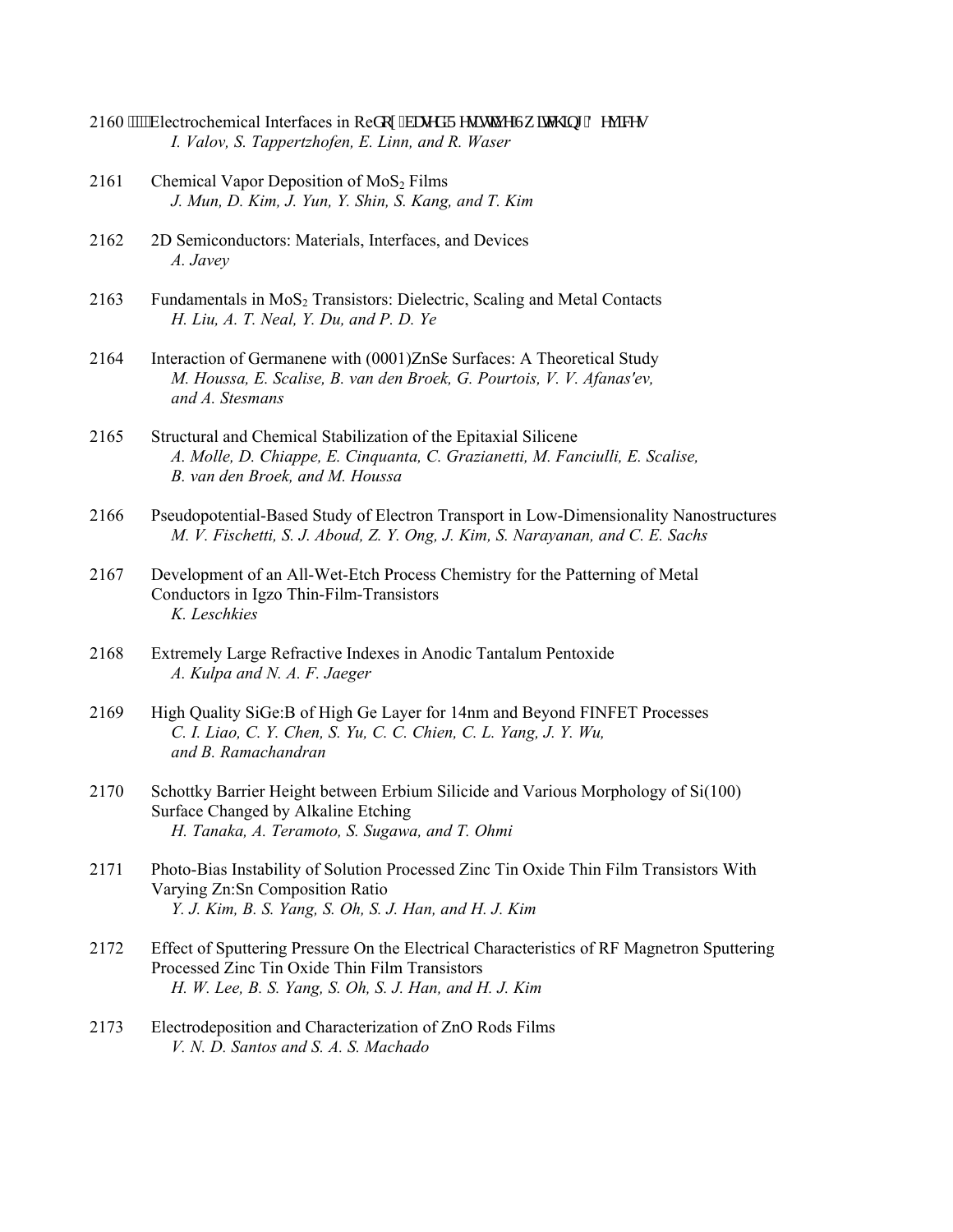- 2174 Effects of Non-Complexing Additives on Electrodeposited Cu(InGa)Se<sub>2</sub> (CIGSe) Thin Film  *F. W. D. S. Lucas and L. H. Mascaro*
- 2175 A Two-Step Electrical Degradation Behavior in α-InGaZnO Thin-Film Transistor  *T. M. Pan, F. H. Chen, C. H. Chen, C. C. Lin, C. Cheng, F. H. Ko, W. H. Lin, P. H. Chen, J. L. Her, and Y. H. Matsud*
- 2176 Improved Characteristics for Metal-nGaSb Ohmic Contact by Using Indium Gallium Zinc Oxide (IGZO)  *J. H. Shin, H. W. Jung, and J. H. Park*
- 2177 Refined Characterization up to Millimeter Waves of Ferroelectric KTN Thin Film for Efficient Integrated Tunable Devices  *G. Houzet, T. Lacrevaz, C. Bermond, A. Le Febvrier, S. Députier, M. Guilloux- Viry, P. Queffelec, and B. Fléchet*
- 2178 Engineering of the Interface Between Silicon and Rare-Earth-Oxide Buffer for GaN Growth  *R. Dargis, A. Clark, F. E. Arkun, and R. Smith*
- 2179 Vanadium Dioxide for Selector Applications  *I. P. Radu, B. Govoreanu, K. Martens, M. Toeller, A. P. Peter, M. R. Ikram, L. Q. Zhang, H. Hody, W. Kim, P. Favia, T. Conard, H. Y. Chou, B. Put, V. V. Afanasiev, A. Stesmans, M. Heyns, S. De Gendt, and M. Jurczak*
- 2180 Light Wavelength Effect on Tungsten Oxide Dielectric Properties  *C. C. Lin and Y. Kuo*
- 2181 Extremely Short Channel Si-MOSFETs Prepared on SOI Substrates Using Anisotropic Wet Etching  *S. Migita, Y. Morita, M. Masahara, and H. Ota*
- 2182 High-Performance Field-Effect-Transistors On Monolayer-WSe<sub>2</sub>  *W. Liu, J. Kang, and K. Banerjee*
- 2183 Improvement of Field-Effect Mobility of P3HT Films By Slow Cooling in Annealing Treatment  *S. Iino, D. Tadaki, T. Ma, J. Zhang, Y. Kimura, and M. Niwano*
- 2184 Measurement of Complex Conductance and Capacitance in the Phz Frequency Range With Subnanometric Spatial Resolution: Application to the Grain Boundary of Monoclinic Hafnia  *C. Guedj*
- 2185 Electron Band Alignment at Ge/Oxide and  $A_{III} B_{V}/Ox$  ide Interfaces from Internal Photoemission Experiments  *V. V. Afanas'ev, H. Y. Chou, M. Houssa, and A. Stesmans*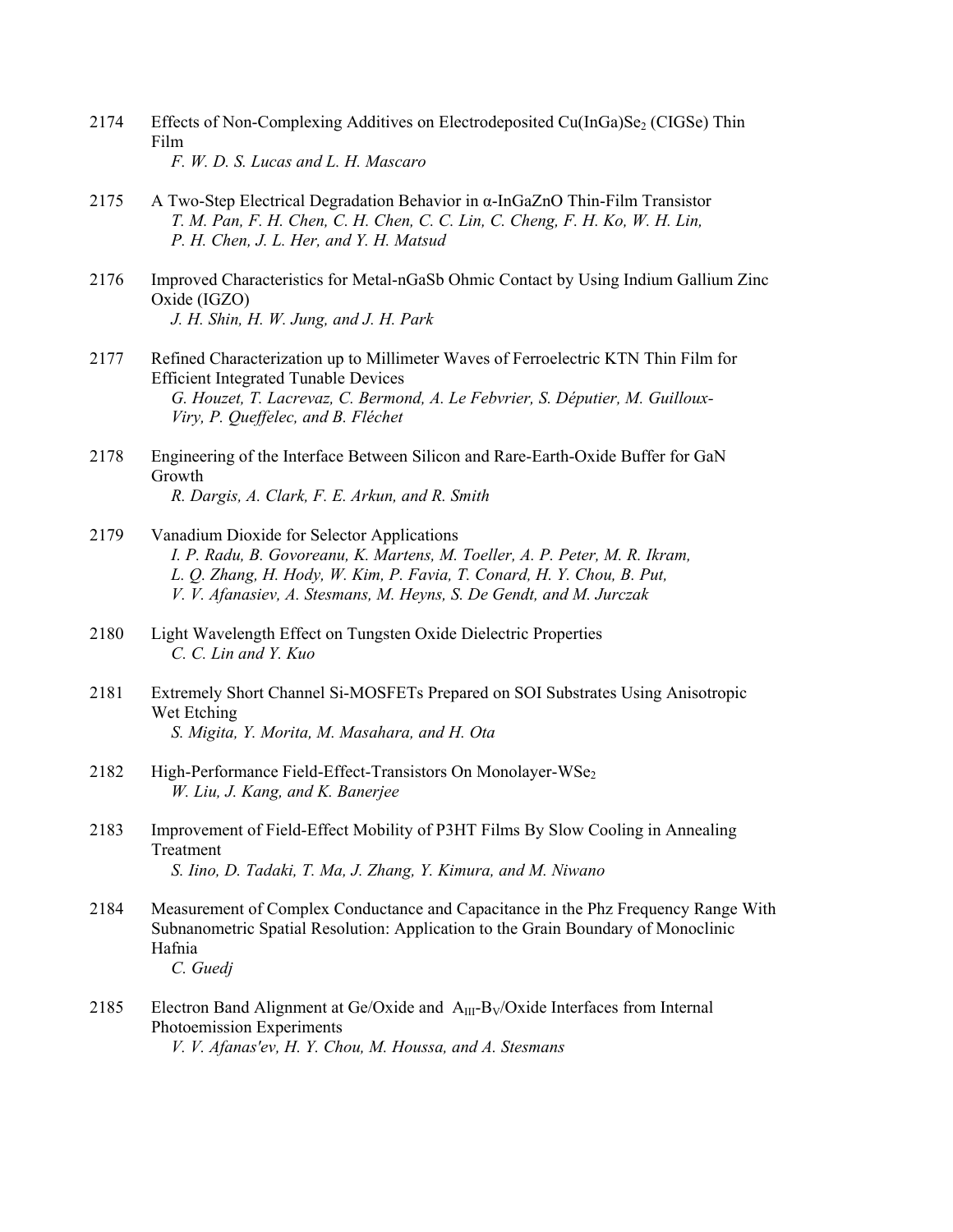- 2186 FTIR-ATR Study on Near-Interface Structure of Thermal Oxides on 4H-SiC Substrates  *H. Hirai and K. Kita*
- 2187 Investigation on Oxygen Diffusion in a High-k Metal-Gate Stack for Advanced CMOS Technology by XPS  *A. Kechichian, P. Barboux, and M. Gros-Jean*
- 2188 Lateral Nonuniformity of the Tunneling Current of  $A/SiO_2/p-Si$  Capacitor in Inversion Region Due to Edge Fringing Field Effect  *H. W. Lu and J. G. Hwu*
- 2189 Cf xcpegf 'Rj {ukecn'Ej ctcevetk| cvkqp ''qh''Uk'r cuukxcvgf ''KKKX''Ugo keqpf wevqtu'hqt 'Nqy /Rqy gt """"""""""Nai ke'Crrneckapu<FghgevEjgo km {.'Dcpf'Dgpfkpi "cpf'Uwthceg'Rjqvq/xqncig  *C. Marchiori, M. El Kazzi, L. Czornomaz, D. Pierucci, M. Silly, F. Sirotti, S. Abel, E. Uccelli, M. Sousa, and J. Fompeyrine*
- 2190 Electrical Properties and Charge Transport in the  $Pd/Al_2O_3/InGaAs$  MOS Structure  *Y. Y. Gomeniuk, Y. V. Gomeniuk, A. N. Nazarov, S. Monaghan, K. Cherkaoui, O'Connor, I. Povey, V. Djara, and P. K. Hurley*
- 2191 Electrical Characterization of Atomic Layer Deposited La<sub>2</sub>O<sub>3</sub> Films on  $In_{0.53}Ga_{0.47}As$  Substrates  *H. Oomine, D. H. Zadeh, K. Kakushima, Y. Kataoka, A. Nishiyama, N. Sugii, H. Wakabayashi, K. Tsutsui, K. Natori, and H. Iwai*

# **E11 - State-of-the-Art Program on Compound Semiconductors (SOTAPOCS) 55**  *Electronics and Photonics*

- 2192 Impact of Proton Irradiation on the dc and rf Performance of AlGaN/GaN High Electron Mobility Transistors  *L. Liu, Y. Y. Xi, F. Ren, S. J. Pearton, H. Y. Kim, J. Kim, and I. I. Kravchenko*
- 2193 Pre-ALD Trimethylaluminum Passivation of  $A_2O_3/InGaAs(100)$  Interfaces  *P. C. McIntyre*
- 2194 Investigation of the Current Stability of AlGaN/GaN High Electron Mobility Transistors in Various Liquid/Solid Interface on the Gate Area  *J. Y. Fang, C. P. Hsu, Y. W. Kang, K. C. Fang, F. Ren, and Y. L. Wang*
- 2195 New Designs For Spectral Control In Nanowire Lasers  *P. Yang and A. Fu*
- 2196 Growth, Properties, and Optoelectronic Applications of III-As and III-N Nanowires  *L. Geelhaar*
- 2197 Nonpolar Light-Emitting Diodes Using Hydrothermally Grown a-Plane ZnO  *H. Kim, K. H. Baik, and S. Jang*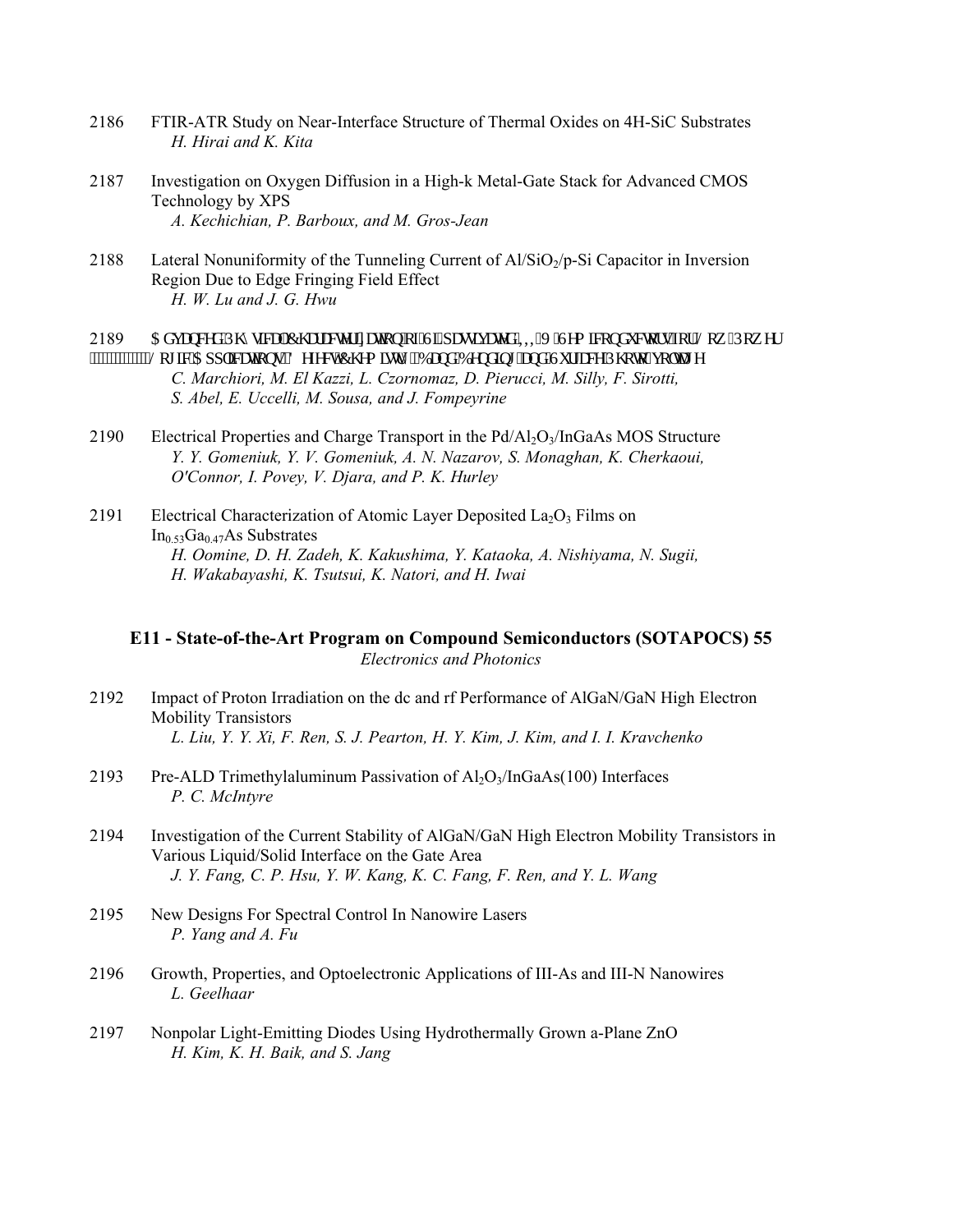| 2198 | Electrochemical and Hydrothermal Synthesis of Epitaxial Arrays of Doped ZnO Nanowire<br>Emitters for Light Emitting Diodes With Tunable Emission From Near-UV to Blue<br>T. Pauporté, O. Lupan, and B. Viana |
|------|--------------------------------------------------------------------------------------------------------------------------------------------------------------------------------------------------------------|
| 2199 | Atom Probe Tomography of InGaN Quantum Wells in Planar and Non-Planar (nanowire)<br>Heterostructures<br>L. J. Lauhon, J. R. Riley, G. Wang, and Q. Li                                                        |
| 2200 | <b>III-V Compound Semiconductor Nanowire</b><br>C. Jagadish                                                                                                                                                  |
| 2201 | Effect of Current Density on Pore Formation in n-InP in KOH<br>N. Quill, R. P. Lynch, C. O'Dwyer, and D. N. Buckley                                                                                          |
| 2202 | Pattern-Controlled Vertical and Lateral Growth of ZnO Nanorod Arrays for High<br>Performance Transistors and Biosensors<br>Y. B. Hahn                                                                        |
| 2203 | Nanostructured Thin Flexible Single Crystalline III-V Solar Cells<br>Y. Cui                                                                                                                                  |
| 2204 | Nano-Structured Thin-Film Materials Fabricated By Oblique-Angle Deposition for Energy<br><b>Harvesting Applications</b><br>J. K. Kim, S. H. Lee, H. Kwon, and S. J. Oh                                       |
| 2205 | <b>Back Contact CdSe/CdTe Photovoltaics</b><br>D. Josell, R. Debnath, C. Hangarter, J. Y. Ha, J. Guyer, B. Yoo, D. U. Kim,<br>M. A. Sahiner, C. J. Reehil, and W. A. Manners                                 |
| 2206 | Improved Passivation Techniques for AlGaN/GaN Hemts<br>T. J. Anderson, A. D. Koehler, M. J. Tadjer, K. D. Hobart, N. Nepal,<br>T. I. Feygelson, B. B. Pate, C. R. Eddy Jr., and F. J. Kub                    |
| 2207 | Novel Functional Transistors of Transition Metal Dichalcogenide Monolayers<br>T. Takenobu                                                                                                                    |
| 2208 | Electrically Controllable Complex Oxide Interfaces<br>Y. H. Chu                                                                                                                                              |
| 2209 | Synthesis of MoS2 Atomic Layer using PECVD<br>H. Kim, C. Ahn, G. Arabale, C. Lee, and T. Kim                                                                                                                 |
| 2210 | Shape-Controlled Grown Au(Sn)-SnO <sub>2</sub> Core-Shell Nanocables Via Vapor-Liquid-Solid<br>(VLS) Growth Mechanism<br>C. Y. Wang, S. A. Chen, C. Y. Chen, L. J. Chou, and L. J. Chen                      |
| 2211 | Enhanced Color-Conversion Efficiency in Nano-Grooved LEDs Utilizing Non-Radiative<br><b>Energy Transfer</b><br>M. J. Park and J. S. Kwak                                                                     |
|      |                                                                                                                                                                                                              |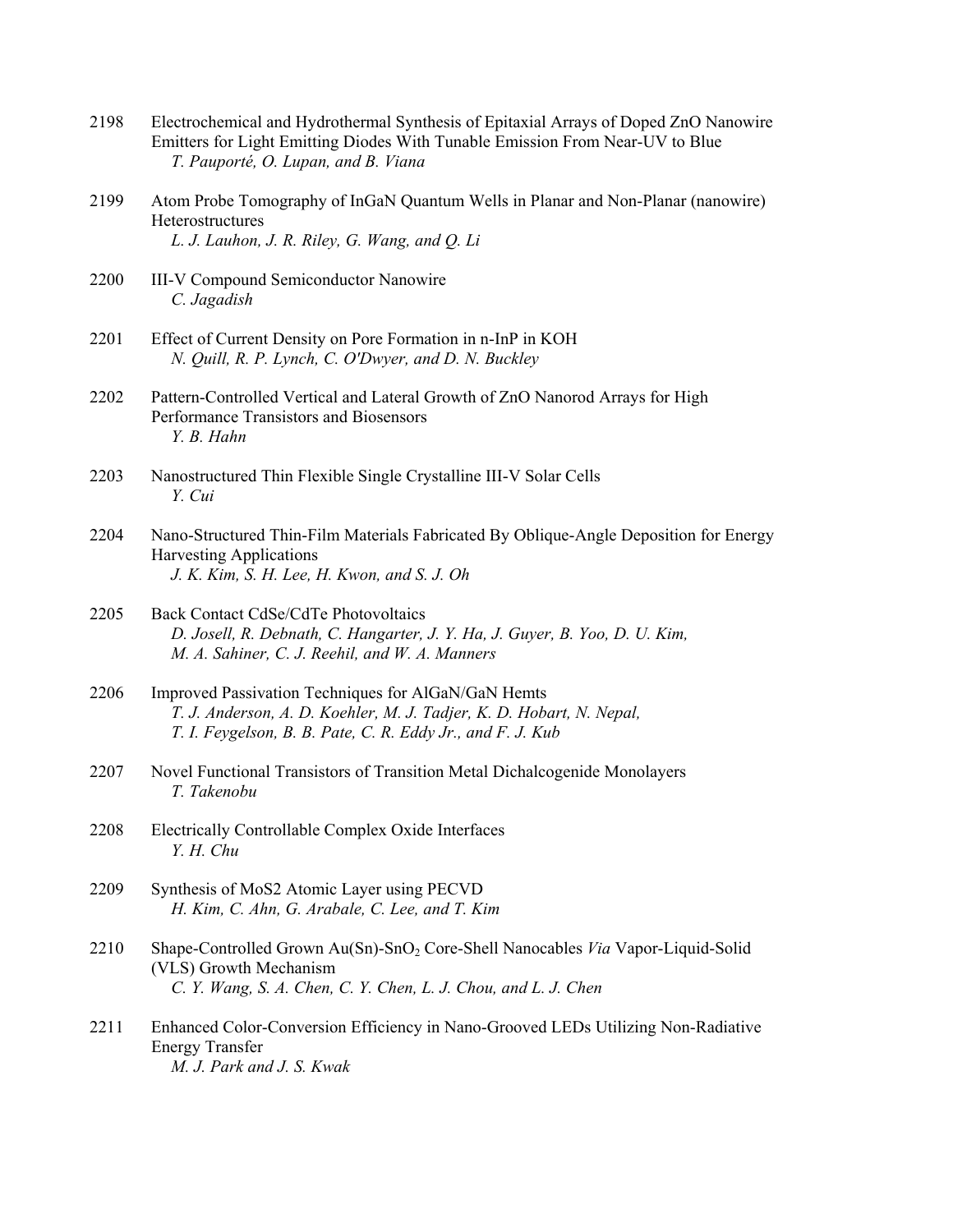2212 Lattice-Mismatched Epitaxial Growth On Porous III-V Substrates  *J. Grym, P. Gladkov, J. Vanis, E. Hulicius, J. Pangrac, O. Pacherova, G. Dimitrakopulos, C. Bazioti, and P. Komninou* 

# **E12 - ULSI Process Integration 8**

*Electronics and Photonics* 

- 2213 FDSOI technology: a power efficient solution down to 10nm  *O. Faynot, M. Vinet, C. Fenouillet, O. Weber, P. Perreau, L. Grenouillet, F. Andrieu, T. Poiroux, and S. Deleonibus*
- 2214 Memristive Devices for Computing: Mechanisms, Applications and Challenges  *J. J. Yang, B. J. Choi, M. X. Zhang, A. C. Torrezan, J. P. Strachan, and R. S. Williams*
- 2215 Low Temperature Direct Bonding 3D Stacking Technologies for High Density Device Integration  *L. Di Cioccio, I. Radu, G. Gaudin, T. Lacave, F. Baudin, M. Sadaka, and T. Signamarcheix*
- 2216 Mn<sub>5</sub>Ge<sub>3</sub>C<sub>0.8</sub> Contacts for Spin Injection into Ge  *I. A. Fischer, C. Sürgers, M. Petit, V. Le Thanh, and J. Schulze*
- 2217 Development of Multifunctional Liner/Barrier Systems for Sub-14nm Metallization  *E. Eisenbraun*
- 2218 Single Electron and Single Atom CMOS Perspectives  *X. Jehl, M. Sanquer, M. Vinet, and R. Wacquez*
- 2219 High-Speed Operation of Si Single-Electron Transistor  *Y. Takahashi, H. Takenaka, T. Uchida, M. Arita, A. Fujiwara, and H. Inokawa*
- 2220 Status and Future of IC Analog Technologies  *A. Bergemont*
- 2221 MEMS and Photonics Module Integration into SiGe BiCMOS Technology for More than Moore Functional Diversification  *B. Tillack, B. Heinemann, M. Kaynak, D. Knoll, S. Lischke, A. Mai, H. Rücker, Y. Yamamoto, and L. Zimmermann*
- 2222 Bio-MEMS Chip for Bacteria Detection -A Challenge of Si Technology to Biomedical Field-  *H. Ishii, K. Sawada, M. Ishida, K. Machida, K. I. Iida, M. Saito, and S. I. Yoshida*
- 2223 Performance Enhancement Technologies in III-V/Ge MOSFETs  *S. Takagi, R. Zhang, S. H. Kim, M. Yokoyama, and M. Takenaka*
- 2224 Ingaas GAA Nanowire Mosfets  *P. D. Ye*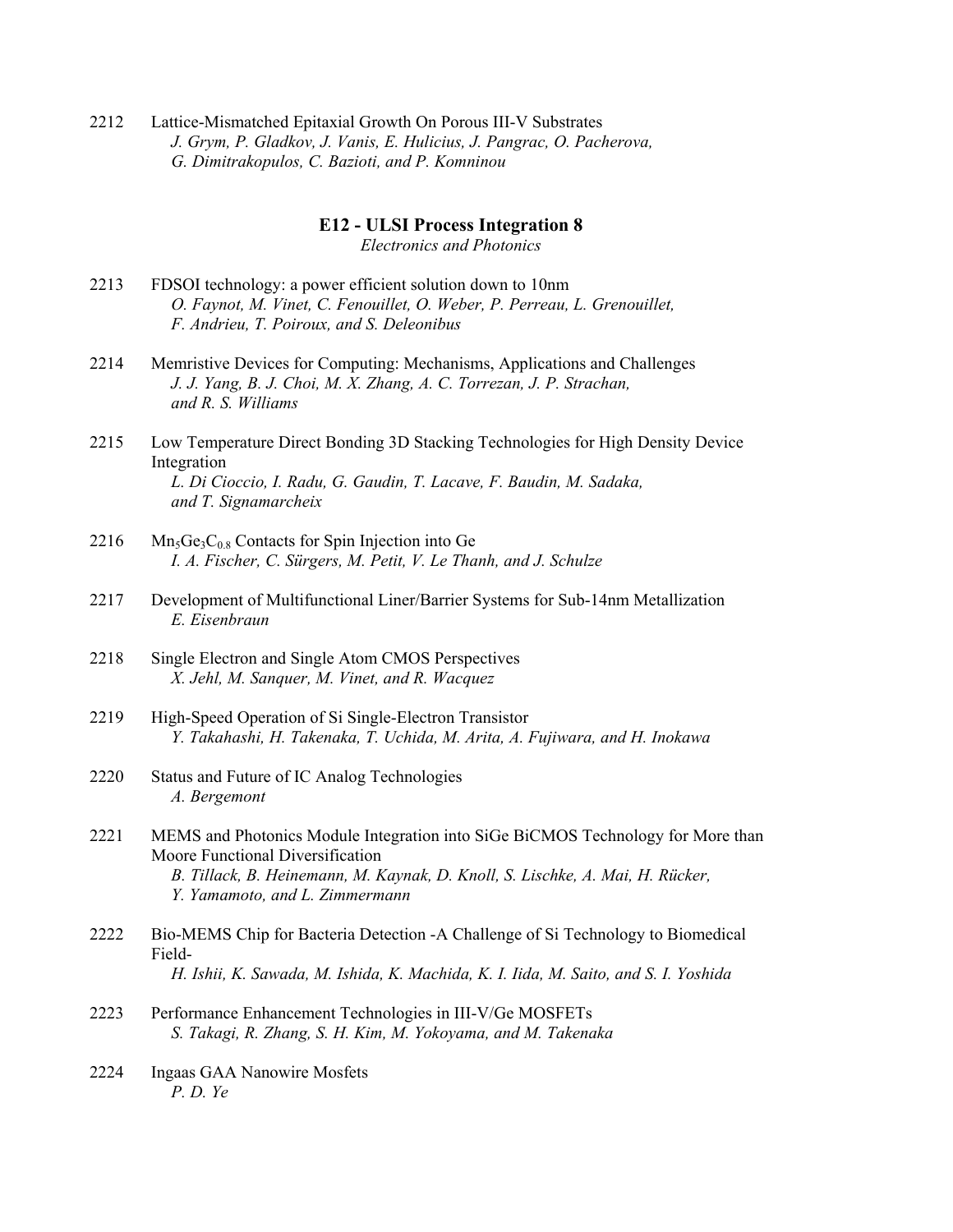| 2225 | Heteroepitaxial Growth of Sn-Related Group-IV Materials on Si Platform for<br>Microelectronic and Optoelectronic Applications: Challenges and Opportunities<br>O. Nakatsuka, N. Taoka, T. Asano, T. Yamaha, M. Kurosawa, M. Sakashita,<br>and S. Zaima               |
|------|----------------------------------------------------------------------------------------------------------------------------------------------------------------------------------------------------------------------------------------------------------------------|
| 2226 | Group-IV Semiconductor Quantum Heterointegration by Low-Energy Plasma CVD<br>Processing<br>M. Sakuraba and J. Murota                                                                                                                                                 |
| 2227 | Atomically Flat Germanium (111) Surface by Hydrogen Annealing<br>T. Nishimura, S. Kabuyanagi, C. Lee, T. Yajima, K. Nagashio, and A. Toriumi                                                                                                                         |
| 2228 | Formation and Characterization of Strained $Si1-xGex$ Films Epitaxially Grown on Si(100)<br>by Low-Energy ECR Ar Plasma CVD without Substrate Heating<br>N. Ueno, M. Sakuraba, J. Murota, and S. Sato                                                                |
| 2229 | Low-Temperature Metal-Induced Crystallization of Orientation-Controlled SiGe on<br><b>Insulator for Flexible Electronics</b><br>T. Sadoh, J. H. Park, M. Kurosawa, and M. Miyao                                                                                      |
| 2230 | Epitaxial Growth of Heavily B-Doped Si and Ge Films on Si(100) by Low-Energy ECR Ar<br>Plasma CVD without Substrate Heating<br>Y. Abe, S. Kubota, M. Sakuraba, J. Murota, and S. Sato                                                                                |
| 2231 | Qxgtxlgy "qh'I tqy y "cpf "O ci pgyle"Rtqr gtvlgu"qh'I gO p "Gr krc { gtu<'Htqo "Vj kp"Hkro u "vq<br>S wcpwo 'Fqui<br>A. Spiesser, M. T. Dau, L. A. Michez, M. Petit, and V. Le Thanh                                                                                |
| 2232 | Development of Metal Source/Drain Ge-CMOS Using TiN/Ge and HfGe/Ge Contacts<br>H. Nakashima, K. Yamamoto, and D. Wang                                                                                                                                                |
| 2233 | High-Quality Hybrid-GeSn/Ge Stacked-Structures by Low-Temperature Sn<br><b>Induced-Melting Growth</b><br>Y. Kinoshita, R. Matsumura, T. Sadoh, T. Nishimura, and M. Miyao                                                                                            |
| 2234 | Characterization of Local Strain Structures in Heteroepitaxial Ge <sub>1-x</sub> Sn <sub>x</sub> /Ge<br>Microstructures by using Microdiffraction Method<br>S. Ike, Y. Moriyama, M. Kurosawa, N. Taoka, O. Nakatsuka, Y. Imai, S. Kimura,<br>T. Tezuka, and S. Zaima |
| 2235 | Study on Charge Storage and Optical Response of Hybrid Nanodots Floating Gate MOS<br>Devices for Their Optoelectronic Application<br>S. Miyazaki, M. Ikeda, and K. Makihara                                                                                          |
| 2236 | Source and Drain Contact Module for FDSOI MOSFETs : Silicidation and Strain<br>Engineering<br>V. Carron, F. Nemouchi, J. M. Hartmann, D. Cooper, J. F. Damlencourt,<br>S. Bernasconi, S. Favier, and Y. Morand                                                       |
|      |                                                                                                                                                                                                                                                                      |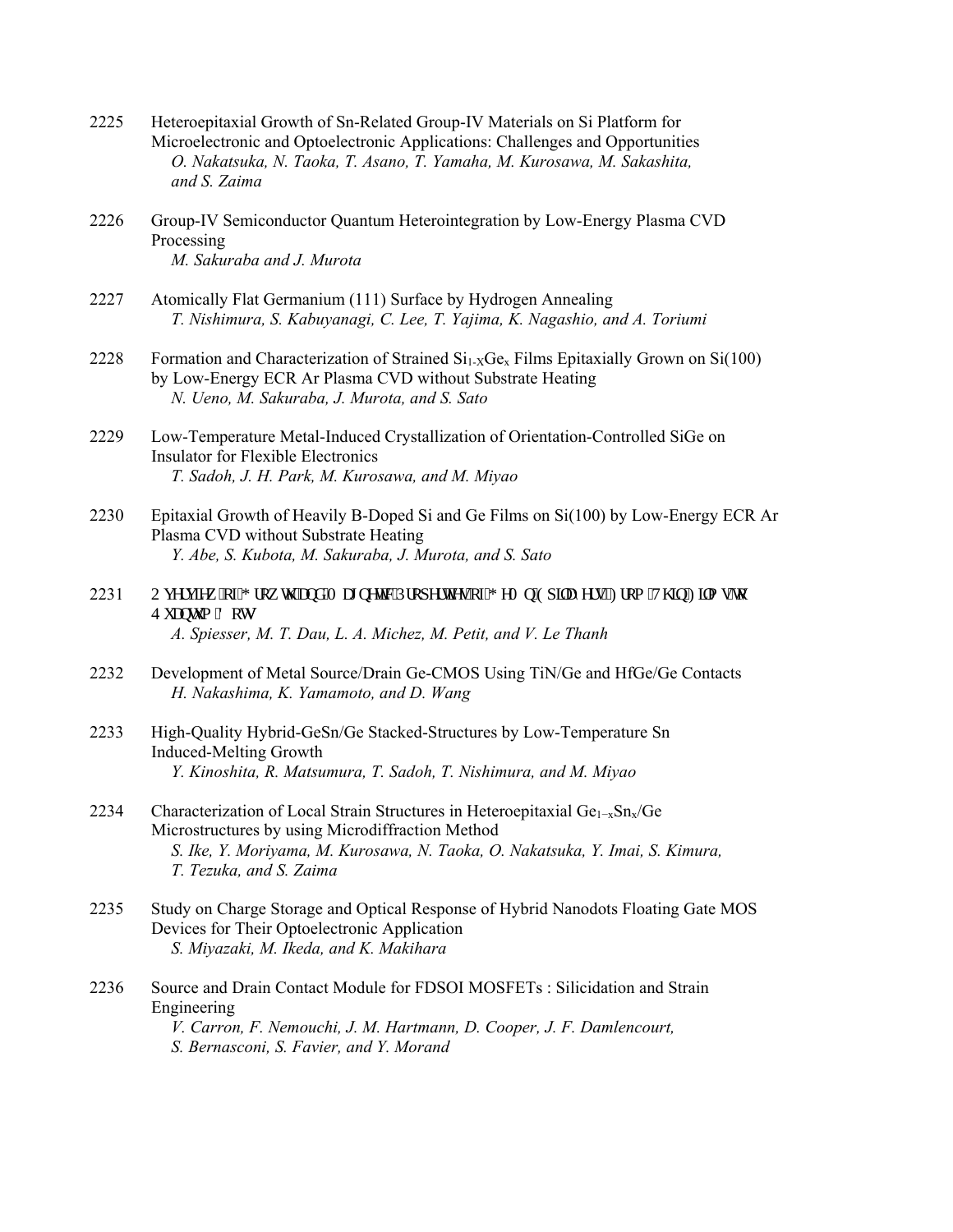- 2237 Fin Doping by Hot Implant for 14nm FinFET Technology and Beyond  *B. S. Wood, F. A. Khaja, B. P. Colombeau, S. Sun, A. Waite, M. Jin, H. Chen, O. Chan, T. Thanigaivelan, N. Pradhan, H. J. L. Gossmann, S. Sharma, V. R. Chavva, M. P. Cai, M. Okazaki, S. S. Munnangi, C. N. Ni, W. Suen, C. P. Chang, A. Mayur, N. Variam, and A. D. Brand*
- 2238 Liquid-Solid Coexisting Annealing of a-GeSn/Si(100) Structure for Low Temperature Epitaxial Growth of SiGe  *H. Chikita, R. Matsumura, T. Sadoh, and M. Miyao*
- 2239 Optimization of Cu Damascene Electrodeposition Process in ULSI for Yield and Reliability Improvement  *I. Shao, T. Cheng, P. Findeis, J. Kelly, S. Ahmed, M. Angyal, Y. Xu, B. Li, J. Tinkler, N. Lustig, E. Engbrecht, C. Truong, M. Chudzik, and S. Grunow*
- 2240 ALD W CMP for HKMG  *T. Yang, G. Wang, Q. Xu, Y. Lu, J. Yu, H. Cui, J. Yan, J. Li, and C. Zhao*
- 2241 Fabrication of Metal-Nitride/Si Contacts with Low Electron Barrier Height  *K. Yamamoto, K. Asakawa, D. Wang, and H. Nakashima*
- 2242 S w.pwo "Vwppgrkpi 'hqt"Wintc/Nqy /Rqy gt"Uecrgf 'EOQU Deposition  *P. Berger, A. Ramesh, and R. Loo*
- 2243 Dopant-Atom-Based Tunnel SOI-MOSFETs  *M. Tabe, D. Moraru, E. Hamid, A. Samanta, L. T. Anh, T. Mizuno, and H. Mizuta*
- 2244 Wide Bandgap Heterojunctions on Crystalline Silicon  *J. Sturm, S. Avasthi, K. Nagamatsu, J. Jhaveri, W. E. McClain, G. Man, A. Kahn, J. Schwartz, and S. Wagner*
- 2245 Characterization of Oxide Traps Participating in Random Telegraph Noise Using Charging History Effects in Nano-Scaled MOSFETs  *T. Tsuchiya, N. Tamura, A. Sakakidani, K. Sonoda, M. Kamei, S. Yamakawa, and S. Kuwabara*
- 2246 Low-Frequency-Noise-Based Oxide Trap Profiling in Replacement High-k/Metal-Gate PMOSFETs  *E. R. Simoen, J. W. Lee, A. Veloso, V. Paraschiv, N. Horiguchi, and C. Claeys*
- 2247 Resistive Switching Properties of  $SiO<sub>x</sub>/TiO<sub>2</sub> Multi-Stack in Ti-Electrode MIM Diodes$  *A. Ohta, K. Makihara, M. Fukusima, H. Murakami, S. Higashi, and S. Miyazaki*
- 2248 Reduction of Interface States Density Due to Post Oxidation with Formation of AlGeO Layer at  $Al_2O_3/Ge$  Interface  *S. Shibayama, K. Kato, M. Sakashita, W. Takeuchi, N. Taoka, O. Nakatsuka, and S. Zaima*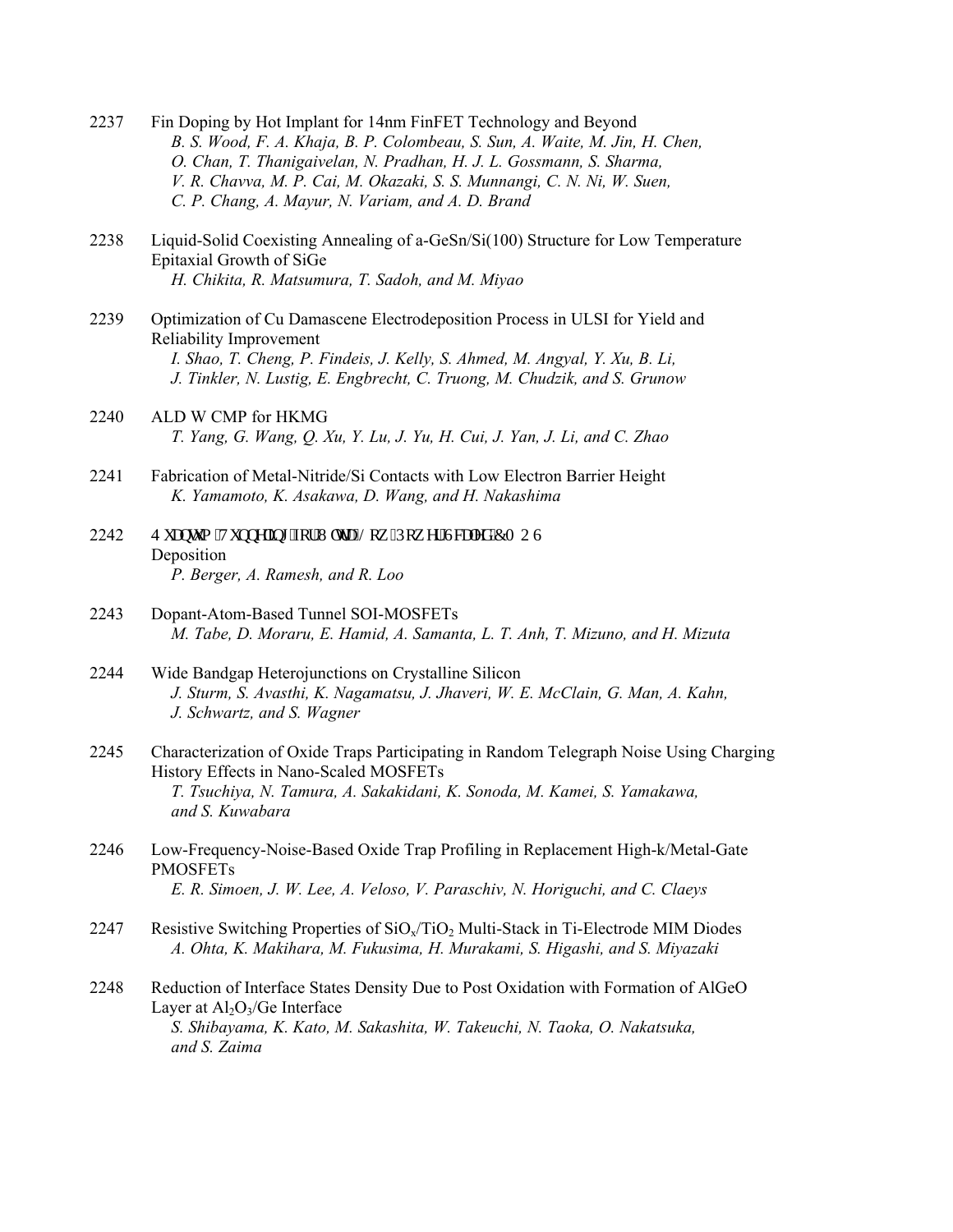2249 High Electron Mobility in Germanium Junctionless n-MOSFETs  *S. Kabuyanagi, T. Nishimura, K. Nagashio, and A. Toriumi* 

# **F1 - Current Trends in Electrodeposition - An Invited Symposium**  *Electrodeposition*

- 2250 (2013 ECS Electrodeposition Division Research Award Lecture) 30 Years of Electrodeposition of Semi-conductors for Industrial Applications : Dreams, Realities and Dreams Again !  *D. Lincot*
- 2251 Electrodeposited High Power and Energy Density Secondary Batteries Based On Three-Dimensionally Mesostructured Current Collectors  *P. Braun*
- 2252 Semiconductors for Photovoltaic Devices:Electrochemical Approaches  *P. J. Dale, J. C. Malaquias, and M. Steichen*
- 2253 Electrochemical Synthesis of Metal Chalcogenides Nanostructures  *N. V. Myung*

# **F2 - Emerging Materials and Processes for Energy Conversion and Storage**  *Electrodeposition, Battery*

- 2254 Copper Plating of LiCoO2 Particles for Water Friendly Electrodes in Li-Ion Batteries  *M. Spreafico, P. Cojocaru, F. Triulzi, M. Apostolo, and L. Magagnin*
- 2255 Production of Nano-Composite Si Powders By Plasma Spraying for Negative Electrode of Li Ion Batteries  *M. Kambara, T. Hideshima, M. Kaga, and T. Yoshida*
- 2256 IR Synchrotron Radiation Analysis of Battery Materials  *J. Syzdek, Y. Janssen, P. Khalifah, T. Stanislavchuk, A. Sirenko, A. McLeod, D. Basov, D. S. Middlemiss, H. Bechtel, and R. Kostecki*
- 2257 Rechargeable Sodium Batteries With Mixed Amide Ionic Liquids  *T. Nohira, R. Hagiwara, K. Matsumoto, C. Ding, C. Y. Chen, T. Yamamoto, A. Fukunaga, S. Sakai, K. Nitta, and S. Inazawa*
- 2258 Structure and Dynamics of Imidazolium-based Ionic Liquids  *M. L. Saboungi, B. Aoun, M. A. Gonzalez, M. Russina, A. Goldbach, and S. Kohara*
- 2259 New Perspectives On Electrochemical Energy Storage Materials  *S. Meng*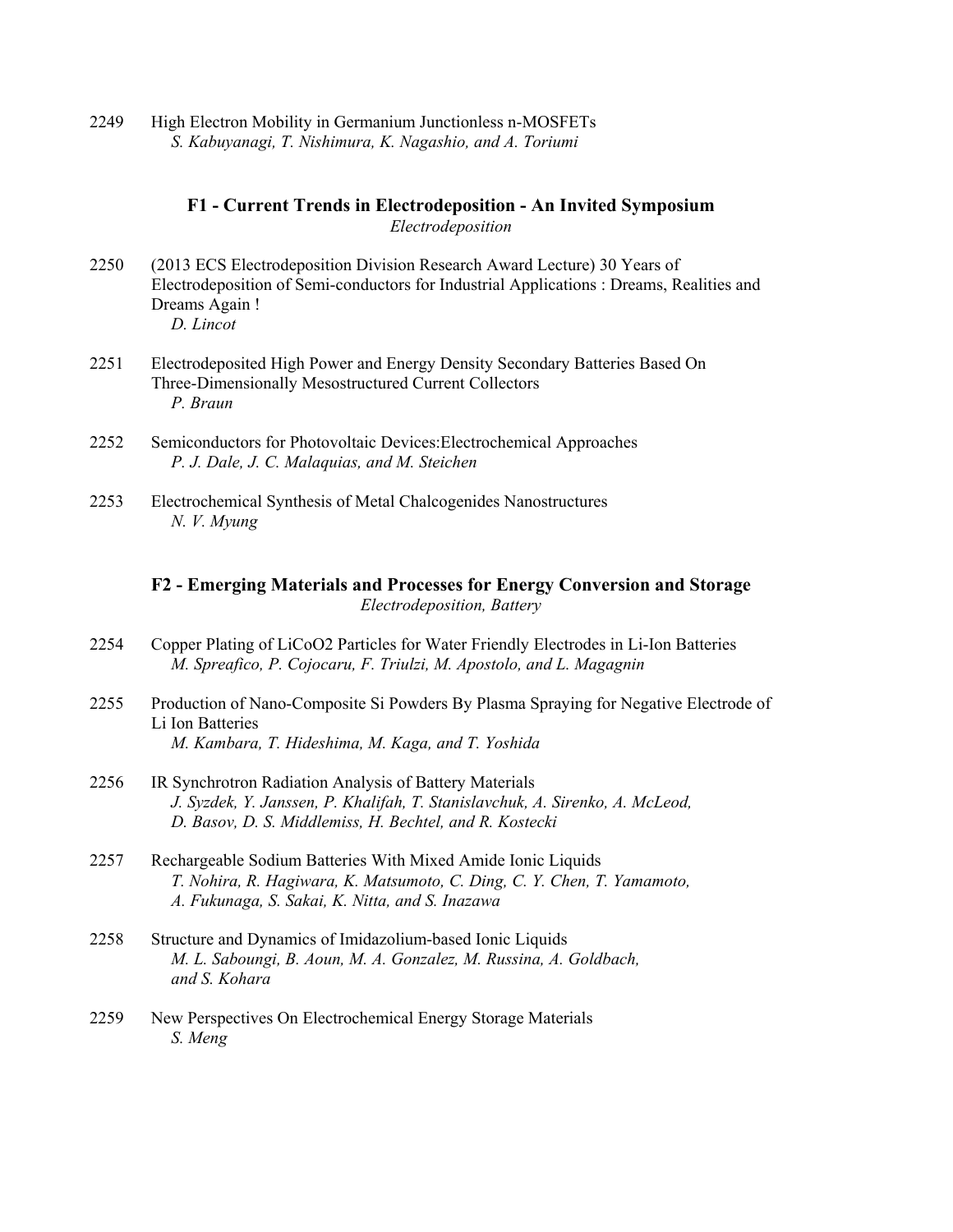- 2260 Cathodic Electrodeposition of Cobalt Sulfide Thin Films for Dye-Sensitized Solar Cells and Supercapacitors  *J. Y. Lin, S. W. Chou, C. F. Chang, and J. H. Liao*
- 2261 Influence of Incorporated Light Elements On Refining Process for High-Purity Silica Using Microchannel Device  *N. Matsuo, Y. Matsui, T. Ishihara, Y. Fukunaka, and T. Homma*
- 2262 Magneto-Electrodeposition Aupt Paticles On Carbon Paper As Cathodic Catalyst of Lithium Air Battery  *J. Zhang, D. Li, M. An, P. Yang, and P. Wang*
- 2263 Utilisation of Flexible Nano-Structured PEDOT Electropolymerised From Ionic Liquids for One Step (4-electron) Oxygen Reduction Reaction  *M. E. Abdelhamid, G. A. Snook, and A. P. O'Mullane*
- 2264 Porous PtRuCo Thin Film Catalyst Prepared by Electrodeposition and Dealloying Methods for Anode of Direct Methanol Fuel Cell  *Y. Watanabe, Y. Misu, T. Yokoshima, T. Momma, and T. Osaka*
- 2265 Electrochemical Deposition of Nanoparticles On Metallic and Carbonaceous Substrates: A Mathematical Model  *S. Karimi*
- 2266 Effects of Electrode Modification and Electrolyte Additive On the Air Electrode for Water Electrolysis  *Y. W. Chiu, S. H. Chuang, C. H. Wu, P. J. Lu, K. L. Hsueh, J. S. Hung, W. S. Chang, and C. C. Yang*
- 2267 Modified Substrates for Oxygen Reduction Reaction  *C. Zafferoni, M. Innocenti, G. Giambastiani, G. Tuci, L. Becucci, F. Capolupo, and M. L. Foresti*
- 2268 Effects of Gas Composition Just Before Fuel Pulses On Power Generation Characteristics At Different Fuel Supply Frequency in Pulse Jet-Rechargeable Direct Carbon Fuel Cells  *S. Sugiyama, A. Yabuki, H. Tanaka, Y. Chen, and M. Ihara*
- 2269 Effect of Anode-Additive PrBaInO<sub>4</sub> and Its Derivative Products On the Electrochemical Performance of Solid Oxide Fuel Cells  *Y. Noda, X. Li, H. Shimada, and M. Ihara*
- 2270 Direct Synthesis of Cu<sub>2</sub>ZnSnS<sub>4</sub> thin Films On Substrates Using Chemical Bath Deposition for Photovoltaic Solar Cells  *V. K. Arepalli, N. K. Park, and E. T. Kim*
- 2271 Improving of Electrical and Optical Properties of Cadmium Sulfide By Using Different Metal Additives  *L. Tamasauskaite-Tamasiunaite, A. Zieliene, L. Naruskevicius, B. Simkunaite-*

 *Stanyniene, A. Setkus, I. Simkiene, S. Balakauskas, A. Selskis, and E. Norkus*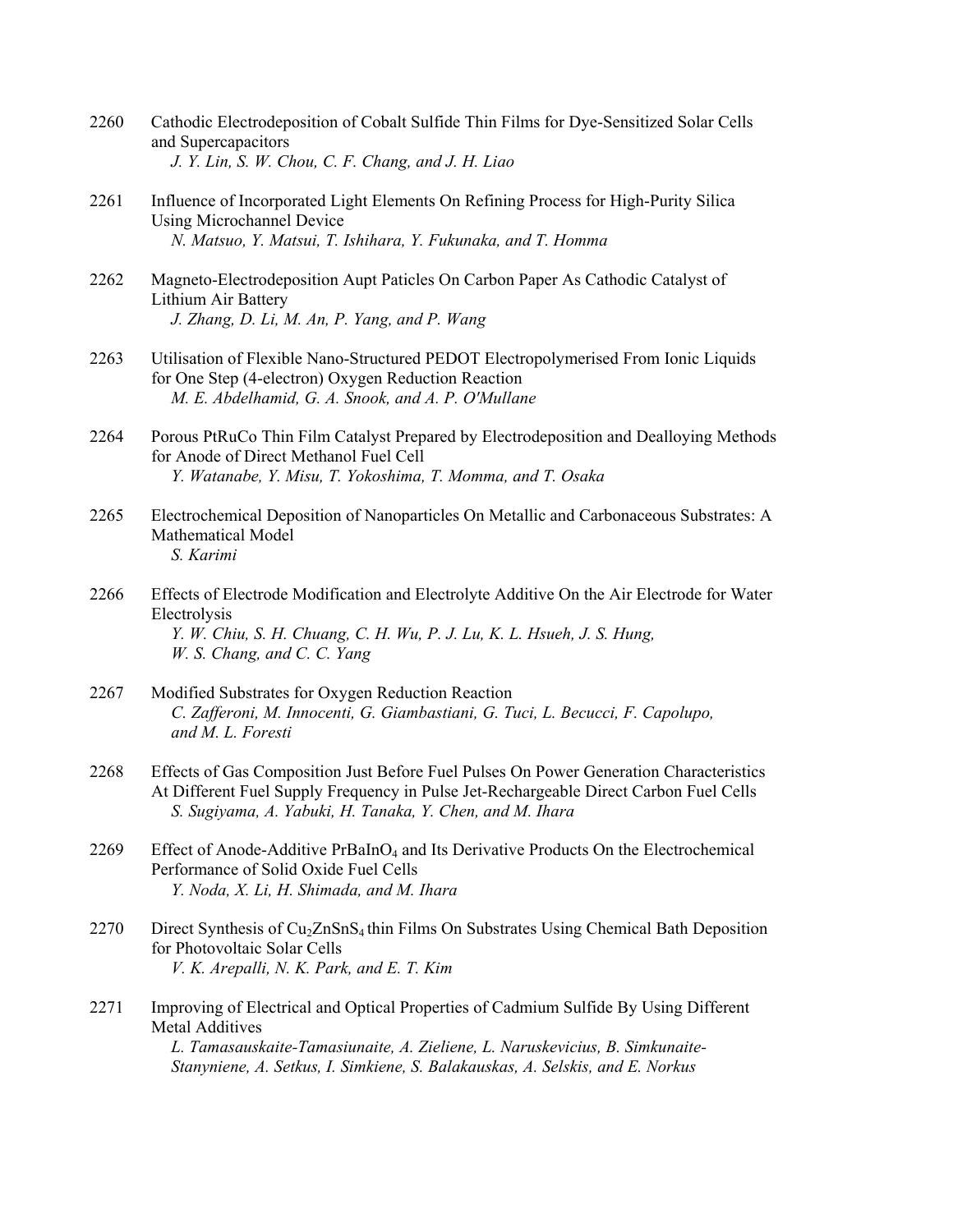- 2272 Electrodeposition of High-Haze Textured Zinc Oxide Films  *T. Shinagawa, M. Chigane, and M. Izaki*
- 2273 ORR Activity and Durability of MBE-Prepared Pt Monolayers On Au(hkl) Single Crystal **Substrates**  *Y. Iijima, T. Kondo, Y. Takahashi, Y. Bando, N. Todoroki, and T. Wadayama*
- 2274 Application of Tin Oxide-Based Support Materials for Durable Cathode Catalysts in **PEFCs**  *A. Rabis, E. Fabbri, R. Koetz, and T. J. Schmidt*
- 2275 Non-Noble Electrocatalysts for Alkaline Hydrogen Evolution and Oxidation  *M. H. M. Tang, C. J. Hahn, D. Ng, and T. F. Jaramillo*
- 2276 Design and Synthesis of Multi-Component Colloidal Nanocrystals for Catalysis and Sensing  *A. P. Alivisatos*
- 2277 One-Step Preparation of Ag-Loaded  $Bi_4Ti_3O_{12}$  Nanofibers By Electrospinning and Their Photocatalytic Activity  *D. Hou, X. Hu, and Y. Huang*
- 2278 Charge Separation Properties of CdSe/Reduced Graphene Oxide Nanoheterostuctures: Graphene Size Effect  *K. A. Tsai and Y. J. Hsu*
- 2279 Fast and Economic Preparation of Pt-Based Counter Electrode for Highly Efficient Dye-Sensitized Solar Cell  *T. Y. Hsieh, T. C. Wei, Y. T. Huang, M. Ikegami, and T. Miyasaka*
- 2280 *In Situ* Stress and Nanogravimetric Measurements During De-Alloying of PtCu Thin-Film Electrode  *V. A. Sethuraman, D. Vairavapandian, M. C. Lafouresse, N. Karan, S. Sun, U. Bertocci, G. R. Stafford, and P. Guduru*
- 2281 Electrodeposited  $Co<sub>3</sub>O<sub>4</sub>$ ,  $Co(OH)<sub>2</sub>$ , and CoOOH for Catalysis of the Oxygen Evolution Reaction  *J. A. Switzer, J. A. Koza, Y. C. Liu, and J. C. Hill*
- 2282 Electrodeposition of  $V_2O_5$  On Nanostructured 3-D Aluminium Current Collectors for Li-Ion Microbatteries  *D. Rehnlund, M. Valvo, K. Edström, and L. Nyholm*
- 2283 Electrochemical Deposition of Terbium From Molten Salts  *D. Chidambaram and S. Rayaprolu*
- 2284 Degradation Mechanism of Lithium-Ion Battery in Charge and Discharge Cycling Tests  *T. Hayashi, M. Kondo, E. Toda, R. Kuzuo, N. Oshimura, and J. Okada*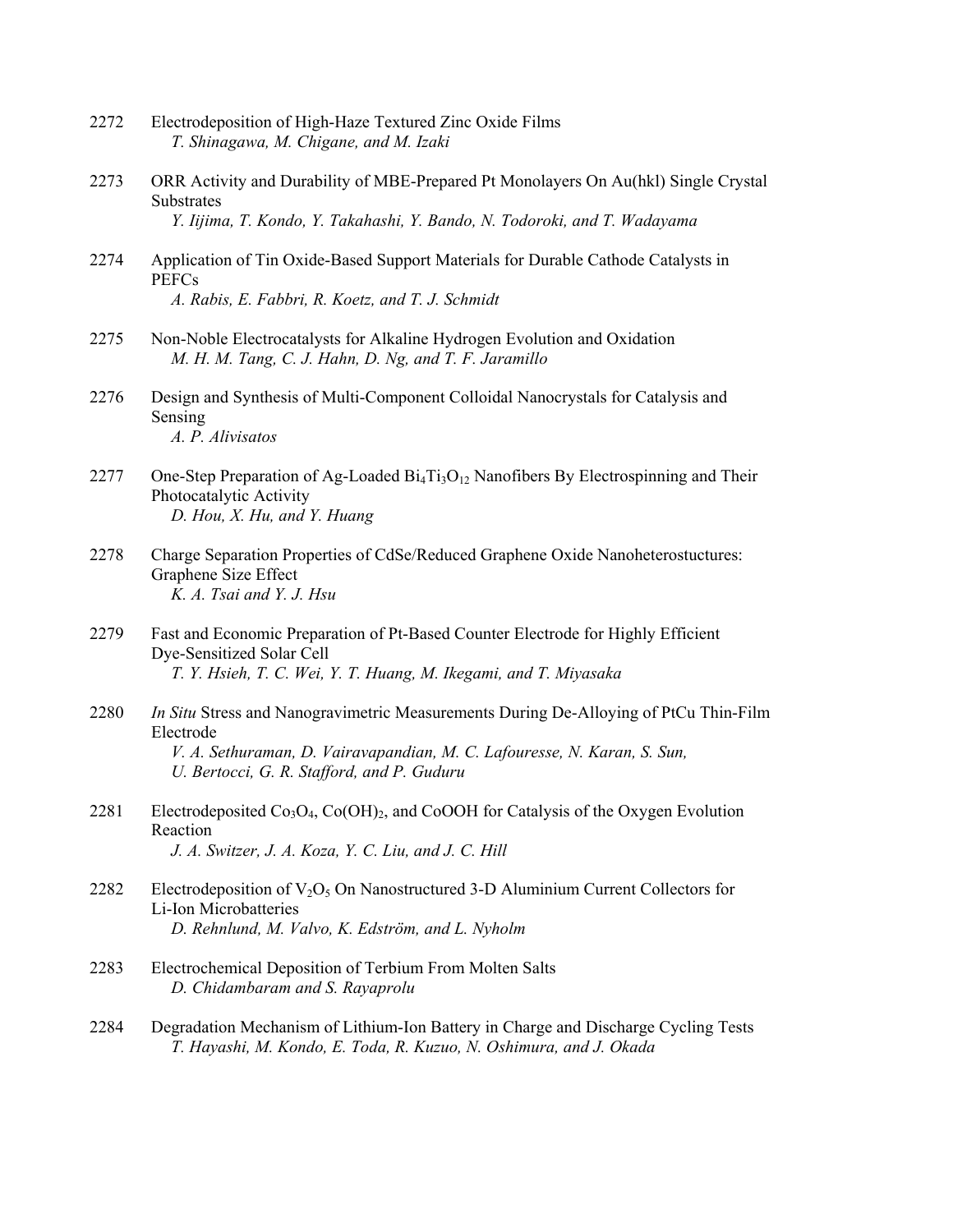| 2285 | Non-Line-of-Sight Deposition of Nanoscale Separator/Electrolytes for 3D All-Solid-State |
|------|-----------------------------------------------------------------------------------------|
|      | <b>Batteries</b>                                                                        |
|      | M. B. Sassin, J. W. Long, and D. R. Rolison                                             |

- 2286 Ultrafast Laser Spectroscopy of Electrode/Electrolyte Interfaces  *J. Syzdek, V. Zorba, X. Mao, R. Russo, and R. Kostecki*
- 2287 A Technical and Operational Perspective On the DOE Energy Innovation Hub in Fuels From Sunlight, the Joint Center for Artificial Photosynthesis  *N. S. Lewis*
- 2288 Photochemical Route for the Preparation of Complex Amorphous Water Oxidation Catalyst  *R. D. L. Smith, S. Trudel, and C. P. Berlinguette*
- 2289 Composition and Structure Control of Copper Oxide (Cu2O and CuO) Nanowires Via Thermal Routes  *F. Wu Sr. and P. Banerjee Sr.*
- 2290 Electrodeposition of High-Purity Continuous Indium Thin Films Towards Indium Phosphide Solar Cells  *P. Lobaccaro, A. Raygani, A. Oriani, L. Magagnin, A. Javey, and R. Maboudian*
- 2291 Influence of Anodization Conditions On the Electronic Structure of TiO<sub>2</sub> Nanotubes  *L. K. Tsui and G. Zangari*
- 2292 TiO2 As Electron-Extraction-Layer in Reverse Type P3HT/Icba Organic Solar Cells  *N. Loew, S. Komatsu, H. Akita, K. Funayama, T. Yuge, T. Fujiwara, and M. Ihara*
- 2293 Graphene Oxide and Carbon Nanotubes As Gelators for Gel Electrolytes  *J. Ouyang and C. Y. Neo*
- 2294 Electrochemical Liquid-Liquid-Solid Crystal Growth of Semiconductors  *S. Maldonado*
- 2295 Electrochemical Reduction Behavior of Granular  $SiO<sub>2</sub>$  in Molten CaCl<sub>2</sub>  *X. Yang, K. Yasuda, T. Nohira, R. Hagiwara, K. Ichitsubo, K. Masuda, and T. Homma*
- 2296 Electrolyte-Electrode Interfacial Study for Si Electrodeposition in Ionic Liquid  *J. Komadina, Y. Ishibashi, Y. Tsuyuki, Y. Zhang, Y. Fukunaka, P. A. Pianetta, and T. Homma*
- 2297 Tuning Electrode Potential With Surface Chemistry  *J. B. Rivest, G. Li, I. D. Sharp, J. B. Neaton, and D. J. Milliron*
- 2298 One-Step Fabrication of Nano-Structured Solid Oxide Fuel Cells By Electrostatic Spray Deposition  *J. R. Selman*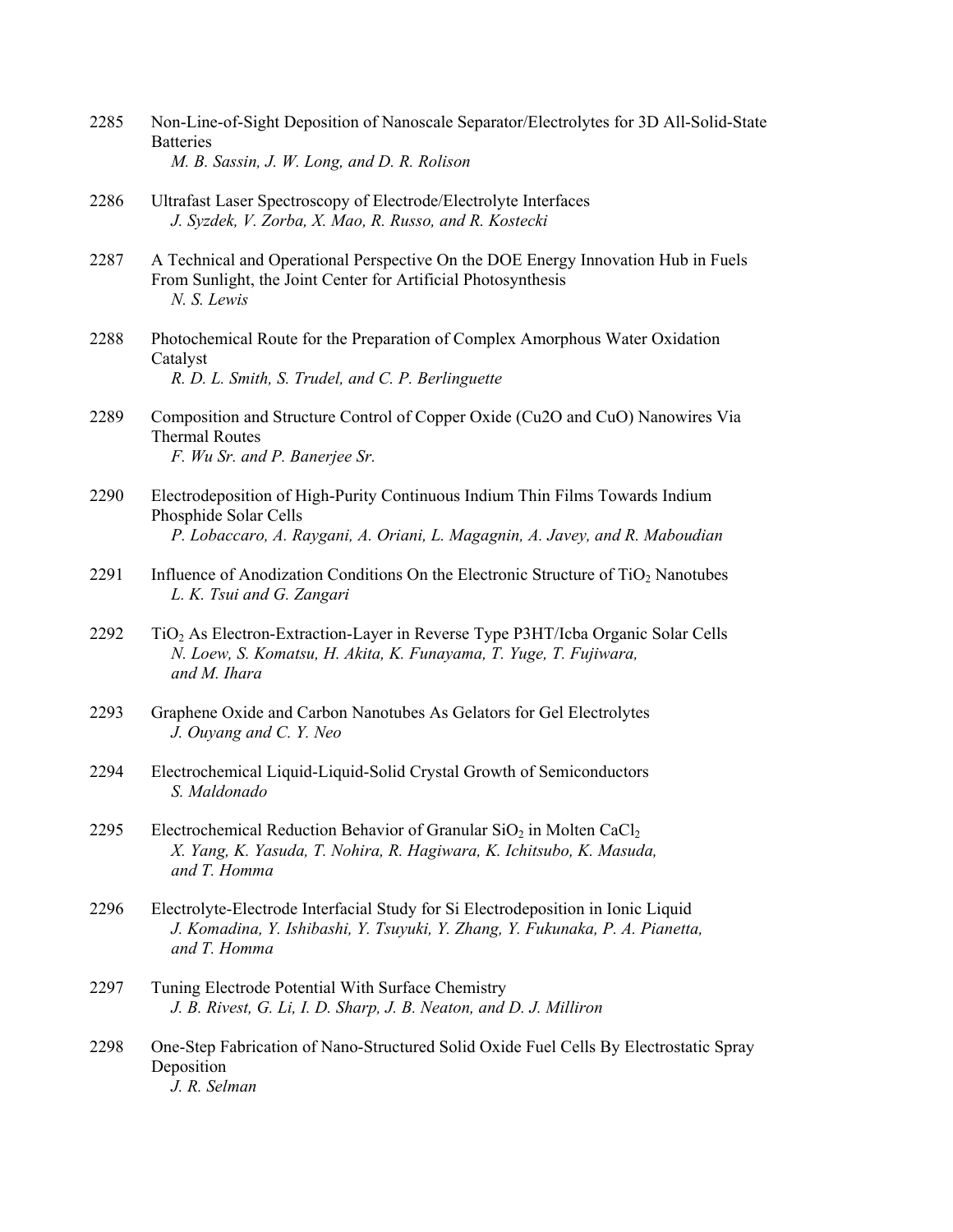- 2299 Silver-Ceria Composites for Oxygen Separation From Air  *E. Ruiz-Trejo, P. Boldrin, A. Lubin, F. Tariq, N. P. Brandon, A. Atkinson, S. Fearn, R. Chater, S. Cook, J. Darr, and C. Tighe*
- 2300 Nano Structuring for Efficient Energy Conversion  *S. F. Bent, T. M. Gur, and F. B. Prinz*
- 2301 Dynamic Response Characteristics of Distribution Network Including Distributed Generators and Power System Stability  *Y. Shirai*

# **F3 - Fundamentals and Applications of Electrophoretic Deposition**  *Electrodeposition*

- 2302 New Developments in Electrophoretic Nanotechnology  *I. Zhitomirsky*
- 2303 Toward Dynamic Control of Magnetic Nanoparticle Monolayers Fabricated By Electrophoretic Deposition: A New Path to Ordered Superlattices?  *J. H. Dickerson II, A. Krejci, M. Darbandi, C. G. W. Thomas, and J. Mandal*
- 2304 Light Directed Electrophoretic Deposition: A New Technique for Patterning Materials in 3D  *A. J. Pascall, F. Qian, G. Wang, Y. Li, and J. D. Kuntz*
- 2305 Electrophoretic Deposition of Polymerically Stabilized Silica Nanoparticles for Anti-Wetting Fabrics  *Y. S. Joung and C. R. Buie*
- 2306 Electrophoretic Deposition of Cobalt Ferrite and Platinum Cobalt Nanoparticles As Electrocatalysts  *R. Tanakit, W. Luc, and J. B. Talbot*
- 2307 Electrophoretic Deposition of Quantum Dots for Photovoltaic Applications  *S. W. Lee, H. Hlaing, I. Kymissis, and I. P. Herman*
- 2308 Electrophoretic Deposition of Multi-Sized Titania Nanoparticles to Fabricate High Performance Electrodes for Dye-Sensitized Solar Cell Application  *N. Parsi Benehkohal and G. P. Demopoulos*
- 2309 Comparison of Electrophoretic Deposition of Nano- and Micron-Sized Ba<sub>2</sub>SiO<sub>4</sub>:Eu<sup>2+</sup> Phosphor Particles  *J. I. Choi, M. Anc, A. Piquette, M. E. Hannah, K. C. Mishra, J. B. Talbot, and J. McKittrick*
- 2310 Nanoparticle Monolayers of Iron Oxide Fabricated Using Electrophoretic Deposition: A New Path to Superlattices?  *A. Krejci, J. H. Dickerson II, and K. Yager*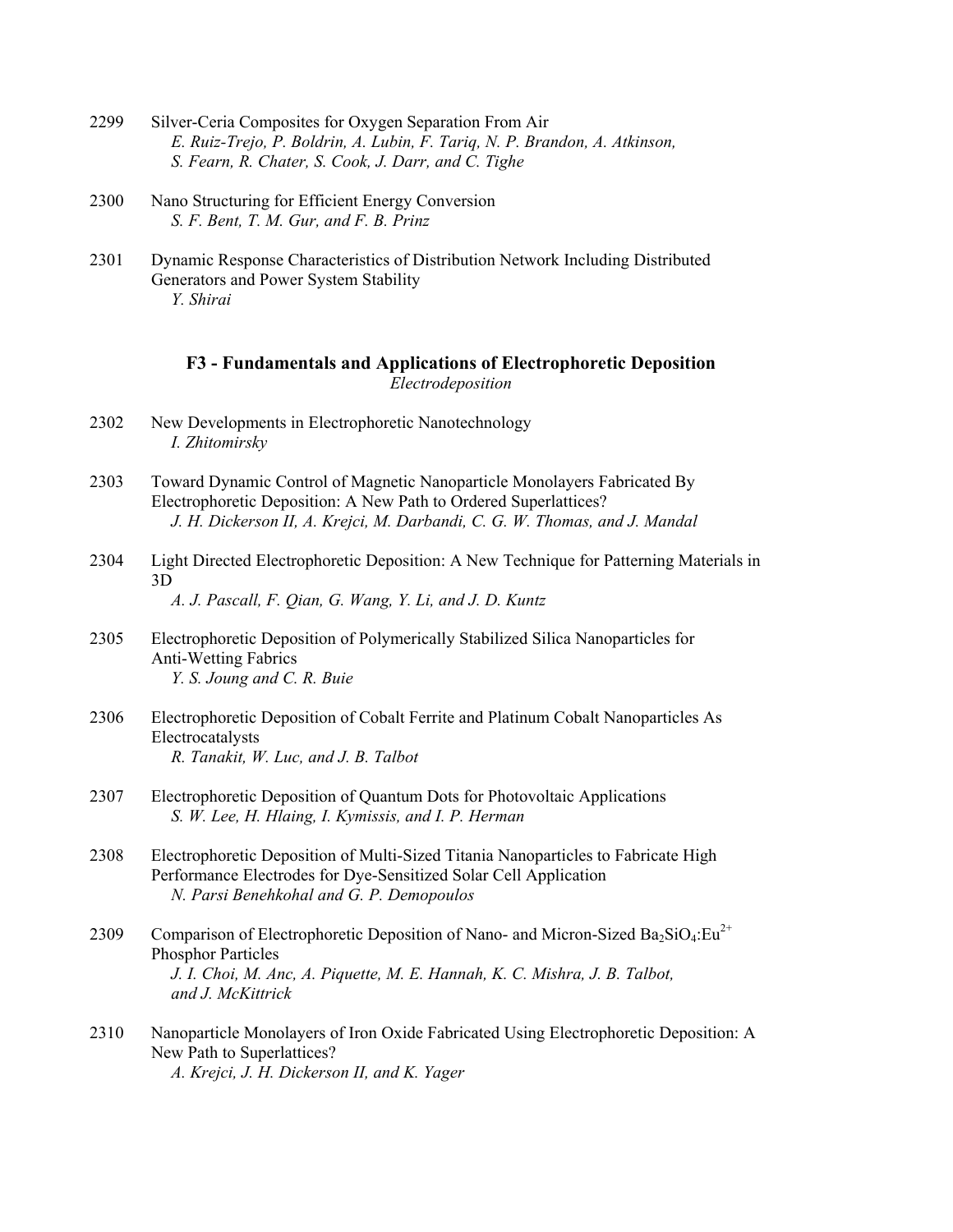- 2311 Fabrication of  $Ti/A<sub>2</sub>O<sub>3</sub>$  Gradient Coating Layer Using Electrophoretic Deposition for Implant Abutment Application  *H. Kim and C. S. Lee*
- 2312 Electrodeposition of Organic-Inorganic Films for Biomedical Applications  *I. Zhitomirsky*
- 2313 Environmentally-Benign Electrochemical Method for Formation of Catalytic Metal Nanoparticles in a Chitosan Matrix On a Stainless Steel Electrode  *G. P. Halada, M. Cuiffo, and P. Jha*
- 2314 Dispersion of Carbon Nanotubes in Aqueous Solutions of Ionic Surfactants  *Y. S. Joung and C. R. Buie*
- 2315 Deposition of Vulcan XC-72 Coatings on Stainless Steel Bipolar Plates by Reverse Pulsed DC Voltage Electrophoretic Deposition (EPD) for Fuel Cell Applications  *W. J. Pech-Rodriguez, D. Gonzalez-Quijano, G. Vargas-Gutierrez, and F. J. Rodriguez-Varela*
- 2316 Study of the Stability of Highly Oxidized Metals (Ir, Ti, Ta, Sn) in Ethanol-Water and Isopropanol-Water Dispersions Previous to Epd  *M. T. Oropeza-Guzman, J. B. Talbot, and M. R. Perez-Garcia*
- $2317$  Optimization of BiFeO<sub>3</sub> Suspensions Stabilization  *C. Ponzoni, M. Cannio, R. Rosa, and C. Leonelli*
- 2318 Electrodynamics of Colloidal Nanoparticles in Non-Polar Solvents  *E. Johnson, A. Tefera, M. Mochena, and J. H. Dickerson II*
- 2319 Hydrogen Sensing With Metal Nanoparticles Electrophoretically Deposited Onto Epitaxial Layers of III-V Semiconductors  *J. Grym, R. Yatskiv, J. Lorincik, and O. Cernohorsky*
- 2320 Surface Charge Formation On Ligand Dressed CdSe Nanoparticle in Hexane  *A. Tefera, M. Mochena, E. Johnson, and J. H. Dickerson II*

### **F4 - Fundamentals of Electrochemical Growth - From UPD to Microstructures 3**  *Electrodeposition*

- 2321 Structural Analysis of Highly Durable Si-O-C Or Sn-O-C Composite Anodes for Lithium Secondary Battery By Means of Electrodeposition  *T. Osaka, T. Yokoshima, H. Nara, and T. Momma*
- 2322 Electrodeposition in Ionic Liquids: From Nanoscale Processes to Macroporous Materials  *F. Endres*
- 2323 Recent Advances in the Theory and Simulation of Underpotential Deposition  *E. P. M. Leiva, M. Villarreal, O. A. Oviedo, P. Velez, L. Farigliano, A. Pinto, and L. Reinaudi*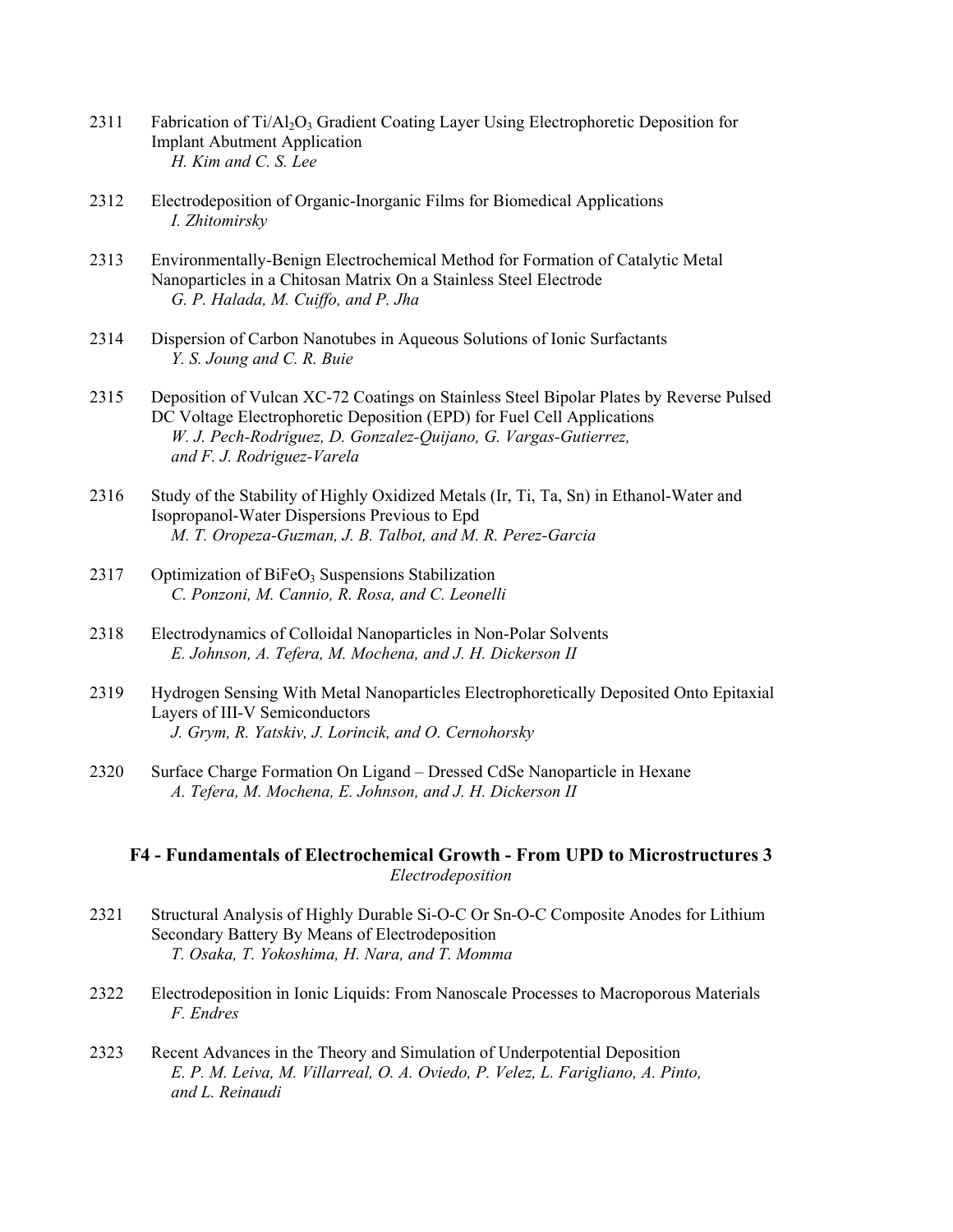- 2324 Electrochemical Deposition of Pt-(Fe, Co, Ni) Alloys: Self-Terminated Growth to Underpotential Co-Deposition  *T. P. Moffat, Y. Liu, C. Hangarter, D. Gokcen, L. Y. Ou Yang, and U. Bertocci*
- 2325 Electrochemical Analysis of the Underpotential Deposition of Cadmium and Zinc On Different Substrates  *R. Kowalik, P. Zabinski, and K. Mech*
- 2326 Lead UPD On Ru(0001)  *Q. Yuan, S. Brankovic, and D. Wu*
- 2327 Lead Underpotential Deposition On Ru Sub-Monolayer Modified Au(111) Surface  *S. Brankovic and Q. Yuan*
- 2328 Electrodeposition of Semiconductors Thin Films With Different Composition and Band Gap  *M. Innocenti, I. Bencistà, L. Becucci, F. Di Benedetto, S. Cinotti, L. Wang, A. Lavacchi, M. V. Pagliaro, F. Vizza, C. Zafferoni, and M. L. Foresti*
- 2329 Dynamic Stress Analysis At Solid Electrodes  *M. C. Lafouresse, U. Bertocci, and G. R. Stafford*
- 2330 Study of Pt Dissolution During Formic Acid Oxidation On Thin Films Deposited Via Surface Limited Redox Replacements  *N. Vasiljevic, M. Fayette, J. Nutariya, and N. Dimitrov*
- 2331 In-Situ TEM Observation of Electrochemical Growth  *Y. Oshima*
- 2332 Nucleation Study On Dendrite Suppressing Lithium-Sodium Electrolyte for Lithium **Batteries**  *J. K. Stark and P. A. Kohl*
- 2333 Early Stages of Electrochemical Nucleation and Growth On Carbon Substrates: Nanocluster Aggregation, Coalescence and Recrystallization  *J. Ustarroz, T. Altantzis, J. Hammons, A. Hubin, S. Bals, and H. Terryn*
- 2334 Electrodeposition of Silver On Ultra Thin Polypyrrole Films. Approach to Unusual Nucleation of Metal  *T. Rapecki, Z. Stojek, and M. Donten*
- 2335 Synthesis and Technological Application of Electrodeposited Semiconductors By EC-ALD  *I. Bencistà, F. Borgatti, M. Cavallini, F. Di Benedetto, A. Lavacchi, and M. Innocenti*
- 2336 Next Experimental Confirmation of Validity of the Phenomenon of Phase Formation Through a Stage of Liquid State in Metals Being Electrodeposited  *O. B. Girin*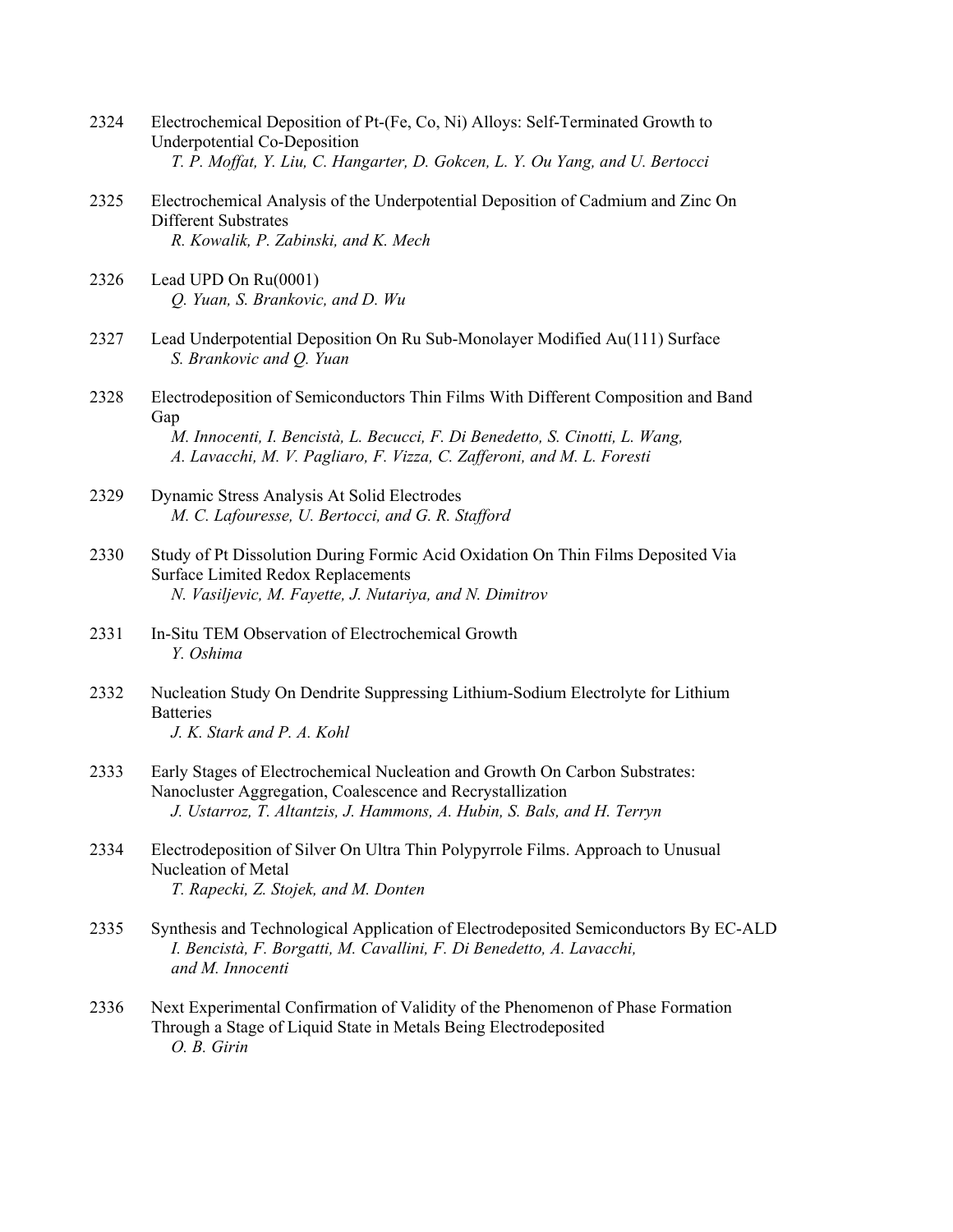- 2337 Effect of Organic Additives On Electrochemical Reduction Assessment Using SERS Analysis  *M. Saito*
- 2338 *In Situ* X-Ray Characterizations of Bismuth Electrodeposition Under Different Nucleation Mechanisms  *X. Huang, M. D. Plaza, J. Y. P. Ko, and J. D. Brock*
- 2339 Silver Electrodeposition From Ionic Liquids: Coatings Morphology and Mass Transport Issues  *A. Lavacchi, S. Cinotti, M. Innocenti, L. Becucci, L. Wang, E. Banchelli, and L. Luconi*
- 2340 Study of Coni Electrodeposition Mechanism in a Glycine Bath Using Eqcm  *V. P. Graciano*
- 2341 Electrodeposition of Supersaturated Cuag Alloys in Pyrophosphate-Iodide Electrolytes  *R. Bernasconi, L. Nobili, and L. Magagnin*
- 2342 Electrodeposition of Binary Alloys Immiscible in the Bulk  *G. Zangari*
- 2343 Electrochemical Formation of Brazing Alloys On Metal Substrates  *F. Ulu, I. Karakaya, G. Demirci, M. S. Aras, and M. Erdogan*
- 2344 An Electrochemical Quartz Crystal Nano-Balance Study On Cu-Sn Codeposition From Methane Sulphonic Acid Electrolytes  *S. Roy and N. Pewnim*
- 2345 DFT Analysis On Cathodic Reaction of Au Thiosulfate Complex At Au(111) Surface  *M. Kunimoto, H. Nakai, and T. Homma*
- 2346 Effect of Additives On Dendritic Growth During Zinc Electrodeposition  *S. J. Banik and R. Akolkar*
- 2347 Structural Accelerating Effect of Chloride On Copper Electrodeposition  *Y. I. Yanson and M. J. Rost*
- 2348 Exploiting the H-Sorption Properties of Pd for the Epitaxial Deposition of Pt  *B. C. Rawlings and N. Vasiljevic*
- 2349 In Situ STM Study of the Effect of Additives On Copper Bulk Electrodeposition  *A. Taranovskyy, Y. I. Yanson, M. J. Rost, and J. W. M. Frenken*
- 2350 Effect of Cyanide Inhibition and Ultrasonic Waves On the Electrocrystallisation of Pure Au-Cu Alloys Prepared From An Alkaline Cyanide Bath  *R. Botrel, F. Durut, E. Brun, C. Chicanne, V. Brunet, and V. Vignal*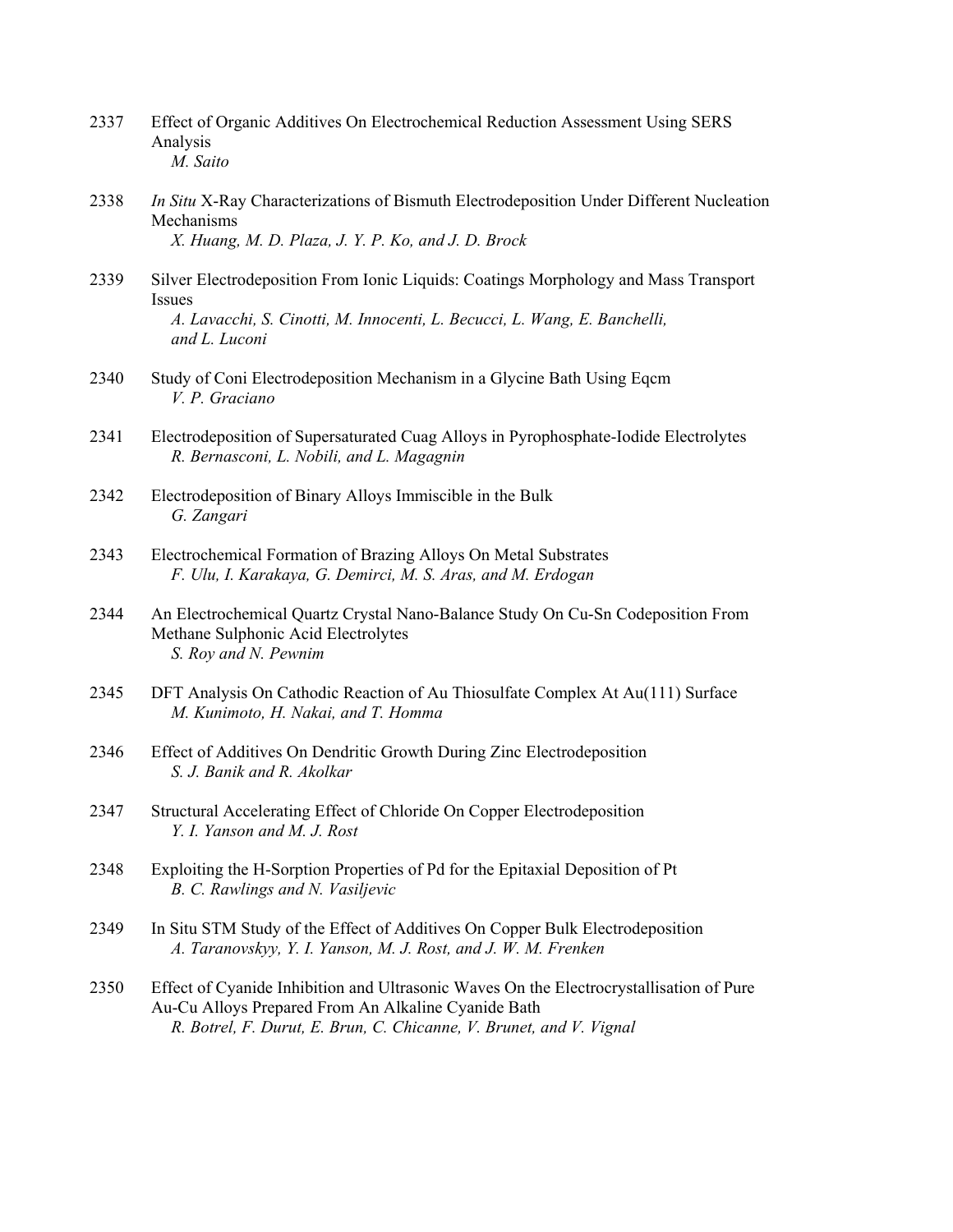- 2351 UPD Layer By Layer Growth of Semiconductor Thin Films On Ag Single Crystals: Effects of Substrate Orientation On Film Structure and Crystallinity  *F. Carla', M. Innocenti, R. Felici, and M. L. Foresti*
- 2352 A Spontaneous Morphology Change on the Surface of Electrodeposited Single-Crystal Copper Films during Room-Temperature Aging  *S. Nakahara, S. Ahmed, and D. N. Buckley*
- 2353 Comparison of Structural Properties of Copper Deposits From Sulfate and Pyrophosphate Electrolytes  *B. Arslan, N. Ülgüdür, M. Erdogan, I. Imamoglu, and I. Karakaya*
- 2354 Electrochemically Induced Growth of Zinc Oxide On Microelectrodes  *D. Schlettwein, M. Stumpp, and C. Lupo*
- 2355 Adherent Electroless Copper Deposition Using Inexpensive Sn/Ag Catalyst On Non-Roughened Epoxy Laminate Substrates  *E. Uzunlar, Z. Wilson, and P. A. Kohl*
- 2356 In-Situ Studies Of Electrochemical Growth At The ID03 Beamline Of The Esrf  *R. Felici, F. Carla', J. Drnec, and O. Balmes*
- 2357 Influence of Electrodeposition Conditions On the Properties of Samaria Films  *I. Enculescu, E. Matei, M. Enculescu, C. Florica, and A. Costas*
- 2358 Design of Nanostructured ZnO Films By Electrochemical Deposition  *T. Pauporté*
- 2359 Hierarchical Shape Evolution of Cuprous Oxide Nano and Micro-Crystals By Surfactant Assisted Electrochemical Deposition  *S. Yoon, M. Kim, J. H. Lim, and B. Yoo*
- 2360 Electrochemical Growth of Copper Nanowires Inside of Semiconducting TiO<sub>2</sub> Nanotubes  *S. J. Sitler and K. S. Raja*
- 2361 Contactless Electrodeposition and Micropatterning Via Bipolar Electrochemical Printing  *T. M. Braun and D. Schwartz*
- 2362 Electrochemical Deposition of Gold Nanoparticles On Rough TiO<sub>2</sub> Surfaces  *Y. Kimura, E. F. F. Mehdi, T. A. Miya, T. Tobe, R. Kojima, and M. Niwano*
- 2363 Porous Silicon With Deposited Iron Oxide As Vehicle for Magnetically Guided Drug Delivery  *K. Rumpf, P. Granitzer, Y. Tian, G. Akkaraju, J. Coffer, P. Poelt, and M. Reissner*
- 2364 Electrodeposited Metal Nanotube/Nanowire Arrays in Mesoporous Silicon and Their Morphology Dependent Magnetic Properties  *P. Granitzer, K. Rumpf, T. Ohta, N. Koshida, P. Poelt, and H. Michor*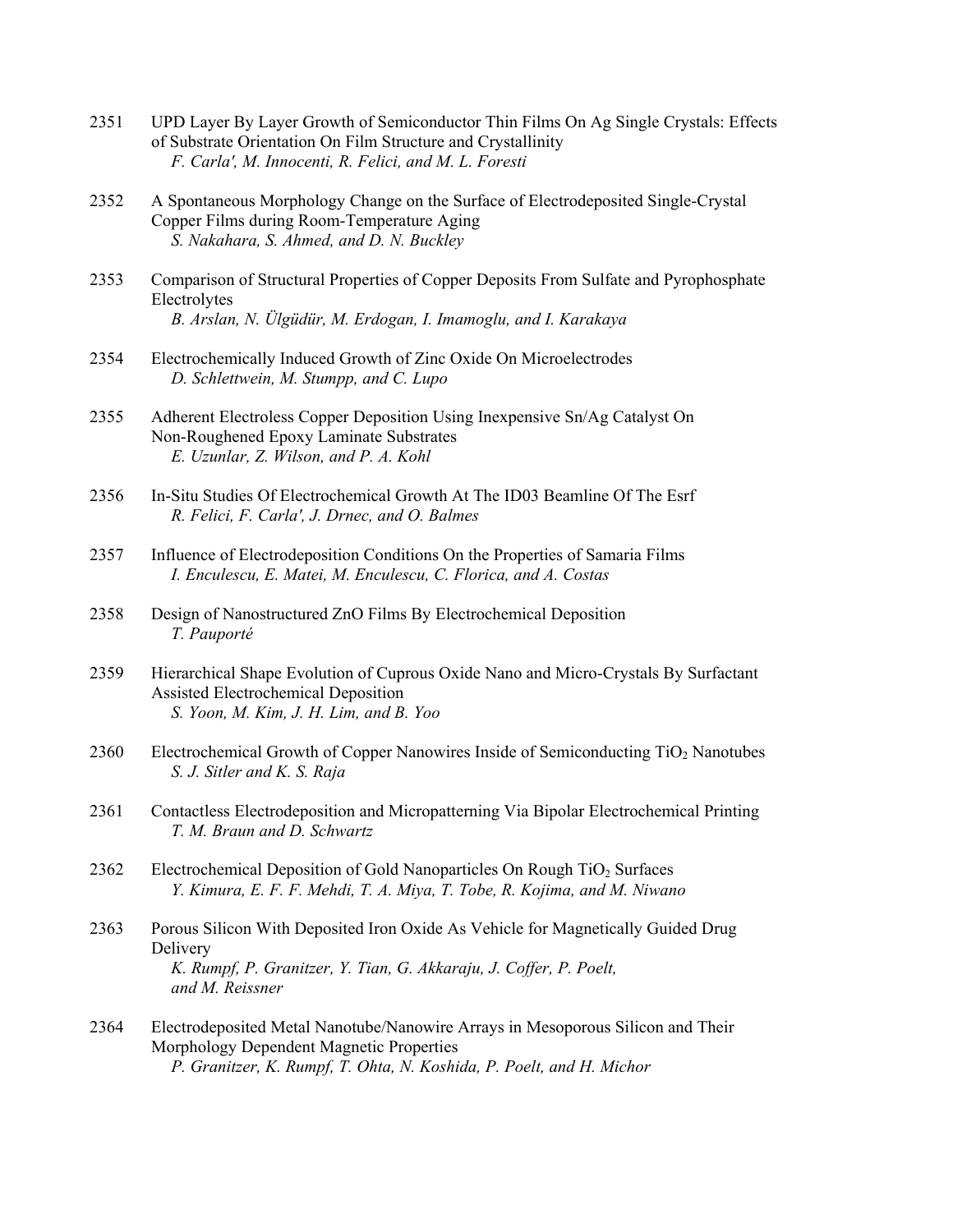# **F5 - Emerging Opportunities in Electrochemical Deposition for Nanofabrication**

*Electrodeposition, Physical and Analytical Electrochemistry* 

- 2365 E-ALD of Pd On Au Single Crystals  *J. L. Stickney, L. B. Sheridan, Y. G. Kim, D. Benson, K. Jagannathan, and D. B. Robinson*
- 2366 Conformal Electroless Deposition On monolayers for TSV Applications  *M. Cervati, G. Carnevali, S. Armini, and L. Magagnin*
- 2367 Co-Deposition of Carbon Nanotubes With Copper  *Y. Sun and L. Romankiw*
- 2368 Electroless Deposition On Self-Assembled Monolayers As a Method to Enable Fabrication of Advanced Interconnects  *A. Maestre Caro, R. Chebiam, L. Teugels, S. Clendenning, and J. Clarke*
- 2369 Towards Molecular Electronics: Using Electroless Deposition to Deposit Nano-Objects  *Z. Shi, K. Borner, A. Ellsworth, and A. V. Walker*
- 2370 Electrodeposition of Continuous Ultrathin Layers of Functionalized Nanoporus Catalyst On Glassy Carbon Electrodes  *N. Dimitrov, L. Bromberg, M. Kamundi, J. Xia, R. Rooney, and M. Fayette*
- 2371 Negative Resist Monolayers of Thiols As Templates for Metal Electrodeposition  *Z. She, A. DiFalco, G. Haehner, and M. Buck*
- 2372 Growth-Inhibited Nucleation of Ni Nanoparticles On TiN Substrates  *J. Vanpaemel, M. van der Veen, S. De Gendt, and P. M. Vereecken*
- 2373 Electroless and Electrochemical Deposition of Zinc Oxide On Passive Metals As Electrodes in Textile-Based Dye-Sensitized Solar Cells  *D. Schlettwein, M. Stumpp, S. Künze, and J. C. Falgenhauer*
- 2374 Electrical Properties of ZnO Nanowires Prepared By Templateless Electrodeposition  *I. Enculescu, E. Matei, C. Florica, and A. Costas*
- 2375 Electroless and Electrolytic Deposition of Silver and Nickel for Solid Oxide Fuel Cells Anodes  *E. Ruiz-Trejo, P. Boldrin, F. Tariq, N. P. Brandon, A. Atkinson, J. Darr, C. Tighe, and M. Millan-Agorio*
- 2376 Electrochemical Metal Chalcogenides for Electrocatalysis and Energy Storage  *K. J. Stevenson and D. W. Redman*
- 2377 Templated Electrodeposition of Metal Nanorods Into  $TiO<sub>2</sub>$  Nanotubes  *N. Liu, S. So, and P. Schmuki*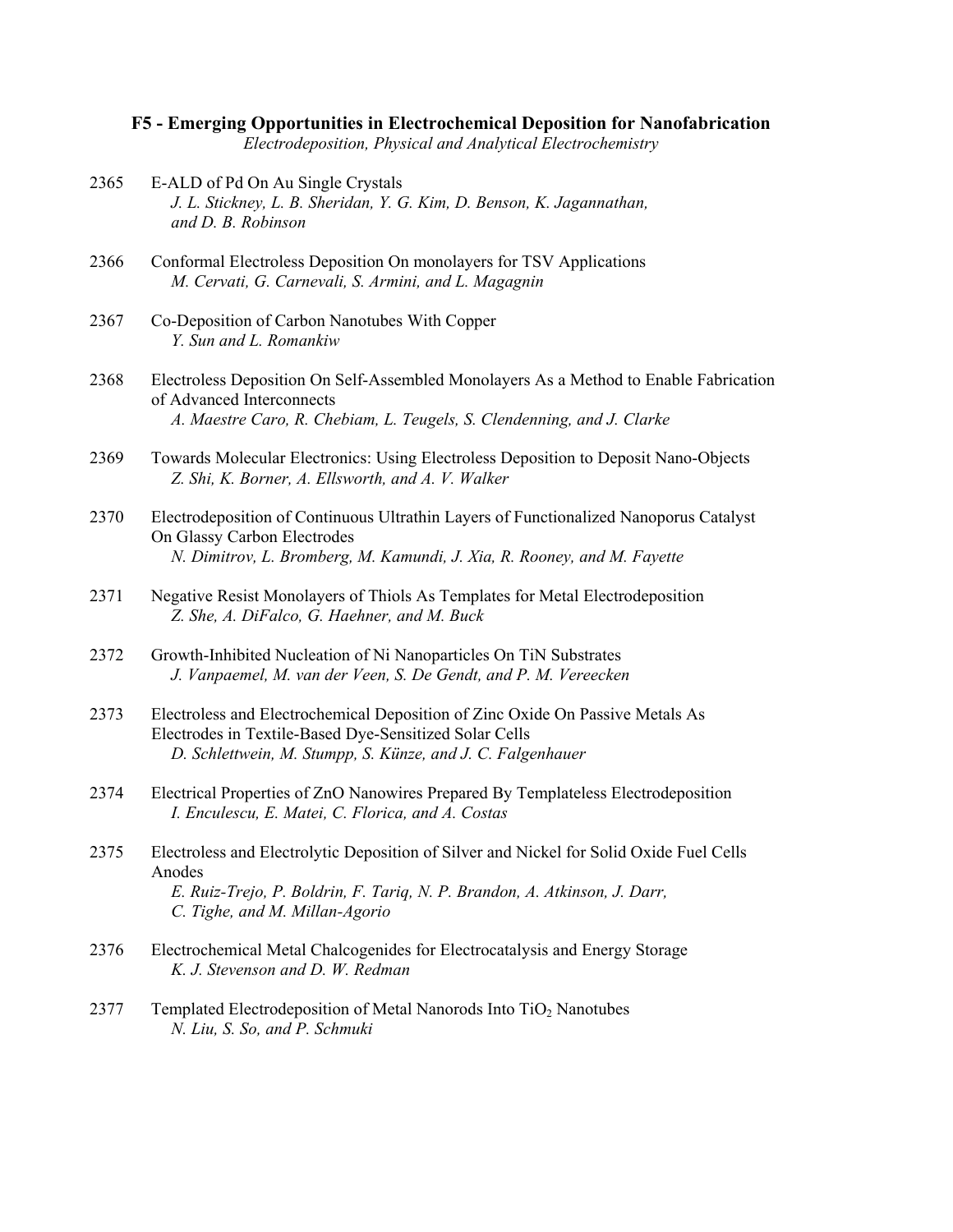|      | Study of Autocatalytic Copper(II) Reduction By Cobalt(II)-Pentaethylenehexamine<br>Complexes<br>E. Norkus, I. Stankeviciene, L. Tamasauskaite-Tamasiunaite, G. Stalnionis,<br>K. Prusinskas, and A. Jagminiene |
|------|----------------------------------------------------------------------------------------------------------------------------------------------------------------------------------------------------------------|
| 2379 | Self-Healing Electrostatic Shield Mechanism for Dendrite Control During<br>Electrodeposition<br>J. G. Zhang, F. Ding, W. Xu, X. Chen, Y. Zhang, E. N. Nasybulin, G. L. Graff,<br>and M. Sushko                 |
| 2380 | Nonvolatile Resistance Switching in Electrodeposited Metal Oxide Thin Films<br>J. A. Switzer, J. A. Koza, and I. Schroen                                                                                       |
| 2381 | Superconformal Film Growth: Challenges and Opportunities<br>T. P. Moffat, G. Liu, S. Zou, L. Richter, L. Y. Ou Yang, D. Wheeler, and D. Josell                                                                 |
| 2382 | The Advanced Monitoring of Organic Additives in Copper Electroplating Baths<br>M. Pavlov, E. Shalyt, P. Bratin, and X. Sun                                                                                     |
| 2383 | Electrochemical Synthesis of Soft Ferromagnetic Thin Films and Nanostructures for<br>Magnetic Recording and MEMS Application<br>S. Brankovic                                                                   |
| 2384 | Palladium-Free Surface Metallization of Polycarbonate Substrate By Inkjet-Printing<br>Technology<br>H. F. Huang and W. P. Dow                                                                                  |
| 2385 | Numerical Simulation of the Effect of Additives On Copper Electro-Deposition<br>L. Yin, Y. Jin, L. Wen, and X. Zhang                                                                                           |
| 2386 | Influence of Polyalkyl Glycol Polymers On Copper Filling of Damascene Interconnects<br>K. Ryan, K. A. Dunn, J. van Eisden, and J. D. Adolf                                                                     |
| 2387 | Extreme Bottom-Up Filling of Through Silicon Vias: Cu and Au<br>D. Josell and T. P. Moffat                                                                                                                     |
| 2388 | Electrodeposition of Macroporous Materials and of Free Standing Nanowires From Ionic<br>Liquids<br>F. Endres                                                                                                   |
| 2389 | Electrochemical Fabrication of Magnetic Nanostructures-Analysis, Control, and Design of<br>Deposition Processes -<br>T. Homma, S. Wodarz, B. Jiang, M. Kunimoto, and M. Yanagisawa                             |
| 2390 | Adhesion of Electroless Nib Film On Modified Polyimide With Aminosilane<br>T. Osaka, S. Matsui, K. Tadokoro, T. Hachisu, A. Sugiyama, I. Matsuda,<br>and T. Yokoshima                                          |
|      |                                                                                                                                                                                                                |

2378 Wide pH Range Electroless Copper Deposition At Room Temperature. Eqcm and CV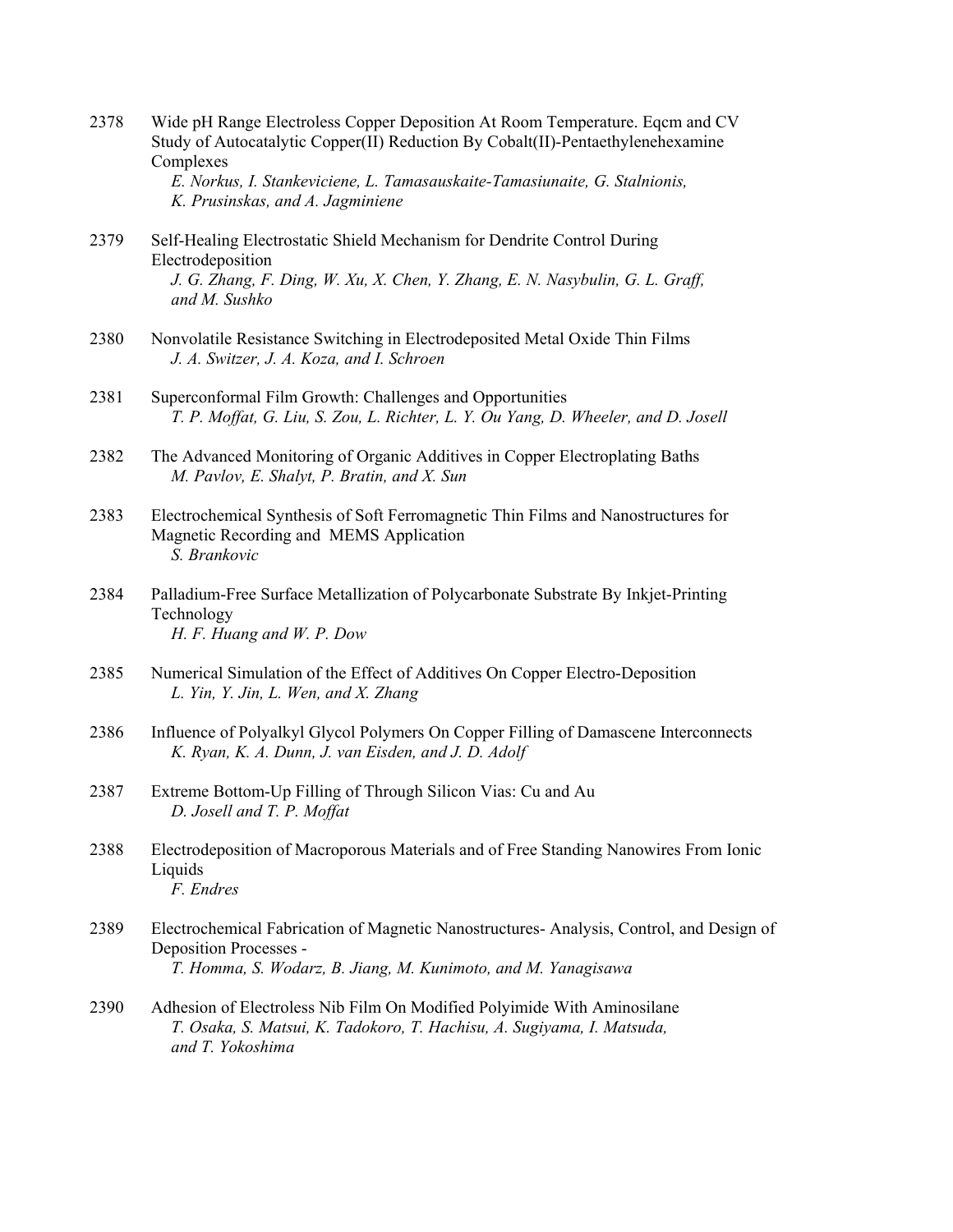| 2391 | Electrochemical Processing of Carbon Nanostructures |
|------|-----------------------------------------------------|
|      | P. M. Vereecken, A. Radisic, and D. J. Cott         |

- 2392 Near-Surface Atomic and Electronic Structural Effects in Layer-By-Layer Derived Core-Shell Catalysts  *F. M. Alamgir*
- 2393 Superconformal Deposition of Au in a Sulfite Electrolyte  *D. Josell and T. P. Moffat*
- 2394 Electrodeposition of Cobalt-Tungsten Alloys From An Alkaline Citrate-Containing Bath As Barrier Layers in Electronic Application  *N. dadvand, G. jarjoura, and G. J. kipouros*
- 2395 Cu Electroless Deposition By Using Cu Nanoparticles As Catalysts for a Printed Circuit Board Metallization  *Y. C. Chung and W. P. Dow*
- 2396 Electroless Co-B-P-W Deposition Using Dmab As reducing Agent  *E. Norkus, A. Jagminiene, I. Stankeviciene, L. Tamasauskaite-Tamasiunaite, and Z. Sukackiene*
- 2397 The Application of Nico Alloy Electroforming On Products With Microstructure  *H. J. Chen*
- 2398 Towards An Atomistic Understanding of the Activation of Plating Additives At the Copper/Electrolyte Interface  *H. Nguyen, T. M. T. Huynh, A. Flügel, M. Arnold, D. Mayer, and P. Broekmann*
- 2399 Using Vibrational Spectroscopy and Electrochemical Stress Measurements to Interrogate Metal Electrode Surfaces  *A. Gewirth, J. Oberst, K. Schmitt, and H. Tavassol*
- 2400 Optimization of Leveler Concentrations in Copper Via Filling for Deduction of Contamination  *J. H. Lee and K. T. Kim*
- 2401 Effects of Anodizing Parameters On the Formation of Titanium Dioxide Nanotubes  *Z. Bolukoglu, I. Karakaya, and M. Erdogan*

### **G1 - Alkaline Electrolyzers**

*Industrial Electrochemistry and Electrochemical Engineering, Battery, Energy Technology, Physical and Analytical Electrochemistry* 

2402 Effect of Bubbles Coverage in Gas Evolving Rotating Disk Electrodes  *L. A. Diaz, M. Muthuvel, and G. G. Botte*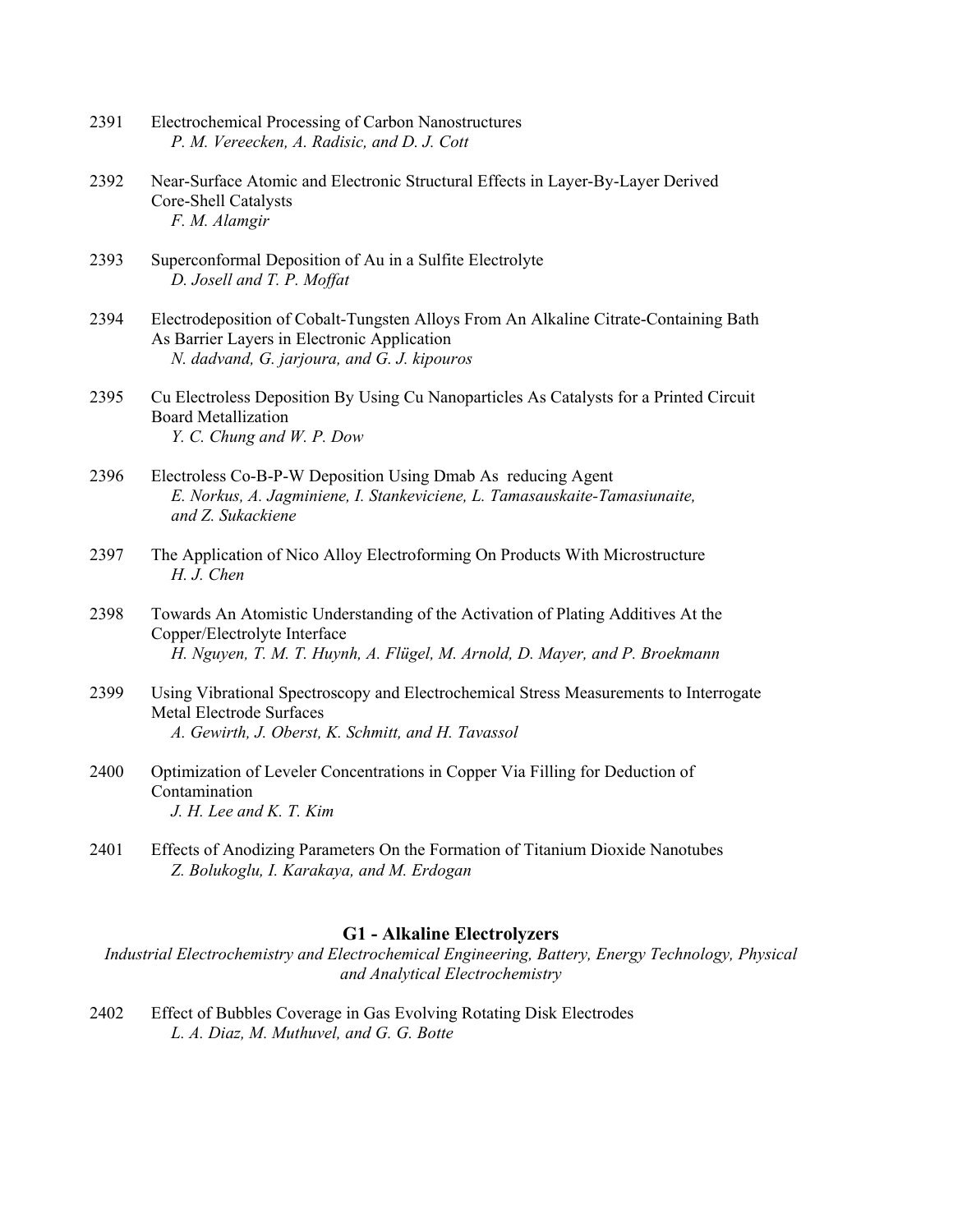| 2403 | Self-Sustainable Production Of Hydrogen and Chemicals From Renewable Alcohols By |
|------|----------------------------------------------------------------------------------|
|      | Alkaline Electrolysis                                                            |
|      | H. A. Miller, F. Vizza, A. Lavacchi, J. Filippi, W. Oberhauser, M. Bevilacqua,   |
|      | A. Marchionni, M. Innocenti, and L. Wang                                         |

- 2404 Electrocatalytic Oxidation Mechanism of Urea On Ni/Co Hydroxide Catalyst in Alkaline Medium  *V. Vedharathinam and G. G. Botte*
- 2405 Well-Defined NiFeAlO4 Inverse Spinel As Efficient Alkaline Water Oxidation Catalyst  *J. Y. C. Chen, A. Serov, P. Atanassov, and S. S. Stahl*
- 2406 Efficient Water Oxidation Using Nickel-Hydroxide As An Electrocatalyst  *M. Gao and Y. Yan*
- 2407 Towards Accurate *Ab-Initio* Prediction of ORR/ Oer Activity of LaBO<sub>3</sub> (B=Cr,Mn) Perovskites – Role of Hubbard *U* and Stable Surface Coverage  *M. Gadre, Y. L. Lee, Y. Shao-Horn, and D. Morgan*
- 2408 Enhanced Oxygen Evolution At 'Aged' Hydrous Nickel Oxide Electrodes in Alkaline Solution: Kinetics and Mechanism  *I. Godwin and M. E. G. Lyons*
- 2409 Investigation of the Alkaline Interface for Non-PGM Electrocatalysts in AEM Water Electrolysis  *M. Bates and S. Mukerjee*
- 2410 Mixed Metal Mixed Oxides Electrocatalyst for Water Electrolysis  *R. Kamaraj, D. Jonas Davidson, S. Vasudevan, G. Sozhan, and S. Ravichandran*
- 2411 Hydrogen Production By Alkaline Membrane Water Electrolysis  *J. Parrondo, C. G. Arges, and V. K. Ramani*
- 2412 Durability and Activity of Modified Nickel Anode for Alkaline Water Electrolysis  *H. Ichikawa, K. Matsuzawa, Y. Kohno, Y. Sunada, I. Nagashima, Y. Nishiki, A. Manabe, and S. Mitsushima* 
	- **G2 Synthesis and Electrochemical Engineering General Session**  *Industrial Electrochemistry and Electrochemical Engineering*
- 2413 Performance Analysis of Syngas Fueled Solid Oxide Electrolysis Cells  *P. Kazempoor and R. J. Braun*
- 2414 Microbial Reverse-Electrodialysis Electrolysis Chemical-Production Cell for  $H_2$ Production and CO<sub>2</sub> Sequestration  *X. Zhu, M. C. Hatzell, and B. E. Logan*
- 2415 Ammonia Synthesis From Urea Using An Electrochemical Approach  *F. Lu*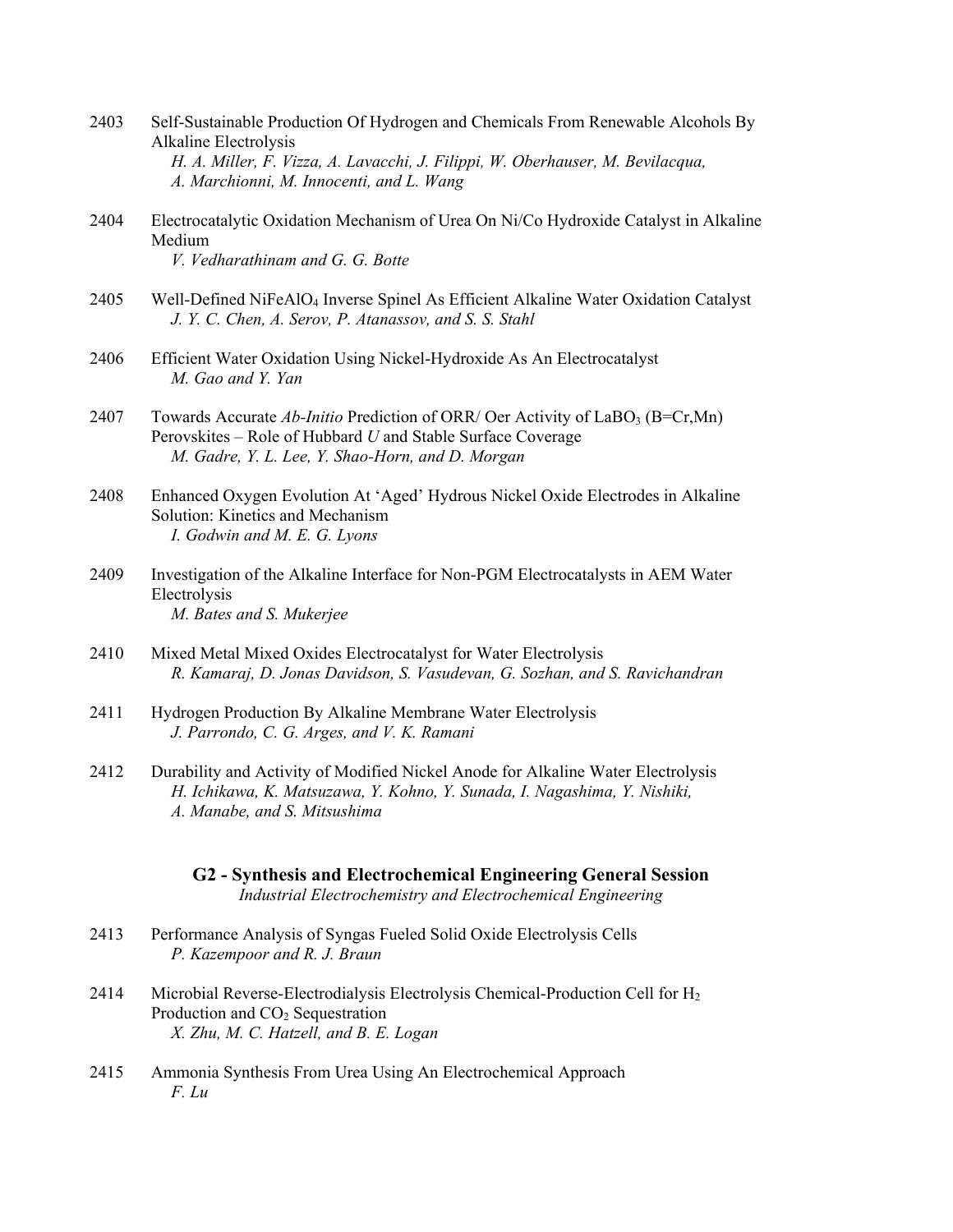| 2416 | PEM Electrolysis Model With Experimental Validation |
|------|-----------------------------------------------------|
|      | D. L. Fritz III                                     |

- 2417 Current and Voltage Efficiency of High Pressure PEM Water Electrolyzers  *M. Schalenbach*
- 2418 Effect of Cerium Doping On Morphology and Physical Properties of  $\alpha$ -Fe<sub>2</sub>O<sub>3</sub> films Prepared By Hydrothermal Electrodeposition  *C. Yilmaz and U. Unal*
- 2419 Electrochemical Performance of Ultrafine Bubble Water  *Y. Ueda, T. Zushi, and Y. Tokuda*
- 2420 Electrochemical Carboxylation of Olefins to Form Monocarboxylic Products By Using  $12CaO·7Al<sub>2</sub>O<sub>3</sub>$  Electride Cathode  *J. Li, T. Fuchigami, S. Inagi, H. Hosono, and S. Ito*
- 2421 Electrochemical Reduction of Tungsten Oxide in Molten LiCl-KCl Using a Novel Fluidised Bed Electrode Approach  *R. Abdulaziz, L. D. Brown, D. Inman, S. J. R. Simons, P. R. Shearing, and D. J. L. Brett*
- 2422 Nickel Phosphide As Hydrogen Evolution Reaction Electrocatalysts  *H. Li, S. Gu, Z. Zhuang, Q. Fang, P. Liu, J. Chen, and Y. Yan*
- 2423 Anodes Based On Platinized Ebonex<sup>®</sup>  *A. Velichenko, O. Kasian, and T. Luk'yanenko*
- 2424 The Effect of Gas Compositions On the Performance and Durability of Soecs  *S. D. Kim, D. W. Seo, S. K. Woo, and J. H. Yu*
- 2425 Mo/TiN Novel Composite Powder for An Alkali Metal Thermal to Electric Converter (AMTEC) Electrode  *S. D. Kim, S. Y. Kim, J. H. Joo, M. S. Seo, and S. K. Woo*
- 2426 Emoval of Radioactive Cs Using Aqueous Sodium Metasilicate With Reduced Volumes of Waste Solution  *Y. Ueda, Y. Tokuda, H. Goto, T. Kobayashi, and Y. Ono*
- 2427 Influence of the  $sp^2$  Content On Boron Doped Diamond Electrodes Applied in the Textile Dye Electrooxidation  *F. L. Migliorini, M. D. Alegre, S. A. Alves, M. R. Baldan, M. R. V. Lanza, and N. G. Ferreira*
- 2428 Nitrate Removal By Electrolysis Using Cu/BDD Electrode Cathode  *M. C. E. Ribeiro, A. B. Couto, N. G. Ferreira, and M. R. Baldan*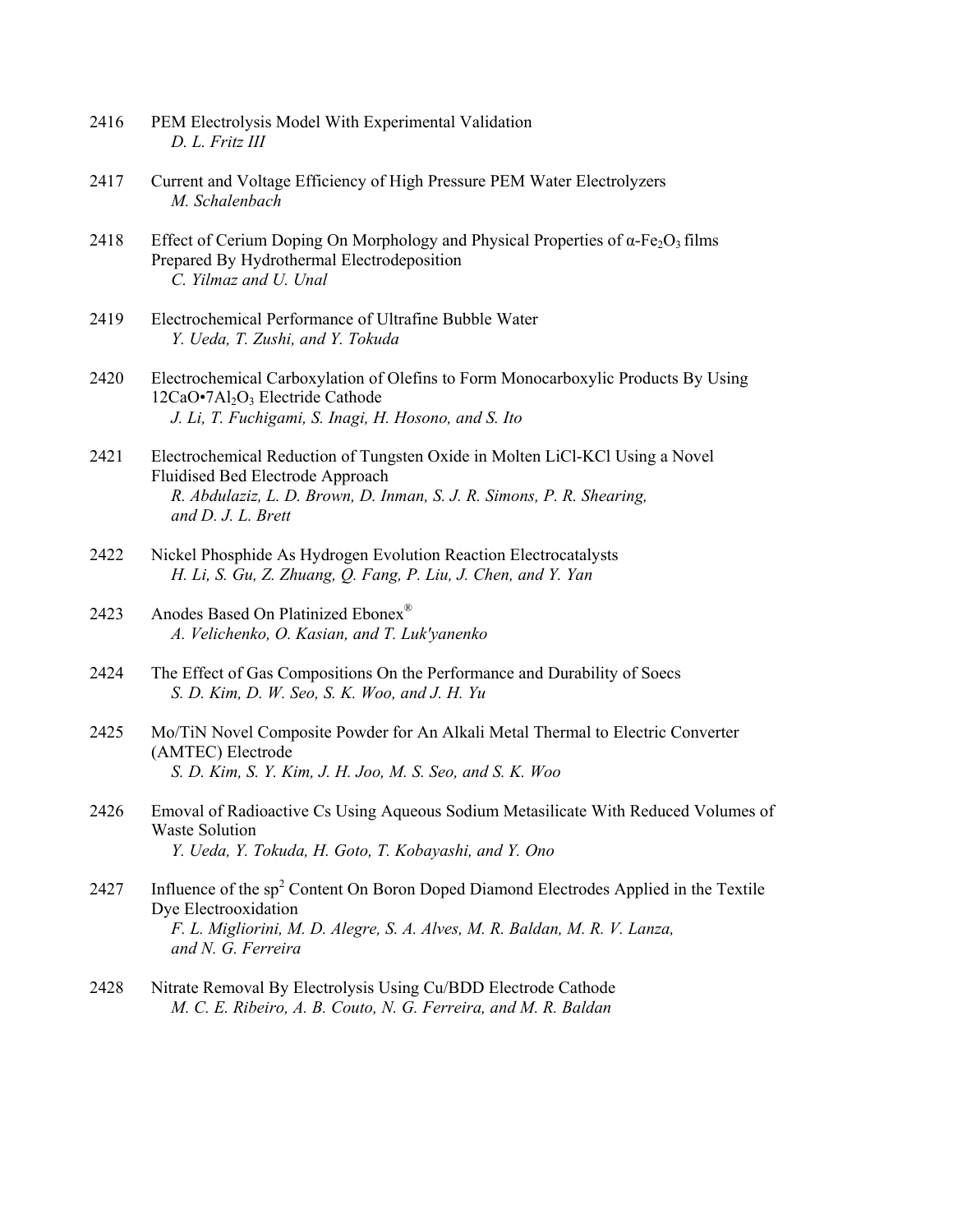#### **H1 - Carbon Nanostructures 4 - Fullerenes to Graphene**

*Fullerenes, Nanotubes and Carbon Nanostructures, Dielectric Science and Technology, Energy Technology, Physical and Analytical Electrochemistry, Sensor* 

- 2429 Large Surface Area Graphene-Si Anodes for Li-Ion Batteries  *G. Radhakrishnan, P. M. Adams, J. D. Cardema, and M. V. Quinzio*
- 2430 Novel and Simple Electrografting Monomer Method to Exfoliate HOPG for Lithium-Ion **Batteries**  *A. Aqil, F. Ouhib, C. Jérôme, C. Detrembleur, and A. Vlad*
- 2431 CVD Synthesis of Graphene/Carbon Nanofiber Hybrids and "Square" Graphene Domains  *K. Vinodgopal, G. P. Dai, and M. H. Wu*
- 2432 Graphene Growth On Electrodeposited Polycrystalline Copper and Ruthenium  *D. Pigliafreddo, L. Magagnin, L. Nobili, C. Carraro, and R. Maboudian*
- 2433 Interfacial Charge Induced Phenomena in Porous Graphene-Based Bulk Materials  *J. Biener, M. A. Worsley, E. Montalvo, P. G. Campbell, B. C. Wood, T. Ogitsu, M. Bagge-Hansen, J. R. I. Lee, M. Stadermann, M. M. Biener, S. Dasgupta, L. Shao, R. K. Kalluri, A. V. Hamza, A. Striolo, J. Weissmueller, H. Hahn, and T. F. Baumann*
- 2434 Thick, Binder-Free Carbon Nanotube-Based Electrodes for High Power Applications  *M. A. Worsley, M. Merrill, S. Charnvanichborikarn, S. O. Kucheyev, M. Stadermann, T. F. Baumann, and J. Biener*
- 2435 Carbon and Composite Nanostructured Materials for Energy Applications  *A. Serov, N. Andersen, K. Artyushkova, and P. Atanassov*
- 2436 Indene Bisadduct of Fullerenes As High Efficiency Acceptor for Polymer Solar Cells  *Y. Li*
- 2437 Platinum Nanoparticles Immobilized On CVD-Grown Graphene As a Transparent and Efficient Counter Electrode Materials for Dye-Sensitized Solar Cells  *V. D. Dao, J. K. Lee, and H. S. Choi*
- 2438 Synthesis, Structure, and Properties of  $C_{60}$ -Pd Spherical Nanoparticles  *K. Winkler, E. Brancewicz, and E. Gradzka*
- 2439 Electrochemically Generated Highly Fluorescent Boron-Doped Graphene Quantum Dots for Fluorescent Crystal, Sensors and Bioimaging  *L. Fan and Z. Fan*
- 2440 Application of Positively Charged Carbon Nanotubes to Layer-By-Layer Assemblies of Dehydrogenase Enzymes for Molecular Bioelectronic Devices  *B. Kowalewska, M. Dzwonek, and P. J. Kulesza*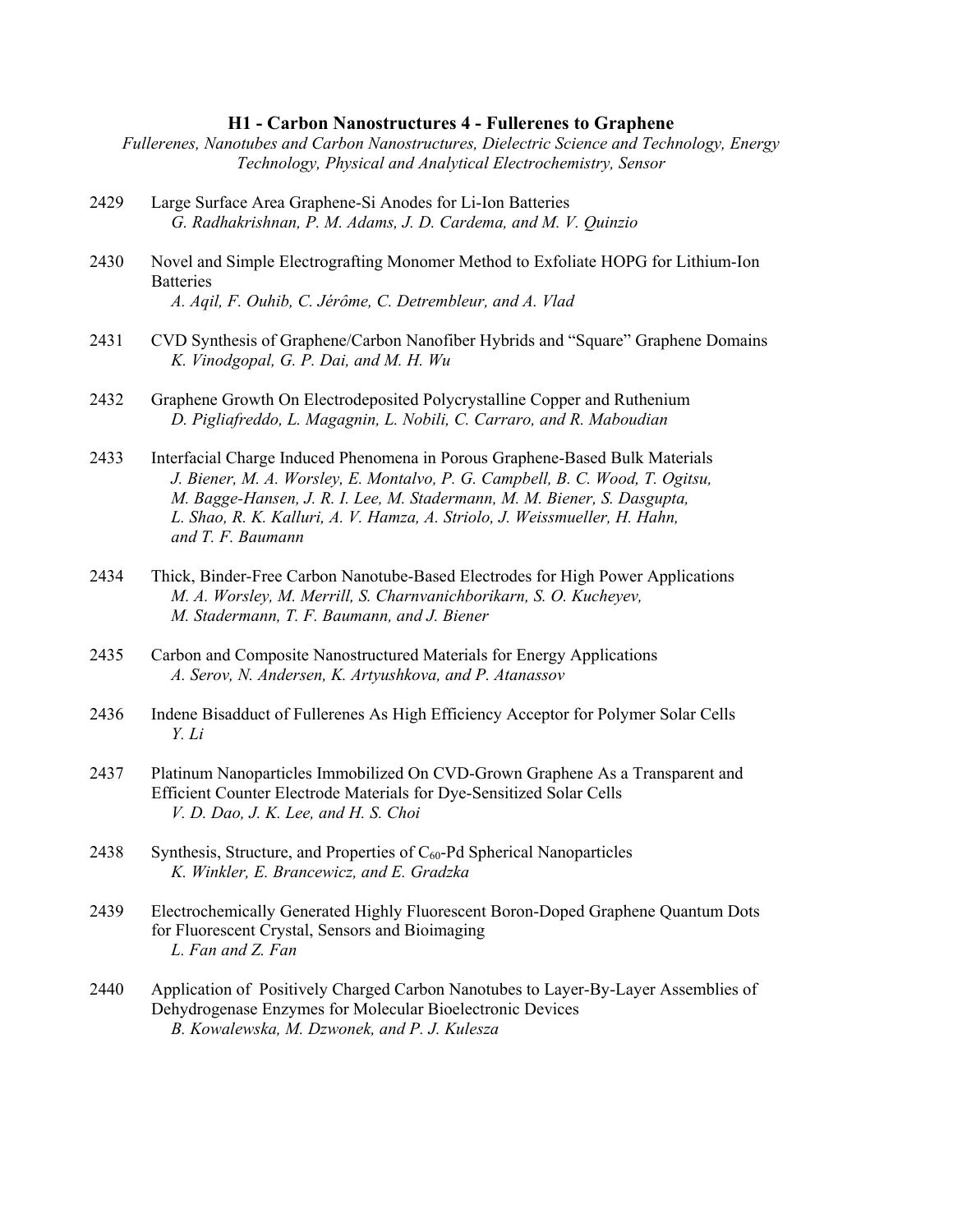| 2441 | Controlled Deposition of Carbon Nanotubes Within a Smectite Nanoclay By Means of a |
|------|------------------------------------------------------------------------------------|
|      | Modified Langmuir-Schaefer Approach                                                |
|      | A. Kouloumpis, P. Zygouri, K. Spyrou, T. A. Tsoufis, P. Stathi, P. Rudolf,         |
|      | and D. Gournis                                                                     |
|      |                                                                                    |

- 2442 Electrocatalytic Features of Selectively Attached Microperoxidase-11 On to Nano-Carbon **Structures**  *S. Kariate and S. Krishnan*
- 2443 Controllable Synthesis of Heteroatom-Doped Carbon Nanotubes As Efficient Catalysts for Electrochemical Detection of Dopamine  *T. J. Li, K. Ho, and W. H. Chiang*
- 2444 Networked Graphitic Structures Grown From Dense Microemulsions As High Performance Electrode Material  *E. Negro, M. Dieci, G. Koper, and D. Sordi*
- 2445 Evaluation of MEAs Prepared By Pt/C Catalysts With Improved Durability Through the Heat Treatment  *X. Zhao, A. Hayashi, Z. Noda, and K. Sasaki*
- 2446 Hydrogen-carbon Bond on the Nanostructured Graphite for Hydrogen Sensor  *Y. Zhang*
- 2447 Comparative Study of the Growth of CNTs On Stainless Steel With and Without the External Catalyst  *M. Hashempour, A. Vicenzo, and M. Bestetti*
- 2448 Enhanced Photocatalytic Activity of ZnO-Rgo Nanocomposites in Degradation of Gaseous Acetaldehyde  *Y. C. Chen, K. I. Katsumata, and Y. J. Hsu*
- 2449 Preparation of Graphene-ZnO Nanocomposites Using a Facile, Green Antisolvent Method  *W. C. Hu and Y. J. Hsu*
- 2450 Fabrication of Graphene By Electrochemical Exfoliation in Alkaline Electrolytes  *L. C. Chang, Y. C. Hsieh, Y. M. Chen, P. W. Wu, and J. F. Lee*
- 2451 Charge Selective Ion Transport Through Graphene Oxide Based Membranes  *J. Nham, S. H. Ha, Y. S. Jeong, J. H. Kim, and Y. J. Lee*
- 2452 Novel Dendrimer Intercalated Graphene-Based Materials  *T. A. Tsoufis, F. Katsaros, Z. Sideratou, O. Ivashenko, P. Rudolf, and M. A. Karakassides*
- 2453 Supercapacitors Based On High-Surface-Area Graphene  *X. Zhou and Y. Lian*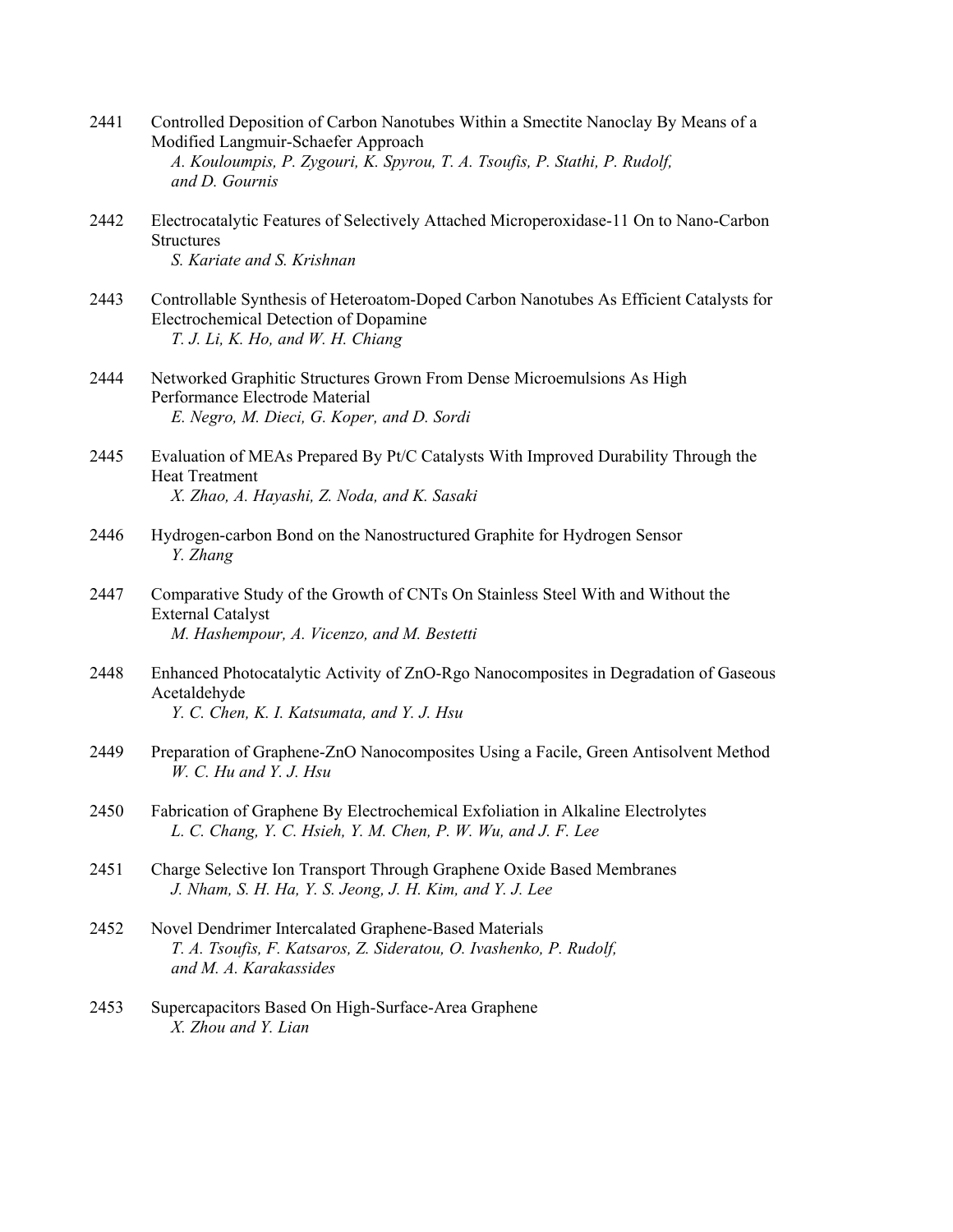2454 Oxygen Reduction Reaction On Glassy Carbon Electrodes Modified With Amino-functionalized Carbon Nanotubes and Iron Phthalocyanines  *P. Cañete-Rosales, J. F. Silva Sr., and J. H. Zagal Sr.* 

## **I1 - Physical and Analytical Electrochemistry Division General Session**  *Physical and Analytical Electrochemistry*

- 2455 The Wedge Scheme, a General Framework for Incorporating H-Bonding Into Proton-Coupled Electron Transfer Reaction Mechanisms  *D. K. Smith, L. A. Clare, and A. Pham*
- 2456 Iodide Effect On the Conduction Band Edge of ZnO Nanomaterials  *P. Chhetri, N. Perera, and M. A. Alpuche-Aviles*
- 2457 The Incorporation of Bovine Serum Albumin Into a Polypyrrole Film in One Simple Step  *A. Hamilton and C. Breslin*
- 2458 X-Ray Acceleration On Electrochemical Reaction  *J. Liu, M. Roberts, R. Younesi, M. Dahbi, J. Zhu, T. Gustafsson, and K. Edström*
- 2459 Nitric OXIDE Reduction and Oxidation ON Polycrystalline Platinum: Differential Reflectance Spectroscopic Studies  *D. A. Scherson and A. Jebaraj*
- 2460 Nanostructured Monolayer Films Electrografted On Carbon Substrates. Application to the Electrochemical Preparation of Surfaces With Reversible Photo-Switchable Properties  *Y. Leroux and P. Hapiot*
- 2461 Can Electron Tunneling Occur in a Hundred-Nanometer Thick Nafion Film and be Utilized to Image Nafion/Electrode Interfaces With An Angstrom Level Resolution?  *X. Zhou*
- 2462 Operation of Scanning Ion Conductance Microscopy (SICM) At Short Tip to Sample Distances  *N. Sa, W. Shi, M. A. Derylo, and L. A. Baker*
- 2463 Finite-Elements Simulation of Etch Front Propagation in Silicon Electropolishing Process  *A. Ivanov, U. Mescheder, and P. Woias*
- 2464 Investigating the Mechanism of Thylakoid Direct Electron Transfer for Photocurrent Generation  *M. J. Rasmussen and S. D. Minteer*
- 2465 Increased Dissociation of Water Due to Large Electric Fields  *N. P. Craig and J. Newman*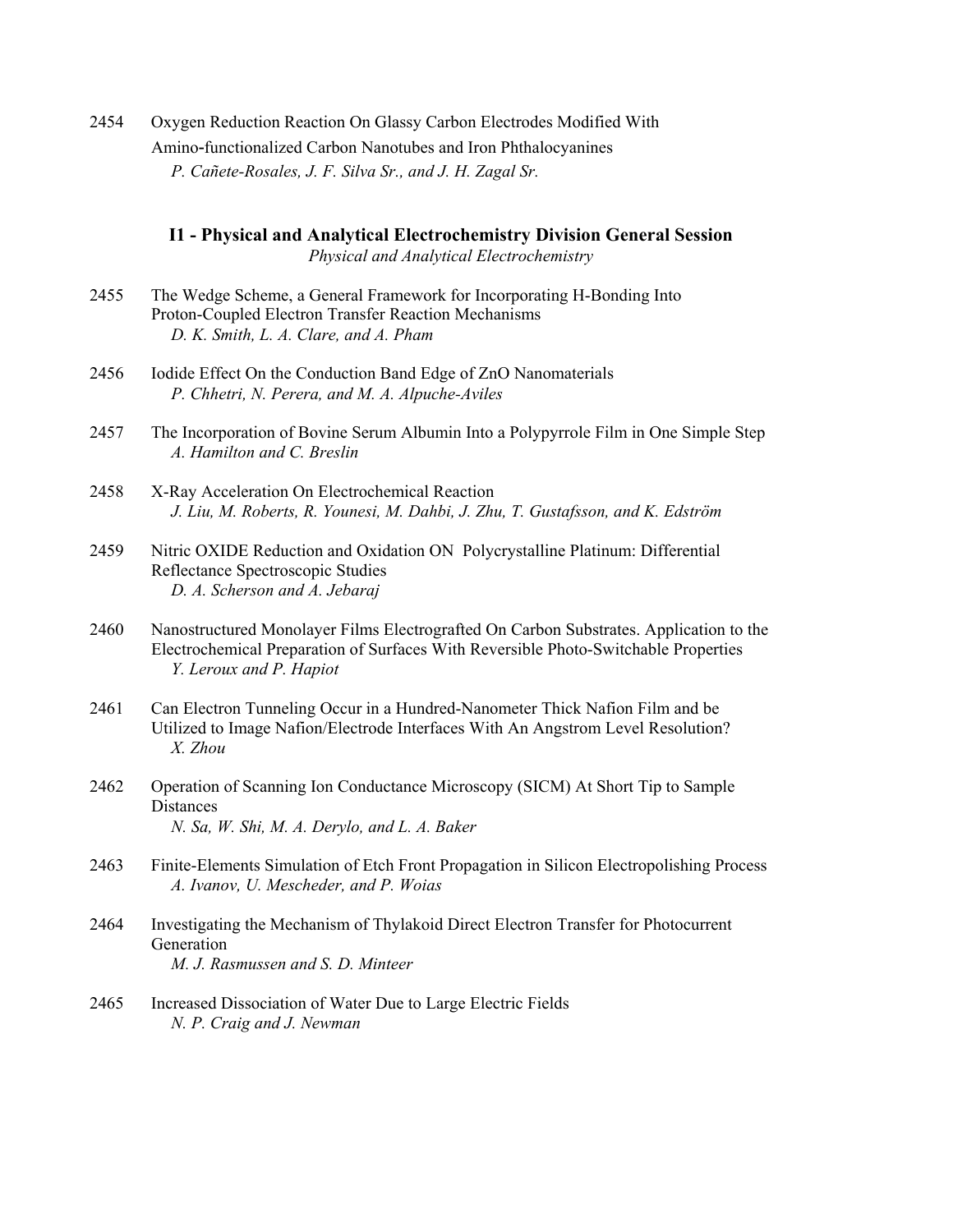- 2466 Simple Instabilities in the Potentiostatic Oxidation of High Conducting Formic Acid/Formate Solutions  *M. Schell*
- 2467 Combined ATR-Seiras and IRAS Study of Dissociation and Oxidation of Alcohols At Palladium Electrode in Alkaline Media  *Y. Y. Yang and W. B. Cai*
- 2468 Electrochemical Behavior of Organics Oxidation On Palladium-Based Nanocatalysts Synthesized From Bromide Anion Exchange  *K. B. Kokoh, Y. Holade, C. Morais, T. W. Napporn, and K. Servat*
- 2469 Electrochemical Properties and Applications of Graphene Nano Platelets  *Q. Wan, M. Han, Y. Liu, and N. Yang*
- 2470 Distance-Dependent Electron Transfer At Passivated Electrodes Decorated By Gold Nanoparticles  *A. Barfidokht, S. Ciampi, E. Luais, N. Darwish, and J. J. Gooding*
- 2471 The Effects Of Internal Pressure Evolution On The Ageing Of Commercial Li-Ion Cells  *A. Matasso, D. Wetz Jr., A. H. Salehi Gilani, and F. Liu*
- 2472 Electrode Materials: The Decision Makers of the Electrochemical Properties of Immobilized Human Liver Microsomes  *S. Krishnan, C. Walgama, and R. Nerimetla*
- 2473 Magnetron Sputtered Ptnp/MWCNT Composite Electrocatalysts for Oxygen Reduction Reaction  *K. Tammeveski, K. Jukk, J. Kozlova, P. Ritslaid, V. Sammelselg, and N. Alexeyeva*
- 2474 Effects of Axial Ligation and Electron Donors On Oxygen Reduction Catalysis By Metalloporphyrins  *J. Chlistunoff and J. M. Sansiñena*
- 2475 Electrodeposited Nickel-Based Electrocatalysts for Oxygen Evolution Reaction (OER)  *Y. Cai and A. T. Bell*
- 2476 Applications of Fourier Transformed Large Amplitude Ac Voltammetry for Kinetics Studies At Stationary and Rotating Disc Electrodes  *J. Zhang, A. M. Bond, K. Bano, and G. F. Kennedy*
- 2477 Optimizing 3D Amperometry for Analyte Identification in Liquid Chromatography  *J. Cheng, P. Jandik, Y. Liu, and C. Pohl*
- 2478 Bromide Oxidation On a Polycrystalline Platinum Rotating Disk Electrode in Aqueous **Solutions**  *D. A. Scherson and J. Xu*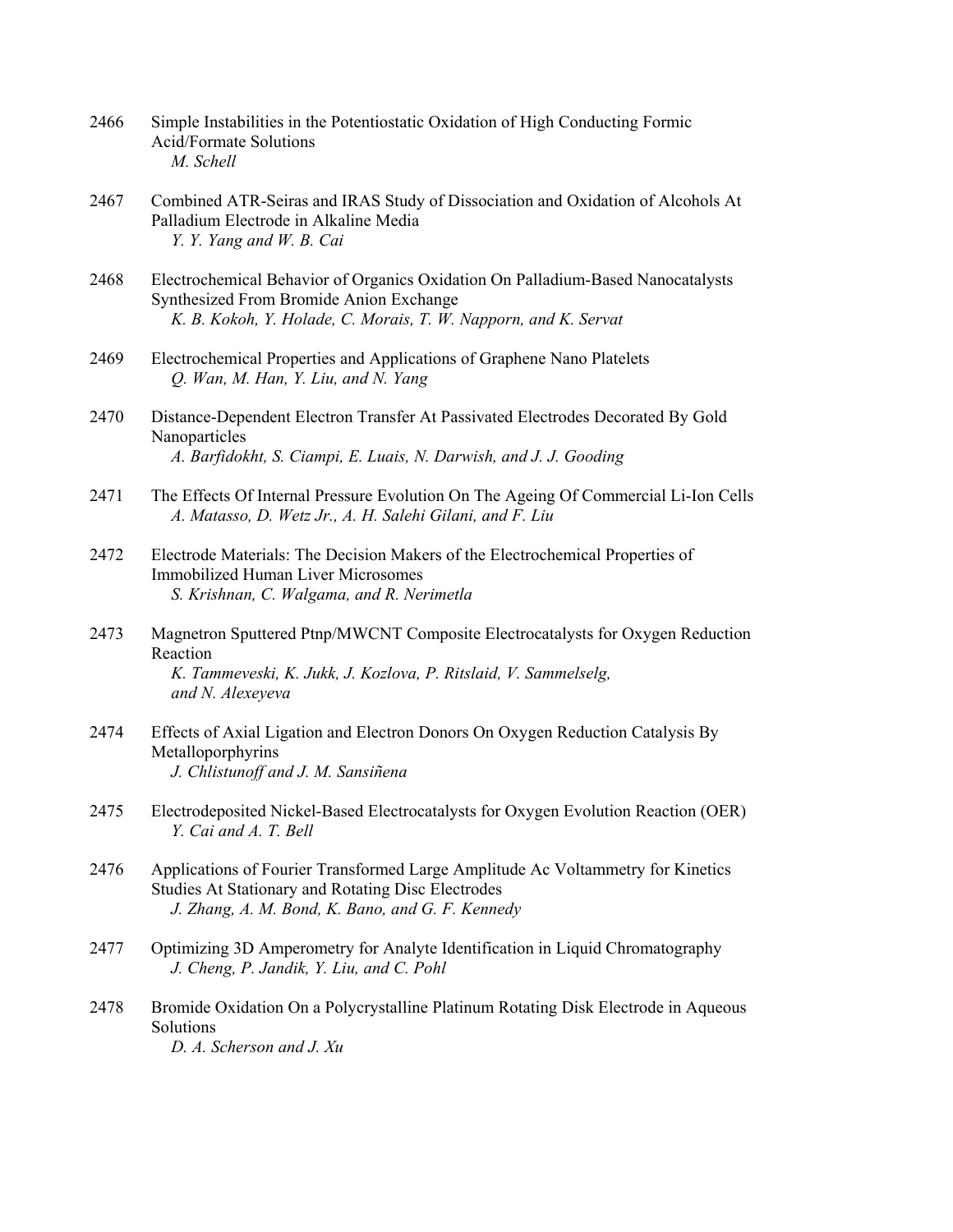| 2479 | Electrochemical Analysis of Antioxidants Using Bicontinuous Microemulsion |  |
|------|---------------------------------------------------------------------------|--|
|      | E. Kuraya, S. Nagatomo, K. Sakata, S. Uemura, and M. Kunitake             |  |

- 2480 A Highly Sensitive Hybrid Film Sensor for Voltammetric Detection of Calcium Antagonist Cilnidipine  *R. Jain and D. Kumar*
- 2481 Studies of Adiponitrile As An Electrochemical Solvent  *G. T. Cheek*
- 2482 Characterization of a Conductive Agar Electrolyte  *J. Kagan*
- 2483 Quinone Electrochemical Mysteries: Thick Cyclic Voltammograms and Tiny Redox Waves  *P. A. Staley, L. A. Clare, E. M. Lopez, and D. K. Smith*
- 2484 Eectroactive Monolayers On n-Type Silicons  *J. J. Gooding, M. H. Choudhury, S. Ciampi, X. Lu, and C. Zhao*
- 2485 Characterization of Flow-Through Porous Electrodes for Microfluidic Electrochemical Cells  *M. A. Goulet and E. Kjeang*
- 2486 X-Ray Absorption Spectroscopy Study of Water Molecules At the Water/Electrode Interfaces  *C. Wu, J. J. Velasco-Velez, and M. B. Salmeron*
- 2487 Electrooxidation of *Para*-Chloroaniline At Gold Electrode  *I. U. Haque*
- 2488 Thermodynamics in Porous Electrodes for One- and Two-Component Electrolytes  *K. Kiyohara and K. Asaka*
- 2489 A Grand Canonical Ensemble Model for Electrolytes Confined in Mesoporous Domains  *M. Kobrak*
- 2490 Directed Immobilization of a Heme Protein On Nanostructured Electrodes  *C. Walgama, R. Nerimetla, and S. Krishnan*
- 2491 Preparation and Physicochemical Characterisation of Novel Ru-Based Catalyst for Oxygen Reduction Reaction  *A. Dobrzeniecka*
- 2492 Physico-Chemical Properties of Ionic Liquid Analogous Based On Magnesium Chloride Hexahydrate and Dimethylformamide  *Y. Jing, H. Wang, Y. Jia, D. Yue, Y. Yao, X. Wang, and J. Ma*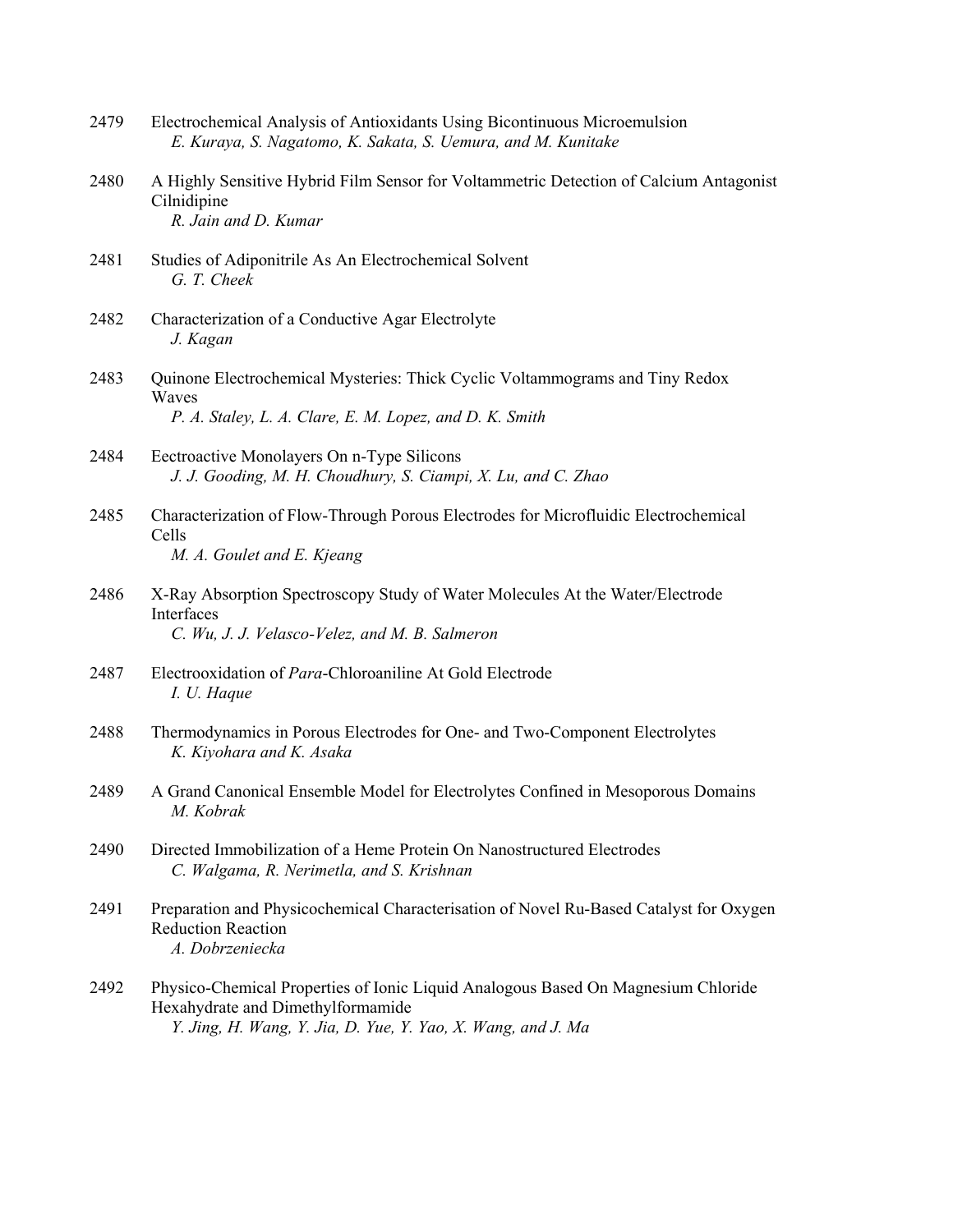- 2493 Influence of Aromatic and Unsaturated Substituents On Physical and Electrochemical Properties of Phosphonium Ionic Liquids  *K. Tsunashima, S. Kikuchi, C. Nagai, Y. Sakai, and M. Matsumiya*
- 2494 Quasi-Solid-State Dye-Sensitized Solar Cells Assembled With Polymer Electrolyte Containing Core-Shell Structured Polymeric Ionic Liquid  *S. G. Jo and D. W. Kim*
- 2495 Dye-Sensitized Solar Cells Assembled With Polymeric Ionic Liquid and Poly(3,4-ethylenedioxythiophene) Counter Electrode  *N. Jeon, S. G. Jo, D. K. Hwang, S. Im, and D. W. Kim*
- 2496 The Electrolytic Dissociation of 1,3-Cyclopentanedicarboxylic Acids  *E. Kvaratskhelia, R. Kvaratskhelia, and R. Kurtanidze*
- 2497 Catalytic Oxidation of Liquid Fuels On Palladium Nanoparticles Loaded Carbon Nanotubes  *Q. Wan, M. Han, H. Liao, and N. Yang*
- 2498 Electrode Surface Fouling for Sensitive Electroanalytical Determination of Phenols  *A. N. M. Kawde*
- 2499 Heavy Metal Extraction and Electroseparation From Wastewater By Acidic Solutions  *Y. Addi*
- 2500 Electrochemical Determination of Copper and Thiourea in the Presence of An Animal Glue From Strongly Acidic Solutions Employed in the Electrorefining Processes of Copper  *M. G. Lobos, D. L. Ramírez Sr., G. Riveros, P. Díaz, and H. Gomez*
- 2501 Degradation Route for Amaranth Dye By Sonoelectrochemical Process Using BDD Anode  *A. D. J. Motheo, J. R. Steter, M. R. V. Lanza, and W. R. P. Barros*

#### **I2 - Invitational Symposium in Honor of Adam Heller on his 80th Birthday**

*Physical and Analytical Electrochemistry, Battery, Energy Technology, Organic and Biological Electrochemistry* 

- 2502 At 80: The Joy of Uncovering Truths and Building People-Serving Products  *A. Heller*
- 2503 A Long-Life, High-Rate Lithium/Sulfur Cell  *M. K. Song, Y. Zhang, and E. J. Cairns*
- 2504 Electrochemical Tuning of Metabolisms of Photosynthetic Microbes  *K. Hashimoto, Y. Lu, and S. Nakanishi*
- 2505 Electrochemical/Enzymatic Amplification Schemes for the Sensitive Detection of Pathogens in Electrochemically Activated Capillaries  *O. Msehli, S. Molina, B. Teixeira-Dias, and I. Katakis*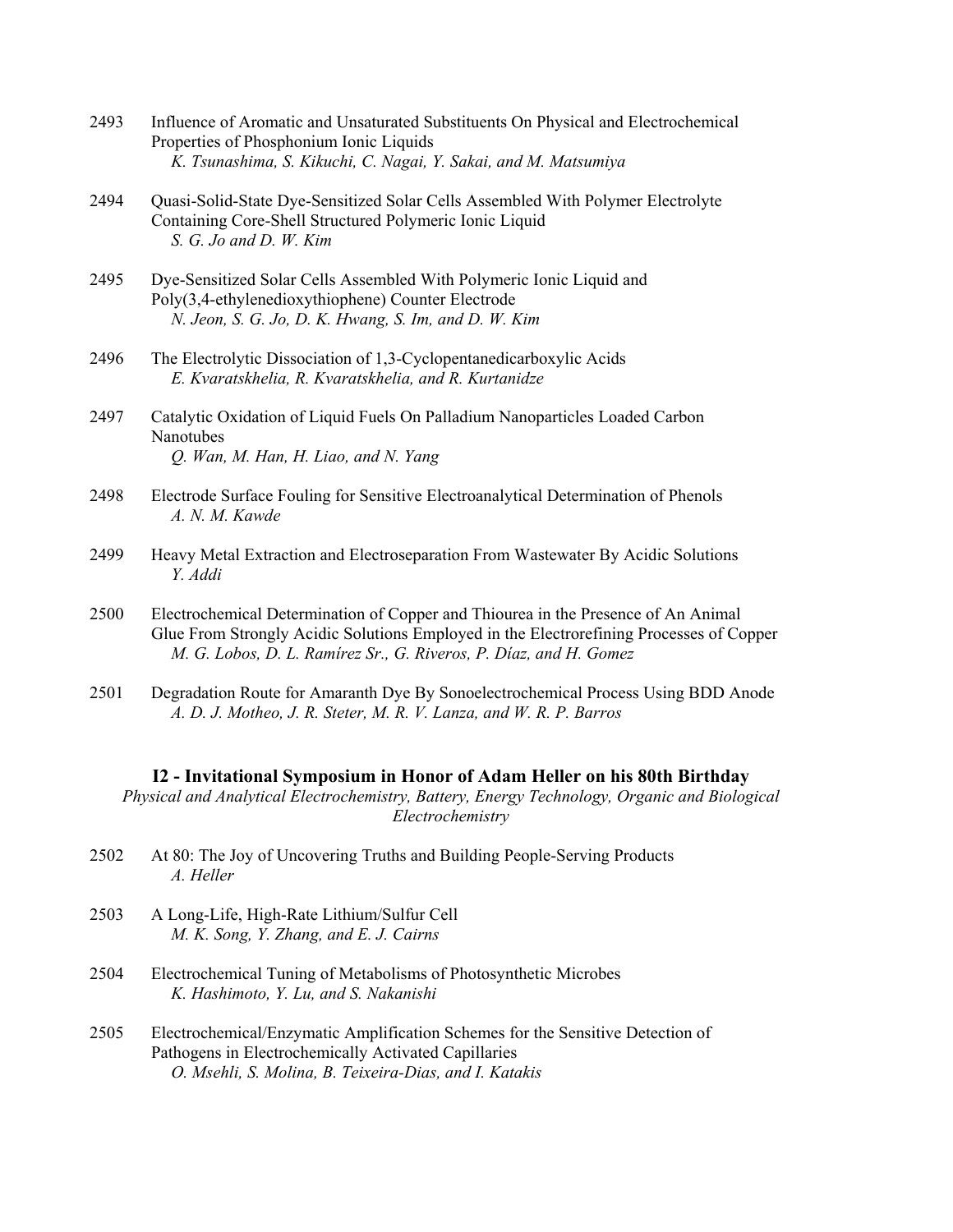- 2506 Doping in Organic Semiconductors and Solar Cells  *B. Gregg*
- 2507 (2013 ECS Europe Section Heinz Gerischer Award Lecture) Multiple Exciton Generation from Single Photons in Semiconductor Nanocrystals, Quantum Dot Solar Cells, and via Singlet Fission in Molecular Chromophores: Applications to Next Generation Solar Photon Conversion to PV and Solar Fuels  *A. J. Nozik*
- 2508 Photooxidation of Chloride By Oxide Minerals: Implications for Perchlorate On Mars  *B. A. Parkinson*
- 2509 (2013 ECS Fellow Inductee) Preparation and Electrochemistry of Atomic Metal Electrodes  *M. Josowicz, A. P. Jonke, I. T. Schwartz, and J. Janata*
- 2510 Mechanism of the Anodic Oxidation of Platinum  *D. D. Macdonald and F. Mao*
- 2511 All-Solid Semiconductor-Sensitized Solar Cells Made By Electrodeposition  *C. Levy-Clement, J. Elias, and V. Ivanova*
- 2512 Enzyme-Catalyzed Direct Electron Transfer: An Inspiration for Electrocatalyst Design  *P. Atanassov*
- 2513 Functionalization of Multi Walled Carbon Nanotubes with Pyrene-based Groups for Enhanced Oxygen Reduction by Laccase  *F. Giroud and S. D. Minteer*
- 2514 Development of Non-Gassing Electroosmotic Pump and Its Application for Drug Infusion System  *W. Shin*
- 2515 Sacrificial dye electrode for non-gassing electro-osmotic pumps  *R. K. Nagarale*
- 2516 Design of Redox Polymers for Reagentless Biosensors, Biofuel Cells, and Photobioelectrochemistry  *W. Schuhmann*
- 2517 Redox Mediators Coupled to Surfaces and Supports: Operation of Enzymatic Biofuel Cells in Physiological Buffers, Human Saliva and Blood  *P. O Conghaile, D. MacAodha, M. Falk, S. Shleev, L. Gorton, and D. Leech*
- 2518 Optimizing the Electrocatalytic Oxidation of NADH At Nitrogen-Doped Carbon Nanotubes  *J. M. Goran, C. A. Favela, and K. J. Stevenson*
- 2519 Metabolic Control Analysis of Bioelectrodes for Multistep Oxidation of Biofuels  *S. Calabrese Barton, B. Piering, and S. D. Minteer*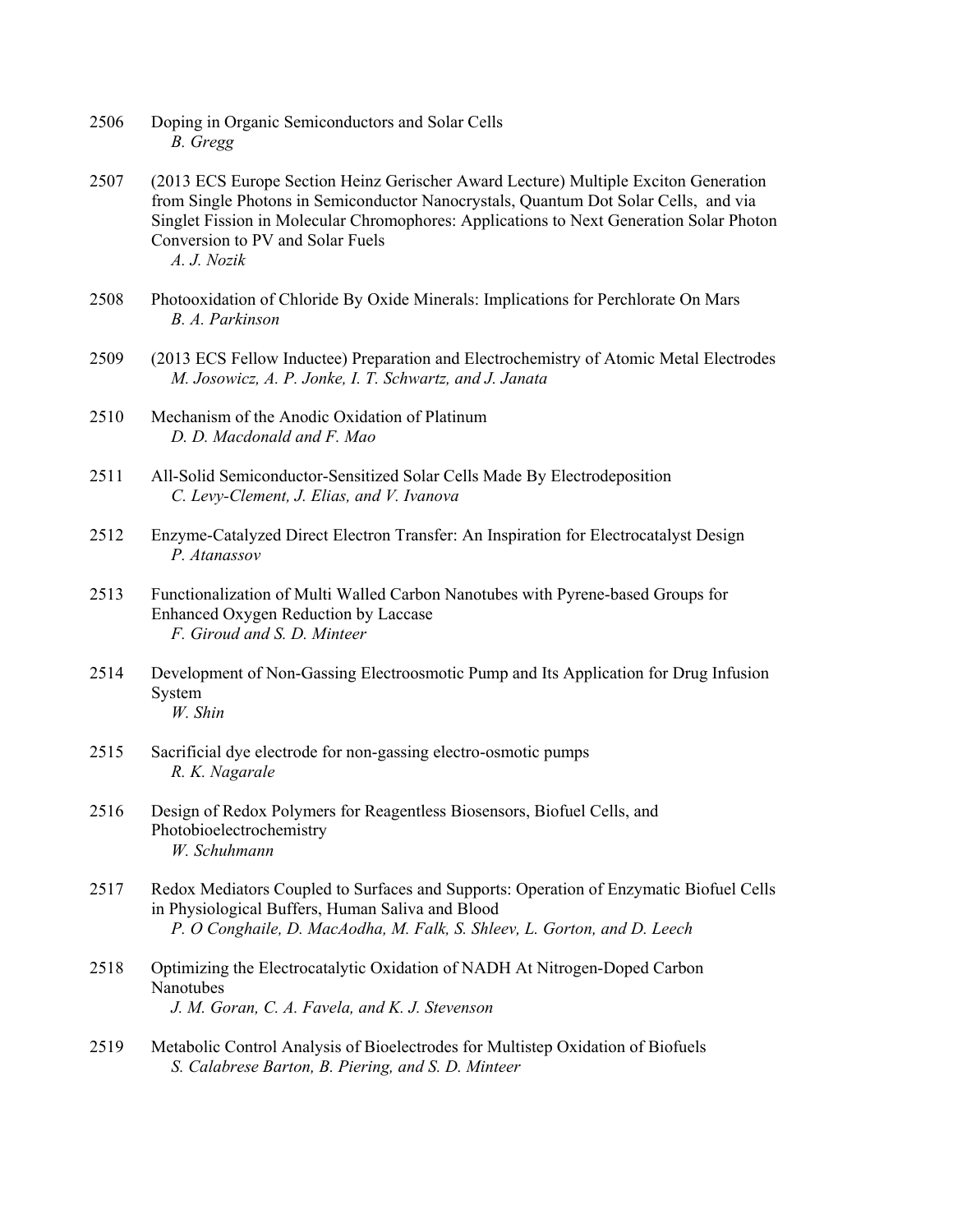- 2520 Improving Implanted Glucose Sensor Performance Designing the Next Generation of Sensors  *M. Pishko*
- 2521 Impedance Biosensors: Remaining Technical Challenges  *I. I. Suni and R. Radhakrishnan*
- 2522 Design, Synthesis and Characterization of Polyoxometalates for Use As Electrochemical Labels for Detection of Single Nucleotide Polymorphisms Using Electrochemical Array Based Primer Extension  *C. O Sullivan*
- 2523 Wireless Communication By An Autonomous Self-Powered Cyborg Insect  *J. J. Matic, M. J. Rasmussen, A. J. Pollack, W. Weeman, I. Lee, M. A. Willis, S. Garverick, R. E. Ritzmann, and D. A. Scherson*
- 2524 Wired Microbe Electrodes  *D. Boyd, J. Erickson, N. Lebedev, J. Roy, R. M. Snider, S. Strycharz-Glaven, L. Tender, and S. Tsoi*
- 2525 Improvement of Interdigitated Array Electrodes for the Investigation of Electron Transfer Through Biofilms of *Geobacter Sulfurreducens* mutants  *R. M. Snider and D. R. Bond*
- 2526 Structural Transition of Alkylthiol/Au(111) Interface During Self-Assembly Process  *K. Uosaki and T. Kondo*
- 2527 Electrochemical Communication Between thylakoid Membranes and Osmium Redox Polymers Modified Electrodes  *L. Gorton, K. Hasan, H. Hamidi, S. C. Emek, Y. Dilgin, D. Leech, H. E. Åkerlund, and P. Albertsson*
- 2528 Photoelectrochemical Energy Conversion: From Efficient Planar Structures to Nanotopographic Devices  *H. J. Lewerenz*
- 2529 Series Circuit of Organic Thin-Film Solar Cells for Electrochemical Conversion of Water Into Hydrogen  *A. Aoki, T. Hori, M. Naruse, and T. Abe*
- 2530 Potential of Copper Indium Selenide for Solar Absorbers in Various Energy Conversion **Devices**  *S. Menezes and Y. Li*
- 2531 Bioinspired Photoelectrochemistry  *K. Rajeshwar, C. Janaky, and N. Myung*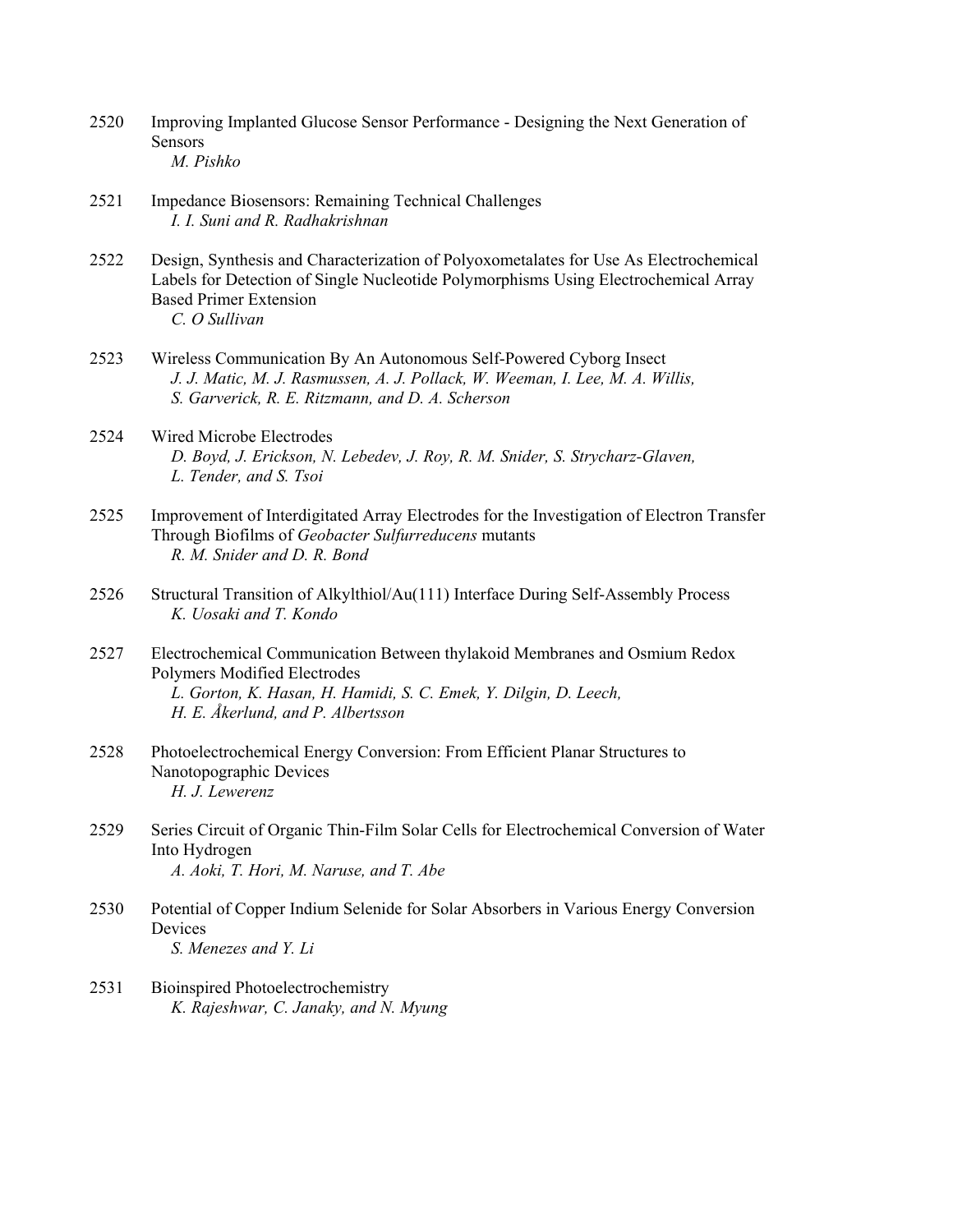#### **I3 - Photoelectrochemistry and Photoassisted Electrocatalysis**

*Physical and Analytical Electrochemistry* 

- 2532 (Invited) Critical Metrics and Limiting Physical Parameters in Electrolytic and Photoelectrochemical Solar to Hydrogen Production Technologies  *E. L. Miller, S. Dillich, D. Peterson, and K. Randolph*
- 2533 (Invited) III-V Nitrides and Tandem Cells for Photoelectrochemical Water Splitting  *J. A. Turner*
- 2534 (Invited) Scalably Manufacturable Solar-Fuels Generators  *C. Koval*
- 2535 (Invited) Mechanisms of (Photo)Electrochemical Reduction of Carbon Dioxide From First **Principles**  *E. A. Carter*
- 2536 (Invited) Photochemical Charge Transfer in Niobium Oxide Nanocrystal Films Studied With Surface Photovoltage Spectroscopy  *F. E. Osterloh and J. Zhao*
- 2537 (Invited) Oxygen Evolution At Vertically Aligned Core-Shell Ion-Iron Oxide Nanowire Arrays  *G. Wittstock, G. Denuault, S. Mátéfi-Tempfli, H. Bülter, M. Mátéfi-Tempfli, A. Lesch, I. Schmidt, C. Dosche, M. Ahlf, K. Al-Shamery, A. Fanget, and L. Forro*
- 2538 Synthesis and Characterization of Highly-Ordered Doped Titania Nanotubes for Solar Hydrogen Generation  *S. Karimi and R. Cuello*
- 2539 Composite  $WO<sub>3</sub>/TiO<sub>2</sub>$  Nanotubes for Solar Photo-Conversion and Electrochromic Applications  *D. B. Robinson and K. Reyes*
- 2540 (Invited) Materials Aspects Of Hematite-Based Photoelectrochemical Water Splitting  *D. Wang*
- 2541 Design, Synthesis, and Characterization of Hematite Nanotubes for Photoelectrochemical Water Splitting  *T. Mushove, S. Blodgett, and L. T. Thompson*
- 2542 Nanostructured Hierarchical Hematite Photoanode From Hydrothermal Synthesis for Efficient Solar Water Oxidation  *H. Y. Kang, T. Y. Yang, K. Jin, J. H. Lee, U. Sim, H. Y. Jeong, Y. C. Joo, and K. T. Nam*
- 2543 (Invited) Modified Copper Tungstate Photoanodes For Efficient Solar Driven Water **Oxidation**  *A. M. Herring, S. K. Pilli, J. A. Turner, T. G. Deutsch, and T. E. Furtak*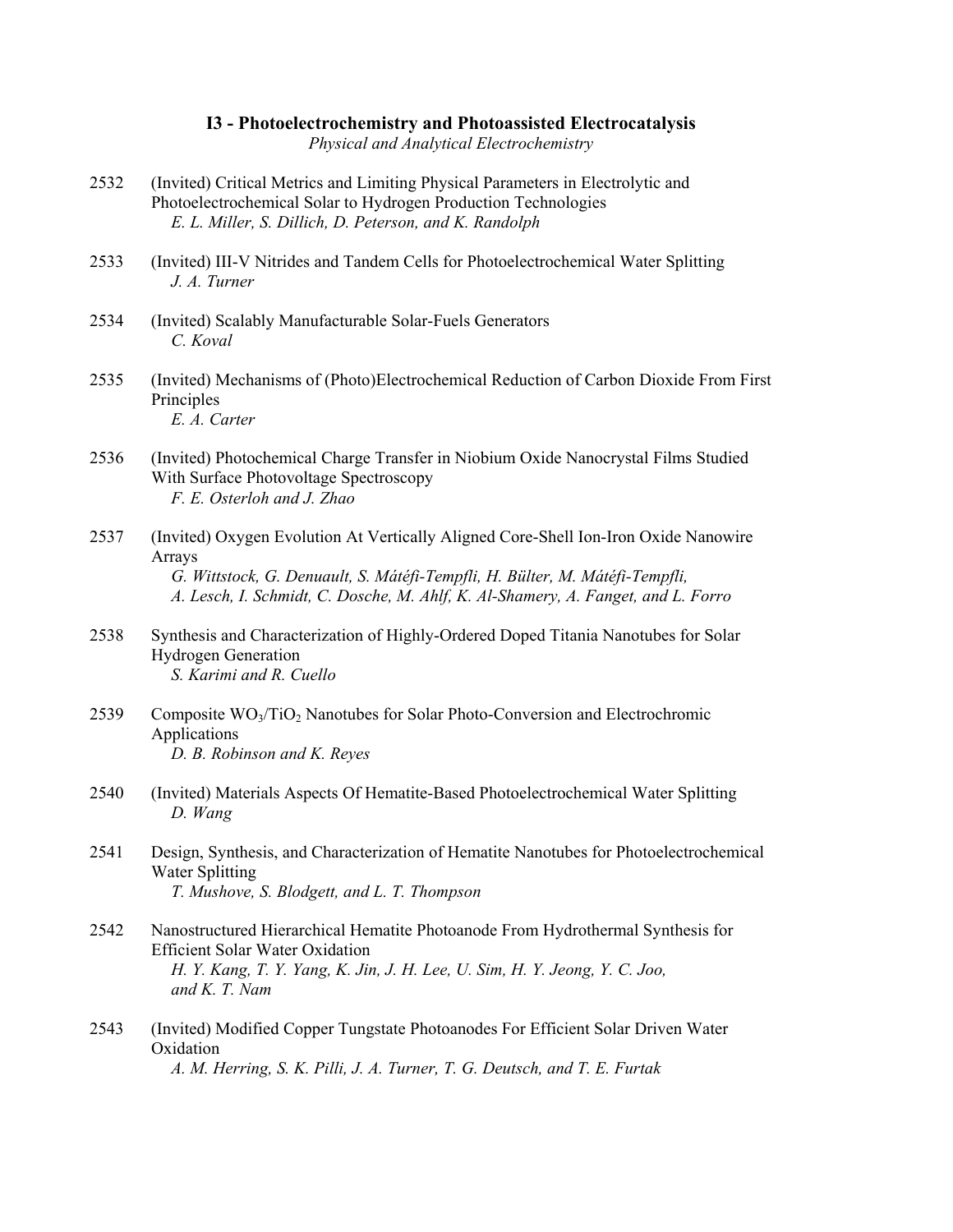- 2544 Hybrid Photoanodes for Visible Light-Driven Water Splitting  *L. Wang, M. Bledowski, and R. Beranek*
- 2545 Progress in the Combinatorial Search for Semiconducting Oxides That Photoelectrolyze Water  *K. Skorupska and B. A. Parkinson*
- 2546 (Invited) Copper Gallium Selenide Based Photocathode For Sunlight Driven Water Splitting  *T. Minegishi, S. Umar, L. Zhang, H. Kumagai, J. Kubota, and K. Domen*
- 2547 (Invited) P-(In,Ga)N Nanowire Photocathodes For Solar Hydrogen Evolution  *P. Bogdanoff, J. Kamimura, J. Lähnemann, C. Hauswald, L. Geelhaar, S. Fiechter, and H. Riechert*
- 2548 (Invited) High Bandgap Copper Indium Gallium Disulfide Materials For Solar-Assisted Water Splitting  *N. Gaillard, D. Prasher, J. Kaneshiro, M. Chong, J. Hu, M. Weir, and C. Heske*
- 2549 Evaluation of Photoelectrochemical Properties of AgInS2 Coated With TiO2 By Atomic Layer Deposition  *Q. Cheng and C. Chan*
- 2550 Materials for Photoelectrochemical Water Splitting  *H. Wang*
- 2551 Solar Hydrogen Production With Epitaxial III-V Tandem Absorber Structures  *H. Döscher, T. G. Deutsch, J. F. Geisz, M. Weir, S. L. Alexander, M. Blum, L. Weinhardt, F. Meyer, W. Yang, M. Bär, H. Wang, A. Dameron, R. M. France, C. Heske, and J. A. Turner*
- 2552 Vj gqt gylecn'Uwt { "qp"Kpy ethc ekn'Rtqr gt ylgu" hqt "RGE" Grgevt qf g< "Kortqxkpi" UVJ "Ghthelgpe { "cpf" """"""""""""Eqttqukqp'Tgukucpeg  *T. Ogitsu*
- 2553 Structural and Chemical Properties of III-V Semiconductor-Water Interfaces for Photoelectrochemical Hydrogen Production  *B. C. Wood, W. I. Choi, E. Schwegler, and T. Ogitsu*
- 2554 Nitrogen Chemical Environments After  $N_2^+$  Bombardment On GaInP<sub>2</sub>: Theoretical X-Ray Emission Study  *W. I. Choi, B. C. Wood, D. Prendergast, and T. Ogitsu*
- 2555 (Invited) Enhancement Of Photoelectrochemical Water Splitting and Solar Energy Coversion Through Utilization Of Plasmonic and Electrocatalytic Noble Metal Nanoparticles  *P. J. Kulesza, R. Solarska, and I. A. Rutkowska*
- 2556 (Invited) Sensitization Of Single Crystal Semiconductor Electrodes With Dyes, Quantum Dots and Polymers  *B. A. Parkinson*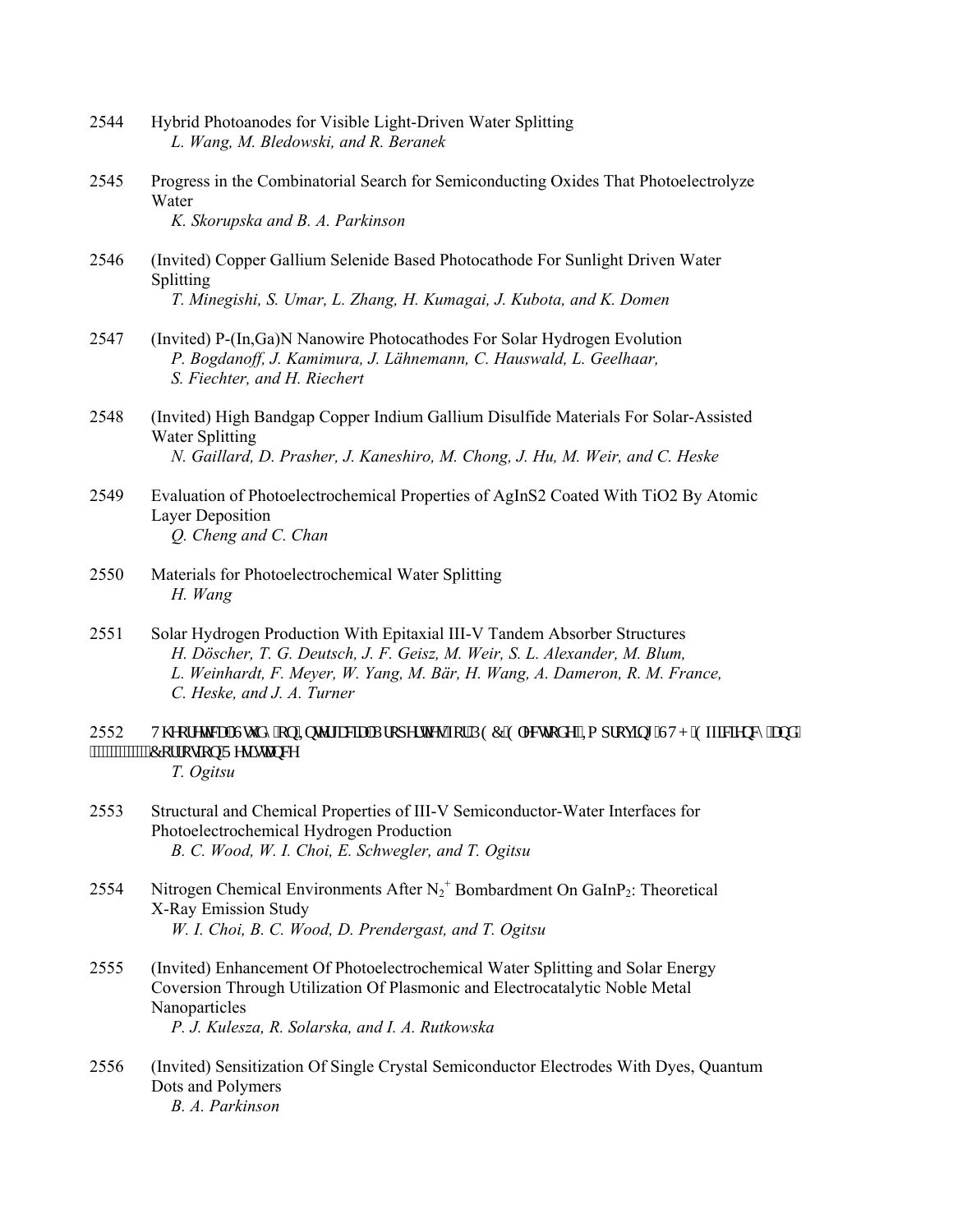- 2557 Spectroelectrochemical Investigation of ZnCr2O4 for High Photovoltage p-Type Sensitized Solar Cells  *V. V. Nair and M. Law*
- 2558 Critical Factors of Dye-Sensitized Solar Cell Using  $TiO<sub>2</sub>$  Nanotubes  *S. So, N. Liu, and P. Schmuki*
- 2559 (Invited) Cold Gas Sprayed Semiconductor-Based Electrodes For The Photo-Induced Water Oxidation  *I. Herrmann-Geppert, H. Gutzmann, P. Bogdanoff, T. Emmler, P. Hillebrand, M. Schieda, F. Gaertner, and T. Klassen*
- 2560 (Invited) Metal-Insulator-Semiconductor Photoelectrodes As a Platform For Efficient and Stable Photoelectrochemical Water Splitting  *D. V. Esposito, Y. Lee, A. A. Talin, and T. P. Moffat*
- 2561 Oxide Thin-Films for Protection and Functionalization of Photocathodes in Tandem Water-Splitting Devices  *P. C. K. Vesborg, B. Seger, I. Chorkendorff, and O. Hansen*
- 2562 Solar Water Splitting By Transition Metal Oxide Silicon Photoanodes Prepared Under Cathodic Electrochemical Conditions  *M. Lublow, T. Schedel-Niedrig, and A. Fischer*
- 2563 Electrodeposited Zinc Oxide Nanorods ALD-Coated With Iron Oxide: Their Photocatalytic and Photoelectrochemical Properties  *T. Ahmed, M. Fondell, M. Boman, and J. Zhu*
- 2564 (Invited) Photovoltaic Designs For Integrated and Spontaneous Solar Water Splitting  *J. W. Ager III*
- 2565 (Invited) An Autonomous Solar-To-Chemical Energy Conversion System  *S. M. Jawahar Hussaini, N. Singh, J. Lee, G. Stucky, M. Moskovits, and E. McFarland*
- 2566 Optimal Band Gap Combinations of Light Absorbers for Integrated Photoelectrochemical Water-Splitting Systems  *S. Hu, C. Xiang, S. Haussener, A. Berger, and N. S. Lewis*
- 2567 Nanowire-Based Device Integration for Direct Solar Water Splitting  *C. Liu, J. Tang, H. M. Chen, B. Liu, and P. Yang*
- 2568 Tandem Junction Si Microwire Based Devices for Water Splitting  *M. Shaner, K. Fountaine, S. Ardo, R. Coridan, Y. Park, K. S. Choi, H. Atwater, and N. S. Lewis*
- 2569 (Invited) Correlation Among Band Structure, Charge Transfer and Photocatalytic/ Photoelectrochemical Performance Of Semiconductors  *N. Wu*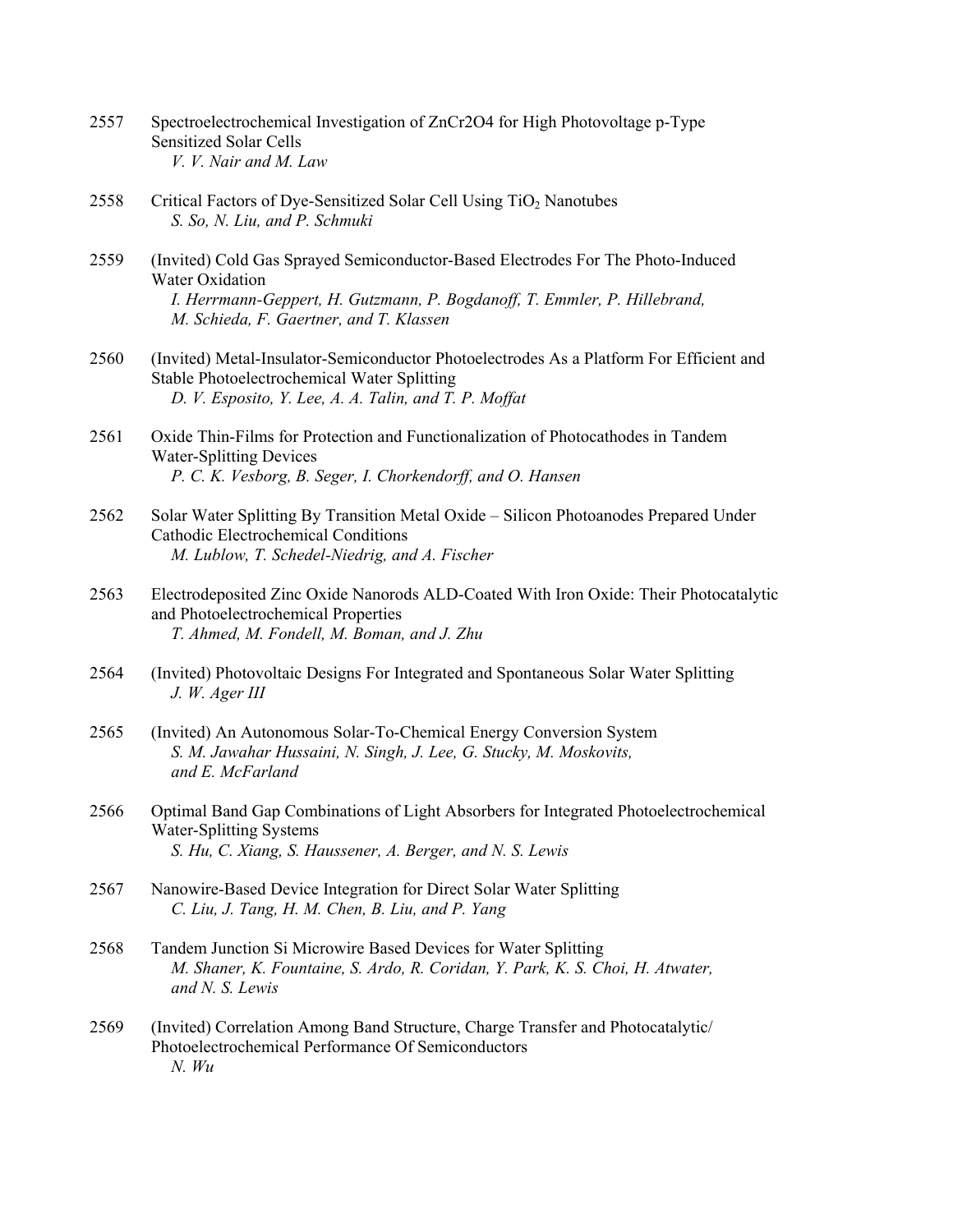- 2570 Photo/Electrocatalytic Properties of the Hydrogenated  $TiO<sub>2</sub>$  *K. Bienkowski and P. J. Kulesza*
- 2571 Effect of the Heterogeneous Catalyst Attachment Method On  $O_2$  Production of WO<sub>3</sub> Photoanodes in Acidic Aqueous Electrolyte  *J. M. Spurgeon and J. M. Velazquez*
- 2572 Structure-Activity Relationship in Mixed (Fe,Ni) Oxyhydroxide Catalysts for Electrochemical Oxygen Evolution  *D. Friebel, K. E. Sanwald, A. Bodin, A. M. Wise, D. Sokaras, R. Alonso-Mori, T. C. Weng, R. Davis, J. Bargar, M. Louie, Y. Cai, M. Bajdich, A. T. Bell, J. A. Lercher, and A. Nilsson*
- 2573 Molybdenum Sulfides Materials As Hydrogen Evolution Catalysts and Surface Protecting Layers for Highly Active and Stable Silicon-Based Water Splitting Photocathodes  *J. D. Benck, J. Kibsgaard, and T. F. Jaramillo*
- 2574 (Invited) A Study Of Interfacial Processes Between Metal Oxide Nanostructured Thin Films and Ionic Liquids For Potential Applications In Photoelectrochemistry  *C. Santato, J. Pison, D. Isik, Y. Sivalingam, and J. Sayago*
- 2575 Influence of Surface Structure Geometry On the Performance of Electrodes for Photoactivated Hydrogen Generation  *M. Schieda, A. Rzeszutek, I. Herrmann-Geppert, A. C. Bronneberg, D. L. Olynick, and T. Klassen*
- 2576 Controlling the Energetics and Activity of Nanocrystal Metal Oxide Water Splitting Catalysts With Potential Determining Ions  *F. E. Osterloh and R. L. Chamousis*
- 2577 Stochastic Photoelectrochemistry of Colloidal Semiconductor Nanoparticles  *M. A. Alpuche-Aviles, A. Fernando, and S. Parajuli*
- 2578 (Invited) Investigation Of Plasmonic  $\text{Ag}(a)$   $\text{Ag}(PQ_4)$ <sub>1-X</sub>/ZnO Nanoarchitectures For Solar-Hydrogen Application  *Y. G. Lin, Y. K. Hsu, L. C. Chen, and K. H. Chen*
- 2579 Highly Stable, Efficient, Visible-Light Driven Water Photoelectrolysis System With Use of Nanocrystalline Semiconducting Oxides  *R. Solarska, K. Bienkowski, P. J. Kulesza, and J. Augustynski*
- 2580 High Surface Area Transparent Conductive Oxide As Effective Scaffolds for Nanostructured Metal Oxide Photoelectrochemical Electrodes  *P. Chakthranont, A. J. Forman, B. A. Pinaud, and T. F. Jaramillo*
- 2581 Solution Phase Growth and Photoelectrochemical Energy Conversion of Indium Phosphide Nanowires  *N. Nikolay Kornienko and P. Yang*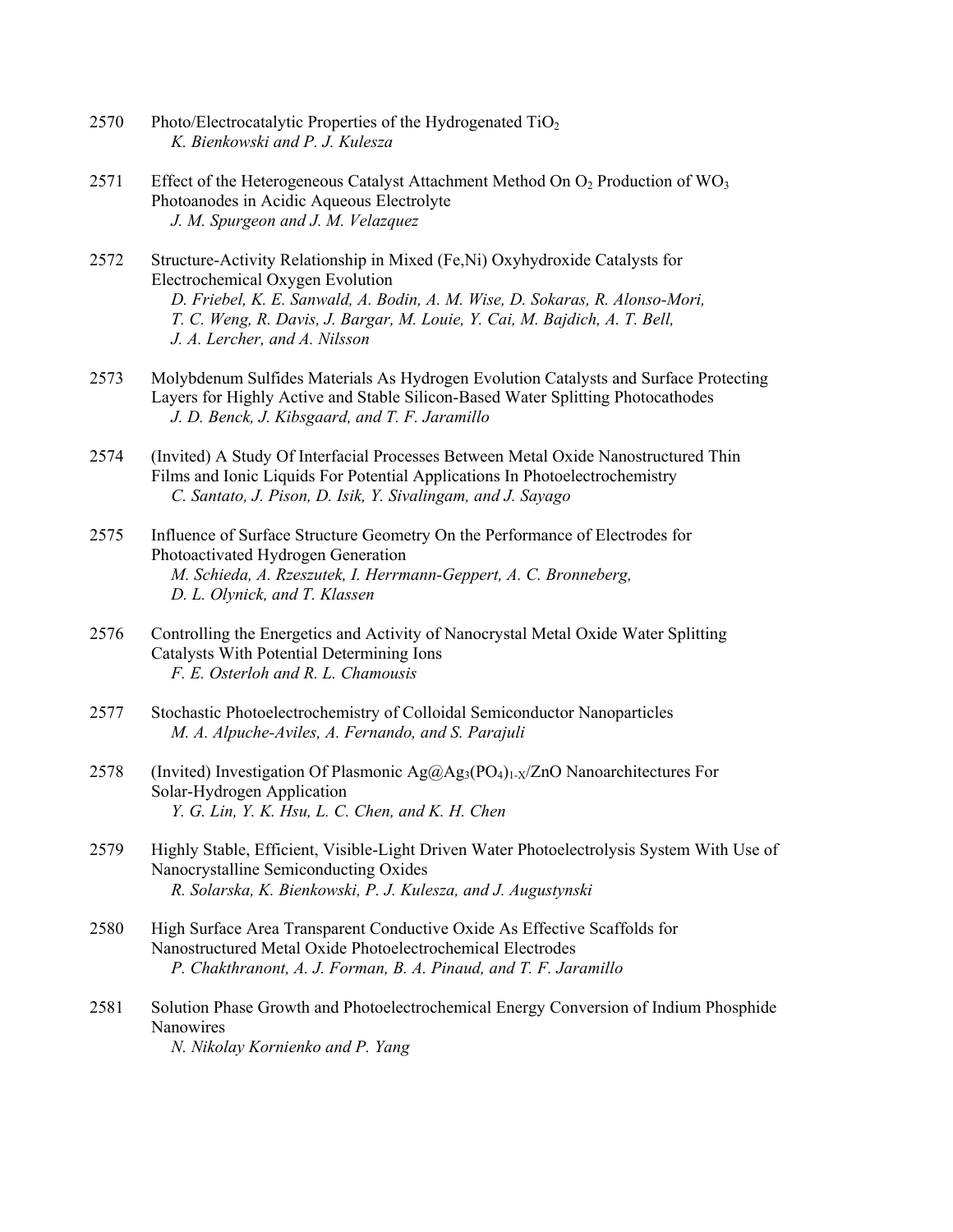- 2582 Temperature Assisted Tuning of CdTe Nanocrystal Deposits On TiO2 Nanotubes Under Solvothermal Conditions  *S. Sarker, B. Mukherjee, E. Crone, and V. Subramanian*
- 2583 Electrochemical Characteristics of the Mixture of 1-Ethyl-3-Methyl Imidazolium Tetrafluoroborate and 1-Ethyl-3-Methylimidazolium Iodide  *C. Siimenson, L. Siinor, and E. Lust*
- 2584 Improvement in Photo-Potential Characteristics of TiO<sub>2</sub> electrode Assembling to Marine Microbial Fuel Cell  *S. Tamura, M. Morita, S. Motoda, S. Uematsu, and T. Shinohara*
- 2585 Aqueous Synthesis of CdSe Quantum Dots  *S. Parajuli and M. A. Alpuche-Aviles*
- 2586 Design Principles for Artificial Photosynthetic Cells Across the pH Spectrum  *A. Berger, M. A. Modestino, K. Walczak, R. A. Segalman, and J. Newman*
- 2587 Reaction Scheme for the Electrochemical Treatment of Alachlor in Water By the Photoassisted Process Photoelectro-Fenton With BDD and Pt Anodes  *A. R. F. Pipi, A. R. De Andrade, E. Brillas, and I. Sirés*
- 2588 δ-MnO2 Supported On Carbon Nanotubes for Photocatalytic Water Splitting  *M. Nakayama, S. Mito, K. Yoshimura, Y. Mohri, and M. Shamoto*
- 2589 Electrochemical Preparation of Polyaniline-Photosystem I Composite Films for Biohybrid Solar Energy Conversion  *E. A. Gizzie, G. LeBlanc, and D. E. Cliffel*
- 2590 Re-Annealing Effect On the Structure and Photo-Electrochemical Character of the Annealed Hematite Nanorods Fabricated By Electrochemical Etching  *M. C. Huang, C. C. Wu, T. H. Wang, W. S. Chang, J. C. Lin, W. H. Lan, Y. C. Lee, and K. L. Hsueh*
- 2591 Titania Based Mixed Oxide Photoanode for Photoelectrochemical Water Oxidation  *R. Venkatkarthick, D. Jonas Davidson, S. Vasudevan, G. Sozhan, and S. Ravichandran*
- 2592 Titanium Oxide Electrodeposition On Diamond/Ti Electrodes With Different Boron Dopings  *A. B. Couto, F. L. Migliorini, M. R. Baldan, and N. G. Ferreira*
- 2593 Highly Efficient Photoelectrochemical Hydrogen Production Using CdS/CdSe Co-Sensitized TiO<sub>2</sub> Nanorod Array Photoelectrode  *H. S. Han, S. Shin, J. S. Kim, I. S. Cho, and K. S. Hong*
- 2594 Photo-Electrochemical Communication Between Cyanobacteria and Osmium Redox Polymer Modified Electrodes  *K. Hasan, H. B. Yildiz, E. Sperling, M. A. Packer, D. Leech, C. Hägerhäll, and L. Gorton*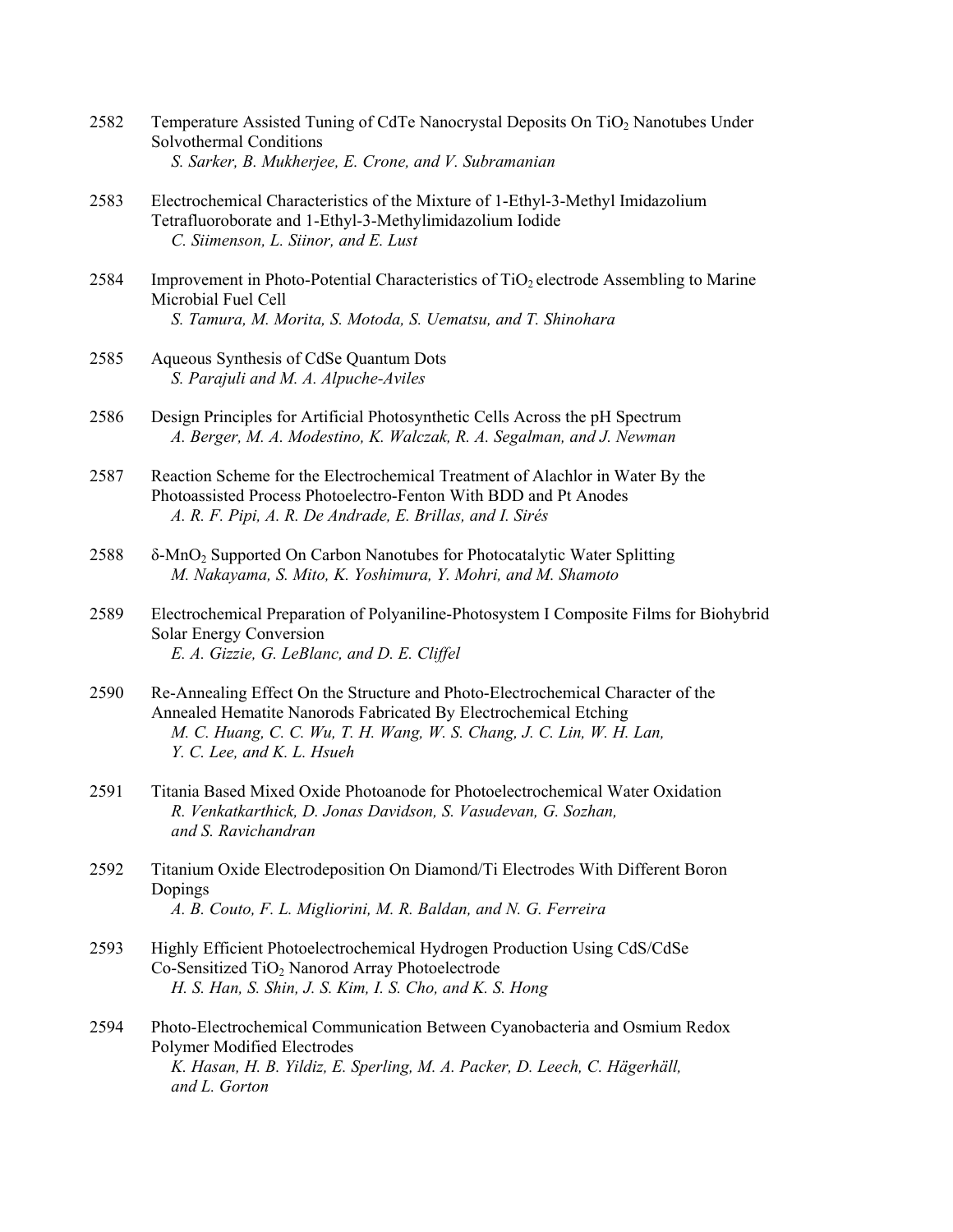- 2595 Curcumin-Ru Complex for Dye-Sensitized Photoelectrochemical Water Splitting  *R. Vedarajan, Y. Morita, and N. Matsumi*
- 2596 The Influence of Polysulfide Electrolyte On CdSe QDs  *L. A. King, H. Tellez Lozano, and J. D. Riley*
- 2597 Photocathodic Activity of Poly(3-Hexylthiophene) in Aqueous Acid  *S. Holdcroft, G. M. Suppes, and E. Ballard*
- 2598 Synthesis and Preliminary Photoelectrochemical Study of Silver Antimony Sulfide Semiconductor  *S. Parajuli, P. Chhetri, W. L. Stephenson, and M. A. Alpuche-Aviles*

```
I4 - Physical and Analytical Electrochemistry in Ionic Liquids 3
```
*Physical and Analytical Electrochemistry, Battery, Electrodeposition, Sensor* 

- 2599 Improving Magnesium Electrochemistry in Ionic Liquids Through Enhanced Solvation  *T. S. Watkins and D. A. Buttry*
- 2600 Electrochemical Capture of Carbon Dioxide in An Ionic Liquid Using N-Methyl-4,4'-Bipyridinium Cation  *P. Singh and D. A. Buttry*
- $2601$  Chemical Reactivity of Alkyl Thiolates Used in Electrochemical  $CO<sub>2</sub>$  Capture in Ionic **Liquids**  *M. Hasani and D. A. Buttry*
- 2602 Liquid Metal Salts: High Current Density Electrodeposition of Cu-Sn-Zn Metal Stacks From Ionic Liquids for Kesterite Based Thin Film Photovoltaics  *M. Steichen, N. R. B. Brooks, M. Arasimowicz, J. C. Malaquias, P. J. Dale, L. Van Meervelt, J. Fransaer, and K. Binnemans*
- 2603 Voltammetry for Quantitative Analysis of Actinides in Molten Salts  *M. M. Tylka, J. L. Willit, M. A. Williamson, and J. Prakash*
- 2604 Electrochemistry of Ferrocene-Modified Redox Ionic Liquids  *B. Gélinas, J. Forgie, and D. Rochefort*
- 2605 Electrochemical Studies of 9-Fluorenone Complexation By Aluminum in Ionic Liquids  *G. T. Cheek*
- 2606 'Polymeric Ionic Liquid/Carbon Black' composite as a Green Supporting Electrolyte  *S. J. Yoo and R. D. Little*
- 2607 Silylamine Reversible Ionic Liquids As Electrochemical Solvents  *E. J. Biddinger, S. Kattekola, and T. K. Shillingford*
- 2608 Ionic Liquids for Ammonia Electrosynthesis and Energy Storage  *J. M. Sansiñena, J. Chlistunoff, N. C. Tomson, J. M. Boncellla, and F. H. Garzon*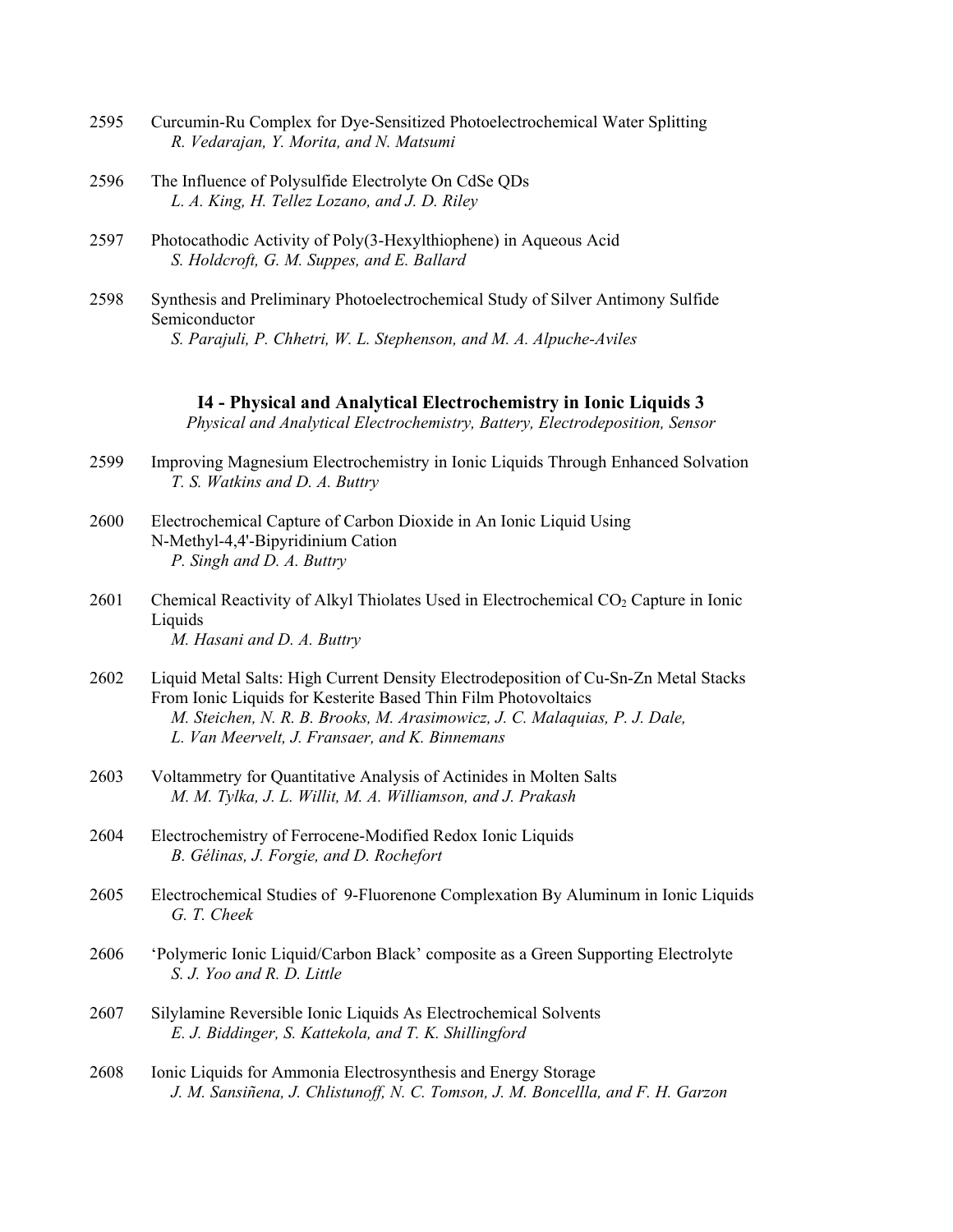- 2609 Enhanced Electrical Conductivity of Carbon-Based Nanoparticles in Ionic Liquid Electrolytes  *P. F. Salazar, S. Kumar, and B. Cola*
- 2610 Supported Nanoparticle Stability, Assembly and Extended Charge Neutralization in Deep Eutectic Solvents  *J. Hammons*
- 2611 Gas Diffusion Electrodes and Ionic Liquid Electrolytes for Secondary Zinc-Air Batteries: Electrochemical Characterization  *A. Westphal, D. Fenske, I. Bardenhagen, and O. Yezerska*
- 2612 Mixture of 1-Ethyl-3-Methylimidazolium Tetrafluoroborate and 1-Ethyl-3-Methylimidazolium Iodide: A New Potential High Capacitance Electrolyte for Edlcs  *L. Siinor, C. Siimenson, K. Lust, and E. Lust*
- 2613 Spectroelectrochemical Study of Multi-Electron Transfer in Ionic Liquids  *A. Atifi and M. D. Ryan*
- 2614 Hysteresis of Potential-Dependent Changes in Ion Density and Orientation of Ionic Liquids On An Au Electrode: An Surface-Enhanced Infrared Study  *K. Motobayashi, K. Minami, N. Nishi, T. Sakka, and M. Osawa*
- 2615 Galvanostatic Pulse Plating of Al Metal in Room-Temperature Chloroaluminate Ionic **Liquids**  *L. H. Chou*
- 2616 Heterogeneous and Homogeneous Electron Transfer Kinetics of the  $[CeCl_6]^{3-2}$  redox Reaction in the 1-Butyl-3-Methylpyrrolidinium Bis(trifluoro-methylsulfonyl)Imide Ionic Liquid  *L. H. Chou*
- 2617 Amperometric Gas Sensors With Ionic Liquid Electrolytes  *M. T. Carter, J. R. Stetter, M. W. Findlay, and V. Patel*

### **I5 - Processes 8**

*Physical and Analytical Electrochemistry, Energy Technology* 

- 2618 A Self-Healing Phenomenon of Thin  $\delta$ -MnO<sub>2</sub> Film in the Oxidative Decomposition of Hydrogen Peroxide  *M. Nakayama and A. Sato*
- 2619 Electrolytic Formation of Pt-Li Alloy and Its Excellent Electrocatalysis for Formic Acid Oxidation  *Z. Awaludin, T. Okajima, and T. Ohsaka*
- 2620 Photo-Assisted Boosting of Formic Acid Electrooxidation On TiO<sub>2</sub> Nanotube-Pt Electrode  *N. Mojumder, S. Sarkar, S. Abbas, and V. Subramanian*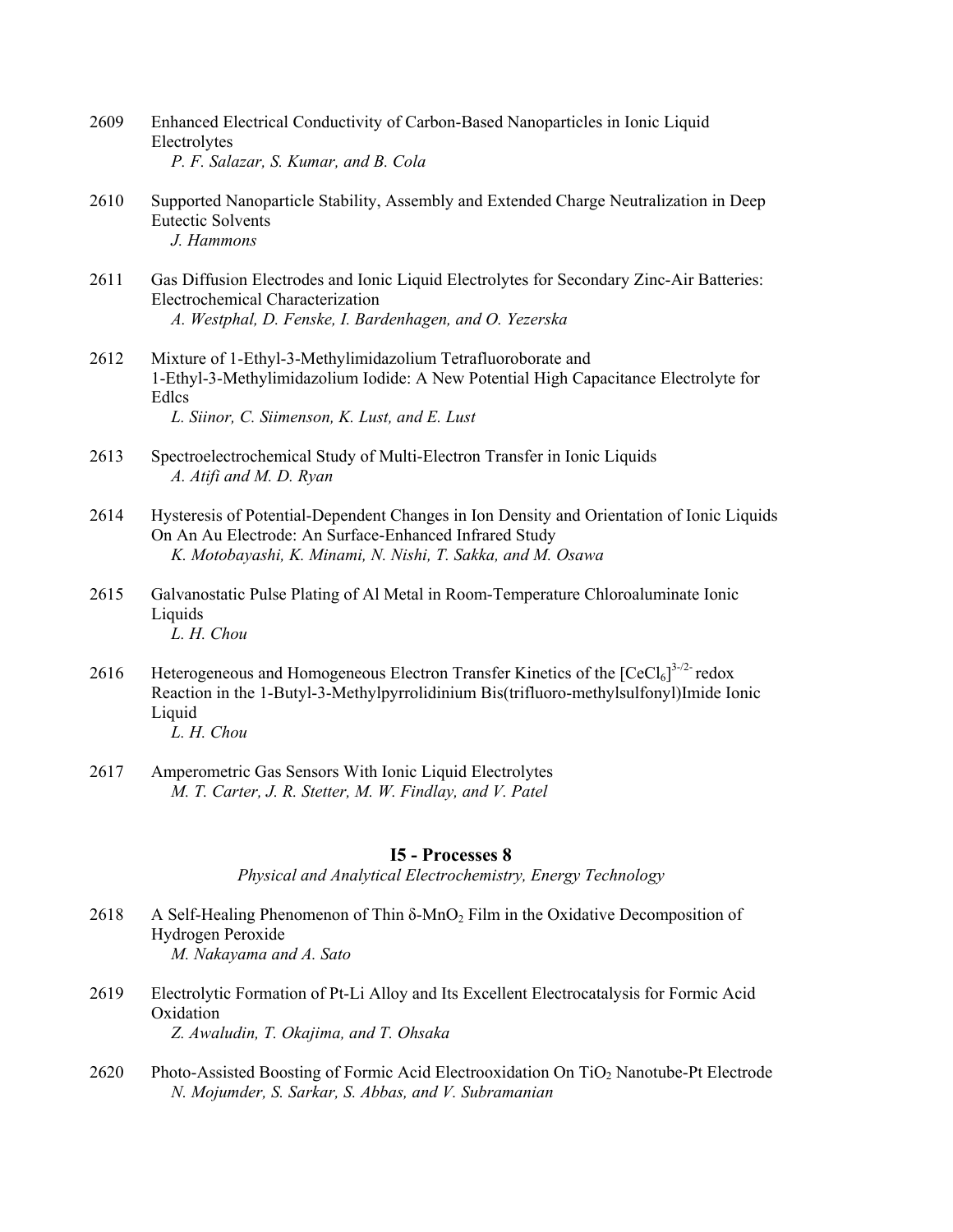- 2621 Activity and Stability Trends for Oxygen Evolution Reaction Electrocatalysts  *N. Danilovic*
- 2622 Electrochemical SERS Study On Well-Defined Catalytic Metal Surfaces Using Hybridized Plasmon Modes  *K. Ikeda, J. Hu, and K. Uosaki*
- 2623 Potential Dependent Structures At Pt(111) Single Crystal Electrode/Perchloric Acid Electrolyte Interface Studied By Surface X-Ray Scattering  *T. Kondo, K. Uosaki, N. Aoki, and T. Masuda*
- 2624 Modeling of Magnetic Enhancement of Homogeneous Electron Transfer Reactions  *H. C. Lee, S. D. Minteer, and J. Leddy*
- 2625 Nanoscale Electrochemical Processes On Cu(111) Surface Using Periodic DFT and Quantum/Classical Simulations  *A. Sumer, M. Losada, and S. Chaudhuri*
- 2626 Factors That Influence the Reduction of Organic Halides At Silver Cathodes  *L. M. Strawsine and D. G. Peters*
- 2627 Structural and Compositional Control of Mesostructured Thin Film Electrocatalysts  *J. D. Snyder, N. Markovic, and V. R. Stamenkovic*
- 2628 Electrocatalytic Oxygen Reduction and Water-Oxidation On Transition Metal Ions-Doped  $MnO<sub>2</sub>$ , Ru $O<sub>2</sub>$  and Ir $O<sub>2</sub>$  in Alkaline Aqueous Solutions  *A. J. Jeevagan, G. Saravanan, T. Onobuchi, Y. Suzuki, E. Murakoshi, S. Kaneko, G. Kobayashi, and F. Matsumoto*
- 2629 Direct Electrolytic Reduction of Hematite Pellets in Alkaline Electrolyte for Iron Production  *G. M. Haarberg and B. Yuan*
- 2630 Tin Oxide and Nickel Ferrite Anodic Behaviour in Molten Chlorides  *G. M. Haarberg, E. Kvalheim, and A. M. Martinez*
- 2631 An All-Inorganic Responsive Surface: Electrochemical Switching of Boron Nitride Nanomesh Corrugation  *S. F. L. Mertens, A. Hemmi, S. Muff, R. Küng, S. De Feyter, J. Osterwalder, and T. Greber*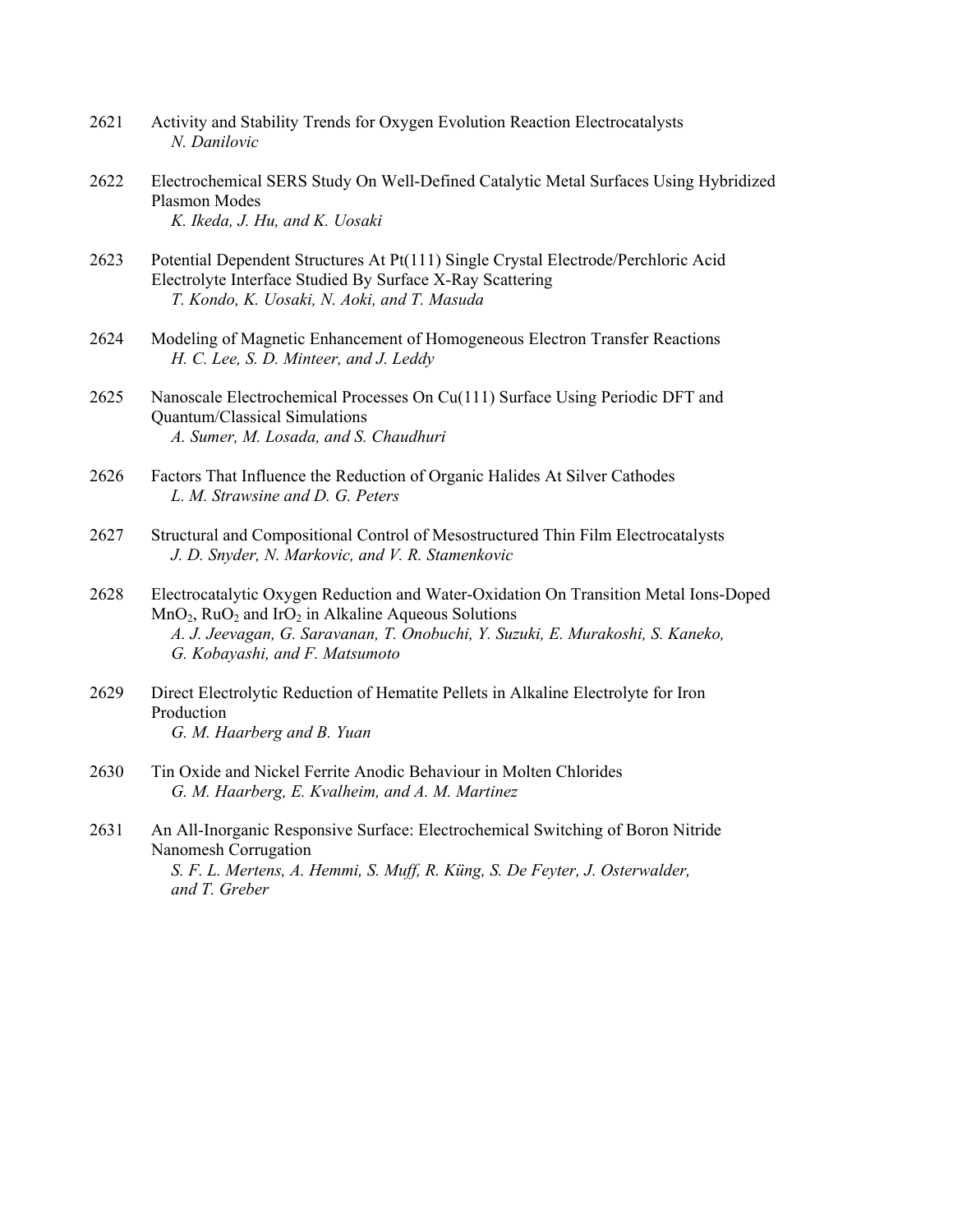# **J1 - Sensors, Actuators, and Microsystems General Session**

*Sensor* 

- 2632 Quantitative Decoding of Ammonia-Hydrocarbon Mixtures Using Zirconia-Based Mixed Potential Sensors  *C. R. Kreller, J. Tsitron, P. K. Sekhar, R. Mukundan, F. H. Garzon, A. V. Morozov, and E. L. Brosha*
- 2633 Chloride-Sensitivity Improvements By Nitrogen Plasma Immersion Ion Implantation On Samarium Oxide Membrane  *Y. R. Ye, Y. H. Lin, C. S. Lai, J. C. Wang, C. Chang, A. T. Cho, J. J. Chang, and M. F. Chiang*
- 2634 MEMS Gas Chromatograph for Explosive Marker Compounds: Temperature and Flow Rate Effects On Sensor-Array Detector Responses and System Performance  *L. K. Wright, W. R. Collin, G. Serrano, and E. T. Zellers*
- 2635 Response Characteristics of Fuel Cell Type Alcohol Sensor Using Nafion Membrane  *M. Sudoh and K. Kamiya*
- 2636 Hydrazine Sensor for Quantitative Determination of High Hydrazine Concentrations for Direct Hydrazine Fuel Cell Vehicle Applications  *S. Babanova, U. Martinez, K. Asazawa, H. Tanaka, and P. Atanassov*
- 2637 Amperometric Gas Sensors in Agricultural Applications  *M. T. Carter, J. R. Stetter, M. W. Findlay, and V. Patel*
- 2638 Synthesis and Hydrogen Gas Sensing Performance of Pd-Functionalised Nanostructures  *K. Y. Kok, I. K. Ng, N. U. Saidin, L. Lombigit, S. H. Ilias, C. Z. Che Abd Rahman, and T. F. Choo*
- 2639 Detection of Cancer Biomarker With Surface-Enhanced Raman Scattering Biosensor  *N. Wu and M. Li*
- 2640 Novel Plasmonic SERS Sensor and Its Application to Chemical Analysis for Solid/Solid Interfaces  *M. Yanagisawa*
- 2641 Drug Screening Arrays At Protein/Protein Interfaces in Cancer  *S. Krishnan*
- 2642 Tuning and Control of Surface Plasmon Resonance Sensing Using Grating-Based **Nanostructures**  *A. C. Hillier, W. H. Yeh, and J. W. Petefish*
- 2643 Regularities of Electroless Deposition of Silver On Porous Silicon for Fabrication of SERS-Active Substrates  *K. Artsemyeva, H. Bandarenka, A. Panarin, S. N. Terekhov, and V. P. Bondarenko*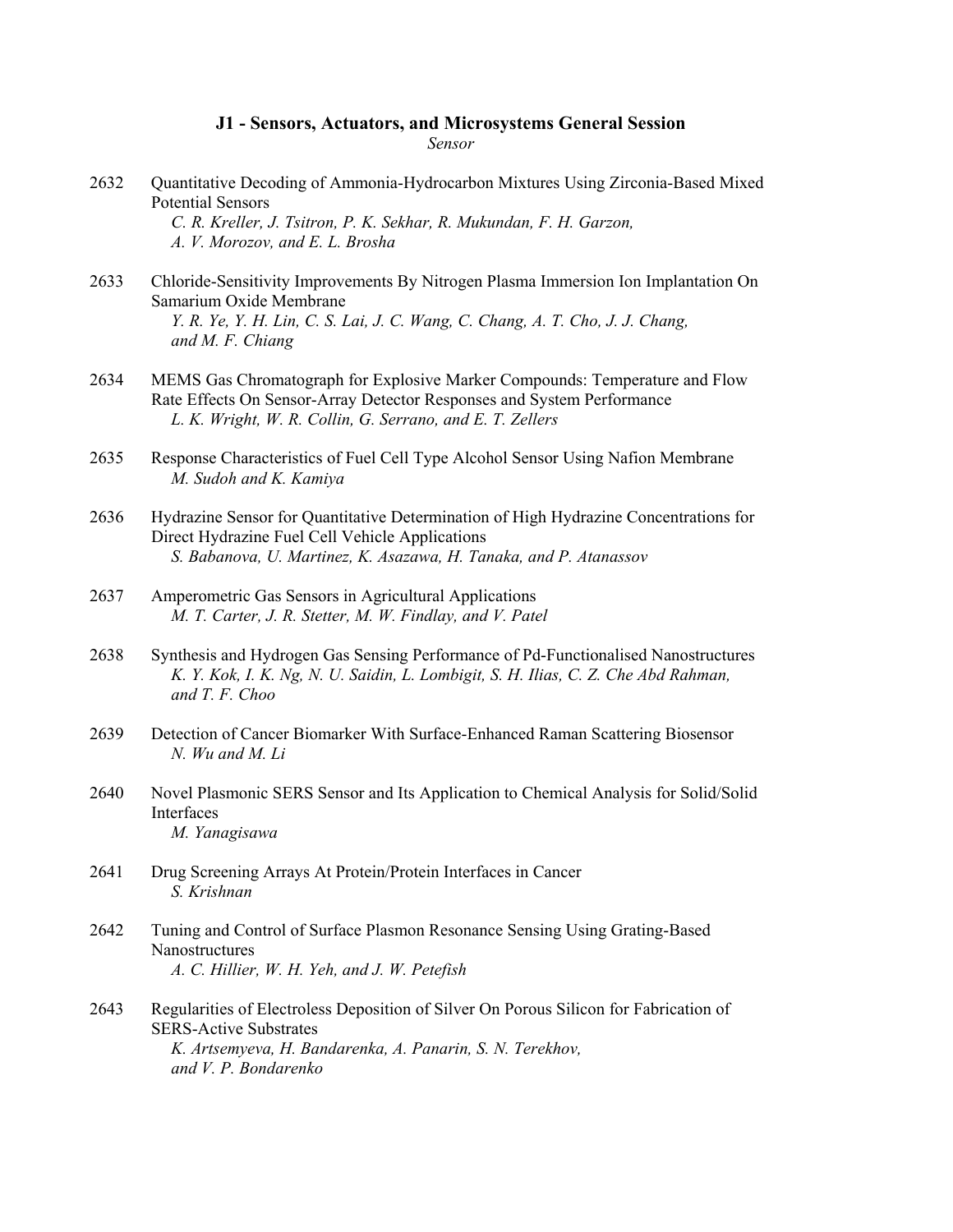| 2644 | Soft Actuators Prepared By Electrochemical Copolymerization of Pyrrole and Methyl<br>1H-Pyrrole<br>J. Yamasaki, S. Ogihara, T. Kadoyama, F. Tsumuji, S. Takamiya,<br>and Y. Nishioka                                                                         |
|------|--------------------------------------------------------------------------------------------------------------------------------------------------------------------------------------------------------------------------------------------------------------|
| 2645 | Green-Sensitive Organic Photodetector With High Spectral Sensitivity for Image Sensor<br>Application<br>K. H. Lee, D. S. Leem, C. Jung, K. B. Park, S. J. Lim, X. Bulliard, K. S. Kim,<br>Y. W. Jin, S. Lee, and S. Y. Park                                  |
| 2646 | Ultra-Narrow, High Aspect Ratio Trenches for Use in Miniaturized Poly-Sige<br>Accelerometers<br>A. Ray Chaudhuri, P. Helin, S. Severi, R. V. Hoof, B. Du Bois, H. Tilmans,<br>L. Francis, and A. Witvrouw                                                    |
| 2647 | Reaction of the Electrogenerated Superoxide Species With Binding-Materials in<br>Commercial Pt Screen-Printed Electrodes, and Its Implication in Amperometric O <sub>2</sub> -Gas<br>Sensing<br>J. Lee, K. Murugappan, D. W. M. Arrigan, and D. S. Silvester |
| 2648 | Metallic Atom-Scale Junction for Chemical Noise Detection: Study of Surface Molecular<br>Adsorption/Desorption Kinetics Using Fluctuation Spectroscopy<br>T. W. Hwang and P. W. Bohn                                                                         |
| 2649 | Supermolecule Functionalized Graphene and Application in Electrochemical Sensor<br>G. Diao and M. Chen                                                                                                                                                       |
| 2650 | Preparation and Characterization of Microcomposite Based On Environmentally Sensitive<br>Microgel and Conducting Polymer<br>M. Karbarz, M. Mackiewicz, T. Rapecki, and Z. Stojek                                                                             |
| 2651 | Hydrogen Resistivity Sensors From Nanoparticle Assembles: Palladium Versus Platinum<br>K. Rajoua and F. Favier                                                                                                                                               |
| 2652 | Characterization of Mediator-Less Sugar/Oxygen Enzymatic Fuel Cells in Vitro<br>P. Lamberg, S. Shleev, R. Ludwig, and T. Ruzgas                                                                                                                              |
| 2653 | Electrochemical Reduction of 2,4,6-Trinitrotoluene On Vanadium Dioxide<br>M. C. Casey, A. J. Raubach, J. I. Ziegler, R. F. Haglund, and D. E. Cliffel                                                                                                        |
| 2654 | Synergistic Effects of Graphene Based Nano Hybrid Materials for the Electrochemical<br><b>Sensing Applications</b><br>T. Soundappan, S. De, V. Ramadesigan, and V. R. Subramanian                                                                            |
| 2655 | Electrochemical Characterization of Screen Printed Au Electrodes<br>Q. Huang, B. Baker-O'Neal, and S. Ahmed                                                                                                                                                  |
| 2656 | Engineering An Electrochemical Sensor for the Characterization of Bond Vibration<br>Frequencies of a Chemical Analyte<br>C. Gupta, S. Chang, and R. T. Howe                                                                                                  |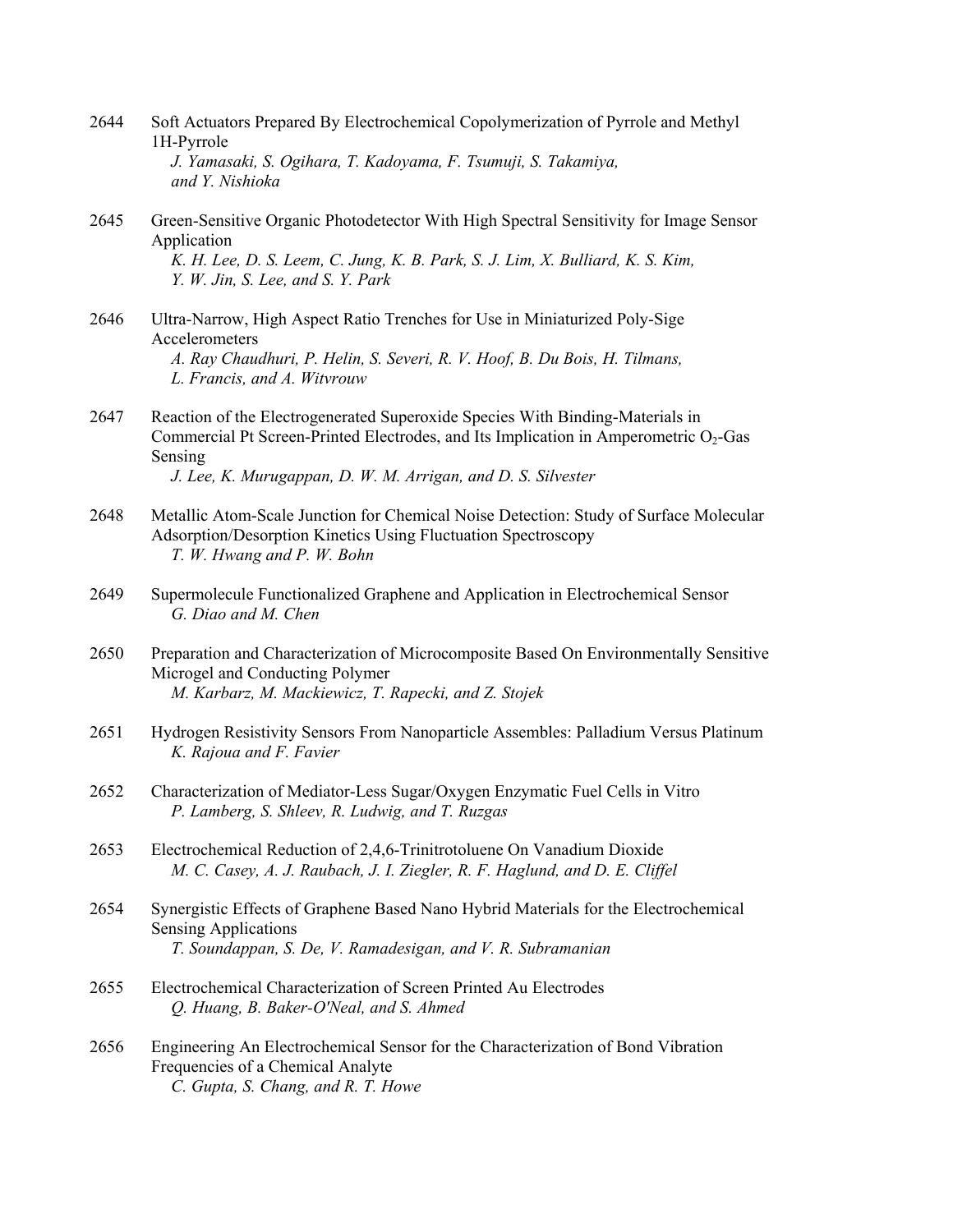- 2657 Electrochemical Mass Immunosensor for Insulin Detection in Human Serum  *V. Singh and S. Krishnan*
- 2658 Voltammetric Glucose Sensor Using POLY(2,5 DIMETHOXY ANILINE) As A Polymer Support  *P. Balakrishnan and S. Chinnaiah*
- 2659 A Novel Electrochemical Immunosensor for Mirnas Detection Using Reduced Graphene Oxide Electrodes  *C. M. Pham, H. V. Tran, B. Piro, S. Reisberg, D. T. Huynh, and D. Stollar*
- 2660 Glucose Detection At Films Composed of Ir Oxide Nanoparticles On Carbon Supports  *H. B. Campbell and V. Birss*
- 2661 Electrochemical Interference in a Catechol-Modified Chitosan Redox Cycling Amplification System for Clozapine Detection  *T. E. Winkler, H. Ben-Yoav, S. E. Chocron, E. Kim, D. L. Kelly, G. F. Payne, and R. Ghodssi*
- 2662 Tapered Optical Fibers for Biosensing Applications  *B. King, I. Idehenre, P. E. Powers, A. M. Sarangan, J. W. Haus, and K. M. Hansen*
- 2663 Bioimaging Using LSI-Based Amperometric Biosensing System With 400- Electrodes  *K. Y. Inoue, K. Ino, M. Sen, M. Nakano, K. Takara, R. Kubo, M. Matsudaira, A. Suda, R. Kunikata, H. Shiku, and T. Matsue*
- 2664 Electrochemically Actuated, Screen Printed, Capillarity-Driven Microsystems for Food Safety and Clinical Analysis  *S. Molina, A. Washe, O. Msehli, B. Teixeira-Dias, and I. Katakis*
- 2665 Characteristics of Fully Screen-Printed Paper-Based Chromatographic Electrochemical Biosensor  *I. Shitanda, T. Yamaguchi, Y. Hoshi, and M. Itagaki*
- 2666 Two-Step Microwave Synthesis of Highly Dispersed Ordered Intermetallic Ptpb Nanoparticles On Carbon Black  *A. J. Jeevagan, N. Sawano, G. Saravanan, T. Gunji, S. Usui, T. Kojima, S. Kaneko, G. Kobayashi, and F. Matsumoto*
- 2667 Preparation and Voltammetric Behavior of a Hybrid Silsesquioxane Chemically Modified With 4-Amino-5-(4-pyridyl)-4*H*-1,2,4-Triazole-3-Thiol (APTT) and Copper Hexacyanoferrate(III): A Sensor of Nitrite  *D. R. Do Carmo*
- 2668 Intelligent Detector of Internal Combustion Engine Cylinder Pressure and Sensitivity Temperature Coefficient Compensation  *B. R. Zheng, C. Zhou, X. M. Pan, and W. Xue*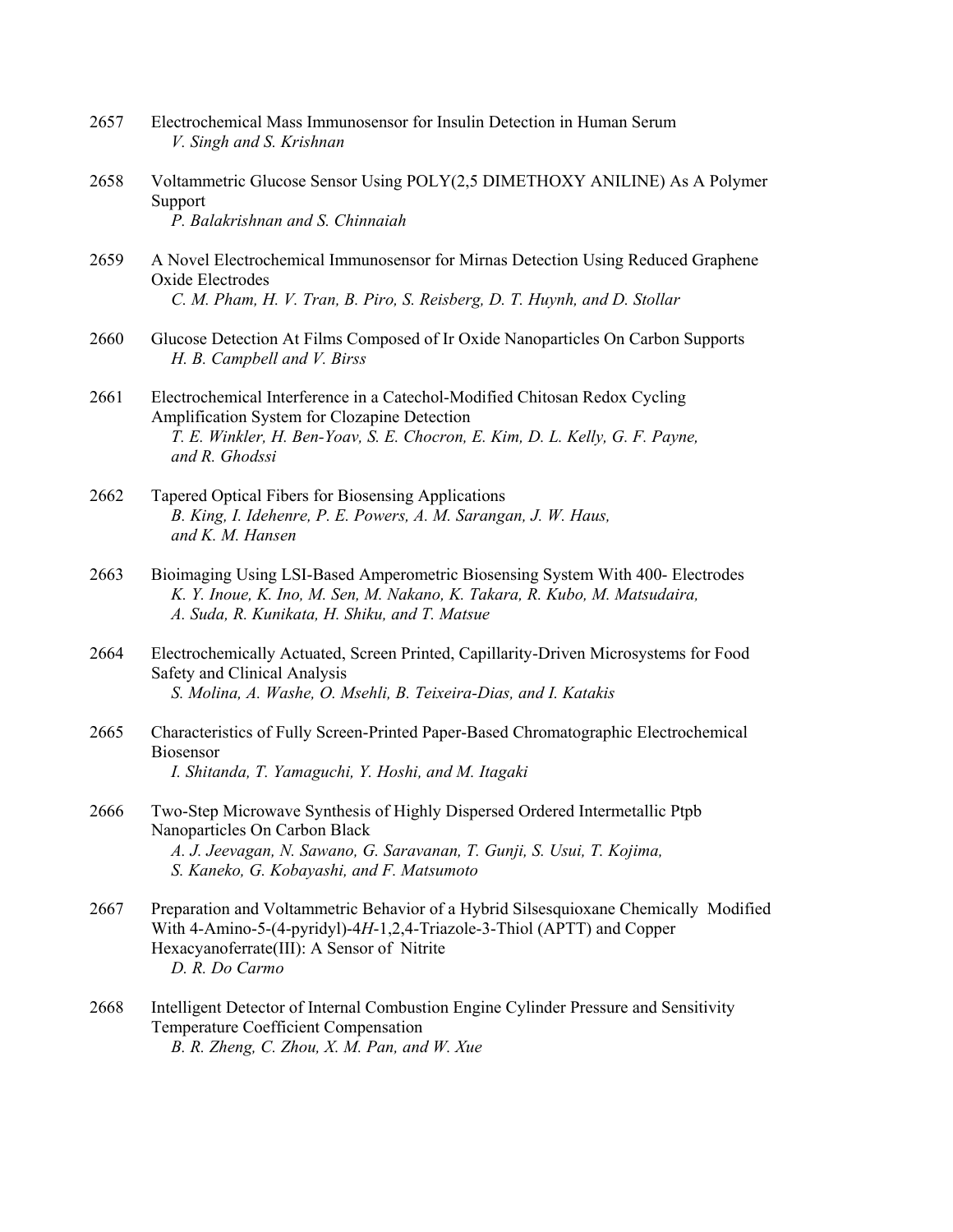- 2669 Internal Stress Effect On Nonlinearity of Absolute Pressure Sensor Fabricated With Single-Sided Surface-Micromachining Processes  *Q. Wang, Y. M. Zhang, W. Mao, and D. Ge*
- 2670 Development of a Bifunctional Pt/Au Platform Microelectrode Modified With Glucose Oxidase for Glucose Determination  *T. R. L. Dadamos, L. F. Sgobbi, and S. A. S. Machado*
- 2671 Voltammetric Determination Of Dipyrone Using Graphite Paste Electrode Modified With Nanoparticles Of Nickel Hexacyanoferrate  *U. O. Bicalho*
- 2672 Effect of Amyloid Conformation On the Response of Field Effect Transistor Biosensor to Sup35NM Protein  *S. Hideshima, S. Wustoni, S. Kuroiwa, T. Nakanishi, A. Koike-Takeshita, and T. Osaka*
- 2673 Label-Free Detection of Alanine Aminotransferase Using a Low Operation Voltage and Single Reaction Step of Graphene Field-Effect Biosensor  *T. M. Pan, K. S. Wang, C. Cheng, C. C. Lin, F. H. Ko, and L. Chi*
- 2674 Improved Hydrogen Sensing Characteristics of Flat Type Micro Catalytic Hydrogen Gas Sensor of Smaller Size  *C. H. Han and S. D. Han*
- 2675 Electrochemical Determination of Hormones Using Sensor Based On Graphene Nanosheets  *F. H. Cincotto, P. A. Raymundo-Pereira, F. C. Moraes, and S. A. S. Machado*
- 2676 Effect of Hydrogen Treatment On Characteristics of Titanium Oxide Nanotube Micro Hydrogen Gas Sensors  *T. Tobe, R. Kojima, Y. Kimura, and M. Niwano*
- 2677 Study of Ultrathin TiO<sub>2</sub> Metal Oxide Gas Sensor Deposited By Atomic Layer Deposition for Environmental Monitoring  *S. C. Mills, B. Lee, and V. Misra*
- 2678 Electrochemically Active Graphene oxide used as an electrochemical Indicator for Biosensor  *K. Kim and D. Choi*
- 2679 Impedimetric  $Hg^{2+}$  Analysis By Employing Thrombin Label  *K. Kim and H. Ko*
- 2680 The I-V Characteristics of a Termination-Controlled Borondopedpolycrystalline Diamond Field Effect Transistor pH Sensor for Using At Harsh Environment  *Y. Shintani*
- 2681 Toxic Gas Sensors Using Ionic Liquids  *A. Nauber and P. Tschuncky*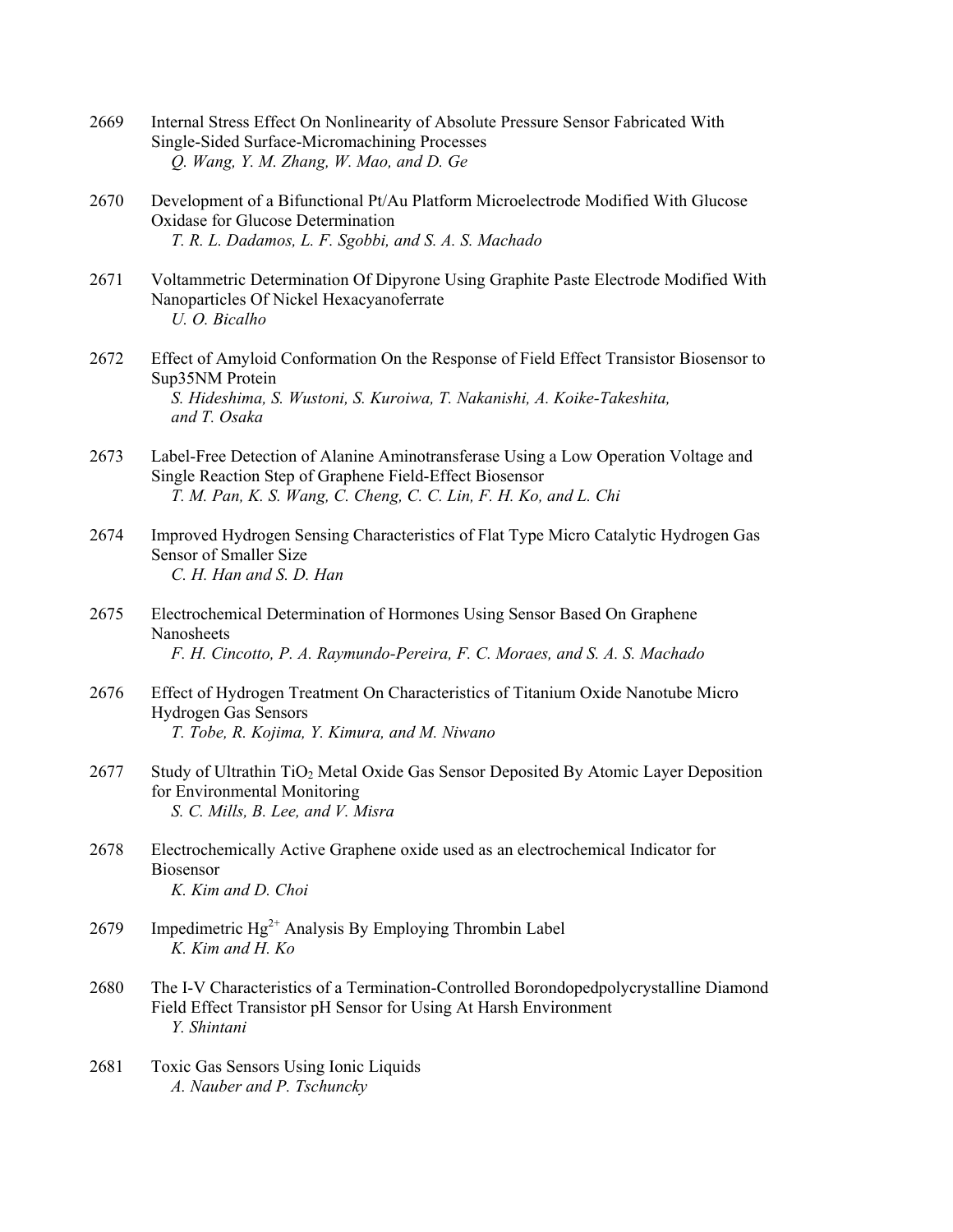2682 Reduced Graphene Oxide and Single-Walled Carbon Nanotubes Composite Material for Electrocatalytic Oxidation of NADH  *T. Y. Huang, K. Ho, and C. W. Chu* 

### **J2 - Impedance Techniques, Diagnostics, and Sensing Applications**

*Sensor, Corrosion, Industrial Electrochemistry and Electrochemical Engineering, Physical and Analytical Electrochemistry* 

- 2683 The Influence of Coupled Faradaic and Charging Currents On Impedance Spectroscopy  *S. L. Wu, M. E. Orazem, B. Tribollet, and V. Vivier*
- 2684 The Role of the Reference and Counter Electrodes in Electrochemical Impedance Measurement  *P. Vanýsek, H. Tavassol, and K. L. Pilson*
- 2685 Investigation of Transport/Insertion Processes in Mixed and Ionic Conducting Thin Films By Ac Electrogravimetry  *L. K. To, O. Sel, C. Gabrielli, and H. Perrot*
- 2686 Diffusion Impedance of Microband Electrode Array By FEM  *Y. Hoshi, M. Ohya, I. Shitanda, and M. Itagaki*
- 2687 Carbon Nanotube Coated Paper Sensor for Damage Diagnosis Using Electrical Impedance Tomography  *B. Kim, Y. Lu, T. Kim, J. W. Han, M. Meyyappan, and J. Li*
- 2688 (2013 ECS Fellow Inductee) Information from Noise  *J. Janata and R. West*
- 2689 Impedance Analysis of Copper Alloys At the Corrosion Potential in Seawater  *I. Frateur, B. E. Torres Bautista, M. L. Carvalho, and B. Tribollet*
- 2690 Study of Pickling and Over-Pickling Mechanisms of Silicon High Alloyed Steel Grade By Electrochemical Impedance Spectroscopy  *A. A. Mouyad, M. E. Orazem, E. Sutter, B. Tribollet, and A. Koltsov*
- 2691 Galvanic Deposition of Mo Atop Al 6061 Alloy  *B. D. Falola, A. Krishnamurthy, R. Radhakrishnan, and I. I. Suni*
- 2692 Phosphate Adsorption On Thin Films Made of Transition Metal Oxides, As Measured By Electrochemical Impedance Spectroscopy  *R. E. Pérez-Roa, R. E. Moss, J. Ma, D. R. Noguera, and M. A. Anderson*
- 2693 Applications of AC Impedance Spectroscopy As Characterization and Diagnostic Tool in Rechargeable Energy Storage Devices  *V. Lvovich*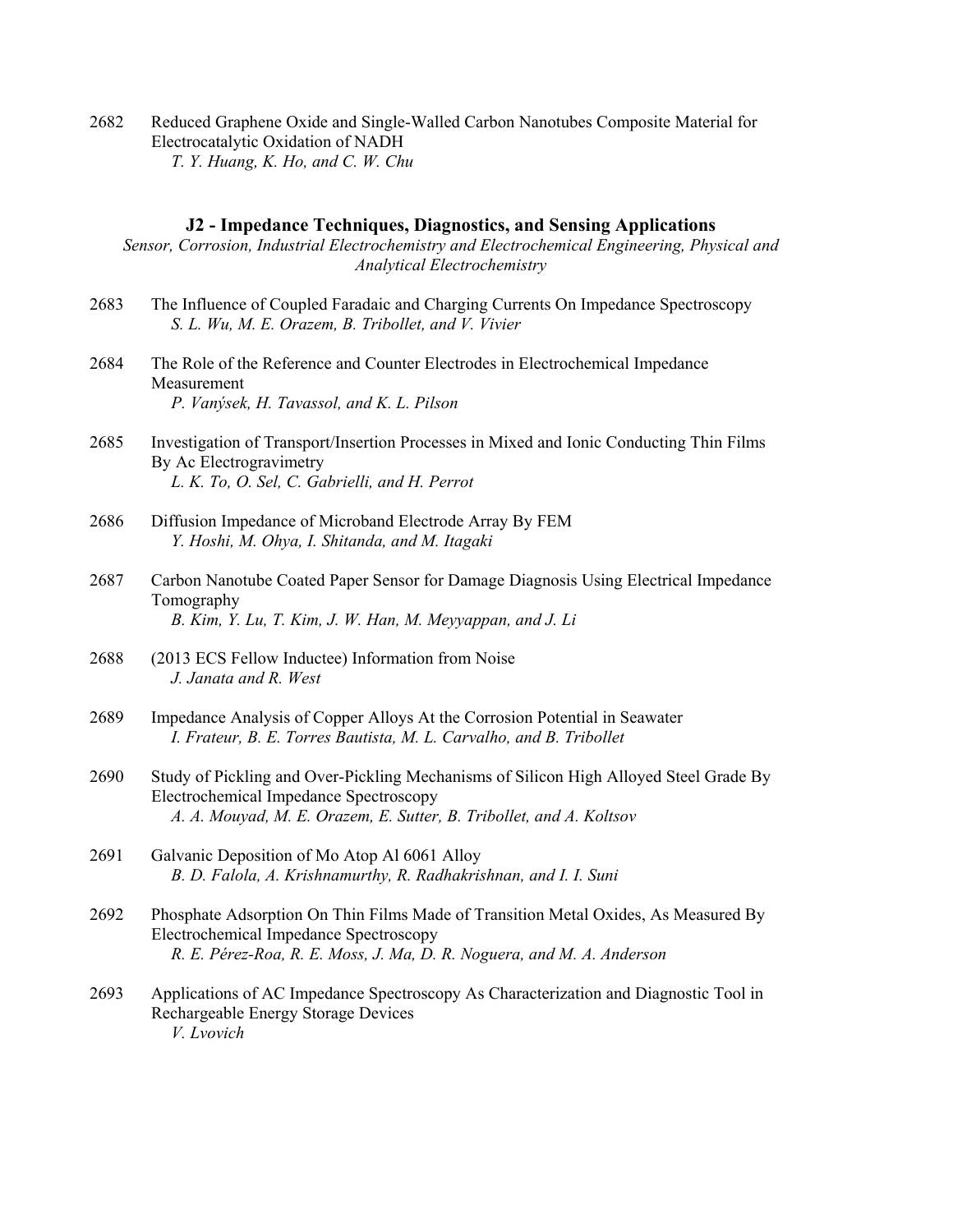- 2694 Impedance Behavior of Binderless Ni-Mo Composite Cathode for a Li-O<sub>2</sub> Battery Via Impedance Spectroscopy  *R. Nelson, M. H. Weatherspoon, J. Kosivi, E. E. Kalu, and J. P. Zheng*
- 2695 Impedance As a Diagnostic Tool to Characterize Mixed-Potential Sensor Response  *C. R. Kreller, P. K. Sekhar, D. Spernjak, W. Li, P. Palanisamy, E. L. Brosha, R. Mukundan, and F. H. Garzon*
- 2696 Role of Porosity in Impedancemetric  $N_{\alpha}$  Gas Sensors Using Yttria-Stabilized Zirconia (YSZ) Electrolyte and Au-Based Electrodes  *L. Woo, R. Glass, R. Novak, J. Visser, J. Fitzpatrick, K. Allmendinger, J. Steppan, V. Wang, B. Henderson, and A. Lourdhusamy*
- 2697 Mixed Ion and Electron Conducting Ceramics for Gas Sensors  *V. Thangadurai, S. Mulmi, and R. Kannan*
- 2698 Pd Decorated TiO<sub>2</sub> Nanotube Arrays Schottky Barrier Diodes for Efficient Hydrogen Sensing Application  *Y. Ling*
- 2699 AC Impedance Characterization of Microbes in Skim Milk  *M. Smiechowski and K. Klopfer*
- 2700 Covalent Immobilization of Thiolated Oligonucleotide Onto Glassy Carbon: A Cost-Effective Alternative for Genosensor Fabrication  *C. O Sullivan*
- 2701 Development of Novel Routes for Surface Functionalisation With Diazonium Derivatives and Their Application in Electrochemical Genosensing  *C. O Sullivan*
- 2702 Characterization of Tau Protein Films On Surfaces  *S. Martic and H. Trzeciakiewicz*
- 2703 Immobilization of Protein Aptamers On Binary SAM for Protein Sensing Applications  *H. Feyzizarnagh, N. Reaver, D. S. Kim, and B. D. Cameron*
- 2704 Equivalent Electrical Circuits of Impedances of Pt, Ir and Ni Electrodes Under Anodic Polarization  *E. Baranova, O. Kuznetsov, and A. Allagui*
- 2705 Investigation of Oxygen Reactions in a Screenprinted Pt/YSZ-Model Electrode System  *Y. Zheng, U. Sauter, L. Kunz, M. Streeb, G. Oehler, K. Sahner, and R. Moos*
- 2706 Analysis of Electrochemical Characteristicsof Organic-Inorganic Hybrid Titanophosphitemembranes  *Y. Ueda, Y. Tokuda, H. Nagai, H. Masai, and T. Yoko*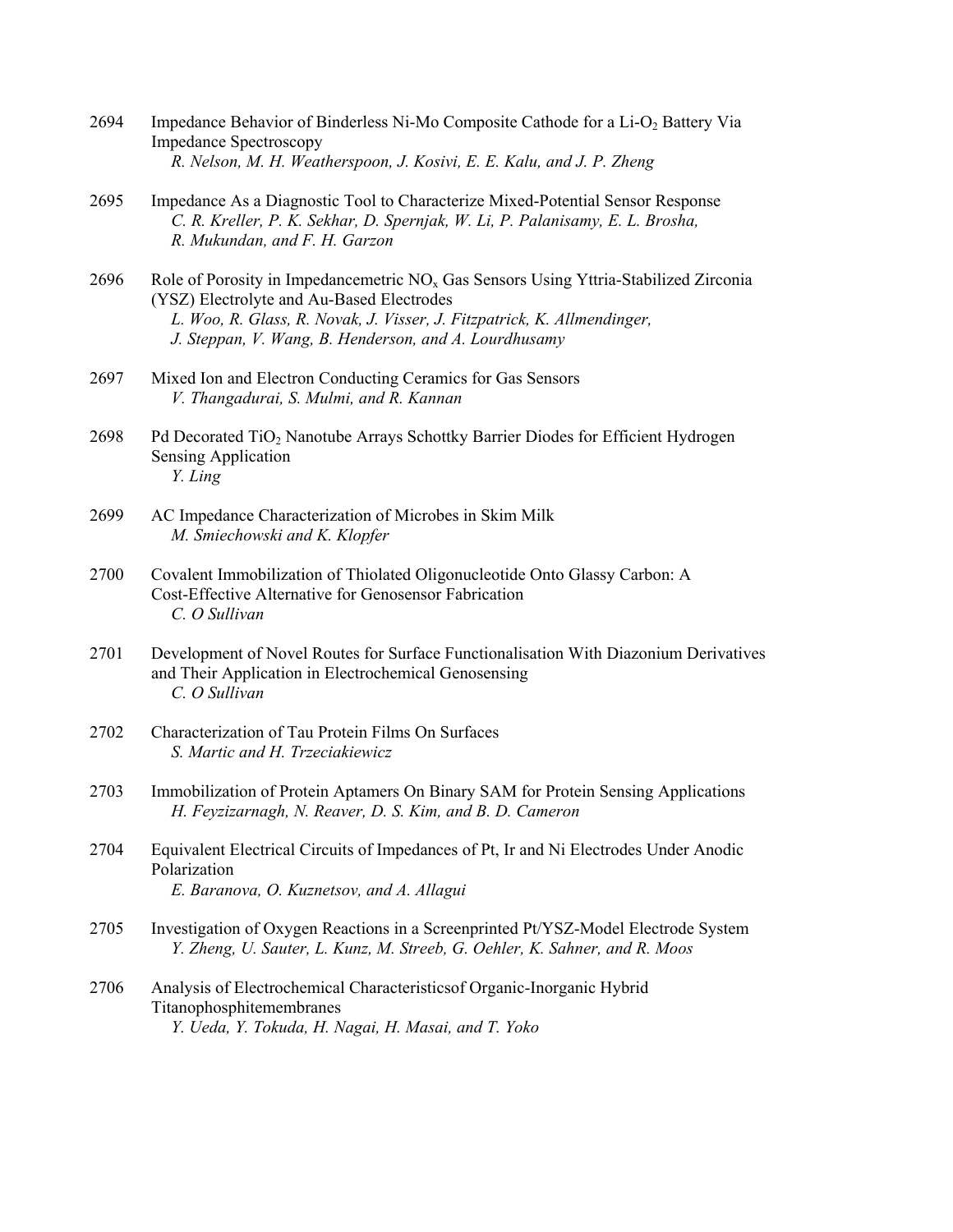**J3 - Luminescence and Display Materials - Fundamentals and Applications**  *Luminescence and Display Materials* 

- 2707 Development of Phosphors for White Emitting Near UV LEDs  *J. Han, M. E. Hannah, J. I. Choi, A. Piquette, M. Anc, J. B. Talbot, K. C. Mishra, and J. McKittrick*
- 2708 Blue Light Excitable Red-Emitting Oxide Phosphor  *K. Toda, S. W. Kim, T. Hasegawa, K. Uematsu, T. Ishigaki, and M. Sato*
- 2709 Looking for Red Line-Phosphors for LED-Based Systems  *A. A. Setlur, J. Murphy, R. Lyons, F. Garcia-Santamaria, P. K. Nammalwar, and N. Karkada*
- 2710 "UV Or Blue LEDs With Phosphors: An Interesting Way to Develop Smart Lighting."  *G. Chadeyron*
- 2711 Synthesis of Green-Emitting  $La_2O_2s: Tb^{3+}$  Phosphors By Two-Step Flux Method  *S. W. Kim, T. Abe, K. Seki, K. Toda, K. Uematsu, T. Ishigaki, and M. Sato*
- 2712 Photoluminescence of Li+ and Eu3+ Co-Doped Nala (WO4)2 As Near-UV Excited Red Phosphors  *Y. Liu, Y. Y. Gu, and Z. G. Lu*
- 2713 Luminescence Characteristics of Color Tunable  $Eu^{2+}$  Activated KSrPO<sub>4</sub>-(Ba,Sr)<sub>2</sub>SiO<sub>4</sub> Phosphors for Near-UV Light Emitting Diode Applications  *J. Han, M. E. Hannah, A. Piquette, J. B. Talbot, K. C. Mishra, and J. McKittrick*
- 2714 Oxyfluoride Phosphors for Lighting  *T. Vogt*
- 2715 Efficient Luminescence in  $Eu^{2+}$  Activated (Ba,Ca)<sub>2</sub>Si<sub>5</sub>N<sub>8</sub> phosphor  *P. K. Nammalwar, D. G. Porob, S. K. Manepalli, and A. Setlur*
- 2716 Publishing Luminescence and Display Materials Content in ECS Journals: Past, Present, and Future  *D. W. Hess*
- 2717 Interconfigurational d-f Luminescence of  $Ce^{3+}$  and  $Pr^{3+}$  in Double Phosphate Hosts  *M. Bettinelli*
- 2718 Optical Spectroscopy of Six Coordinated  $Eu^{2+}$  and  $Ce^{3+}$  in  $M^{2+}Al_2B_2O_7$  ( $M^{2+}=Ca$ , Sr, Ba)  *S. J. Camardello and A. Srivastava*
- 2719 Systematic Crystal Field Studies of Mn<sup>4+</sup>-Doped Perovskites  *A. Srivastava and M. G. Brik*
- 2720 The Sensitization of the  $Pr<sup>3+</sup>$  Photon Cascade Emission in  $YF_3$  *S. J. Camardello and A. Srivastava*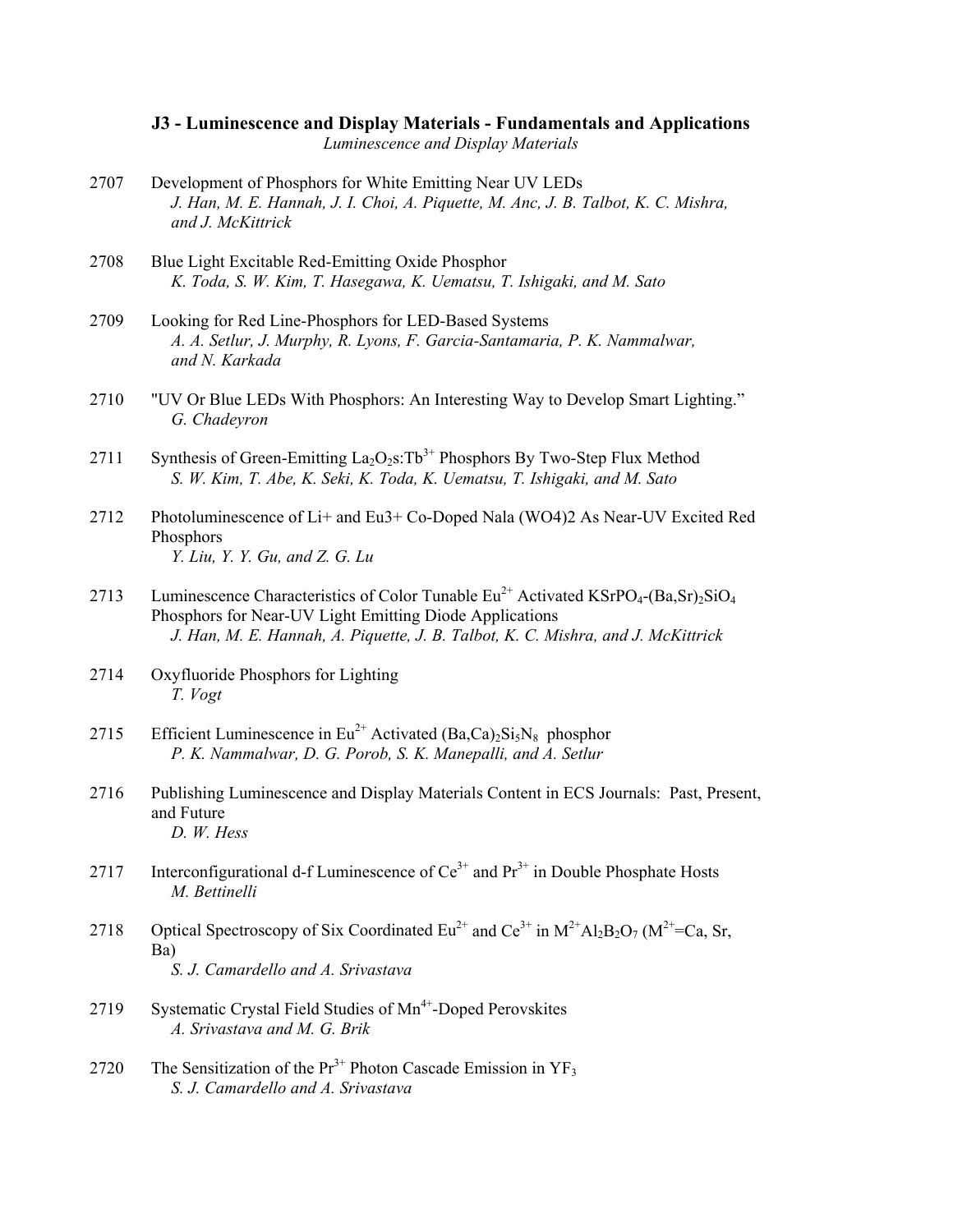- 2721 Interesting Theoretical Problems in Luminescence From Solids  *K. C. Mishra, K. H. Johnson, and A. Piquette*
- 2722 Development of All-Solid Thin Film Electro-Chromic Devices and Applications  *C. J. Panchal and A. Khosla*
- 2723 Synthesis of Conjugated Materials for Organic Photovoltaics and Luminescence  *D. Výprachtický, V. Pokorná, I. Kmínek, V. Dzhabarov, and V. Cimrová*
- 2724 Photophysical and Electrochemical Properties of Novel Luminescent and Photoconductive Copolymers  *V. Cimrova, D. Výprachtický, I. Kmínek, V. Dzhabarov, and V. Pokorná*
- 2725 Mixed Electron and Lithium Ion Conduction in Nanocrystal-Polymer Composites for Electrochromic Applications  *E. Runnerstrom, G. Garcia, R. Buonsanti, A. Llordes, B. A. Helms, and D. J. Milliron*
- 2726 Glycothermal Synthesis and Characterization of  $YAG:Ce<sup>3+</sup>$  Nanophosphors  *T. Isobe*
- 2727 Effect of Synthesis Methods On the Powder Characteristics and Luminescence Properties of Nanophosphors  *J. Han, J. I. Choi, J. B. Talbot, J. S. H. Lee, and J. McKittrick*
- 2728 Thermal Quenching in II-VI Semiconductor Nanocrystals: What Causes It and How to Eliminate It  *D. F. Kelley, X. Cai, K. Gong, J. E. Martin, and L. S. Rohwer*
- 2729 Quantum Dots for LED Downconversion in Display Applications  *S. Coe-Sullivan, W. Liu, P. Allen, and J. S. Steckel*
- 2730 Synthesis Of Fluorescent Nanocomposites Constituted Of  $GdPO<sub>4</sub>:Eu<sup>3+</sup>$  and Tb<sup>3+</sup> Nanowires Embedded In A Silicon Polymer  *D. Boyer, A. Garrido Hernandez, A. Potdevin, G. Chadeyron, A. García Murillo, F. de J. Carrillo Romo, and R. Mahiou*
- 2731 Combined Crystal Field and First Principles Studies of the  $Y_2O_2$ s Phosphor Doped With  $Yb^{3+}$  and  $Er^{3+}$  *A. K. Gangadharan, M. Pokhrel, M. G. Brik, D. K. Sardar, and C. G. Ma*
- 2732 Improved Multiplet Energy Diagrams for  $D<sup>3</sup>$  Ions in Oxides Based On Correlation Corrections  *K. Ogasawara, F. Alluqmani, and M. Novita*
- 2733 Prediction of Pressure Dependence of R-Line Emission for  $d^3$  Ions in  $\alpha$ -Al<sub>2</sub>O<sub>3</sub> Based On First-Principles Calculations  *M. Novita and K. Ogasawara*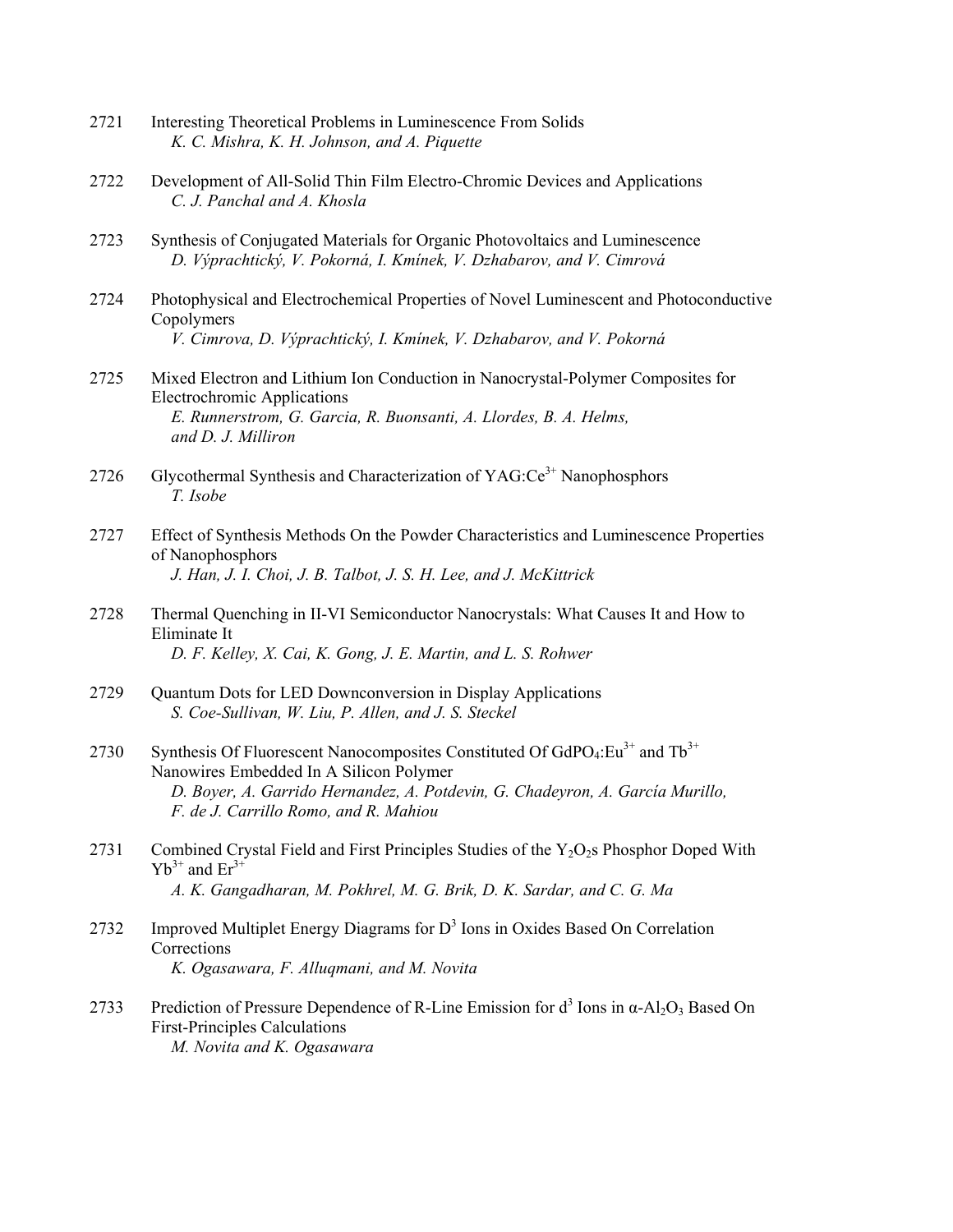- 2734 Enhanced Luminescent Properties of Europium Complex By Replacement of Water Molecules By 2, 2'-Bipyridine  *R. K. Lather*
- 2735 First-Principles Calculations of 4*f*-5*d* Transition Spectra for Ce<sup>3+</sup> in Silicate Garnets  *E. Haji, M. Novita, and K. Ogasawara*
- 2736 A Comparison of Excitation and Emission Properties of Pr-Doped. LiNbO<sub>3</sub>, CaNbO<sub>3</sub>, and  $CaTiO<sub>3</sub>$  *J. Collins, J. Tsehay, and S. Velupillai*
- 2737 Synthesis and Photoluminescent Properties of Ba<sub>2</sub>V<sub>2</sub>O<sub>7</sub>:Eu Phosphors  *S. Lohra*
- 2738 Synthesis and Optical Properties of  $Tb^{3+}$  Doped LaSrAl<sub>3</sub>O<sub>7</sub> phosphors  *R. Langyan*
- 2739 Fabrication and Spectral Investigation of  $Y_2O_3$ :Nd<sup>3+</sup> Nano-Particles  *J. Collins, B. Di Bartolo, and G. Bilir*
- 2740 Crystallinity and Photoluminescence Improvement of YAG:Ce Phosphor Ceramics By Solid State Reaction With Silica Addition  *Y. T. Nien*
- 2741 The Photoluminescence Properties of  $Ce^{+3}$  Doped Nano Sized SiO<sub>2</sub> for Transparent Coating Application  *B. Becer, Z. Yesil, N. Kiraz, and M. Asiltürk*
- 2742 Blue-Emitting Metal Chloride Phosphor: High Color Purity Phosphor in Near-UV for White LED Applications  *S. J. Gwak and W. B. Im*
- 2743 Enhanced Photoluminescence of Spray Pyrolysis Deposited  $Y_2O_3$ : Er<sup>+3</sup> Thin Films By Li<sup>+</sup> Co-Doping  *A. Meza, E. Huerta, E. Zaleta-Alejandre, Z. Rivera-Álvarez, and C. Falcony*
- 2744 Luminescent Characteristics of Polyethylene Terephthalate (PET) Thin Films Deposited By Spray Pyrolysis Using Rare Earths  $(RE<sup>3+</sup>)$  As Dopants  *S. Carmona-Tellez, M. A. Aguilar-Frutis, G. Alarcón-Flores, M. García- Hipolito, E. Zaleta-Alejandre, A. Meza.Rocha, Z. Rivera-Álvarez, R. Martínez- Martínez, and C. Falcony*
- 2745 Critical Overviews About Conventional Ideas for White-LED (Oxy)Nitride Phosphors: Covalency and *Stiffness M. Mikami*
- 2746 Discovery of Novel Oxynitride Phosphors for Use in LEDs  *K. S. Sohn*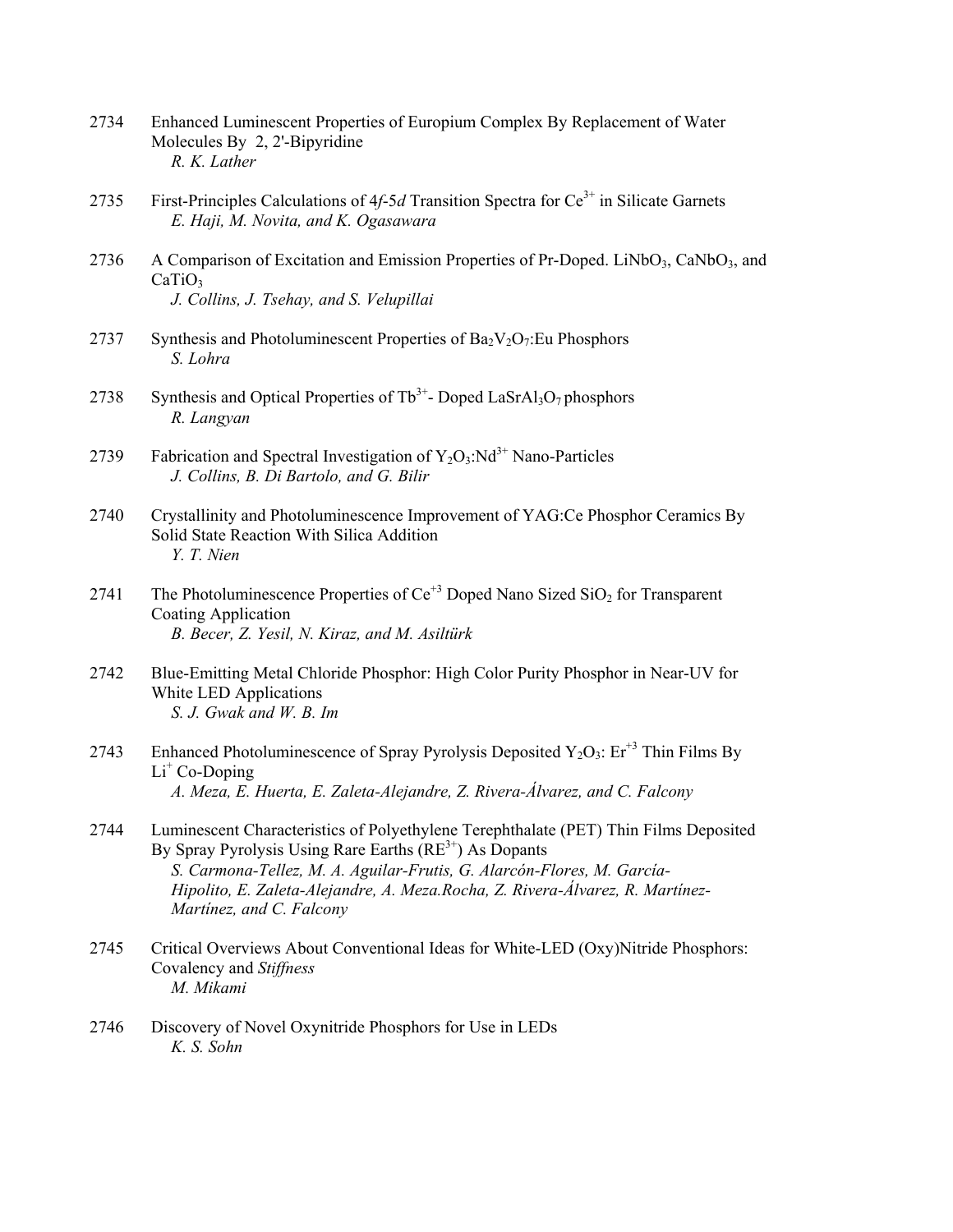- 2747 Phosphor Crystals for Tailored Spectrum LEDs  *P. S. Dutta*
- 2748 Effect of Flux On Luminescence of  $Eu^{2+}$  Activated Yellow Oxynitride Phosphor  *P. K. Nammalwar, S. K. Manepalli, D. G. Porob, and A. A. Setlur*
- 2749 Novel Synthesis Methods for Luminescent Materials: Spark Plasma Sintering (SPS) and Micro Arc Oxidation (MAO)  *S. H. Hong and E. H. Kang*
- 2750 Microstructure and Optical Properties of An Oxynitride Ceramic Phosphor  *M. Raukas, M. E. Hannah, D. Johnston, J. Montaner, Z. Yu, S. Tragl, A. Rucki, V. Klueppel, E. Jones, X. Zhou, M. Wang, and S. Gradecak*
- 2751 Spectral Tuning in Nitride Phosphors By Compositional Tailoring  *R. J. Xie, N. Hirosaki, T. Takeda, and T. Suehiro*
- 2752 Synthesis of Yellow-Emitting NaAlSiO<sub>4</sub>: $Eu^{2+}$  Phosphors Using Sio Powder As a Silica Source  *K. Toda, T. Abe, T. Ishigaki, S. W. Kim, K. Uematsu, M. Sato, T. Masaki, and D. H. Yoon*

#### **J4 - Microfluidic MEMS/NEMS, Sensors and Devices**

*Sensor, Physical and Analytical Electrochemistry, New Technology Subcommittee* 

- 2753 Plenary Talk--Nanosensor Systems. e-Bra, e-Band and Wireless Electronics for Monitoring and Control of Cardiovascular Diseases and Neurological Disorders  *V. K. Varadan*
- 2754 Keynote--Recent Biomedical Applications of Dielectrophoresis  *R. Pethig*
- 2755 Distinguished Invited Speaker--Spectroelectrochemistry in Low-Dimensional Nanooptofluidic Devices for Chemical and Biochemical Sensing  *J. Zhao, N. M. Contento, D. A. Grismer, L. P. Zaino III, S. Polisetti, and P. W. Bohn*
- 2756 An Automated Electrochemical Immunosensing System for Detection of Cortisol At Point-of-Care (POC)  *S. Bhansali*
- 2757 Real Time Diagnostic Point of Care By Amperometric Immuno-Biosensor Kit By Flow Technology  *H. E. Braustein, K. Levkov, I. E. Braustein, Y. E. Bezalel, M. E. Abo Zaid, G. Fleminger, and J. Rishpon*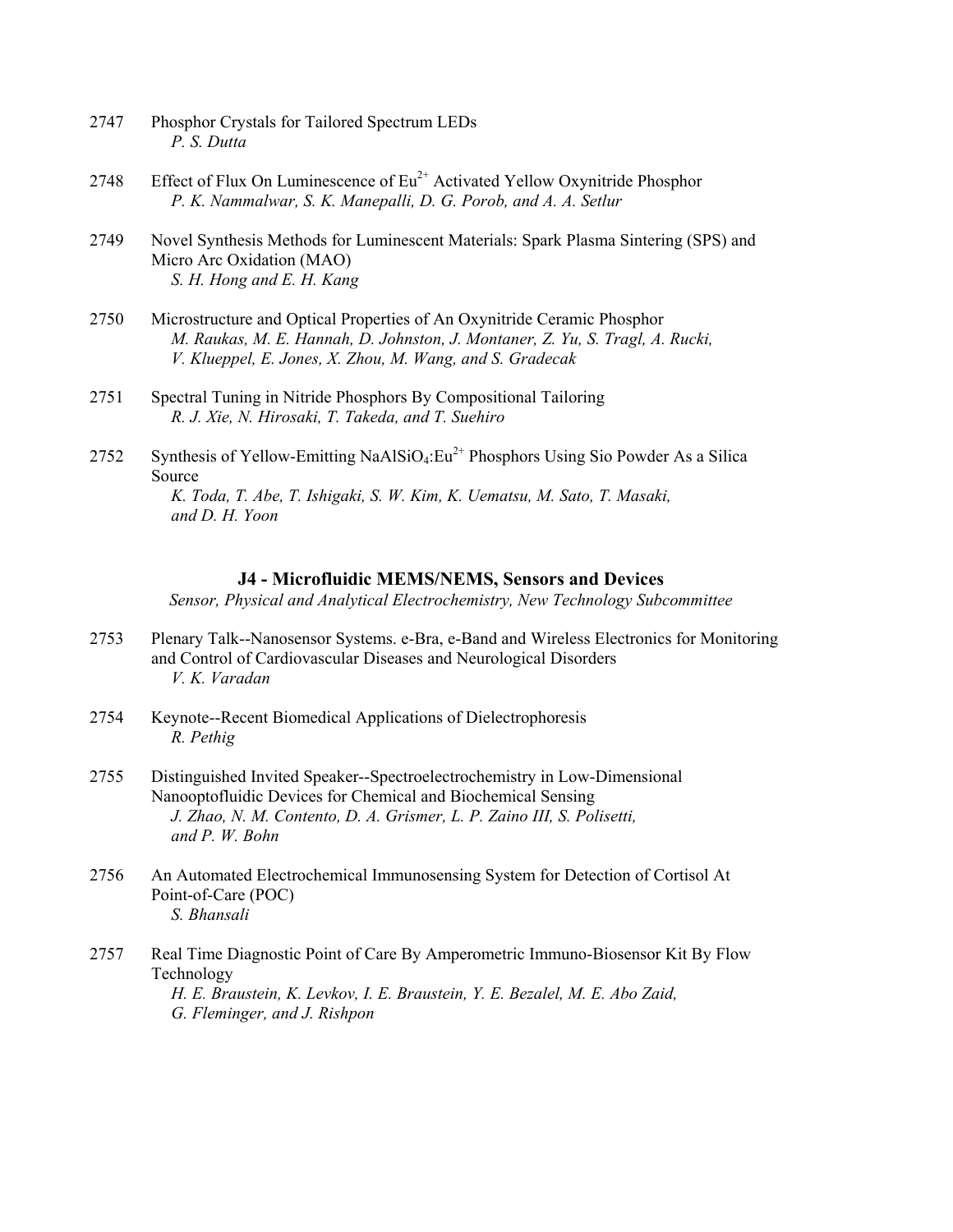2758 Keynote--Microsphere-Based Detection of Biological Toxins and Signaling Molecules Using Renewable Surface Microfluidic Platforms With Enhanced Mass Transport and Capture

 *J. W. Grate, C. Bruckner-Lea, M. G. Warner, R. M. Ozanich, and N. Anheier* 

- 2759 Distinguished Invited Speaker--3D Printing of Intricate Soft and Wet Systems  *H. Furukawa*
- 2760 RFID Corrosion Sensors  *W. H. Smyrl*
- 2761 Chip Based Amplification and Detection of Influenza C Virus Using Dielectrophoresis  *K. V. I. S. Kaler, R. Prakash, R. Tellier, K. Pabbaraju, and S. Wong*
- 2762 Stochastic Microsensors Based On Nanostructured Materials Used in the Screening of Whole Blood for Hepatitis B  *R. I. Stefan-van Staden and I. Moldoveanu*
- 2763 Separation and Preconcentration Of Viable Pathogens By Chemotaxis  *J. Xu and P. J. Hesketh*
- 2764 Keynote--Long-Term Viability of DNA-Based Bionanoelectronics: Studies in Transient Effects On Electrical Property of DNA Molecular Wires  *S. Kassegne*
- 2765 Distinguished Invited Speaker--Inkjet-Printed Carbon Nanotube Electrodes for Electrochemical Sensor Applications  *R. P. Tortorich, E. Song, and J. W. Choi*
- 2766 Electrochemical Alloying-Dealloying in Ionic Liquids for Fabricating Nanoporous Microelectrodes  *J. Jiang*
- 2767 Redox cycling at nanowire-based interdigitated comb electrodes: Enhancedelectrochemical sensitivity and electrode kinetics  *A. O Riordan*
- 2768 Centrifugal Microfluidic Platform With Real-Time Electrochemical Detection  *A. L. Brogger, S. Z. Andreasen, F. G. Bosco, K. B. Andersen, D. Kwasny, W. E. Svendsen, and A. Boisen*
- 2769 Carbon-MEMS Based Multi-Sides Electrode Array Fabric for Neural Sensing and Recording  *N. W. Vahidi, S. Kassegne, and T. McDowell*
- 2770 Non-enzymatic electrochemical sensor technology basedon vertically aligned 3-D nanowire array platform  *K. Razeeb*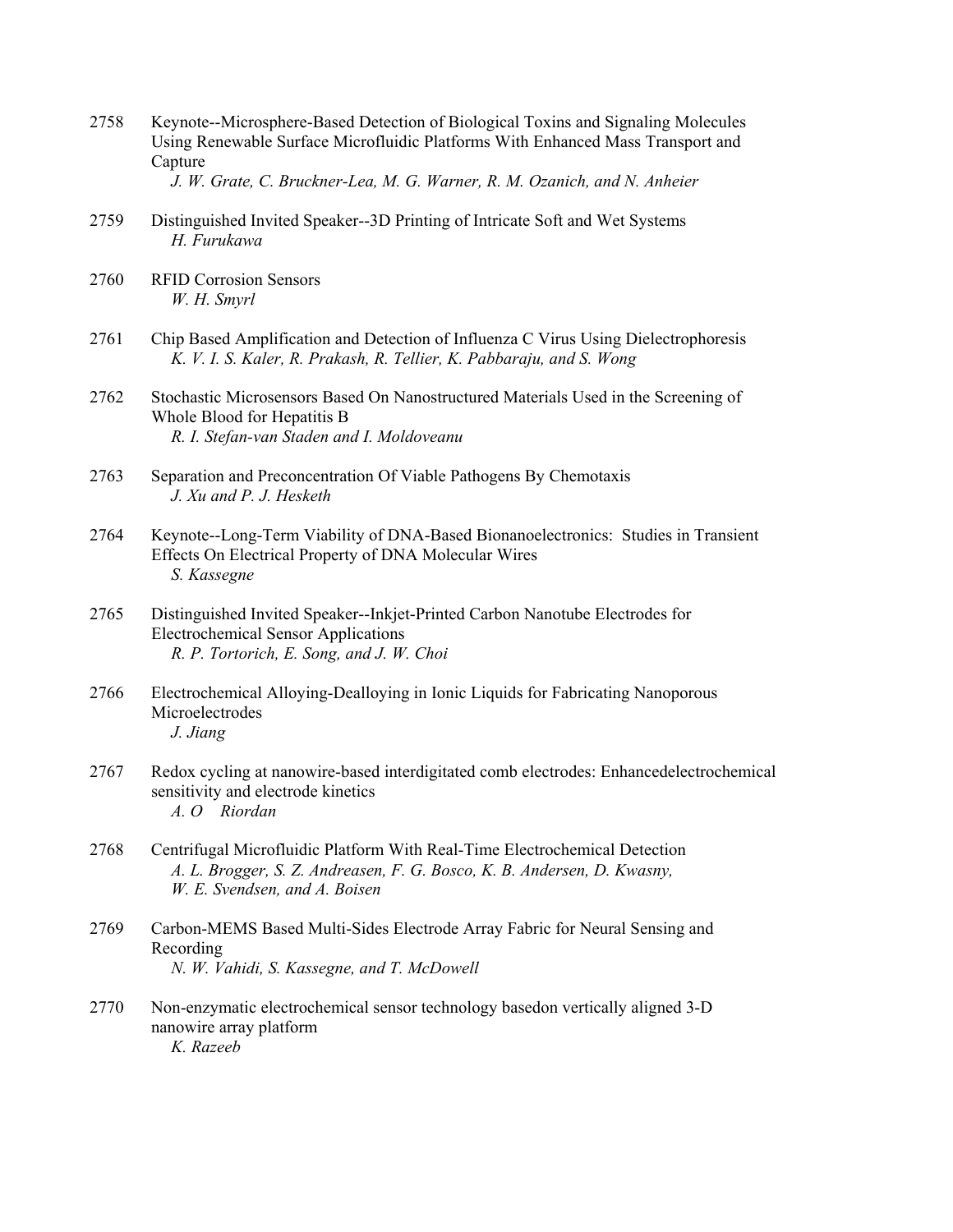- 2771 Electrochemical Characterization of DNA Attachment On Graphitic Carbon Microelectrodes for Bionanoelectroics Platforms  *M. Hirabayashi, B. Mehta, S. Kassegne, and A. Khosla*
- 2772 Dynamic Contact Angles in Low Voltage Electrowetting-On-Dielectric Systems  *M. Mibus, X. Hu, C. Knospe, M. L. Reed, and G. Zangari*
- 2773 Distinguished Invited Speaker--Patch Type Glucose Sensor for Low-Invasive Glucose Monitoring  *M. Yasuzawa, S. Sato, and K. Edagawa*
- 2774 Electrochemical Sensors for Point-of-Care Measurements of Metals  *I. Papautsky*
- 2775 Electrochemical Screening of Peptides for Targeting CD13  *S. Martic, K. Kaur, and R. Soudy*
- 2776 Probing the Three Phase Interface to Understand Electrochemical Screening of Gas Phase Pollutants  *P. K. Sekhar and K. Subramanian*
- 2777 A Polyaniline Nanowire Network With Catalytic Nanoparticles for Chemical Sensing  *E. Song and J. W. Choi*
- 2778 Tunable Surface Area Electrochemical Biosensors Through Self-Assembly  *B. D. Gates, M. T. Y. Paul, and B. Kinkead*
- 2779 Distinguished Invited Speaker--Self-Assembly of Nanostructures On Electron Beam Lithographically Patterened Templates for Biomedical and Nanoelectronic Sensor Applications  *A. K. Pradhan*
- 2780 Graphene Based Microsensors for the Assay of Adenine, Guanine and Epinephrine  *J. F. VAN Staden, J. F. VAN Staden, R. Georgescu, and R. I. Stefan-VAN Staden*
- 2781 Design and Simulation of Sensors to Detect Methanol  *S. Chittur Krishnaswamy, M. S, V. Guruviah, and S. Bollepalli*
- 2782 Keynote--Review of Polymer Magnetic Nanocomposites for Microfluidics Applications  *B. L. Gray*
- 2783 Distinguished Invited Speaker--Micromolding of Nife and Ni Thick Films for 3D Integration of MEMS  *J. Moulin, M. Woytasik, O. Garel, T. H. N. Dinh, Y. Zhu, M. Souadda, and E. Lefeuvre*
- 2784 Monolithic Integration of An Optical Microfluidic System for the Detection of Flurophore Tagged Recombinant Bovine Somototropin  *M. Packirisamy and J. Ozhikandathil*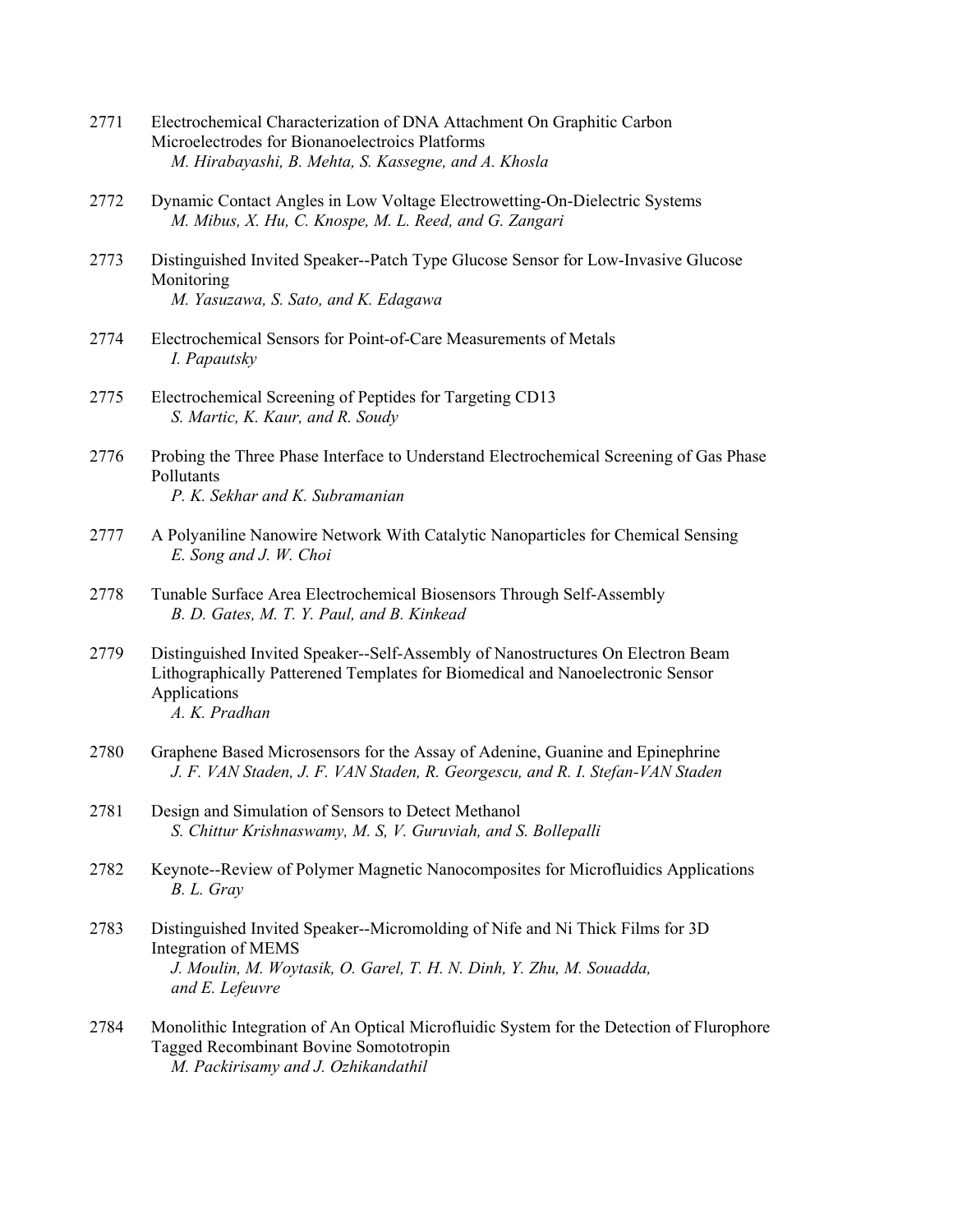| 2785 | Sm-Co Thick Films Micromolding                       |
|------|------------------------------------------------------|
|      | J. Moulin, M. Woytasik, D. Belghiti, and K. Chouarbi |

- 2786 Fabrication and application of world's smallestpolymer bonded permanent rare earth micro-magnetsfor MEMS/NEMS Devices  *A. Khosla, S. Kassegne, M. Hirabayashi, and M. Silvestro*
- 2787 Si Fabrication Technologies for Biomedical Applications: Double Stranded DNA Separation  *B. Majeed, L. Zhang, N. Tutunjyan, D. S. Tezcan, and P. Fiorini*
- 2788 Rapid Detection of Total Coliform and *E.Coli* in Contaminated Water Using Chemically Modified Microwells  *N. S. Gunda, S. Naicker, M. Ghoraishi, S. Bhattacharjee, T. Thundat, and S. Mitra*
- 2789 A Review of Single-Cell Manipulation Techniques for Microfluidic Lab-On-a-Chip Systems  *S. F. Romanuik and B. L. Gray*
- 2790 Microfluidic Platform for Specific Capture, Release, and Impedance Based Quantification of Microparticles for Protein and Cellular Quantification  *M. Javanmard, J. Mok, R. W. Davis, and M. Mindrinos*
- 2791 Keynote--Using Experience From Explosives Detection in Development of Biosensors Based On Nanomechanical Responses  *A. Boisen*
- 2792 Distinguished Invited Speaker--Capillary-Based Assay for Cardiac Markers With Cantilever Platform  *N. S. Gunda and S. Mitra*
- 2793 Polymer Nanobridge On a Microfabricated Quartz Tuning Fork  *S. Jeon, S. Lee, and M. Yun*
- 2794 Electrochemical Synthesis of PolymerNanostructures for Thermal Management  *B. Cola*
- 2795 Transient Thermal Response of Micro TCD for Identification of Gases  *A. Mahdavifar, M. Navaei, R. Aguilar, P. J. Hesketh, G. Hunter, M. W. Findlay, and J. R. Stetter*
- 2796 Electrochemically Controlled Capillarity of a Liquid Metal Alloy for Shape Reconfigurable Microsystems  *M. R. Khan, C. Trlica, C. B. Eaker, and M. D. Dickey*
- 2797 Design and Modeling of a Novel Two Dimensional Nano-Scaled Force Sensor Based On Silicon Photonic Crystal  *L. Li, T. Li, W. Song, G. Zhang, and Y. Li*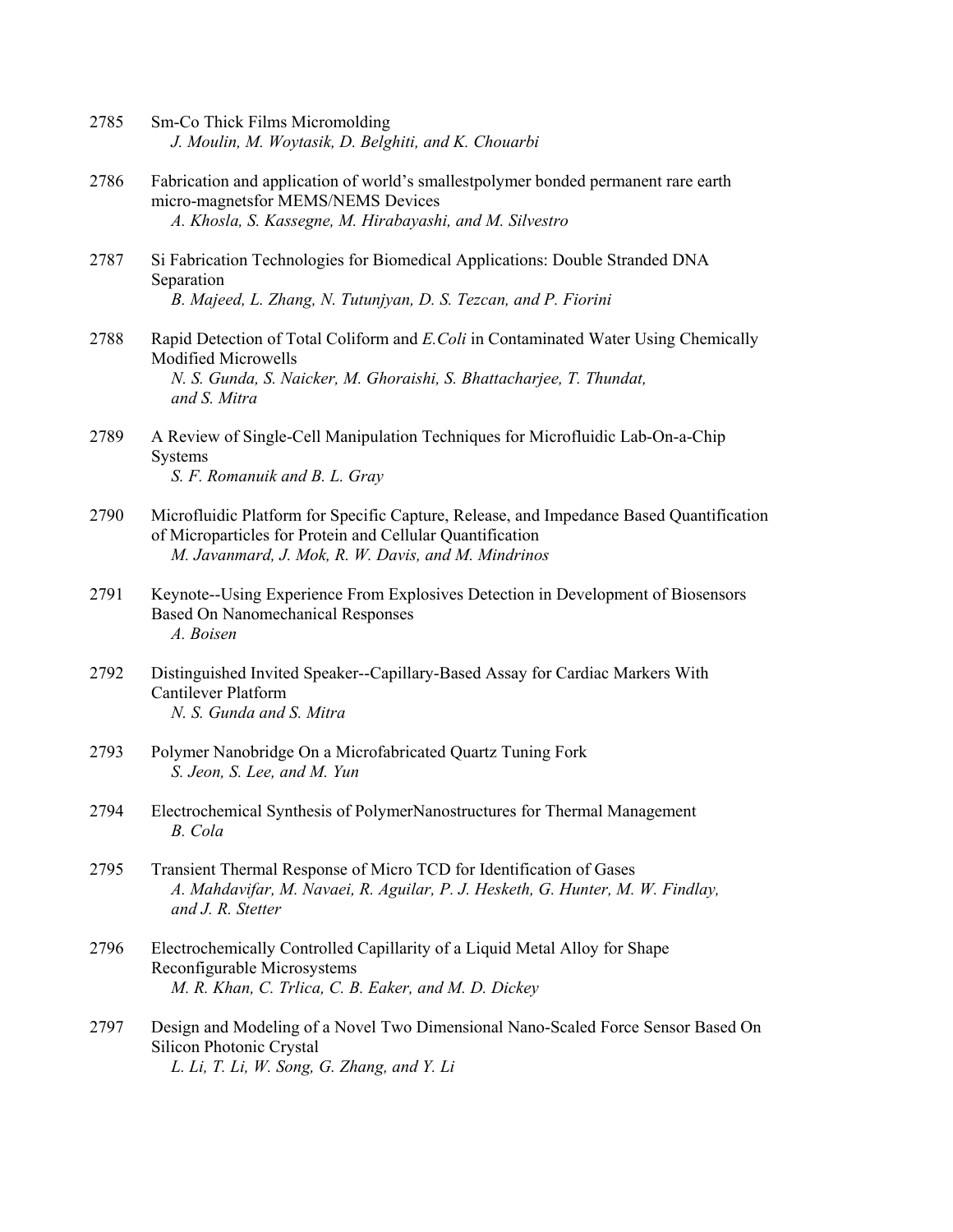| 2798 | Electropolishing of n-Type Polycrystalline 3C-Silicon Carbide<br>N. Ballarin, C. Carraro, R. Maboudian, and L. Magagnin                                                                                                 |
|------|-------------------------------------------------------------------------------------------------------------------------------------------------------------------------------------------------------------------------|
| 2799 | Application Of Highly Flexible Conductive Nanocomposite Polymer Electrode Array To<br>Tissue Electrical Impedance Scanning (EIS)<br>D. Chung, A. Khosla, B. L. Gray, A. M. Parameswaran, R. Ramaseshan,<br>and K. Kohli |
| 2800 | Nanocomposites, Microfluidics, MEMS and Nems<br>A. Khosla                                                                                                                                                               |
| 2801 | Determination of Liquid Viscosity With Microfabricated Diaphragm Resonating Sensors<br>for the Biomedical Application<br>K. S. Hwang, H. J. Kim, M. S. Chae, Y. K. Yoo, and J. H. Lee                                   |
| 2802 | Vapor-Solid Growth of Highly Oriented SnO <sub>2</sub> Nanorods for Chemical Sensing<br>Applications<br>C. G. Carvajal, A. K. Pradhan, and C. S. Davis                                                                  |
| 2803 | Nano-Pored Three-Dimensional PDMS Microchip                                                                                                                                                                             |

- *J. H. Lee, S. I. Han, and Y. K. Yoo*
- 2804 In Vivo Evaluation Of Fine Needle Type Glucose Sensors Implanted In Rabbit Blood Vessel  *K. Edagawa and M. Yasuzawa*

## **J6 - Sensors for Agriculture**

*Sensor, Physical and Analytical Electrochemistry* 

- 2805 Current Sensor Research and Future Needs in Agriculture, Natural Resources, and Food Systems  *D. Schmoldt*
- 2806 Hyperspectral Imaging Techniques for Quality and Safety Inspection of Agro-Food Products  *M. S. Kim, K. Chao, A. Lefcourt, and D. Chan*
- 2807 Nanobiosensing Technology for Foodborne Pathogen and Toxin Detection  *B. Park*
- 2808 Vj g'P UHDkqugpukpi 'Rtqi tco  *A. Revzin*
- 2809 Cp"Kpf w.nt { )u'Lqwtpg{"\q'Tgf weg"Hqqf dqtpg"Kirpguu  *B. Fernandez-Fenaroli*
- 2810 Microcantilever Sensors Loaded With Sensing Nanomaterial for On-Site Detection and Monitoring of Trace-Level Bio/Chemical Molecules  *X. Li*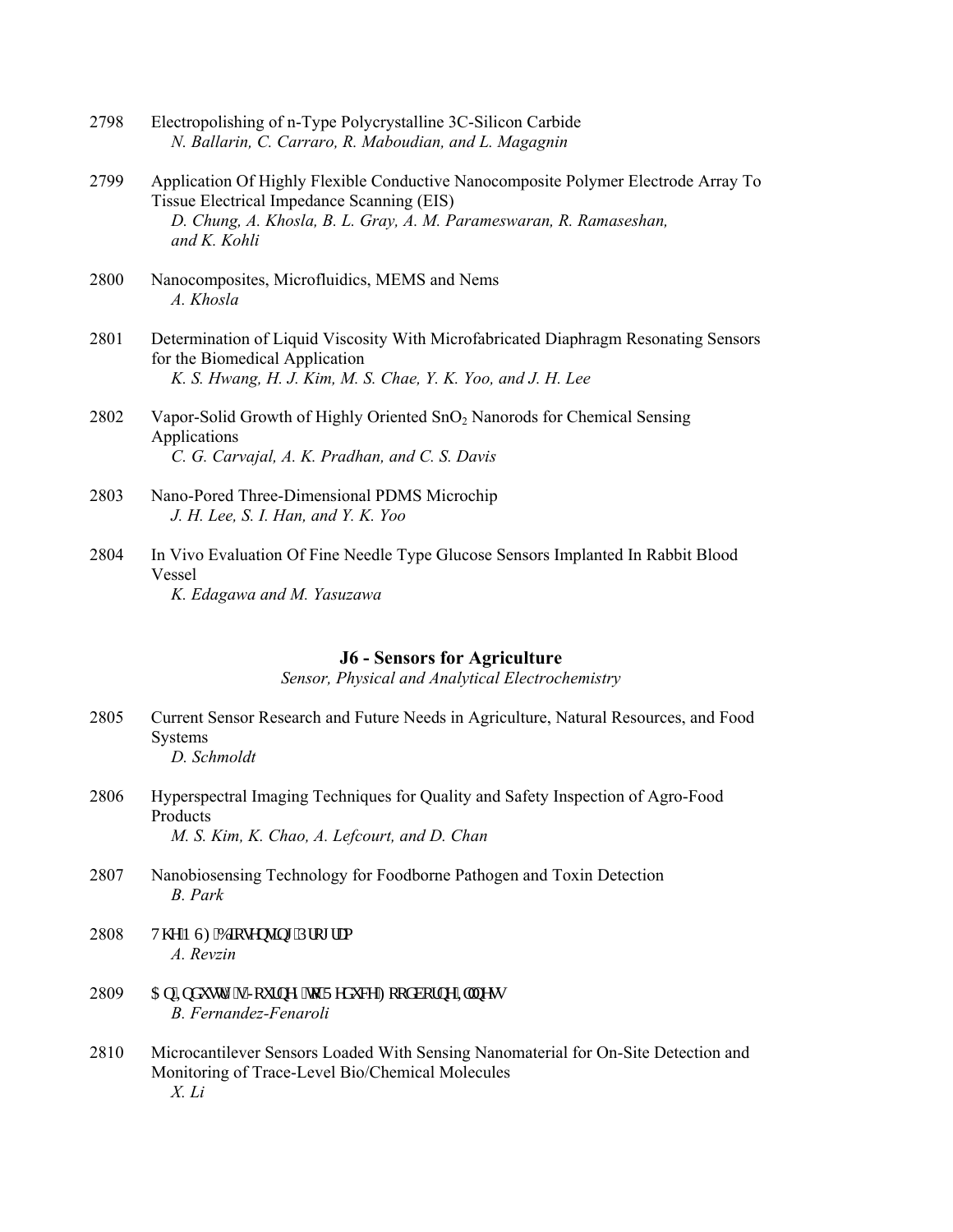- 2811 A Cost-Efficient Microfluidic Device for Study of Chemotaxis and Bacteria Separation Purposes  *A. Mahdavifar, J. Xu, and P. J. Hesketh*
- 2812 Single-Walled Carbon Nanotubes for Enantioanalysis of Malic Acid in Wines  *I. Comnea, R. I. Stefan-van Staden, J. F. VAN Staden, and I. Moldoveanu*
- 2813 Characterization and Validation of Phage Oligopeptide Probes for Detection of *Salmonella Enterica* 
	- serotypes Using a Magnetoelastic Sensor  *J. M. Barbaree*
- 2814 Self-Powered Herbicide Biosensor Utilizing Thylakoid Membranes  *M. J. Rasmussen and S. D. Minteer*
- 2815 Micron-Scale Phage-Based Magnetoelastic Biosensors for the Enhanced Detection of Salmonella Typhimurium On Fresh Spinach Leaves  *S. Horikawa, Y. Chai, D. F. Dyer, and B. A. Chin*
- 2816 Microfabricated Coil Detector for Bacteria Detection With Magnetoelastic Biosensors  *Y. Chai*
- 2817 A Pulse System With Cascade Amplifier for Detection of *Bacillus Anthracis* Spores On Micron-Scale, Phage-Immobilized Magnetoelastic Biosensors  *H. Xie, K. Weerakoon, S. Horikawa, Y. Chai, and B. A. Chin*
- 2818 Complementary RNA-Based Biosensors for Rapid Detection of RNAs Derived From a Single Pathogenic Bacterial Cell  *J. Wower, I. K. Wower, and C. Zwieb*
- 2819 Instant Detection of Pathogens Using Programmable RNA Aptamer Networks  *J. Wower, I. K. Wower, and C. Zwieb*
- 2820 Aptamer-Based Microfluidic Biosensor for Rapid Detection of RNA Degrading Agents in Challenging Environments  *J. Wower, M. Hamon, J. Dai, and J. W. Hong*
- 2821 Improving the Phage-Displayed Oligopeptide:Magnetoelastic Particle Biosensors  *S. J. Suh, Z. Tong, and L. A. Silo-Suh*
- 2822 Magnetostrictive Biosensors With Sampling Capability  *Z. Y. Cheng*
- 2823 Fabrication of Nano-Biosensors Using Nano-Sized Magnetostrictive Resonator  *Z. Y. Cheng*
- 2824 Strategies for Isolation of Phage Displayed Oligopeptide Probes for Rapid Detection of Pathogenic *Salmonellae Z. Tong, L. A. Silo-Suh, and S. J. Suh*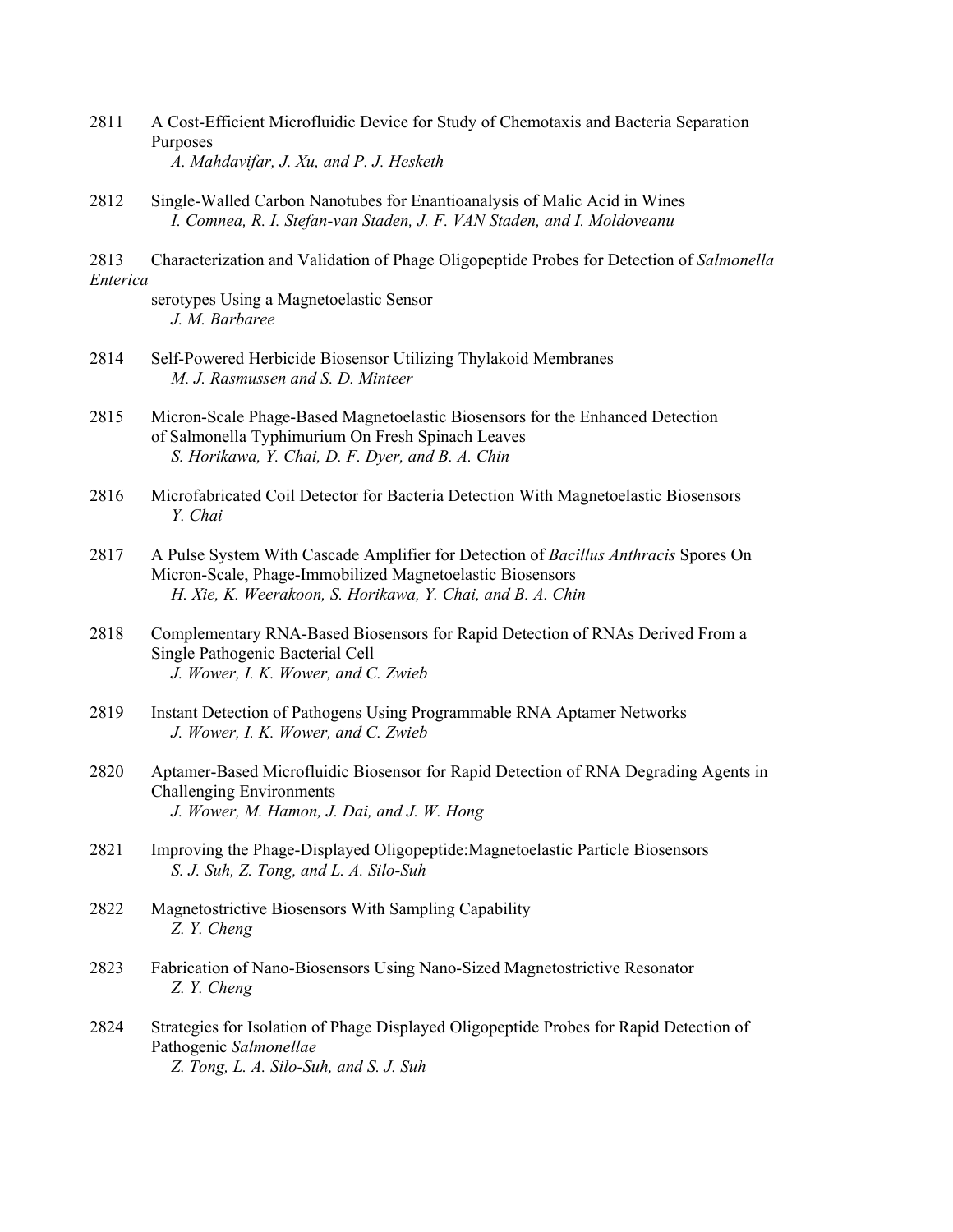- 2825 Microbeads for Sampling and Mixing in a Complex Sample  *D. Owen, W. Mao, M. Ballard, A. Alexeev, and P. J. Hesketh*
- 2826 Highly Selective VOCs Sensor Fabrication Via Combinatorial ZnO and Graphene Oxide Solution  *H. Ahn, J. C. Joo, H. Park, and D. J. KIM*
- 2827 Detection of Heavy Metals With Fluorescent Biosensors  *P. Zheng, N. Wu, and M. Li*
- 2828 Micro Gas Chromatography System for detection of Volatile Organic Compounds Released By Fungi  *M. Navaei, J. Xu, P. J. Hesketh, R. Wallace, and G. McMurray*
- 2829 A Step Towards a Discriminative Neurotoxin Biosensor: Guarding of Acetylcholinesterase From Organophosphate Compounds  *Y. Zhang, J. Kirsch, M. Arugula, and A. Simonian*
- 2830 Electrochemical Interfaces in Plants  *V. F. Forde - Tuckett, A. G. Volkov, and V. S. Markin*
- 2831 Lytic Phage in Biosensing  *V. Vodyanoy, I. Sorokulova, R. Guntupalli, E. Olsen, L. Globa, and O. Pustovyy*
- 2832 Lytic Phage for Foodborne Pathogens Detection  *I. Sorokulova, E. Olsen, L. Globa, J. M. Barbaree, and V. Vodyanoy*
- 2833 Citrus Greening (huanglongbing): Fast Electrochemical Detection and Phytomonitoring of Tree Diseases  *A. G. Volkov and C. R. Brown*
- 2834 A Biosensor Based On Magnetic Resonance Relaxation  *M. Sullivan and B. Prorok*
- 2835 Magneto-Mechanical MEMS Sensors for Bio-Detectiop  *B. Prorok and M. Sullivan*
- 2836 Gene Direct Identification By Site-Specific Enzyme Cutting Double-Strand DNA On a Resonant-Cantilever  *X. Li, T. Xu, and D. Zheng*
- 2837 AlGaN High Electron Mobility Transistor Based DNA Sensor  *M. Park, R. Thapa, F. Tong, M. Kim, M. Bozack, and A. Son*
- 2838 SiO2-Coated Magnetostrictive Biosensors for *Campylobacter Jejuni D*etection  *L. Zhang, O. Wang, T. S. Huang, and Z. Y. Cheng*